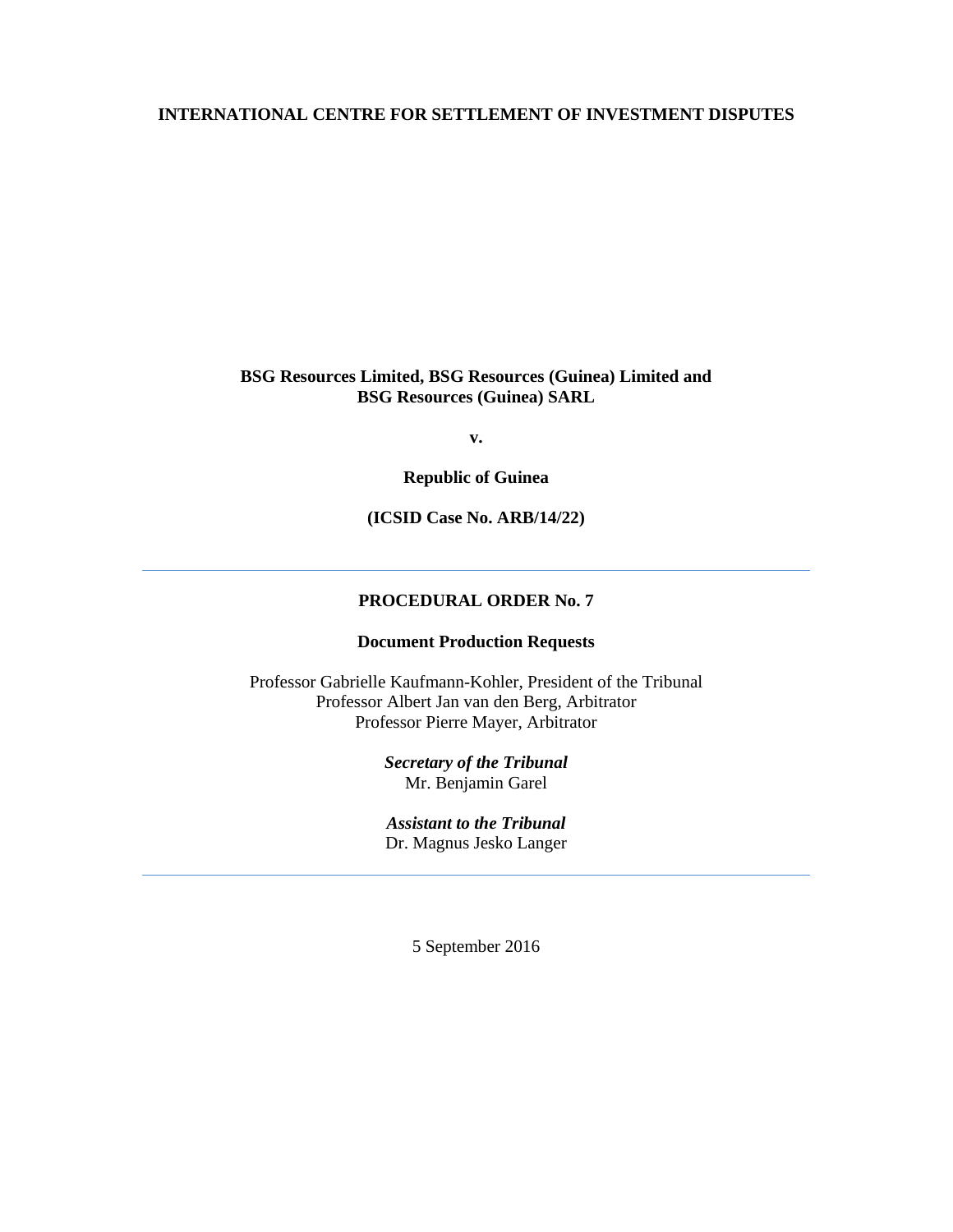### **I. The Requests for Production of Documents**

- 1. On 8 July 2016, the Claimants and the Respondent simultaneously exchanged their respective requests for production of documents. The Claimants' requests are set forth in a Redfern Schedule divided into 44 categories of documents and the Respondent's Requests in a Redfern Schedule divided into 35 categories of documents.
- 2. On 27 July 2016, the Parties produced non-objected documents as well as their objections to the remaining document production requests.
- 3. On 9 August 2016, each Party provided the Tribunal its Redfern Schedule containing the objections raised by the opposing Party and its responses thereto.
- 4. On 11 August 2016, the Respondent complained that the Claimants' responses to its objections to the requests contained in the Claimants' Redfern Schedule did not comply with the limited scope provided for responses in Article 16.3 of Procedural Order No. 1 ("PO1"). The Respondent therefore requested alternatively that (i) the Claimants redact their Redfern Schedule in a manner that is compliant with Article 16.3 of PO1 in case the Tribunal members, the Secretary of the Tribunal or the Assistant to the Tribunal had not yet taken cognizance of the Claimants' Redfern Schedule or (ii) the Respondent be provided the opportunity to reply to the Claimants' responses.
- 5. Having further heard the Parties and noted the Claimants' apologies in their correspondence of 15 August 2016, the Tribunal decided on 18 August 2016 to direct the Claimants to re-submit their Redfern Schedule in a manner compliant with Article 16.3 of PO1 no later than 22 August 2016. The Tribunal further stated that it had not reviewed the Claimants' Redfern Schedule in any material way and that the non-compliant Redfern Schedule filed by the Claimants on 9 August 2016 would be deleted from the Tribunal's and ICSID's files.
- 6. On 22 August 2016, the Claimants re-submitted their Redfern Schedule according to the Tribunal's directions. By letter of the same day, and in light of new information that came to their attention on 16 August 2016, the Claimants amended their existing requests nos. 15, 16 and 17, made four additional document requests (nos. 45 to 48), and attached exhibits C-0170 to C-0175.
- 7. On the same day, the Tribunal invited the Respondent to comment by 26 August 2016 on the admissibility of the amended and additional requests. The Tribunal further stated that, in the meantime, it would proceed as scheduled to decide on the Parties' existing document production requests, to the exception of the Claimants' requests nos. 15 to 17.
- 8. On 23 August 2016, the Tribunal requested that the Claimants identify where in the record it could locate exhibits C-0161 to C-0168. On 25 August 2016, the Claimants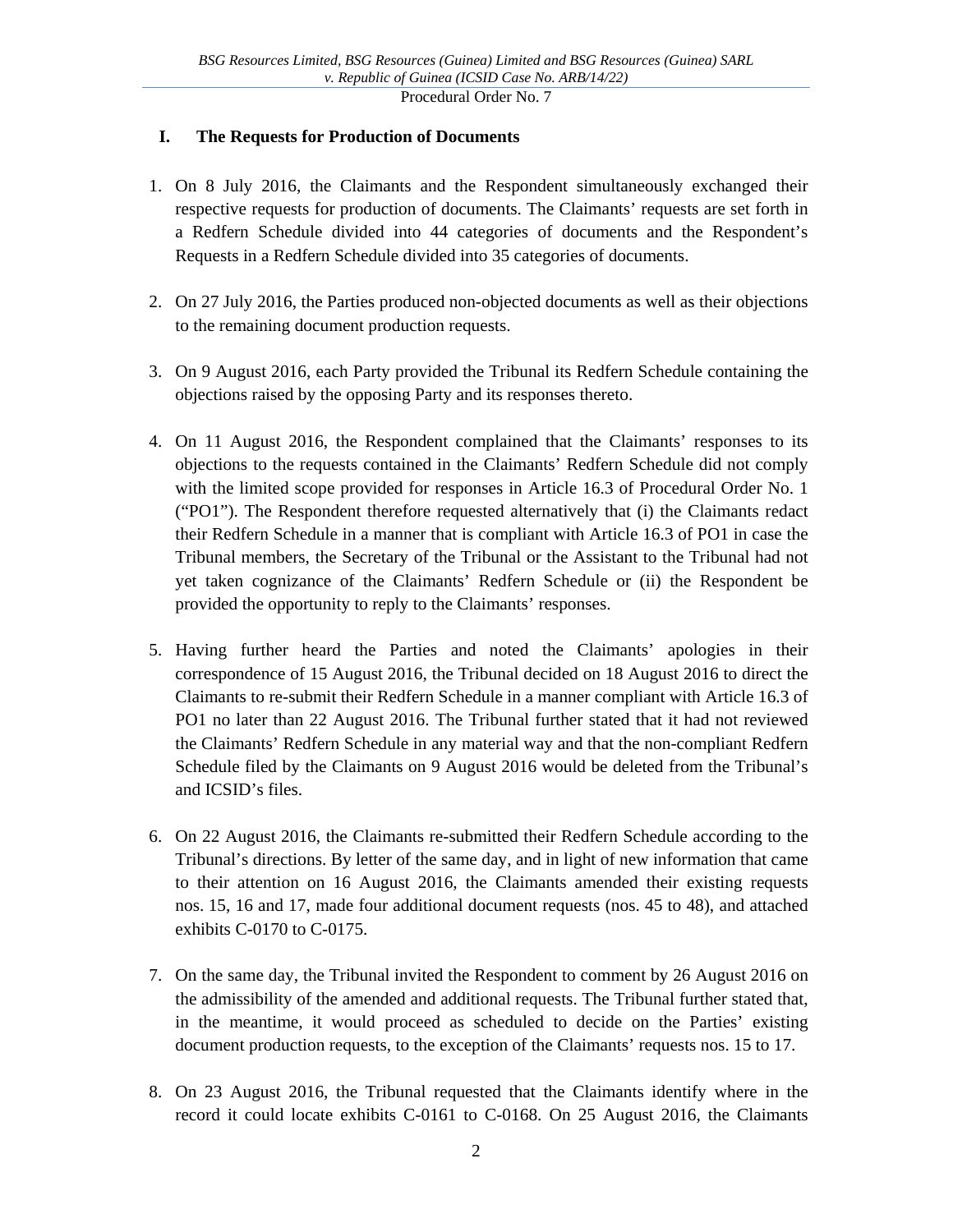informed the Tribunal that these exhibits, which they included as attachments to their communication, had been attached to the Redfern Schedule submitted to the Respondent on 8 July 2016 and that they only became aware of these exhibits after the filing of their Memorial on 29 February 2016.

- 9. In a separate correspondence of the same day, the Claimants filed exhibits C-0176 to C-0177, which they claimed confirm the relevance and materiality of their requests nos. 16, 18, 19 and 20. On the same day, the Tribunal invited the Respondent to submit its observations, if any, on these new exhibits by 29 August 2016 at the latest.
- 10. On 26 August 2016, the Respondent provided its comments on the admissibility of the Claimants' amended and new requests, as well as the new factual exhibits filed by the Claimants. Also on that day, the Respondent objected that the Claimants' revised requests nos. 18, 19 and 26 of their Redfern Schedule, which was re-submitted on 22 August 2016, still did not comply with Article 16.3 of PO1 and therefore requested that the Claimants file another revised Redfern Schedule. In light of the minor deviations, the Tribunal did not find it expeditious or efficient to request a new version.
- 11. In this Order, the Tribunal addresses the Claimants' disputed request for the production of documents (save for requests nos. 15 to 17), as well as the Respondent's disputed requests. The Tribunal will first determine the applicable standards, and then issue its decision. It also deals with the admissibility of the Claimants' amended and additional requests as wells as their new exhibits.

# **II. Applicable Standards**

- 12. This arbitration is governed by (i) the ICSID Convention, (ii) the 2006 ICSID Arbitration Rules (the "Arbitration Rules"), and (iii) the procedural rules set out in Procedural Order No. 1 ("PO1").
- 13. Under the ICSID Convention and the Arbitration Rules, the Parties have ample freedom to determine the applicable procedure, including with respect to the taking of evidence. For instance, pursuant to Article 16.3 of PO1, the Parties agreed to limit their replies to the other Party's objections "to answering specific objections regarding (i) legal impediment, privilege, confidentiality or political sensitivity and/or (ii) unreasonable and/or over-burdensome nature of the production and other fairness-related considerations".
- 14. Where the Parties have not agreed on the applicable procedure, the Tribunal enjoys an equally ample freedom to establish the applicable procedure. Article 43 of the ICSID Convention and Rule 34(2) of the Arbitration Rules grant the Tribunal the power to order the Parties to produce documents in the following terms: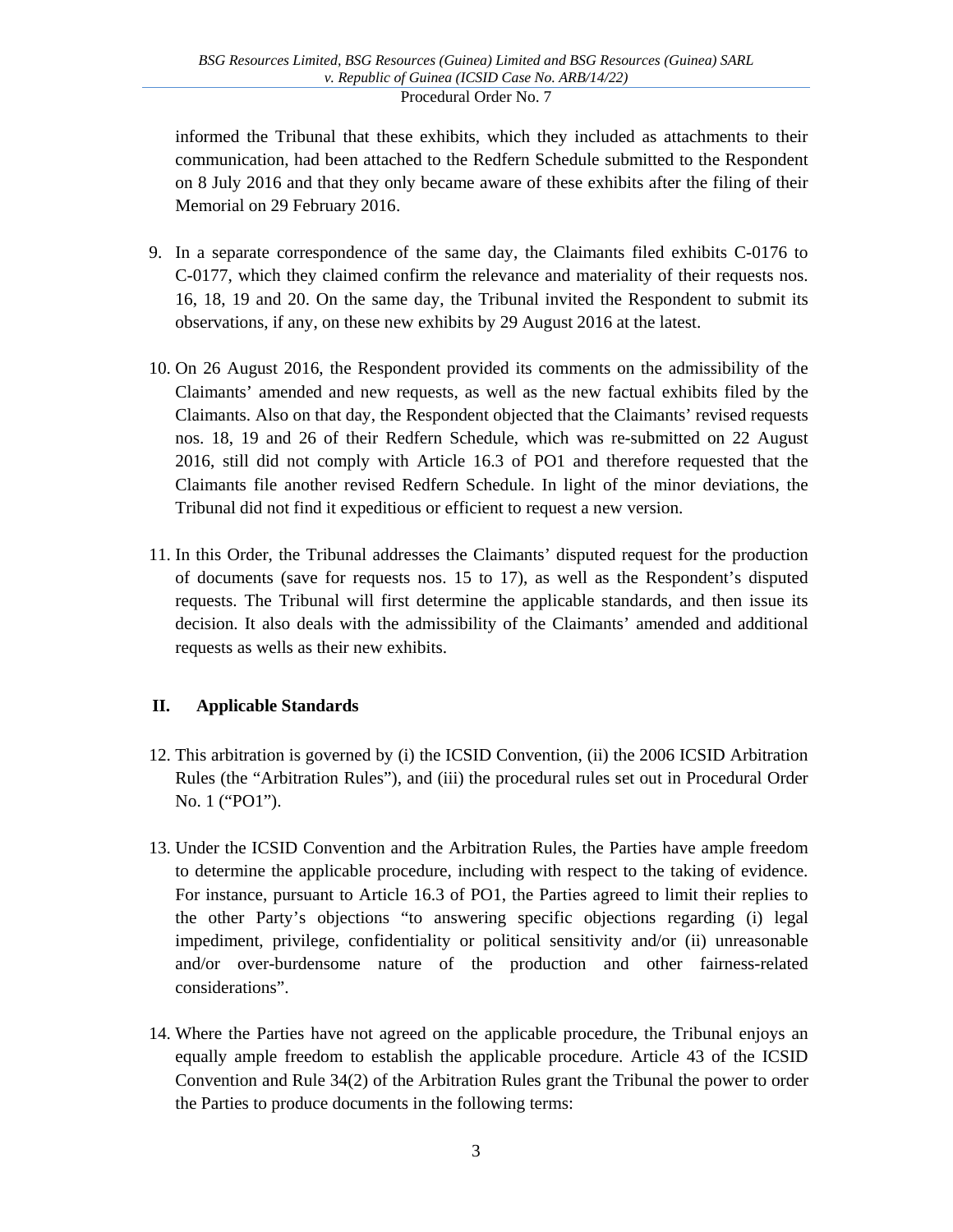"Except as the parties otherwise agree, the Tribunal may, if it deems it necessary at any stage of the proceedings, (a) call upon the parties to produce documents or other evidence […]".

And:

"The Tribunal may, if it deems it necessary at any stage of the proceeding: (a) call upon the parties to produce documents, witnesses and experts […]".

15. Paragraph 25.1 of PO1 provides that the IBA Rules on the Taking of Evidence in International Arbitration (2010) (the "IBA Rules") may guide the Tribunal and the Parties regarding document production issues. For the purposes of this Order, the following provisions of the IBA Rules may be relevant:

(i) Article 3.3:

"A Request to Produce shall contain:

(a) (i) a description of each requested Document sufficient to identify it, or

*(ii)* a description in sufficient detail (including subject matter) of a narrow and specific requested category of Documents that are reasonably believed to exist; in the case of Documents maintained in electronic form, the requesting Party may, or the Arbitral Tribunal may order that it shall be required to, identify specific files, search terms, individuals or other means of searching for such Documents in an efficient and economical manner;

- (b) a statement as to how the Documents requested are relevant to the case and material to its outcome; and
- (c) *(i)* a statement that the Documents requested are not in the possession, custody or control of the requesting Party or a statement of the reasons why it would be unreasonably burdensome for the requesting Party to produce such Documents, and

*(ii)* a statement of the reasons why the requesting Party assumes the Documents requested are in the possession, custody or control of another Party".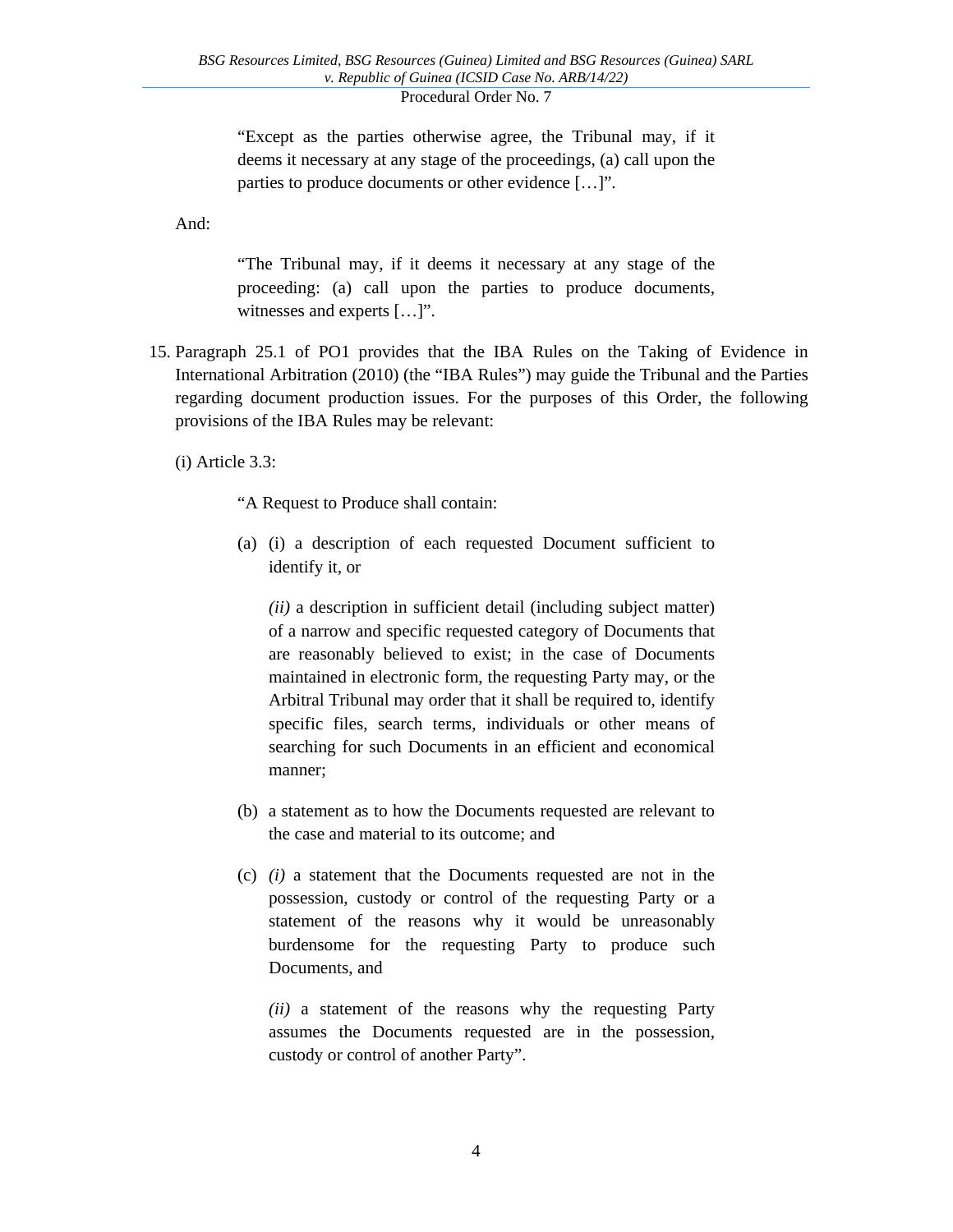### (ii) Article 3.4:

"Within the time ordered by the Arbitral Tribunal, the Party to whom the Request to Produce is addressed shall produce to the other Parties and, if the Arbitral Tribunal so orders, to it, all the Documents requested in its possession, custody or control as to which it makes no objection".

(iii) Article 3.5:

"If the Party to whom the Request to Produce is addressed has an objection to some or all of the Documents requested, it shall state the objection in writing to the Arbitral Tribunal and the other Parties within the time ordered by the Arbitral Tribunal. The reasons for such objection shall be any of those set forth in Article 9.2 or a failure to satisfy any of the requirements of Article 3.3".

(iv) Article 3.7:

"Either Party may, within the time ordered by the Arbitral Tribunal, request the Arbitral Tribunal to rule on the objection. The Arbitral Tribunal shall then, in consultation with the Parties and in timely fashion, consider the Request to Produce and the objection. The Arbitral Tribunal may order the Party to whom such Request is addressed to produce any requested Document in its possession, custody or control as to which the Arbitral Tribunal determines that (i) the issues that the requesting Party wishes to prove are relevant to the case and material to its outcome; (ii) none of the reasons for objection set forth in Article 9.2 applies; and (iii) the requirements of Article 3.3 have been satisfied. Any such Document shall be produced to the other Parties and, if the Arbitral Tribunal so orders, to it".

(v) Article 9.2

"The Arbitral Tribunal shall, at the request of a Party or on its own motion, exclude from evidence or production any Document, statement, oral testimony or inspection for any of the following reasons:

- (a) lack of sufficient relevance to the case or materiality to its outcome;
- (b) legal impediment or privilege under the legal or ethical rules determined by the Arbitral Tribunal to be applicable;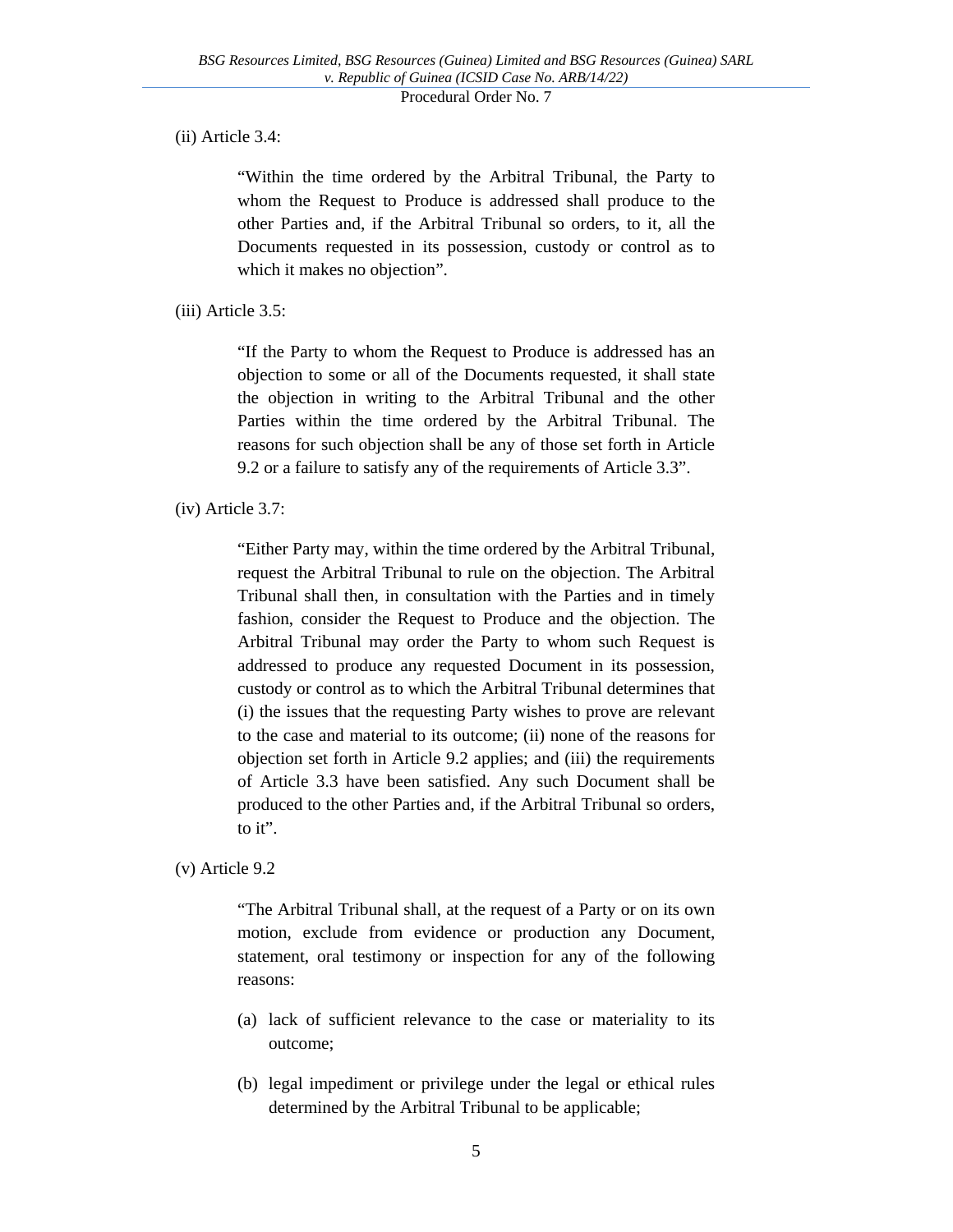- (c) unreasonable burden to produce the requested evidence;
- (d) loss or destruction of the Document that has been shown with reasonable likelihood to have occurred;
- (e) grounds of commercial or technical confidentiality that the Arbitral Tribunal determines to be compelling;
- (f) grounds of special political or institutional sensitivity (including evidence that has been classified as secret by a government or a public international institution) that the Arbitral Tribunal determines to be compelling; or
- (g) considerations of procedural economy, proportionality, fairness or equality of the Parties that the Arbitral Tribunal determines to be compelling".
- 16. Accordingly, the Tribunal will apply the following standards to rule on the requests for production of documents:
	- **Specificity:** The request must identify each document or category of documents with precision.
	- Relevance: The request must establish the relevance of each document or category of documents to prove allegations made in the submissions. For purposes of this Order, the term "relevance" encompasses both the notions of relevance to the dispute and materiality to its outcome. At this stage of the proceedings, the Tribunal is only in a position to assess the *prima facie* relevance of the documents requested, having regard to the factual allegations the Parties made so far. This *prima facie* assessment does not preclude a different assessment at a later point of the arbitration with the benefit of a more developed record.
	- **Possession, custody or control:** The request must show that it is more likely than not that the requested documents exist, that they are not within the possession, custody or control of the requesting Party, and that they are within the possession, power or control of the other Party.
	- **Balance of interests:** Where appropriate and upon reasoned application, the Tribunal will balance the legitimate interests of the requesting Party with those of the requested Party, taking into account all relevant circumstances, including any legal privileges applicable to certain types of communications, the need to safeguard confidentiality, and the proportionality between the convenience of revealing potentially relevant facts and the burden imposed on the requested Party.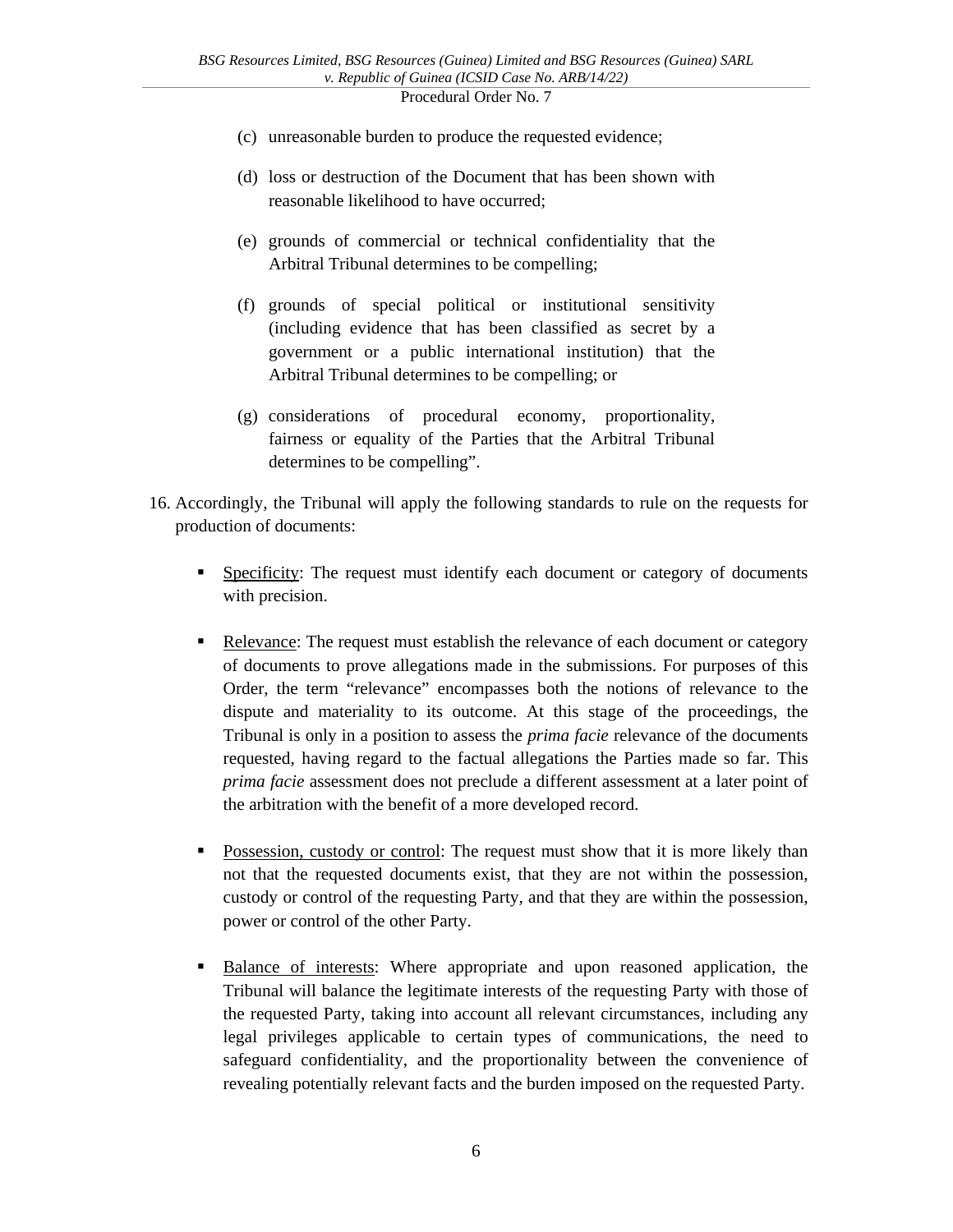## **III. Admissibility of Amended and New Requests and of New Exhibits**

- 17. The Tribunal now turns to the admissibility of the Claimants' three amended (requests nos. 15 to 17) and four additional requests (requests nos. 45 to 48) filed on 22 August 2016. It also addresses the admissibility of the new exhibits filed during the document production phase (i.e., Exh. C-0161 to C-0177).
- 18. The procedure set out in Article 16 of PO1 provides for a single phase of document production with time limits set in such a manner as to further the smooth conduct of the proceedings. It is therefore not open to a Party to reopen this phase by amending or adding requests, especially when the Respondent has already provided its comments on the original requests. In the same vein, pursuant to Articles 15.3 and 17 of PO1, no new exhibits may be filed between the two rounds of written submissions, subject to leave of the Tribunal, which has neither been sought nor granted in the instant case.
- 19. Accordingly, the Tribunal decides that the Claimants' amended and new requests, as well as their new exhibits, are inadmissible at this stage. Requests nos. 15 to 17 appear in Annex A as originally drafted, and requests nos. 45 to 48 do not appear in Annex A. However, the Tribunal wishes to clarify that the Claimants may make new factual allegations and legal arguments in rebuttal as part of their Reply and can file exhibits in support in conformity with Article 15.3 of PO1. If, in addition, the Claimants wish to seek documents in the possession, custody or control of the Respondent, they may request that the Tribunal use its powers under Article 16.6 of PO1 and ICSID Arbitration Rule 34(2) and order the Respondent to produce such documents.

## **IV. Order**

- A. For the reasons set forth in the Redfern Schedule regarding the Claimants' document production requests attached as Annex A and made an integral part of this Order, the Tribunal:
	- (i) Takes note that no decision is required in respect of requests nos. 1-2, 4-7, 9(a)-(b), 12(a), 23-24, 31(g), 32, 36(e) and 37(c).
	- (ii) Partially grants the Claimant's requests nos. 3, 8, 9(c),  $11(c)$ ,  $13(a)$ ,  $14$ ,  $15$ ,  $16$ , 17(a), 22, 33, 36(b)-(d), 37(a) and (d), as specified in the Redfern Schedule.
	- (iii) Grants the Claimant's requests nos. 10,  $11(a)$ -(b),  $12(b)$ ,  $26$ ,  $27(a)$ -(d),  $28$ , 31(a)-(d) and (f), as specified in the Redfern Schedule.
	- (iv) Denies the other requests.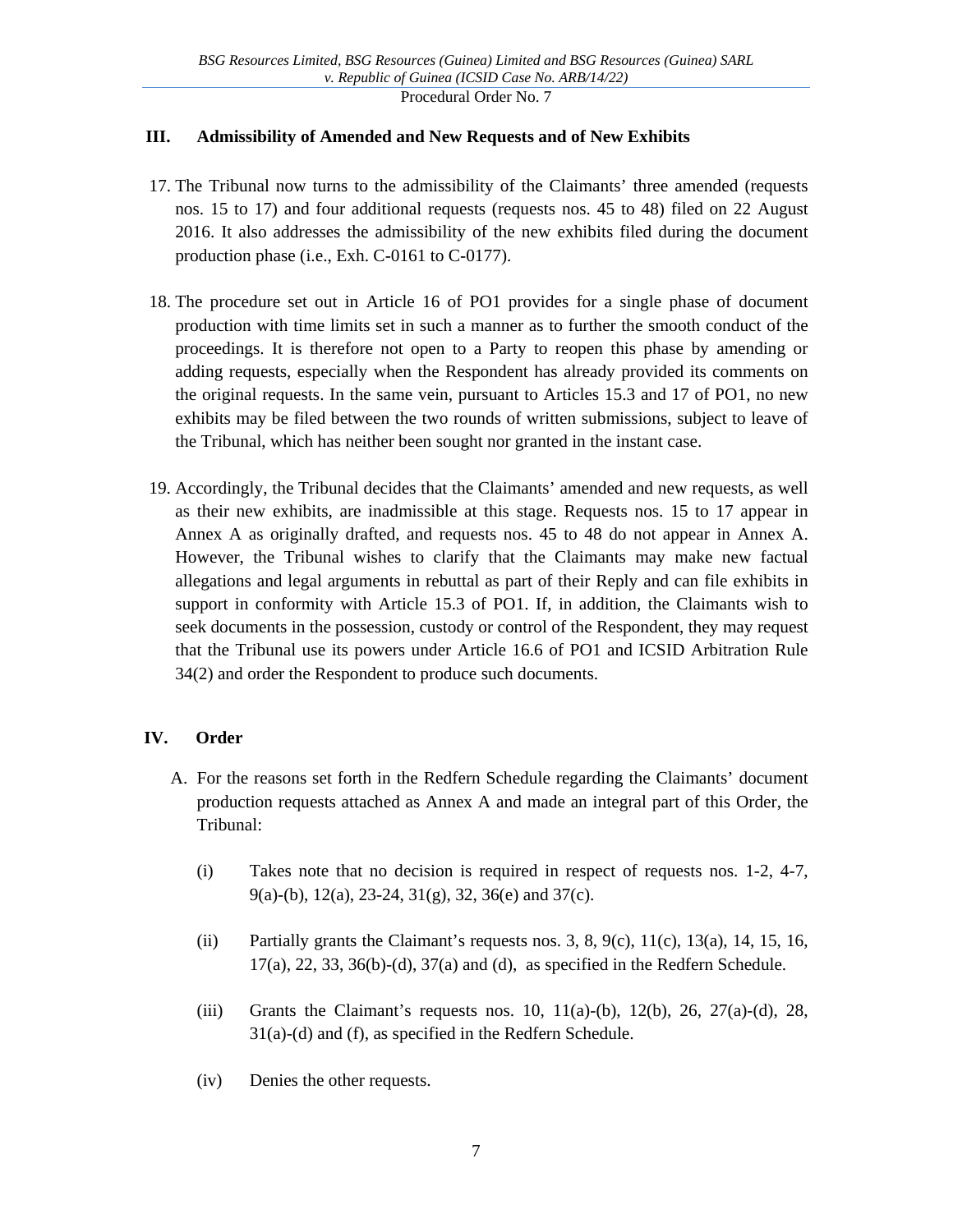- (v) Orders the Respondent to produce the documents responsive to the requests granted above by **3 October 2016**.
- B. For the reasons set forth in the Redfern Schedule regarding the Respondent's document production requests attached as Annex B and made an integral part of this Order, the Tribunal:
	- (i) Takes note that no decision is required in respect of requests nos. 2-6, 9-12, 15, 19-20, 34-35.
	- (ii) Partially grants the Respondent's requests nos. 1, 7, 8, 13, 16, 18, 21, and 23, as specified in the Redfern Schedule.
	- (iii) Grants the Respondent's requests nos. 14, 17, 24-27, as specified in the Redfern Schedule.
	- (iv) Denies the other requests.
	- (v) Orders the Claimants to produce the documents responsive to the requests granted above by **3 October 2016**.
- C. For the reasons set out above, the Tribunal decides that:
	- (i) the Claimants' amended and new requests are inadmissible at this stage;
	- (ii) Exhibits C-0161 to C-0177 are inadmissible at this stage and are thus not part of the record of the arbitration.

On behalf of the Tribunal

## [SIGNED]

Prof. Gabrielle Kaufmann-Kohler

\_\_\_\_\_\_\_\_\_\_\_\_\_\_\_\_\_\_\_\_\_\_\_\_\_\_\_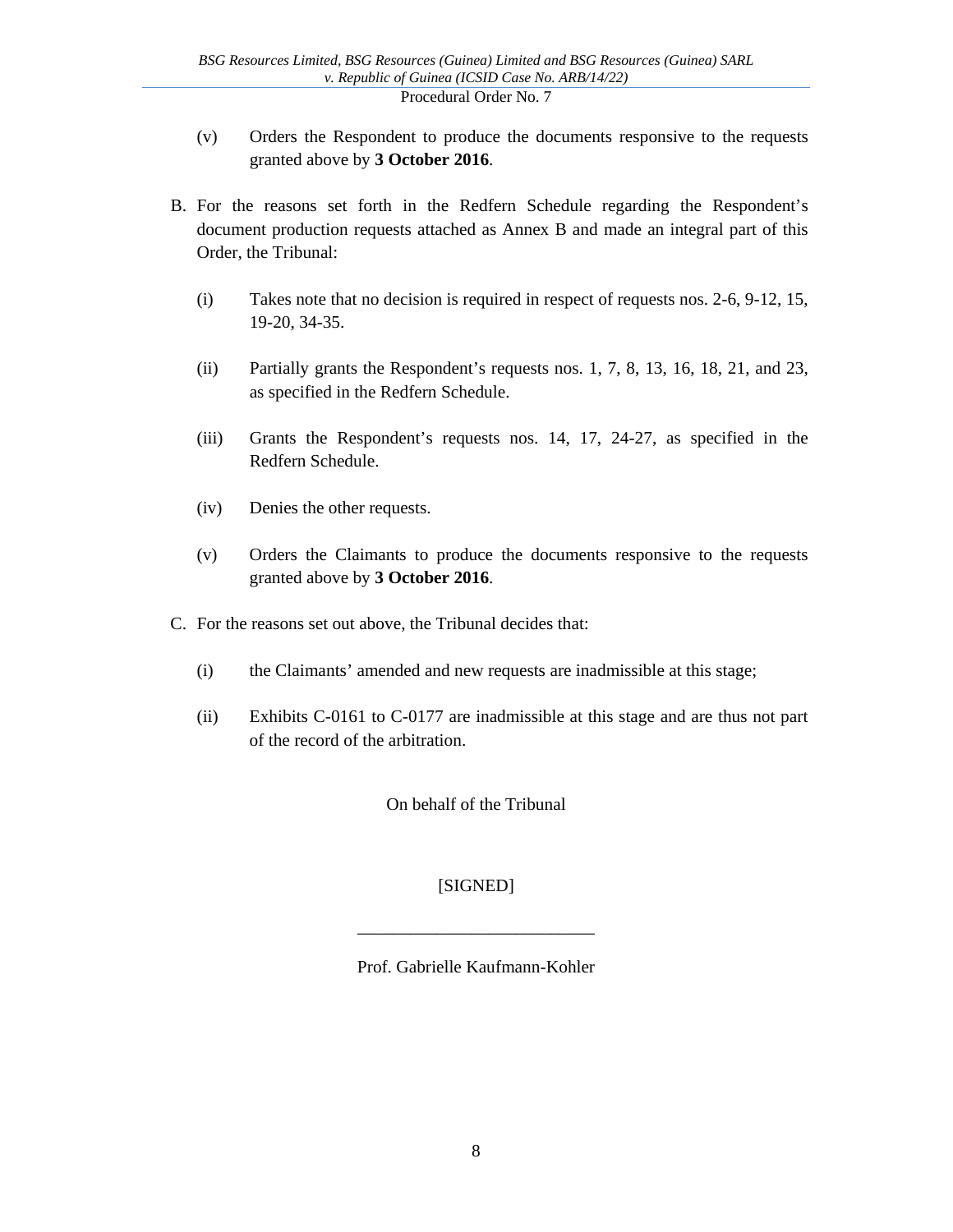**PO7 – ANNEX A** 

#### **IN THE MATTER OF AN ARBITRATION**

#### **UNDER THE RULES OF ARBITRATION OF THE INTERNATIONAL CENTRE FOR THE SETTLEMENT OF INVESTMENT DISPUTES**

**ICSID CASE No. ARB/14/22** 

**BETWEEN:** 

### **(1) BSG RESOURCES LIMITED**

### **(2) BSG RESOURCES (GUINEA) LIMITED**

### **(3) BSG RESOURCES (GUINEA) SÀRL**

**Claimants** 

**- v -** 

**THE REPUBLIC OF GUINEA** 

**Respondent** 

### **CLAIMANTS' DOCUMENT PRODUCTION REQUESTS**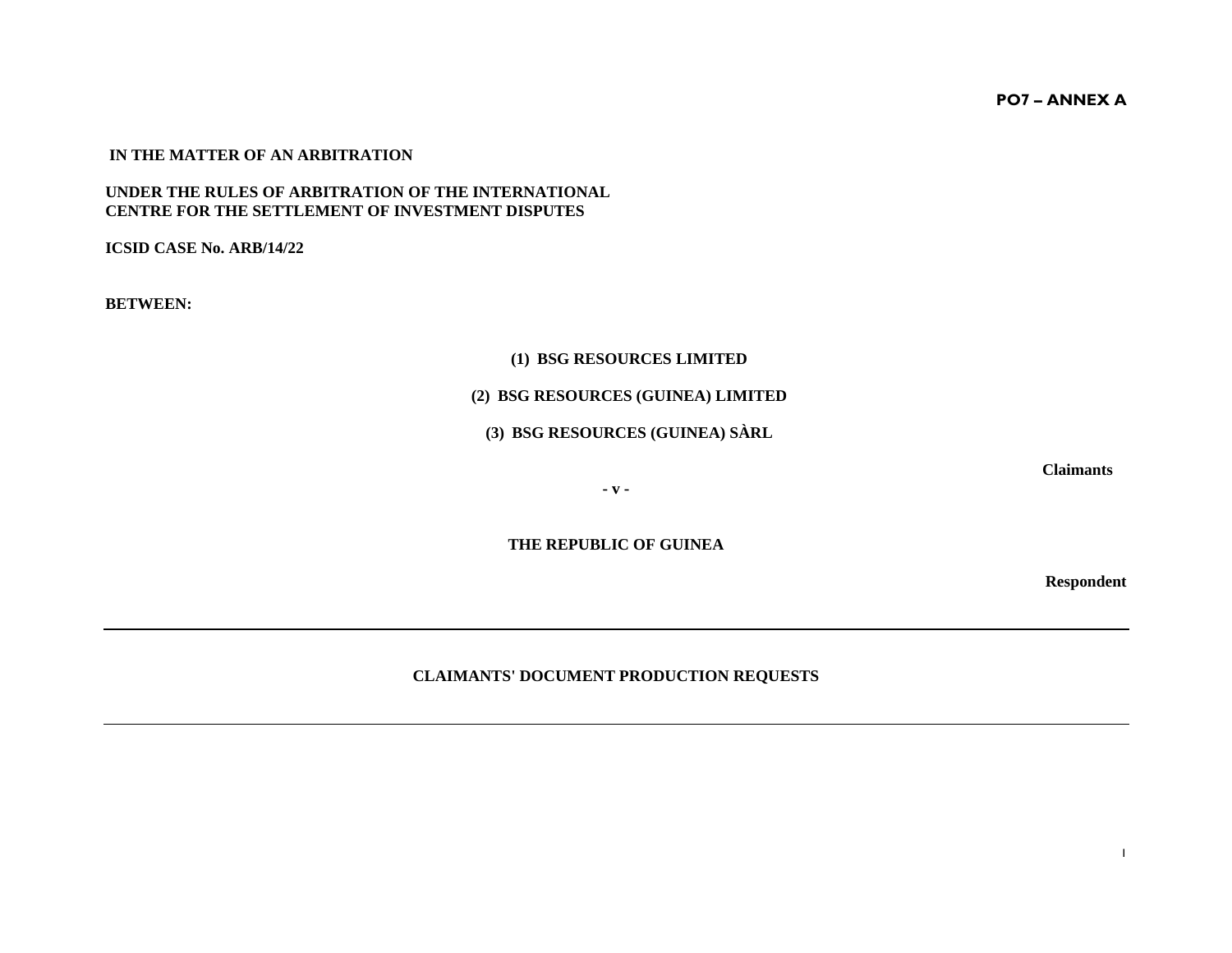#### **PO7 – ANNEX A**

This Document Production Request ("Request") is made pursuant to paragraph 16 of Procedural Order No.1 and the Tribunal's determination that it relies on ICSID Convention Article 43(a); Arbitration Rules 24 and 33-36. In addition the Tribunal has confirmed it may seek guidance from the IBA Rules on the Taking of Evidence in International Arbitration (2010).

Claimants request that Respondent produce the documents or categories of documents identified below. Each of these requests relates to specific documents or specific categories of documents that are reasonably believed to exist and to be in the possession, custody, or control of Respondent. References to "document" in this Request have the same meaning as in the definition of "Document" in the preamble to the IBA Rules and therefore means a writing, communication, picture, drawing, programme or data of any kind, whether recorded or maintained on paper or by electronic, audio, visual or any other means, and therefore includes (but is not limited to) memoranda, communications, emails, minutes of meetings, presentations, attendance notes, reports, economic workings, calculations and agreements.

The Claimants confirm that, as far as they are aware, the documents requested are not in their possession, custody or control. Claimants assume that the documents requested are in Respondent's possession, custody or control because they will have been created or received in the ordinary course of its business and/or because Respondent's submissions suggest that they may have possession, custody or control of such documents.

Definitions:

|           | <b>Allegation Letter</b> | Letter from the Technical Committee to VBG-Vale BSGR Guinea dated 30 October 2012 <sup>1</sup>                                                                                                                                                                                                                                                                                                                                                                                                                                                                                                                                                                                                        |
|-----------|--------------------------|-------------------------------------------------------------------------------------------------------------------------------------------------------------------------------------------------------------------------------------------------------------------------------------------------------------------------------------------------------------------------------------------------------------------------------------------------------------------------------------------------------------------------------------------------------------------------------------------------------------------------------------------------------------------------------------------------------|
|           | Claimants/BSGR           | BSG Resources Limited; BSGR (Guinea) Limited; BSG Resources (Guinea) SARL                                                                                                                                                                                                                                                                                                                                                                                                                                                                                                                                                                                                                             |
|           | <b>Base Convention</b>   | Mining and Infrastructure agreement dated 16 December 2009 between BSG Resources (Guinea) Ltd and the Respondent,<br>providing the framework of a 2-phased project for the Zogota and Simandou Blocks 1 & 2 (the rights in relation to Blocks<br>1 & 2 were only for exploration). The Base Convention granted a long term licence to export iron ore from Project Zogota<br>and Blocks 1 & 2 through Liberia. BSGR committed to build a US\$1 billion passenger railway to connect the interior of<br>Guinea to its capital, Conakry. Production at Zogota was planned to start in last quarter of 2012, and operations were due<br>to commence in Blocks 1 & 2 during the last quarter of $20132$ . |
|           | Blocks 1 and 2 Permit    | Prospecting permit granted to BSGR Guinea over Simandou Blocks 1 and 2 on 9 December 2008 <sup>3</sup>                                                                                                                                                                                                                                                                                                                                                                                                                                                                                                                                                                                                |
|           | <b>CENI</b>              | Commission Electorale Nationale Indépendante                                                                                                                                                                                                                                                                                                                                                                                                                                                                                                                                                                                                                                                          |
|           | CM.                      | Claimants' Memorial                                                                                                                                                                                                                                                                                                                                                                                                                                                                                                                                                                                                                                                                                   |
| $\bullet$ | <b>CPDM</b>              | Centre for Mining Promotion and Development                                                                                                                                                                                                                                                                                                                                                                                                                                                                                                                                                                                                                                                           |
| $\bullet$ | <b>CMRG</b>              | Counter-Memorial of the Republic of Guinea                                                                                                                                                                                                                                                                                                                                                                                                                                                                                                                                                                                                                                                            |
|           | Respondent/Guinea        | the Republic of Guinea, including but not limited to, its representatives, officers, employees, ministries, departments,<br>committees, offices, local authorities, departments, and agencies.                                                                                                                                                                                                                                                                                                                                                                                                                                                                                                        |

 $1$  Exhibit C-0053.

2 Exhibit C-0069.

<sup>3</sup> Exhibit C-0010.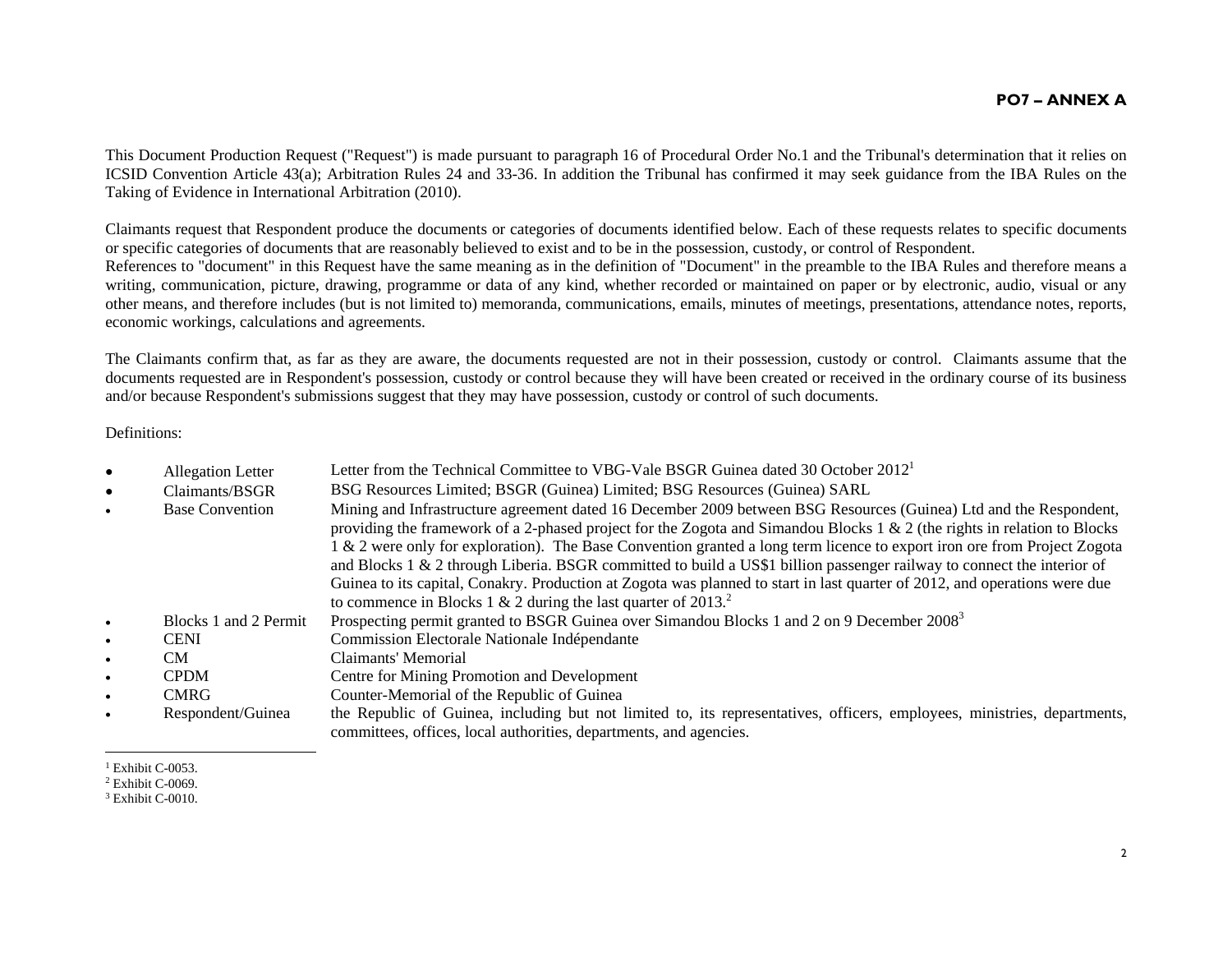#### **PO7 – ANNEX A**

- $\bullet$  JV Joint Venture between Vale and BSG Resources Limited and BSG Resources (Guinea) Limited  $\bullet$ LCIA proceedings Vale SA v BSG Resources Limited (LCIA Case No. 142683)  $\bullet$  Liberia/GoL the Government of Liberia, including but not limited to, its representatives, officers, employees, ministries, departments, committees, offices, local authorities, departments, and agencies.  $\bullet$  LMS Logistic and Maintenance Services SARL. Owned by Ghassan Boutros  $\bullet$  LTSLTS Liberian Transport Solution<br>RICO proceedings Proceedings in the United S  $\bullet$ Proceedings in the United States District Court of the Southern District of New York brought by Rio Tinto against *inter alia* Vale under the Racketeer Influence and Corrupt Organisations Act c SoC Vale's Statement of Case in the LCIA proceedings 0 SoD BSG Resources Limited's Statement of Defence in the LCIA proceedings . SoR Vale's Statement of Reply in the LCIA proceedings  $\bullet$  Technical Committee Technical Committee for the Review of Mining Titles and Agreements  $\bullet$  Trans-Guinean Railway Project to develop a national passenger or multi-use railway  $\bullet$  VBGVBG-Vale BSGR (Guernsey) Limited; VBG Vale-BSGR Guinea Sarl
- $\bullet$ Zogota Iron Ore mining concession granted to BSGR Guinea Sarl on 19 March 2010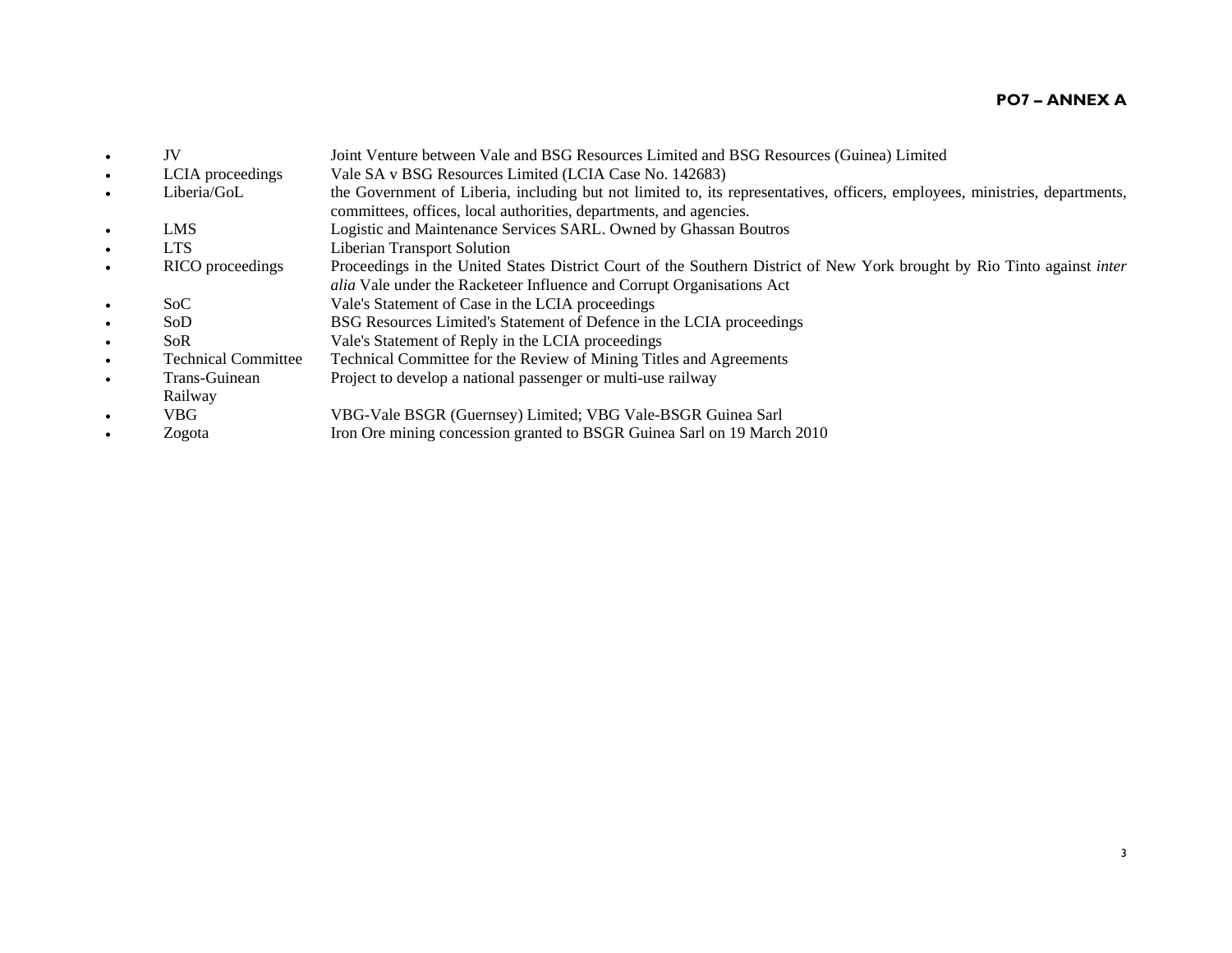4

#### **REPONSES ET OBJECTIONS GENERALES DE LA REPUBLIQUE DE GUINEE SOUMISES CONFORMEMENT A L'ARTICLE 16.2 DE L'ORDONNANCE DE PROCEDURE N° 1 27 JUILLET 2016**

Conformément au paragraphe 16.2 de l'Ordonnance de procédure n° 1 (ci-après, l' « **OP n° 1** »), la Guinée présente dans le *Redfern Schedule* ci-après ses objections aux demandes de production de documents des Sociétés BSGR.

Ces objections sont fondées sur les règles relatives à la production de documents établies au paragraphe 16 de l'OP n° 1. Lorsque cela est pertinent, la Guinée se réfère également aux Règles de l'*International Bar Association* sur l'Administration de la Preuve dans l'Arbitrage International (édition 2010) (ci-après, les « **Règles IBA** »), lesquelles sont désignées en tant que lignes directrices pour les besoins de la présente procédure au paragraphe 25.1 de l'OP n° 1. Dans les cas où les termes utilisés par l'OP n° 1 et les Règles IBA diffèrent, les termes de l'OP n° 1 sont privilégiés, sans que cela ne puisse être interprété comme écartant la référence aux dispositions applicables des Règles IBA.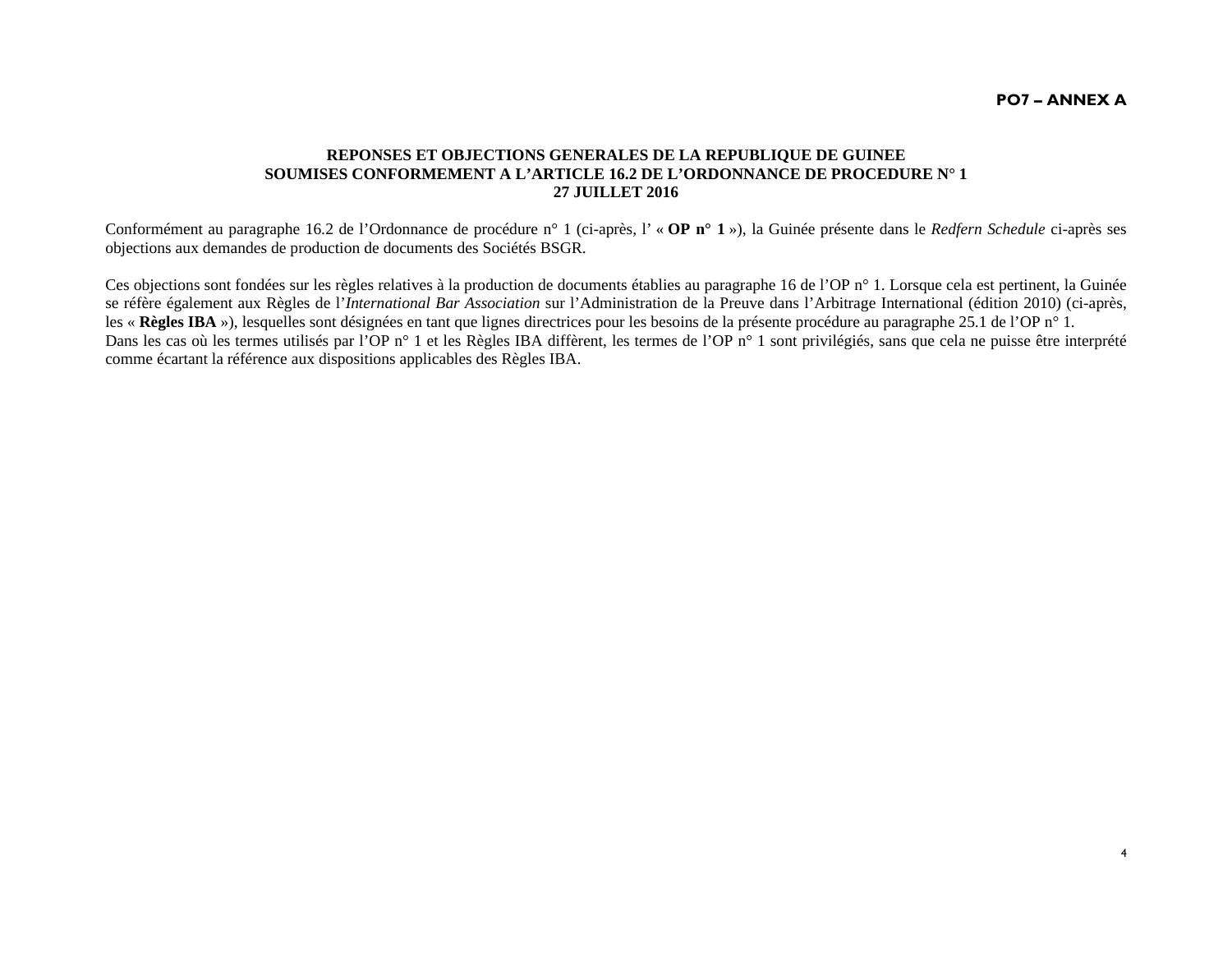| Request no. 1                          |                                                                                                                                |  |
|----------------------------------------|--------------------------------------------------------------------------------------------------------------------------------|--|
| Document(s) or Category of             | The following Documents, including but not limited to, applications, submissions, tenders, and/or reports between 1            |  |
| <b>Documents Requested</b>             | January 2005 and 22 December 2008 in relation to:                                                                              |  |
|                                        | a) Iron ore mining rights and/or permits in the following geographical areas:                                                  |  |
|                                        | Simandou South, including four prospecting permits covering 2047 square kilometres in the prefectures of                       |  |
|                                        | Beyla, Macenta, Nzérékoré and Yomou granted to BSGR on 6 February 2006 (the "Simandou South                                    |  |
|                                        | Permits");                                                                                                                     |  |
|                                        |                                                                                                                                |  |
|                                        | Simandou North, including three prospecting permits covering 1286 square kilometres in the prefecture of                       |  |
|                                        | Kérouané granted to BSGR on 6 February 2006 (the "Simandou North Permits").                                                    |  |
|                                        | Simandou Blocks 1 and 2, including one prospecting permit over Simandou Blocks 1 and 2, covering an area of<br>b)              |  |
|                                        | 369 square kilometres in the prefecture of Kérouané granted to BSGR on 9 December 2009 ("Simandou Blocks 1                     |  |
|                                        | and 2 Permits");                                                                                                               |  |
|                                        | Renewal of the above prospecting permits granted by the Arrete No. A2009/1327/PR/MMEÉH/SGG, dated 10<br>$\mathbf{c}$ )         |  |
|                                        | June 2009 (C-0012);                                                                                                            |  |
|                                        | Bauxite mining rights and/or permits in the geographical area covering 6,422 square kilometres in the prefectures<br>d)        |  |
|                                        | of Koubia, Mali, Tougué and Dinguiraye, including the prospecting permits for this area, granted to BSGR on 9                  |  |
|                                        | May 2006; and                                                                                                                  |  |
|                                        | Uranium mining rights and/or permits in the geographical area covering 1,076 square kilometres in the prefectures<br>e)        |  |
|                                        | of Lola and Nzérékoré, including the prospecting permits granted to BSGR on 28 February 2007.                                  |  |
| Ref.<br>Relevance<br>to                | CM¶ 40-42, 44-45; 47-48; 61-62; 66-71; 194; 241                                                                                |  |
| <b>Submissions</b><br>and              | CMRG 1340, 363-364, 1146                                                                                                       |  |
| <b>Materiality</b>                     | RWS-2 ¶ 18-22, 23, 27-28                                                                                                       |  |
| according to                           | C-0001; C-0002; C-0004; C-0005; C-0010; C-0012.                                                                                |  |
| <b>Requesting</b><br><b>Comments</b>   | Respondent's position is that the Claimants acquired these mining rights through bribery and corruption.                       |  |
| Party                                  | Claimants' position is that they obtained all mining permits with respect to the geographical areas as set out in 1. (a) – (e) |  |
|                                        | legally and in compliance with the relevant applicable laws and procedures.                                                    |  |
|                                        |                                                                                                                                |  |
|                                        | The requested documents are material and relevant for the outcome of this case as (i) they will prove that Claimants'          |  |
|                                        | permits have been acquired in accordance with the legally required and accepted method for the granting of those permits       |  |
|                                        | and that (ii) Claimants have not been given and preferred treatment over its competitors applying for the same permits.        |  |
| Objections<br>to<br><b>Document</b>    | La Guinée n'a pas d'objection à cette demande de production et produit les documents en sa possession qui ont pu être          |  |
| <b>Request</b>                         | trouvés à ce jour                                                                                                              |  |
| <b>Reply</b><br>Objections<br>to<br>to | Guinea accepts this request and indicates that it has not found any responsive documents so far. As Guinea has not             |  |
| <b>Document Request</b>                | indicated that it is continuing its searches, BSGR assumes that Guinea's searches are completed. If BSGR's assumption is       |  |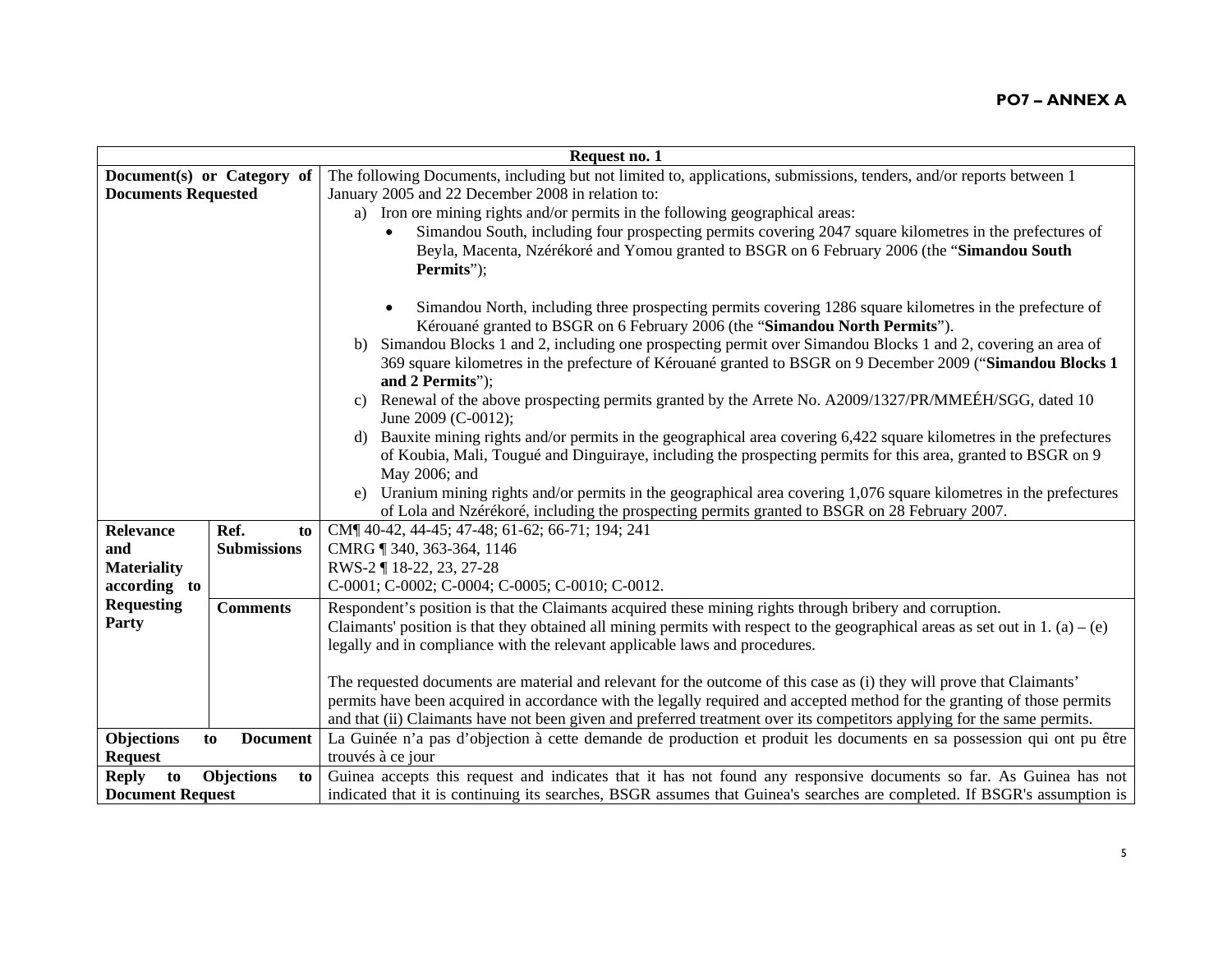|                       | incorrect, Guinea must indicate when it will have completed its searches and produce any additional responsive documents<br>found. In light of Guinea's response, no further decision from the Tribunal is required at this stage. |
|-----------------------|------------------------------------------------------------------------------------------------------------------------------------------------------------------------------------------------------------------------------------|
| l Tribunal's Decision | <b>NO DECISION REQUIRED</b>                                                                                                                                                                                                        |
| Décision du Tribunal  | <b>PAS DE DÉCISION REQUISE</b>                                                                                                                                                                                                     |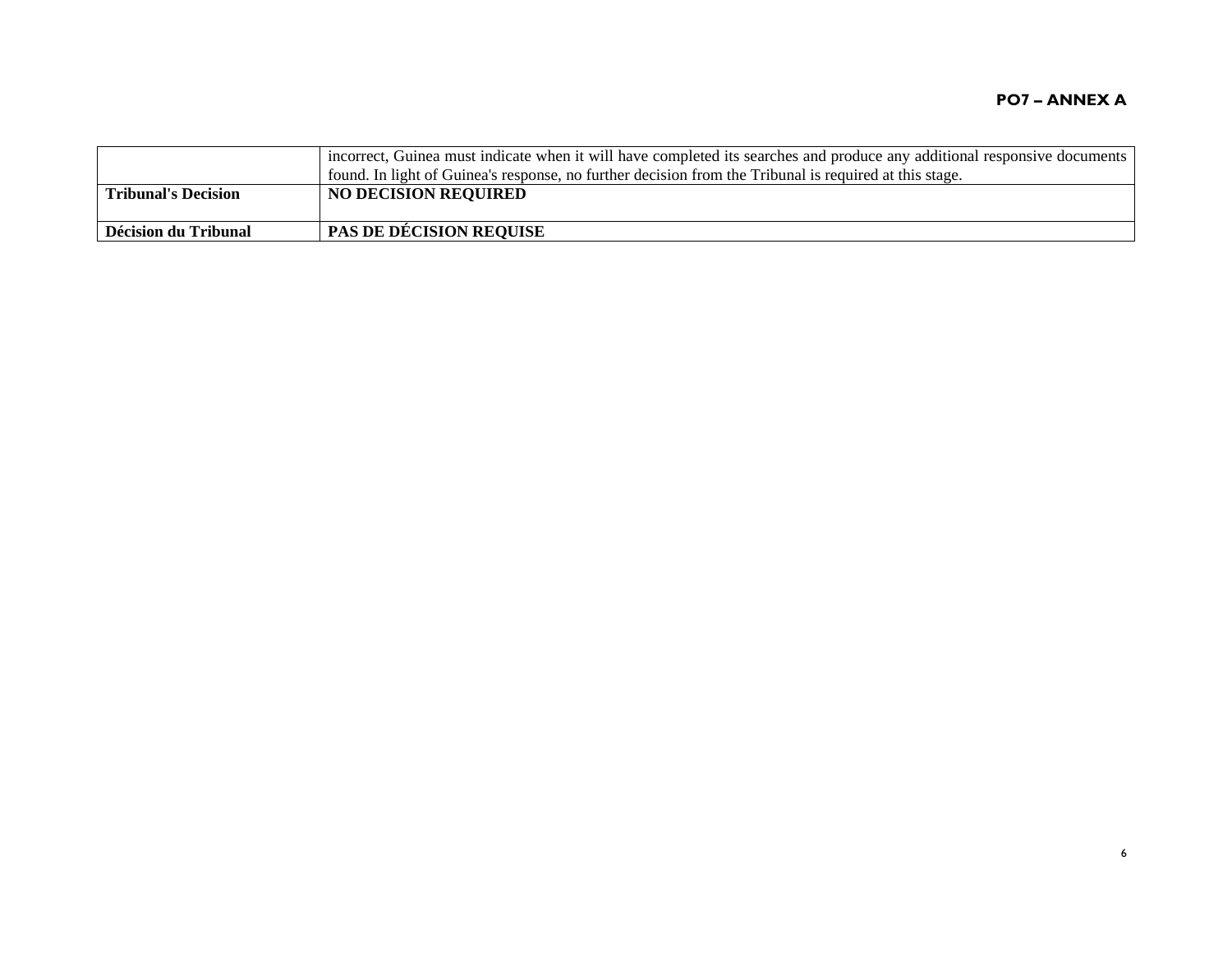|                            | Request no. 2                                                                                                      |  |  |
|----------------------------|--------------------------------------------------------------------------------------------------------------------|--|--|
| Document(s) or Category of | Documents in relation to meetings between Mamadie Touré and the President Lansana Conté and/or any member of the   |  |  |
| <b>Documents Requested</b> | Ministry of Mines and/or any member of the Government of Guinea involved in the granting of the Mining Permits     |  |  |
|                            | between 1 January 2005 and 22 December 2008, and in which, BSGR and/or mining rights relating to BSGR, and/or Beny |  |  |
|                            | Steinmetz and/or Roy Oron and/or Marc Struik and/or Patrick Saada and/or Asher Avidan and/or Ibrahima Sory Touré,  |  |  |
|                            | were discussed, including, but not limited to:                                                                     |  |  |
|                            | The meeting held at the end of November or beginning of December 2005 at the Palais des Nations in the presence    |  |  |
|                            | of President Conté, Mr. Souare (RWS-2 (Ahmed Tidiane Souaré) ¶ 8-9) SoR ¶ 347                                      |  |  |
|                            |                                                                                                                    |  |  |
|                            | The alleged meeting which occurred sometime in early 2008 at the residence of President Conté attended by Beny     |  |  |
|                            | Steinmetz, Marc Struik, Frederic Cilins. C-0086¶ 22, SoR¶159                                                       |  |  |
|                            |                                                                                                                    |  |  |
|                            | The alleged meeting held "sometimes in 2006" in the courtyard of the palace attended by President Conté, Beny      |  |  |
|                            | Steinmetz, Cilins, Michael Noy, Ibrahima Soure Touré, Marc Struik and Patrick Saada, C-0086¶13, SoC¶145            |  |  |
|                            | The alleged meeting which followed "sometimes in 2006" at the residence of President Conté attended by Beny        |  |  |
|                            |                                                                                                                    |  |  |
|                            | Steinmetz, Michael Noy, Frederic Cilins, Marc Struik, Patrick Saada, Bangoura, Ibrahima Soure Touré - C-0064       |  |  |
|                            | p.36-41) SoC¶145                                                                                                   |  |  |
|                            | Reception hosted by BSGR attended by Roy Oron, Asher Avidan, Marc Struik, Ibrahima Soure Touré, and                |  |  |
|                            | Guinean officials in September 2006 (C-0064 p.36-41) SoC¶157                                                       |  |  |
|                            |                                                                                                                    |  |  |
|                            | The Meeting held in September 2007, at the presidential Palace in the presence of President Conté, the Prime       |  |  |
|                            | minister Lasana Kouate, Mamadie Touré and Mr. Kante (Kante WS   31-33)                                             |  |  |
|                            |                                                                                                                    |  |  |
|                            | The meeting held in September 2007, at Prime Minister's office in the presence of the Prime Minister Lasana        |  |  |
|                            | Kouate, Mamadie Touré, Mr. Kante (Kante WS ¶ 35)                                                                   |  |  |
|                            |                                                                                                                    |  |  |
|                            | The alleged meeting which occurred sometime in early 2008 at the residence of President Conté attended by          |  |  |
|                            | Bangoura, Asher Avidan and Ibrahima Sory Touré. (C-0064 p.36-41) SoC¶159                                           |  |  |
|                            |                                                                                                                    |  |  |
|                            | The alleged meeting which occurred sometime between February and July 2008 at Brameya attended by President        |  |  |
|                            | Conté, Beny Steinmetz, Frederic Cilins, and Marc Struik – (C-0064 p.36-41) SoC ¶163 CMRG 317                       |  |  |
|                            |                                                                                                                    |  |  |
|                            | The alleged meeting in the second part of 2008 attended by President Conté, Asher Avidan and another (white)       |  |  |
|                            | man                                                                                                                |  |  |
|                            |                                                                                                                    |  |  |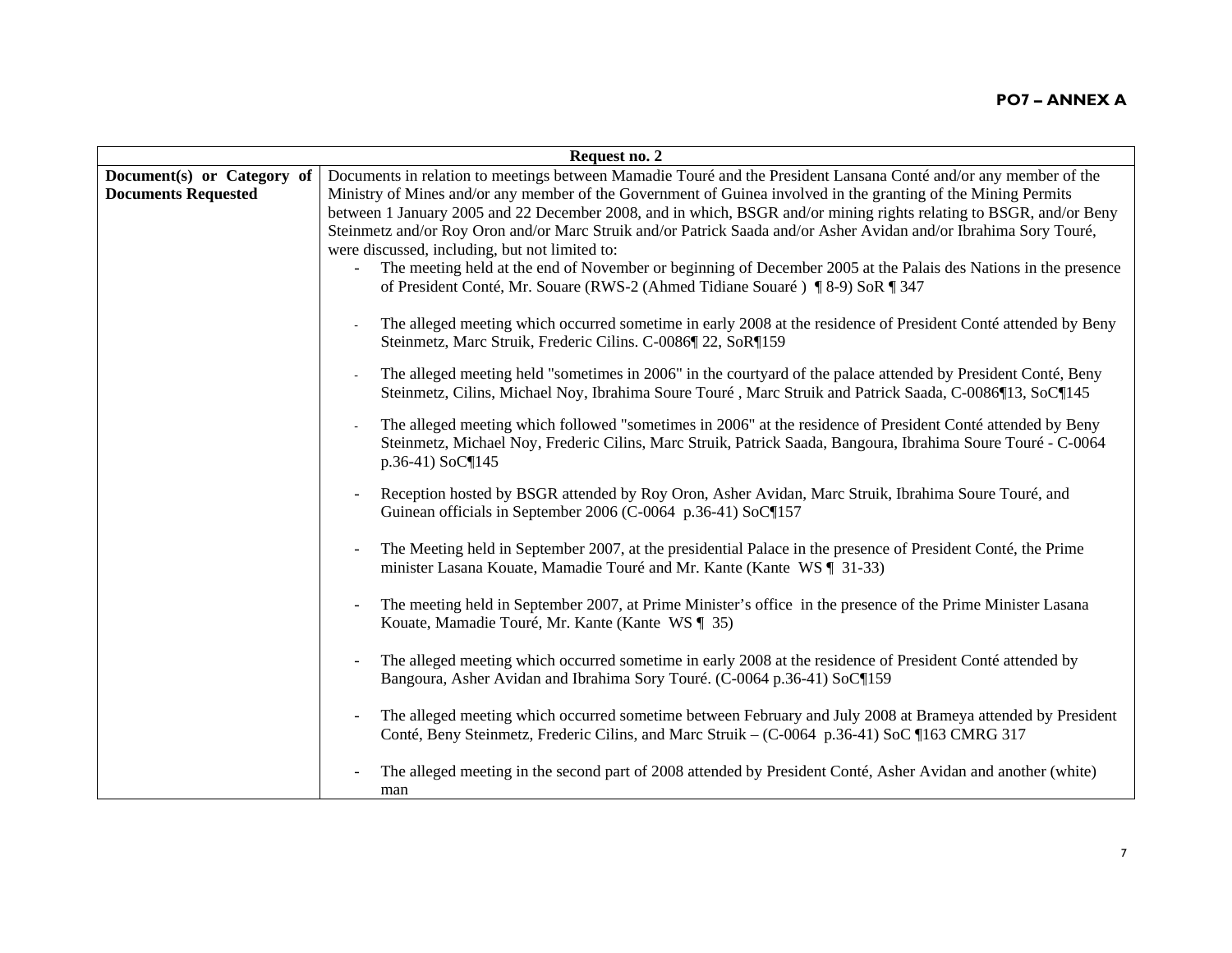|                             |                         | (C-0064 p.36-41) SoC¶165, SoR ¶444 CMRG ¶277 - R-35 ¶18                                                                                                                                                                                                                                                                                                                                                                                                                                                                                                                                                                                                                                                                                                                                                                                                                                                                                                                                                                                                                                                                                                                                |
|-----------------------------|-------------------------|----------------------------------------------------------------------------------------------------------------------------------------------------------------------------------------------------------------------------------------------------------------------------------------------------------------------------------------------------------------------------------------------------------------------------------------------------------------------------------------------------------------------------------------------------------------------------------------------------------------------------------------------------------------------------------------------------------------------------------------------------------------------------------------------------------------------------------------------------------------------------------------------------------------------------------------------------------------------------------------------------------------------------------------------------------------------------------------------------------------------------------------------------------------------------------------|
|                             |                         | The meeting regarding Simandou held in September 2008, at President Conté's office RWS-5 (Loucény Nabé) ¶<br>6, (C-0064 p.36-41) SoC¶164                                                                                                                                                                                                                                                                                                                                                                                                                                                                                                                                                                                                                                                                                                                                                                                                                                                                                                                                                                                                                                               |
| <b>Relevance</b>            | Ref.<br>to              | RWS-2 ¶ 8-9                                                                                                                                                                                                                                                                                                                                                                                                                                                                                                                                                                                                                                                                                                                                                                                                                                                                                                                                                                                                                                                                                                                                                                            |
| and                         | <b>Submissions</b>      | SoC 145, 157, 159, 163-165                                                                                                                                                                                                                                                                                                                                                                                                                                                                                                                                                                                                                                                                                                                                                                                                                                                                                                                                                                                                                                                                                                                                                             |
| <b>Materiality</b>          |                         | SoR 159, 347, 444                                                                                                                                                                                                                                                                                                                                                                                                                                                                                                                                                                                                                                                                                                                                                                                                                                                                                                                                                                                                                                                                                                                                                                      |
| according to                |                         | C-0086 ¶ 13; C-0064 p.36-41.                                                                                                                                                                                                                                                                                                                                                                                                                                                                                                                                                                                                                                                                                                                                                                                                                                                                                                                                                                                                                                                                                                                                                           |
| <b>Requesting</b>           | <b>Comments</b>         | It is Respondent's position that Mamadie Touré has been remunerated by BSGR for intervening and exerting influence on                                                                                                                                                                                                                                                                                                                                                                                                                                                                                                                                                                                                                                                                                                                                                                                                                                                                                                                                                                                                                                                                  |
| Party                       |                         | President Conté to ensure that BSGR received the Mining Permits. (CMRG ¶ 5). These allegations are wrong. Claimants<br>have neither used nor paid Mamadie Touré to exercise any influence on President Conté.                                                                                                                                                                                                                                                                                                                                                                                                                                                                                                                                                                                                                                                                                                                                                                                                                                                                                                                                                                          |
|                             |                         | It is Respondent who bears the burden of proving that BSGR has acquired the Mining Permits by exercising undue<br>influence or corruption. So far, Respondent has not been able to provide any evidence, apart from Mamadie Touré's<br>statement that she had: (i) indeed participated in any meetings with President Conté in which BSGR or the granting of<br>mining permits had been discussed; (ii) had exercised undue influence on the President Conté in order to facilitate the<br>granting of the Mining Permits to BSGR instead of any other company participating in the tender process; and (iii) that<br>Mamadie Touré was paid by BSGR to exercise undue influence on President Conté for the granting of the Mining Permits.<br>The requested documents are material and relevant for the outcome of the case as they shall demonstrate whether BSGR<br>has indeed exercised any undue influence on President Conté through Mamadie Touré. The requested documents are<br>material and relevant to prove that Mamadie Touré has not been involved in any discussions at meetings with the relevant<br>authorities regarding the granting of the Mining Permits to BSGR. |
| Objections                  | <b>Document</b><br>to   | La Guinée n'a pas d'objection à cette demande de production. Cependant, sur la base des recherches diligentées par l'Etat,                                                                                                                                                                                                                                                                                                                                                                                                                                                                                                                                                                                                                                                                                                                                                                                                                                                                                                                                                                                                                                                             |
| <b>Request</b>              |                         | y compris après une visite sur place par ses conseils, aucun document répondant à cette demande n'a pu être trouvé à ce                                                                                                                                                                                                                                                                                                                                                                                                                                                                                                                                                                                                                                                                                                                                                                                                                                                                                                                                                                                                                                                                |
|                             |                         | iour                                                                                                                                                                                                                                                                                                                                                                                                                                                                                                                                                                                                                                                                                                                                                                                                                                                                                                                                                                                                                                                                                                                                                                                   |
| <b>Reply</b><br>to          | <b>Objections</b><br>to | Guinea accepts this request and indicates that it has not found any responsive documents so far. As Guinea has not                                                                                                                                                                                                                                                                                                                                                                                                                                                                                                                                                                                                                                                                                                                                                                                                                                                                                                                                                                                                                                                                     |
| <b>Document Request</b>     |                         | indicated that it is continuing its searches, BSGR assumes that Guinea's searches are completed. If BSGR's assumption is                                                                                                                                                                                                                                                                                                                                                                                                                                                                                                                                                                                                                                                                                                                                                                                                                                                                                                                                                                                                                                                               |
|                             |                         | incorrect, Guinea must indicate when it will have completed its searches and produce any additional responsive documents                                                                                                                                                                                                                                                                                                                                                                                                                                                                                                                                                                                                                                                                                                                                                                                                                                                                                                                                                                                                                                                               |
| <b>Tribunal's Decision</b>  |                         | found. In light of Guinea's response, no further decision from the Tribunal is required at this stage.                                                                                                                                                                                                                                                                                                                                                                                                                                                                                                                                                                                                                                                                                                                                                                                                                                                                                                                                                                                                                                                                                 |
|                             |                         | <b>NO DECISION REQUIRED</b>                                                                                                                                                                                                                                                                                                                                                                                                                                                                                                                                                                                                                                                                                                                                                                                                                                                                                                                                                                                                                                                                                                                                                            |
| <b>Décision du Tribunal</b> |                         | PAS DE DÉCISION REQUISE                                                                                                                                                                                                                                                                                                                                                                                                                                                                                                                                                                                                                                                                                                                                                                                                                                                                                                                                                                                                                                                                                                                                                                |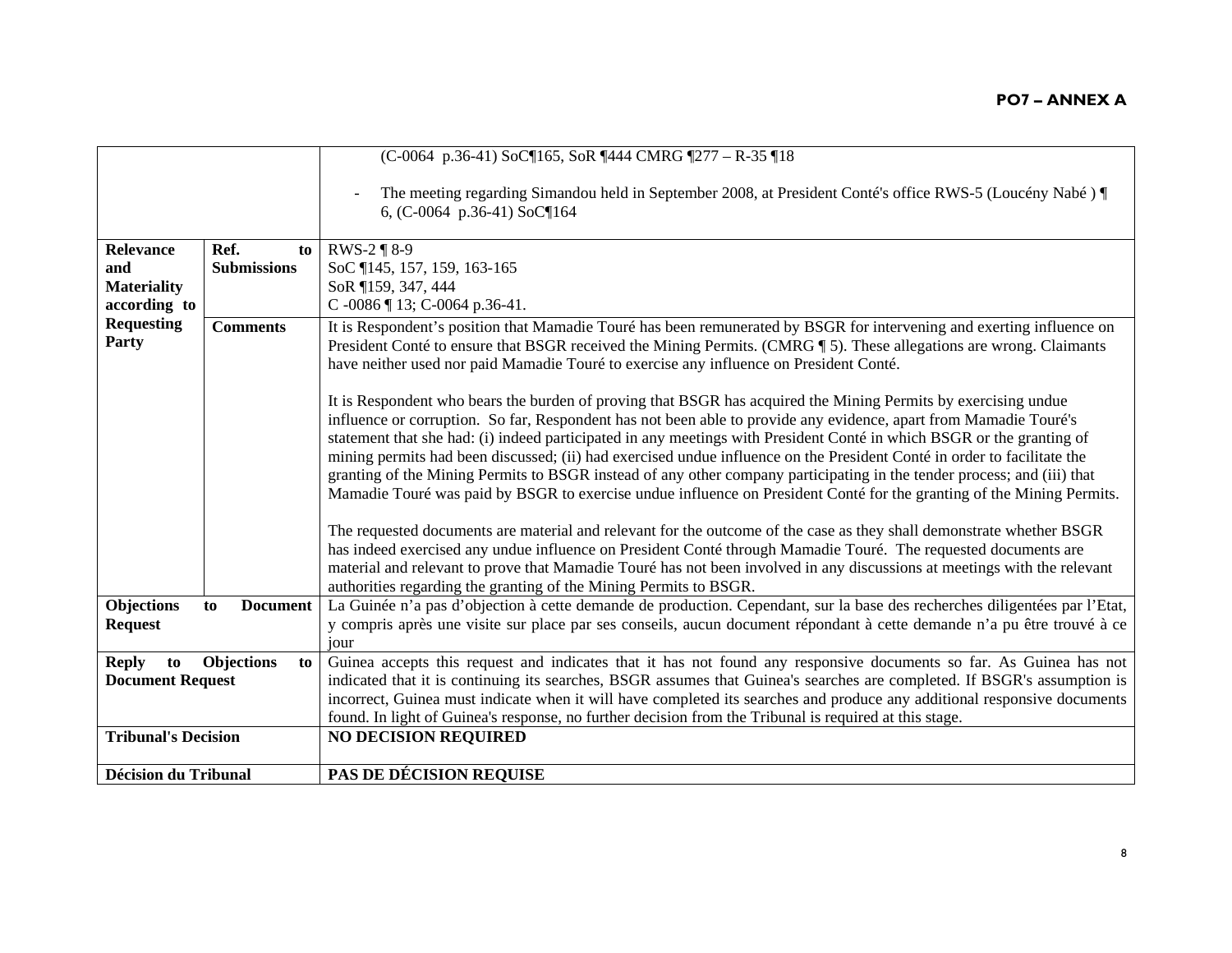|                            |                       |    | Request no. 3                                                                                                                |
|----------------------------|-----------------------|----|------------------------------------------------------------------------------------------------------------------------------|
| Document(s) or Category of |                       |    | The following Documents in relation to the state of health of President Conté and whether he was able or not to exercise his |
| <b>Documents Requested</b> |                       |    | presidential powers during the period between November 2008 and 9 December 2008 which confirm that President Conté:          |
|                            |                       |    | (a) did not exercise his power directly;                                                                                     |
|                            |                       |    | (b) exercised his power indirectly through others;                                                                           |
|                            |                       |    | (c) had others acting on his behalf in his capacity as president;                                                            |
|                            |                       |    | (d) was influenced by any of his wives;                                                                                      |
|                            |                       |    | (e) suffered from memory loss;                                                                                               |
|                            |                       |    | (f) was forced to sign official documents including decrees and counter-decrees by any of his wives and/or general-          |
|                            |                       |    | secretaries, and/or army generals;                                                                                           |
|                            |                       |    | (g) was surrounded by "mafia" RWS-1 (Ousmane Sylla)¶ 13;                                                                     |
| Relevance                  | Ref.                  | to | CMRG ¶ 339;                                                                                                                  |
| and                        | <b>Submissions</b>    |    | RWS-1 $\P$ 13                                                                                                                |
| <b>Materiality</b>         |                       |    |                                                                                                                              |
| according to               |                       |    |                                                                                                                              |
| <b>Requesting</b>          | <b>Comments</b>       |    | Respondent's position is that President Conté exerted influence on his government to ensure BSGR were granted the Mining     |
| Party                      |                       |    | Permits.                                                                                                                     |
|                            |                       |    |                                                                                                                              |
|                            |                       |    | He was allegedly suffering from memory loss and was no longer able to exercise his power without the influence of the        |
|                            |                       |    | "mafia", including his wives, the Secretary-General and army generals (CMRG ¶ 339). It is Claimants' position that           |
|                            |                       |    | President Conté was in a sound state of mind when granting BSGR the Mining Permits and that he was under no influence        |
|                            |                       |    | whatsoever when the Presidential Decree C-0092 regarding the Mining Permits was issued. The Mining Permits as such           |
|                            |                       |    | were signed by Minister Nabé on 1 December 2009.                                                                             |
|                            |                       |    |                                                                                                                              |
|                            |                       |    | BSGR acquired the Mining Permits through legal means and by following the correct procedures.                                |
|                            |                       |    |                                                                                                                              |
|                            |                       |    | The requested documents are relevant and material to demonstrate that President Conté was in good mental health and not      |
|                            |                       |    | influenced by anyone, apart from BSGR's good reputation and experience in exploration and mining project, when the           |
|                            |                       |    | Mining Permits were granted to BSGR.                                                                                         |
| Objections                 | to<br><b>Document</b> |    | Cette demande doit être rejetée car elle n'est pas suffisamment précise (para. 16.1 de l'OP n° 1, art. 3.3(a) des Règles     |
| <b>Request</b>             |                       |    | IBA). Les Sociétés BSGR sollicitent la production de « The following documents », annonçant ainsi une description détaillée  |
|                            |                       |    | de documents ou de catégories de documents. Or, ce qui suit est uniquement une liste de sujets, de sorte que la demande ne   |
|                            |                       |    | contient pas de description suffisamment précise, complète et détaillée des documents et/ou catégories de documents que la   |
|                            |                       |    | Guinée devrait identifier et produire.                                                                                       |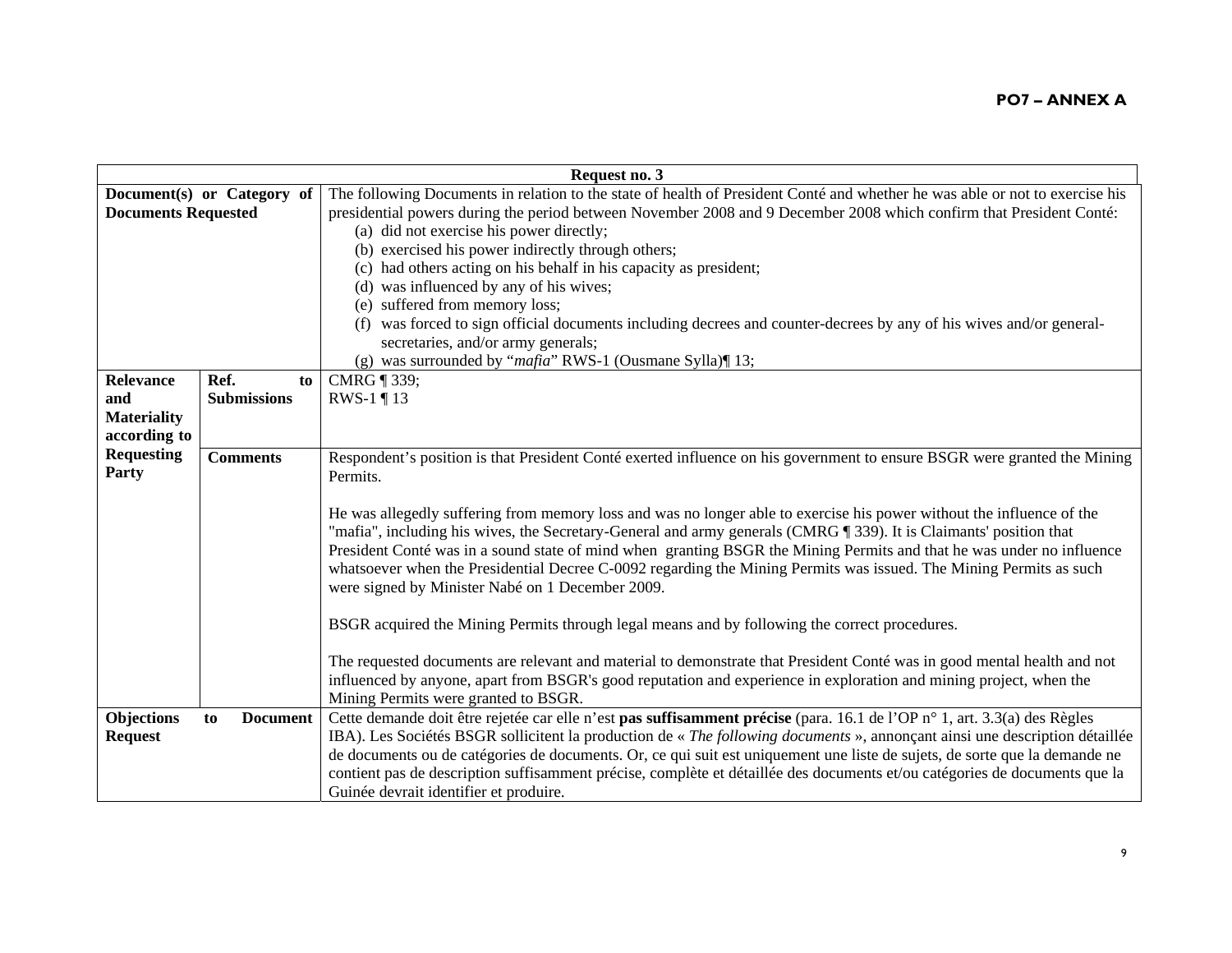|                                                                   | En tout état de cause, la République de Guinée précise que pour ce qui concerne « the state of health of President Conté », la<br>République de Guinée ne dispose pas d'un accès aux rapports médicaux du Président Conté et que, s'ils existaient, ces<br>documents seraient immanquablement protégés par le secret médical.<br>La République de Guinée a d'ores et déjà versé à la procédure les documents publics en sa possession rapportant la<br>dégradation de l'état de santé du Président Conté au cours de ses dernières années au pouvoir (Pièce R-80, R-81, R-82, R-83                                                                                                                                                                                                                                  |
|-------------------------------------------------------------------|---------------------------------------------------------------------------------------------------------------------------------------------------------------------------------------------------------------------------------------------------------------------------------------------------------------------------------------------------------------------------------------------------------------------------------------------------------------------------------------------------------------------------------------------------------------------------------------------------------------------------------------------------------------------------------------------------------------------------------------------------------------------------------------------------------------------|
|                                                                   | et R-84) et l'influence exercée sur lui par les membres de son entourage (R-84).                                                                                                                                                                                                                                                                                                                                                                                                                                                                                                                                                                                                                                                                                                                                    |
| Objections<br><b>Reply</b><br>to<br>to<br><b>Document Request</b> | BSGR notes Guinea's objections. Their response is, however restricted pursuant to Article 16.3 of PO 1, to address the<br>following objections:                                                                                                                                                                                                                                                                                                                                                                                                                                                                                                                                                                                                                                                                     |
|                                                                   | Guinea objects on the basis of the confidentiality of the requested documents. However, medical confidentiality is not<br>protected under the IBA Rules; only grounds of commercial or technical confidentiality are (Article 9(2)(e) IBA Rules). In<br>addition, any ground of confidentiality must be compelling. This is not the case here, where President Conté deceased 8<br>years ago and no privacy issues are at play anymore.                                                                                                                                                                                                                                                                                                                                                                             |
|                                                                   | Guinea further argues that it has no access to the medical records. This is not credible taking into account that Lansana<br>Conté was the Head of State and was most probably examined and monitored by State appointed doctors and medical<br>services. In addition, even if the medical records themselves would not be in Guinea's possession, the scope of this request is<br>wider in that it also applies to Government documents in which the medical condition and/or the exercise of the President's<br>powers are discussed.                                                                                                                                                                                                                                                                             |
|                                                                   | Under these circumstances, BSGR maintains its requests and asks the Tribunal to order Guinea to produce the requested<br>documents.                                                                                                                                                                                                                                                                                                                                                                                                                                                                                                                                                                                                                                                                                 |
| <b>Tribunal's Decision</b>                                        | <b>GRANTED AS NARROWED DOWN</b>                                                                                                                                                                                                                                                                                                                                                                                                                                                                                                                                                                                                                                                                                                                                                                                     |
|                                                                   | The Tribunal notes that the Respondent did not object on grounds of <i>prima facie</i> relevance.<br>In the Tribunal's view, the request is sufficiently specific as it relates to the state of health of President Condé between<br>November 2008 and 9 December 2008, including medical records of State appointed doctors and medical services, as well<br>as other Government documents in which the medical condition and/or the exercice of the President's powers are discussed.<br>With respect to confidentiality, the Tribunal accepts that the objection is not compelling to the extent it relates to medical<br>records of State appointed doctors and medical services in the Respondent's possession, control or custody. By contrast, it<br>accepts the confidentiality of private medical records. |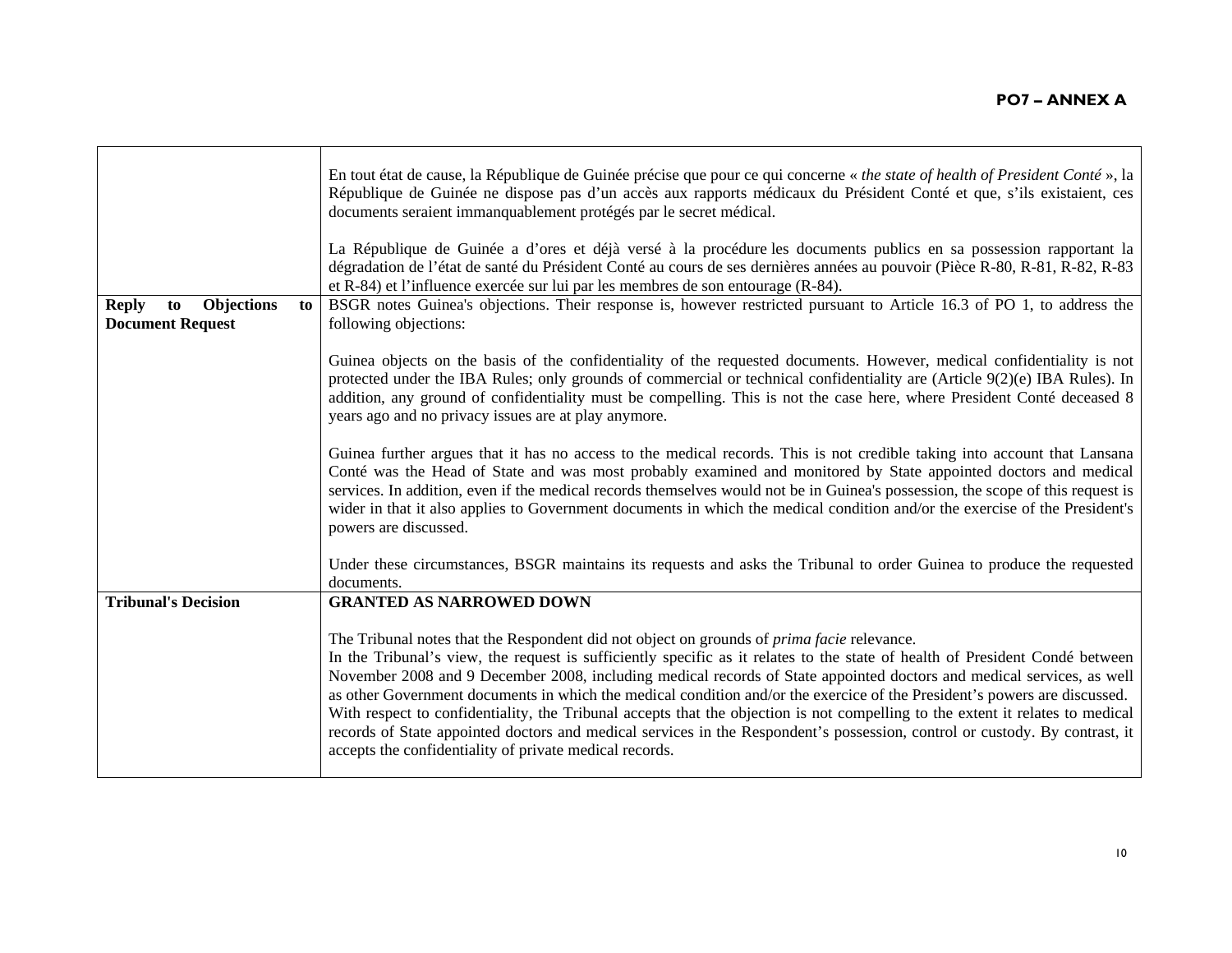| Décision du Tribunal | <b>ACCORDÉE DANS SA FORME RESTREINTE</b>                                                                                                                                                                                                                                                                                                                                                                                                                                                                                                                                                                                                                                                                                                                                                                                                                                                                        |
|----------------------|-----------------------------------------------------------------------------------------------------------------------------------------------------------------------------------------------------------------------------------------------------------------------------------------------------------------------------------------------------------------------------------------------------------------------------------------------------------------------------------------------------------------------------------------------------------------------------------------------------------------------------------------------------------------------------------------------------------------------------------------------------------------------------------------------------------------------------------------------------------------------------------------------------------------|
|                      | Le Tribunal note que la Défenderesse n'a pas soulevé d'objections tenant à la pertinence <i>prima facie</i> .<br>Selon le Tribunal, la demande est suffisamment spécifique pusiqu'elle concerne l'état de santé du Président Condé entre<br>novembre 2008 et le 9 décembre 2008, y compris les dossiers médicaux des médecins désignés par l'Etat et les services<br>medicaux, ainsi que d'autres documents du gouvernement dans lesquels il est fait mention de l'état de santé et/ou de<br>l'exercice des pouvoirs du Président.<br>En ce qui concerne la confidencialité, le Tribunal accepte que l'objection n'est pas convaincante dans la mesure où elle<br>concerne des dossiers médicaux de médecins désignés par l'Etat et des services médicaux, en la possession, sous la garde ou<br>sous le contrôle de la Défendenderesse. Par contre, il accepte la confidencialité de dossiers médicaux privés. |

| Request no. 4              |                       |    |                                                                                                                                |  |
|----------------------------|-----------------------|----|--------------------------------------------------------------------------------------------------------------------------------|--|
| Document(s) or Category of |                       |    | The technical memorandum written by Mr Momo Sakho to President Lansana Conté in 2008 in which he updated the                   |  |
| <b>Documents Requested</b> |                       |    | President about Rio Tinto's breaches of the mining law.                                                                        |  |
| <b>Relevance</b>           | Ref.                  | to | $C-0008.$                                                                                                                      |  |
| and                        | <b>Submissions</b>    |    |                                                                                                                                |  |
| <b>Materiality</b>         |                       |    |                                                                                                                                |  |
| according to               |                       |    |                                                                                                                                |  |
| <b>Requesting</b>          | <b>Comments</b>       |    | Respondent alleges that Claimants have acquired the Mining Permits that belonged to Simfer/Rio Tinto through illegal           |  |
| Party                      |                       |    | means.                                                                                                                         |  |
|                            |                       |    |                                                                                                                                |  |
|                            |                       |    | The reality is, as pointed out by Mr Sakho that it was Simfer/Rio Tinto's breaches of the mining law that led to the           |  |
|                            |                       |    | withdrawal of its mining permits in Simandou Block 1 and Block 2.                                                              |  |
|                            |                       |    |                                                                                                                                |  |
|                            |                       |    | The production of the technical report drafted by Mr Sakho is material and relevant to demonstrate that the mining permits     |  |
|                            |                       |    | on Simandou Block 1 and Block 2 were first withdrawn from Simfer and were then, once they became available, issued to          |  |
|                            |                       |    | BSGR. The fact that they were withdrawn due to Simfer's own failures demonstrates that BSGR was not using undue                |  |
|                            |                       |    | influence, let alone obtained the Mining Permits through corruption in order to get the Mining Permits.                        |  |
| <b>Objections</b>          | <b>Document</b><br>to |    | La Guinée n'a pas d'objection à cette demande de production. La République de Guinée tient seulement à préciser que, si        |  |
| <b>Request</b>             |                       |    | le retrait des droits miniers de Simfer/Rio Tinto sur Simandou était bel et bien fondé compte-tenu du manquement de            |  |
|                            |                       |    | Simfer/Rio Tinto à certaines de leurs obligations, cela ne peut suffire à établir que les sociétés BSGR n'ont pas obtenu leurs |  |
|                            |                       |    | propres droits frauduleusement.                                                                                                |  |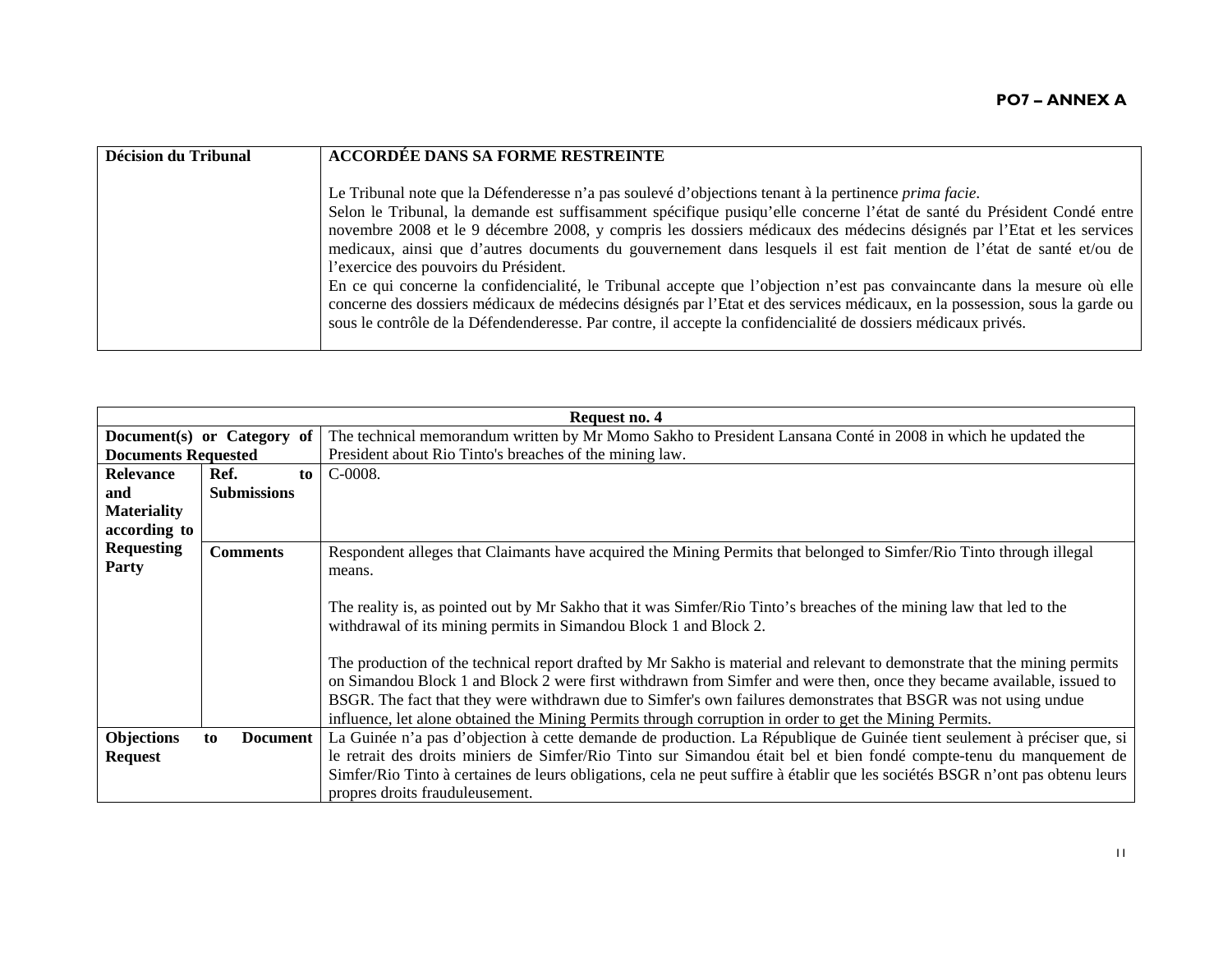|                                               | Cependant, sur la base des recherches diligentées par l'Etat, y compris après une visite sur place par ses conseils, aucun |
|-----------------------------------------------|----------------------------------------------------------------------------------------------------------------------------|
|                                               | document répondant à cette demande n'a pu être trouvé à ce jour. La Guinée poursuit ses recherches.                        |
| <b>Reply</b><br><b>Objections</b><br>to<br>to | Guinea accepts this request, indicates that it has not found any responsive documents so far and that it continues its     |
| <b>Document Request</b>                       | searches. Guinea must indicate what additional searches it is conducting and when these additional searches will be        |
|                                               | completed. At this stage, no further decision from the Tribunal is required.                                               |
| <b>Tribunal's Decision</b>                    | <b>NO DECISION REQUIRED</b>                                                                                                |
|                                               |                                                                                                                            |
| Décision du Tribunal                          | <b>PAS DE DÉCISION REQUISE</b>                                                                                             |
|                                               |                                                                                                                            |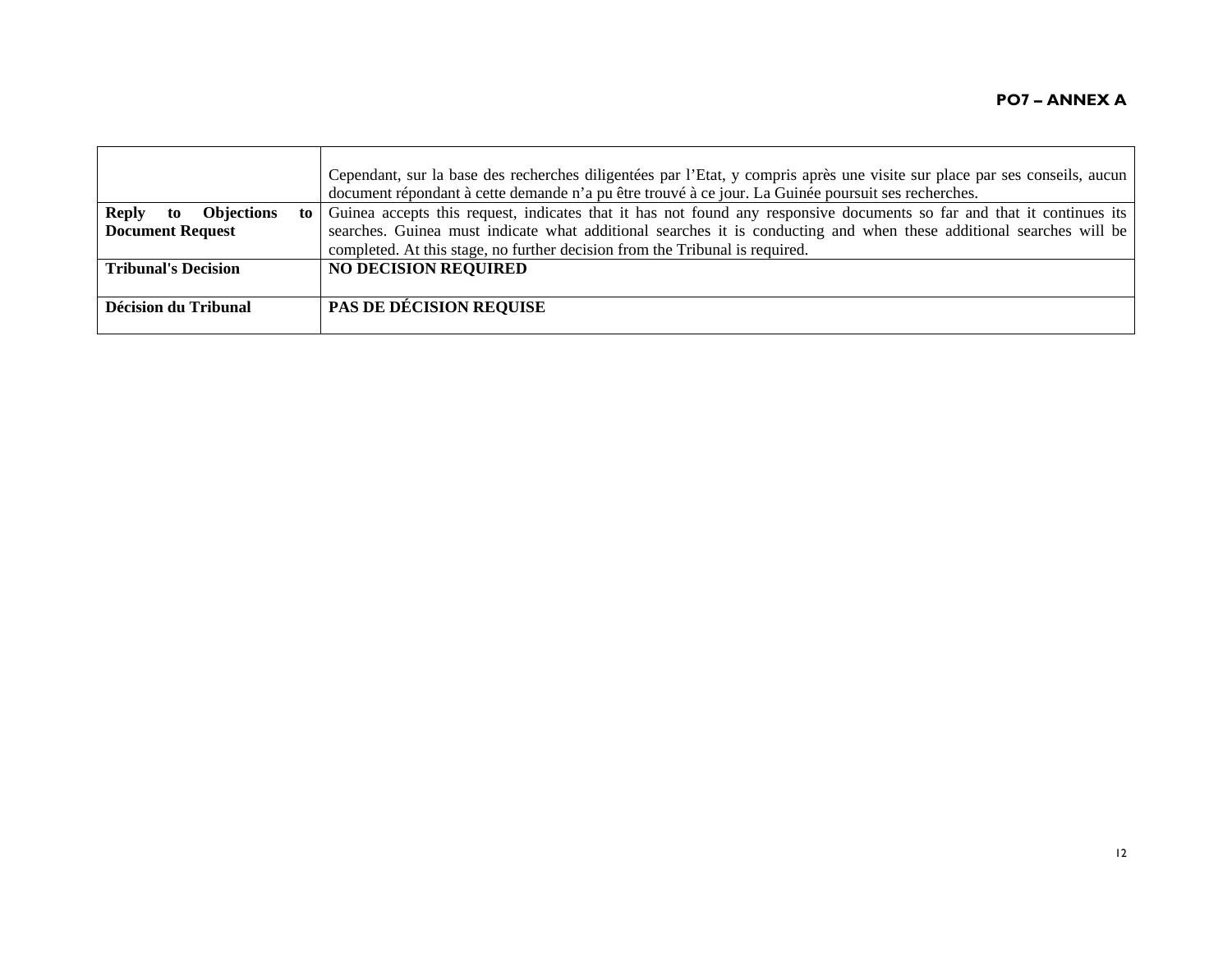|                             | Request no. 5           |                                                                                                                              |  |
|-----------------------------|-------------------------|------------------------------------------------------------------------------------------------------------------------------|--|
| Document(s) or Category of  |                         | Internal and external communications, correspondence, notes, memoranda and reports to Lansana Conté or any member of         |  |
| <b>Documents Requested</b>  |                         | the government, including the Ministry of Mines, discussing Simfer/Rio Tinto's grievances and the withdrawal of its          |  |
|                             |                         | mining rights.                                                                                                               |  |
| <b>Relevance</b>            | Ref.<br>to              | CMRG   248-250;                                                                                                              |  |
| and                         | <b>Submissions</b>      | $C-0008.$                                                                                                                    |  |
| <b>Materiality</b>          |                         |                                                                                                                              |  |
| according to                |                         |                                                                                                                              |  |
| <b>Requesting</b>           | <b>Comments</b>         | Respondent alleges that the Claimants have acquired Mining Permits which belonged to Simfer/Rio Tinto and that               |  |
| Party                       |                         | negotiations between Simfer/Rio Tinto had been initiated at the time that they were granted to BSGR. The reality is that it  |  |
|                             |                         | was Simfer/Rio Tinto's breaches of the mining law that led to the withdrawal of its mining permits in Simandou Blocks 1      |  |
|                             |                         | and Block 2.                                                                                                                 |  |
|                             |                         |                                                                                                                              |  |
|                             |                         | The production of these documents is material and relevant to demonstrate that the mining permits on Simandou Block 1        |  |
|                             |                         | and Block 2 were first withdrawn from Rio Tinto and were then issued to BSGR, without BSGR using undue influence, let        |  |
|                             |                         | alone that BSGR obtained the Mining Permits through corruption.                                                              |  |
| Objections                  | <b>Document</b><br>to   | La Guinée n'a pas d'objection à cette demande de production. La République de Guinée tient seulement à préciser que, si      |  |
| <b>Request</b>              |                         | le retrait des droits miniers de Simfer/Rio Tinto sur Simandou était bel et bien fondé compte-tenu du manquement de          |  |
|                             |                         | Simfer/Rio Tinto à certaines de leurs obligations, cela ne peut suffire à établir que les sociétés BSGR n'ont pas obtenu     |  |
|                             |                         | leurs propres droits frauduleusement.                                                                                        |  |
|                             |                         |                                                                                                                              |  |
|                             |                         | La Guinée produit les documents en sa possession qui ont pu être trouvés à ce jour. Bien qu'elle estime peu probable que     |  |
|                             |                         | d'autres documents existent, la Guinée poursuit ses recherches.                                                              |  |
| <b>Reply</b><br>to          | <b>Objections</b><br>to | Guinea accepts this request, has produced some responsive documents and indicates that it continues its searches. Guinea     |  |
| <b>Document Request</b>     |                         | must indicate what additional searches it is conducting and when these additional searches will be completed. At this stage, |  |
|                             |                         | no further decision from the Tribunal is required.                                                                           |  |
| <b>Tribunal's Decision</b>  |                         | <b>NO DECISION REQUIRED</b>                                                                                                  |  |
|                             |                         |                                                                                                                              |  |
| <b>Décision du Tribunal</b> |                         | <b>PAS DE DÉCISION REQUISE</b>                                                                                               |  |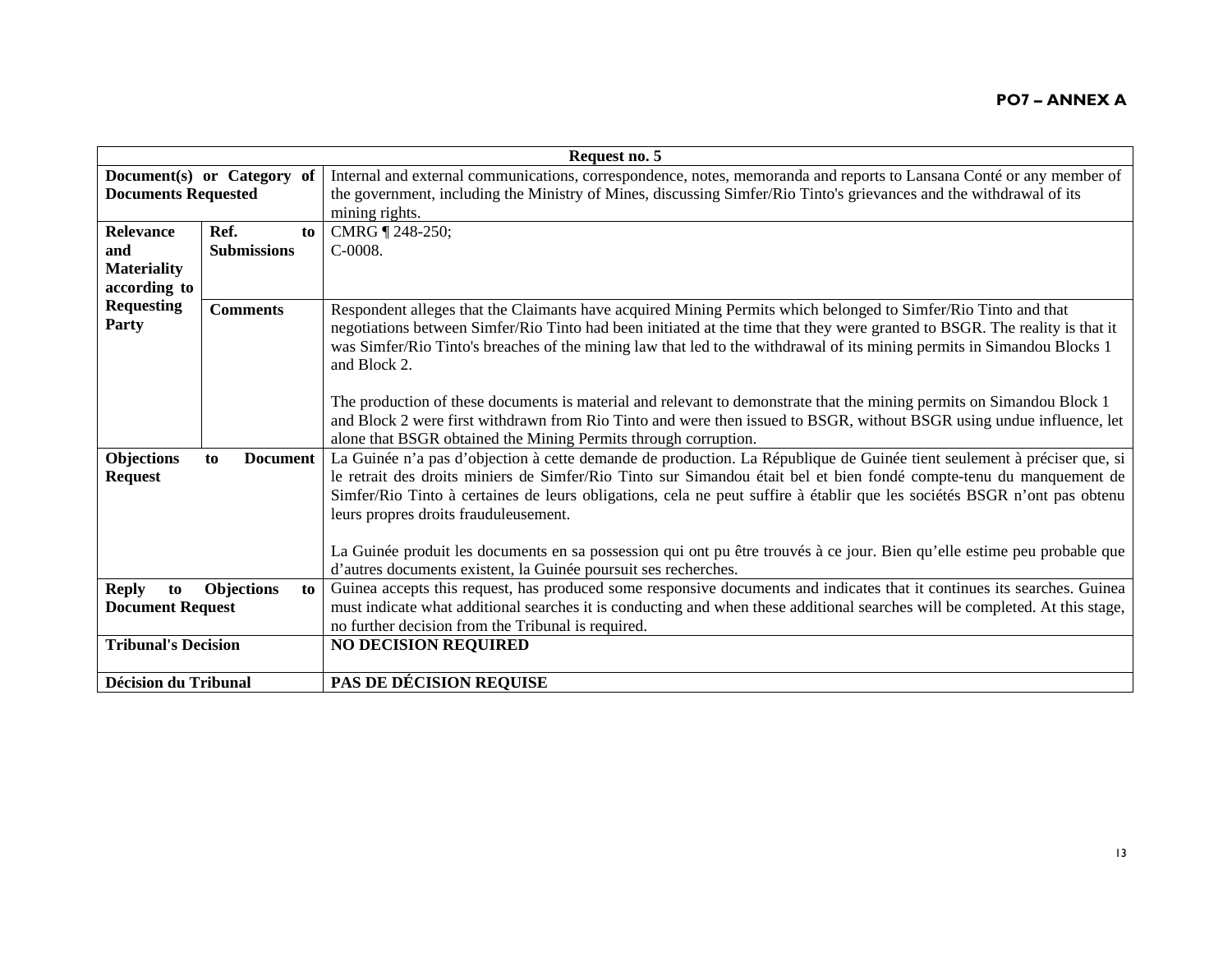| Request no. 6               |                       |    |                                                                                                                                    |
|-----------------------------|-----------------------|----|------------------------------------------------------------------------------------------------------------------------------------|
| Document(s) or Category of  |                       |    | Documents concerning BSGR's application for Simandou Block 1 and Block 2 created, exchanged or held by the                         |
| <b>Documents Requested</b>  |                       |    | Government of Guinea, the Ministry of Mines, the CPDM and/or any other governmental authority involved in the issuing              |
|                             |                       |    | of the Mining Permits, between 5 August 2008 and 9 December 2008.                                                                  |
| Relevance                   | Ref.                  | to | CMRG¶ 93                                                                                                                           |
| and                         | <b>Submissions</b>    |    |                                                                                                                                    |
| <b>Materiality</b>          |                       |    |                                                                                                                                    |
| according to                |                       |    |                                                                                                                                    |
| <b>Requesting</b>           | <b>Comments</b>       |    | Respondent alleges that Claimants have acquired the Mining Permits that belonged to Simfer through illegal means. These            |
| Party                       |                       |    | documents are material and relevant to demonstrate that (i) BSGR, like its competitors, filed an application on 5 August           |
|                             |                       |    | 2008 in accordance with the applicable administrative procedural requirements (ii) BSGR's application and its suitability          |
|                             |                       |    | was discussed by the relevant authorities and (iii) that BSGR was granted the Mining Permits <i>inter alia</i> on the basis of its |
|                             |                       |    | reputation and experience in exploration and mining and not due to the exercise of undue influence.                                |
| <b>Objections</b>           | <b>Document</b><br>to |    | La Guinée n'a pas d'objection à cette demande de production et produit les documents en sa possession qui ont pu être              |
| <b>Request</b>              |                       |    | trouvés à ce jour                                                                                                                  |
| <b>Reply</b><br>to          | <b>Objections</b>     | to | Guinea accepts this request and indicates that it has produced the documents that it has found so far. As Guinea has not           |
| <b>Document Request</b>     |                       |    | indicated that it is continuing its searches, BSGR assumes that Guinea's searches are completed. If BSGR's assumption is           |
|                             |                       |    | incorrect, Guinea must indicate when it will have completed its searches and produce any additional responsive documents           |
|                             |                       |    | found. In light of Guinea's response, no further decision from the Tribunal is required at this stage.                             |
| <b>Tribunal's Decision</b>  |                       |    | <b>NO DECISION REQUIRED</b>                                                                                                        |
|                             |                       |    |                                                                                                                                    |
| <b>Décision du Tribunal</b> |                       |    | PAS DE DÉCISION REQUISE                                                                                                            |
|                             |                       |    |                                                                                                                                    |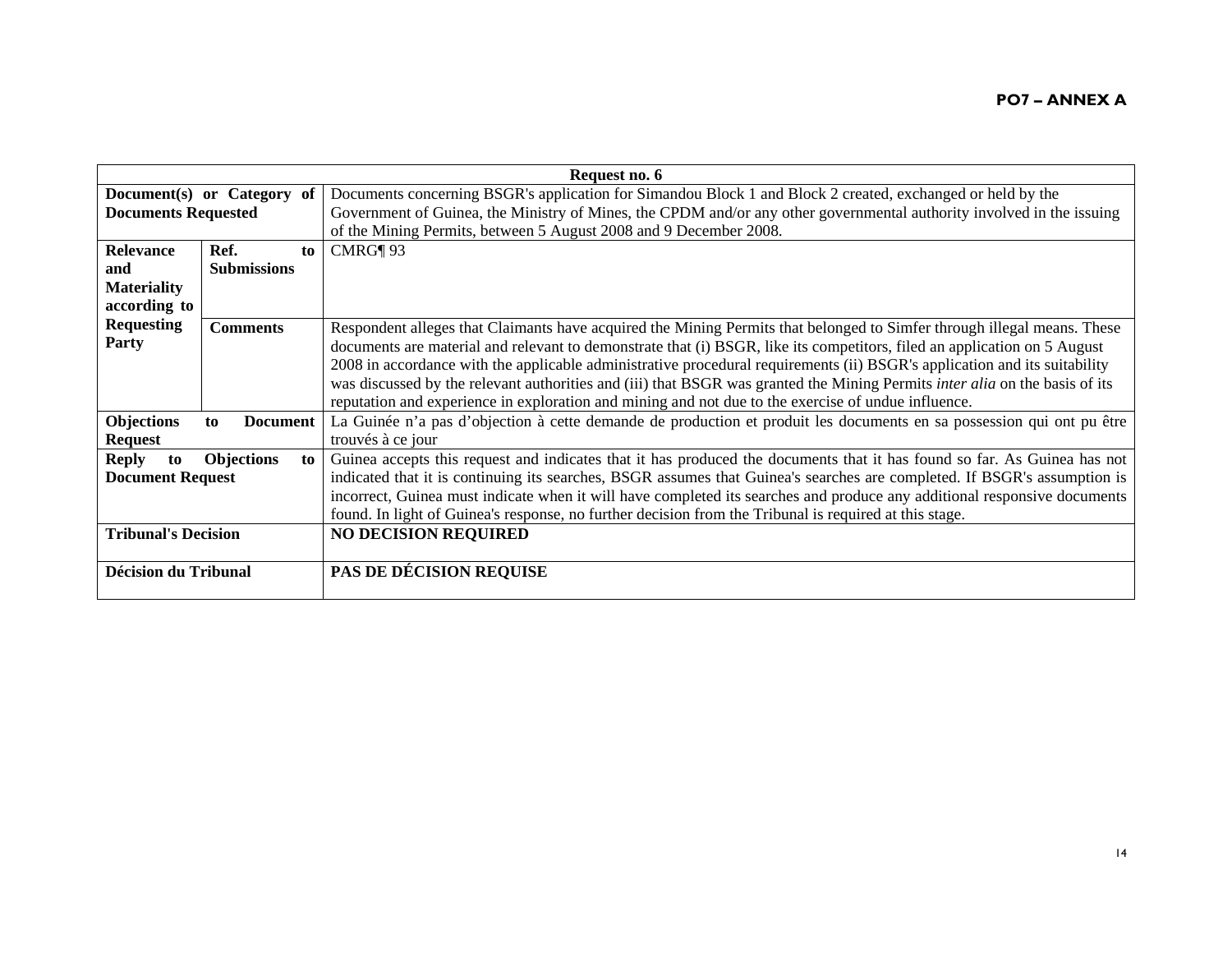| Request no. 7              |                    |                                                                                                                                        |
|----------------------------|--------------------|----------------------------------------------------------------------------------------------------------------------------------------|
| Document(s) or Category of |                    | The following Documents in relation to the marital status of Mamadie Touré, between 1 January 2000 and 31 December                     |
| <b>Documents Requested</b> |                    | 2010 including:                                                                                                                        |
|                            |                    | (a) any marriage registration certificate or other official document certifying Mamadie Touré to be the wife of                        |
|                            |                    | President Conté:                                                                                                                       |
|                            |                    | (b) any marriage registration certificate or other official document certifying President Conté to be the husband of<br>Mamadie Touré; |
|                            |                    | (c) any certificate or other official document certifying Mamadie Touré being the fourth wife of President Conté;                      |
|                            |                    | (d) all internal and external documents, including communications, memoranda, notes and/or formal invitations                          |
|                            |                    | between 2005 and 2010 in relation to the wedding of Mamadie Touré and President Conté;                                                 |
|                            |                    | (e) all documents relied on for, or that that confirm Mamadie Touré being the widow of President Conté; and                            |
|                            |                    | all documents and communications in relation to Mamadie Touré's application for a diplomatic passport and/or                           |
|                            |                    | for its renewal.                                                                                                                       |
| Relevance                  | Ref.               | $CM \, \P \, 9$<br>to                                                                                                                  |
| and                        | <b>Submissions</b> | CMRG ¶ 5, 189, 776-777                                                                                                                 |
| <b>Materiality</b>         |                    | CWS-2 ¶95; CWS-3 ¶137.7                                                                                                                |
| according to               |                    | RWS-1¶14; RWS-2 ¶ 9; RWS-4 ¶ 21, 35; RWS-5 ¶ 7, 17, 21                                                                                 |
| <b>Requesting</b>          |                    | C-0064 p.24                                                                                                                            |
| Party                      | <b>Comments</b>    | It is Respondent's position that Mamadie Touré was President Conté's fourth wife and, as his wife, was retained and paid               |
|                            |                    | by BSGR to exercise influence on President Conté to grant BSGR the Mining Permits. (CMRG ¶ 5, RWS-1 (Ousmane                           |
|                            |                    | Sylla) ¶14). These allegations are wrong. Claimants have neither used nor paid MamadieTouré to exercise any influence on               |
|                            |                    | President Conté.                                                                                                                       |
|                            |                    |                                                                                                                                        |
|                            |                    | Claimants' position is that MamadieTouré was not married to the President Conté, nor is she now, the widow of the                      |
|                            |                    | deceased. Even her brother, Ibrahima Soure Touré <sup>4</sup> confirms that MamadieTouré was not married to the President.             |
|                            |                    | The requested documents are material and relevant to demonstrate that MamadieTouré did not exercised undue influence                   |
|                            |                    | on President Conté as his wife.                                                                                                        |
|                            |                    |                                                                                                                                        |
|                            |                    | Thus far, there has not been any evidence submitted by Respondent that proves Mamadie Touré was indeed married to the                  |
|                            |                    | late President.                                                                                                                        |

<sup>4</sup> Le Populaire, "*reports on the BSGR affair: Mamadie's lies and the dishonesty of the Condé regime*" dated 23 February 2015 [Exhibit C-XX].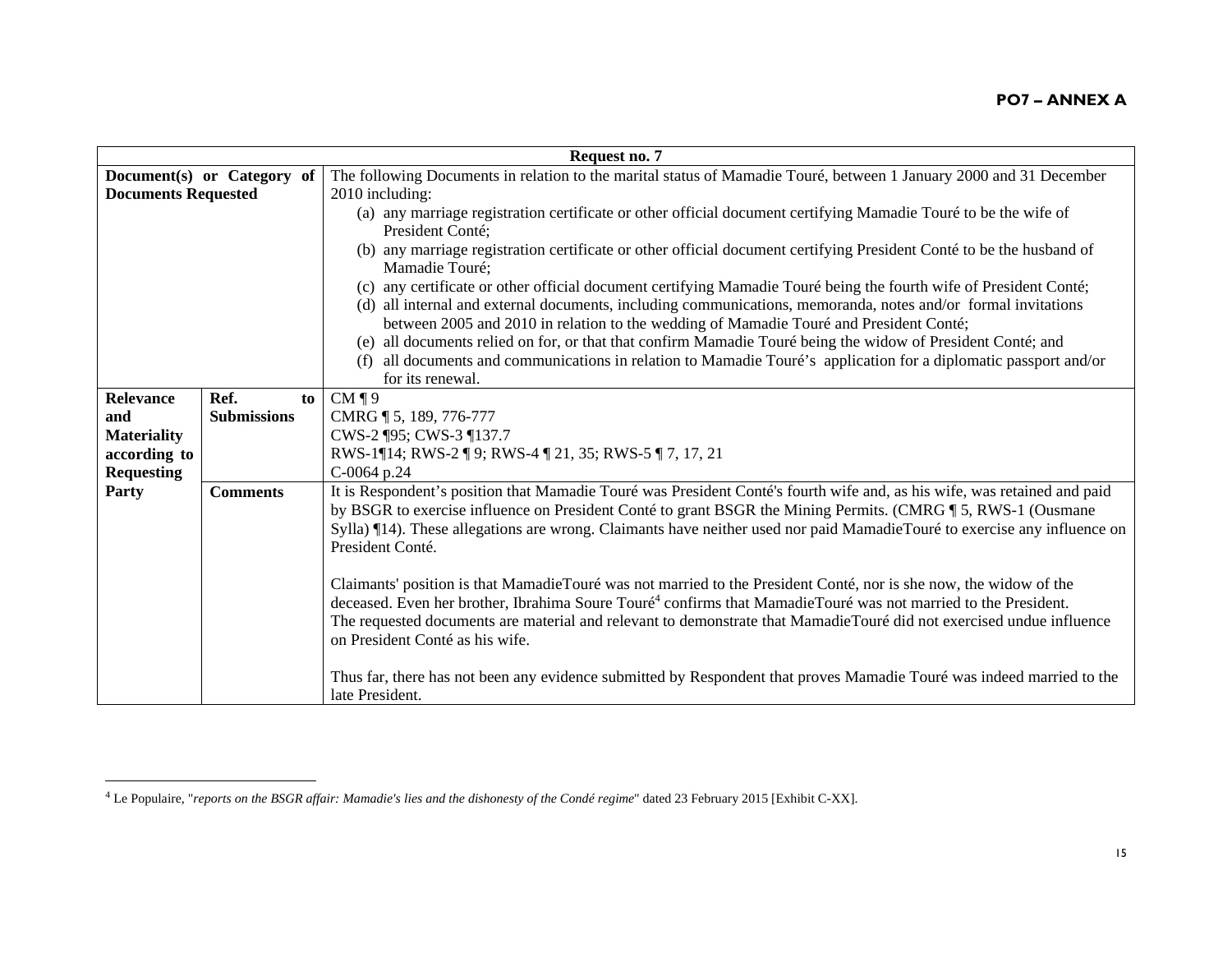| <b>Objections</b>           | to | <b>Document</b>         | La Guinée n'a pas d'objection à cette demande de production.                                                               |
|-----------------------------|----|-------------------------|----------------------------------------------------------------------------------------------------------------------------|
| <b>Request</b>              |    |                         |                                                                                                                            |
|                             |    |                         | Le Guinée se doit toutefois d'attirer l'attention du Tribunal sur le caractère inexact et particulièrement inopportun du   |
|                             |    |                         | descriptif des Sociétés BSGR. En effet, les Sociétés BSGR justifient leur demande au motif que « thus far, there has not   |
|                             |    |                         | been any evidence submitted by Respondent that proves Mamadie Touré was indeed married to the late President ». Or, la     |
|                             |    |                         | Guinée a amplement démontré dans son Contre-Mémoire (para. 795) la nature de la relation qui unissait Mme Touré au         |
|                             |    |                         | Président Conté (Voir, notamment, Pièces R-207, R-208, R-209, R-457, R-458, RWS-1 (Ousmane Sylla) § 14; RWS-2              |
|                             |    |                         | (Ahmed Tidiane Souaré), § 9; RWS-4 (Ahmed Kanté) § 35; RWS-5 (Louncény Nabé) §§ 7, 17)).                                   |
|                             |    |                         |                                                                                                                            |
|                             |    |                         | La Guinée produit en tout état de cause le seul document en sa possession qui a pu être trouvé à ce jour.                  |
| <b>Reply</b><br>to          |    | <b>Objections</b><br>to | Guinea accepts this request and produces the one responsive document that it has found so far. As Guinea has not indicated |
| <b>Document Request</b>     |    |                         | that it is continuing its searches, BSGR assumes that Guinea's searches are completed. If BSGR's assumption is incorrect,  |
|                             |    |                         | Guinea must indicate when it will have completed its searches and produce any additional responsive documents found. In    |
|                             |    |                         | light of Guinea's response, no further decision from the Tribunal is required at this stage.                               |
| <b>Tribunal's Decision</b>  |    |                         | <b>NO DECISION REQUIRED</b>                                                                                                |
|                             |    |                         |                                                                                                                            |
| <b>Décision du Tribunal</b> |    |                         | <b>PAS DE DÉCISION REQUISE</b>                                                                                             |
|                             |    |                         |                                                                                                                            |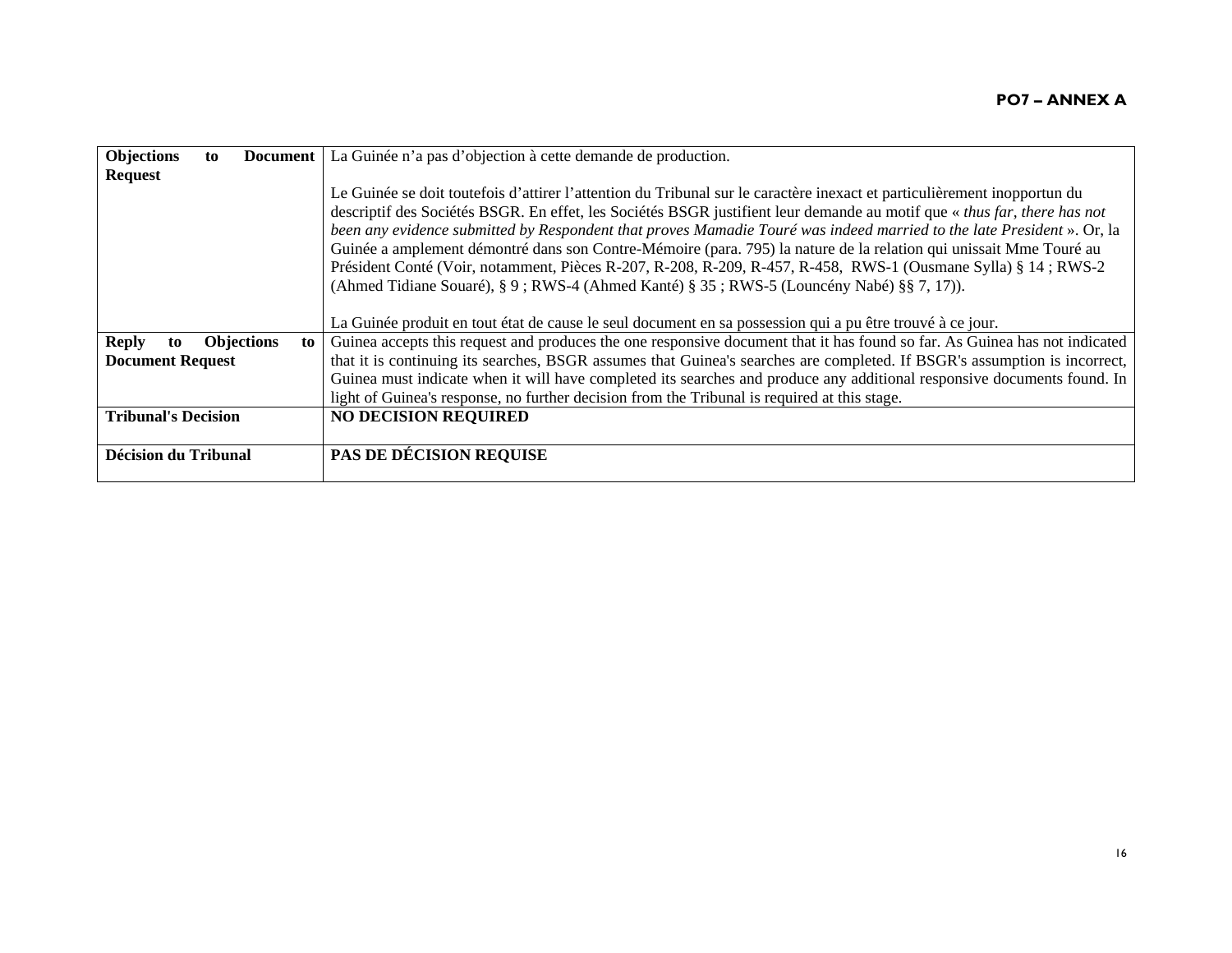| Request no. 8              |                            |                                                                                                                                  |
|----------------------------|----------------------------|----------------------------------------------------------------------------------------------------------------------------------|
|                            | Document(s) or Category of | Documents showing all entry and exit records of Benjamin Steinmetz to and from the Republic of Guinea between 1                  |
| <b>Documents Requested</b> |                            | January 2005 and 31 December 2008.                                                                                               |
| <b>Relevance</b>           | Ref.<br>to                 | CMRG¶ 277-278, 298                                                                                                               |
| and                        | <b>Submissions</b>         | CWS-1 ¶39-44                                                                                                                     |
| <b>Materiality</b>         |                            | $C-0086$ [13-14, 17.                                                                                                             |
| according to               |                            |                                                                                                                                  |
| <b>Requesting</b>          | <b>Comments</b>            | Respondent alleges that Beny Steinmetz has attended various meetings during 2005 to 2008; thereby relying on Mamadie             |
| Party                      |                            | Touré's statements in her affidavit. The reality is that Beny Steinmetz did not attend any meetings in Guinea apart from one     |
|                            |                            | in 2008. The requested documents are material and relevant to prove that Beny Steinmetz did not attend any of the                |
|                            |                            | meetings that apparently took place between 2006 and 2007. The immigration records will demonstrate that Respondent's            |
|                            |                            | allegations are unfounded and that the alleged meetings did not take place.                                                      |
| Objections                 | <b>Document</b><br>to      | Cette demande doit être rejetée car elle est déraisonnable et exagérément contraignante et contreviendrait aux                   |
| <b>Request</b>             |                            | considérations d'économie de procédure, de proportionnalité et d'équité (para. 16.3 de l'OP n° 1, arts. 9.2(c) et (g) des        |
|                            |                            | Règles IBA).                                                                                                                     |
|                            |                            |                                                                                                                                  |
|                            |                            | Le caractère général de la demande et la longue période visée imposeraient à la Guinée de localiser tout document relatif        |
|                            |                            | aux entrées et sorties du territoire guinéen de M. Steinmetz sur une période de quatre ans. Or, les services aéroportuaires et   |
|                            |                            | de l'immigration n'étaient pas informatisés avant 2011, de sorte que toutes les archives, lorsqu'elles n'ont pas été perdues     |
|                            |                            | ou détruites, sont conservées sous format papier. Pour ces raisons et compte-tenu également de leur ancienneté, la               |
|                            |                            | recherche et l'identification des documents demandés imposeraient ainsi un fardeau excessif à la Guinée.                         |
|                            |                            |                                                                                                                                  |
|                            |                            | Il serait également contraire aux considérations d'économie procédurale et d'équité d'exiger de la Guinée de rechercher et       |
|                            |                            | d'identifier dans un délai si court les documents demandés alors que, bien que potentiellement pertinents pour comprendre        |
|                            |                            | le contexte factuel, ces documents n'auraient qu'une utilité discutable pour le règlement du différend.                          |
|                            |                            |                                                                                                                                  |
|                            |                            | En tout état de cause, sur la base des recherches diligentées par l'Etat, y compris après une visite sur place par ses conseils, |
|                            |                            | aucun document répondant à cette demande n'a pu être trouvé à ce jour.                                                           |
| <b>Reply</b><br>to         | Objections<br>to           | BSGR notes Guinea's objections. Its response is, however, restricted pursuant to Article 16.3 of PO 1, to address the            |
| <b>Document Request</b>    |                            | following objections:                                                                                                            |
|                            |                            |                                                                                                                                  |
|                            |                            | Guinea objects on the basis that the request would be too burdensome. BSGR disagrees. The request is limited by subject          |
|                            |                            | (the entry records of one single person) and by time (from 1 January 2005 to 31 December 2008). In addition, Guinea              |
|                            |                            | indicates that it has already undertaken some searches without providing any details as to the method and extent thereof.        |
|                            |                            | This alone contradicts that the request would be too burdensome.                                                                 |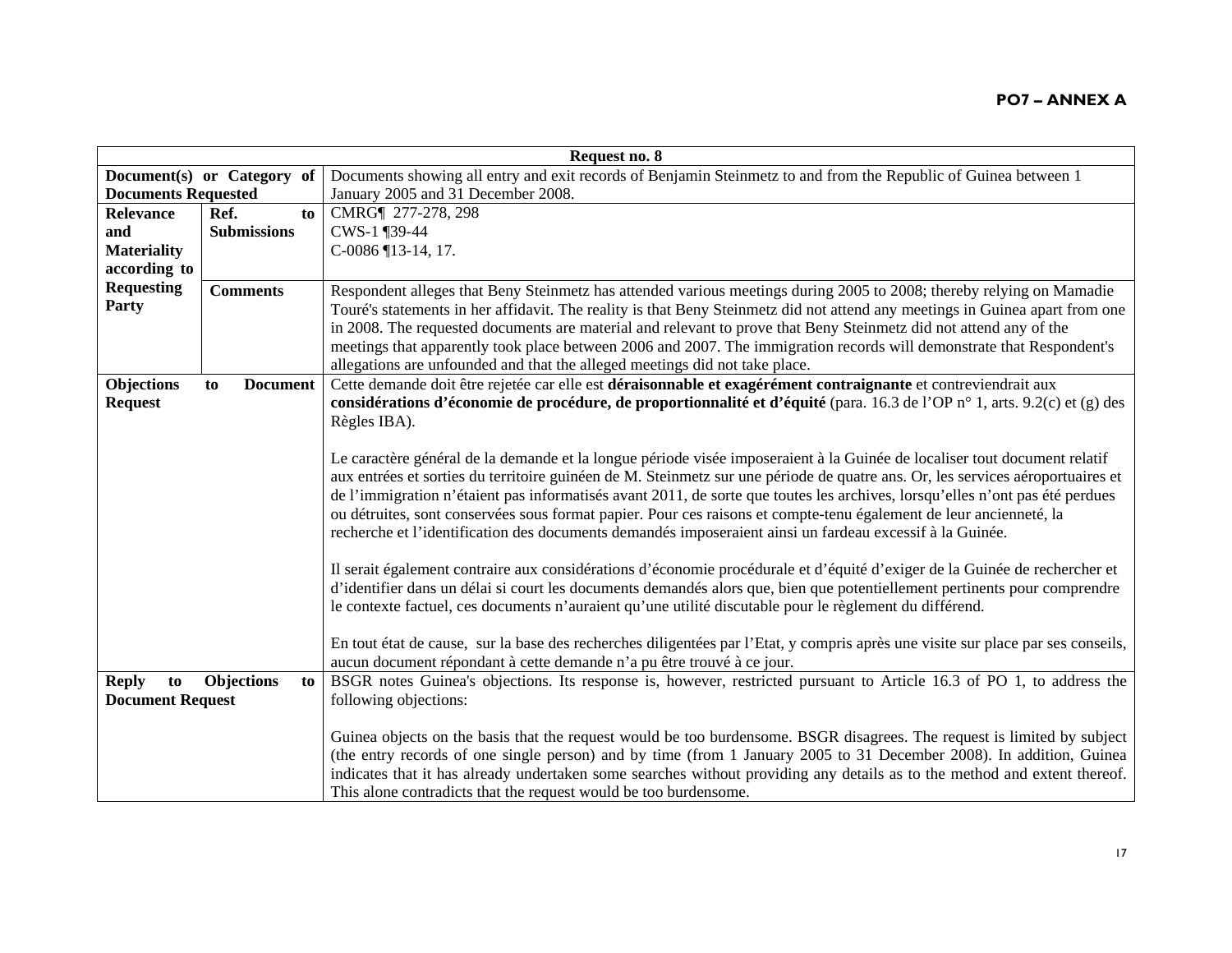|                             | Guinea further objects on the basis of proportionality. This argument must also fail. The request seeks the entry records of<br>Mr Steinmetz who, on Guinea's own case, would be the spider in the web of the entire corruption case. In addition, the<br>request goes to the reliability of Mr Steinmetz's evidence (who denies to have been in the country in the specified period)<br>and the reliability of the evidence that Mrs Mamadie Touré has given (and on whose evidence Guinea exclusively relied to<br>withdraw BSGR's mining rights in 2014).                                                                                                                     |
|-----------------------------|----------------------------------------------------------------------------------------------------------------------------------------------------------------------------------------------------------------------------------------------------------------------------------------------------------------------------------------------------------------------------------------------------------------------------------------------------------------------------------------------------------------------------------------------------------------------------------------------------------------------------------------------------------------------------------|
|                             | Guinea further objects on the basis of fairness. However, any consideration of fairness plays in favor of BSGR, not Guinea.<br>It would be absolutely unfair if, on the one hand, Guinea would be allowed to claim that Mr Steinmetz was in the country<br>during a certain period of time, in furtherance of BSGR's corruption scheme and, on the other hand, refuse to produce the<br>documents supporting this allegation. If Guinea refuses to undertake the necessary searches, the inference should be drawn<br>that Mr Steinmetz was not in the country during that period.                                                                                               |
|                             | Finally, Guinea indicates that it has made some searches but that no responsive documents have been found so far. As<br>Guinea has not indicated that it is continuing its searches, BSGR assumes that Guinea's searches are completed. If BSGR's<br>assumption is incorrect, Guinea must indicate when it will have completed its searches and produce any additional<br>responsive documents found.                                                                                                                                                                                                                                                                            |
|                             | Under these circumstances, BSGR maintains its requests and asks the Tribunal to order Guinea to produce the requested<br>documents.                                                                                                                                                                                                                                                                                                                                                                                                                                                                                                                                              |
| <b>Tribunal's Decision</b>  | <b>GRANTED AS NARROWED DOWN</b>                                                                                                                                                                                                                                                                                                                                                                                                                                                                                                                                                                                                                                                  |
|                             | The Tribunal notes that the Respondent did not object on grounds of <i>prima facie</i> relevance. The Tribunal further takes note<br>of the Respondent's objections based on excessive burden, proportionality or fairness. Since the Claimants' request is<br>meant to prove that Mr. Steinmetz did not attend any of the meetings between 2006 and 2007, the Tribunal narrows the<br>time period to these two years. The Tribunal further takes note the Respondent's statement that no responsive documents<br>have been located to date. The Tribunal nonetheless invites the Respondent to continue to make best efforts to locate and<br>produce any responsive documents. |
| <b>Décision du Tribunal</b> | <b>ACCORDEE DANS SA FORME RESTREINTE</b>                                                                                                                                                                                                                                                                                                                                                                                                                                                                                                                                                                                                                                         |
|                             | Le Tribunal note que la Défenderesse n'a pas soulevé d'objections tenant à la pertinence prima facie. Le Tribunal note<br>également les objections de la Défenderesse tenant le fardeau excessif, la proportionalité, ou l'équité. Dans la mesure où la<br>demande des Demanderesses a pour but de prouver que M. Steinmetz n'a participé à aucune des réunions entre 2006 et<br>2007, le Tribunal réduit la période de temps à ces deux années. De plus, le Tribunal note la déclaration faite par le<br>Défenderesse qu'à ce jour aucun des documents en question n'a pu être localisé. Le Tribunal invite néamoins la                                                         |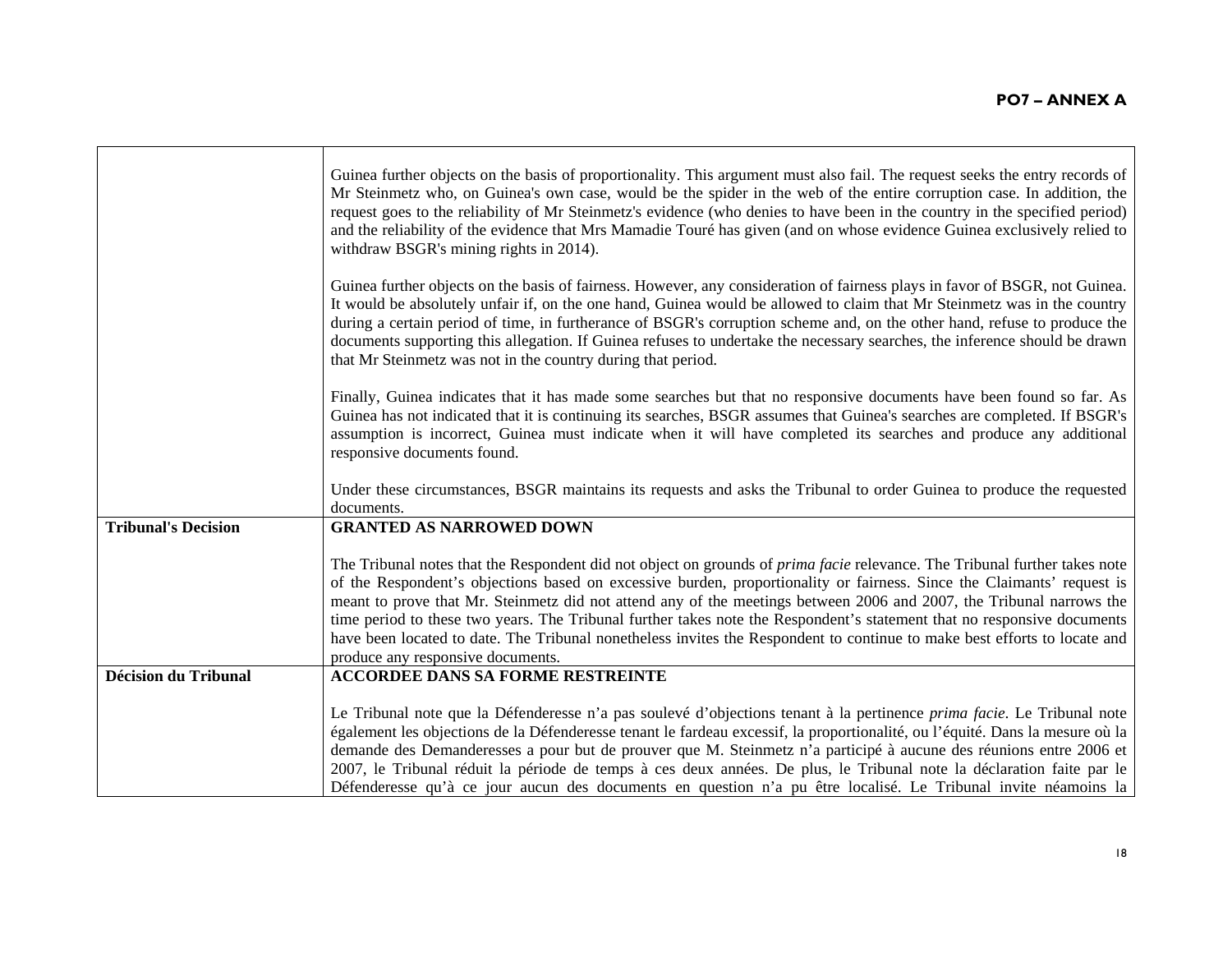|                            |                            | Défenderesse à continuer à fournir ses meilleurs efforts pour localiser et produire tous documents pertinents.                |  |
|----------------------------|----------------------------|-------------------------------------------------------------------------------------------------------------------------------|--|
|                            |                            |                                                                                                                               |  |
|                            |                            | Request no. 9                                                                                                                 |  |
|                            | Document(s) or Category of | Documents submitted by the CPDM to the Ministry of Mines or any other governmental entity involved in the review of           |  |
| <b>Documents Requested</b> |                            | the Zogota Feasibility Study submitted on 16 November 2009 including but not limited to:                                      |  |
|                            |                            | Documents in relation to the negotiations of the Base Convention with the Committee and the signing of the Base               |  |
|                            |                            | Convention on 16 December 2009 and the granting of the mining concession in relation to the Zogota deposit, including         |  |
|                            |                            | but not limited to:                                                                                                           |  |
|                            |                            | (a) documents generated and/or received for the purpose of the review of the Feasibility Study including                      |  |
|                            |                            | correspondence, agendas, minutes of meetings, presentations and reports;                                                      |  |
|                            |                            | (b) documents in relation to the considerations and conclusions of the review of the Feasibility Study;                       |  |
|                            |                            | (c) any feasibility study submitted prior to 16 November 2009: "It was the first such Feasibility Study ever to be            |  |
|                            |                            | submitted to the CPDM" (CM ¶72).                                                                                              |  |
| Relevance                  | Ref.<br>to                 | CM ¶72-86                                                                                                                     |  |
| and                        | <b>Submissions</b>         | CMRG 1368-377                                                                                                                 |  |
| <b>Materiality</b>         |                            | CWS-2   84, 85; CWS-3   58-59; CWS-5   59-60                                                                                  |  |
| according to               |                            |                                                                                                                               |  |
| <b>Requesting</b>          | <b>Comments</b>            | Respondent's position is that the review of the Feasibility Study and the negotiations by the Committee were all conducted    |  |
| Party                      |                            | under pressure by Mahmoud Thiam to hastily provide its conclusions and approval, while threatening to remove any              |  |
|                            |                            | member of the Committee who was not favourable to the Claimants (CMRG ¶ 369-371). This is position is wrong.                  |  |
|                            |                            | The requested documents are material and relevant to prove that that the CPDM was carefully reviewing the Feasibility         |  |
|                            |                            | Study without being pressured by Mahmoud Thiam. The documents will further demonstrate that the recommendation by             |  |
|                            |                            | the CPDM to commence negotiations was taken on the basis of the quality of the Feasibility Study rather than pressure by      |  |
|                            |                            | the acting Minister of Mines, Mahmoud Thiam.                                                                                  |  |
| Objections                 | <b>Document</b><br>to      | La Guinée comprend que cette demande se rapporte à l'étude de faisabilité de Zogota du 6 novembre 2009 malgré l'erreur        |  |
| <b>Request</b>             |                            | de date et la mention au second paragraphe de documents relatifs à la Convention de Base du 16 décembre 2009, lesquels        |  |
|                            |                            | font également l'objet de la demande n° 10. Sous réserve de cette précision, la Guinée n'a pas d'objection aux demandes       |  |
|                            |                            | n° 9(a)-(b) et produit les documents en sa possession qui ont pu être trouvés à ce jour.                                      |  |
|                            |                            |                                                                                                                               |  |
|                            |                            | S'agissant de la demande n° 9(c), cette demande doit être rejetée car les documents demandés sont des documents               |  |
|                            |                            | confidentiels (para. 16.3 de l'OP n° 1, art. 9.2(e) des Règles IBA).                                                          |  |
|                            |                            |                                                                                                                               |  |
|                            |                            | En effet, toute étude de faisabilité remise par une société minière à l'Etat comporte des informations et données à caractère |  |
|                            |                            | commercial. Il ne serait pas opportun qu'une société minière concurrente en obtienne copie. Toutefois, la Guinée produit      |  |
|                            |                            | un document interne à l'administration guinéenne établissant la réception d'une étude de faisabilité d'une société minière    |  |

 $\blacksquare$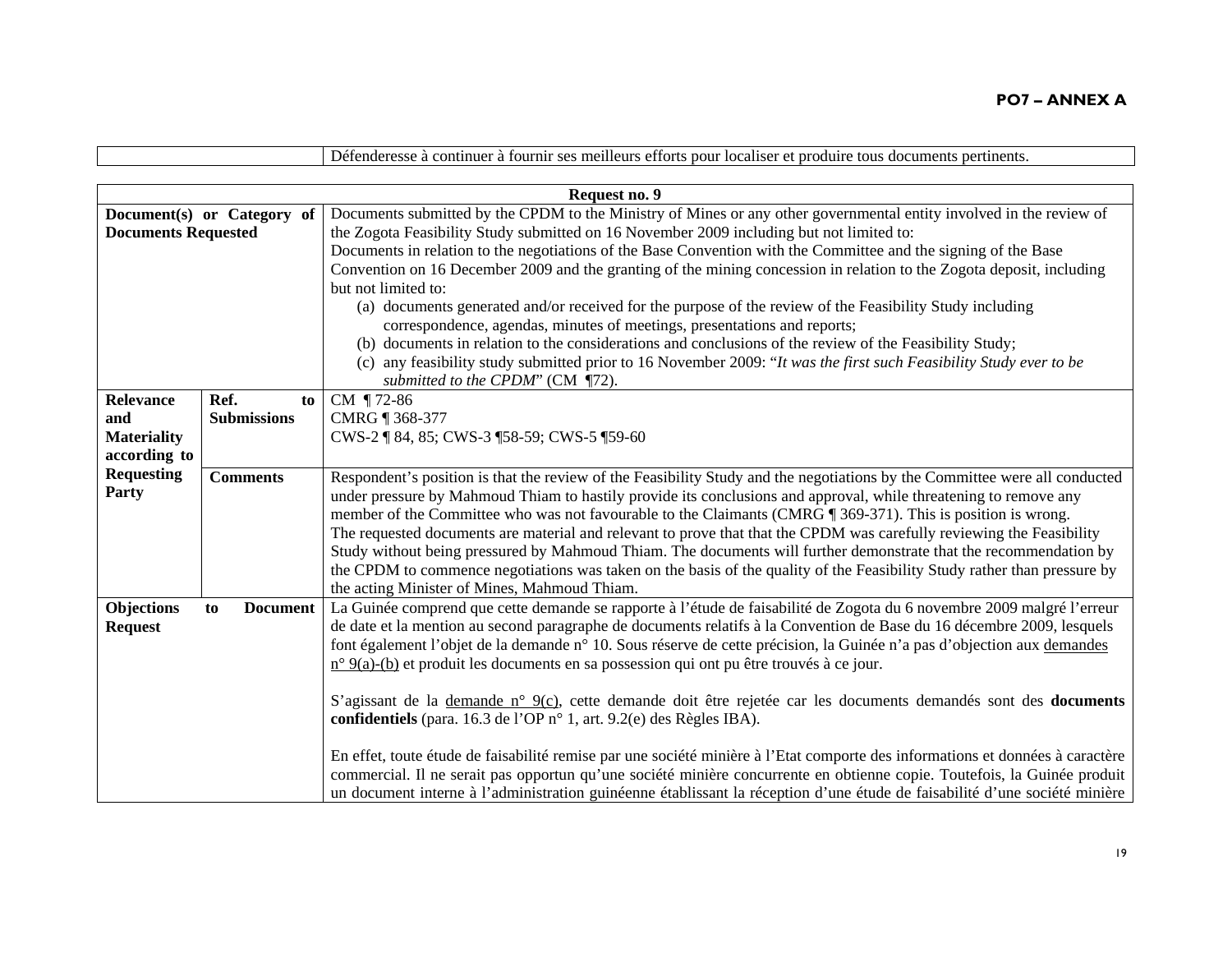|                                                                    | avant le 16 novembre 2009.                                                                                                                                                                                                                                                                                                                                                                                                                                                                                                                                                                          |
|--------------------------------------------------------------------|-----------------------------------------------------------------------------------------------------------------------------------------------------------------------------------------------------------------------------------------------------------------------------------------------------------------------------------------------------------------------------------------------------------------------------------------------------------------------------------------------------------------------------------------------------------------------------------------------------|
| <b>Objections</b><br><b>Reply</b><br>to<br><b>Document Request</b> | Guinea accepts requests $9(a)$ and $9(b)$ and indicates that it has produced the responsive documents it has found so far. As<br>to<br>Guinea has not indicated that it is continuing its searches, BSGR assumes that Guinea's searches are completed. If BSGR's<br>assumption is incorrect, Guinea must indicate when it will have completed its searches and produce any additional<br>responsive documents found. In light of Guinea's response, no further decision from the Tribunal is required at this stage in<br>relation to requests $9(a)$ and (b).                                      |
|                                                                    | BSGR notes Guinea's objections. BSGR's response is, however restricted pursuant to Article 16.3 of PO 1, to address the<br>following objections:                                                                                                                                                                                                                                                                                                                                                                                                                                                    |
|                                                                    | Guinea objects to request $9(c)$ on the basis that feasibility studies filed by other companies would be confidential. Taking<br>Guinea's confidentiality concerns on board, BSGR modifies its requests by seeking the production of the first and<br>signatory page of each study only or, alternatively, of other Documents establishing the filing of feasibility studies prior to<br>6 November 2009. BSGR's modified request will suffice to establish the number of feasibility studies filed prior to 6<br>November 2009 while preserving the confidentiality of the content of the studies. |
|                                                                    | BSGR maintains its request in respect of 9(c) and asks the Tribunal to order Guinea to produce the requested documents.                                                                                                                                                                                                                                                                                                                                                                                                                                                                             |
| <b>Tribunal's Decision</b>                                         | NO DECISION REQUIRED FOR REQUESTS 9(a) and (b); REQUEST 9(c) GRANTED AS NARROWED DOWN                                                                                                                                                                                                                                                                                                                                                                                                                                                                                                               |
|                                                                    | The Tribunal notes that no decision is required for requests $9(a)$ and (b).                                                                                                                                                                                                                                                                                                                                                                                                                                                                                                                        |
|                                                                    | With respect to request 9(c), the Tribunal notes that the Claimants accept the Respondent's concerns regarding commercial<br>confidentiality. On that basis, the Tribunal accepts the Claimants' modified request to seek the production of the "first and<br>signatory page of each study only or, alternatively, of other Documents establishing the filing of feasibility studies prior to<br>6 November 2009".                                                                                                                                                                                  |
| <b>Décision du Tribunal</b>                                        | PAS DE DÉCISIONS REQUISES POUR LES DEMANDES 9(a) et (b), LA DEMANDE 9(c) EST ACCORDÉE                                                                                                                                                                                                                                                                                                                                                                                                                                                                                                               |
|                                                                    | <b>DANS SA FORME RESTREINTE</b>                                                                                                                                                                                                                                                                                                                                                                                                                                                                                                                                                                     |
|                                                                    | Le Tribunal note qu'aucune décision n'est requise pour les demandes 9(a) et (b).                                                                                                                                                                                                                                                                                                                                                                                                                                                                                                                    |
|                                                                    | En ce qui concerne la demande 9(c), le Tribunal note que les Demanderesses acceptent les inquiétudes de la Défenderesse<br>concernant les informations commerciales confidentielles. Sur cette base, le Tribunal accepte la demande modifiée des<br>Demanderesses de produire « uniquement la première page et la page de signature de chaque étude ou, de manière<br>alternative, d'autres documents établissant le dépôt d'études de faisabilité avant le 6 novembre 2009 ».                                                                                                                      |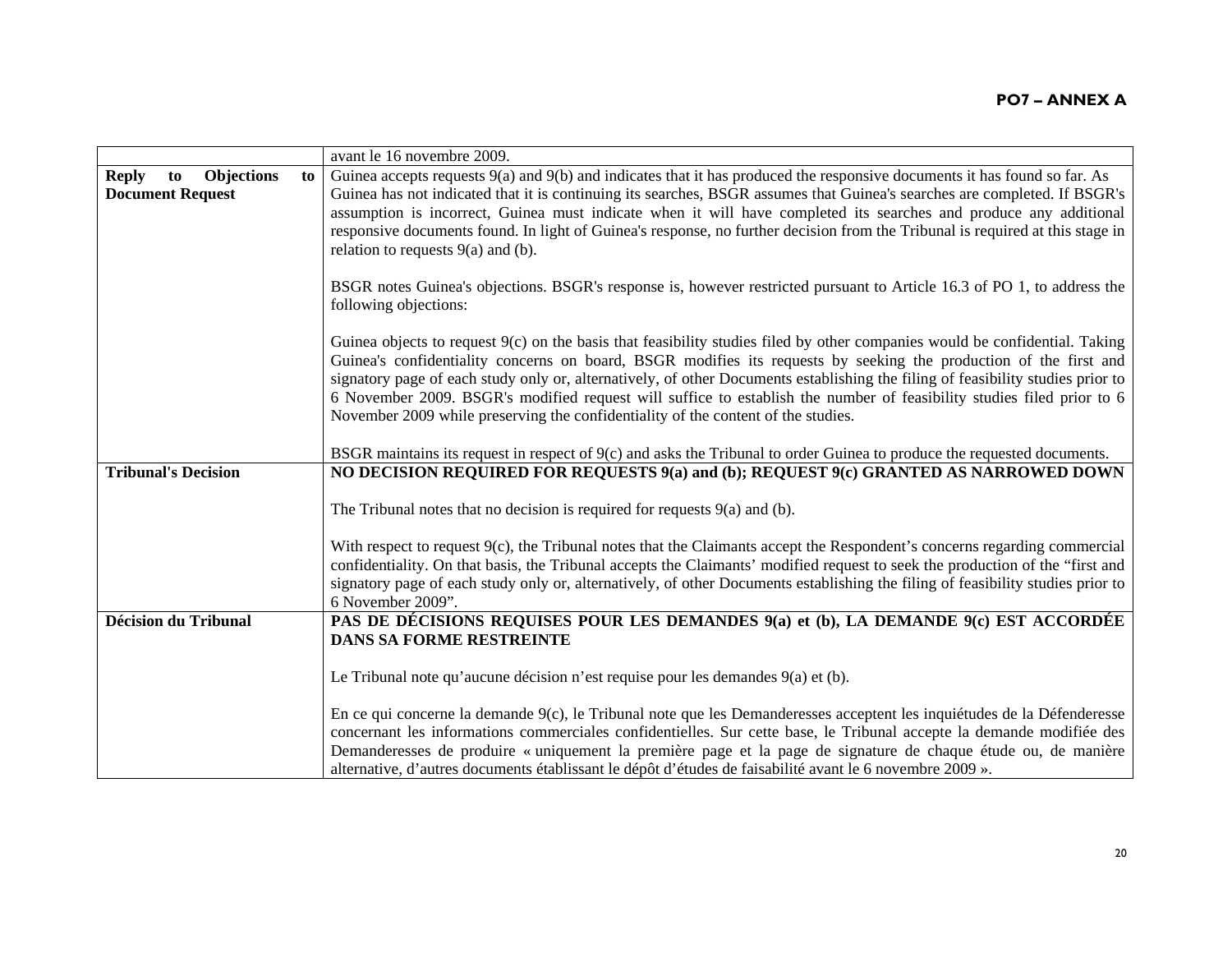| Request no. 10             |                       |                                                                                                                              |
|----------------------------|-----------------------|------------------------------------------------------------------------------------------------------------------------------|
| Document(s) or Category of |                       | The following Documents in relation to the negotiations of the Base Convention with the Committee and the signing of the     |
| <b>Documents Requested</b> |                       | Base Convention on 16 December 2009 and the granting of the mining concession in relation to the Zogota deposit,             |
|                            |                       | including but not limited to:                                                                                                |
|                            |                       | (a) the establishment of the Committee to conduct the negotiations for a mining and infrastructure agreement (CM $\parallel$ |
|                            |                       | 73); and                                                                                                                     |
|                            |                       | (b) the negotiations of the Base Convention undertaken by the Committee, including, notes, minutes of meetings,              |
|                            |                       | communications, considerations.                                                                                              |
| Relevance                  | Ref.<br>to            | CM $\P$ 73                                                                                                                   |
| and                        | <b>Submissions</b>    | <b>CMRG</b> 1370                                                                                                             |
| <b>Materiality</b>         |                       | $C-0015.$                                                                                                                    |
| according to               |                       |                                                                                                                              |
| <b>Requesting</b>          | <b>Comments</b>       | Respondent's position is that the review of the Feasibility Study and the negotiations by the Committee were conducted       |
| Party                      |                       | under pressure from Mahmoud Thiam to hastily provide its conclusions and approval, while threatening to remove any           |
|                            |                       | member of the Committee who was not favourable to Claimants. This position is mistaken.                                      |
|                            |                       |                                                                                                                              |
|                            |                       | The requested documents are material and relevant to demonstrate that the (i) the Committee was constituted in accordance    |
|                            |                       | with applicable legal requirements and (ii) the Committee reviewed, deliberated and negotiated the Base Convention in a      |
|                            |                       | diligent and comprehensive manner without pressured from the Minister of Mines.                                              |
| Objections                 | <b>Document</b><br>to | La Guinée n'a pas d'objection à cette demande de production et produit les documents en sa possession qui ont pu être        |
| <b>Request</b>             |                       | trouvés à ce jour                                                                                                            |
| <b>Reply</b><br>to         | Objections<br>to      | Guinea accepts this request without any reservation and indicates to have produced the responsive documents that it has      |
| <b>Document Request</b>    |                       | found so far. However, on the face of the documents that Guinea has produced, it is clear that not all responsive documents  |
|                            |                       | have been produced.                                                                                                          |
|                            |                       |                                                                                                                              |
|                            |                       | For example, the documents produced make reference to a memo that was prepared for the extraordinary meeting of the          |
|                            |                       | Council of Ministers on Friday, 18 December 2009. This memo has not been produced, nor have the miniutes of the              |
|                            |                       | Council meeting. In these circumstances, BSGR maintains its request and urge the Tribunal to order Guinea to produce all     |
|                            |                       | responsive documents in its possession.                                                                                      |
| <b>Tribunal's Decision</b> |                       | <b>GRANTED</b>                                                                                                               |
|                            |                       |                                                                                                                              |
|                            |                       | The Tribunal notes that the Respondent does not object to this request, but that the Claimants argue that not all responsive |
|                            |                       | documents have been produced.                                                                                                |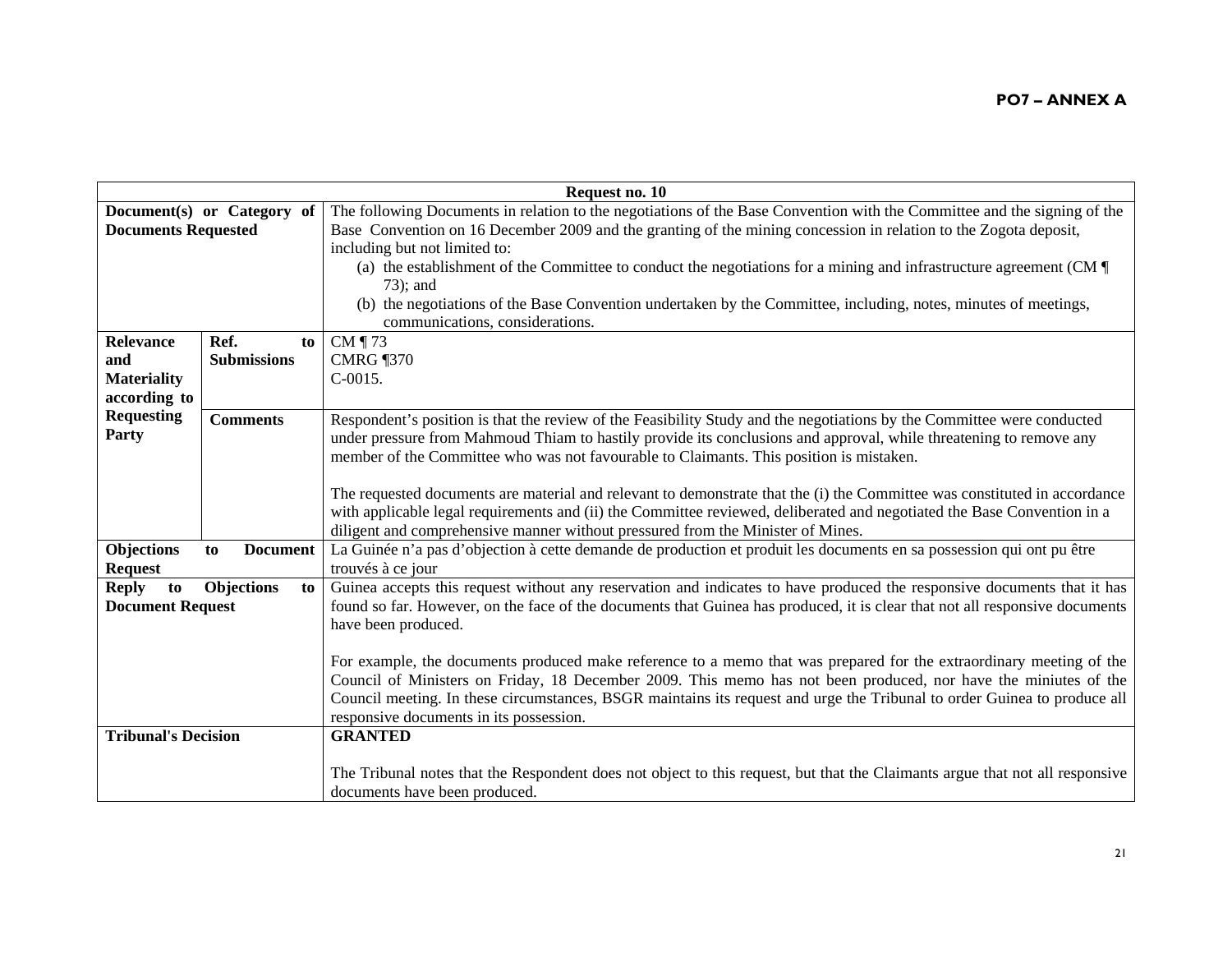|                      | The Tribunal therefore orders the Respondent to continue making best efforts to locate any responsive documents.      |
|----------------------|-----------------------------------------------------------------------------------------------------------------------|
| Décision du Tribunal | <b>ACCORDÉE</b>                                                                                                       |
|                      |                                                                                                                       |
|                      | Le Tribunal note que la Défenderesse ne s'oppose pas à cette demande, mais que les Demanderesses soutiennent que tous |
|                      | les documents pertinents n'ont pas pas été produits.                                                                  |
|                      | Le Tribunal ordonne par conséquent à la Défenderesse de continuer à fournir ses meilleurs efforts pour localiser tous |
|                      | documents pertinents.                                                                                                 |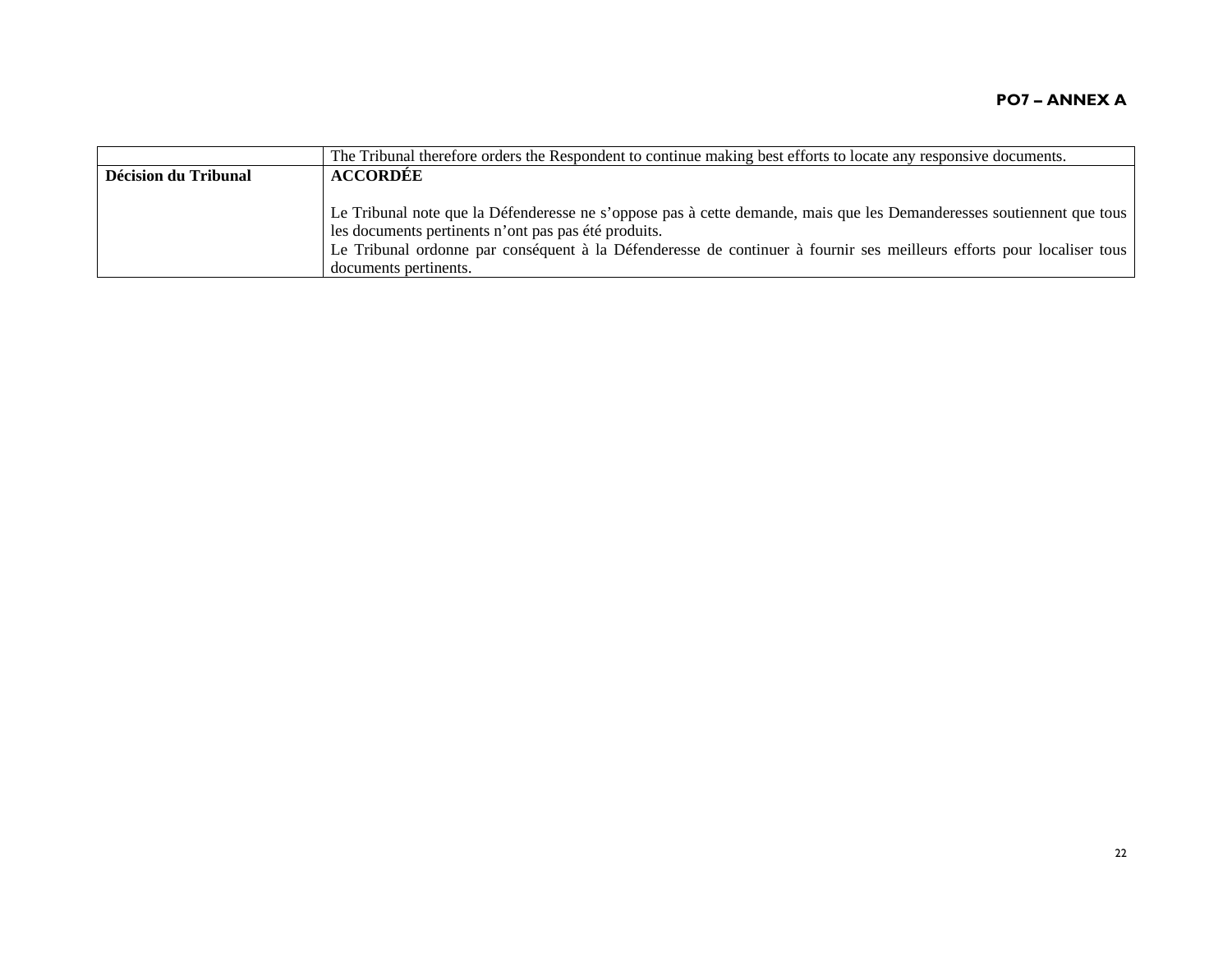|                            | Request no. 11             |                                                                                                                              |  |
|----------------------------|----------------------------|------------------------------------------------------------------------------------------------------------------------------|--|
|                            | Document(s) or Category of | The following Documents relating to:                                                                                         |  |
| <b>Documents Requested</b> |                            | (a) the remuneration or payments made by BSGR to the members of the Committee during the negotiations of the                 |  |
|                            |                            | Base Convention between 1 December 2009 and 16 December 2009.                                                                |  |
|                            |                            | (b) the expenses that were incurred in relation to the work of the Commission during the negotiations of the Base            |  |
|                            |                            | Conventions between 1 December 2009 and 16 December 2009; and                                                                |  |
|                            |                            | (c) the daily allowance and expenses usually paid by mining companies for members of a Committee negotiating a               |  |
|                            |                            | Base Convention in Guinea during 2009.                                                                                       |  |
| Relevance                  | Ref.<br>to                 | CM ¶ 75                                                                                                                      |  |
| and                        | <b>Submissions</b>         | CMRG ¶ 371-372                                                                                                               |  |
| <b>Materiality</b>         |                            | CWS-3 ¶53, 58-59; CWS-2 ¶82-83                                                                                               |  |
| according to               |                            |                                                                                                                              |  |
| <b>Requesting</b>          | <b>Comments</b>            | Respondent's position is that the remuneration fee paid by BSGR to the members of the Committee was much higher than         |  |
| Party                      |                            | their monthly salary, and that such high payments were made to ensure the support of the members of the Committee.           |  |
|                            |                            | Claimants' position is that the Committee was paid in accordance with the instructions of the Minister of Mines. It was not  |  |
|                            |                            | BSGR who determined the daily allowance of the members of the Committee.                                                     |  |
|                            |                            |                                                                                                                              |  |
|                            |                            | The requested documents are relevant and material to prove that (i) BSGR has paid the members of the Committee in            |  |
|                            |                            | accordance with the orders of the Minister of Mines (ii) BSGR has paid the expenses as incurred and requested by the         |  |
|                            |                            | Committee and (probably) approved by the Minister of Mines and (iii) that the payments and contributions by BSGR to the      |  |
|                            |                            | members of the Committee were not unusual for the negotiation of a Base Convention in Guinea in 2009.                        |  |
| Objections                 | <b>Document</b><br>to      | Cette demande doit être rejetée car elle n'est pas suffisamment précise (para. 16.1 de l'OP n° 1, art. 3.3(a) des Règles     |  |
| <b>Request</b>             |                            | IBA). En effet, les Sociétés BSGR sollicitent la production de « The following documents », annonçant ainsi une              |  |
|                            |                            | description détaillée de documents ou de catégories de documents. Or, ce qui suit est uniquement une liste de sujets sans    |  |
|                            |                            | qu'aucune description de document n'apparaisse.                                                                              |  |
|                            |                            |                                                                                                                              |  |
|                            |                            | Par ailleurs, les Sociétés BSGR énoncent que les paiements qu'elles ont faits aux membres du comité dont il est question     |  |
|                            |                            | (i) auraient été faits sur instruction du Ministre des Mines de l'époque (i.e. Mahmoud Thiam) et (ii) constitueraient des    |  |
|                            |                            | remboursements de frais réels du Comité.                                                                                     |  |
|                            |                            |                                                                                                                              |  |
|                            |                            | Pour permettre à la Guinée de rechercher un quelconque document relatif à ces faits, il conviendrait à tout le moins que les |  |
|                            |                            | Sociétés BSGR produisent (i) les documents contenant lesdites instructions du Ministre Thiam et (ii) les justificatifs des   |  |
|                            |                            | frais réels du Comité que les Sociétés BSGR ont reçu avant de procéder à leur remboursement.                                 |  |
|                            |                            | En l'état, la demande ne contient donc pas de description suffisamment précise, complète et détaillée des documents et/ou    |  |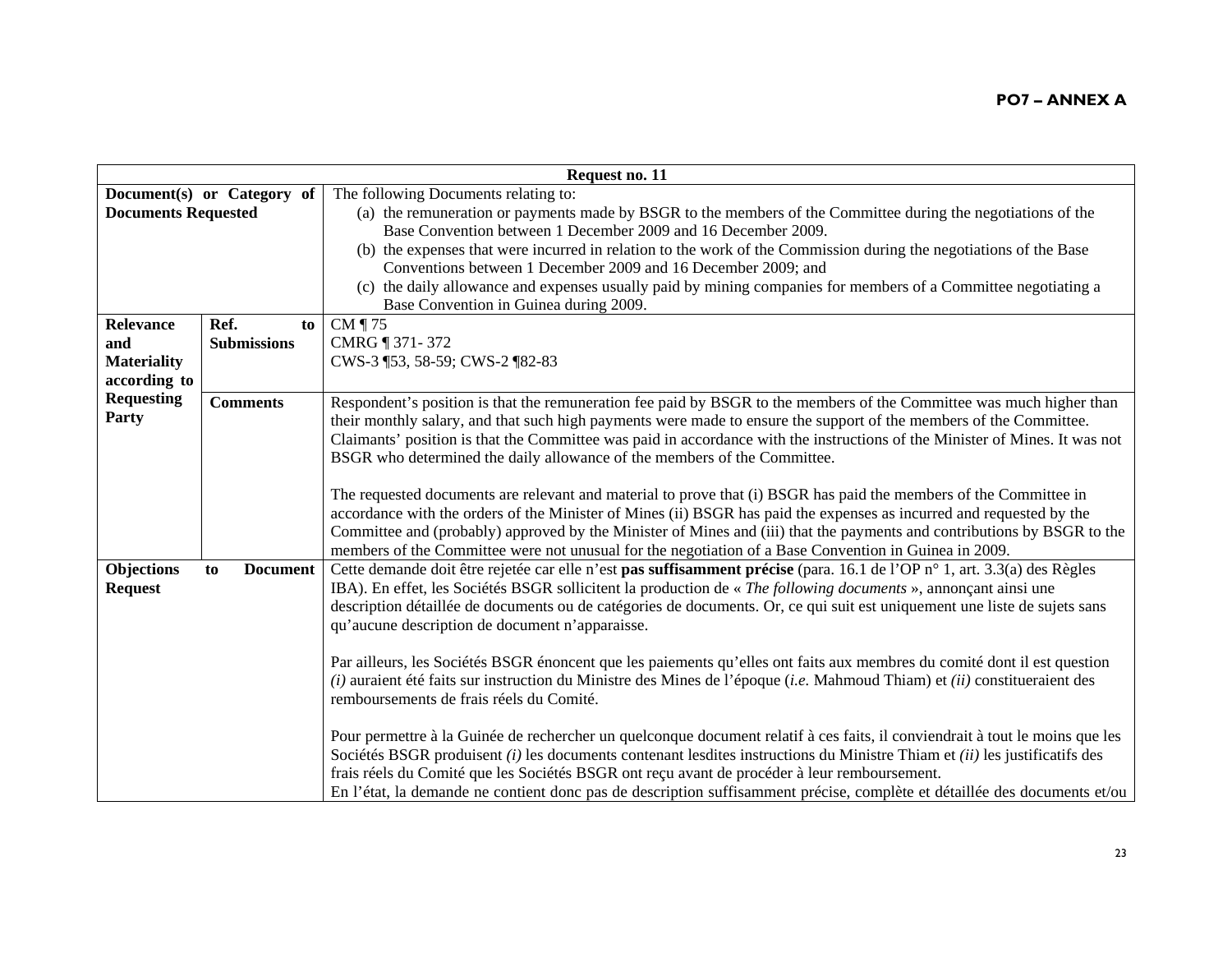|                                         |       | catégories de documents que la Guinée devrait identifier et produire.                                                              |
|-----------------------------------------|-------|------------------------------------------------------------------------------------------------------------------------------------|
| <b>Reply</b><br><b>Objections</b><br>to | to to | BSGR notes Guinea's objections.                                                                                                    |
| <b>Document Request</b>                 |       |                                                                                                                                    |
|                                         |       | As BSGR is restricted to respond to these objections, BSGR requests the Tribunal to make its decision and order Guinea to          |
|                                         |       | produce the requested documents.                                                                                                   |
| <b>Tribunal's Decision</b>              |       | <b>GRANTED AS NARROWED DOWN</b>                                                                                                    |
|                                         |       |                                                                                                                                    |
|                                         |       | With respect to requests $11(a)$ and (b), the Tribunal is of the view that the requests are sufficiently specific. With respect to |
|                                         |       | request $11(c)$ , the Tribunal deems the request to be too broad and narrows it to documents, including regulations or             |
|                                         |       | guidelines, showing the level of the daily allowances and expenses paid in 2009 (as opposed to documents <i>relating to</i> daily  |
|                                         |       | allowances and expenses usually paid in 2009).                                                                                     |
| Décision du Tribunal                    |       | <b>ACCORDEE DANS SA FORME RESTREINTE</b>                                                                                           |
|                                         |       |                                                                                                                                    |
|                                         |       | En ce qui concerne les demandes 11(a) et (b), le Tribunal est d'avis que les demandes sont suffisement spécifiques. Quant          |
|                                         |       | à la demande 11(c), le Tribunal estime qu'elle est trop vaste et la réduit à des documents, y compris des réglementations ou       |
|                                         |       | des lignes directrices, montrant le niveau des allocations et frais journaliers payés en 2009 (par opposition à des documents      |
|                                         |       | <i>ayant trait aux allocations et frais journaliers généralement payés en 2009).</i>                                               |
|                                         |       |                                                                                                                                    |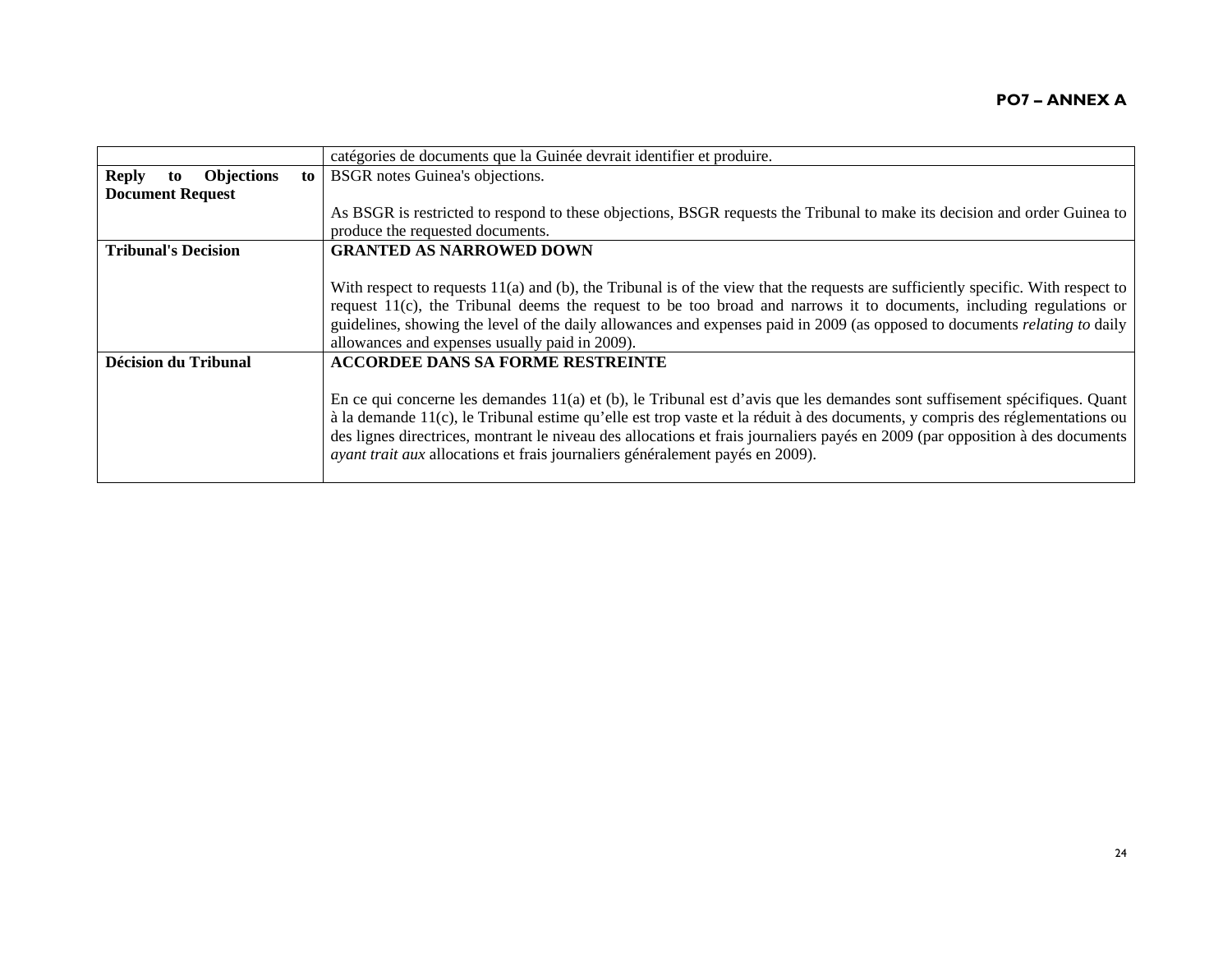|                            |                            | Request no. 12                                                                                                                                  |
|----------------------------|----------------------------|-------------------------------------------------------------------------------------------------------------------------------------------------|
|                            | Document(s) or Category of | The following Documents in relation to the ratification of the Base Convention by Presidential Decree of 19 March 2010                          |
| <b>Documents Requested</b> |                            | (C-0016), between 1 November 2009 and 20 March 2010:                                                                                            |
|                            |                            | (a) recording the discussions, negotiations and consideration of the Base Convention by Guinean officials, ministers or                         |
|                            |                            | agents tasked with the role of deciding whether ratify the Base Convention; and                                                                 |
|                            |                            | (b) communications between the Respondent with the Government of Liberia regarding the export of iron ore from                                  |
|                            |                            | Zogota and / or Simandou Blocks 1 & 2 through Liberia.                                                                                          |
| <b>Relevance</b>           | Ref.<br>to                 | CM ¶ 76-77, 102, 122                                                                                                                            |
| and                        | <b>Submissions</b>         | CMRG ¶1090, 1092                                                                                                                                |
| <b>Materiality</b>         |                            | CWS-3 ¶ 67, 77-79, 80-81, 84, 91; CWS-2 ¶ 68                                                                                                    |
| according to               |                            | C-0052; C-0063.                                                                                                                                 |
| <b>Requesting</b><br>Party | <b>Comments</b>            | Respondent's position is that the preparation of the Base Convention its execution and ratification were results of<br>corruption by Claimants. |
|                            |                            |                                                                                                                                                 |
|                            |                            | The requested documents are material and relevant to prove that Claimants complied with all substantive and procedural                          |
|                            |                            | requirements to obtain the ratification of the Base Convention. The documents will also demonstrate that government                             |
|                            |                            | officials were discussing and deliberating the Base Convention in detail before deciding whether it should be ratified. It                      |
|                            |                            | will demonstrate that correct procedures have been followed and undue influence was not exercised or improper payments                          |
|                            |                            | made by Claimants to obtain ratification of the Base Convention.                                                                                |
| Objections                 | <b>Document</b><br>to      | Concernant la demande n° 12(a), la Guinée n'a pas d'objection à cette demande de production et produit les documents en                         |
| <b>Request</b>             |                            | sa possession qui ont pu être trouvés à ce jour.                                                                                                |
|                            |                            |                                                                                                                                                 |
|                            |                            | Concernant la demande n° 12(b), cette demande doit être rejetée car les documents demandés sont des documents                                   |
|                            |                            | confidentiels (para. 16.3 de l'OP n° 1, arts. 9.2(b), (e) et (f) des Règles IBA). En effet, les documents demandés sont des                     |
|                            |                            | correspondances entre Etats, que la République de Guinée ne pourrait en tout état de cause dévoiler sans l'autorisation du                      |
|                            |                            | Gouvernement du Libéria.                                                                                                                        |
| <b>Reply</b><br>to         | Objections<br>to           | Guinea accepts requests 12(a) and indicates to have produced the responsive documents that it has found so far. As Guinea                       |
| <b>Document Request</b>    |                            | has not indicated it is continuing its searches, BSGR assumes that Guinea's searches are completed. If BSGR's assumption                        |
|                            |                            | is incorrect, Guinea must indicate when it will have completed its searches and produce any additional responsive                               |
|                            |                            | documents found. In light of Guinea's response, no further decision from the Tribunal is required at this stage in relation to                  |
|                            |                            | request $12(a)$ .                                                                                                                               |
|                            |                            |                                                                                                                                                 |
|                            |                            | BSGR notes Guinea's objections. BSGR's response is, however, restricted pursuant to Article 16.3 of PO 1, to address the                        |
|                            |                            | following objections:                                                                                                                           |
|                            |                            |                                                                                                                                                 |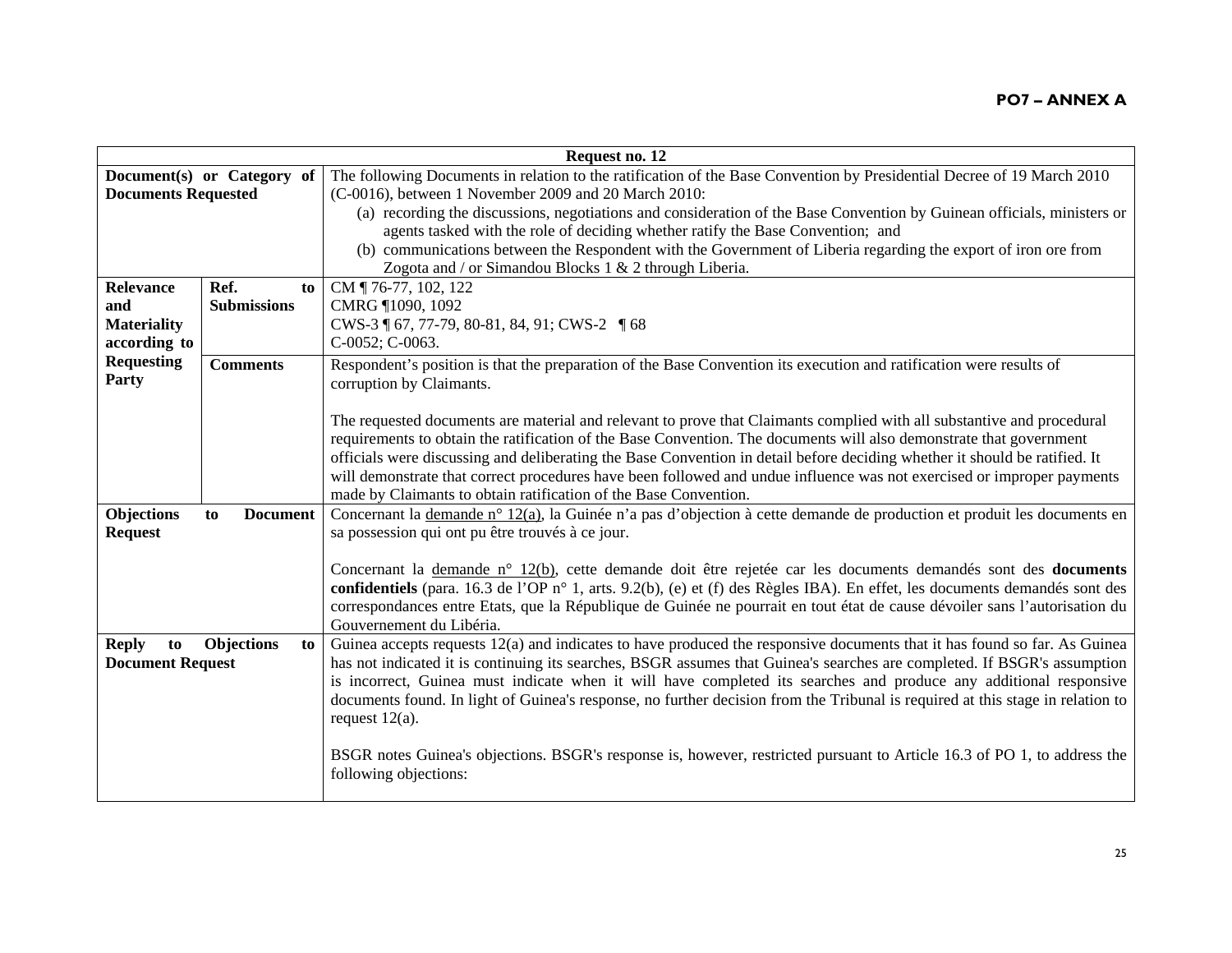|                            | Guinea objects to request 12(b) on the ground that it seeks the production of documents exchanged between states. Without<br>further clarification, Guinea relies on the concepts of legal privilege (Article 9(2)(b) of the IBA Rules), confidentiality                                                                                                                                                                                                                                                                                                                                                                         |
|----------------------------|----------------------------------------------------------------------------------------------------------------------------------------------------------------------------------------------------------------------------------------------------------------------------------------------------------------------------------------------------------------------------------------------------------------------------------------------------------------------------------------------------------------------------------------------------------------------------------------------------------------------------------|
|                            | (Article $9(2)(e)$ ) and political sensitivity (Article $9(2)(f)$ ) to resist this request. Such resistance is not justified:                                                                                                                                                                                                                                                                                                                                                                                                                                                                                                    |
|                            | First, not only does Guinea fail to identify the nature and source of the privilege that it relies on, it also fails to<br>establish that such privilege is recognized in international arbitration proceedings.<br>Second, only grounds of commercial or technical confidentiality are protected under Article $9(2)(e)$ of the IBA<br>Rules. No such grounds apply to the documents requested.<br>Third, Guinea fails to establish the "special political sensitivity" of the documents sought, let alone that it<br>establishes why this sensitivity would be compelling. Guinea seems to take the position that any document |
|                            | exchanged between states is per definition of special sensitivity. This is obviously not the case and Guinea does<br>not provide any authority in support of its position. The documents sought are not especially sensitive as they<br>relate to the right of a private company (BSGR) to use railway infrastructure for commercial purposes.                                                                                                                                                                                                                                                                                   |
|                            | Guinea further purports that it would not be able to produce the documents without Liberia's prior consent. Again this must<br>be rejected. Guinea does not identify the source of law or authority for Liberia's consent. Second, even if such requirement<br>would exist, there is nothing preventing Guinea from seeking this consent and, if Guinea refuses to do so, the Tribunal<br>should order Guinea to seek this consent.                                                                                                                                                                                              |
|                            | In these circumstances, BSGR maintains its request 12(b) and asks the Tribunal to order Guinea to produce the requested<br>documents.                                                                                                                                                                                                                                                                                                                                                                                                                                                                                            |
| <b>Tribunal's Decision</b> | NO DECISION REQUIRED FOR REQUEST 12(a); REQUEST 12(b) GRANTED                                                                                                                                                                                                                                                                                                                                                                                                                                                                                                                                                                    |
|                            | With respect to request 12(b), the Tribunal finds that the Respondent did not substantiate its objections based on legal<br>privilege, confidentiality and special political sensitivity. It thus grants the request considering that it relates to the export<br>of iron ore from Zogota and/or Simandou Blocks $1 \& 2$ . To the extent that the production of any responsive document<br>requires the prior consent of Liberia, the Tribunal invites the Respondent to seek Liberia's consent.                                                                                                                                |
| Décison du Tribunal        | PAS DE DÉCISION REQUISE POUR LA DEMANDE 12(a); LA DEMANDE 12(b) EST ACCORDÉE                                                                                                                                                                                                                                                                                                                                                                                                                                                                                                                                                     |
|                            | En ce qui concerne la demande 12(a), le Tribunal estime que la Défenderesse n'a pas pas étayé ses objections fondées sur<br>le secret professionnel, la confidentialité et l'existence de motifs politiques particulièrement sensibles. Il accorde donc la<br>demande car il considère qu'elle a trait à l'exportation de minerais de fer provenant de Zogota et/ou des Blocks 1 & 2 de<br>Simandou. Dans l'hypothèse où la production de tout document pertinent nécessitait l'approbation préalable du Libéria, le<br>Tribunal invite la Défenderesse à solliciter le consentement du Libéria.                                 |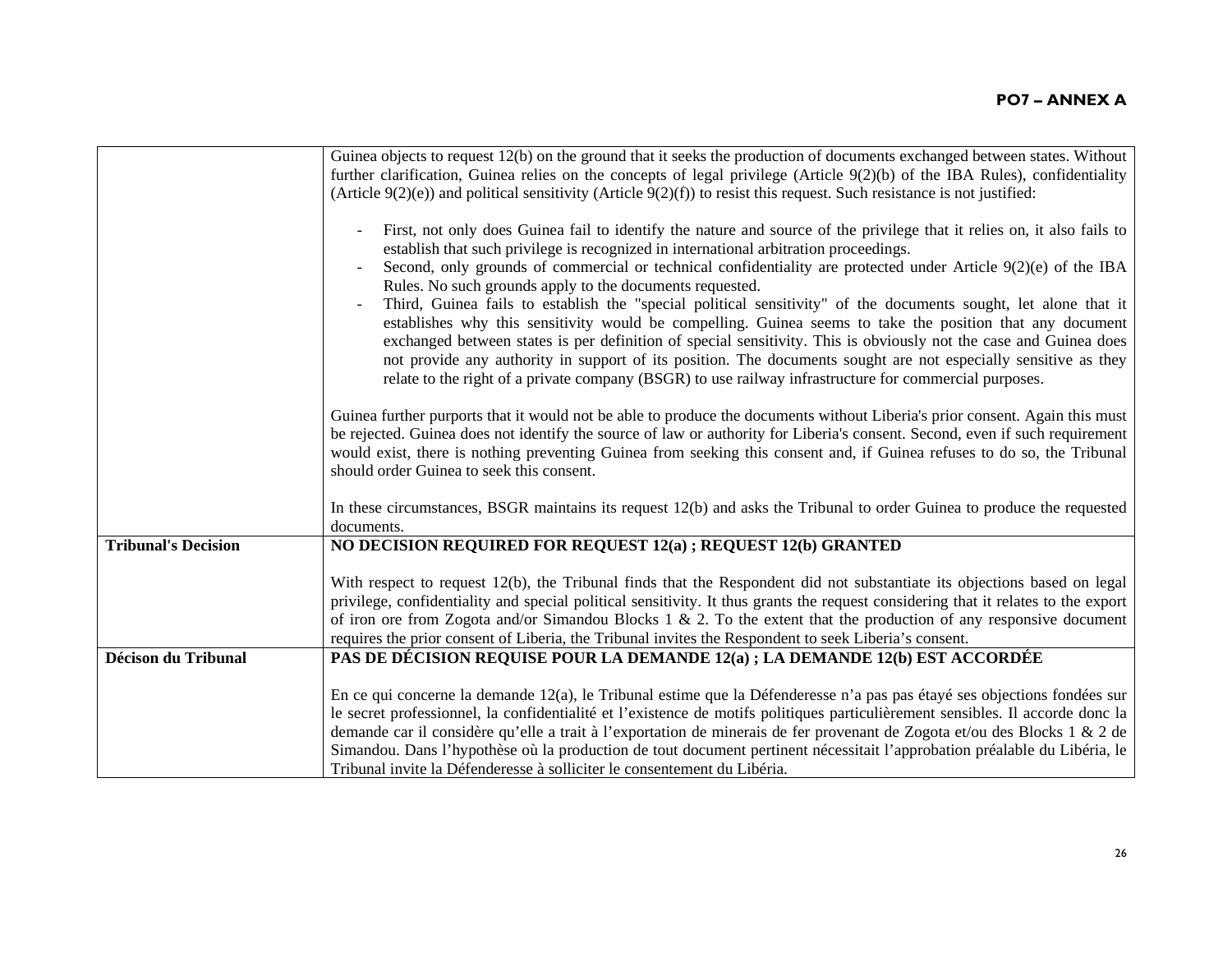| Request no. 13             |                       |                                                                                                                             |
|----------------------------|-----------------------|-----------------------------------------------------------------------------------------------------------------------------|
| Document(s) or Category of |                       | The following Documents between 1 November 2009 and 2016 in relation to the export of iron ore from Guinea through          |
| <b>Documents Requested</b> |                       | Liberia and/or in relation to the Liberian Transport Solution:                                                              |
|                            |                       | a) Documents exchanged between the Respondent, and the Government of Liberia in relation to the Liberian                    |
|                            |                       | <b>Transport Solution;</b>                                                                                                  |
|                            |                       | Draft agreements and/or agreements between the Guinea and Liberia in relation to the exportation of Guinean<br>b)           |
|                            |                       | natural resources including the exportation of iron ore via Liberia.                                                        |
| <b>Relevance</b>           | Ref.                  | CM ¶ 76-77, 102, 122<br>to                                                                                                  |
| and                        | <b>Submissions</b>    | CMRG ¶1090, 1092                                                                                                            |
| <b>Materiality</b>         |                       | CWS-3 ¶ 67, 77-79, 80-81, 84, 91; CWS-2 ¶ 68                                                                                |
| according to               |                       | C-0052; C-0063.                                                                                                             |
| <b>Requesting</b>          | <b>Comments</b>       | Claimants' position is that the LTS was an integral part of the development of Zogota and Blocks 1 & 2. Following its       |
| Party                      |                       | approval via the Base Convention, BSGR spent considerable sums and effort in working towards an Infrastructure              |
|                            |                       | Development Agreement to connect Guinea to Liberia to enable export from both Zogota and Blocks 1 & 2 through               |
|                            |                       | Liberia. The project's viability depended upon the ability to export the iron ore mined at Zogota from Liberia, rather than |
|                            |                       | from Guinea. On 22 November 2010 BSGR was authorized to commence work on the first 40km of the Trans-Guinean                |
|                            |                       | Railway. The first 9km were built and the studies were commissioned for the following 330km. On 3 December 2010             |
|                            |                       | President Alpha Condé was confirmed as new president of the Republic of Guinea.                                             |
|                            |                       |                                                                                                                             |
|                            |                       | It was only a couple of months later, in February 2011 when Alpha Condé started his campaign against BSGR and the LTS       |
|                            |                       | project was suddenly under threat and BSGR was finally forced to stop any works.                                            |
|                            |                       |                                                                                                                             |
|                            |                       | The requested documents are material and relevant to prove that Alpha Condé and his government once in power were           |
|                            |                       | trying to impede BSGR's investment by obstructing its efforts to continue with the construction of the LTS and to comply    |
|                            |                       | with the Article 4 and $10(1)$ of the Base Convention.                                                                      |
|                            |                       |                                                                                                                             |
|                            |                       | The fact that Alpha Condé allowed other companies, including Sable Mining Africa, to export iron ore through Liberia,       |
|                            |                       | confirms that Alpha Condé's decisions were arbitrary and not based on any legitimate reasons.                               |
| Objections                 | <b>Document</b><br>to | Cette demande doit être rejetée dans la mesure où :                                                                         |
| <b>Request</b>             |                       | elle n'est pas suffisamment précise (para. 16.1 de l'OP n° 1, art. 3.3(a) des Règles IBA);                                  |
|                            |                       | les documents demandés sont des <b>documents confidentiels</b> (para. 16.3 de l'OP n° 1, arts. 9.2(b), (e) et (f) des       |
|                            |                       | Règles IBA), et                                                                                                             |
|                            |                       | les documents demandés n'apparaissent en tout état de cause pas pertinents pour le règlement du différend                   |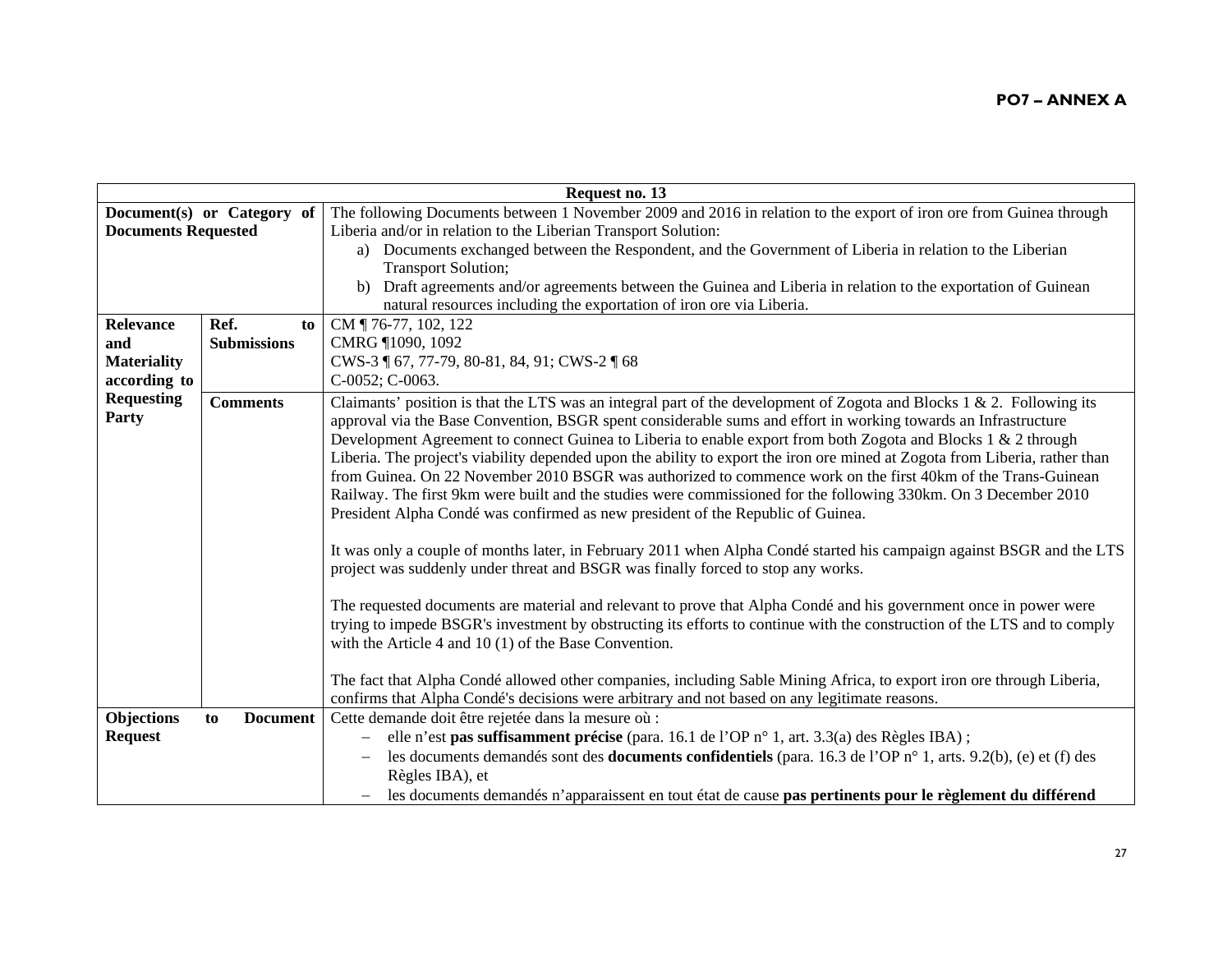| (para. 16.1 de l'OP n° 1, arts. 3.3(b) et 9.2(a) des Règles IBA).                                                                                                                                                                                                                                                                                                                                                                                                                                                                                                                                                                                                                                                                                                      |
|------------------------------------------------------------------------------------------------------------------------------------------------------------------------------------------------------------------------------------------------------------------------------------------------------------------------------------------------------------------------------------------------------------------------------------------------------------------------------------------------------------------------------------------------------------------------------------------------------------------------------------------------------------------------------------------------------------------------------------------------------------------------|
|                                                                                                                                                                                                                                                                                                                                                                                                                                                                                                                                                                                                                                                                                                                                                                        |
| En premier lieu, la demande des Sociétés BSGR n'est pas suffisamment précise dans la mesure où elle semble se référer à<br>un terme défini (la « Liberian Transport Solution »), qui n'est cependant pas utilisé ni défini dans les écritures des Sociétés<br>BSGR. Il ne peut donc être établi avec suffisamment de précision quels sont les documents ou catégories de documents<br>recherchés par les Sociétés BSGR.                                                                                                                                                                                                                                                                                                                                                |
| En deuxième lieu, la demande des Sociétés BSGR porte sur des échanges, communications et négociations entre Etats, que<br>la République de Guinée ne saurait verser à la procédure sans l'autorisation du Gouvernement du Libéria.                                                                                                                                                                                                                                                                                                                                                                                                                                                                                                                                     |
| En troisième et dernier lieu, la demande des Sociétés BSGR manque en tout état de cause de pertinence. Selon les<br>commentaires des Sociétés BSGR, la demande concernerait le droit d'exportation du minerai de fer via le Libéria pour le<br>gisement de Zogota et les Blocs 1 et 2, au sujet duquel « the project was suddenly under threat and BSGR was finally<br>forced to stop any works ». Or, ce commentaire est infondé en fait.                                                                                                                                                                                                                                                                                                                             |
| Comme cela est exposé dans le Contre-Mémoire de la Guinée (paras. 1089-1092), les Sociétés BSGR ont tout d'abord<br>prétendu que l'Etat leur avait retiré un droit d'évacuer le minerai de fer via le Libéria alors que :<br>ce droit n'avait jamais été accordé pour les Blocs 1 et 2 de Simandou et n'a donc pas pu être retiré ; et que<br>le droit d'exporter par le Libéria qui avait effectivement été accordé pour Zogota n'a jamais été retiré, jusqu'au retrait<br>de la Concession de Zogota auquel ce droit d'exportation était attaché.                                                                                                                                                                                                                    |
| Par ailleurs, les commentaires des Sociétés BSGR reposent sur une allégation factuelle entièrement nouvelle selon laquelle<br>l'évacuation du minerai de fer par le Libéria était « an integral part of the development of [] Blocks 1 & 2 »; allégation<br>dont les Sociétés BSGR n'ont pas apporté le moindre commencement de preuve.                                                                                                                                                                                                                                                                                                                                                                                                                                |
| Or, conformément à l'article 3.3(b) des Règles IBA, une demande de production de documents ne peut porter que sur des<br>éléments pertinents « au regard des questions en litige et de la solution du différend ». Il n'est ainsi pas permis<br>d'entreprendre une « fishing expedition », c'est-à-dire de formuler une demande de production de documents de manière<br>entièrement spéculative afin de chercher un fondement factuel à une théorie qui n'a pas été présentée dans l'affaire.<br>En conséquence, même si la demande des Sociétés BSGR était suffisamment précise et même s'il les documents n'étaient<br>pas par nature confidentiels, les documents demandés ne seraient pas pertinents au regard de l'affaire ni déterminants quant<br>à son issue. |
| BSGR notes Guinea's objections. Its response is, however, restricted pursuant to Article 16.3 of PO 1, to address the<br><b>Objections</b><br><b>Reply</b><br>to<br>to                                                                                                                                                                                                                                                                                                                                                                                                                                                                                                                                                                                                 |
| following objections:<br><b>Document Request</b>                                                                                                                                                                                                                                                                                                                                                                                                                                                                                                                                                                                                                                                                                                                       |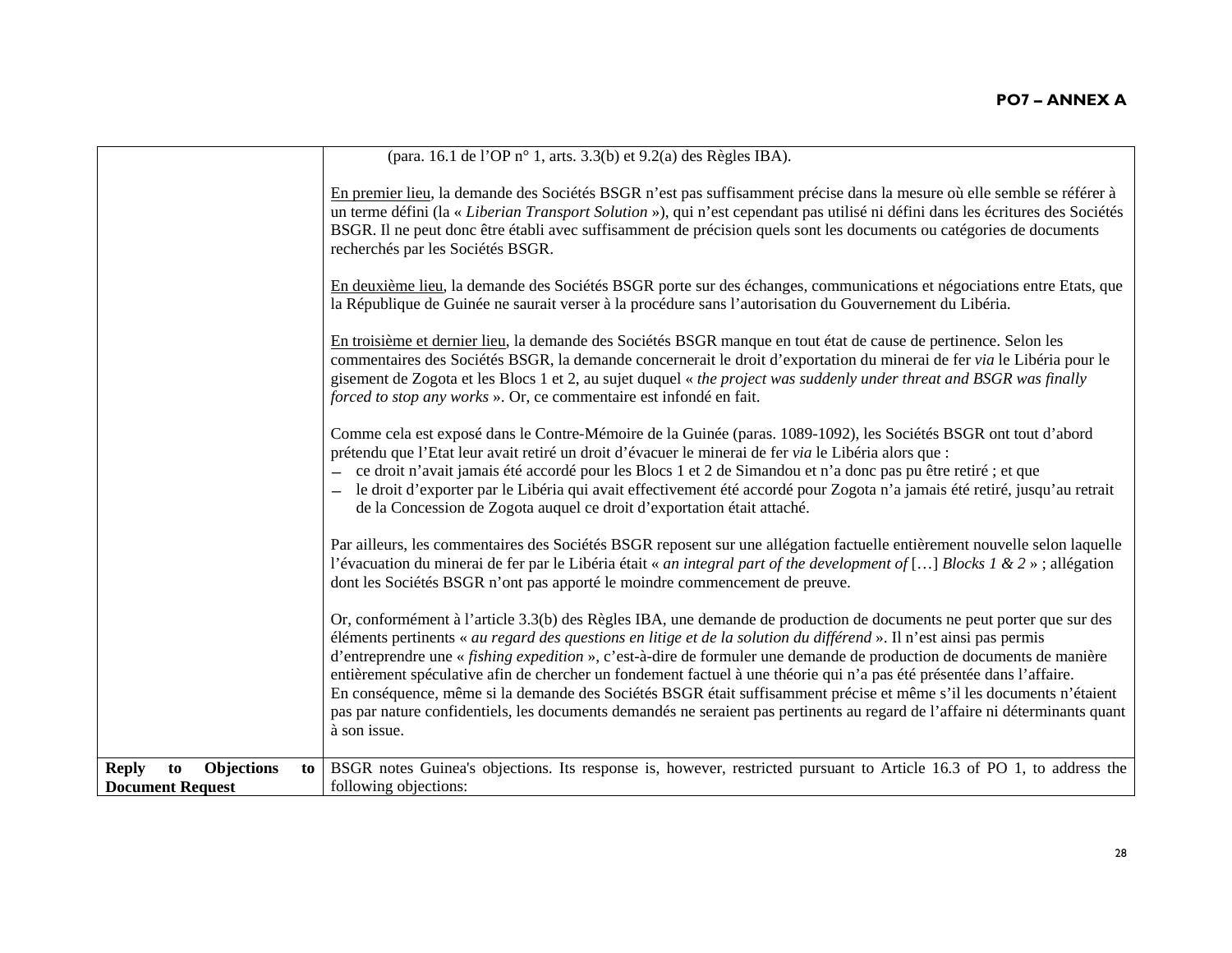|                            | Guinea objects and relies on the concepts of legal privilege (Article $9(2)(b)$ ) of the IBA Rules), confidentiality (Article<br>$9(2)(e)$ and political sensitivity (Article $9(2)(f)$ ) to resist this request. Such resistance must however be rejected:                                                                                                                                                                                                                                                                                                                                                                                                                                                                                                                                                                                                                                                                                                                                  |
|----------------------------|----------------------------------------------------------------------------------------------------------------------------------------------------------------------------------------------------------------------------------------------------------------------------------------------------------------------------------------------------------------------------------------------------------------------------------------------------------------------------------------------------------------------------------------------------------------------------------------------------------------------------------------------------------------------------------------------------------------------------------------------------------------------------------------------------------------------------------------------------------------------------------------------------------------------------------------------------------------------------------------------|
|                            | First, not only does Guinea fail to identify the nature and source of the privilege that it relies on, it also fails to<br>establish that such privilege is recognized in international arbitration proceedings.<br>Second, only grounds of commercial or technical confidentiality are protected under Article 9(2)(e) of the IBA<br>Rules. No such grounds apply to the documents requested.<br>Third, Guinea fails to establish the "special political sensitivity" of the documents sought, let alone that it<br>establishes why this sensitivity would be compelling. Guinea seems to take the position that any document<br>exchanged between states is per definition of special sensitivity. This is obviously not the case and Guinea does<br>not provide any authority in support of its position. The documents sought are not of special political sensitivity as<br>they relate to the right of a private company (BSGR) to use railway infrastructure for commercial purposes. |
|                            | Guinea further purports that it would not be able to produce the documents without Liberia's prior consent. Again this must<br>be rejected:                                                                                                                                                                                                                                                                                                                                                                                                                                                                                                                                                                                                                                                                                                                                                                                                                                                  |
|                            | Guinea does not identify the source of law of the alleged requirement of Liberia's consent.<br>Even if such requirement would exist, nothing would prevent Guinea from seeking this consent and, if Guinea<br>refuses to do so, BSGR request the Tribunal to order Guinea to seek this consent.                                                                                                                                                                                                                                                                                                                                                                                                                                                                                                                                                                                                                                                                                              |
|                            | In these circumstances, BSGR maintains its request and asks the Tribunal to order Guinea to produce the requested<br>documents.                                                                                                                                                                                                                                                                                                                                                                                                                                                                                                                                                                                                                                                                                                                                                                                                                                                              |
| <b>Tribunal's Decision</b> | REQUEST 13(a) GRANTED IN PART AND AS NARROWED DOWN; REQUEST 13(b) DENIED                                                                                                                                                                                                                                                                                                                                                                                                                                                                                                                                                                                                                                                                                                                                                                                                                                                                                                                     |
|                            | With respect to request 13(a), the Tribunal is of the view that the requested documents appear <i>prima facie</i> relevant (subject<br>to the time period addressed below) and that the request is sufficiently specific since the Tribunal understands the<br>expression "Liberian Transport Solution", even if not defined in the Claimants' Memorial, as relating to the Claimants'<br>plan to evacuate iron ore from Zogota and Simandou Blocks $1 \& 2$ through Liberia. The Tribunal nonetheless is of the<br>view that the request is too broad and therefore limits the time period to 1 December 2009 and 2014 (the relevance of any<br>later documents is not sufficiently established).                                                                                                                                                                                                                                                                                           |
|                            | The Tribunal further finds that the Respondent did not substantiate its objections based on legal privilege, confidentiality<br>and special political sensitivity, since the requested documents relate to the export of iron ore from Zogota and/or<br>Simandou Blocks $1 \& 2$ through Liberia. To the extent that the production of any responsive document requires the prior<br>consent of Liberia, the Tribunal invites the Respondent to seek Liberia's consent.                                                                                                                                                                                                                                                                                                                                                                                                                                                                                                                      |

 $\blacksquare$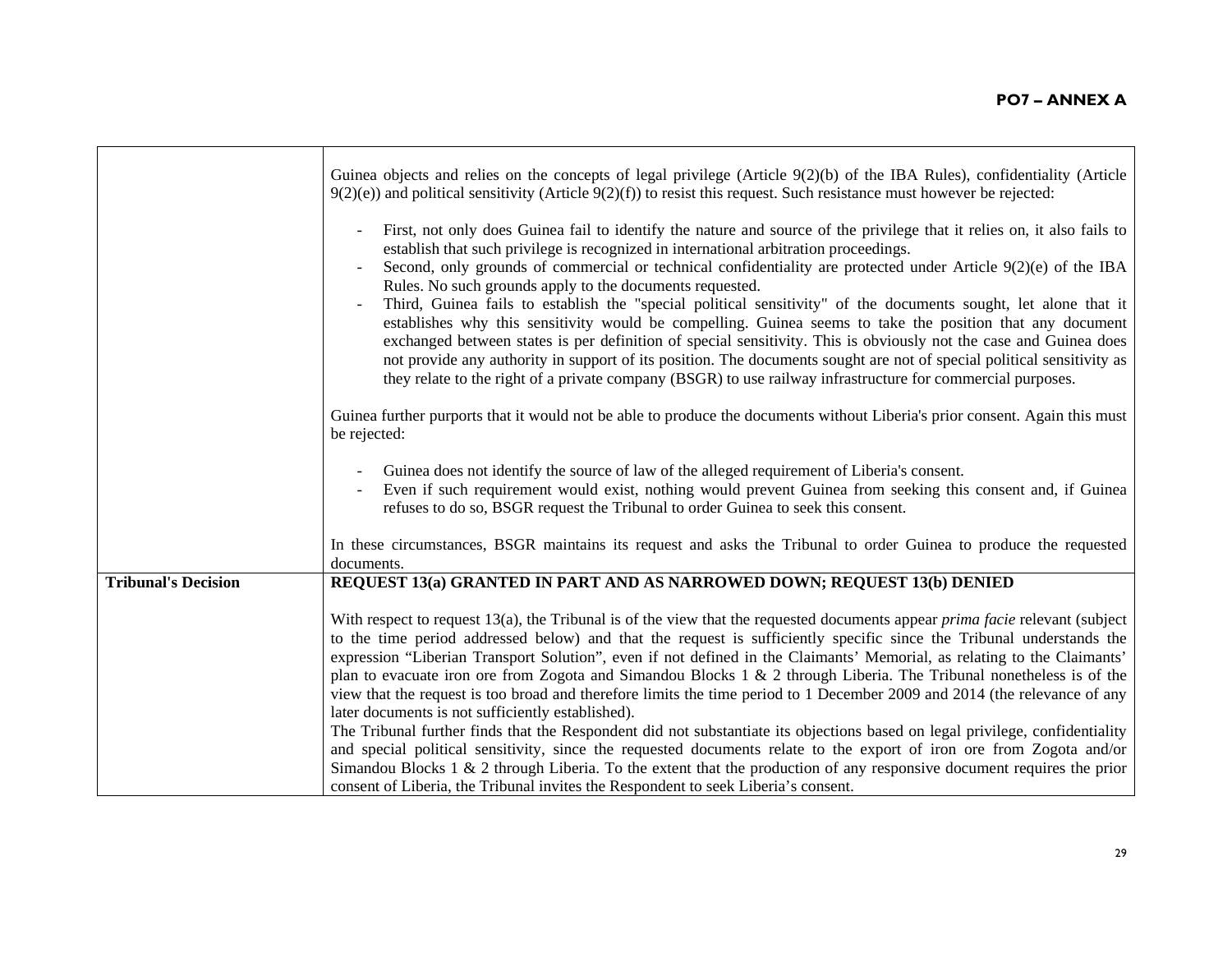| Décision du Tribunal | With respect to request 13(b), the Tribunal is of the view that the request is overly broad as it relates to the exportation of<br>Guinean natural resources through Liberia over a period of more than six years.<br>DEMANDE 13(a) ACCORDÉE EN PARTIE ET DANS SA FORME RESTREINTE; LA DEMANDE 13(a) EST<br><b>REJETÉE</b>                                                                                                                                                                                                                                                                                                                                                                                                                                                                                                                                                                                                                                                                                                                                                                                                                                                                                                                                                                                                                                                                                                                                                                                                                                                 |
|----------------------|----------------------------------------------------------------------------------------------------------------------------------------------------------------------------------------------------------------------------------------------------------------------------------------------------------------------------------------------------------------------------------------------------------------------------------------------------------------------------------------------------------------------------------------------------------------------------------------------------------------------------------------------------------------------------------------------------------------------------------------------------------------------------------------------------------------------------------------------------------------------------------------------------------------------------------------------------------------------------------------------------------------------------------------------------------------------------------------------------------------------------------------------------------------------------------------------------------------------------------------------------------------------------------------------------------------------------------------------------------------------------------------------------------------------------------------------------------------------------------------------------------------------------------------------------------------------------|
|                      | En ce qui concerne la demande $13(a)$ , le Tribunal considère que les documents demandés semblent pertinents <i>prima facie</i><br>(sous réserve du champ temporel abordé ci-dessous) et que la demande est suffisement spécifique puisque le Tribunal<br>comprend l'expression "Liberian Transport Solution", bien qu'elle ne soit pas définie dans le Mémoie des Demanderesses,<br>comme relative au projet des Demanderesses d'évacuer des minerais de fer de Zogota et des Blocks 1 & 2 de Simandou à<br>travers le Libéria. Le Tribunal estime toutefois que la demande est trop vaste et la réduit par conséquent à la période de<br>temps allant du 1 <sup>er</sup> décembre 2009 à 2014 (la pertinence de tout autre document postérieur n'est pas suffisement établie).<br>Le Tribunal estime également que la Défenderesse n'a pas étayé ses objections fondées sur le secret professionnel, la<br>confidentialité et l'existence de motifs politiques particulièrement sensibles, puisque les documents demandés sont relatifs<br>à l'exportation de minerais de fer provenant de Zogota et/ou des Blocks 1 & 2 de Simandou à travers le Libéria. Dans<br>l'hypothèse où la production de tout document pertinent nécessitait l'approbation préalable du Libéria, le Tribunal invite la<br>Défenderesse à solliciter le consentement du Libéria.<br>Quant à la demande 13(b), le Tribunal estime qu'elle est trop vaste puisqu'elle est relative à l'exportation de resources<br>naturelles guinéennes à travers le Libéria sur une période de plus de six ans. |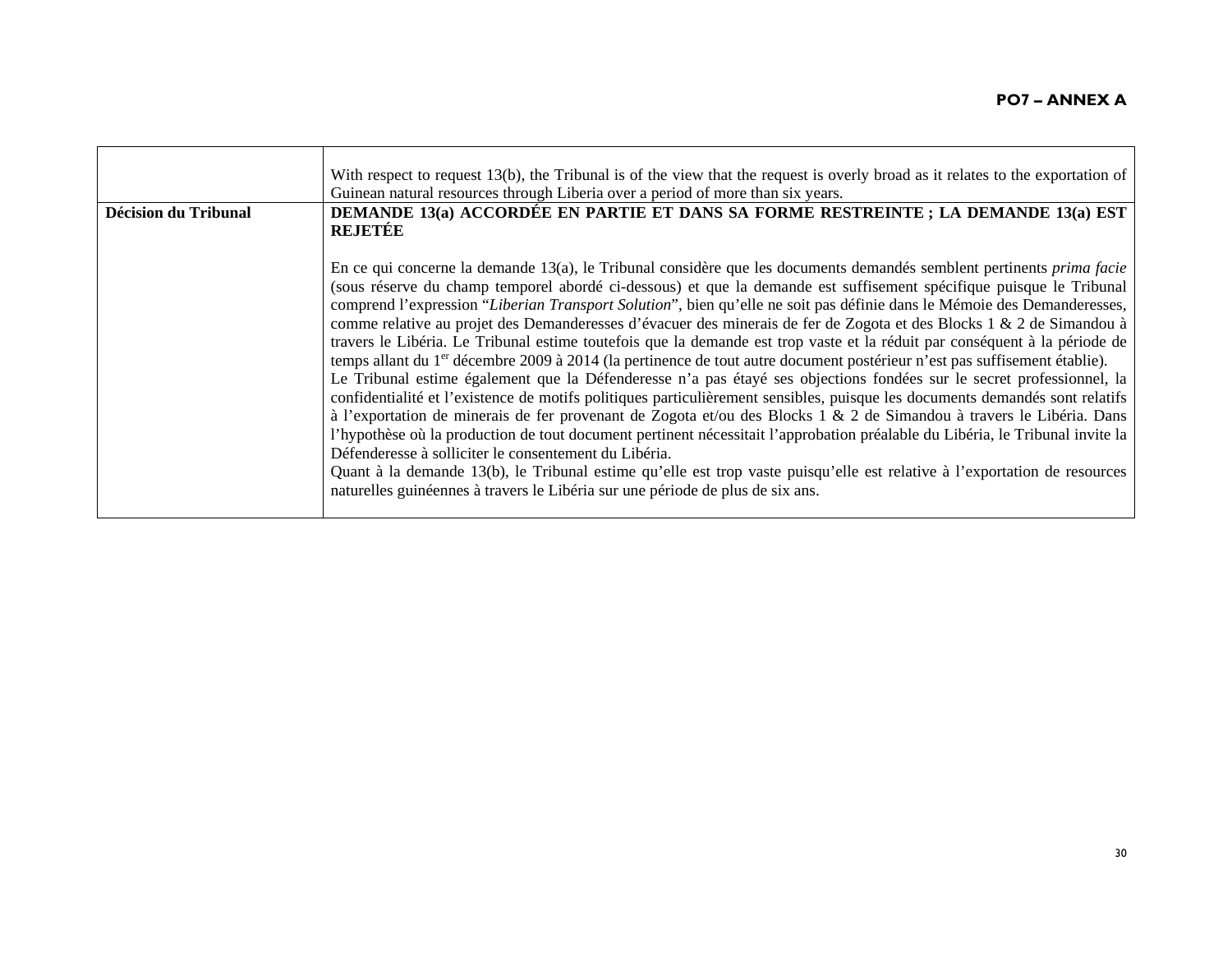| Request no. 14                                |                            |                                                                                                                                                                                                                                                                                                                                                                                                                                                                                                                                  |
|-----------------------------------------------|----------------------------|----------------------------------------------------------------------------------------------------------------------------------------------------------------------------------------------------------------------------------------------------------------------------------------------------------------------------------------------------------------------------------------------------------------------------------------------------------------------------------------------------------------------------------|
| <b>Documents Requested</b>                    | Document(s) or Category of | Documents including internal correspondence and memoranda, records of deliberations, minutes of meetings, analyses,<br>reports, and other documents from November 2010 to June 2016 in relation to:                                                                                                                                                                                                                                                                                                                              |
|                                               |                            | (a) the decision to grant Sable Mining Africa permission to export iron ore through Liberia; and                                                                                                                                                                                                                                                                                                                                                                                                                                 |
|                                               |                            | (b) the decision to grant other companies permission to export iron ore through Liberia;                                                                                                                                                                                                                                                                                                                                                                                                                                         |
| <b>Relevance</b>                              | Ref.<br>to                 | CM 11 122, 274, 291                                                                                                                                                                                                                                                                                                                                                                                                                                                                                                              |
| and                                           | <b>Submissions</b>         | <b>CMRG ¶ 1093</b>                                                                                                                                                                                                                                                                                                                                                                                                                                                                                                               |
| <b>Materiality</b>                            |                            | CWS-2 ¶84-85; CWS-5 ¶62, 64-66                                                                                                                                                                                                                                                                                                                                                                                                                                                                                                   |
| according to                                  |                            | C-0023; C-0052; C-0063 p. 2.                                                                                                                                                                                                                                                                                                                                                                                                                                                                                                     |
| <b>Requesting</b><br>Party                    | <b>Comments</b>            | As explained in detail in Request 14, the LTS was an important project and Alpha Condé and his government put the LTS<br>under threat and later made BSGR stop to continue with the project. It, however, decided to allow Sable Mining Africa,<br>and possibly other companies, the right to export through Liberia in breach of Article 22 of the Mining Code and its<br>obligations in the Base Convention.                                                                                                                   |
|                                               |                            | The requested documents are material and relevant to prove that Alpha Condé and his government once in power were<br>trying to impede BSGR's investment by obstructing its efforts to continue with the construction of the LTS and to comply<br>with the Article 4 and 10 (1) of the Base Convention. The fact that Alpha Condé allowed other companies, including Sable<br>Mining Africa, to export iron ore through Liberia, confirms that Alpha Condé's decisions were arbitrary and not based on<br>any legitimate reasons. |
| Objections<br><b>Request</b>                  | <b>Document</b><br>to      | Cette demande doit être rejetée car les documents demandés ne sont pas pertinents pour le règlement du différend (para.<br>16.1 de l'OP n° 1, arts. 3.3(b) et 9.2(a) des Règles IBA).                                                                                                                                                                                                                                                                                                                                            |
|                                               |                            | D'une part, comme évoqué relativement à la demande n° 13 ci-dessus, si l'Etat avait effectivement accordé à BSGR<br>Guinée le droit d'évacuer le minerai de fer de Zogota par le Libéria, l'Etat n'a jamais procédé au retrait de ce droit.                                                                                                                                                                                                                                                                                      |
|                                               |                            | D'autre part, aucune autre société minière ne s'est vue accorder le droit d'exporter le minerai de fer des Blocs de Simandou<br>par le Libéria.                                                                                                                                                                                                                                                                                                                                                                                  |
|                                               |                            | En conséquence, les documents demandés ne sont pas pertinents au regard de l'affaire ni déterminants quant à son issue.                                                                                                                                                                                                                                                                                                                                                                                                          |
| <b>Reply</b><br>to<br><b>Document Request</b> | <b>Objections</b><br>to    | <b>BSGR</b> notes Guinea's objections.                                                                                                                                                                                                                                                                                                                                                                                                                                                                                           |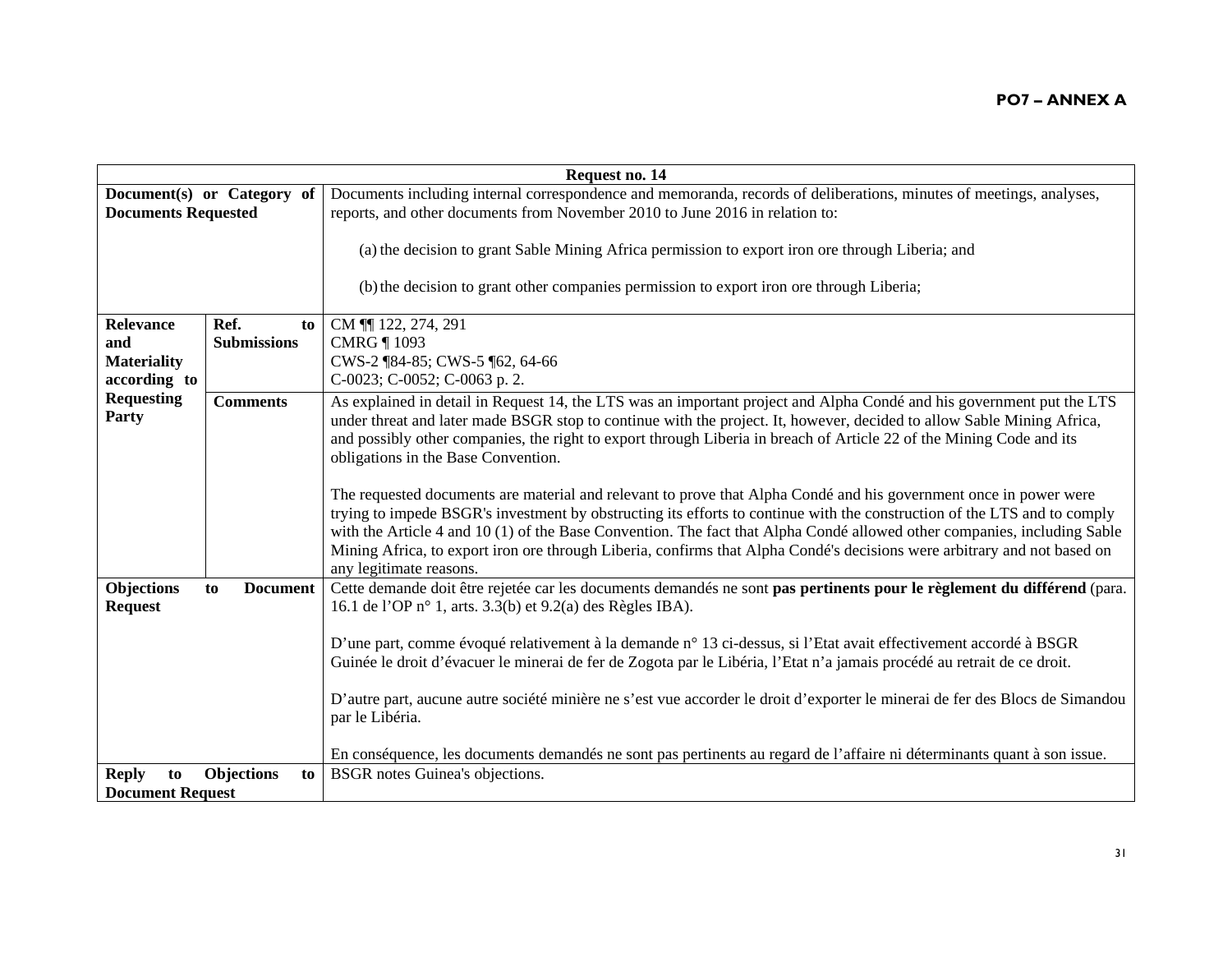|                            | As BSGR is restricted to respond to these objections under Article 16.3 of PO 1, BSGR maintains its request and asks the    |
|----------------------------|-----------------------------------------------------------------------------------------------------------------------------|
|                            | Tribunal to make a decision and order Guinea to produce the requested documents.                                            |
| <b>Tribunal's Decision</b> | <b>GRANTED AS NARROWED DOWN</b>                                                                                             |
|                            |                                                                                                                             |
|                            | The Tribunal notes that the Respondent objects on the basis of relevance, but does not argue that no responsive documents   |
|                            | exist. In the Tribunal's view, the requested documents appear <i>prima facie</i> relevant. Taking note of the Respondent's  |
|                            | objection that no other mining company obtained the right to export iron ore of the Simandou blocks through Liberia, the    |
|                            | Tribunal specifies that the present order does not include Simandou Blocks 1 & 2. Further, for the same reason as in        |
|                            | request No. 13, above, the period is limited to the end of 2014.                                                            |
| Décision du Tribunal       | <b>ACCORDÉE DANS SA FORME RESTREINTE</b>                                                                                    |
|                            |                                                                                                                             |
|                            | Le Tribunal note que la Défenderessse soulève des objections relatives à la pertinence, mais ne soutient pas qu'aucun       |
|                            | document pertinent n'existe. Selon le Tribunal, les documents demandés sont pertinents prima facie. Prenant note de         |
|                            | l'objection de la Défenderesse selon laquelle aucune autre entreprise minière n'a obtenu le droit d'exporter de minerais de |
|                            | fer provenant des blocks du Simandou à travers le Libéria, le Tribunal souhaite préciser que la présente ordonnance         |
|                            | n'inclut pas les Blocks 1 & 2 de Simandou. De plus, pour la même raison que celle concernant la demande no. 13 ci-          |
|                            | dessus, la période de temps est limitée à fin 2014.                                                                         |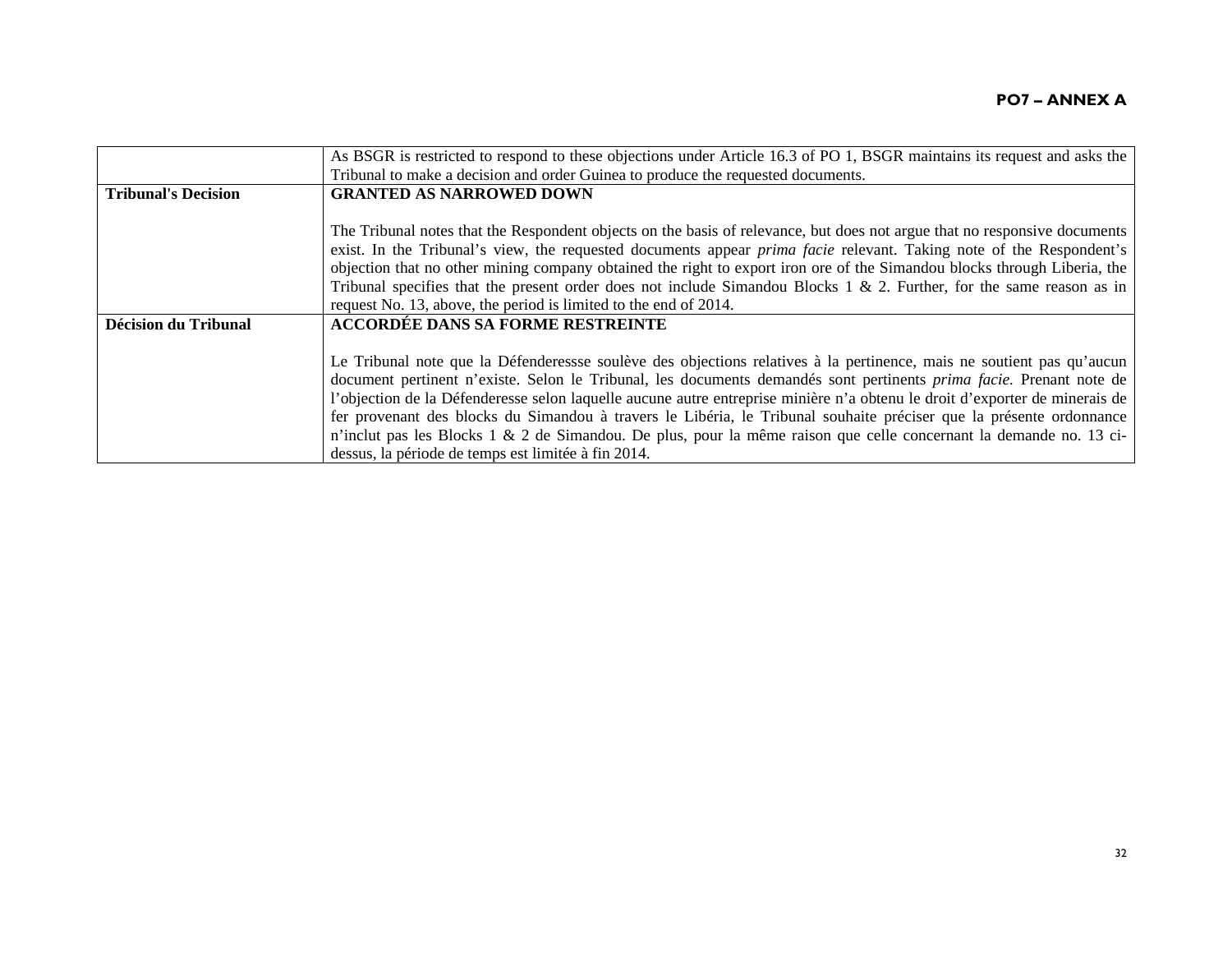|                            | Request no. 15             |                                                                                                                                            |  |
|----------------------------|----------------------------|--------------------------------------------------------------------------------------------------------------------------------------------|--|
|                            | Document(s) or Category of | Documents including communications between June 2010 - 1 January 2011 created and/or received by Alpha Condé                               |  |
| <b>Documents Requested</b> |                            | and/or any person involved in his presidential campaign, including but not limited to, Mohamed Alpha Condé, in relation                    |  |
|                            |                            | to:                                                                                                                                        |  |
|                            |                            | mining rights and/or permits in the geographical areas of Simandou and Zogota, BSGR, VBG, Vale, Beny                                       |  |
|                            |                            | Steinmetz, Trans-Guinean Railway, export of iron ore through Liberia, corruption, bribes, payments, Mamadie                                |  |
|                            |                            | Touré, which refer to:                                                                                                                     |  |
|                            |                            | mining rights and/or permits in the geographical areas of Simandou and Zogota;                                                             |  |
|                            |                            | the mining permit holders BSGR, VBG, Vale.                                                                                                 |  |
| <b>Relevance</b>           | Ref.<br>to                 | CM   148-150, 151-, 152-154;                                                                                                               |  |
| and                        | <b>Submissions</b>         | CMRG 1161-1163                                                                                                                             |  |
| <b>Materiality</b>         |                            | $C$ -0028 $\parallel$ 35, 35.4.2 & 35.4.3, 35.7, 44, 48.3, 54.3 59.3, 76.1.4; R-441; R-456.                                                |  |
| according to               |                            |                                                                                                                                            |  |
| <b>Requesting</b>          | <b>Comments</b>            | Alpha Condé, assisted by his son Mohamed Aboubacar Sampil, Mohamed Lamine Fofana and Kerfala Yansane promised                              |  |
| Party                      |                            | rights in connection with Guinea's resources to several of his pre-election supporters ( $CM \parallel 148-150$ ). The candidate           |  |
|                            |                            | Alpha Condé obtained support from several sources for his presidential campaign in Guinea. He was assisted by the South                    |  |
|                            |                            | African President, the SASS, Waymark, an IT company to which Mr. van Niekerk is associated, the Walter Hennig Group                        |  |
|                            |                            | to which Mr. Hennig and Mr Mebiame are related to rig the Guinean elections (C-0028 $\parallel$ 35, C-0028 $\parallel$ 35.4.2 & 35.4.3, C- |  |
|                            |                            | 0028 ¶35.7, C-0028 ¶ 44, C-0028 ¶ 48.3, C-0028 ¶ 54, C-0028 ¶ 50.6.)                                                                       |  |
|                            |                            |                                                                                                                                            |  |
|                            |                            | This operation was set with the assistance of Alpha Mohamed Condé, the president's son, and Aboubacar Sampil, who                          |  |
|                            |                            | since has become a non-executive director of Sable Mining, the mining company that has recently been granted with the                      |  |
|                            |                            | exclusive rights to export Iron Ore via Liberia (C-0028 ¶59.3)                                                                             |  |
|                            |                            | Following the new elected president, Alpha Condé sought to fulfil his pre-election commitments by nationalizing or                         |  |
|                            |                            | expropriating assets. Some of those promises directly interfered with the duties the government owed to BSGR at law, and                   |  |
|                            |                            | pursuant to the Base Convention.                                                                                                           |  |
|                            |                            |                                                                                                                                            |  |
|                            |                            | Furthermore, a similar affair seems to have taken place in relation to the Conakry port involving the revocation of rights                 |  |
|                            |                            | belonging to GETMA, and re-allocation of those interests to the Bollore group, which supported the presidential campaign                   |  |
|                            |                            | of Condé. The matter is currently being subject to arbitration. C-0028 ¶76.1.4                                                             |  |
|                            |                            | Respondent denies the allegations, suggesting that the High Court considered there to be insufficient evidence regarding                   |  |
|                            |                            | the allegations mentioned above. (CMRG $\P$ 1161)                                                                                          |  |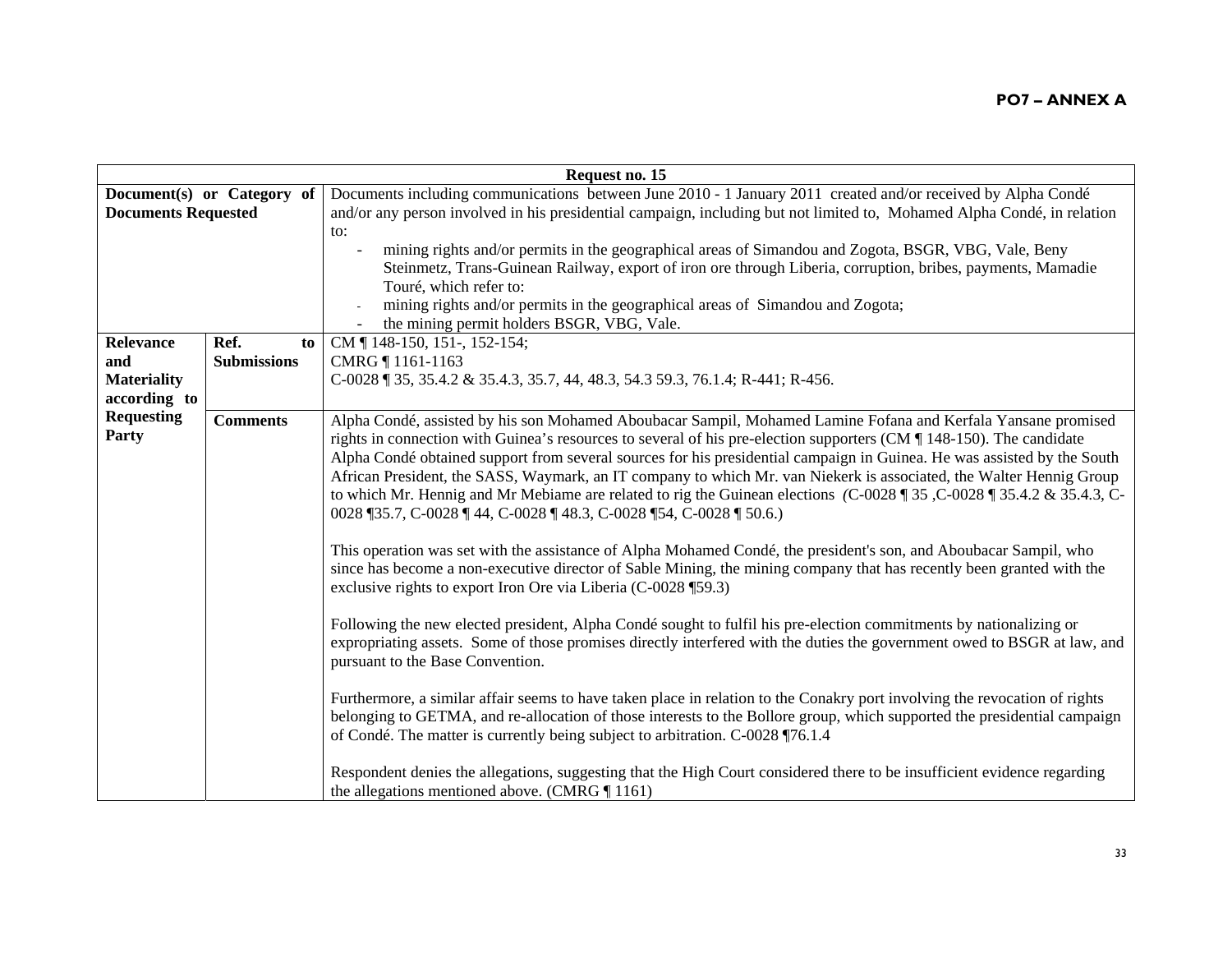|                |    |                 | However, the High Court to the contrary, stated that "there are some disconcerting features contained in the evidence<br>relating to events which have happened in Guinea  It seems plain that all matters of this kind are likely to be the subject<br>of detailed examination and detailed evidence in the course of the arbitration proceedings which I gather are extant<br>between the claimant and the Government of Guinea with regard to the purported rescission of the agreements by the<br>Government of Guinea." (R-441 ¶12)<br>The requested documents are material and relevant to prove that Alpha Condé was conspiring with third parties during his<br>pre-election campaign and after his election as president to strip BSGR of its investment in Zogota, Simandou Blocks 1<br>and 2. The documents will prove that BSGR's investment was promised to third parties in exchange for the financing and<br>rigging of the presidential campaign. The documents will show that Alpha Condé deprived BSGR of its investment to<br>satisfy his own interests. |
|----------------|----|-----------------|-----------------------------------------------------------------------------------------------------------------------------------------------------------------------------------------------------------------------------------------------------------------------------------------------------------------------------------------------------------------------------------------------------------------------------------------------------------------------------------------------------------------------------------------------------------------------------------------------------------------------------------------------------------------------------------------------------------------------------------------------------------------------------------------------------------------------------------------------------------------------------------------------------------------------------------------------------------------------------------------------------------------------------------------------------------------------------|
| Objections     | to | <b>Document</b> | Cette demande doit être rejetée car :                                                                                                                                                                                                                                                                                                                                                                                                                                                                                                                                                                                                                                                                                                                                                                                                                                                                                                                                                                                                                                       |
| <b>Request</b> |    |                 | les documents demandés ne sont pas pertinents pour le règlement du différend (para. 16.1 de l'OP n° 1, arts.                                                                                                                                                                                                                                                                                                                                                                                                                                                                                                                                                                                                                                                                                                                                                                                                                                                                                                                                                                |
|                |    |                 | 3.3(b) et 9.2(a) des Règles IBA),                                                                                                                                                                                                                                                                                                                                                                                                                                                                                                                                                                                                                                                                                                                                                                                                                                                                                                                                                                                                                                           |
|                |    |                 | la demande n'est pas suffisamment précise (para. 16.1 de l'OP n° 1, art. 3.3(a) des Règles IBA),<br>la demande est déraisonnable et exagérément contraignante et contreviendrait aux considérations d'économie                                                                                                                                                                                                                                                                                                                                                                                                                                                                                                                                                                                                                                                                                                                                                                                                                                                              |
|                |    |                 | de procédure, de proportionnalité et d'équité (para. 16.3 de l'OP n° 1, arts. 9.2(c) et (g) des Règles IBA), et                                                                                                                                                                                                                                                                                                                                                                                                                                                                                                                                                                                                                                                                                                                                                                                                                                                                                                                                                             |
|                |    |                 | les documents demandés ne sont pas en possession de l'Etat (para. 16.1 de l'OP n° 1, art. 3.4 des Règles IBA).                                                                                                                                                                                                                                                                                                                                                                                                                                                                                                                                                                                                                                                                                                                                                                                                                                                                                                                                                              |
|                |    |                 | En premier lieu, les documents demandés ne sont pas pertinents pour le règlement du différend. En effet, les allégations<br>évoquées dans les commentaires des Sociétés BSGR (selon lesquelles les Droits Miniers auraient été retirés en raison d'un<br>complot entre le Professeur Alpha Condé et des intérêts extérieurs, dont sud-africains, au cours de sa campagne<br>présidentielle) n'ont pas été alléguées par les Sociétés BSGR dans leurs écritures.                                                                                                                                                                                                                                                                                                                                                                                                                                                                                                                                                                                                             |
|                |    |                 | Comme l'a exposé la Guinée dans son Contre-Mémoire (§§ 1161-1162), ces allégations ne ressortent que <i>(i)</i> du<br>témoignage versé par M. Cramer dans une procédure contentieuse devant la High Court of Justice de Londres (pièce C-<br>28), (ii) d'une liste de prétendus témoins versée par BSGR et M. Steinmetz dans la procédure contentieuse américaine<br>contre Rio Tinto (pièce R-479) et <i>(iii)</i> d'un communiqué de presse de BSGR repris par les médias internationaux Pièces R-<br>441, R-429, R-480, R-6, R-481).                                                                                                                                                                                                                                                                                                                                                                                                                                                                                                                                     |
|                |    |                 | Or, bien que les Sociétés BSGR se réfèrent au témoignage de M. Cramer devant la High Court of Justice de Londres en<br>note de bas de page de leur Mémoire en Demande et ont diffusé des allégations similaires dans la presse, elles n'ont jamais<br>repris ces allégations pour elles-mêmes dans leurs écritures devant ce Tribunal. Par ailleurs, M. Cramer ne présente pas ces<br>allégations dans le témoignage qu'il a versé devant ce Tribunal.                                                                                                                                                                                                                                                                                                                                                                                                                                                                                                                                                                                                                      |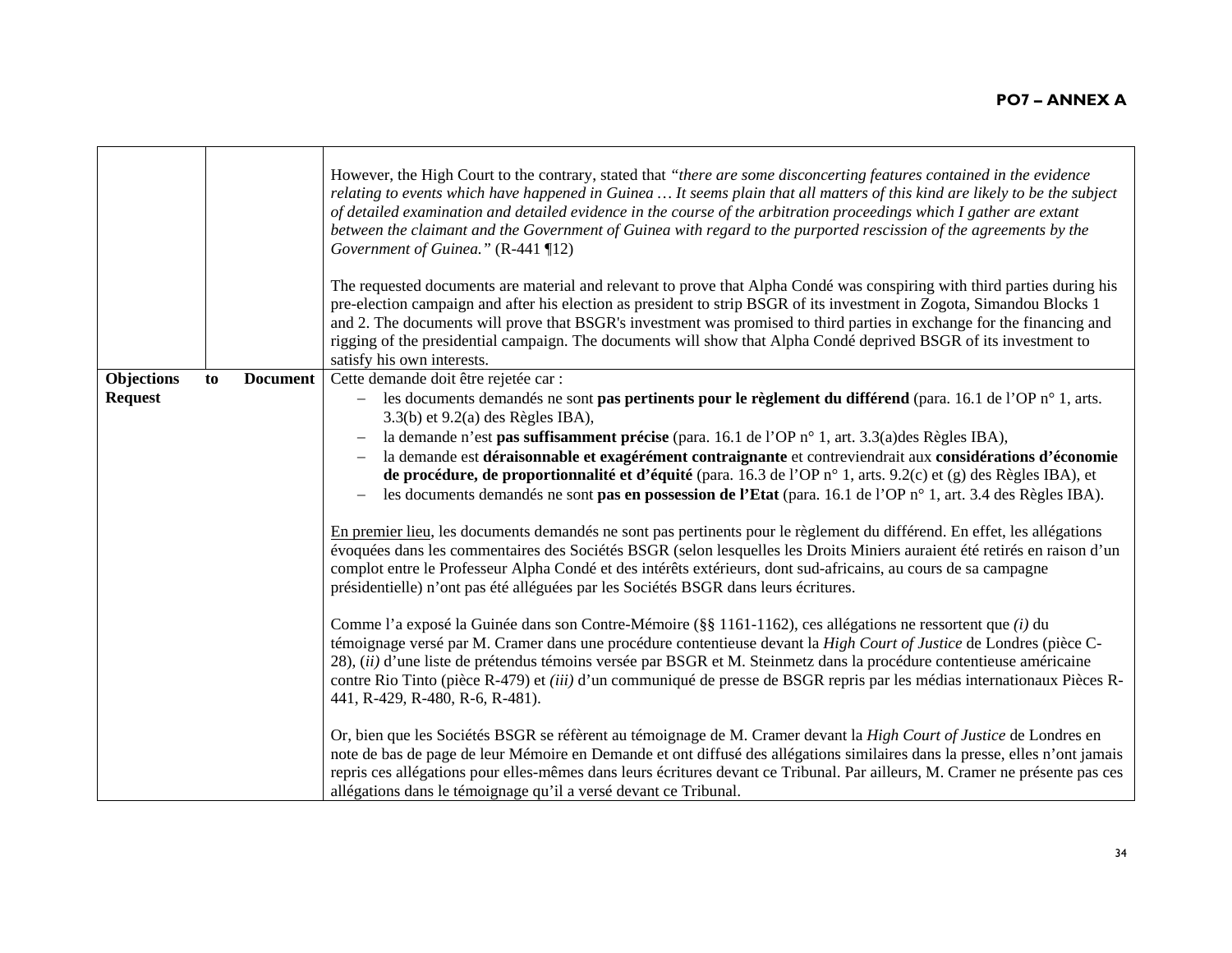| En outre, après avoir annoncé dans les médias disposer de preuves extensives sur ce point, y compris de dizaines de<br>témoins, les Sociétés BSGR n'ont produit aucune pièce au soutien des allégations qu'elles développent aujourd'hui dans<br>leurs commentaires. Même le témoignage de M. Cramer devant la justice anglaise ne comporte aucun commencement de<br>preuve des allégations qu'il contient, ce que la High Court of Justice de Londres a d'ailleurs noté dans sa décision de façon<br>très critique (Contre-Mémoire paras. 706, 1156, Pièces C-28 et R-441).                                                                                                                                                                                                                                                                                                                                                                                                                                                                                                                                                                                                                                                                          |
|-------------------------------------------------------------------------------------------------------------------------------------------------------------------------------------------------------------------------------------------------------------------------------------------------------------------------------------------------------------------------------------------------------------------------------------------------------------------------------------------------------------------------------------------------------------------------------------------------------------------------------------------------------------------------------------------------------------------------------------------------------------------------------------------------------------------------------------------------------------------------------------------------------------------------------------------------------------------------------------------------------------------------------------------------------------------------------------------------------------------------------------------------------------------------------------------------------------------------------------------------------|
| En d'autres termes, soit les Sociétés BSGR n'ont aucun élément tangible soutenant ce qu'elles avancent dans leurs<br>commentaires, soit les Sociétés BSGR disposent d'éléments (comme elles le prétendent depuis deux ans) qu'elles étaient<br>alors tenues (i) d'exposer dans leur Mémoire en Demande et (ii) de verser comme pièces dans la procédure, et ce<br>conformément à l'article 15.2 de l'Ordonnance de procédure n° 1 : « Lors du premier échange de soumissions de chaque<br>phase, les Parties devront présenter tous les faits et arguments de droit sur lesquels elles ont l'intention de s'appuyer. Les<br>allégations de fait et les arguments de droit devront être présentés de manière détaillée, spécifique et complète [] ».<br>Dès lors qu'il n'existe aucun commencement de preuve et que les allégations factuelles dont il est question ici n'ont jamais<br>été soumises au Tribunal au soutien des allégations des Sociétés BSGR, les documents demandés ne sont pas pertinents au<br>regard de l'affaire ni déterminants quant à son issue. Cette demande est ainsi une fois de plus l'exemple type d'une<br>« fishing expedition » contraire à l'esprit des Règles IBA. (Voir la réponse à la demande n° 13 ci-dessus). |
| En deuxième lieu, la demande n'est pas suffisamment précise. Elle est rédigée en des termes si généraux qu'elle imposerait<br>à la Guinée de localiser et de produire de nombreux documents relatifs à des sujets dénués de toute pertinence au regard du<br>différend, tels que, notamment, d'éventuelles communications concernant les enjeux liés aux gisements de Simandou<br>d'intérêt stratégique national et l'ensemble des considérations politiques autour de ces sujets qui peuvent naturellement être<br>l'objet d'échanges entre un candidat à une élection présidentielle et son équipe de campagne mais n'ont aucun impact sur<br>le présent différend.                                                                                                                                                                                                                                                                                                                                                                                                                                                                                                                                                                                 |
| Au surplus, « any person involved in the presidential campaign » ne permet pas d'identifier raisonnablement les personnes<br>que les Sociétés BSGR estiment être en possession des documents demandés. En effet, l'élaboration et la conduite d'une<br>campagne présidentielle implique nécessairement de nombreuses personnes, y compris au niveau local.<br>En conséquence de ce qui précède, la demande ne contient pas de description suffisamment précise, complète et détaillée<br>des documents et/ou catégories de documents que la Guinée devrait identifier et produire.                                                                                                                                                                                                                                                                                                                                                                                                                                                                                                                                                                                                                                                                    |
| En troisième lieu, le caractère général de la demande et la période visée de deux ans imposeraient un fardeau excessif à la<br>Guinée. Il serait également contraire aux considérations d'économie procédurale et d'équité d'exiger de la Guinée qu'elle<br>recherche et identifie dans un délai si court un tel volume de documents et ce d'autant plus qu'ils n'auraient pas de<br>pertinence pour le règlement du différend.                                                                                                                                                                                                                                                                                                                                                                                                                                                                                                                                                                                                                                                                                                                                                                                                                       |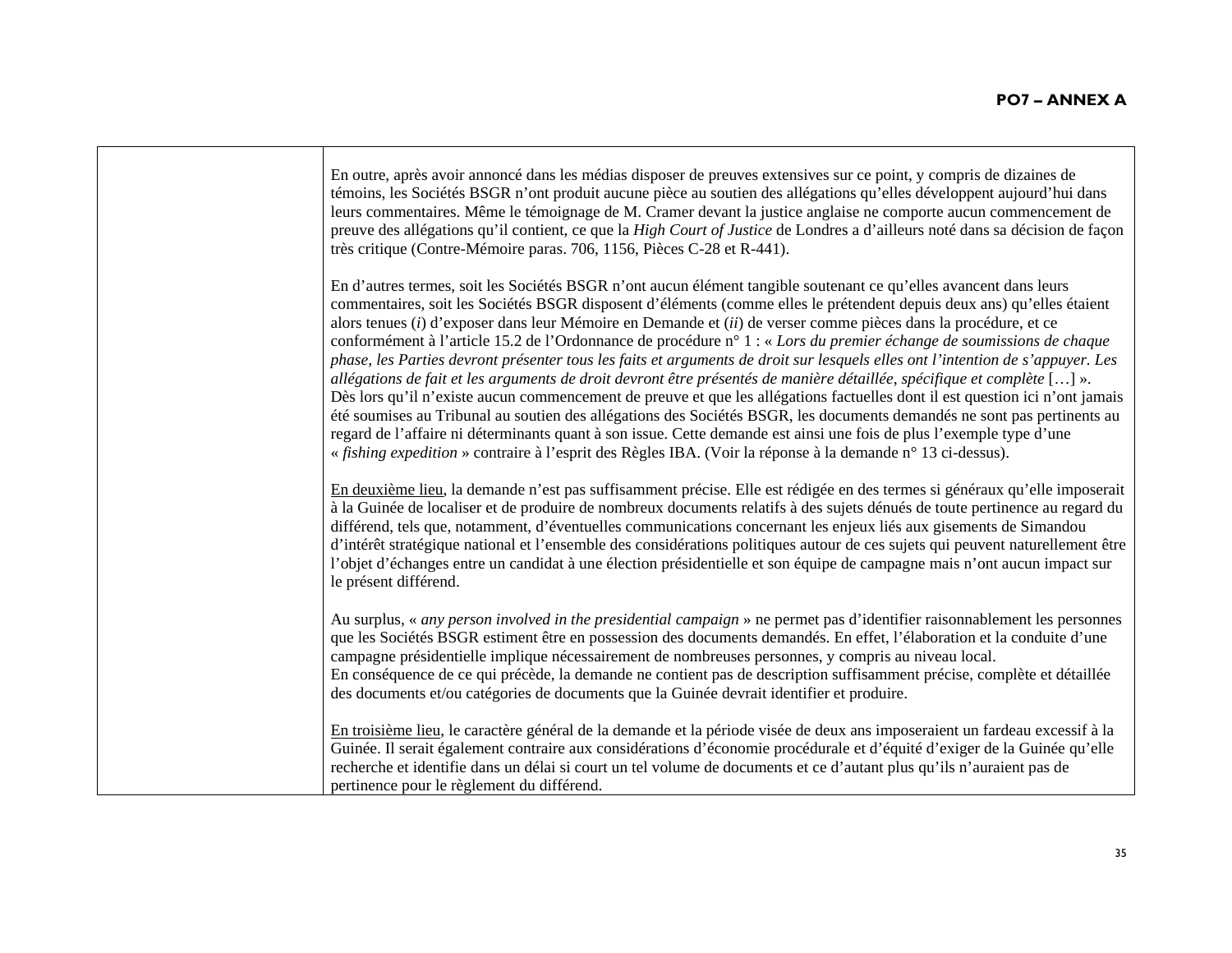|                                                                          | En quatrième et dernier lieu, en ce qu'ils auraient été créés ou reçus par le Professeur Alpha Condé avant sa prise de<br>fonction en tant que Président de la République et par toute personne impliquée dans sa campagne présidentielle, les<br>documents demandés n'auraient pas émané ni été reçus par les institutions de l'Etat et ses fonctionnaires. Les documents<br>demandés ne se trouvent donc ni en la possession de la Guinée ni sous sa garde ou son contrôle.                                                                                                                                                                                                      |
|--------------------------------------------------------------------------|------------------------------------------------------------------------------------------------------------------------------------------------------------------------------------------------------------------------------------------------------------------------------------------------------------------------------------------------------------------------------------------------------------------------------------------------------------------------------------------------------------------------------------------------------------------------------------------------------------------------------------------------------------------------------------|
| <b>Objections</b><br><b>Reply</b><br>to<br>to<br><b>Document Request</b> | BSGR notes Guinea's objections. Their response is, however restricted pursuant to Article 16.3 of PO 1, to address the<br>following objections:                                                                                                                                                                                                                                                                                                                                                                                                                                                                                                                                    |
|                                                                          | Guinea objects that the request is disproportionate. The opposite is true. The documents sought will support BSGR's case<br>that the withdrawal of its mining rights was politically motivated, pre-planned and that the so-called investigation by the<br>Mining Contract Review Commission was nothing but a false pretext to revoke the Claimants' rights.                                                                                                                                                                                                                                                                                                                      |
|                                                                          | Guinea objects that the request is too burdensome and that it would require more time to do the searches. This is not<br>credible. First, as indicated above, the request is limited in time (six months) and in subject. Second, if Guinea requires<br>more time to produce the requested documents, the appropriate response is to request an extension of time, not the outright<br>rejection of the request.                                                                                                                                                                                                                                                                   |
|                                                                          | Under these circumstances and the most recent developments mentioned in BSGR's letter dated 22 August 2016, BSGR<br>maintains its request and asks the Tribunal to order Guinea to produce the requested documents.                                                                                                                                                                                                                                                                                                                                                                                                                                                                |
| <b>Tribunal's Decision</b>                                               | <b>GRANTED AS NARROWED DOWN</b>                                                                                                                                                                                                                                                                                                                                                                                                                                                                                                                                                                                                                                                    |
|                                                                          | To the extent that the request extends to the mining rights and/or permits of the BSGR, VBG, Vale, the Tribunal is of the<br>view that the requested documents appear <i>prima facie</i> relevant. The Tribunal agrees that the reference to "any person<br>involved in his presidential campaign" is not specific enough. It therefore narrows the request to the persons identified by<br>the Claimants in their comments above and orders the production of any responsive documents that are in the Respondent's<br>possession, custody or control.<br>Documents relating to other mining rights and/or permits in the geographical areas of Simandou and Zogota do not appear |
|                                                                          | prima facie relevant.                                                                                                                                                                                                                                                                                                                                                                                                                                                                                                                                                                                                                                                              |
| Décision du Tribunal                                                     | <b>ACCORDÉE DANS SA FORME RESTREINTE</b>                                                                                                                                                                                                                                                                                                                                                                                                                                                                                                                                                                                                                                           |
|                                                                          | Dans la mesure où cette demande comprend les droits miniers et/ou les permis de BSGR, VBG, Vale, le Tribunal estime<br>que les documents demandés sont pertinents <i>prima facie</i> . Le Tribunal convient que la référence à « toute personne<br>impliquée dans sa campagne présidentielle » n'est pas assez spécifique. Il réduit donc la demande aux personnes<br>identifiées par les Demanderesses dans leurs commentaires ci-dessus et ordonne la production de tous documents                                                                                                                                                                                               |

 $\blacksquare$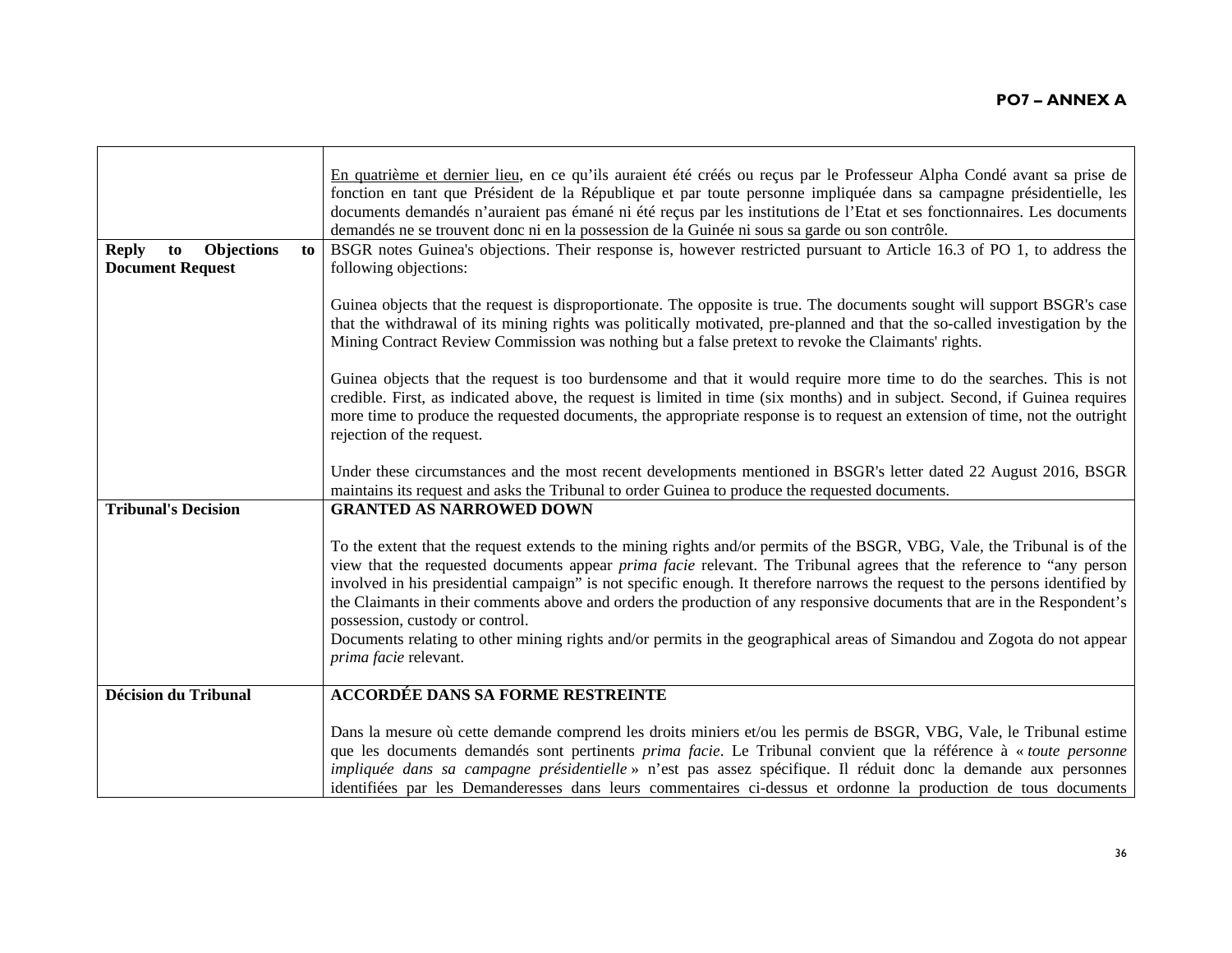| I pertinents en la possession, sous la garde ou sous le contrôle de la Défenderesse.<br>Les documents relatifs à d'autres droits miniers et/ou permis dans les zones géographiques de Simandou et Zogota ne<br>semblent pas être pertinents <i>prima facie</i> . |
|------------------------------------------------------------------------------------------------------------------------------------------------------------------------------------------------------------------------------------------------------------------|
|                                                                                                                                                                                                                                                                  |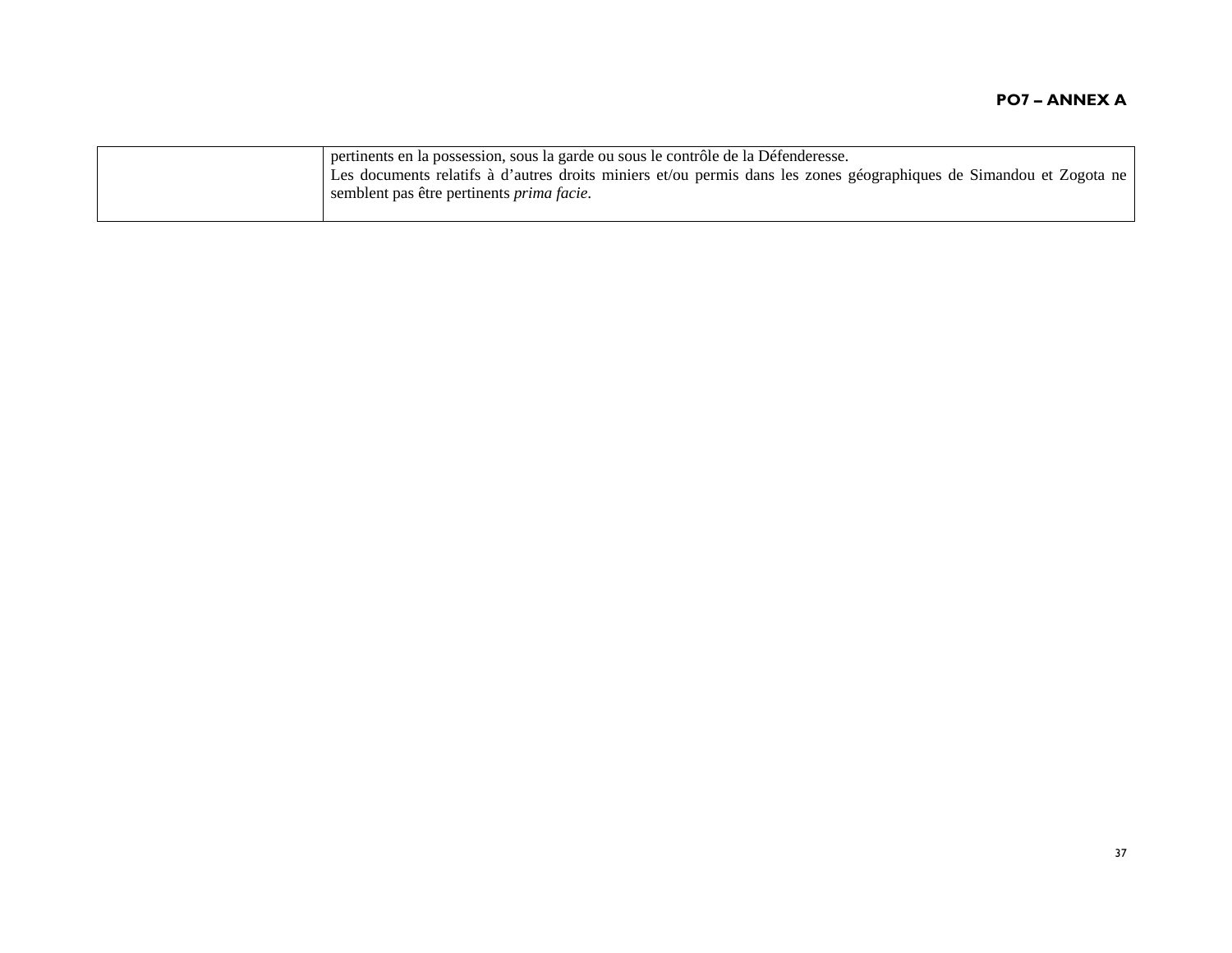|                            | Request no. 16             |                                                                                                                          |  |
|----------------------------|----------------------------|--------------------------------------------------------------------------------------------------------------------------|--|
|                            | Document(s) or Category of | Documents including communications June 2010 – January 2011 created and/or received by Alpha Condé and/or any            |  |
| <b>Documents Requested</b> |                            | person involved in his presidential campaign, including but not limited to Mohamed Alpha Condé, which refer or are       |  |
|                            |                            | addressed to:                                                                                                            |  |
|                            |                            | (a) George Soros or related organizations; (see section dedicated to Soros)                                              |  |
|                            |                            | (b) Heine Van Niekerk;                                                                                                   |  |
|                            |                            | (c) Walter Hennig;                                                                                                       |  |
|                            |                            | (d) Tokyo Sexwale;                                                                                                       |  |
|                            |                            | (e) South African government including President Zuma;                                                                   |  |
|                            |                            | (f) South African Secret Services ("SASS");                                                                              |  |
|                            |                            | (g) Moe Shaik                                                                                                            |  |
|                            |                            | (h) Waymark;                                                                                                             |  |
|                            |                            | <b>CENI</b><br>(i)                                                                                                       |  |
|                            |                            | Samuel Mebiame;<br>(i)                                                                                                   |  |
|                            |                            | (k) Aboubacar Sampil and people related to Sable Mining;                                                                 |  |
|                            |                            | Vincent Bollore and/or related companies including Havas;                                                                |  |
|                            |                            | (m) French authorities including B. Kouchner ex MFA;                                                                     |  |
|                            |                            | (n) Palladino Capital;                                                                                                   |  |
|                            |                            | (o) Floras Bell;                                                                                                         |  |
|                            |                            | $(p)$ Och Ziff.                                                                                                          |  |
|                            |                            | (q) Mohamed Lamine Fofana                                                                                                |  |
|                            |                            | Kerfala Yansane.<br>(r)                                                                                                  |  |
| Relevance                  | Ref.<br>to                 |                                                                                                                          |  |
| and                        | <b>Submissions</b>         |                                                                                                                          |  |
| <b>Materiality</b>         |                            |                                                                                                                          |  |
| according to               |                            |                                                                                                                          |  |
| <b>Requesting</b>          | <b>Comments</b>            | See explanation Request 15.                                                                                              |  |
| Party                      |                            |                                                                                                                          |  |
|                            |                            | The requested documents are material and relevant to prove that Alpha Condé was conspiring with third parties during his |  |
|                            |                            | pre-election campaign and after his election as president to strip BSGR of its investment in Zogota, Simandou Blocks 1   |  |
|                            |                            | and 2. The documents will prove that BSGR's investment was promised to third parties in exchange for the financing and   |  |
|                            |                            | rigging of the presidential campaign. The documents will show that Alpha Condé deprived BSGR of its investment to        |  |
|                            |                            | satisfy his own interests and the interests of third parties.                                                            |  |
| <b>Objections</b>          | <b>Document</b><br>to      | Cette demande doit être rejetée car :                                                                                    |  |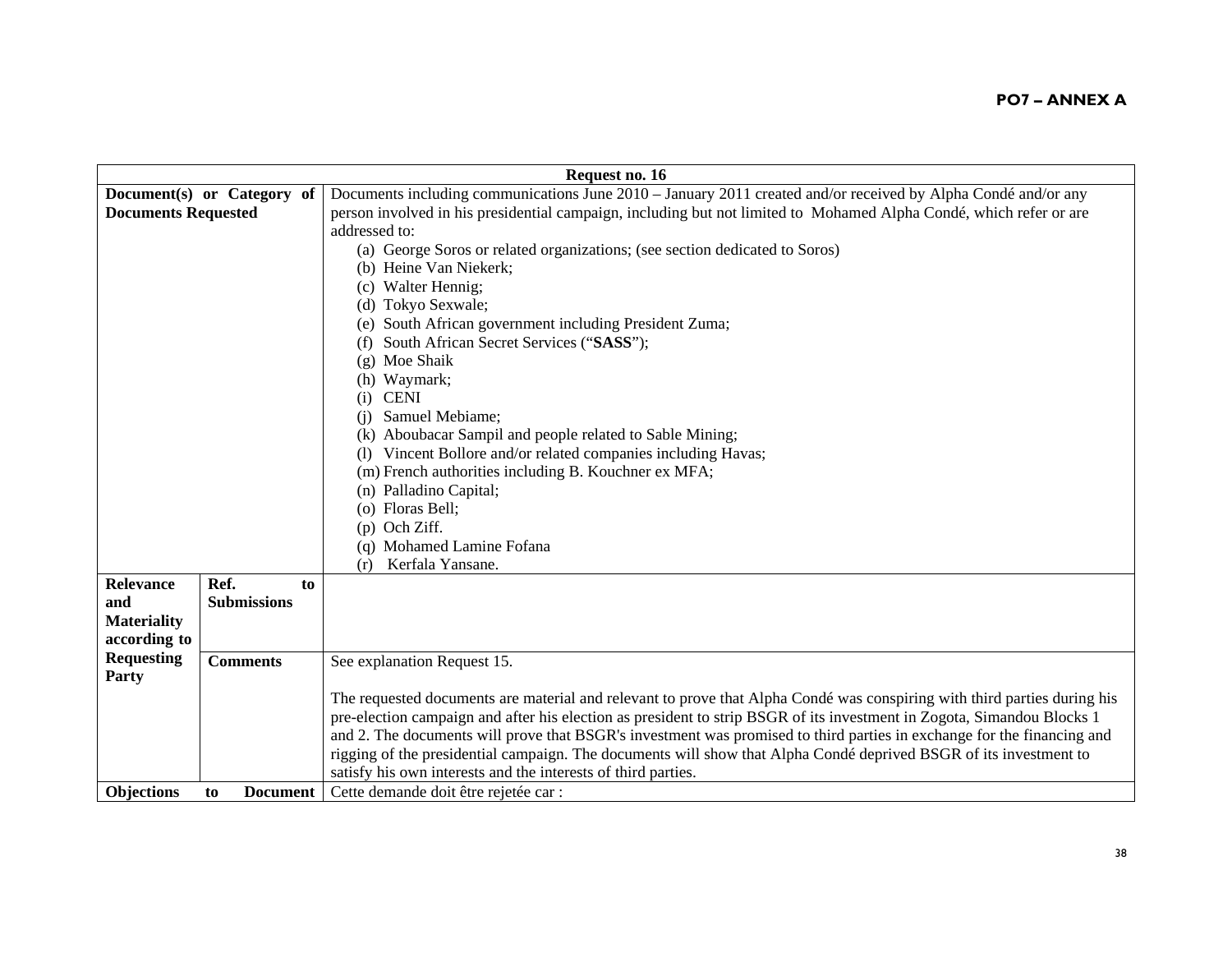| <b>Request</b> | les documents demandés ne sont <b>pas pertinents pour le règlement du différend</b> (para. 16.1 de l'OP $n^{\circ}$ 1, arts.<br>$3.3(b)$ et $9.2(a)$ des Règles IBA),                                                                                                                                                                                                                                                                                                                                                                                                                                                                                                                                                                                                                                                                      |
|----------------|--------------------------------------------------------------------------------------------------------------------------------------------------------------------------------------------------------------------------------------------------------------------------------------------------------------------------------------------------------------------------------------------------------------------------------------------------------------------------------------------------------------------------------------------------------------------------------------------------------------------------------------------------------------------------------------------------------------------------------------------------------------------------------------------------------------------------------------------|
|                | la demande n'est pas suffisamment précise (para. 16.1 de l'OP n° 1, art. 3.3(a) des Règles IBA),                                                                                                                                                                                                                                                                                                                                                                                                                                                                                                                                                                                                                                                                                                                                           |
|                | la demande est déraisonnable et exagérément contraignante et contreviendrait aux considérations d'économie<br>$\overline{\phantom{0}}$                                                                                                                                                                                                                                                                                                                                                                                                                                                                                                                                                                                                                                                                                                     |
|                | de procédure, de proportionnalité et d'équité (para. 16.3 de l'OP n° 1, arts. 9.2(c) et (g) des Règles IBA), et                                                                                                                                                                                                                                                                                                                                                                                                                                                                                                                                                                                                                                                                                                                            |
|                | car les documents demandés ne sont pas en possession de l'Etat (para. 16.1 de l'OP n° 1, art. 3.4 des Règles<br>IBA).                                                                                                                                                                                                                                                                                                                                                                                                                                                                                                                                                                                                                                                                                                                      |
|                | En premier lieu, les documents demandés ne sont pas pertinents pour le règlement du différend.                                                                                                                                                                                                                                                                                                                                                                                                                                                                                                                                                                                                                                                                                                                                             |
|                | La Guinée réitère ici sa première objection à la demande n° 15 qui est, à l'évidence, étroitement liée à la présente demande.<br>Il importe néanmoins d'ajouter ici que, à l'exception d'Aboubacar Sampil, Sable Mining, Palladino Capital et l'ancien<br>ministre des mines Mohamed Lamine Fofana, aucune des personnes et entités visées n'apparait dans le Mémoire en<br>Demande des Sociétés BSGR, ni dans le Contre-mémoire de la République de Guinée. Il s'agit de nouveau d'une véritable<br>« fishing expedition » fondée sur des théories fictives dénuées de tout commencement de preuve depuis maintenant plus de<br>deux ans. En conséquence, les documents demandés ne sont pas pertinents au regard de l'affaire ni déterminants quant à<br>son issue.                                                                      |
|                | En second lieu, la demande n'est pas suffisamment précise. Elle est rédigée en des termes si généraux qu'elle imposerait à<br>la Guinée de localiser et de produire tout document échangé par le Professeur Alpha Condé et toute personne impliquée<br>dans sa campagne présidentielle avec ou au sujet de 18 personnes et entités (y compris, pour certaines personnes, les<br>entités qui leurs sont liées), et ce sur une période de deux ans et sans la moindre restriction quant à l'objet de ces<br>documents.<br>A titre d'exemple, à la demande n° 16(m), les Sociétés BSGR sollicitent toute communication entre le candidat Alpha<br>Condé et les « <i>autorités françaises</i> » ou au sujet de ces dernières. Cette expression est beaucoup trop imprécise pour<br>permettre à la Guinée de mener des recherches raisonnables. |
|                | En conséquence, la demande ne contient pas de description suffisamment précise, complète et détaillée des documents<br>et/ou catégories de documents que la Guinée devrait identifier et produire.                                                                                                                                                                                                                                                                                                                                                                                                                                                                                                                                                                                                                                         |
|                | En troisième lieu, le caractère général de la demande et la période visée de deux ans imposerait en outre un fardeau<br>excessif à la Guinée. Il serait également contraire aux considérations d'économie procédurale d'exiger de la Guinée qu'elle<br>recherche et identifie dans un délai si court un tel volume de documents et ce d'autant plus qu'ils n'auraient pas de<br>pertinence pour le règlement du différend.                                                                                                                                                                                                                                                                                                                                                                                                                 |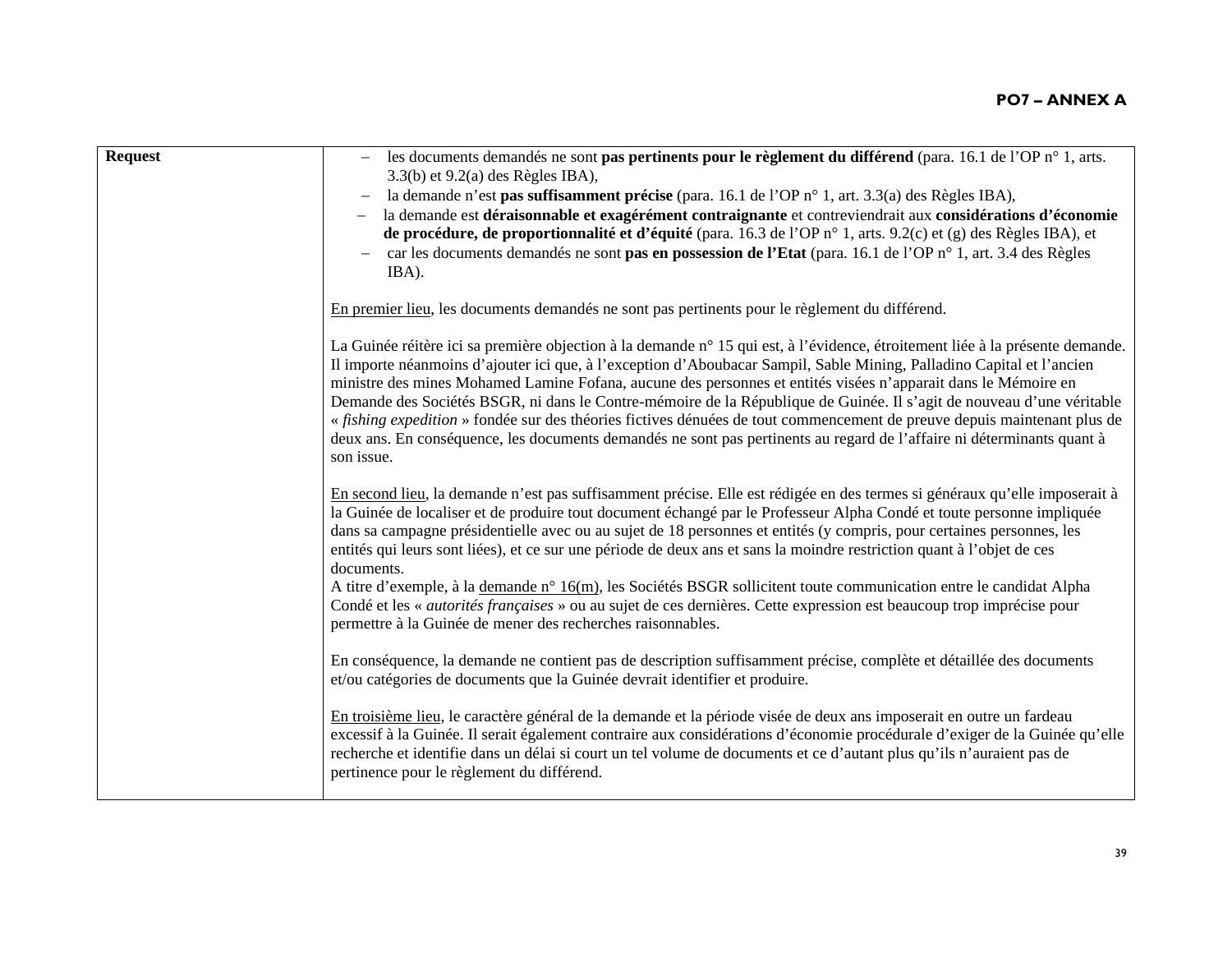| En quatrième et dernier lieu, en ce qu'ils auraient été créés ou reçus par le Professeur Alpha Condé avant sa prise de                                                                                                                        |
|-----------------------------------------------------------------------------------------------------------------------------------------------------------------------------------------------------------------------------------------------|
| fonction en tant que Président de la République et toute personne impliquée dans sa campagne présidentielle, les                                                                                                                              |
| documents demandés n'auraient pas émané ni été reçus par les institutions de l'Etat et ses fonctionnaires. Les documents                                                                                                                      |
|                                                                                                                                                                                                                                               |
| BSGR notes Guinea's objections. Their response is, however, restricted pursuant to Article 16.3 of PO 1, to address the                                                                                                                       |
|                                                                                                                                                                                                                                               |
| Guinea objects that the request would be too burdensome and that it would require more time to do the searches. This is                                                                                                                       |
|                                                                                                                                                                                                                                               |
|                                                                                                                                                                                                                                               |
|                                                                                                                                                                                                                                               |
| If Guinea requires more time to produce the requested documents, the appropriate response is the request for an                                                                                                                               |
| extension of time, not the outright rejection of the request. Guinea could also start its searches and produce the                                                                                                                            |
|                                                                                                                                                                                                                                               |
|                                                                                                                                                                                                                                               |
| Under these circumstances and the most recent developments mentioned in BSGR's letter dated 22 August 2016, BSGR                                                                                                                              |
|                                                                                                                                                                                                                                               |
|                                                                                                                                                                                                                                               |
|                                                                                                                                                                                                                                               |
| The Tribunal notes the Respondent's objection that only Aboubacar Sampil, Sable Mining, Palladino Capital and                                                                                                                                 |
| Mohamed Lamine Fofana are mentioned in the Parties' written submissions. Except in respect of these four presons, the                                                                                                                         |
| requested documents do not appear <i>prima facie</i> relevant. Limited to these four persons, the request is sufficiently specific                                                                                                            |
| and not too burdensome. Accordingly, the Tribunal orders the production of responsive documents in the possession,                                                                                                                            |
|                                                                                                                                                                                                                                               |
|                                                                                                                                                                                                                                               |
|                                                                                                                                                                                                                                               |
| Le Tribunal note l'objection de la Défenderesse selon laquelle seuls Aboubacar Sampil, Sable Mining, Palladino Capital et<br>Mohamed Lamine Fofana sont mentionnés dans les écritures des Parties. À l'exception de ces quatre personnes, les |
| documents demandés ne semblent pas pertinents <i>prima facie</i> . En se limitant à ces quatre personnes, la demande est                                                                                                                      |
| suffisamment spécifique et n'est pas trop contraignante. Par conséquent, le Tribunal ordonne la production des documents                                                                                                                      |
|                                                                                                                                                                                                                                               |
|                                                                                                                                                                                                                                               |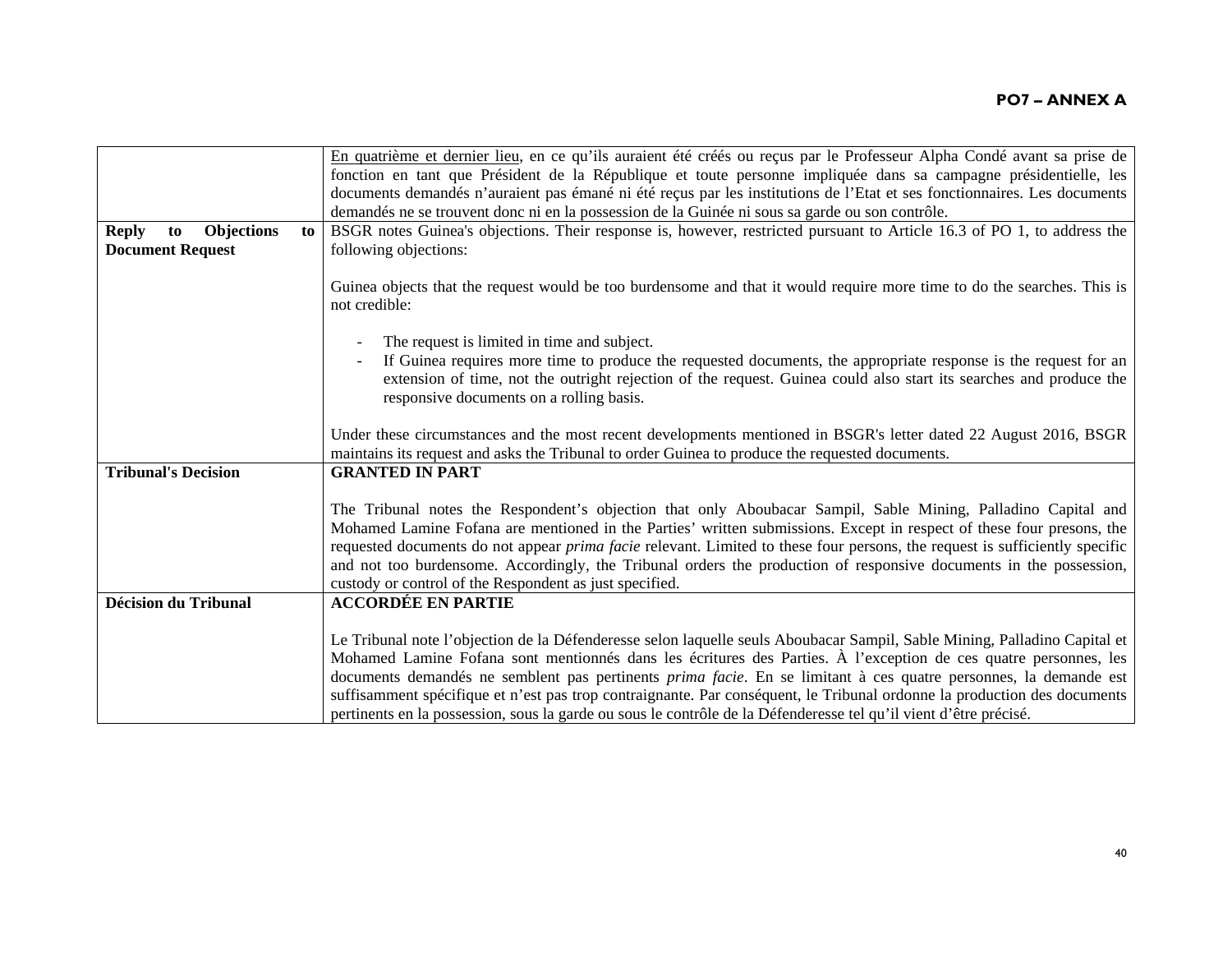| Request no. 17             |                            |                                                                                                                              |
|----------------------------|----------------------------|------------------------------------------------------------------------------------------------------------------------------|
|                            | Document(s) or Category of | All documents and communications, including reports, minutes of meetings and records of deliberations relating to            |
| <b>Documents Requested</b> |                            | Respondent's policy to:                                                                                                      |
|                            |                            | (a) receive a stake in all mining contracts existing between 9 December 2010 and 8 July 2016 and                             |
|                            |                            | (b) the retroactive application of the Mining Code 2011.                                                                     |
| Relevance                  | Ref.<br>to                 | CM $\parallel$ 105(iii) & (iv). 114 (iii); 319-322                                                                           |
| and                        | <b>Submissions</b>         | CMRG 1526, 528                                                                                                               |
| <b>Materiality</b>         |                            | CWS-3 ¶ 90, 94.2                                                                                                             |
| according                  |                            | C-0034; C-0035; C-0038; C-0070.                                                                                              |
| to                         | <b>Comments</b>            | On 10 February 2011 BSGR received from legal adviser to the Ministry of Mines, Momo Sakho a document entitled                |
| <b>Requesting</b>          |                            | "Policy Information for the Guinean Mining Sector" which announced the shake-up of mining practices and the intention        |
| Party                      |                            | of the GoG to take profit from Guinean mining activity. (CM¶133).                                                            |
|                            |                            |                                                                                                                              |
|                            |                            | The requested documents are relevant and material to demonstrate that Respondent's measures were not only in violation       |
|                            |                            | of its commitments towards its investors, but also in breach of Article 9 of its Constitution and Article 7-2 of the African |
|                            |                            | Charter on Human Rights (which applied in Guinea by virtue of the Preamble and Article 151 of the Constitution.              |
| Objections                 | <b>Document</b><br>to      | Cette demande doit être rejetée car                                                                                          |
| <b>Request</b>             |                            | les documents demandés ne sont pas pertinents pour le règlement du différend (para. 16.1 de l'OP n° 1, arts.                 |
|                            |                            | $3.3(b)$ et $9.2(a)$ des Règles IBA),                                                                                        |
|                            |                            | la demande n'est pas suffisamment précise (para. 16.1 de l'OP n° 1, art. 3.3(a) des Règles IBA),                             |
|                            |                            | la demande est déraisonnable et exagérément contraignante et contreviendrait aux considérations d'économie                   |
|                            |                            | de procédure, de proportionnalité et d'équité (para. 16.3 de l'OP n° 1, arts. 9.2(c) et (g) des Règles IBA), et              |
|                            |                            | la demande couvrirait des <b>documents confidentiels</b> (para. 16.3 de l'OP $n^{\circ}$ 1, art. 9.2(e) des Règles IBA).     |
|                            |                            |                                                                                                                              |
|                            |                            | En premier lieu, la demande des sociétés BSGR n'est pas pertinente dans la mesure où les Sociétés BSGR ne forment            |
|                            |                            | aucune demande dans cet arbitrage sur le fondement d'une prétendue violation de l'article 9 de la Constitution de la         |
|                            |                            | Guinée et de l'article 7-2 de la Charte de l'Union africaine sur les Droits de l'Homme.                                      |
|                            |                            |                                                                                                                              |
|                            |                            | En effet, bien que ces textes soient mentionnés au § 320 du Mémoire en Demande, les Sociétés BSGR ne lient à aucun           |
|                            |                            | moment leur prétendue violation à l'un des quatre fondements invoqués de la compétence du Tribunal, à savoir le Code des     |
|                            |                            | Investissements, le Code Minier 1995, la Loi BOT et la Convention de Base de Zogota.                                         |
|                            |                            |                                                                                                                              |
|                            |                            | La demande n'est par ailleurs pas pertinente dans la mesure où elle repose sur un document versé à la procédure par les      |
|                            |                            | Sociétés BSGR (Pièce C-35) lequel, contrairement aux allégations des Sociétés BSGR, n'émane vraisemblablement pas de         |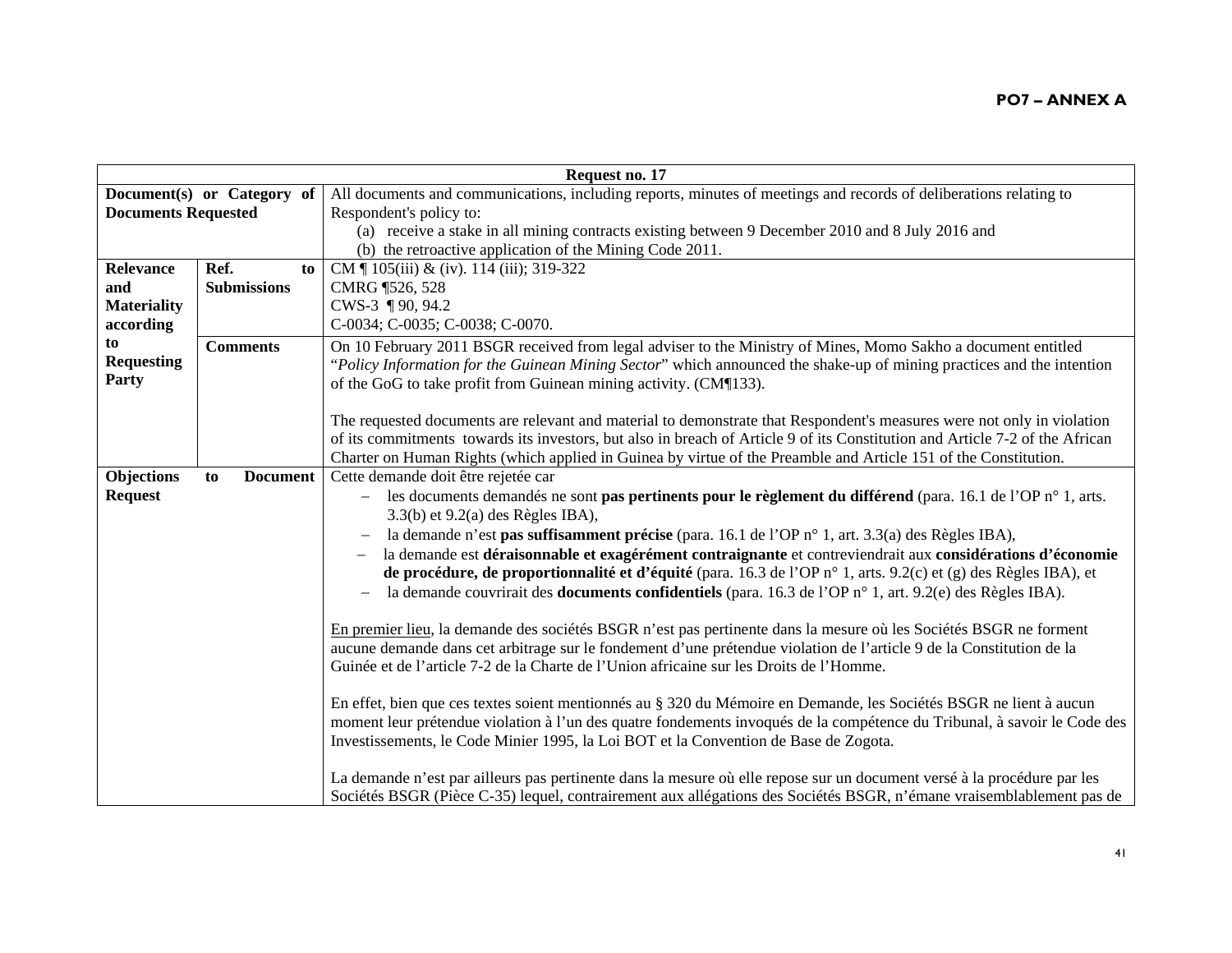| l'administration guinéenne. En effet, il suffit de noter que ce document (i) n'est pas sur papier en tête de la République de<br>Guinée, (ii) n'est pas signé et (iii) est rédigé en anglais.                                                                                                                                                                                                                                                                                                                                                                                                                                                      |
|----------------------------------------------------------------------------------------------------------------------------------------------------------------------------------------------------------------------------------------------------------------------------------------------------------------------------------------------------------------------------------------------------------------------------------------------------------------------------------------------------------------------------------------------------------------------------------------------------------------------------------------------------|
| Enfin, concernant la demande n° 17(b) en particulier, la Guinée note que l'application rétroactive du Code Minier 2011 est<br>une question d'ordre purement juridique. Seul le texte du Code minier 2011 peut être pertinent pour constater une                                                                                                                                                                                                                                                                                                                                                                                                    |
| éventuelle violation de l'article 9 de la Constitution ou de la Charte africaine sur les droits de l'homme, alléguée par les<br>Sociétés BSGR. Les rapports internes et autres documents relatifs à la politique du Gouvernement sur l'application<br>rétroactive du Code ne sont pas pertinents à cet égard.                                                                                                                                                                                                                                                                                                                                      |
| En conséquence, les documents demandés ne sont donc pas pertinents au regard de l'affaire ni déterminants quant à son<br>issue.                                                                                                                                                                                                                                                                                                                                                                                                                                                                                                                    |
| En deuxième lieu, la demande n'est pas suffisamment précise.                                                                                                                                                                                                                                                                                                                                                                                                                                                                                                                                                                                       |
| La demande est rédigée en des termes si généraux qu'elle imposerait à la Guinée de localiser et de produire tous documents<br>détenus par l'Etat relatifs à $(i)$ la création d'une procédure administrative de revue des titres et conventions miniers et $(ii)$ la<br>réforme du cadre législatif minier qui avait été initiée plusieurs années avant l'adoption du nouveau Code Minier de 2011<br>(Contre-Mémoire, paras. 525-528). Ces deux initiatives majeures ont évidemment impliqué de nombreuses parties au sein<br>de l'Etat et du gouvernement ainsi que des bailleurs de fonds.                                                       |
| Outre ce champ matériel excessivement large, la demande vise une période temporelle de près de six ans au paragraphe (a)<br>et ne délimite même aucune période pour le paragraphe (b).                                                                                                                                                                                                                                                                                                                                                                                                                                                             |
| En conséquence de ce qui précède, la demande ne contient pas de description suffisamment précise, complète et détaillée<br>des documents et/ou catégories de documents que la Guinée devrait identifier et produire.                                                                                                                                                                                                                                                                                                                                                                                                                               |
| En troisième et dernier lieu, le caractère général de la demande et les périodes temporelles insuffisamment délimitées,<br>telles que décrites ci-avant, imposeraient un fardeau excessif à la Guinée. Le nombre de personnes consultées au sujet de la<br>politique minière de la République de Guinée entre 2010 et 2016 pourrait atteindre plus d'une centaine.<br>Il serait également contraire aux considérations d'économie procédurale d'exiger de la Guinée qu'elle recherche et identifie<br>dans un délai si court un tel volume de documents et ce d'autant plus qu'ils n'auraient pas de pertinence pour le règlement<br>du différend. |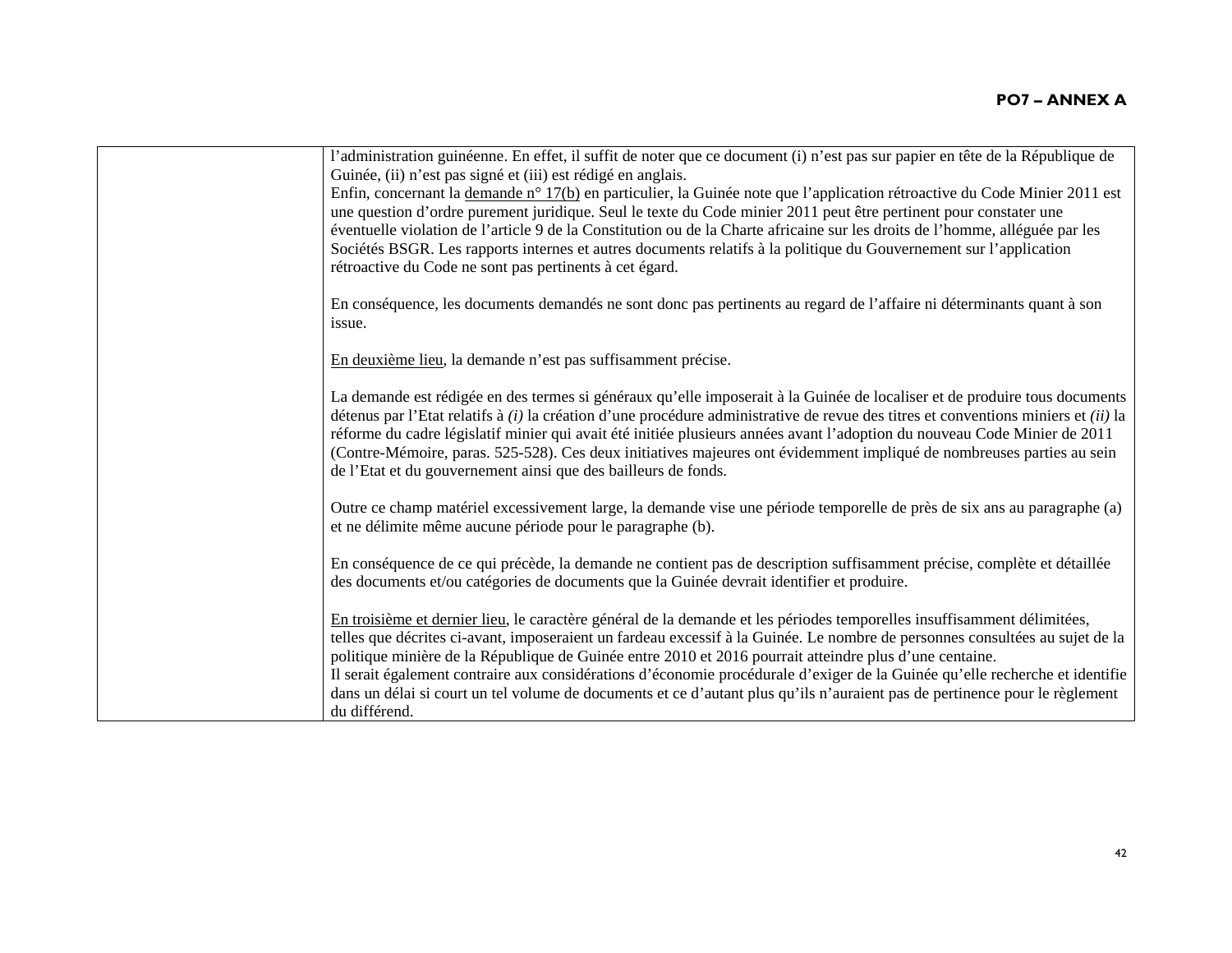| <b>Objections</b><br><b>Reply</b><br>to | BSGR notes Guinea's objections. Their response is, however, restricted pursuant to Article 16.3 of PO 1, to address the<br>to                                                                                                                                                                                                                                                                                                                                                                                                                                                                                                                                                                                                                                                                                                                                                                                                                                                                                                    |
|-----------------------------------------|----------------------------------------------------------------------------------------------------------------------------------------------------------------------------------------------------------------------------------------------------------------------------------------------------------------------------------------------------------------------------------------------------------------------------------------------------------------------------------------------------------------------------------------------------------------------------------------------------------------------------------------------------------------------------------------------------------------------------------------------------------------------------------------------------------------------------------------------------------------------------------------------------------------------------------------------------------------------------------------------------------------------------------|
| <b>Document Request</b>                 | following objections:                                                                                                                                                                                                                                                                                                                                                                                                                                                                                                                                                                                                                                                                                                                                                                                                                                                                                                                                                                                                            |
|                                         | Guinea objects that the requests would constitute an unjustified burden. BSGR disagrees. Request (a) is not only specific<br>enough as regards the time period (9 December $2010 - 8$ July 2016) but also as regards the subject (Guinea's policy to<br>receive a stake in existing mining contracts). The request extends to documents ("documents" as defined in the preamble)<br>that deal with the "retroactive application of the Mining Code 2011". As Alpha Condé came into power on 3 December<br>2010 and the Mining Code 2011 entered into force on 9 September 2011 it is only this time period that is relevant for<br>Guinea to perform the requested searches.                                                                                                                                                                                                                                                                                                                                                     |
|                                         | Guinea objects that the request is too burdensome and that it would require more time to do the searches. This is not<br>credible:                                                                                                                                                                                                                                                                                                                                                                                                                                                                                                                                                                                                                                                                                                                                                                                                                                                                                               |
|                                         | First, as indicated above, the requests are limited in time and subject.<br>Second, Guinea argues that this request might involve more than a hundred people. BSGR does not believe that<br>"more than hundred" could have been involved in the discussions of the "retroactive application" of the Mining<br>Code 2011. Guinea's assumption that "more than hundred" could have been involved does not justify the rejection<br>of BSGR's request as too burdensome.<br>If Guinea requires more time to produce the requested documents, the appropriate response is to apply for an<br>extension of time, not to outright reject the request. Guinea could also start its searches and produce the responsive<br>documents on a rolling basis.<br>Under these circumstances and the most recent developments as set out in BSGR's letter dated 22 August 2016 with<br>respect to the drafting of the Mining Code 2011, BSGR maintains its request and asks the Tribunal to order Guinea to<br>produce the requested documents. |
| <b>Tribunal's Decision</b>              | REQUEST 17(a) GRANTED IN PART AND AS NARROWED DOWN; REQUEST 17(b) DENIED                                                                                                                                                                                                                                                                                                                                                                                                                                                                                                                                                                                                                                                                                                                                                                                                                                                                                                                                                         |
|                                         | With respect to request $17(a)$ , the requested documents appear <i>prima facie</i> relevant, to the extent that the time period<br>extends from 9 December 2010 to the end of 2014. As narrowed down, the Tribunal is of the view that the request is<br>sufficiently specific and not too burdensome. Finally, the Respondent has not substantiated its objection that responsive<br>documents are confidential.<br>With respect to request 17(b), the Tribunal is of the view that the requested documents do not appear to be prima facie<br>relevant, retroactivity of laws being essentially an issue of law.                                                                                                                                                                                                                                                                                                                                                                                                              |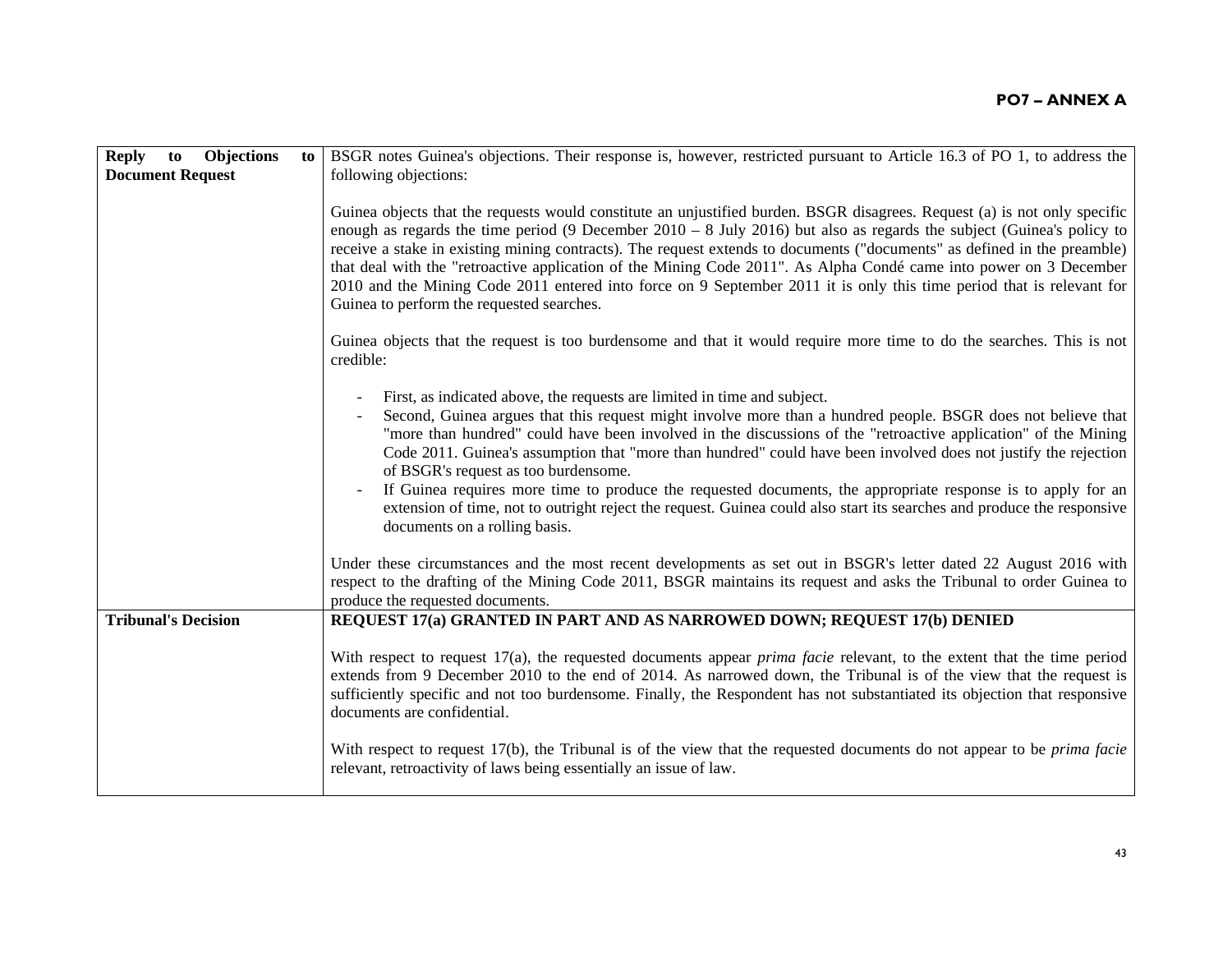| <b>Décision du Tribunal</b> |                            | DEMANDE 17(a) ACCORDÉE EN PARTIE ET DANS SA FORME RESTREINTE ; LA DEMANDE 17(b) EST                                                                                                                                                                                                                                                                                                                                                                                                                                                                                                                                              |
|-----------------------------|----------------------------|----------------------------------------------------------------------------------------------------------------------------------------------------------------------------------------------------------------------------------------------------------------------------------------------------------------------------------------------------------------------------------------------------------------------------------------------------------------------------------------------------------------------------------------------------------------------------------------------------------------------------------|
|                             |                            | <b>REJETÉE</b>                                                                                                                                                                                                                                                                                                                                                                                                                                                                                                                                                                                                                   |
|                             |                            | En ce qui concerne la demande 17(a), les documents demandés semblent pertinents <i>prima facie</i> , dans la mesure où la<br>période de temps s'étend du 9 écembre 2010 à fin 2014. Dans sa forme restreinte, le Tribunal estime que la demande est<br>suffisament spécifique et n'est pas trop contraignante. En dernier lieu, la Défenderesse n'a pas étayé son objection selon<br>laquelle les documents pertinents sont confidentiels.                                                                                                                                                                                       |
|                             |                            | Quant à la demande 17(b), le Tribunal estime que les documents demandés se semblent pas être pertinents <i>prima facie</i> , la                                                                                                                                                                                                                                                                                                                                                                                                                                                                                                  |
|                             |                            | rétroactivité des lois étant essentiellement une question de droit.                                                                                                                                                                                                                                                                                                                                                                                                                                                                                                                                                              |
|                             |                            | Request no. 18                                                                                                                                                                                                                                                                                                                                                                                                                                                                                                                                                                                                                   |
|                             | Document(s) or Category of | Documents sent to or received from Soros or his foundations between November 2010 and June 2016 in relation to:                                                                                                                                                                                                                                                                                                                                                                                                                                                                                                                  |
| <b>Documents Requested</b>  |                            | a) Vale, and/or VBG and/or BSGR;                                                                                                                                                                                                                                                                                                                                                                                                                                                                                                                                                                                                 |
|                             |                            | b) Claimants' Mining Permits,                                                                                                                                                                                                                                                                                                                                                                                                                                                                                                                                                                                                    |
|                             |                            | Guinea iron ore production or export in Simandou or Zogota;<br>c)<br>Trans-Guinean Railway;<br>d)                                                                                                                                                                                                                                                                                                                                                                                                                                                                                                                                |
|                             |                            | the Rio Tinto Settlement Agreement and/or Rusal Settlement Agreement and/or Mining Review.<br>e)                                                                                                                                                                                                                                                                                                                                                                                                                                                                                                                                 |
| <b>Relevance</b>            | Ref.<br>to                 | CM $\P$ 114 (iv)                                                                                                                                                                                                                                                                                                                                                                                                                                                                                                                                                                                                                 |
| and                         | <b>Submissions</b>         | $CWS-7$ [24-25)                                                                                                                                                                                                                                                                                                                                                                                                                                                                                                                                                                                                                  |
| <b>Materiality</b>          |                            | C-0028   61.1-61.2, 70.2.1-70.2.2; C-0161; C-0165; R-444; R-456   172.                                                                                                                                                                                                                                                                                                                                                                                                                                                                                                                                                           |
| according                   |                            |                                                                                                                                                                                                                                                                                                                                                                                                                                                                                                                                                                                                                                  |
| to                          | <b>Comments</b>            | Respondent was closely connected with and heavily influenced by George Soros and his foundations (C-0028 \ \ 61.2) and                                                                                                                                                                                                                                                                                                                                                                                                                                                                                                           |
| <b>Requesting</b>           |                            | was encouraged and supported by George Soros and his foundations, in actions which violated BSGR's investment and its                                                                                                                                                                                                                                                                                                                                                                                                                                                                                                            |
| Party                       |                            | mining rights. George Soros is a central figure responsible for causing and/or supporting Respondent acting in conflict                                                                                                                                                                                                                                                                                                                                                                                                                                                                                                          |
|                             |                            | with its interests and obligations to BSGR. (CWS-7 ¶24)                                                                                                                                                                                                                                                                                                                                                                                                                                                                                                                                                                          |
|                             |                            |                                                                                                                                                                                                                                                                                                                                                                                                                                                                                                                                                                                                                                  |
|                             |                            | In the LCIA and RICO proceedings, documents were disclosed evidencing Mr Soros' and Open Society Foundation's<br>involvement in 2011 settlement discussions between Claimants and Respondent (C-0161) and Mr Soros' hosting a dinner<br>at his house in New York in September 2011 attended by President Condé, his son and his adviser Mr. Kouyaté, as well as<br>representatives from Vale, Rio Tinto and other mining companies with interests in Guinea, but excluding BSGR, during<br>which speeches were made and discussions held, including statements that the development of Simandou should continue<br>without BSGR. |
|                             |                            | The requested documents are material and relevant to prove Mr Soros' and his foundations' involvement in Guinea and the<br>undue influence he and hid foundations exercised on Alpha Condé to deprive Claimants of their legitimate investment in                                                                                                                                                                                                                                                                                                                                                                                |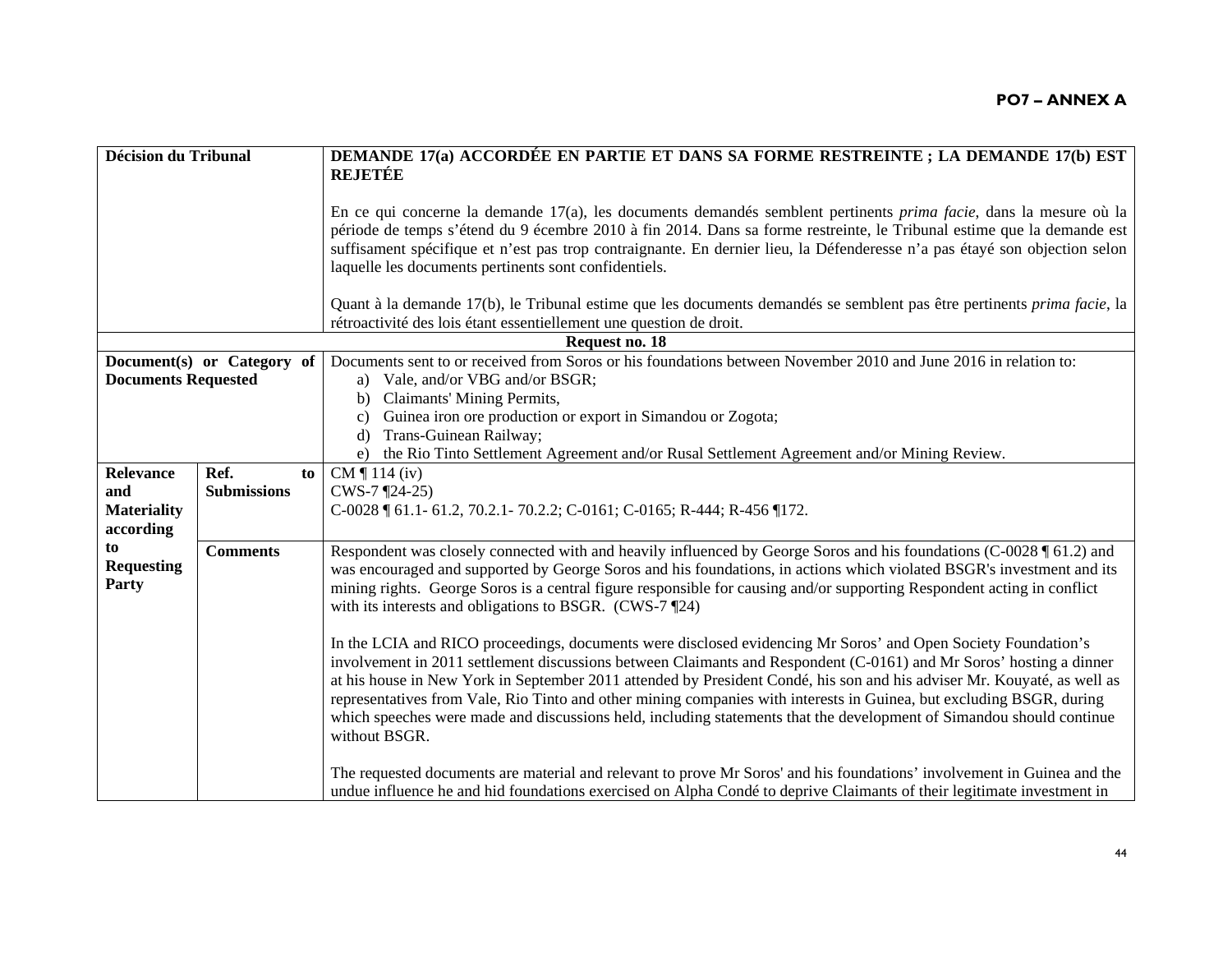|                   |    |                 | Guinea.                                                                                                                                                                                                                                                                                                                                                                                                                                                                                                                                                                                                                                    |
|-------------------|----|-----------------|--------------------------------------------------------------------------------------------------------------------------------------------------------------------------------------------------------------------------------------------------------------------------------------------------------------------------------------------------------------------------------------------------------------------------------------------------------------------------------------------------------------------------------------------------------------------------------------------------------------------------------------------|
|                   |    |                 |                                                                                                                                                                                                                                                                                                                                                                                                                                                                                                                                                                                                                                            |
|                   |    |                 |                                                                                                                                                                                                                                                                                                                                                                                                                                                                                                                                                                                                                                            |
| <b>Objections</b> | to | <b>Document</b> | Cette demande doit être rejetée car :                                                                                                                                                                                                                                                                                                                                                                                                                                                                                                                                                                                                      |
| <b>Request</b>    |    |                 | la demande n'est pas suffisamment précise (para. 16.1 de l'OP n° 1, art. 3.3(a) des Règles IBA),<br>les documents demandés ne sont <b>pas pertinents pour le règlement du différend</b> (para. 16.1 de l'OP n° 1, arts.<br>3.3(b) et 9.2(a) des Règles IBA), et<br>la demande est déraisonnable et exagérément contraignante et contreviendrait aux considérations d'économie<br>$\qquad \qquad -$<br>de procédure, de proportionnalité et d'équité (para. 16.3 de l'OP n° 1, arts. 9.2(c) et (g) des Règles IBA).                                                                                                                         |
|                   |    |                 | En premier lieu, la demande n'est pas suffisamment précise car elle n'indique pas quelle est l'entité ou la personne au sein<br>de l'administration guinéenne censée avoir reçu ou envoyé des documents à M. Soros ou à l'une de ses fondations.<br>Dans la mesure où la demande des Sociétés BSGR porterait sur des documents envoyés ou reçus par M. Soros ou l'une de<br>ses fondations par une personne tierce à la République de Guinée, celle-ci ne peut être en possession de ces documents, à<br>supposer qu'ils existent.                                                                                                         |
|                   |    |                 | En outre, compte-tenu de ses activités philanthropes, M. Soros est potentiellement impliqué dans le travail de plusieurs<br>dizaines de fondations, de sorte que la demande des Sociétés BSGR se référant à « his foundations » est beaucoup trop<br>vague.                                                                                                                                                                                                                                                                                                                                                                                |
|                   |    |                 | En deuxième lieu, la demande n'est en tout état de cause pas pertinente pour le règlement du différend.<br>D'une part, les Sociétés BSGR n'ont fait aucune allégation ni formé aucune demande dans cet arbitrage fondée sur une<br>influence indue de M. Soros. Si ces affabulations des Sociétés BSGR ont largement été diffusées dans les médias et sont<br>déjà connues de la Guinée, il n'en demeure pas moins que les Sociétés BSGR ne les ont pas reprises dans leurs écritures<br>devant ce Tribunal.                                                                                                                               |
|                   |    |                 | Alors que les Sociétés BSGR qualifient aujourd'hui M. Soros de « central figure » dans leurs commentaires, le Mémoire<br>en Demande ne contient pas la moindre mention de M. Soros et de ses fondations. A cet égard, le seul paragraphe du<br>Mémoire en Demande cité en référence de la présente demande de production ne mentionne qu'un courrier du Ministre des<br>Mines du 4 octobre 2011 à BSGR Guinée concernant des travaux de construction initiés par la société Vale. Il ne comporte<br>aucune référence à M. Soros, ses fondations et leur prétendue influence indue sur la Guinée (Mémoire en Demande, para.<br>$114(iv)$ ). |
|                   |    |                 | D'autre part, les commentaires des Sociétés BSGR sur la pertinence des documents demandés se fondent essentiellement                                                                                                                                                                                                                                                                                                                                                                                                                                                                                                                       |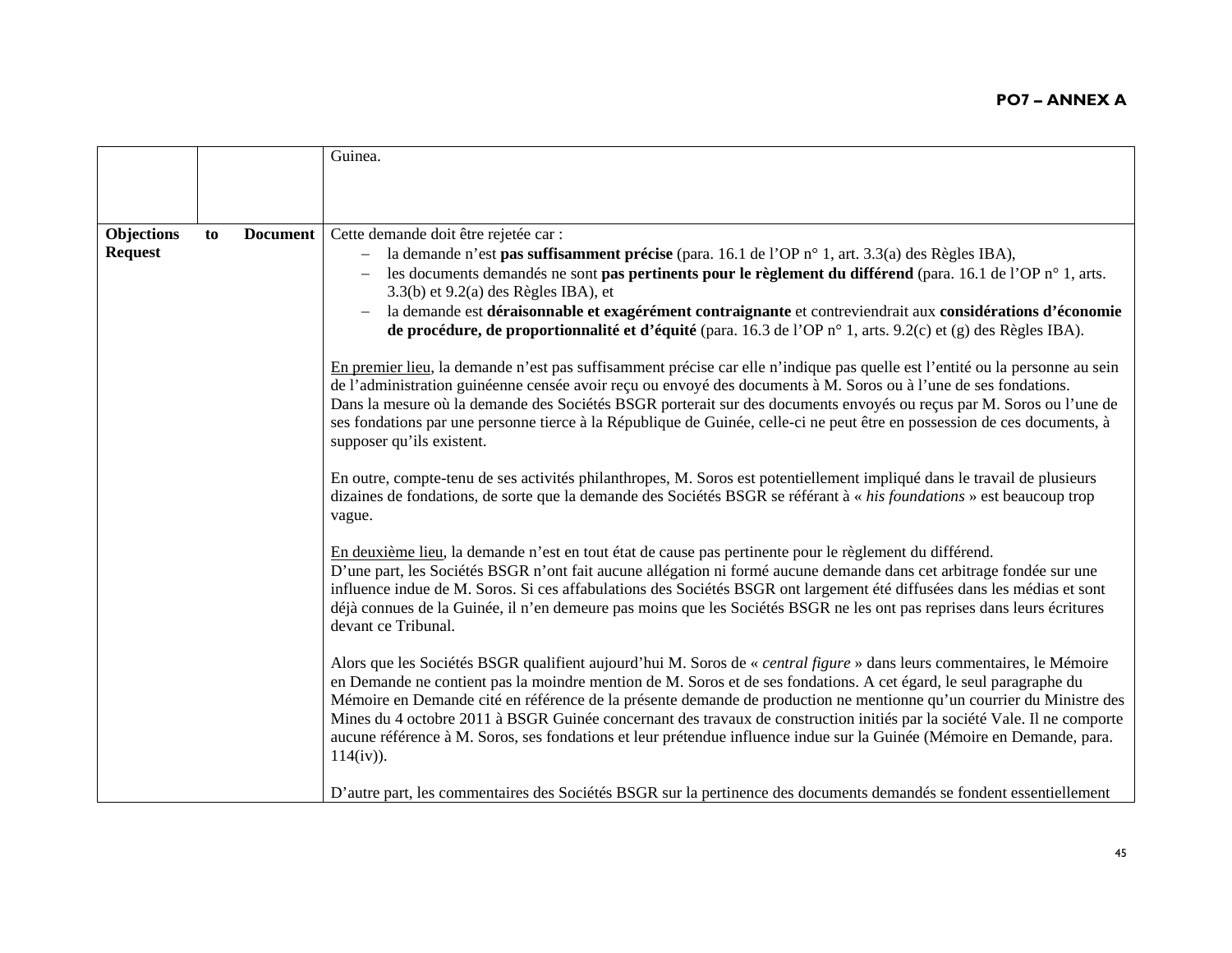|                                                                   | sur deux pièces nouvelles qu'elles n'ont jamais versées à la procédure, à savoir les pièces C-161 et C-165. Les Sociétés<br>BSGR indiquent que ces documents proviennent de l'Arbitrage LCIA et de la procédure contentieuse américaine initiée<br>par Rio Tinto. Ceci signifie que les Sociétés BSGR ont accès à ces documents depuis de nombreux mois déjà, voire<br>plusieurs années, mais ont choisi de ne pas les verser au soutien de leur Mémoire en Demande.                                                                                                                                                                                                                                        |
|-------------------------------------------------------------------|-------------------------------------------------------------------------------------------------------------------------------------------------------------------------------------------------------------------------------------------------------------------------------------------------------------------------------------------------------------------------------------------------------------------------------------------------------------------------------------------------------------------------------------------------------------------------------------------------------------------------------------------------------------------------------------------------------------|
|                                                                   | Or, conformément aux arts. 15.2 et 17.1 de l'Ordonnance de procédure n° 1, il appartenait aux Sociétés BSGR de<br>développer l'ensemble de leurs arguments de fait et de droit dans leur Mémoire en Demande et de verser toutes les pièces<br>pertinentes au soutien de leur Mémoire en Demande.                                                                                                                                                                                                                                                                                                                                                                                                            |
|                                                                   | En tout état de cause, les nouveaux documents versés par la Société BSGR ne rapportent pas la preuve de leurs allégations.<br>Le document C-161 est un courriel échangé au sujet d'un accord entre VBG et la Open Society Foundation. Contrairement<br>aux allégations des Sociétés BSGR, ce document ne prouve pas « Mr Soros' and Open Society Foundation's involvement<br>in 2011 settlement discussions between Claimants and Respondent ».<br>Au contraire, ce document rapporte la preuve de discussions entre VBG (aujourd'hui BSGR Guernesey ou BSGR Guinée)<br>et la Open Society Foundation. L'Etat n'était pas concerné par ces échanges.                                                        |
|                                                                   | Le document C-165 établit quant à lui que plusieurs sociétés minières étaient présentes au diner organisé par M. Soros, de<br>sorte que l'implication de M. Soros et de la Open Society Foundation dans les discussions entre les Sociétés BSGR et la<br>Guinée ne peuvent être présumées.                                                                                                                                                                                                                                                                                                                                                                                                                  |
|                                                                   | En conséquence, les documents demandés ne sont pas pertinents au regard de l'affaire ni déterminants quant à son issue.<br>En troisième et dernier lieu, le caractère général de la demande décrit ci-avant couplé à la longue période visée de près de<br>six ans imposeraient un fardeau excessif à la Guinée. Dans la mesure où M. Soros et/ou les fondations avec lesquelles il<br>travaille ont soutenu la transition démocratique en République de Guinée, ceux-ci ont pu interagir avec un nombre très<br>important de personnes au sein de l'administration guinéenne. Il serait donc disproportionné de demander à chaque<br>personne de l'administration guinéenne si elle a eu de tels échanges. |
| <b>Reply</b><br>Objections<br>to<br>to<br><b>Document Request</b> | Guinea objects on the basis that these requests are too burdensome and disproportionate to comply with. Although BSGR<br>disagrees, it will nevertheless narrow its request as follows: "Documents sent or received by Alpha Conde, his son Alpha<br>Mohammed Conde, El Hadj Tidiane Traoré, Mohamed Lamine FOFANA, Mr. Kouyaté from George Soros and/or his<br>Open Society Foundation and/or the Soros Fund Management between November 2010 and June 2016 in relation to                                                                                                                                                                                                                                 |
|                                                                   | Vale, and/or VBG and/or BSGR;<br>a)<br>Claimants' Mining Permits,<br>(b)<br>Guinea iron ore production or export in Simandou or Zogota;<br>$\mathcal{C}$<br>$\left( d\right)$<br>Trans-Guinean Railway;                                                                                                                                                                                                                                                                                                                                                                                                                                                                                                     |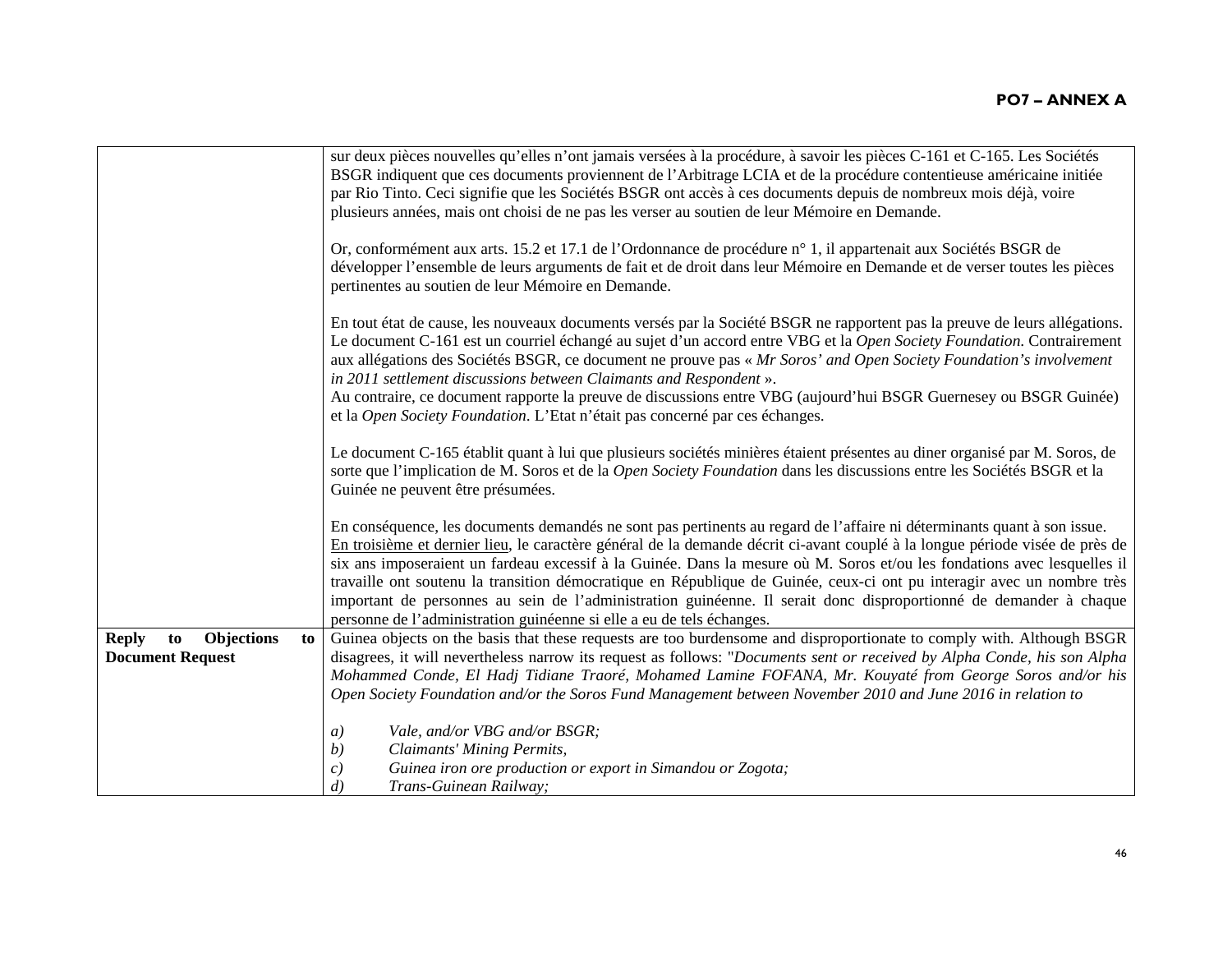|                             | the Rio Tinto Settlement Agreement and/or Rusal Settlement Agreement and/or Mining Review.<br>$\epsilon$ )                                                                                                                                                                                                                                                                                                                                       |
|-----------------------------|--------------------------------------------------------------------------------------------------------------------------------------------------------------------------------------------------------------------------------------------------------------------------------------------------------------------------------------------------------------------------------------------------------------------------------------------------|
|                             | The time frame is specific enough, as are the subjects. BSGR has now identified certain individuals in order to facilitate<br>Guinea's search. On that basis, Guinea should be required to perform the respective searches and should not be permitted to<br>reject BSGR's requests straight away. If Guinea needs more time to run its searches, it should request an extension of time<br>and produce responsive documents on a rolling basis. |
|                             | Under these circumstances, BSGR maintains its request and asks the Tribunal to order Guinea to produce the requested<br>documents.                                                                                                                                                                                                                                                                                                               |
| <b>Tribunal's Decision</b>  | <b>DENIED</b>                                                                                                                                                                                                                                                                                                                                                                                                                                    |
|                             | The Tribunal notes that the Claimants made no allegation of fact related to Mr. Soros or his foundations in their Memorial<br>and, thus it considers the relevance of the documents insufficiently established.                                                                                                                                                                                                                                  |
| <b>Décision du Tribunal</b> | <b>REJETÉE</b>                                                                                                                                                                                                                                                                                                                                                                                                                                   |
|                             | Le Tribunal note que les Demanderesses n'ont présenté aucune allégation de fait relative à M. Soros ou ses fondations dans<br>leur Mémoire et, par conséquent la pertinence de ces documents n'est pas suffisamment établie.                                                                                                                                                                                                                     |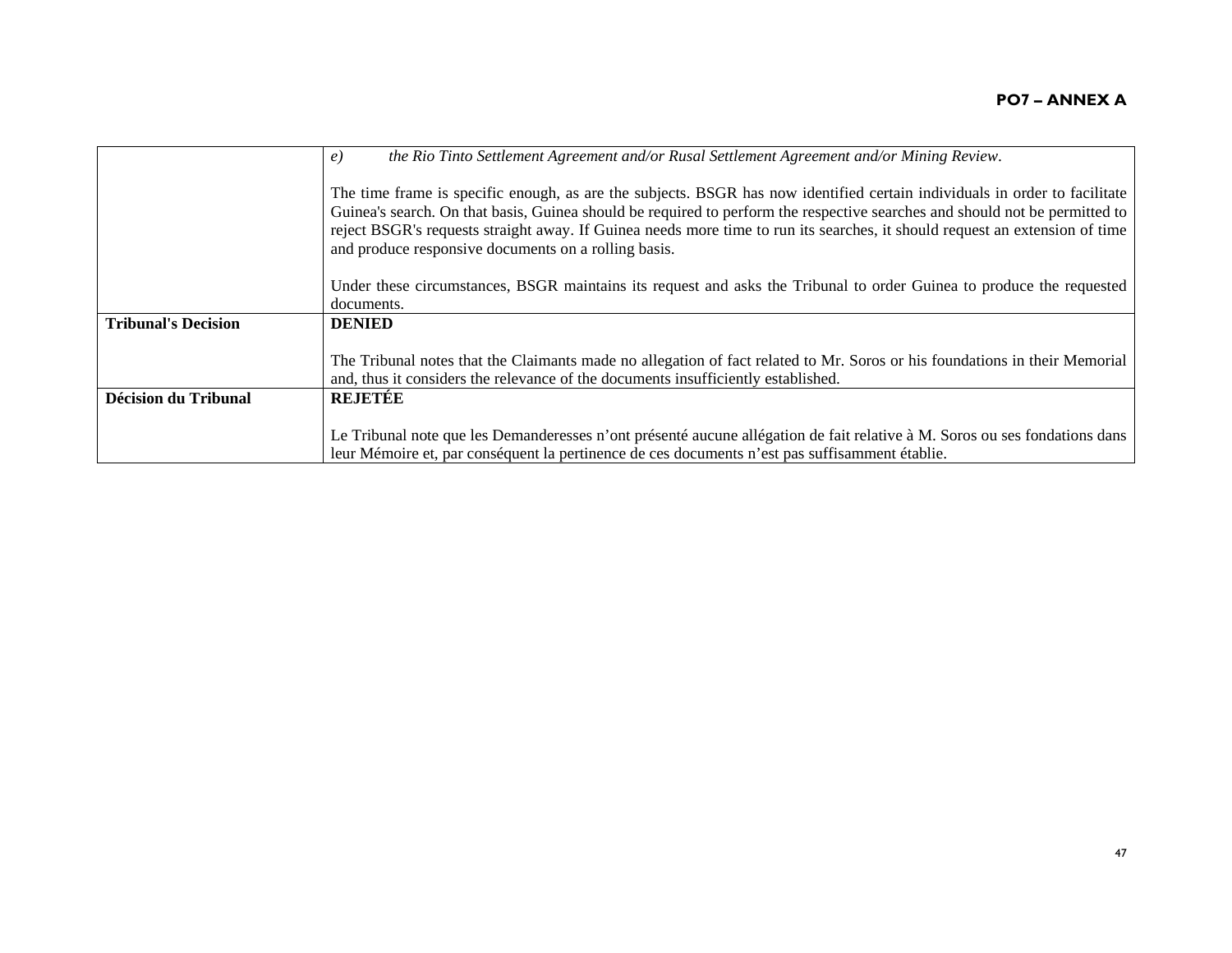|                            |                            | Request no. 19                                                                                                             |
|----------------------------|----------------------------|----------------------------------------------------------------------------------------------------------------------------|
|                            | Document(s) or Category of | All internal documents and communications, including reports, minutes of meetings and records of deliberations between     |
| <b>Documents Requested</b> |                            | November 2010 and June 2016                                                                                                |
|                            |                            | mentioning Soros or his foundations;<br>a)                                                                                 |
|                            |                            | concerning Soros or his foundations' involvement between February and May 2011 on behalf of the Respondent in<br>b)        |
|                            |                            | achieving a settlement with Vale, VBG and/or BSGR;                                                                         |
|                            |                            | concerning the dinner hosted at Soros' house in September 2011 attended by Alpha Condé, Mohamed Condé, Mr.<br>$\mathbf{c}$ |
|                            |                            | Kouyate; including:                                                                                                        |
|                            |                            | documents concerning invitations, invitees and guest lists for the Dinner;<br>i.                                           |
|                            |                            | documents concerning speeches or presentations given at the dinner;<br>ii.                                                 |
|                            |                            | iii.<br>documents provided to attendees at the dinner;                                                                     |
|                            |                            | documents circulated after the dinner in relation to the Dinner;<br>iv.                                                    |
|                            |                            | documents reporting upon the dinner;<br>V.                                                                                 |
|                            |                            | Documents concerning the expenses incurred by Alpha Condé, Mohamed Condé and Mr. Kouyaté in<br>vi.                         |
|                            |                            | relation to their attendance at the dinner.                                                                                |
|                            |                            | concerning Soros or his foundations and the enactment of the New Mining Code;                                              |
|                            |                            | concerning Soros or his foundations and the establishing of the Mining Review Committee;<br>e)                             |
|                            |                            | concerning Soros or his foundations and the expenses related to the Mining Review Committee                                |
|                            |                            | concerning Soros being a shareholder of Vale.<br>$\sigma$ )                                                                |
| <b>Relevance</b>           | Ref.<br>to                 | $C-0028 \text{ } \text{\textsterling} 61.2$                                                                                |
| and                        | <b>Submissions</b>         |                                                                                                                            |
| <b>Materiality</b>         |                            |                                                                                                                            |
| according to               |                            |                                                                                                                            |
| <b>Requesting</b>          | <b>Comments</b>            | Respondent was closely connected with and heavily influenced by George Soros and his foundations (C-0028 ¶ 61.2), and      |
| Party                      |                            | was encouraged and supported by George Soros and his foundations, in actions to deprive BSGR of its mining rights.         |
|                            |                            |                                                                                                                            |
|                            |                            | George Soros is a central figure responsible who caused and/or supported Respondent acting in conflict with its interests  |
|                            |                            | and obligations to BSGR as investor.                                                                                       |
|                            |                            |                                                                                                                            |
|                            |                            | The requested documents are material and relevant to prove Mr Soros' and his foundations' involvement in Guinea and the    |
|                            |                            | undue influence he and his foundations exercised on Alpha Condé to deprive Claimants of their legitimate investment in     |
|                            |                            | Guinea.                                                                                                                    |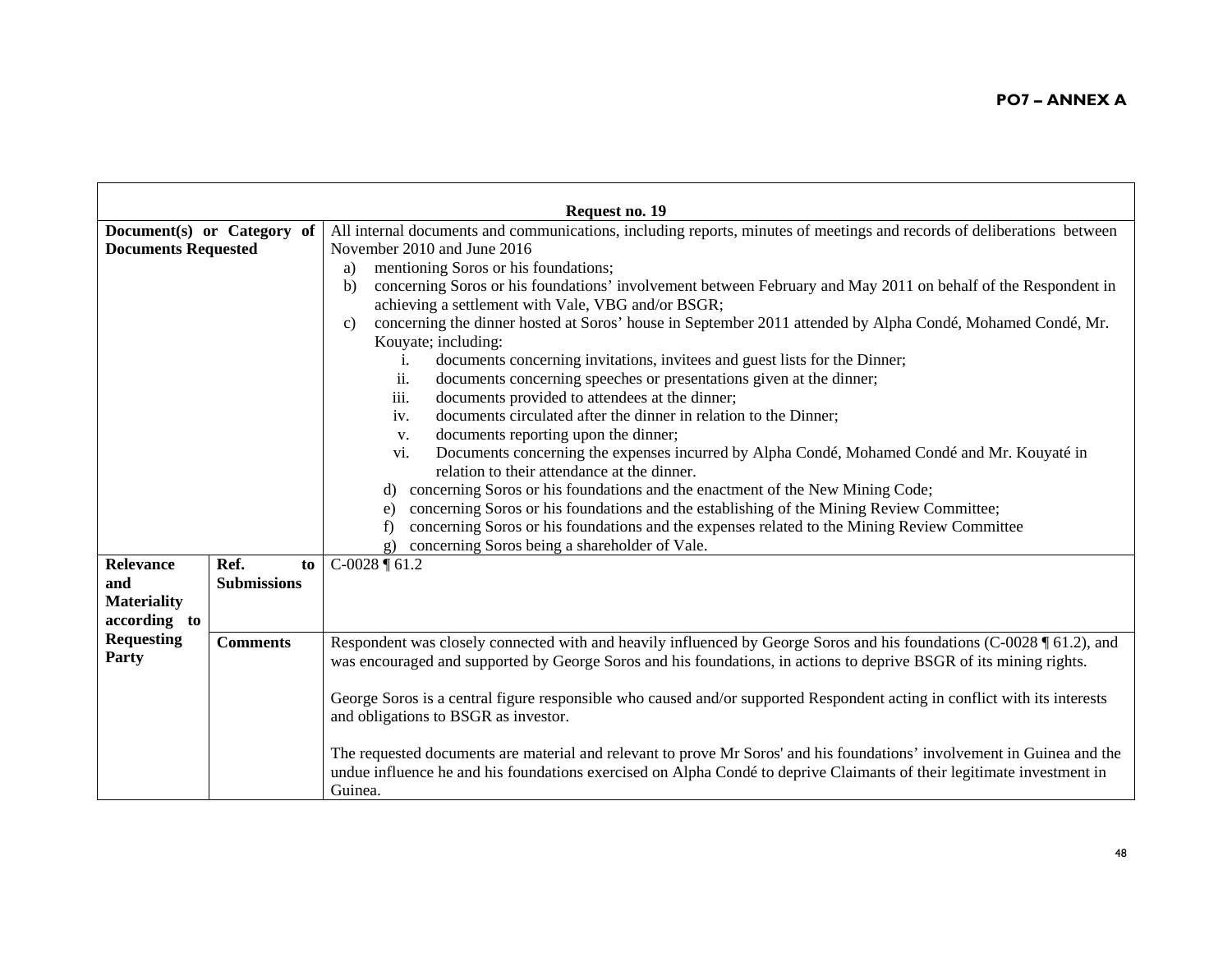| Objections     | to | <b>Document</b> | Cette demande doit être rejetée car :                                                                                                                                                                                                        |
|----------------|----|-----------------|----------------------------------------------------------------------------------------------------------------------------------------------------------------------------------------------------------------------------------------------|
| <b>Request</b> |    |                 | les documents demandés ne sont pas pertinents pour le règlement du différend (para. 16.1 de l'OP n° 1, arts.                                                                                                                                 |
|                |    |                 | $3.3(b)$ et $9.2(a)$ des Règles IBA),                                                                                                                                                                                                        |
|                |    |                 | la demande n'est pas suffisamment précise (para. 16.1 de l'OP n° 1, art. 3.3(a) des Règles IBA), et                                                                                                                                          |
|                |    |                 | la demande est déraisonnable et exagérément contraignante et contreviendrait aux considérations d'économie                                                                                                                                   |
|                |    |                 | de procédure, de proportionnalité et d'équité (para. 16.3 de l'OP n° 1, arts. 9.2(c) et (g) des Règles IBA).                                                                                                                                 |
|                |    |                 | En premier lieu, la demande n'est pas pertinente pour le règlement du différend.                                                                                                                                                             |
|                |    |                 | La Guinée réitère ici sa deuxième objection à la demande n° 18 qui est, à l'évidence, étroitement liée à la présente                                                                                                                         |
|                |    |                 | demande tant les commentaires des Sociétés BSGR sur la pertinence des documents demandés sont identiques.                                                                                                                                    |
|                |    |                 | En effet, d'une part, les Sociétés BSGR n'ont fait aucune allégation ni formé aucune demande dans cet arbitrage fondée sur                                                                                                                   |
|                |    |                 | une influence indue de M. Soros. Si ces affabulations des Sociétés BSGR ont largement été diffusées dans les médias et                                                                                                                       |
|                |    |                 | sont déjà connues de la Guinée, il n'en demeure pas moins que les Sociétés BSGR ne les ont pas reprises dans leurs                                                                                                                           |
|                |    |                 | écritures au Tribunal. Alors que les Sociétés BSGR qualifient aujourd'hui M. Soros de « central figure » dans leurs<br>commentaires, le Mémoire en Demande ne contient pas la moindre mention de M. Soros et de ses fondations. Les Sociétés |
|                |    |                 | BSGR n'ont d'ailleurs cité aucun paragraphe de leur Mémoire en Demande en référence de leur demande de production.                                                                                                                           |
|                |    |                 | D'autre part, si les pièces C-161 et C-165 citées en référence de la demande n° 18 ne le sont pas ici, il est néanmoins                                                                                                                      |
|                |    |                 | évident que la présente demande de production est fondée essentiellement sur ces deux pièces nouvelles que les Sociétés                                                                                                                      |
|                |    |                 | n'ont jamais versées à la procédure. En effet, la demande porte en grande partie sur <i>(i)</i> d'apparentes négociations entre une                                                                                                          |
|                |    |                 | fondation de M. Soros et Vale mentionné dans la pièce C-161 et <i>(ii)</i> sur un dîner organisé par M. Soros et objet de la pièce                                                                                                           |
|                |    |                 | $C-165.$                                                                                                                                                                                                                                     |
|                |    |                 | Comme indiqué précédemment s'agissant de la demande n° 18, les Sociétés BSGR ont accès à ces documents depuis de                                                                                                                             |
|                |    |                 | nombreux mois déjà, voire plusieurs années, mais ont choisi de ne pas les verser au soutien de leur Mémoire en Demande.                                                                                                                      |
|                |    |                 | Or, conformément aux articles 15.2 et 17.1 de l'Ordonnance de procédure n° 1, il appartenait aux Sociétés BSGR de                                                                                                                            |
|                |    |                 | développer l'ensemble de leurs arguments de fait et de droit dans leur Mémoire en Demande et de verser toutes les pièces                                                                                                                     |
|                |    |                 | pertinentes au soutien de leur Mémoire en Demande.                                                                                                                                                                                           |
|                |    |                 | Dès lors qu'elles n'ont pas soumis au Tribunal les allégations qu'elles diffusent dans les médias depuis plus de trois ans                                                                                                                   |
|                |    |                 | déjà et qu'elles ont délibérément omis de verser certaines pièces alors en leur possession lors du premier échange                                                                                                                           |
|                |    |                 | d'écritures, les Sociétés BSGR ne sauraient aujourd'hui prétendre que le rôle de M. Soros et de ses fondations en Guinée                                                                                                                     |
|                |    |                 | fait partie de ce différend.                                                                                                                                                                                                                 |
|                |    |                 | En conséquence, les documents demandés ne sont pas pertinents au regard de l'affaire ni déterminants quant à son issue.                                                                                                                      |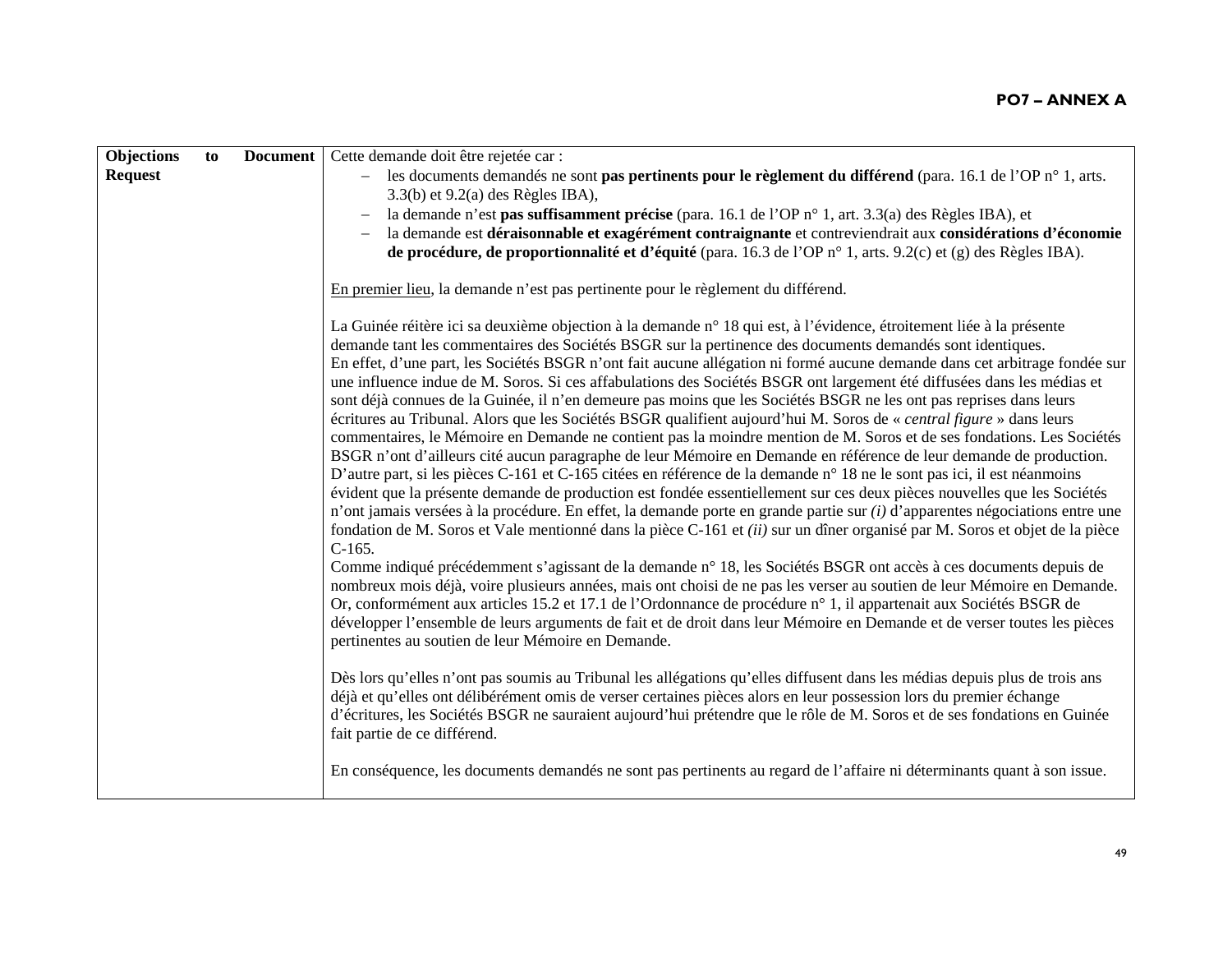|                                                                   | En deuxième lieu, la demande n'est pas suffisamment précise.                                                                                                                                                                                                                                                                                                                                                                                                                                                                                |
|-------------------------------------------------------------------|---------------------------------------------------------------------------------------------------------------------------------------------------------------------------------------------------------------------------------------------------------------------------------------------------------------------------------------------------------------------------------------------------------------------------------------------------------------------------------------------------------------------------------------------|
|                                                                   | D'une part, il n'est pas précisé de qui émaneraient les documents demandés par les Sociétés BSGR, de sorte qu'il n'est pas<br>possible d'identifier si la République de Guinée est en possession de ces documents. Par ailleurs, comme indiqué ci-dessus<br>(objection à la demande n° 18), compte-tenu de ses activités philanthropes, M. Soros est potentiellement impliqué dans le<br>travail de plusieurs dizaines de fondations, de sorte que la demande des sociétés BSGR relatives à « his foundations » est<br>beaucoup trop vague. |
|                                                                   | D'autre part, la demande vise des mots clés et sujets particulièrement larges qui exigeraient de la Guinée, par exemple,<br>qu'elle recherche et identifie tous documents internes à l'Etat mentionnant M. Soros ou ses fondations au cours d'une<br>période de près de six ans.                                                                                                                                                                                                                                                            |
|                                                                   | En conséquence de ce qui précède, la demande ne contient pas de description suffisamment précise, complète et détaillée<br>des documents et/ou catégories de documents que la Guinée devrait identifier et produire.                                                                                                                                                                                                                                                                                                                        |
|                                                                   | En troisième et dernier lieu, le caractère général de la demande décrit ci-avant couplé à la longue période visée de près de<br>six ans imposeraient un fardeau excessif à la Guinée. Il serait également contraire aux considérations d'économie<br>procédurale d'exiger de la Guinée qu'elle recherche et identifie dans un délai si court un tel volume de documents et ce<br>d'autant plus qu'ils n'auraient pas de pertinence pour le règlement du différend.                                                                          |
| <b>Reply</b><br>Objections<br>to<br>to<br><b>Document Request</b> | BSGR notes Guinea's objections. Their response is, however restricted pursuant to Article 16.3 of PO 1, to address the<br>following objections:                                                                                                                                                                                                                                                                                                                                                                                             |
|                                                                   | Guinea objects on the basis that the request is too burdensome and disproportionate. Although BSGR disagrees, it will<br>nevertheless rephrase and narrow its request as follows:                                                                                                                                                                                                                                                                                                                                                           |
|                                                                   | "Documents exchanged between Mr Soros and the Open Soctiety Foundation and/or Alpha Conde, Alpha Mohammed<br>Conde, Minister of Transport El Hadj Tidiane Traoré, Mohamed Lamine FOFANA and Mr. Kouyaté between November<br>2010 and 17 April 2014                                                                                                                                                                                                                                                                                          |
|                                                                   | mentioning Soros or his foundations;<br>a)<br>concerning Soros or his foundations' involvement between February and May 2011 on behalf of the Respondent<br>b)<br>in achieving a settlement with Vale, VBG and/or BSGR;                                                                                                                                                                                                                                                                                                                     |
|                                                                   | concerning the dinner hosted at Soros' house in September 2011 attended by Alpha Condé, Mohamed Condé, Mr.<br>c)<br>Kouyate; including:<br>documents concerning invitations, invitees and guest lists for the Dinner;                                                                                                                                                                                                                                                                                                                       |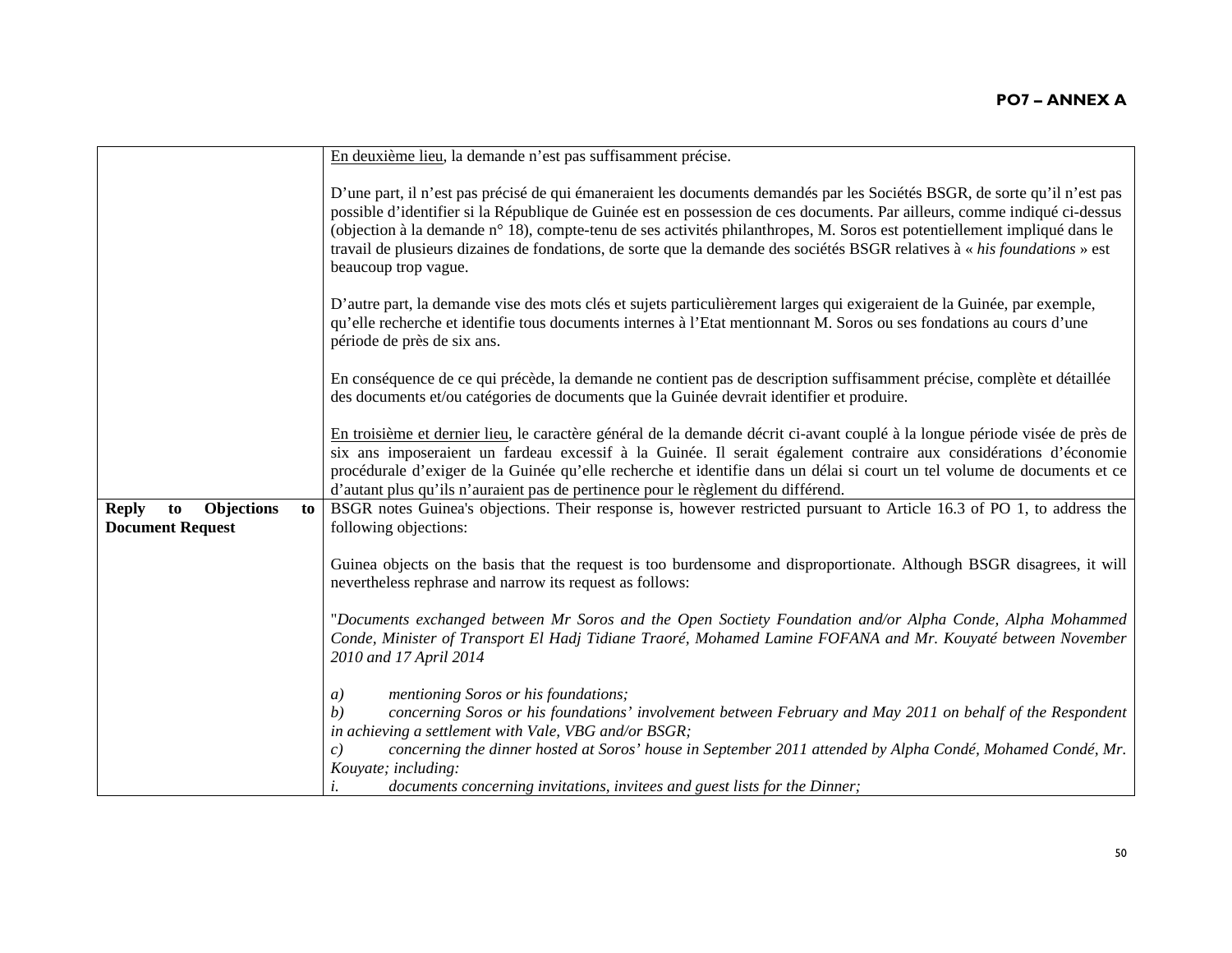|                             | ii.<br>documents concerning speeches or presentations given at the dinner;                                                 |
|-----------------------------|----------------------------------------------------------------------------------------------------------------------------|
|                             | documents provided to attendees at the dinner;<br>iii.                                                                     |
|                             | documents circulated after the dinner in relation to the Dinner;<br>iv.                                                    |
|                             | documents reporting upon the dinner;<br>ν.                                                                                 |
|                             | Documents concerning the expenses incurred by Alpha Condé, Mohamed Condé and Mr. Kouyaté in relation to<br>vi.             |
|                             | their attendance at the dinner.                                                                                            |
|                             | concerning Soros or his foundations and the enactment of the New Mining Code;<br>$\left( d\right)$                         |
|                             | concerning Soros or his foundations and the establishing of the Mining Review Committee;<br>$\epsilon$                     |
|                             | concerning Soros or his foundations and the expenses related to the Mining Review Committee                                |
|                             | concerning Soros being a shareholder of Vale."<br>g)                                                                       |
|                             |                                                                                                                            |
|                             | Both the time frame and the subject of the request have been specified. The amended request is now limited to certain      |
|                             | identified, specific individuals and entities in order to facilitate Guinea's search. If Guinea needs more time to run the |
|                             | searches, it should request an extension of time and produce responsive document on a rolling basis.                       |
|                             |                                                                                                                            |
|                             | Under these circumstances and the most recent development as set forth in BSGR's letter dated 22 August 2016 with          |
|                             | respect to the drafting of the Mining Code 2011, BSGR maintains its request and asks the Tribunal to order Guinea to       |
|                             | produce the requested documents.                                                                                           |
| <b>Tribunal's Decision</b>  | <b>DENIED</b>                                                                                                              |
|                             |                                                                                                                            |
|                             | The Tribunal notes that the Claimants refer to no allegation of fact in their Memorial and do not otherwise substantiate   |
|                             | relevance of the documents sought. In addition, the request, even in its reformulated form, is too broad.                  |
| <b>Décision du Tribunal</b> | <b>REJETÉE</b>                                                                                                             |
|                             | Le Tribunal note que les Demanderesses n'ont présenté aucune allégation de fait dans leur Mémoire et n'étayent pas non     |
|                             | plus la pertinence des documents demandés. De plus, la demande, même dans sa version reformulée, est trop vaste.           |
|                             |                                                                                                                            |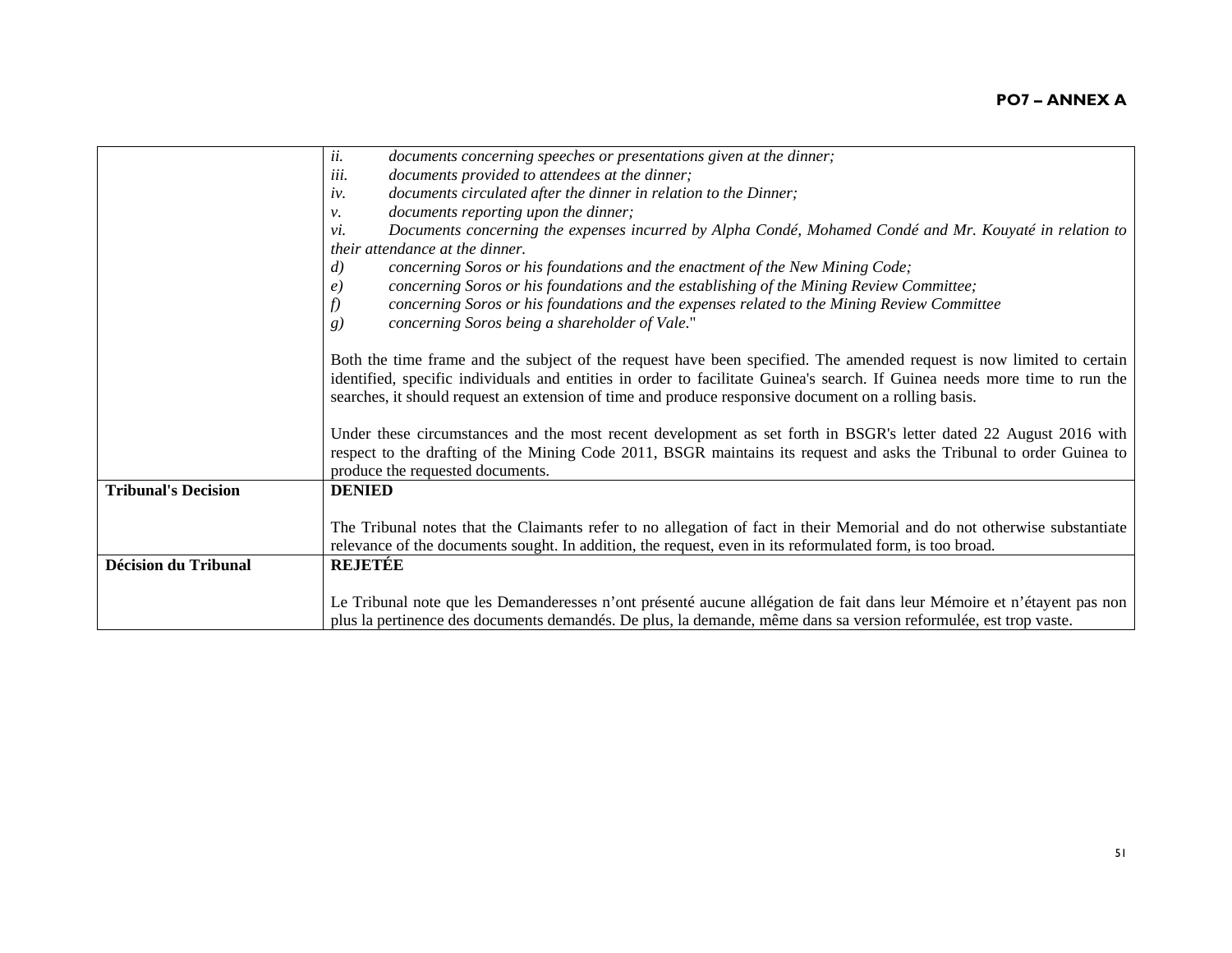|                            | Request no. 20                                                                                                        |
|----------------------------|-----------------------------------------------------------------------------------------------------------------------|
| Document(s) or Category of | Documents in relation to the influence exerted on the Government of Guinea by third parties between November 2010 and |
| <b>Documents Requested</b> | June 2016 in relation to Vale, and/or VBG and/or BSGR and/or the Claimant's mining rights, and/or Beny Steinmetz,     |
|                            | and/or Guinea iron ore production or export, and/or Simandou or Zogota and/or Trans-Guinean Railway and/or            |
|                            | Transguinean infrastructure project and/or discussions, correspondence, reports surrounding Rio Tinto Settlement      |
|                            | Agreement and/or Rusal Settlement Agreement and/or Mining Review, including:                                          |
|                            | (a) Mohamed Condé;                                                                                                    |
|                            | (b) Aboubacar Sampil; C-0028 [51.1]                                                                                   |
|                            | (c) Mamoudou Kouyate;                                                                                                 |
|                            | (d) Tony Blair; C-0028 [81.2]                                                                                         |
|                            | (e) Paul Collier; C-0162                                                                                              |
|                            | (f) Jeffrey Sachs;                                                                                                    |
|                            | (g) Revenue watch; $C$ -0028 [81.3]                                                                                   |
|                            | (h) Global witness;                                                                                                   |
|                            | <b>Robert Stewart;</b>                                                                                                |
|                            | Denis Thirouin (R-165)<br>(i)                                                                                         |
|                            | $(k)$ Michel Billard de la Motte $(R-165)$ ;                                                                          |
|                            | (1) Veracity and /or Stephen Fox $(R-165)$ ;                                                                          |
|                            | (m) Francois de Combret (CWS-1 ¶45)                                                                                   |
|                            | (n) The World Bank/IFC (RWS-2 $\P$ 12)                                                                                |
|                            | (o) FTI and Lord Maloch Brown (C-0028 ¶86)                                                                            |
|                            | (p) Rio Tinto (CMRG $\P$ 885);                                                                                        |
|                            | (q) Scott Horton in his capacity as advisor on PR/Communications (C-0028 $$85.6$ )                                    |
|                            | (r) Sable Mining or related entities $(C$ -0028 [65.1]                                                                |
|                            | The Financial times including Tom Burgis and Misha Glenny (CWS-5 \[12), C-0028 \[81.3]                                |
|                            | President Lula<br>(t)                                                                                                 |
|                            | (u) BTG Pactual                                                                                                       |
|                            | $(v)$ A&G                                                                                                             |
|                            | (w) Chris McShane                                                                                                     |
|                            | (x) Hillingdon Crewell                                                                                                |
|                            | (y) Celia Gremy                                                                                                       |
|                            |                                                                                                                       |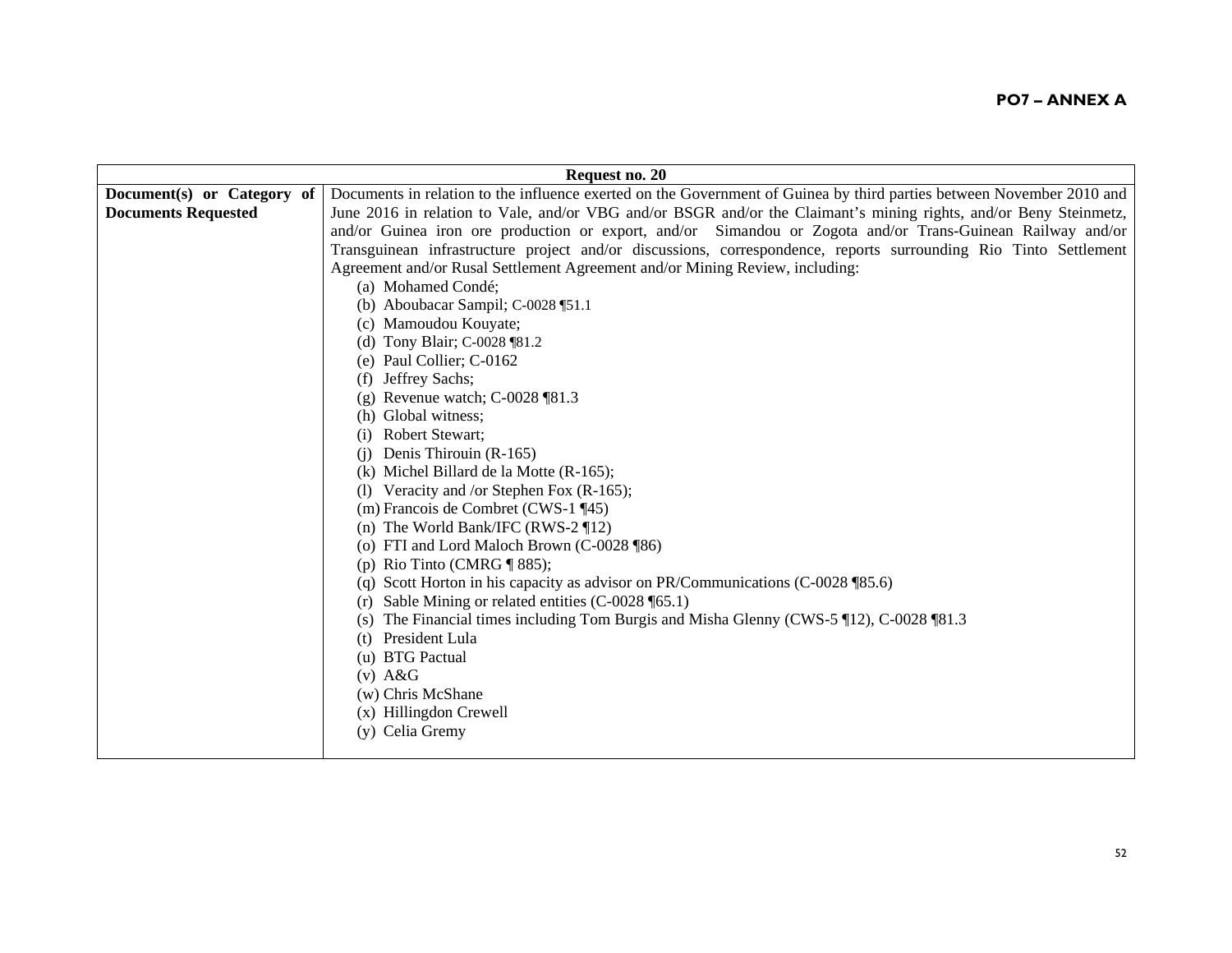| Relevance          | Ref.<br>to         | CM¶148-154                                                                                                                                                                                                                                                                                                                                                                                                                                                                                                                                                                                                                                                                                                                                                                                                                                            |
|--------------------|--------------------|-------------------------------------------------------------------------------------------------------------------------------------------------------------------------------------------------------------------------------------------------------------------------------------------------------------------------------------------------------------------------------------------------------------------------------------------------------------------------------------------------------------------------------------------------------------------------------------------------------------------------------------------------------------------------------------------------------------------------------------------------------------------------------------------------------------------------------------------------------|
| and                | <b>Submissions</b> | CMRG 1525, 558-561; 885                                                                                                                                                                                                                                                                                                                                                                                                                                                                                                                                                                                                                                                                                                                                                                                                                               |
| <b>Materiality</b> |                    | CWS-1¶ 45; CWS-5 ¶12, 112                                                                                                                                                                                                                                                                                                                                                                                                                                                                                                                                                                                                                                                                                                                                                                                                                             |
| according to       |                    | RWS-2¶12                                                                                                                                                                                                                                                                                                                                                                                                                                                                                                                                                                                                                                                                                                                                                                                                                                              |
| <b>Requesting</b>  |                    | C-0028   51.1, 65.1, 81.2, 81.3, 85.6; C-0163; C-0166; R-165.                                                                                                                                                                                                                                                                                                                                                                                                                                                                                                                                                                                                                                                                                                                                                                                         |
| Party              | <b>Comments</b>    | Respondent was closely connected with and heavily influenced by the people and organisations listed in this request, and<br>was significantly advised, encouraged and/or supported by them regarding decisions which heavily impacted BSGR and its<br>rights. Several of the listed third parties were involved in leading Respondent to act in conflict of interest with its<br>obligations and duties to BSGR, reinforcing that "the withdrawal of [BSGR's] mining rights was a political process<br>orchestrated by President Condé for his own interests" (CM¶154).                                                                                                                                                                                                                                                                               |
|                    |                    | Mohamed Alpha Condé was involved in various meetings and discussions relating to BSGR's interests in Guinea,<br>following Alpha Condé's election, although only becoming an official advisor by decree dated 16 April 2012. His was<br>involved in many of the events relating to the conspiracy to award BSGR's rights in Simandou to the Walter Hennig group<br>in return for funds and assistance in rigging the Presidential election to ensure Alpha Condé's win. He was involved in<br>pre-election activities. He is close to Aboubacar Sampil.                                                                                                                                                                                                                                                                                                |
|                    |                    | Aboubacar Sampil is a director of Sable Mining Africa Ltd, West Africa Exploration S.A., and president and CEO of Rio<br>Pongo S.A. (Guinean-based). He is often referred to as Mohamed Condé's right hand man or half-brother, who was<br>reported in The Times as sharing an office with Alpha Condé son Mohamed in the Presidential palace (C-0028 ¶51.1).<br>Sable Mining was granted an expedited mining permit in Mount Nimba, was excused from the provisions in the ne mining<br>code and was granted a rare permission to export ore through Liberia, which the Respondent had previously stated was not<br>in the national interest. It is inferred that the preferential treatment was in consideration of the logistical support and<br>financial assistance provided by Sable during Condé's presidential campaign. (C-0028 \left 65.1). |
|                    |                    | Mamoudou Kouyate was one of the President Condé's close advisors involved in matters concerning the consideration,<br>decision and/or execution of the decision to interfere with Claimants rights and interests in Guinea, including via meetings<br>with Mamadie Touré in 2013.                                                                                                                                                                                                                                                                                                                                                                                                                                                                                                                                                                     |
|                    |                    | Mahmoud Thiam explains that he received notice of the Allegations Letter for the first time via the Financial Times who<br>had received it via Tony Blair's office. It was sent to the Financial Times two weeks prior to the date of the letter, and date<br>when BSGR, its addressee, received it. Tony Blair is, with his charity, the Africa Governance Initiative, an official adviser<br>of the Respondent on matters that relate to the Claimants rights and interests in Guinea. He appears to have been involved<br>in the consideration, decision and/or execution of the decision to interfere with their Mining rights. $(C$ -0028 [81.2]                                                                                                                                                                                                 |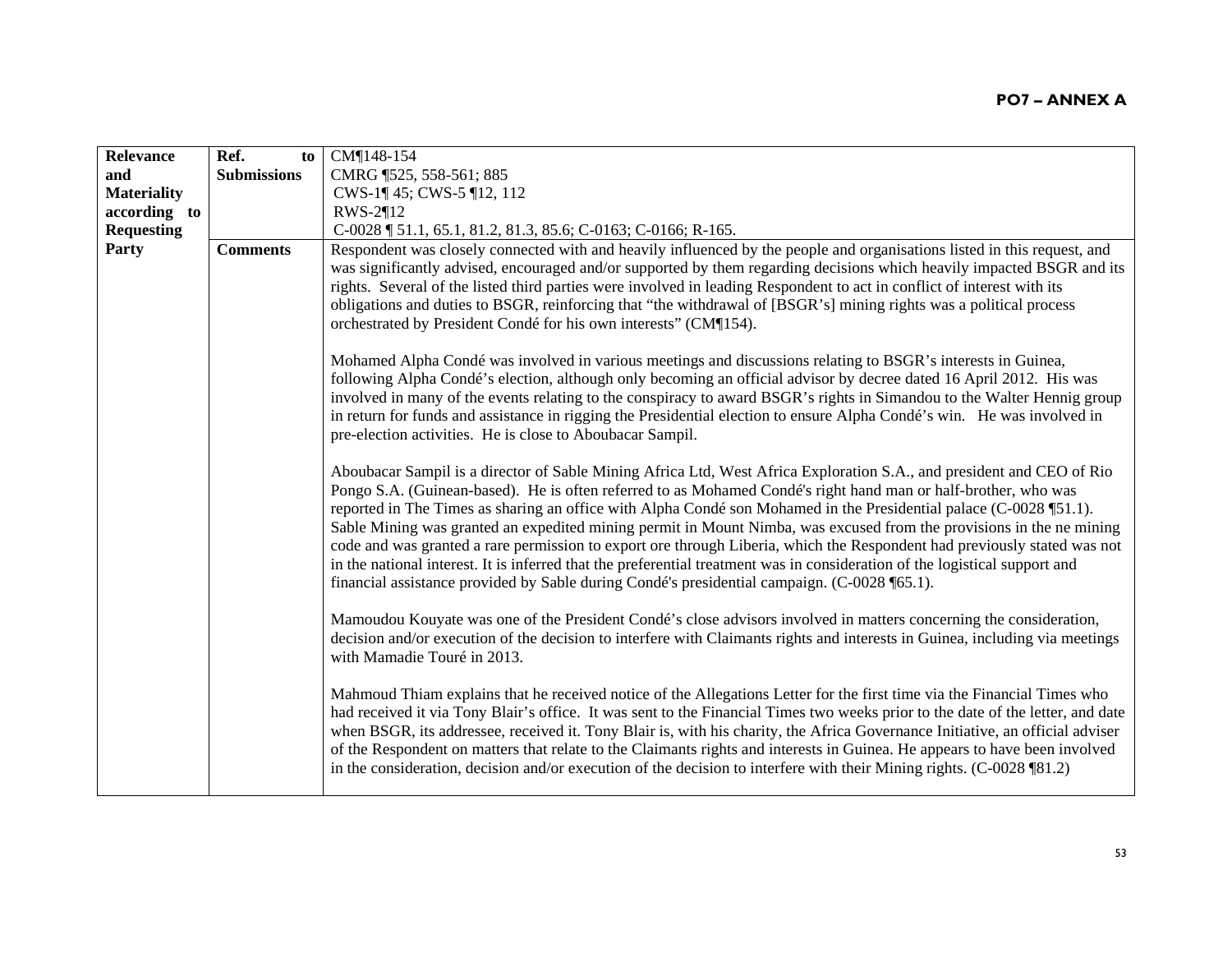| Paul Collier is an official advisor to the Respondent since visiting President Condé with Mr Soros in early 2011. He is on<br>the board of Revenue Watch, a Soros founded institute, and NRGI, and is also closely associated with Vale and George<br>Soros via the Vale Columbia Centre on Sustainable International Investments. The Vale Columbia Centre is headed by<br>Jeffrey Sachs. Vale consider him to be assisting them in representing Vale's interest in Guinea.                                                                                                                                                                                             |
|--------------------------------------------------------------------------------------------------------------------------------------------------------------------------------------------------------------------------------------------------------------------------------------------------------------------------------------------------------------------------------------------------------------------------------------------------------------------------------------------------------------------------------------------------------------------------------------------------------------------------------------------------------------------------|
| Global Witness is an international NGO, reporting on issues concerning natural resource exploitation,<br>conflict, poverty, corruption, and human rights abuses worldwide. Global witness is connected with Georges Soros and his<br>foundations. Global witness has headed a smear campaign against the Claimants, including releasing the Allegations<br>Letter, prior to the allegations contained within, being considered as to their truth. The Allegation Letter was leaked to<br>Financial Times. Misha Glenny, is on the advisory board of Global Witness, and is the journalist who co-signed the article<br>about the Allegation Letter.                      |
| Mr. Stewart, CEO of Interop S.A is an investigator and lobbyist who was working for and reported back to Vale when he<br>attended meetings with President Condé, to whom he gave advice regarding the appointment of the Minister of mines,<br>recommending Mohamed Lamine Fofana, who would represent Vale's interests in Guinea favourably.                                                                                                                                                                                                                                                                                                                            |
| Denis Thirouin (at various times a representative of Vale) and Michel Billard de la Motte, through the company "Strategies<br>et Developpement" received entry permits to the Presidential Palace and participated in the investigation into corruption<br>allegations led by Stephen Fox from Veracity. (R-165 report of Mr Cilins' interview made by Veracity and Denis<br>Thirouin).                                                                                                                                                                                                                                                                                  |
| Francois de Combret is one of President Condé's advisors who was closely involved in matters relating to the Claimant's<br>mining rights and interests in Guinea, including in tripartite settlement attempts between the Respondent Vale and BSGR<br>in 2011 and 2012. (CWS-1 (Benjamin Steinmetz) $\P$ 45)                                                                                                                                                                                                                                                                                                                                                             |
| The World Bank has a strong influence over the Respondent as provider of finance for capital programs. Its promotion of<br>foreign investment in iron ore mining in Guinea however, is at conflict with its interest in Simandou through its investment<br>arm, the International Finance Corporation, which holds 5% of Simfer. Simfer holds Simandou blocks 3 & 4 mining rights<br>together with Rio Tinto, and had its rights to blocks $1 \& 2$ revoked. The World Bank have continuously interfered to<br>inhibit the Respondent from permitting the Claimants to have a role as foreign investors in Guinea. (RWS-2 (Ahmed<br>Tidiane Souaré $\sqrt{q}$ 12, R-377) |
| Lord Mallock Brown was chairman of the communications consultancy, FTI, instructed to defend the Claimants' interests,<br>until pressured by Mr Soros to terminate the Claimants' retainer with FTI, which assisted the Respondent to make<br>allegations against the Claimants and limit their ability to defend themselves, including a wholly false allegation that the                                                                                                                                                                                                                                                                                               |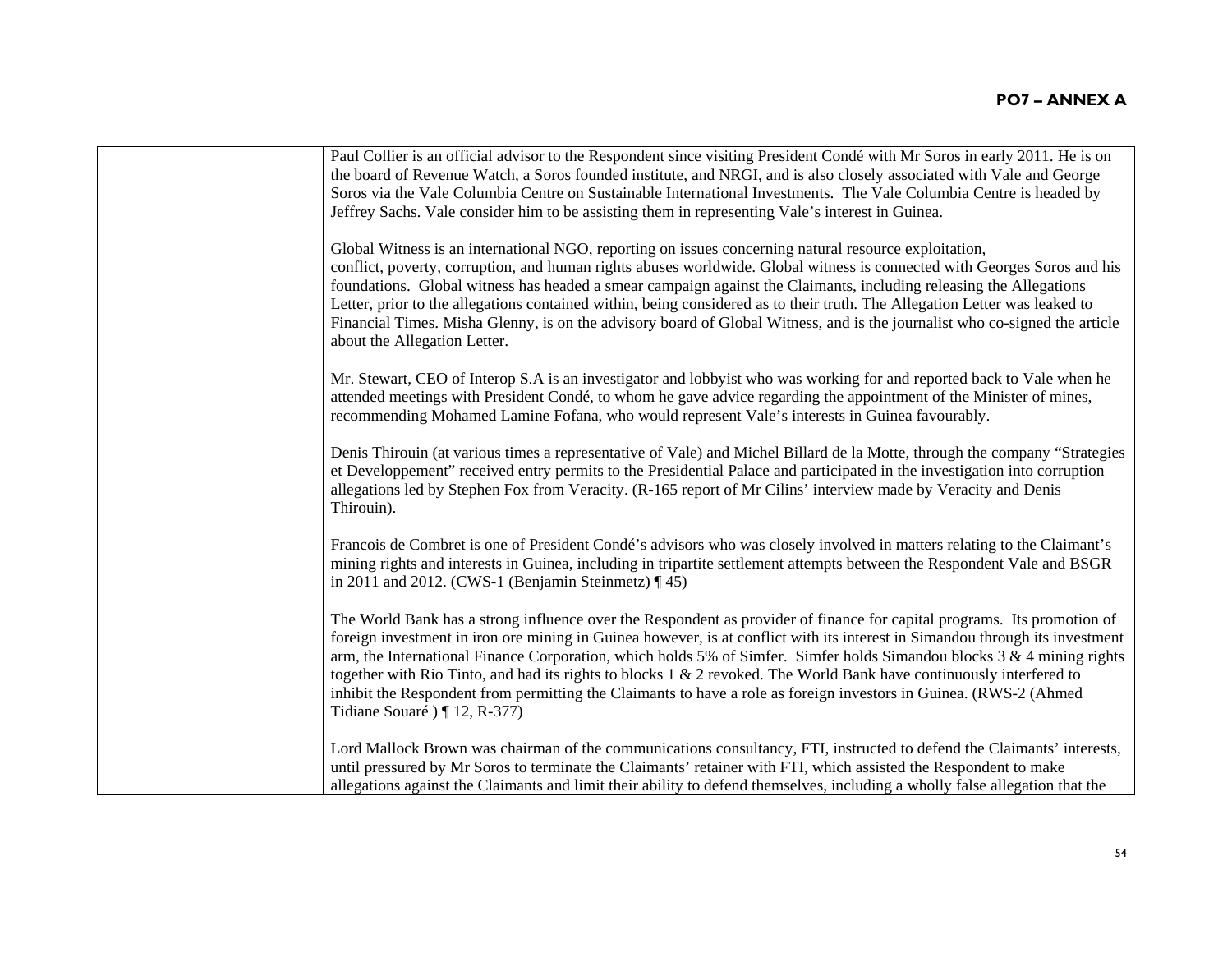|                |    |                 | Claimants were involved in an assassination attempt on Alpha Condé in 2011 (C-0028 ¶86).                                                                                                                                                                                                                                                                                                                                                                                                                                                                                                                                                                                                                                                                                                                                                                                                 |
|----------------|----|-----------------|------------------------------------------------------------------------------------------------------------------------------------------------------------------------------------------------------------------------------------------------------------------------------------------------------------------------------------------------------------------------------------------------------------------------------------------------------------------------------------------------------------------------------------------------------------------------------------------------------------------------------------------------------------------------------------------------------------------------------------------------------------------------------------------------------------------------------------------------------------------------------------------|
|                |    |                 | Rio Tinto were awarded exploration permits on Simandou in 1997, carried out some exploration works over the region, but<br>in almost 20 years, have not produced iron ore from Simandou. It was forced to retrocede 50% in 2008, retaining Blocks<br>3&4, but having blocks 1 & 2 taken away from it. Upon Blocks 1&2 being awarded to BSGR, Rio Tinto were constantly<br>trying to find ways, via its connections with the Respondent, to undermine the Claimants' mining interests in Guinea, and<br>have the blocks re-allocated to it, or at a minimum BSGR's mining rights revoked. This included through various<br>"investigative" reports which it commissioned and then shared with the Respondent.                                                                                                                                                                             |
|                |    |                 | Scott Horton is George Soros' lawyer at DLA Piper NY, and who authored the report on which the Allegations Letter is<br>based. He also acts as public relations adviser to President Condé. He may have been involved in decision making<br>regarding the Claimants' mining rights, and appears to have been aware of the intention of revoke the Claimants' mining<br>rights in advance of the decision. In a radio interview on 5 July 2013, and an article in the New Yorker dated 8 July 2013<br>he made statements seeking to undermine the Claimants' investments in Guinea and taint them with corruption, prior to the<br>Technical Committee making findings (C-0028 ¶85.6).                                                                                                                                                                                                    |
|                |    |                 | President Alpha Condé had a good relationship with Lula da Silva, as demonstrated at the official ceremony in February<br>2011 in Guinea (CWS-3 (Asher Avidan) ¶76), and hosted corporate delegated from Brazil, and visited Brazil several<br>times, not always for official visit, but instead to engage in meetings with Lula da Silva, Vale, A&G and BTG Pactual.<br>Chris Mc Shane and/or Hillingdon Creswell provided PR services to the Respondent including launching a smear<br>campaign against the Claimants providing the press with false information about the Claimants and their Mining rights.<br>Celia Gremy provided PR and communication strategy services to the Minister of Mines, Mohamed Lamine Fofana,<br>including launching a smear campaign against the Claimants providing the press with false information about the<br>Claimants and their Mining rights. |
|                |    |                 | The documents are relevant and material in demonstrating the role and pressure exerted by the individuals and entities on<br>the Respondent, concerning matters which directly or indirectly impacted on the revocation of the Claimant's mining rights<br>and in demonstrating that Respondent was politically motivated to expropriate Claimants' rights, while at the same time to<br>keep Vale as investor in Guinea.                                                                                                                                                                                                                                                                                                                                                                                                                                                                |
| Objections     | to | <b>Document</b> | Cette demande doit être rejetée car :                                                                                                                                                                                                                                                                                                                                                                                                                                                                                                                                                                                                                                                                                                                                                                                                                                                    |
| <b>Request</b> |    |                 | les documents demandés ne sont <b>pas pertinents pour le règlement du différend</b> (para. 16.1 de l'OP n° 1, arts.                                                                                                                                                                                                                                                                                                                                                                                                                                                                                                                                                                                                                                                                                                                                                                      |
|                |    |                 | $3.3(b)$ et $9.2(a)$ des Règles IBA),                                                                                                                                                                                                                                                                                                                                                                                                                                                                                                                                                                                                                                                                                                                                                                                                                                                    |
|                |    |                 | la demande n'est pas suffisamment précise (para. 16.1 de l'OP n° 1, art. 3.3(a) des Règles IBA), et                                                                                                                                                                                                                                                                                                                                                                                                                                                                                                                                                                                                                                                                                                                                                                                      |
|                |    |                 | la demande est déraisonnable et exagérément contraignante et contreviendrait aux considérations d'économie                                                                                                                                                                                                                                                                                                                                                                                                                                                                                                                                                                                                                                                                                                                                                                               |
|                |    |                 | de procédure, de proportionnalité et d'équité (para. 16.3 de l'OP n° 1, arts. 9.2(c) et (g) des Règles IBA).                                                                                                                                                                                                                                                                                                                                                                                                                                                                                                                                                                                                                                                                                                                                                                             |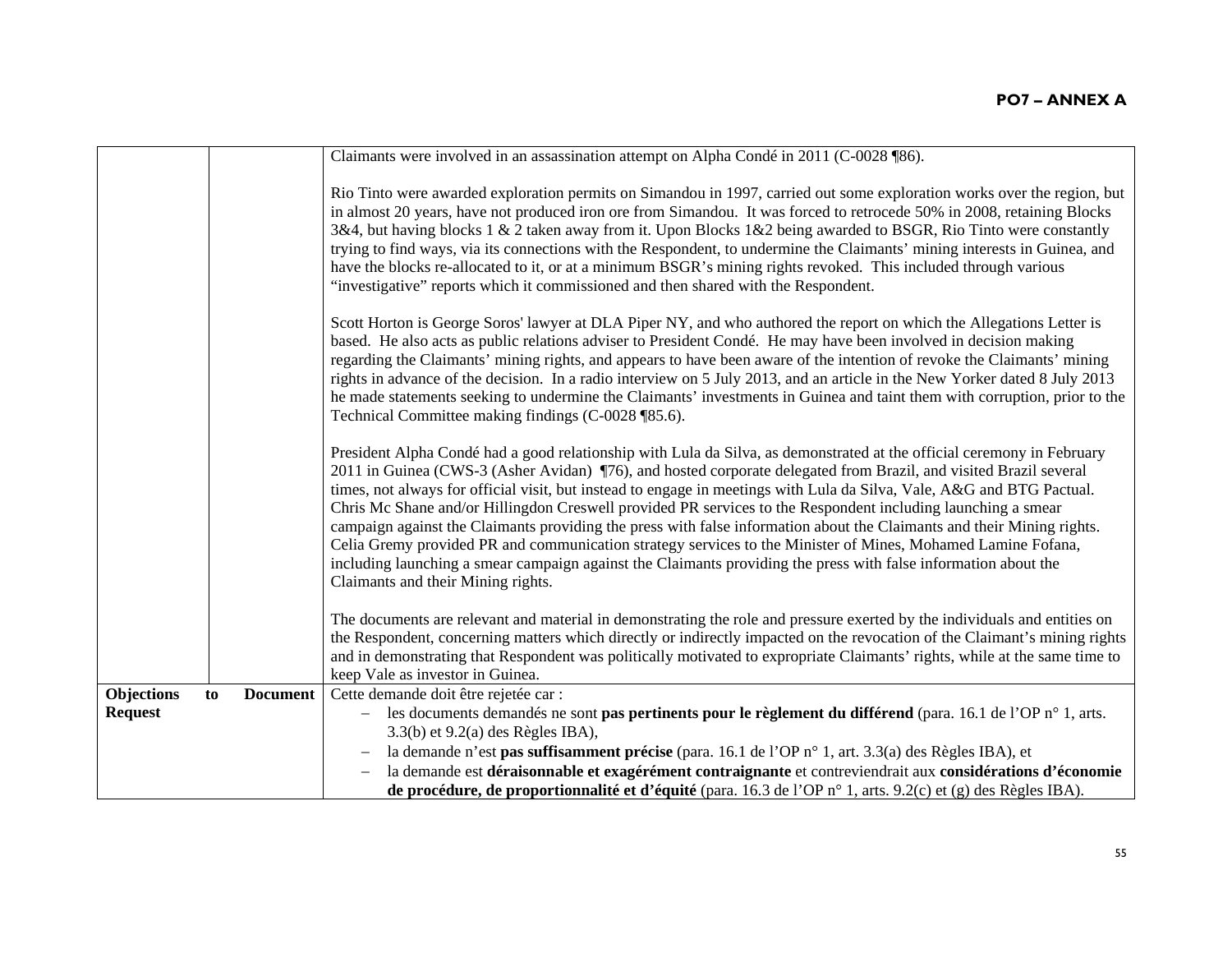| En premier lieu, les documents demandés ne sont pas pertinents pour le règlement du différend.<br>Il ressort des commentaires des Sociétés BSGR que leur demande se fonde sur une énième théorie du complot selon<br>laquelle 25 personnes et entités auraient exercé une influence indue sur l'Etat guinéen en vue de mener au retrait des Droits<br>Miniers et au maintien de Vale en Guinée.                                                                                                                                                                                                                                                                                                                                                                                                    |
|----------------------------------------------------------------------------------------------------------------------------------------------------------------------------------------------------------------------------------------------------------------------------------------------------------------------------------------------------------------------------------------------------------------------------------------------------------------------------------------------------------------------------------------------------------------------------------------------------------------------------------------------------------------------------------------------------------------------------------------------------------------------------------------------------|
| Outre l'absurdité et l'incohérence de ces allégations factuelles auxquelles la Guinée se réserve le droit de répondre de<br>manière plus détaillée dans ses écritures (si ces allégations sont reprises dans les écritures des Sociétés BSGR et admises<br>par le Tribunal), les allégations développées par les Sociétés BSGR au soutien de leur demande de production n'ont jamais<br>été exposées au Tribunal dans le cadre de cette procédure :                                                                                                                                                                                                                                                                                                                                                |
| Les Sociétés BSGR n'ont formé aucune demande sur le fondement de prétendues pressions extérieures visant à<br>$\qquad \qquad -$<br>forcer le retrait des Droits Miniers et à maintenir Vale en Guinée – ce qui est d'ailleurs incohérent puisque Vale<br>tout comme BSGR ne dispose plus des Droits Miniers.<br>Les seuls paragraphes du Mémoire en Demande cités en référence ne comportent aucune mention d'une influence<br>$\qquad \qquad -$<br>des personnes et entités visées dans la présente demande.                                                                                                                                                                                                                                                                                      |
| Les commentaires des Sociétés BSGR sur la pertinence des documents demandés se fondent en réalité sur deux pièces<br>nouvelles qu'elles n'ont jamais versées à la procédure, à savoir les pièces C-163 et C-166. Outre le fait que la pièce C-163<br>est un document en portugais (dont les Sociétés BSGR ne fournissent pas de traduction dans l'une des langues de la<br>procédure), il semble que ces documents proviennent de la société Vale et que les Sociétés BSGR y ont eu accès soit<br>pendant la joint-venture avec Vale soit dans le cadre de la procédure LCIA. En tout état de cause, les Sociétés BSGR sont<br>en possession de ces documents depuis de nombreux mois déjà, voire plusieurs années, mais ont choisi de ne pas les verser<br>au soutien de leur Mémoire en Demande. |
| Or, conformément aux articles 15.2 et 17.1 de l'Ordonnance de procédure n° 1, il appartenait aux Sociétés BSGR de<br>développer l'ensemble de leurs arguments de fait et de droit dans leur Mémoire en Demande et de verser toutes les pièces<br>pertinentes au soutien de leur Mémoire en Demande.                                                                                                                                                                                                                                                                                                                                                                                                                                                                                                |
| Dès lors qu'elles n'ont pas soumis au Tribunal les allégations d'influence indue de parties tierces et qu'elles ont<br>délibérément omis de verser certaines pièces alors en leur possession lors du premier échange d'écritures, les Sociétés<br>BSGR ne sauraient aujourd'hui prétendre que les documents demandés sont pertinents pour les questions en litige et la<br>solution du différend.                                                                                                                                                                                                                                                                                                                                                                                                  |
| En conséquence, les documents demandés ne sont pas pertinents au regard de l'affaire ni déterminants quant à son issue.                                                                                                                                                                                                                                                                                                                                                                                                                                                                                                                                                                                                                                                                            |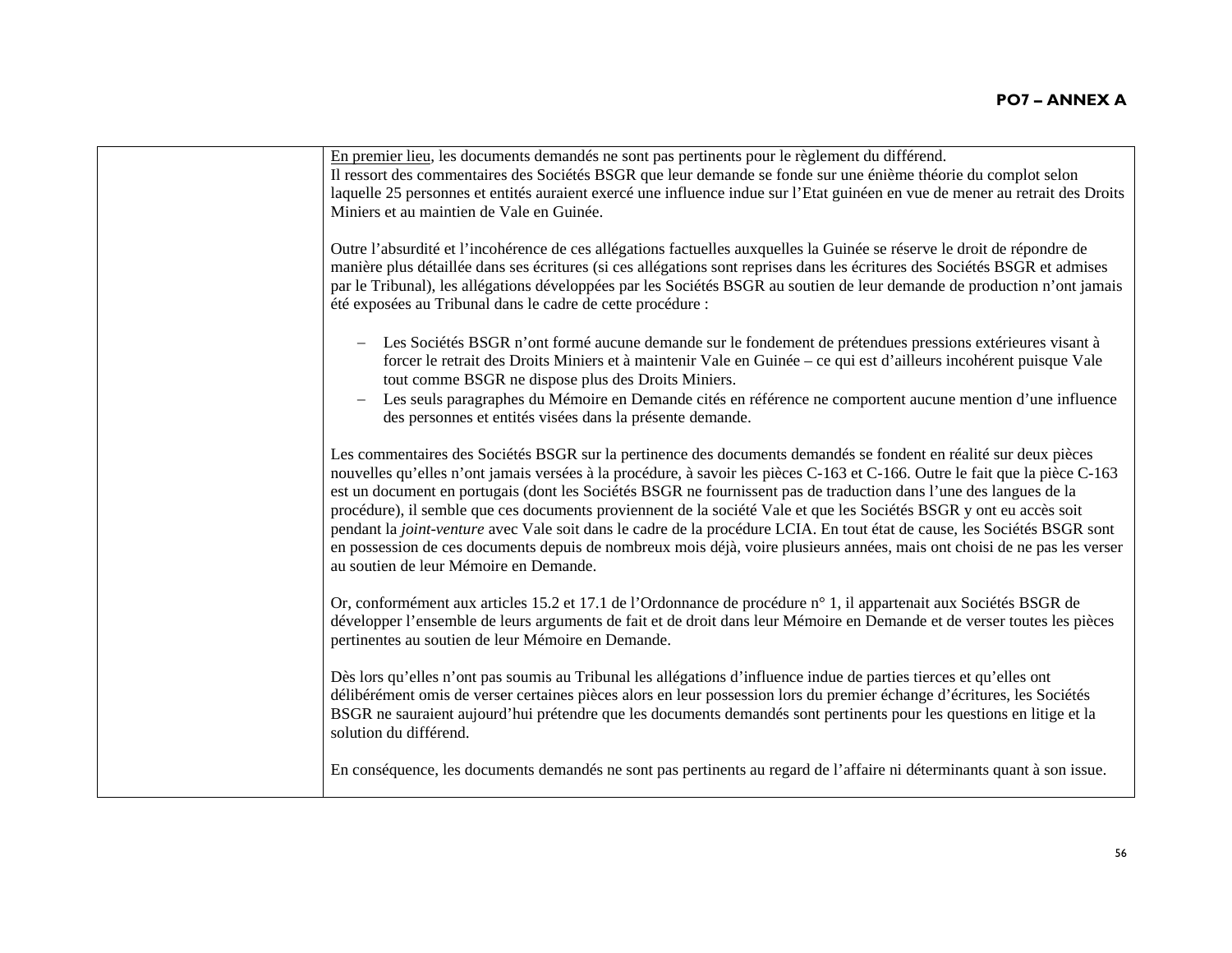|                                                                          | En deuxième lieu, la demande n'est pas suffisamment précise en ce qu'elle (i) vise des sujets particulièrement larges,<br>(ii) vise la prétendue influence de 25 personnes ou entités sur l'Etat guinéen dans son ensemble et (iii) porte sur une<br>période de près de six ans, de sorte que la demande ne contient pas de description suffisamment précise, complète et<br>détaillée des documents et/ou catégories de documents que la Guinée devrait identifier et produire.<br>En troisième et dernier lieu, le caractère général de la demande décrit ci-avant couplé à la longue période visée de près de<br>six ans imposeraient un fardeau excessif à la Guinée. Il serait également contraire aux considérations d'économie<br>procédurale d'exiger de la Guinée qu'elle recherche et identifie dans un délai si court un tel volume de documents et ce<br>d'autant plus qu'ils n'auraient pas de pertinence pour le règlement du différend. |
|--------------------------------------------------------------------------|--------------------------------------------------------------------------------------------------------------------------------------------------------------------------------------------------------------------------------------------------------------------------------------------------------------------------------------------------------------------------------------------------------------------------------------------------------------------------------------------------------------------------------------------------------------------------------------------------------------------------------------------------------------------------------------------------------------------------------------------------------------------------------------------------------------------------------------------------------------------------------------------------------------------------------------------------------|
| <b>Objections</b><br><b>Reply</b><br>to<br>to<br><b>Document Request</b> | BSGR notes Guinea's objections. Its response is, however, restricted pursuant to Article 16.3 of PO 1, to address the<br>following objections:<br>Guinea objects that the request is too burdensome and that it would require more time to do the searches. This is not<br>credible. First, the request is limited in time and subject. In addition, if Guinea requires more time to produce the requested<br>documents, the appropriate response is a request for an extension of time, not the outright rejection of the request. Guinea<br>could also start with its searches and produce the responsive documents on a rolling basis.<br>Under these circumstances, BSGR maintain their requests and ask the Tribunal to order Guinea to produce the requested                                                                                                                                                                                     |
|                                                                          | documents.                                                                                                                                                                                                                                                                                                                                                                                                                                                                                                                                                                                                                                                                                                                                                                                                                                                                                                                                             |
| <b>Tribunal's Decision</b>                                               | <b>DENIED</b>                                                                                                                                                                                                                                                                                                                                                                                                                                                                                                                                                                                                                                                                                                                                                                                                                                                                                                                                          |
|                                                                          | The Tribunal is of the view that the request is overly broad and not specific enough.                                                                                                                                                                                                                                                                                                                                                                                                                                                                                                                                                                                                                                                                                                                                                                                                                                                                  |
| <b>Décision du Tribunal</b>                                              | <b>REJETÉE</b>                                                                                                                                                                                                                                                                                                                                                                                                                                                                                                                                                                                                                                                                                                                                                                                                                                                                                                                                         |
|                                                                          | Le Tribunal estime que la demande est trop vaste et pas assez spécifique.                                                                                                                                                                                                                                                                                                                                                                                                                                                                                                                                                                                                                                                                                                                                                                                                                                                                              |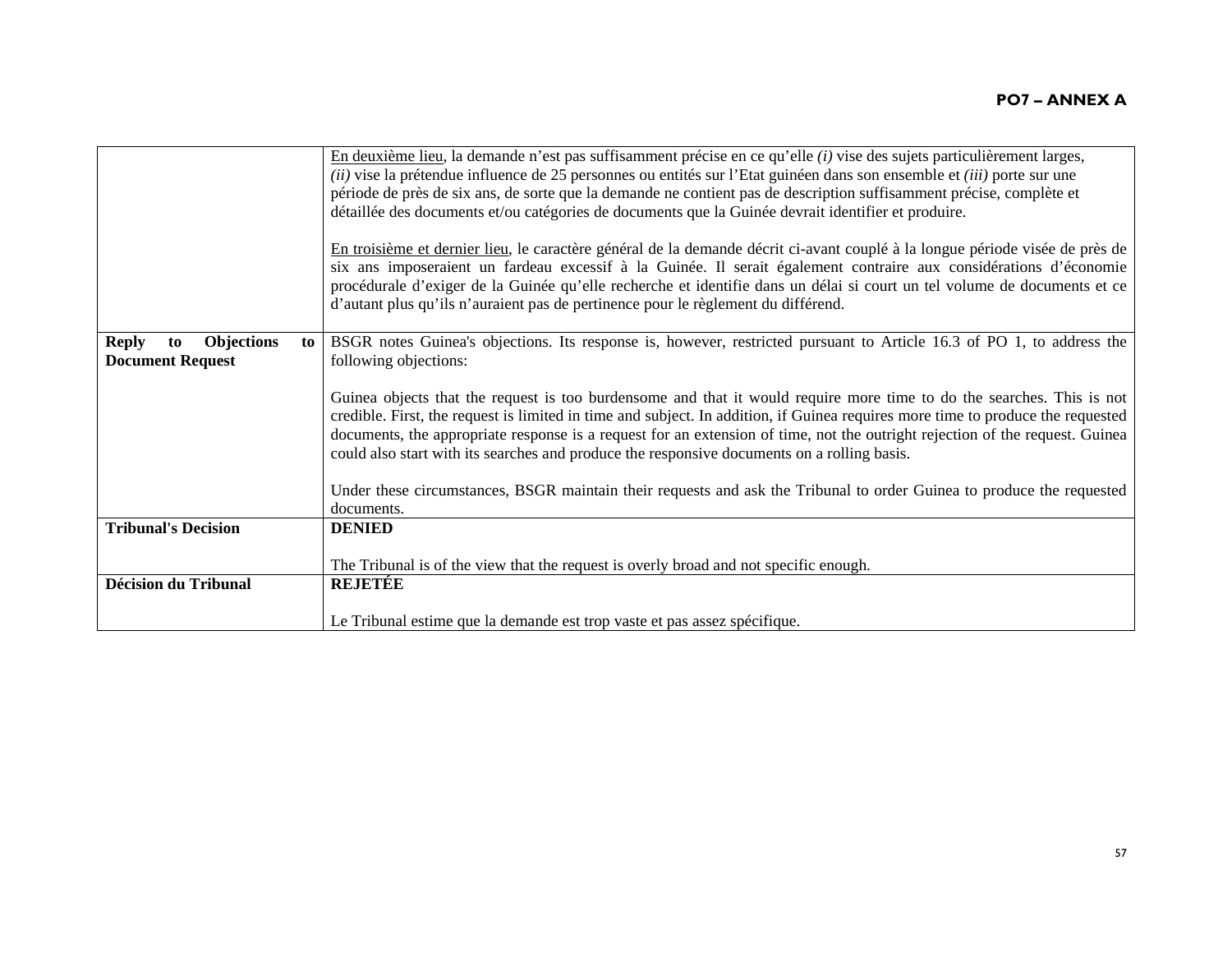|                            |                            | Request no. 21                                                                                                                    |
|----------------------------|----------------------------|-----------------------------------------------------------------------------------------------------------------------------------|
|                            | Document(s) or Category of | Documents concerning the relationship between Respondent and the Government of Brazil from January 2010 until June                |
| <b>Documents Requested</b> |                            | 2016, regarding:                                                                                                                  |
|                            |                            | a) Vale's investment in Guinea;                                                                                                   |
|                            |                            | Vale's mining rights in Guinea;<br>b)                                                                                             |
|                            |                            | Simandou and/or Zogota;<br>C)                                                                                                     |
|                            |                            | BSGR;<br>d)                                                                                                                       |
|                            |                            | Mr Steinmetz;<br>e)                                                                                                               |
|                            |                            | Guinea's interest in investments from Brazil;<br>f)                                                                               |
|                            |                            | Brazil's interest in Brazilian companies' implementation and involvement in Guinea;<br>g)                                         |
|                            |                            | Brazilian debt pardoning to Guinea;<br>h)                                                                                         |
|                            |                            | President Lula;<br>$\mathbf{i}$                                                                                                   |
|                            |                            | Odebrecht; and<br>$\mathbf{i}$                                                                                                    |
|                            |                            | $\bf k$ )<br>Construtora OAS Guinée SA                                                                                            |
| <b>Relevance</b>           | Ref.<br>to                 | CWS-3 ¶ 76                                                                                                                        |
| and                        | <b>Submissions</b>         | C-0028 ¶ 71.2; C-0041; C-0163; R-444.                                                                                             |
| <b>Materiality</b>         |                            |                                                                                                                                   |
| according to               |                            |                                                                                                                                   |
| <b>Requesting</b>          | <b>Comments</b>            | The 4 October 2011 letter from the Ministry of Mines to VBG, is a stop work letter on the basis that BSGR's Guinea works          |
| Party                      |                            | were unauthorised or being undertaken by "Vale" "a company of which [the Respondent] was unaware." (CM; [114 (iv);                |
|                            |                            | $C-0041$                                                                                                                          |
|                            |                            |                                                                                                                                   |
|                            |                            | However that assertion was unjustified, and to the contrary, there was a positive relationship between Vale and                   |
|                            |                            | Respondent, demonstrated by (8 months previously) the Guinea and Brazilian Presidents, attending the Trans-Guinea                 |
|                            |                            | official opening in February 2011.                                                                                                |
|                            |                            |                                                                                                                                   |
|                            |                            | Respondent valued the relationship with Brazil. It encouraged Brazil and/or was encouraged by Brazil to act in in a way           |
|                            |                            | that benefited the relationship, at times in ways that negatively impacted Claimants.                                             |
|                            |                            |                                                                                                                                   |
|                            |                            | Claimants' position is that Respondent's actions which led to the withdrawal of their mining rights were targeted against         |
|                            |                            | them only, while leaving Vale out of it so that the Respondent could keep alive the option Vale to invest in Guinea.              |
|                            |                            | The documents requested are relevant and material to demonstrate that Respondent was politically motivated to                     |
|                            |                            | expropriate Claimants' rights, while at the same time to keep Vale as investor in Guinea.                                         |
| Objections                 | <b>Document</b><br>to      | Cette demande doit être rejetée car :                                                                                             |
| <b>Request</b>             |                            | - les documents demandés sont des <b>documents confidentiels</b> (para. 16.3 de l'OP $n^{\circ}$ 1 et art. 9.2(b), (e) et (f) des |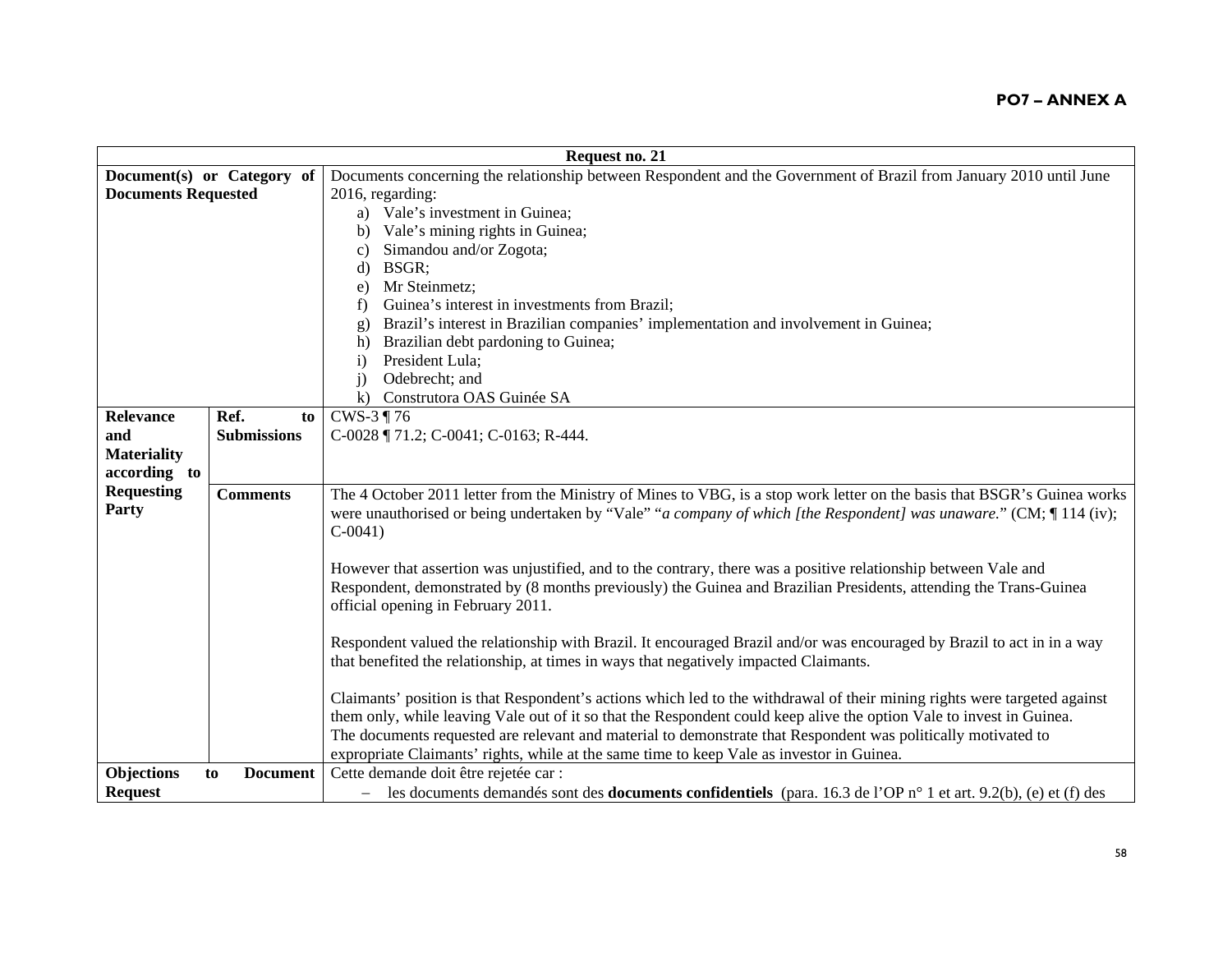| Règles IBA) des correspondances entre Etats, que la République de Guinée ne pourrait en tout état de cause<br>dévoiler sans l'autorisation du Gouvernement du Brésil;                                                                                                                                                                                                                                                                                                                                                                                                                                     |
|-----------------------------------------------------------------------------------------------------------------------------------------------------------------------------------------------------------------------------------------------------------------------------------------------------------------------------------------------------------------------------------------------------------------------------------------------------------------------------------------------------------------------------------------------------------------------------------------------------------|
| elle n'est pas suffisamment précise (para. 16.1 de l'OP n° 1, art. 3.3(a) des Règles IBA) ; et                                                                                                                                                                                                                                                                                                                                                                                                                                                                                                            |
| les documents demandés ne sont en tout état de cause pas pertinents pour le règlement du différend (para. 16.1<br>de l'OP $n^{\circ}$ 1, arts. 3.3(b) et 9.2(a) des Règles IBA).                                                                                                                                                                                                                                                                                                                                                                                                                          |
| En premier lieu, la demande des Sociétés BSGR porte sur des échanges, communications et négociations confidentielles<br>entre Etats, que la République de Guinée ne saurait verser à la procédure sans l'autorisation du Gouvernement du Brésil.                                                                                                                                                                                                                                                                                                                                                          |
| En second lieu, la demande des Sociétés BSGR est beaucoup trop large et pas suffisamment précise dans la mesure où elle<br>vise l'intérêt de la Guinée pour les investissements brésiliens en général (demande n° 21(f)), les intérêts des sociétés<br>brésiliennes, sans précision aucune, pour leur implication en Guinée (demande n° 21(g)) et le Président Lula sans aucune<br>précision (demande n° 21(i)).                                                                                                                                                                                          |
| En troisième et dernier lieu, les documents demandés ne sont en tout état de cause pas pertinents pour le règlement du<br>différend dans la mesure où les Sociétés BSGR n'ont pas fait d'allégation ni formé de demande dans leur Mémoire en<br>Demande concernant la motivation politique de l'Etat de retirer les Droits Miniers pour maintenir Vale en Guinée.<br>A cet égard, les Sociétés BSGR ne citent en référence aucun paragraphe de leur Mémoire en Demande, et ce car leurs<br>écritures ne mentionnent pas une seule fois le Brésil, à part pour préciser la nationalité de la société Vale. |
| C'est en raison du caractère nouveau de cette théorie que les Sociétés BSGR se voient tenues de citer en référence de leur<br>demande de production une pièce nouvelle, qu'elles n'avaient jamais versée à la procédure, à savoir la pièce C-163.<br>Or, conformément aux articles 15.2 et 17.1 de l'Ordonnance de procédure n° 1, il appartenait aux Sociétés BSGR de<br>développer l'ensemble de leurs arguments de fait et de droit et de verser toutes les pièces pertinentes au soutien de leur<br>Mémoire en Demande.                                                                               |
| Dès lors qu'elles n'ont pas soumis au Tribunal les allégations dont elles font aujourd'hui état et qu'elles ont délibérément<br>omis de verser certaines pièces alors en leur possession lors du premier échange d'écritures, les Sociétés BSGR ne<br>sauraient aujourd'hui prétendre que les documents demandés sont pertinents pour les questions en litige et la solution du<br>différend.                                                                                                                                                                                                             |
| Par ailleurs et en tout état de cause, la nouvelle théorie des Sociétés BSGR sur les motifs de la Décisions de Retrait des<br>Droits Miniers n'a aucun sens : Vale et BSGR ont été traitées de la même façon relativement aux Droits Miniers<br>puisqu'aucune des sociétés n'a conservé d'intérêt dans lesdits Droits Miniers après la Décision de Retrait. La Guinée ne<br>conteste pas que Vale ait pu être un investisseur aidant et bienvenu au moment de son arrivée en Guinée. Malgré l'intérêt                                                                                                     |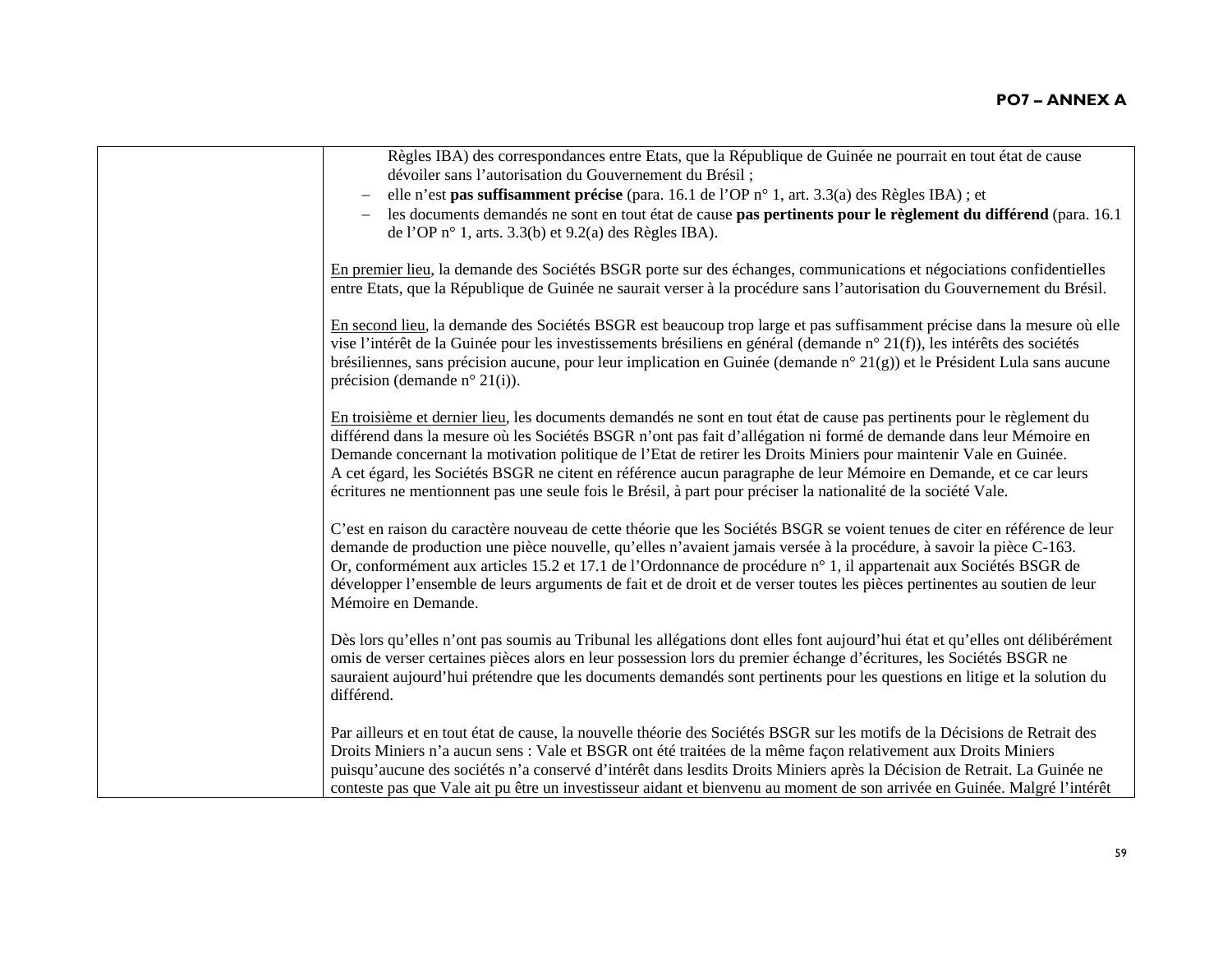| d'attirer et de conserver un tel investisseur mondial dans le pays, la Guinée a décidé de retirer les Droits Miniers de BSGR<br>Guinée (alors VBG) et donc de mettre un terme à l'investissement de Vale, et ce car la lutte contre la corruption et la<br>promotion de la transparence dans le secteur minier devaient primer justement sur des considérations politiques.<br>Enfin, les Sociétés BSGR n'expliquent pas quelle serait l'implication des sociétés Odebrecht et Construtora OAS Guinée<br>SA, de sorte que leur demande de production vis-à-vis de ces deux entités (demandes n° 21(j) et (k)) n'est pas davantage<br>pertinente.<br>En conséquence, l'ensemble des documents demandés par les Sociétés BSGR n'est pas pertinent au regard de l'affaire ni                                                                                                                                                                    |
|----------------------------------------------------------------------------------------------------------------------------------------------------------------------------------------------------------------------------------------------------------------------------------------------------------------------------------------------------------------------------------------------------------------------------------------------------------------------------------------------------------------------------------------------------------------------------------------------------------------------------------------------------------------------------------------------------------------------------------------------------------------------------------------------------------------------------------------------------------------------------------------------------------------------------------------------|
| déterminant quant à son issue.                                                                                                                                                                                                                                                                                                                                                                                                                                                                                                                                                                                                                                                                                                                                                                                                                                                                                                               |
| BSGR note Guinea's objections. Their response is, however restricted pursuant to Article 16.3 of PO 1, to address the<br>following objections:                                                                                                                                                                                                                                                                                                                                                                                                                                                                                                                                                                                                                                                                                                                                                                                               |
| Guinea objects and relies on legal privilege (Article $9(2)(b)$ of the IBA Rules), confidentiality (Article $9(2)(e)$ ) and political<br>sensitivity (Article $9(2)(f)$ ) to resist this request. These objections must be rejected:                                                                                                                                                                                                                                                                                                                                                                                                                                                                                                                                                                                                                                                                                                         |
| First, not only does Guinea fail to identify the nature and source of the privilege that it relies on, it also fails to<br>establish that such privilege is recognized in international arbitration proceedings.<br>Second, only grounds of commercial or technical confidentiality are protected under Article 9(2)(e) of the IBA<br>Rules. No such grounds apply to the documents requested.<br>Third, Guinea fails to establish the "special political sensitivity" of the documents sought, let alone that it<br>establishes why this sensitivity is compelling. Guinea takes the position that any document exchanged between<br>states by its definition worthy of special sensitivity. This is cleary not the case and Guinea provides no authority in<br>support of its position. The documents sought are not of special political sensitivity as they relate to the<br>investments of private companies (Vale and BSGR) in Guinea. |
| Guinea further purports that it would not be able to produce the documents without Brazil's prior consent. Again this must<br>be rejected:                                                                                                                                                                                                                                                                                                                                                                                                                                                                                                                                                                                                                                                                                                                                                                                                   |
| Guinea does not identify the source of law of the alleged requirement of Brazil's consent.<br>Even if such requirement would exist, nothing prevents Guinea from attempting to seek this consent and, if Guinea<br>refuses to do so, BSGR requests the Tribunal to order Guinea to seek this consent.<br>Under these circumstances, BSGR maintains its request asks the Tribunal to order Guinea to produce the requested<br>documents.                                                                                                                                                                                                                                                                                                                                                                                                                                                                                                      |
|                                                                                                                                                                                                                                                                                                                                                                                                                                                                                                                                                                                                                                                                                                                                                                                                                                                                                                                                              |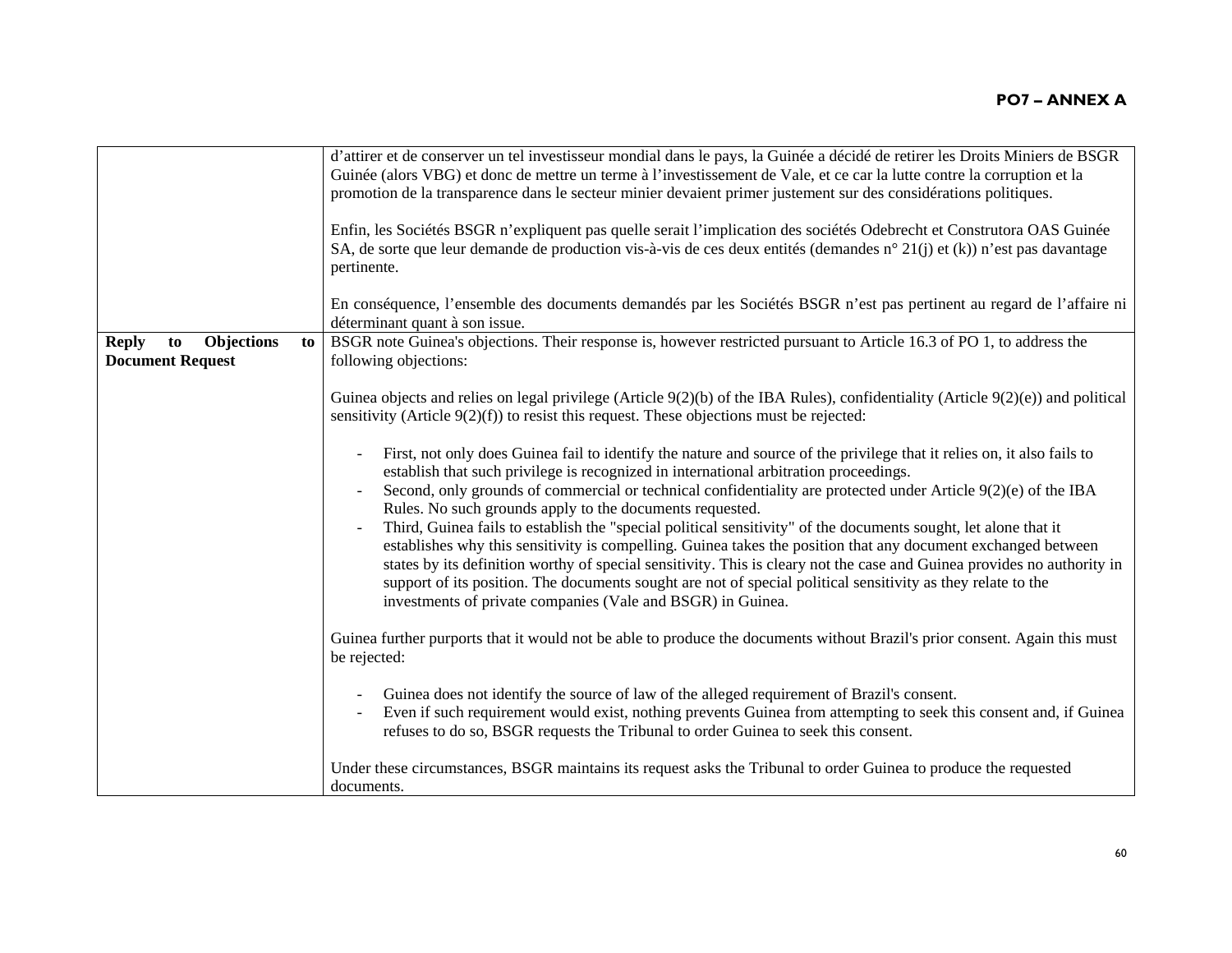| <b>Tribunal's Decision</b> | <b>DENIED</b>                                                                                                                                                                                                                                                                                |
|----------------------------|----------------------------------------------------------------------------------------------------------------------------------------------------------------------------------------------------------------------------------------------------------------------------------------------|
|                            | In view of the fact that no mention is made in the Claimants' Memorial or other submissions of any direct or indirect<br>involvement of the Brazilian Government in the present dispute, the requested documents do not appear to be <i>prima facie</i><br>relevant.                         |
| Décision du Tribunal       | <b>REJETÉE</b>                                                                                                                                                                                                                                                                               |
|                            | Dans la mesure où aucune mention n'est faite dans le Mémoire des Demanderesses ou d'autres écritures concernant toute<br>implication directe ou indirecte du Gouvernement brésilien dans la présente affaire, les documents demandés ne semblent<br>pas être pertinents <i>prima facie</i> . |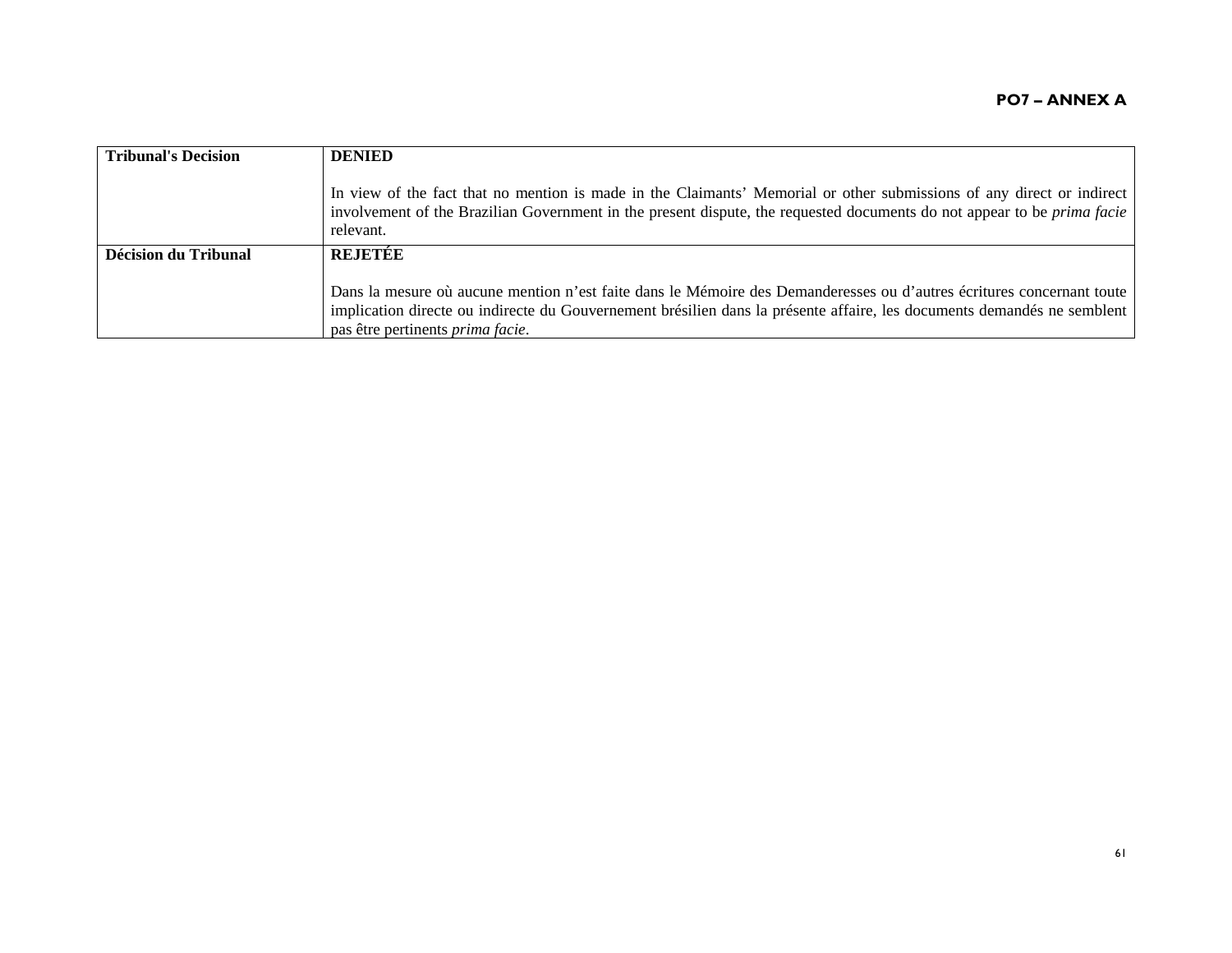|                            |                            | Request no. 22                                                                                                                          |
|----------------------------|----------------------------|-----------------------------------------------------------------------------------------------------------------------------------------|
|                            | Document(s) or Category of | All Documents passing between the Respondent and Vale between March 2010 and June 2016 in relation to:                                  |
| <b>Documents Requested</b> |                            | (a) Vale's investment in Guinea;                                                                                                        |
|                            |                            | The Feasibility study for Simandou blocks 1 and 2;<br>(b)                                                                               |
|                            |                            | Respondent's decision that VBG cease works in Guinea;<br>(c)                                                                            |
|                            |                            | The export of iron ore via Liberia by VBG;<br>(d)                                                                                       |
|                            |                            | The decision of Respondent to evaluate the relationship with VBG Guinea;<br>(e)                                                         |
|                            |                            | The technical committee investigation;<br>(f)                                                                                           |
|                            |                            | Meetings with Roger Agnelli, Eduardo Ledsham, Jose Carlos Martins, Jose de Castro Alves, Clovis Torres, Pedro<br>(g)                    |
|                            |                            | Rodriguez Raphael Benke or Ferreira Murillo;                                                                                            |
|                            |                            | Settlement discussions in relation to the Simandou or Zogota projects; and<br>(h)                                                       |
|                            |                            | Meeting with President Lula in his capacity as Vale's representative.<br>(i)                                                            |
| Relevance                  | Ref.<br>to                 | CM¶154                                                                                                                                  |
| and                        | <b>Submissions</b>         | C-0163; C-0164; R-444.                                                                                                                  |
| <b>Materiality</b>         |                            |                                                                                                                                         |
| according to               |                            |                                                                                                                                         |
| <b>Requesting</b>          | <b>Comments</b>            | Claimants' position is that shortly after Alpha Condé's election, he was determined that Claimants' rights in Guinea should             |
| Party                      |                            | be withdrawn, but that Vale should continue to invest in Guinea.                                                                        |
|                            |                            |                                                                                                                                         |
|                            |                            | The documents requested are relevant and material to demonstrate that Respondent was politically motivated to                           |
|                            |                            | expropriate Claimants' rights, while at the same time to keep Vale as investor in Guinea.                                               |
| Objections                 | <b>Document</b><br>to      | Cette demande doit être rejetée car :                                                                                                   |
| <b>Request</b>             |                            | elle n'est pas suffisamment précise (para. 16.1 de l'OP n° 1, art. 3.3(a) des Règles IBA) ; et                                          |
|                            |                            | les documents demandés ne sont <b>pas pertinents pour le règlement du différend</b> (para. 16.1 de l'OP n° 1, art.<br>$\qquad \qquad -$ |
|                            |                            | 3.3(b), 3.7 et 9.2(a) des Règles IBA).                                                                                                  |
|                            |                            |                                                                                                                                         |
|                            |                            | En premier lieu, la demande des Sociétés BSGR n'est pas suffisamment précise dans la mesure où elle recouvre des                        |
|                            |                            | documents et communications échangés sur une période de plus de six ans.                                                                |
|                            |                            |                                                                                                                                         |
|                            |                            | En second lieu, les documents demandés ne sont pas pertinents pour le règlement du différend.                                           |
|                            |                            | La Guinée réitère ici sa troisième objection à la demande de production n° 21.                                                          |
|                            |                            |                                                                                                                                         |
|                            |                            | D'une part, les Sociétés BSGR n'ont pas fait d'allégation ni formé de demande dans leur Mémoire en Demande concernant                   |
|                            |                            | la motivation politique de l'Etat de retirer les Droits Miniers pour maintenir Vale en Guinée.                                          |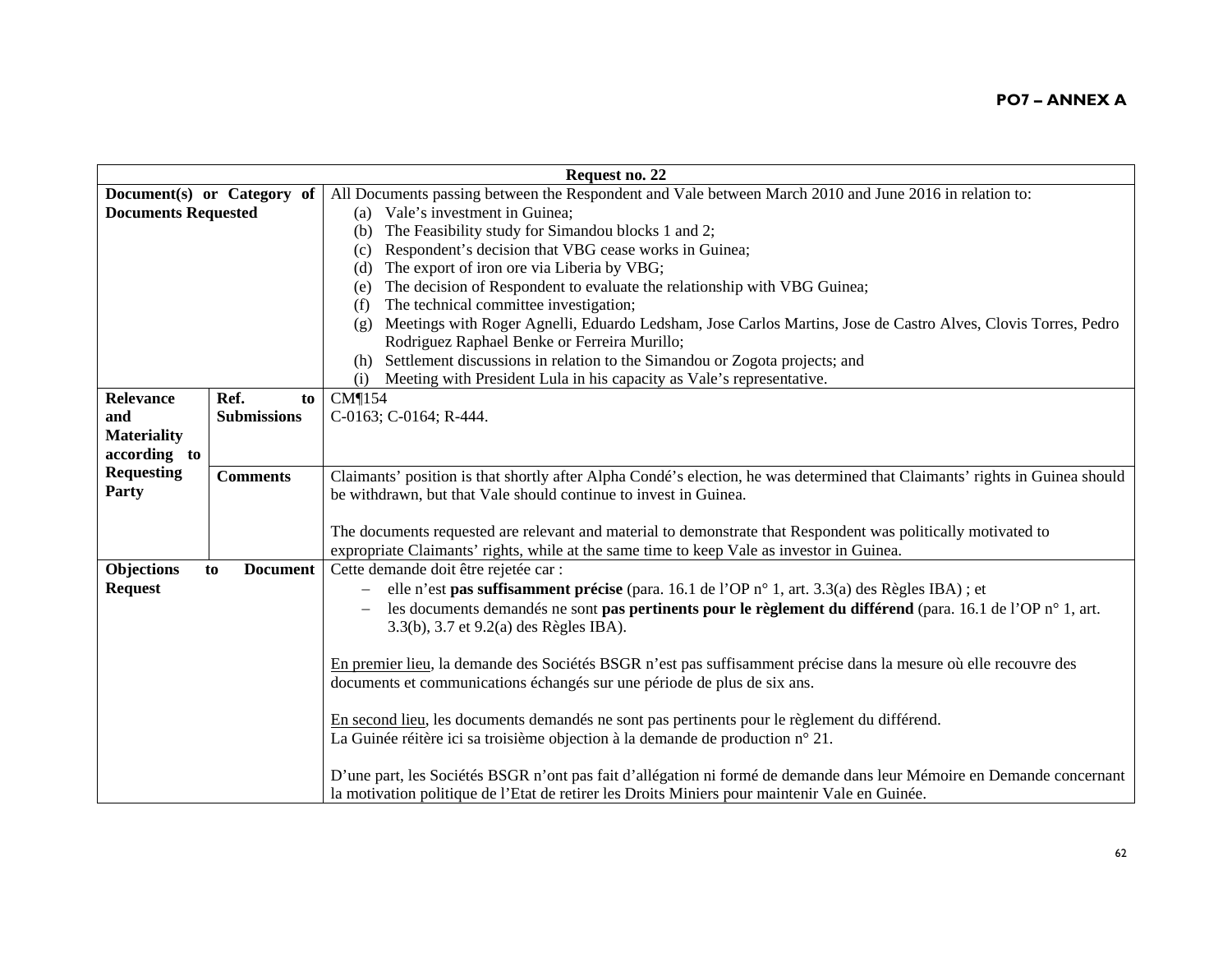| contentent d'affirmer : « In summary, the withdrawal of the Claimants' mining and infrastructure rights was a political                                                                                                                                                                                                                                                                                                                                                                                            |
|--------------------------------------------------------------------------------------------------------------------------------------------------------------------------------------------------------------------------------------------------------------------------------------------------------------------------------------------------------------------------------------------------------------------------------------------------------------------------------------------------------------------|
| C'est en raison du caractère nouveau de cette théorie que les Sociétés BSGR se voient tenues de citer en référence de leur<br>demande de production deux pièces nouvelles, qu'elles n'avaient jamais versées à la procédure, à savoir les pièces C-163                                                                                                                                                                                                                                                             |
| développer l'ensemble de leurs arguments de fait et de droit et de verser toutes les pièces pertinentes au soutien de leur                                                                                                                                                                                                                                                                                                                                                                                         |
| Dès lors qu'elles n'ont pas soumis au Tribunal les allégations dont elles font aujourd'hui état et qu'elles ont délibérément<br>sauraient aujourd'hui prétendre que les documents demandés sont pertinents pour les questions en litige et la solution du                                                                                                                                                                                                                                                          |
| D'autre part et en tout état de cause, la nouvelle théorie des Sociétés BSGR sur les motifs de la Décision de Retrait des<br>puisqu'aucune des sociétés n'a conservé d'intérêt dans lesdits Droits Miniers après la Décision de Retrait. La Guinée ne<br>conteste pas que Vale ait pu être un investisseur aidant et bienvenu au moment de son arrivée en Guinée. Malgré l'intérêt<br>d'attirer et de conserver un tel investisseur mondial dans le pays, la Guinée a décidé de retirer les Droits Miniers de BSGR |
|                                                                                                                                                                                                                                                                                                                                                                                                                                                                                                                    |
|                                                                                                                                                                                                                                                                                                                                                                                                                                                                                                                    |
|                                                                                                                                                                                                                                                                                                                                                                                                                                                                                                                    |
|                                                                                                                                                                                                                                                                                                                                                                                                                                                                                                                    |
| While the allegation in the Memorial referred to is very general, the Tribunal accepts here that relevance may be                                                                                                                                                                                                                                                                                                                                                                                                  |
|                                                                                                                                                                                                                                                                                                                                                                                                                                                                                                                    |
| Si l'allégation à laquelle il est fait référence dans le Mémoire est très générale, le Triubnal accepte dans le cas présent que                                                                                                                                                                                                                                                                                                                                                                                    |
| la pertinence peut être considérée comme suffisante du point de vue prima facie, à condition que la période de temps soit                                                                                                                                                                                                                                                                                                                                                                                          |
| Or, conformément aux articles 15.2 et 17.1 de l'Ordonnance de procédure n° 1, il appartenait aux Sociétés BSGR de<br>Guinée (alors VBG) et donc de mettre un terme à l'investissement de Vale, et ce car la lutte contre la corruption et la                                                                                                                                                                                                                                                                       |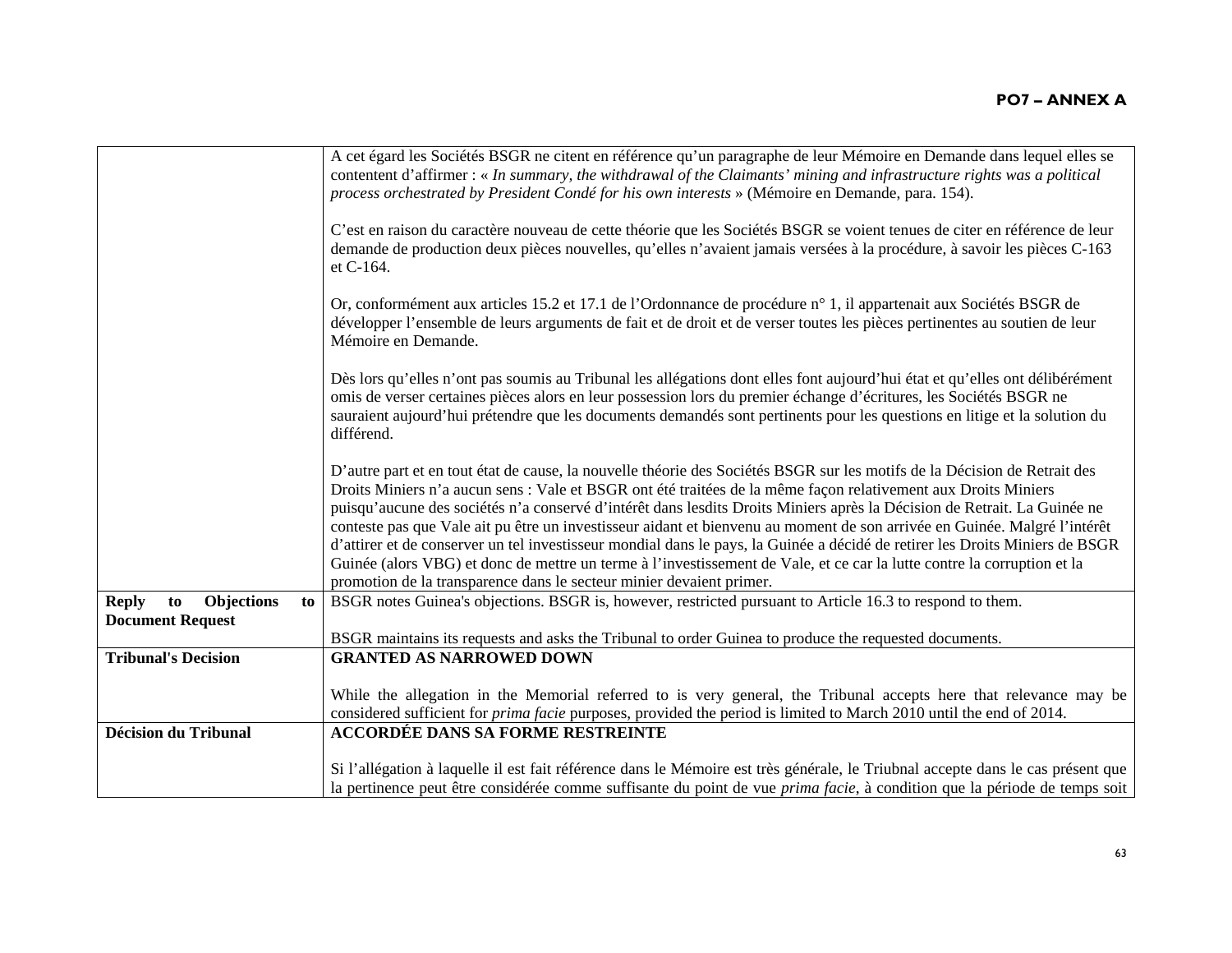| $\cdot$<br>2014.<br>$\overline{\phantom{a}}$<br>or<br>limitée<br>mar:<br>. †1n<br>- 1 CL<br>.v.v<br>$\mathbf{u}$ |
|------------------------------------------------------------------------------------------------------------------|
|------------------------------------------------------------------------------------------------------------------|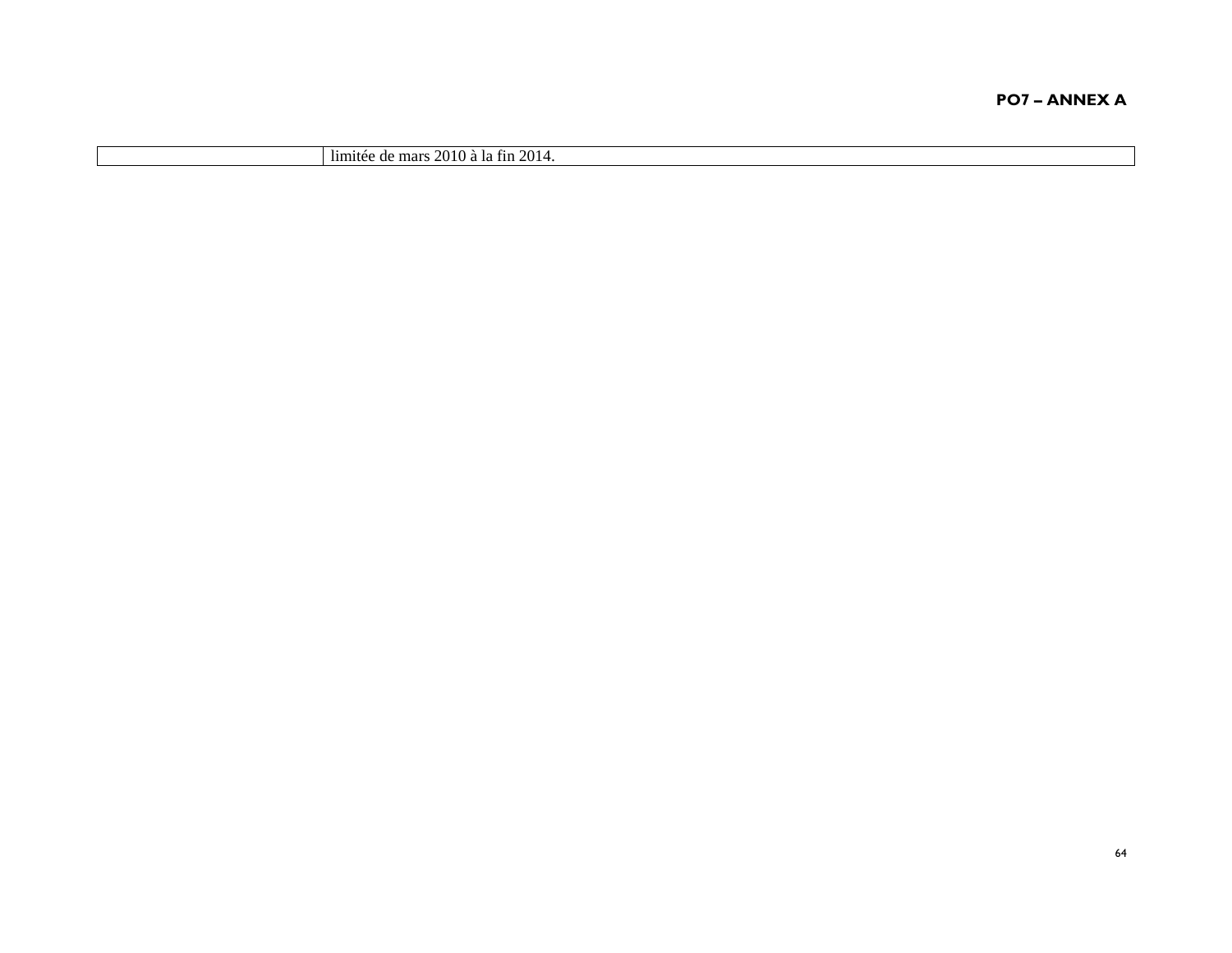| Request no. 23             |                         |                                                                                                                          |
|----------------------------|-------------------------|--------------------------------------------------------------------------------------------------------------------------|
| Document(s) or Category of |                         | The following documents in relation to following meetings held in February 2011:                                         |
| <b>Documents Requested</b> |                         | (a) the meeting between inter alia, Mr. Avidan, Mr. Saad, Mr. Touré and President Condé and the Minister Ahmed           |
|                            |                         | Tidiane Traore;                                                                                                          |
|                            |                         | (b) the meeting between inter alia, Mr. Avidan, Mr. Saad, Mr. Touré and the Minister Ahmed Tidiane Traore and three      |
|                            |                         | members of Ministry of Transportation;                                                                                   |
|                            |                         | Documents created in anticipation and for the purpose of the meeting;<br>(c)                                             |
|                            |                         | (d) Documents created at that meeting;                                                                                   |
|                            |                         | (e) Documents recording the discussions during the meeting;                                                              |
|                            |                         | (f) Documents containing an analysis of the meeting; and                                                                 |
|                            |                         | (g) Documents reporting about that meeting.                                                                              |
| <b>Relevance</b>           | Ref.<br>to              | CM 105, 108, 154                                                                                                         |
| and                        | <b>Submissions</b>      | CMRG ¶ 547-8, 558-560                                                                                                    |
| <b>Materiality</b>         |                         | CWS-3 ¶ 88-89                                                                                                            |
| according to               |                         | C-0034.                                                                                                                  |
| <b>Requesting</b>          | <b>Comments</b>         | Claimants' position is that in these meetings Alpha Condé demanded from BSGR USD 1.25 billion, threatening to halt the   |
| Party                      |                         | building of the Trans-Guinean Railway and withdraw the consent to exporting iron ore through Liberia if BSGR did not     |
|                            |                         | make that payment.                                                                                                       |
|                            |                         |                                                                                                                          |
|                            |                         | Respondent's position is that this demand of payment was legitimate and was not requested for President Alpha Condé      |
|                            |                         | personally but for the benefit of Guinea.                                                                                |
|                            |                         |                                                                                                                          |
|                            |                         | These documents are relevant and material to demonstrating the nexus between President Condé's demands and the impact    |
|                            |                         | of non-compliance.                                                                                                       |
|                            |                         | The documents are also relevant and material to demonstrate that Respondent's considerations in demanding the payment    |
|                            |                         | of US\$1.25 was without legal justification.                                                                             |
| Objections                 | <b>Document</b><br>to   | La Guinée comprend que la demande vise « the following documents » tels que décrits aux paragraphes (c)-(g) et se        |
| <b>Request</b>             |                         | rapportant aux sujets énoncés aux paragraphes (a)-(b).                                                                   |
|                            |                         |                                                                                                                          |
|                            |                         | Sous réserve de cette précision, la Guinée n'a pas d'objection à cette demande de production. Cependant, sur la base des |
|                            |                         | recherches diligentées par l'Etat, y compris après visite de ses conseils sur place, aucun document répondant à cette    |
|                            |                         | demande n'a pu être trouvé à ce jour. La Guinée poursuit ses recherches.                                                 |
| <b>Reply</b><br>to         | <b>Objections</b><br>to | Guinea accepts this request, has produced some responsive documents and indicates that it continues its searches. Guinea |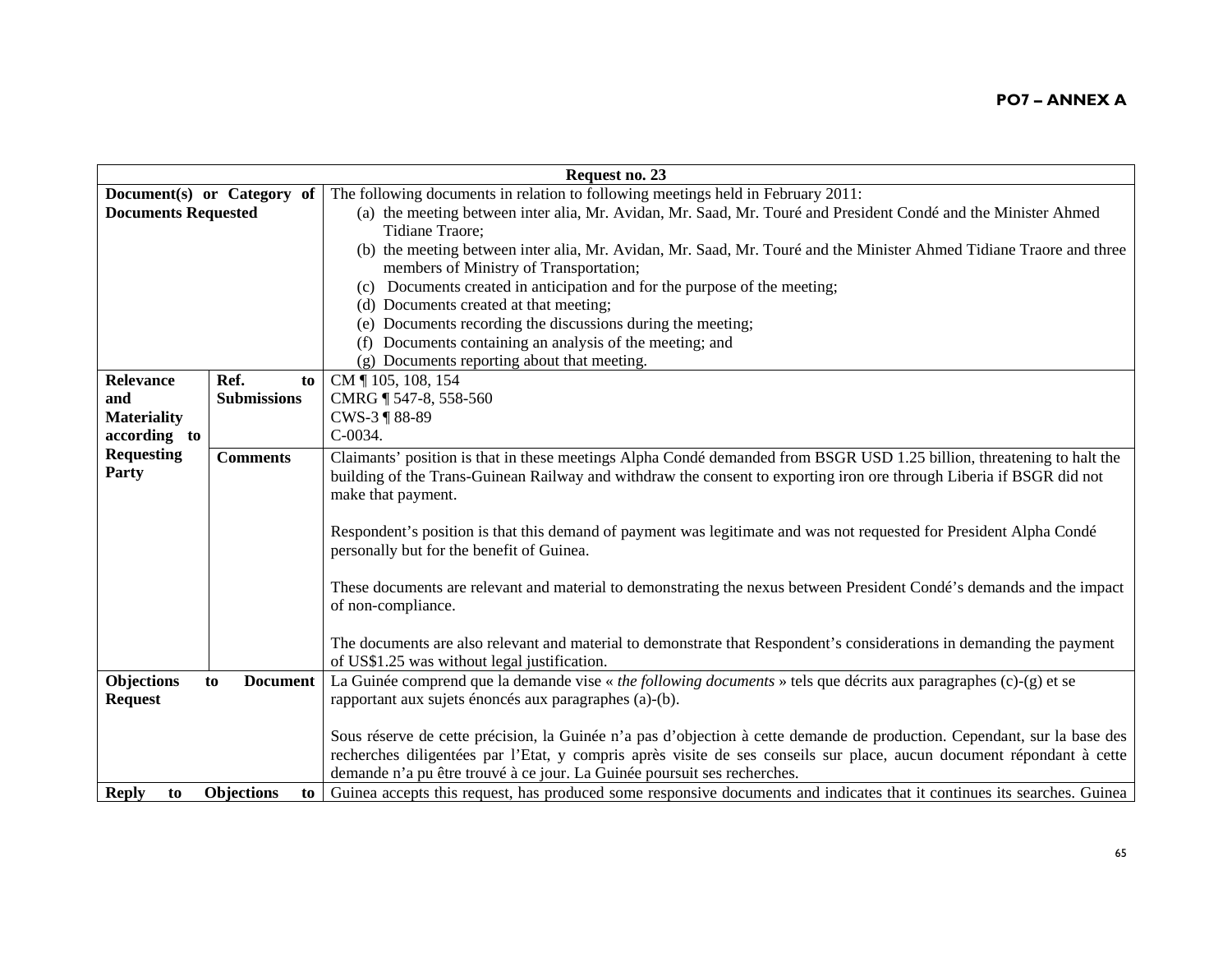| <b>Document Request</b>    | must indicate what additional searches it is conducting and when these additional searches will be completed. At this stage,<br>no further decision from the Tribunal is required. |
|----------------------------|------------------------------------------------------------------------------------------------------------------------------------------------------------------------------------|
| <b>Tribunal's Decision</b> | <b>NO DECISION REQUIRED</b>                                                                                                                                                        |
| Décision du Tribunal       | <b>PAS DE DÉCISION REQUISE</b>                                                                                                                                                     |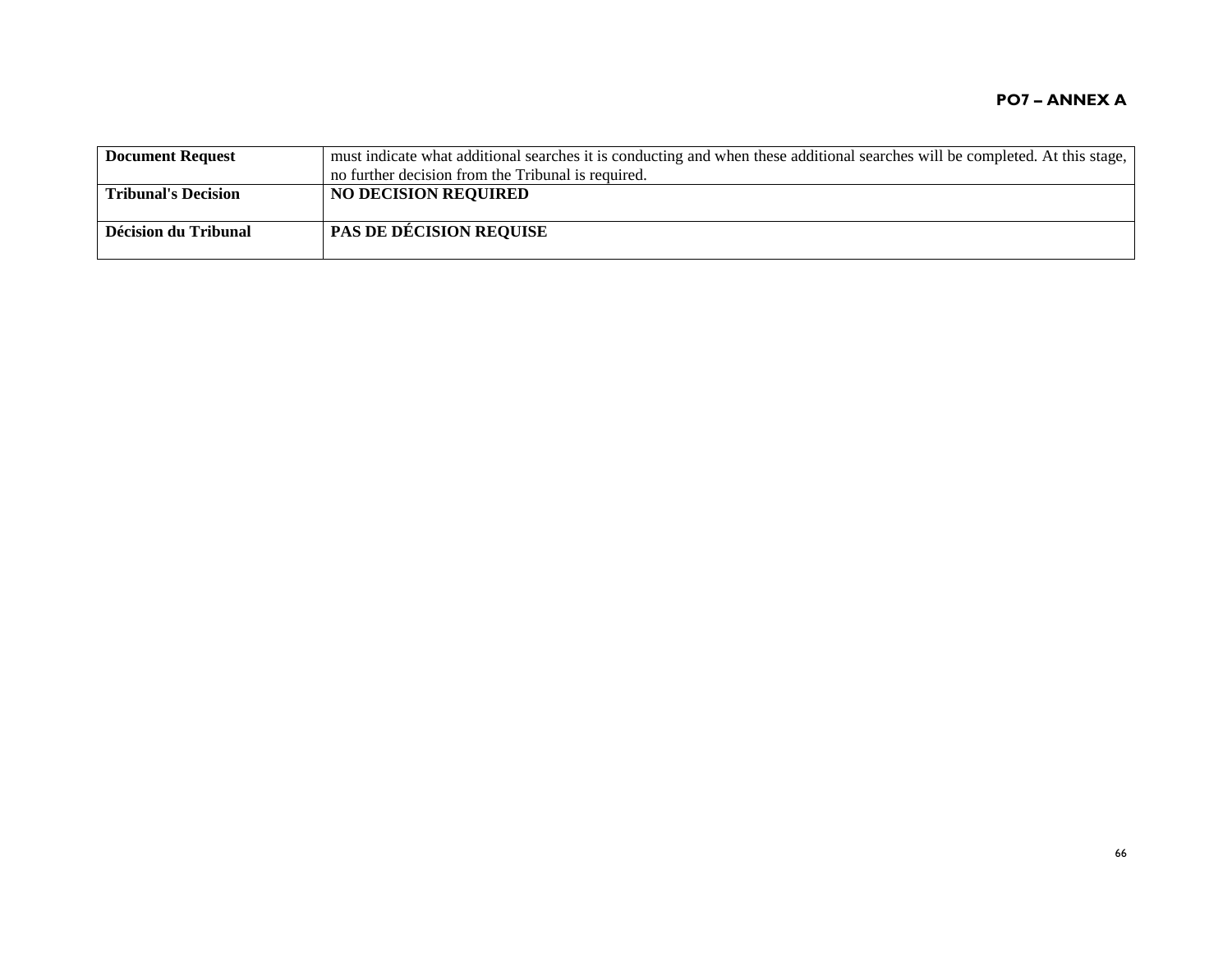|                                            | Request no. 24          |                                                                                                                              |  |
|--------------------------------------------|-------------------------|------------------------------------------------------------------------------------------------------------------------------|--|
| Document(s) or Category of                 |                         | All documents between June 2011 and December 2011 in relation to the Simandou Block 1&2 Feasibility Study submitted          |  |
| <b>Documents Requested</b>                 |                         | on 14 September 2011 including:                                                                                              |  |
|                                            |                         | (a) the committee or persons appointed to consider the Simandou Block $1&2$ Feasibility Study;                               |  |
|                                            |                         | (b) the considerations, deliberations and/or conclusions of the committee or persons that reviewed the Simandou              |  |
|                                            |                         | Block 1&2 Feasibility Study.                                                                                                 |  |
| <b>Relevance</b>                           | Ref.<br>to              | CM $\P$ 90-91, 93, 97, 114(v), (vii)                                                                                         |  |
| and                                        | <b>Submissions</b>      | CMRG 191,97, 475, 621, 632                                                                                                   |  |
| <b>Materiality</b>                         |                         | C-0024; C-0025; C-0028 ¶71.2; C-0029; C-0030; C-0042; C-0043; C-130; R-398; R-407; R-419; R-420.                             |  |
| according to                               |                         |                                                                                                                              |  |
| <b>Requesting</b>                          | <b>Comments</b>         | Claimants' position is that Simandou Block 1&2 Feasibility Study was an impressive accomplishment.                           |  |
| Party                                      |                         | Respondents' position is that the Simandou Block 1&2 Feasibility Study. was prepared without the competent technical         |  |
|                                            |                         | services of the Department of Mines and Geology being involved for validating the various stages of the study.               |  |
|                                            |                         | The documents are relevant and material to demonstrate that the Simandou Block $1\&2$ feasibility Study was carried out in   |  |
|                                            |                         | accordance with all necessary requirements.                                                                                  |  |
| <b>Objections</b><br><b>Document</b><br>to |                         | La Guinée n'a pas d'objection à cette demande de production et produit les documents en sa possession qui ont pu être        |  |
| <b>Request</b>                             |                         | trouvés à ce jour.                                                                                                           |  |
|                                            |                         |                                                                                                                              |  |
| <b>Reply</b><br>to                         | <b>Objections</b><br>to | Guinea accepts this request, has produced some responsive documents. Guinea does not indicate whether it continues its       |  |
| <b>Document Request</b>                    |                         | searches. Guinea is requested to indicate whether and if so what additional searches it is conducting and when these will be |  |
|                                            |                         | completed. At this stage, no further decision from the Tribunal is required.                                                 |  |
| <b>Tribunal's Decision</b>                 |                         | <b>NO DECISION REQUIRED</b>                                                                                                  |  |
|                                            |                         |                                                                                                                              |  |
| <b>Décision du Tribunal</b>                |                         | <b>PAS DE DÉCISION REQUISE</b>                                                                                               |  |
|                                            |                         |                                                                                                                              |  |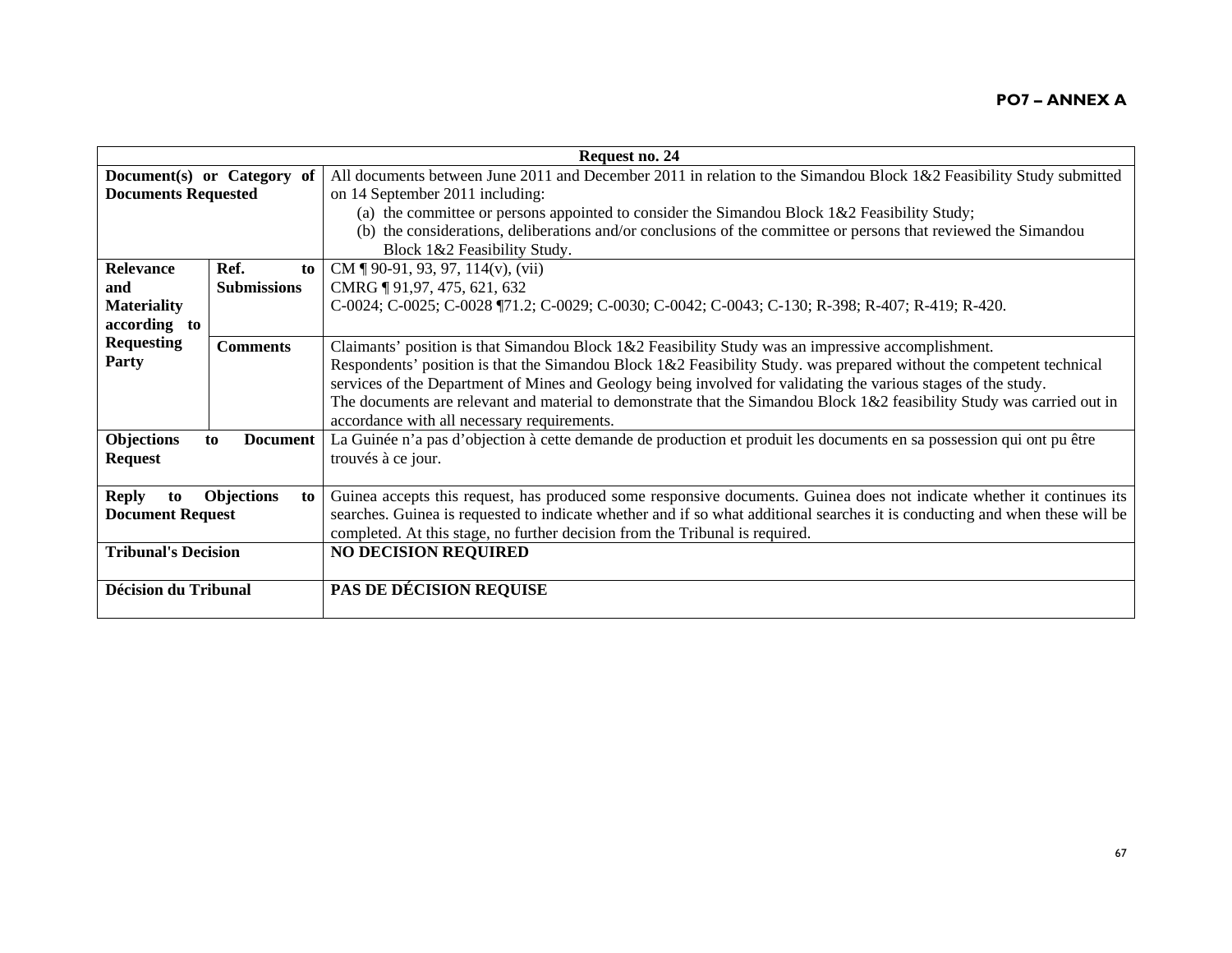| Request no. 25             |                       |                                                                                                                                        |
|----------------------------|-----------------------|----------------------------------------------------------------------------------------------------------------------------------------|
| Document(s) or Category of |                       | All documents from March 2010 to 31 December 2011 in relation to the joint venture between BSGR and Vale and/or                        |
| <b>Documents Requested</b> |                       | <b>VBG</b>                                                                                                                             |
| <b>Relevance</b>           | Ref.<br>to            | CM $\P$ 90-91, 93, 97, 114(v), (vii)                                                                                                   |
| and                        | <b>Submissions</b>    |                                                                                                                                        |
| <b>Materiality</b>         |                       |                                                                                                                                        |
| according to               |                       |                                                                                                                                        |
| <b>Requesting</b>          | <b>Comments</b>       | It is Claimants' position that Respondent was aware of the joint venture with Vale and approved it.                                    |
| Party                      |                       | Respondent's position following the submission of the Simandou Block 1&2 Feasibility Study was that VBG was not                        |
|                            |                       | recognized as a holder of any mining title.                                                                                            |
|                            |                       |                                                                                                                                        |
| <b>Objections</b>          | <b>Document</b><br>to | Cette demande doit être rejetée car :                                                                                                  |
| <b>Request</b>             |                       | elle n'est pas suffisamment précise (para. 16.1 de l'OP n° 1, art. 3.3(a) des Règles IBA),<br>$\qquad \qquad -$                        |
|                            |                       | les documents demandés se trouvent déjà dans la possession des Sociétés BSGR (art. 3.3(c)(i)),                                         |
|                            |                       | les documents demandés ne sont <b>pas pertinents pour le règlement du différend</b> (para. 16.1 de l'OP n° 1, arts.                    |
|                            |                       | $3.3(b)$ et $9.2(a)$ des Règles IBA),                                                                                                  |
|                            |                       | la demande est déraisonnable et exagérément contraignante et contreviendrait aux considérations d'économie<br>$\overline{\phantom{m}}$ |
|                            |                       | de procédure, de proportionnalité et d'équité (para. 16.3 de l'OP n° 1, arts. 9.2(c) et (g) des Règles IBA).                           |
|                            |                       | En premier lieu, la demande n'est pas suffisamment précise. Elle est rédigée en des termes si généraux et vise une période             |
|                            |                       | si longue que tout document relatif aux Blocs 1 et 2 et à Zogota de cette période pourrait être considéré comme répondant à            |
|                            |                       | la demande en tant que document « in relation to the joint-venture and/or VBG ». En conséquence, la demande ne contient                |
|                            |                       | pas de description suffisamment précise, complète et détaillée des documents et/ou catégories de documents que la Guinée               |
|                            |                       | devrait identifier et produire.                                                                                                        |
|                            |                       |                                                                                                                                        |
|                            |                       | En deuxième lieu, étant relatifs à la demande d'approbation de la joint-venture, les documents demandés devraient avoir                |
|                            |                       | émané et/ou avoir été reçus par BSGR Guinée (également dénommée VBG), aujourd'hui partie à la présente procédure. En                   |
|                            |                       | tant qu'actionnaires direct et indirect, BSGR Guernesey et BSGR ont donc nécessairement accès et/ou sont déjà en                       |
|                            |                       | possession des documents demandés.                                                                                                     |
|                            |                       |                                                                                                                                        |
|                            |                       | En troisième lieu, les documents demandés ne sont pas pertinents pour le règlement du différend.                                       |
|                            |                       | Comme expliqué en détail dans le Contre-Mémoire, la position de la Guinée est que la joint-venture entre BSGR et Vale                  |
|                            |                       | n'a pas été valablement approuvée par l'Etat.                                                                                          |
|                            |                       |                                                                                                                                        |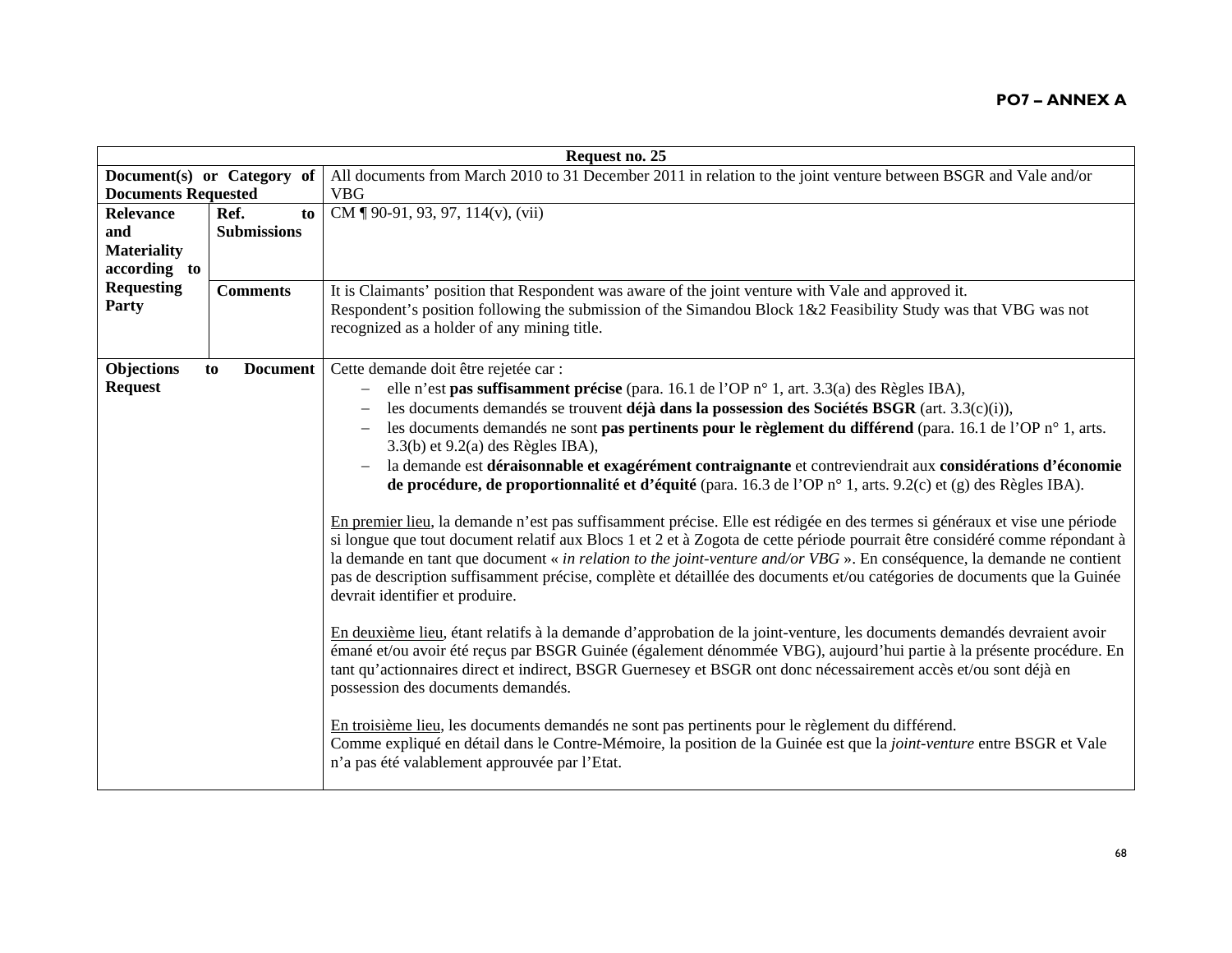|                                                                          | Cependant, le fait que la joint-venture ait été ou non valablement approuvée par l'Etat n'est pas un fondement de la<br>décision de Retrait des Droits Miniers ni d'une quelconque autre décision administrative que les Sociétés BSGR contestent<br>dans cet arbitrage.<br>En conséquence, les documents demandés ne sont pas pertinents au regard de l'affaire ni déterminants quant à son issue.                                                                                                                                                                  |
|--------------------------------------------------------------------------|----------------------------------------------------------------------------------------------------------------------------------------------------------------------------------------------------------------------------------------------------------------------------------------------------------------------------------------------------------------------------------------------------------------------------------------------------------------------------------------------------------------------------------------------------------------------|
|                                                                          | En quatrième et dernier lieu, le caractère général de la demande et la longueur de la période visée imposeraient un fardeau<br>excessif à la Guinée. Il serait en outre contraire aux considérations d'économie procédurale d'exiger de la Guinée qu'elle<br>recherche et identifie dans un délai si court un tel volume de documents et ce d'autant plus qu'ils n'auraient pas de<br>pertinence pour le règlement du différend.                                                                                                                                     |
| <b>Objections</b><br><b>Reply</b><br>to<br>to<br><b>Document Request</b> | BSGR notes Guinea's objections. Their response is, however restricted pursuant to Article 16.3 of PO 1, to address the<br>following objections:<br>Guinea objects on the basis that it is too burdensome and contrary to procedural economy to run these searches in such a<br>short period of time. This is not credible. First, the request is limited in time and subject. Second, if Guinea requires more<br>time to produce the requested documents, the appropriate response is to request an extension of time, not the outright<br>rejection of the request. |
|                                                                          | In these circumstances, BSGR maintains its request and asks the Tribunal to order Guinea to produce the requested<br>documents.                                                                                                                                                                                                                                                                                                                                                                                                                                      |
| <b>Tribunal's Decision</b>                                               | <b>DENIED</b><br>The Tribunal denies the request because, by their nature, the documents must be in the Claimants possession, custody or<br>control, and the Claimants have not demonstrated otherwise.                                                                                                                                                                                                                                                                                                                                                              |
| <b>Décision du Tribunal</b>                                              | REJETÉE<br>Le Tribunal rejette la demande car, par nature, les documents doivent être en la possession, sous la garde ou le contrôle des                                                                                                                                                                                                                                                                                                                                                                                                                             |
|                                                                          | Demanderesses, et les Demanderesses n'ont pas démontré le contraire.                                                                                                                                                                                                                                                                                                                                                                                                                                                                                                 |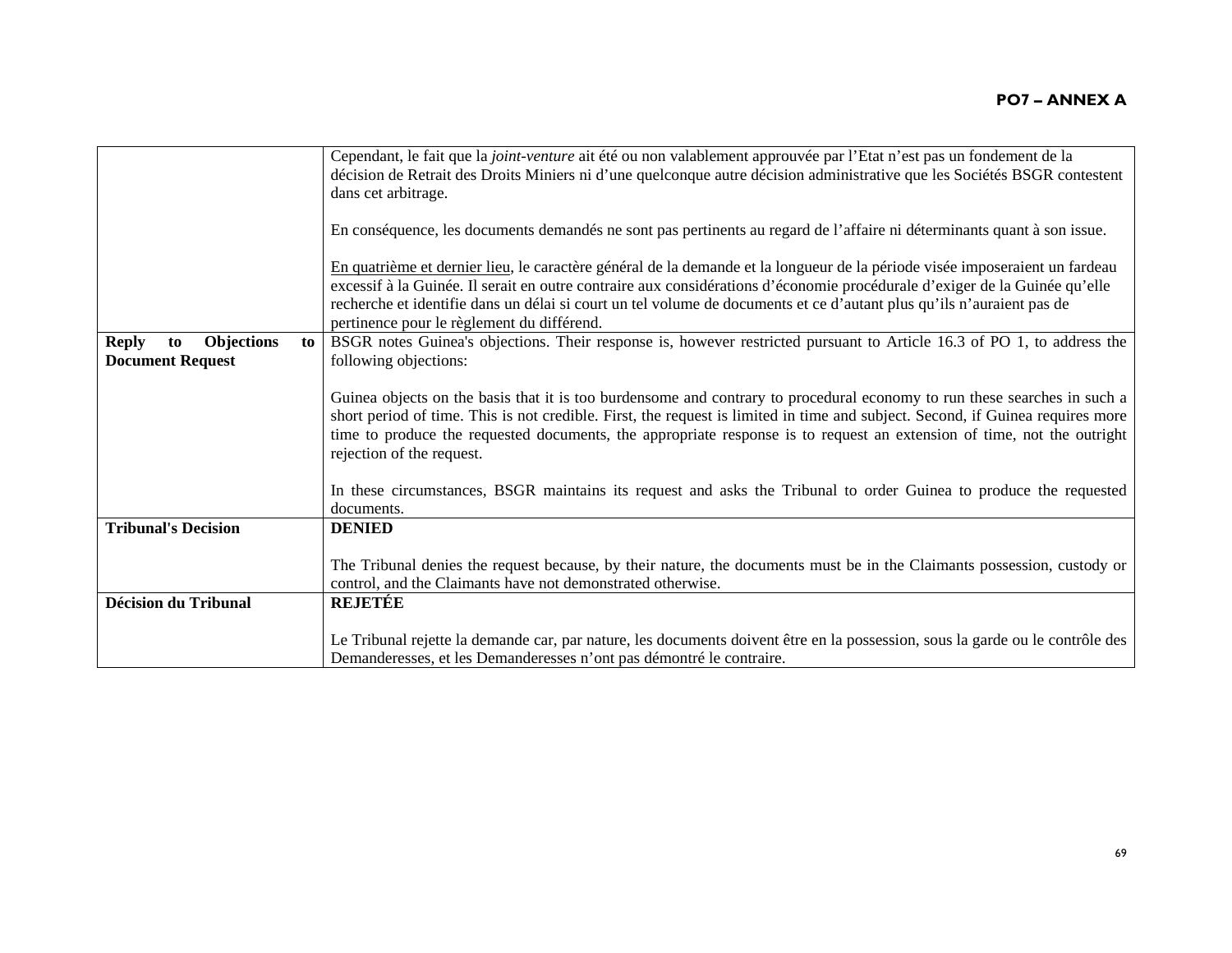|                            | Request no. 26        |                                                                                                                                        |  |
|----------------------------|-----------------------|----------------------------------------------------------------------------------------------------------------------------------------|--|
| Document(s) or Category of |                       | The following Documents in relation to the construction of the Trans-Guinean Railway:                                                  |  |
| <b>Documents Requested</b> |                       | (a) financial and/or technical; and/or commercial analysis of the rehabilitation of the Trans-Guinean Railway between                  |  |
|                            |                       | 16 December 2009 and 8 April 2011;                                                                                                     |  |
|                            |                       | (b) negotiation of the Protocole d'Accord between 16 December 2009 and 8 April 2011;                                                   |  |
|                            |                       | (c) the considerations and/or grounds for deciding that BSGR and/or VBG cease works between November 2010 and                          |  |
|                            |                       | 28 March 2014 (C-0039);                                                                                                                |  |
|                            |                       | (d) the documents generated by the interruption $\&$ cessation of railway works;                                                       |  |
|                            |                       | (e) the considerations and decision that the execution of the Trans-Guinean Railway project will be the subject of a                   |  |
|                            |                       | call for tender (C-0039);                                                                                                              |  |
|                            |                       | (f) the decisions after April 2011 regarding the award of Trans-Guinean Railway project.                                               |  |
| Relevance                  | Ref.<br>to            | CM ¶114 (ii), 207                                                                                                                      |  |
| and                        | <b>Submissions</b>    | CWS-3 ¶ 75, 90, 94 -94.1; CWS-5 ¶ 68, 104-105                                                                                          |  |
| <b>Materiality</b>         |                       | C-0039; C-0034.                                                                                                                        |  |
| according to               |                       |                                                                                                                                        |  |
| <b>Requesting</b>          | <b>Comments</b>       | Claimants' position is that the decision to cease works on the Trans-Guinean railway was politically motivated, as Alpha               |  |
| Party                      |                       | Conde wanted to strip Claimants of their mining rights and offer them to his supporters. This is demonstrated by                       |  |
|                            |                       | Respondent 's refusal to sign the MOU for the Trans-Guinean Railway, and the decision by President Condé that the                      |  |
|                            |                       | Trans-Guinean railway project would be awarded to another company.                                                                     |  |
|                            |                       | The documents are relevant and material to demonstrate that the decision to cease works on the Trans Guinean railway was               |  |
|                            |                       | taken in order to enable President Condé to allocate the project to his supporters.                                                    |  |
| Objections                 | <b>Document</b><br>to | Cette demande doit être rejetée car :                                                                                                  |  |
| <b>Request</b>             |                       | les documents demandés ne sont pas pertinents pour le règlement du différend (para. 16.1 de l'OP n° 1, arts.                           |  |
|                            |                       | $3.3(b)$ et $9.2(a)$ des Règles IBA),                                                                                                  |  |
|                            |                       | la demande n'est pas suffisamment précise (para. 16.1 de l'OP n° 1, art. 3.3(a) des Règles IBA), et<br>$\overline{\phantom{m}}$        |  |
|                            |                       | la demande est déraisonnable et exagérément contraignante et contreviendrait aux considérations d'économie<br>$\overline{\phantom{m}}$ |  |
|                            |                       | de procédure, de proportionnalité et d'équité (para. 16.3 de l'OP n° 1, arts. 9.2(c) et (g) des Règles IBA).                           |  |
|                            |                       |                                                                                                                                        |  |
|                            |                       | En premier lieu, les documents demandés ne sont pas pertinents pour le règlement du différend.                                         |  |
|                            |                       |                                                                                                                                        |  |
|                            |                       | Les Sociétés BSGR justifient de leur demande de production au regard d'une nouvelle théorie pour le moins                              |  |
|                            |                       | incompréhensible, selon laquelle le Président Condé aurait choisi de cesser les travaux du chemin de fer du Trans-guinéen              |  |
|                            |                       | pour le transport de passagers – un projet coûteux et peu attrayant pour des investisseurs – dans le seul but d'accorder ce            |  |
|                            |                       | projet à d'autres personnes ou sociétés.                                                                                               |  |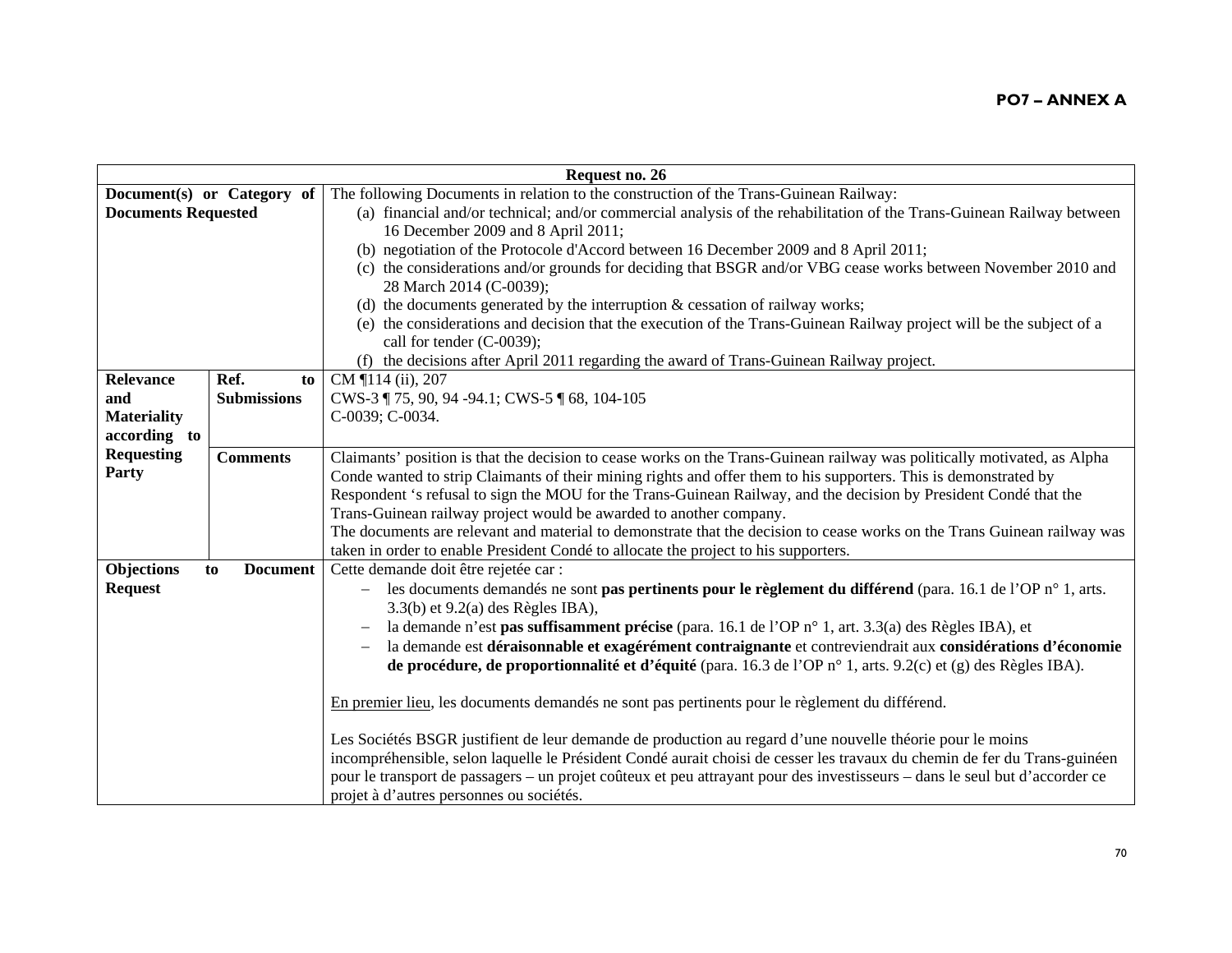|                                                                          | Outre les difficultés à comprendre de telles allégations et le fait que ce projet n'a été alloué à aucune autre personne ou<br>société à ce jour, ces allégations de fait n'ont pas été exposées dans le Mémoire en Demande des Sociétés BSGR et ne<br>fondent donc aucune de leurs demandes dans cet arbitrage.                                                                                                                                              |
|--------------------------------------------------------------------------|---------------------------------------------------------------------------------------------------------------------------------------------------------------------------------------------------------------------------------------------------------------------------------------------------------------------------------------------------------------------------------------------------------------------------------------------------------------|
|                                                                          | Or, conformément à l'article 15.2 de l'Ordonnance de procédure n° 1, il appartenait aux Sociétés BSGR de développer<br>l'ensemble de leurs arguments de fait et de droit dans leur Mémoire en Demande.                                                                                                                                                                                                                                                        |
|                                                                          | Dès lors qu'elles n'ont pas soumis au Tribunal les allégations qu'elles exposent aujourd'hui au soutien de leur demande de<br>production, les Sociétés BSGR ne sauraient aujourd'hui prétendre que les documents demandés sont pertinents.<br>En conséquence, les documents demandés ne sont pas pertinents au regard de l'affaire ni déterminants quant à son issue.                                                                                         |
|                                                                          | En second lieu, la demande n'est pas suffisamment précise en ce qu'elle couvre essentiellement tous documents relatifs au<br>projet du chemin de fer du Trans-guinéen, soit un projet d'infrastructure impliquant nécessairement plusieurs<br>administrations de l'Etat, et ce sur une période de plusieurs années.                                                                                                                                           |
|                                                                          | En outre, les Sociétés BSGR sollicitent la production de « The following documents », annonçant ainsi une description<br>détaillée de documents ou de catégories de documents. Or, ce qui suit est uniquement une liste de sujets.                                                                                                                                                                                                                            |
|                                                                          | En conséquence, la demande ne contient pas de description suffisamment précise, complète et détaillée des documents<br>et/ou catégories de documents que la Guinée devrait identifier et produire.                                                                                                                                                                                                                                                            |
|                                                                          | En troisième et dernier lieu, le caractère général de la demande et la longueur de la période visée, tels qu'évoqués ci-<br>dessus, imposeraient un fardeau excessif à la Guinée. Il serait en outre contraire aux considérations d'économie<br>procédurale d'exiger de la Guinée qu'elle recherche et identifie dans un délai si court un tel volume de documents et ce<br>d'autant plus qu'ils n'auraient pas de pertinence pour le règlement du différend. |
| <b>Objections</b><br><b>Reply</b><br>to<br>to<br><b>Document Request</b> | BSGR notes Guinea's objections. Their response is, however restricted pursuant to Article 16.3 of PO 1, to address the<br>following objections:                                                                                                                                                                                                                                                                                                               |
|                                                                          | Guinea objects on the basis that it is too burdensome and contrary to procedural economy to run these searches in such a<br>short period of time. This is not credible. First, the request is limited in time and subject. Second, if Guinea requires more<br>time to produce the requested documents, the appropriate response is to request an extension of time, not the outright<br>rejection of the request.                                             |
|                                                                          | BSGR maintains its request and asks the Tribunal to order Guinea to produce the requested documents.                                                                                                                                                                                                                                                                                                                                                          |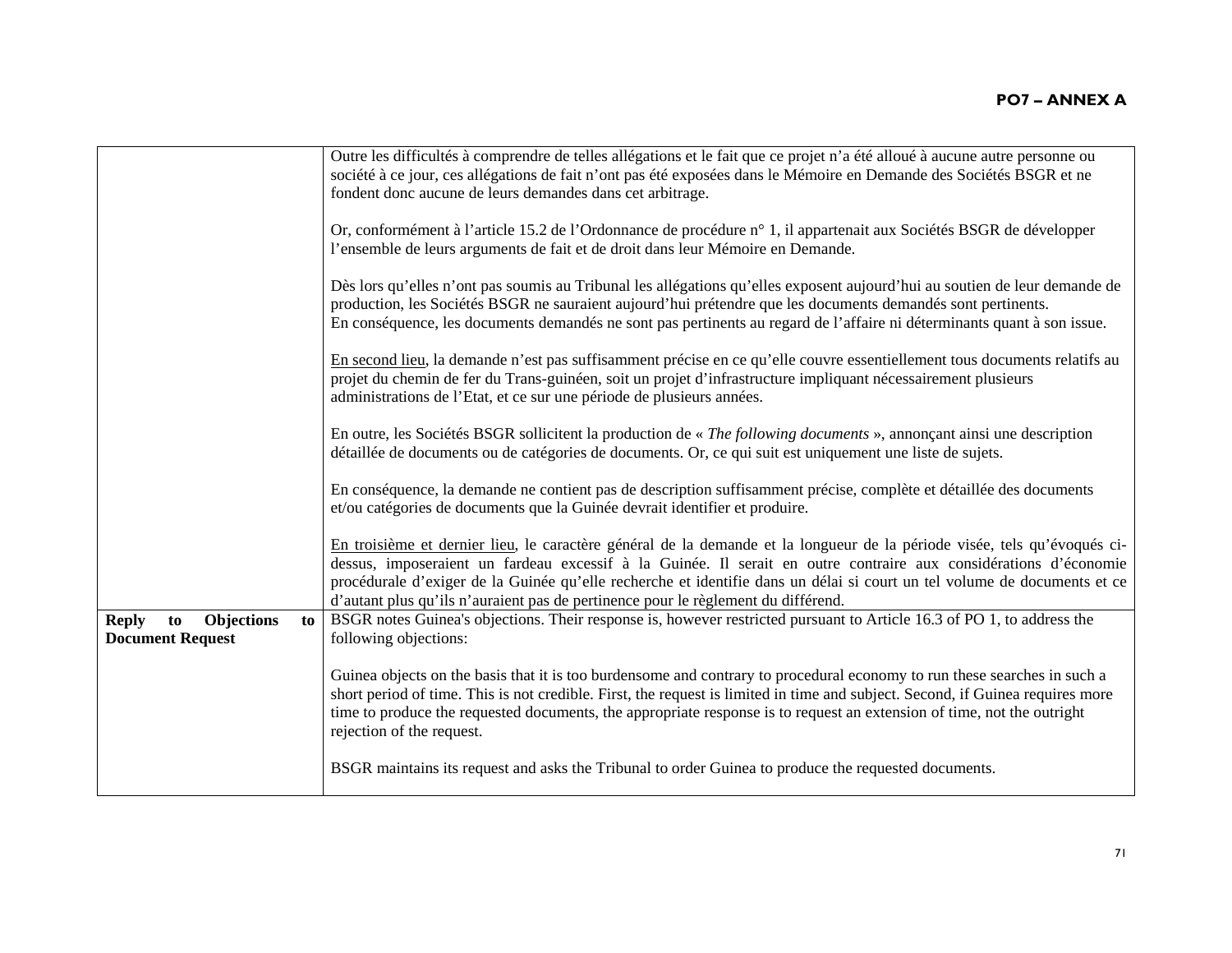| <b>Tribunal's Decision</b> | <b>GRANTED</b>                                                                                                                                                                                                                                                                                                                            |
|----------------------------|-------------------------------------------------------------------------------------------------------------------------------------------------------------------------------------------------------------------------------------------------------------------------------------------------------------------------------------------|
|                            | The requested documents appear <i>prima facie</i> relevant. Moreover, the request is sufficiently specific and not too<br>burdensome or unproportional. However, if necessary, the Respondent may require a reasonable time extension to produce<br>responsive documents on a rolling basis.                                              |
| Décision du Tribunal       | <b>ACCORDÉE</b>                                                                                                                                                                                                                                                                                                                           |
|                            | Les documents demandés semblent être pertinents <i>prima facie</i> . De plus, la demande est suffisamment spécifique et pas<br>excessivement contraignante ou disproportionnée. Toutefois, si nécessaire, la Défenderesse peut demander une prorogation<br>de délai raisonable pour produire des documents pertinents au fur et à mesure. |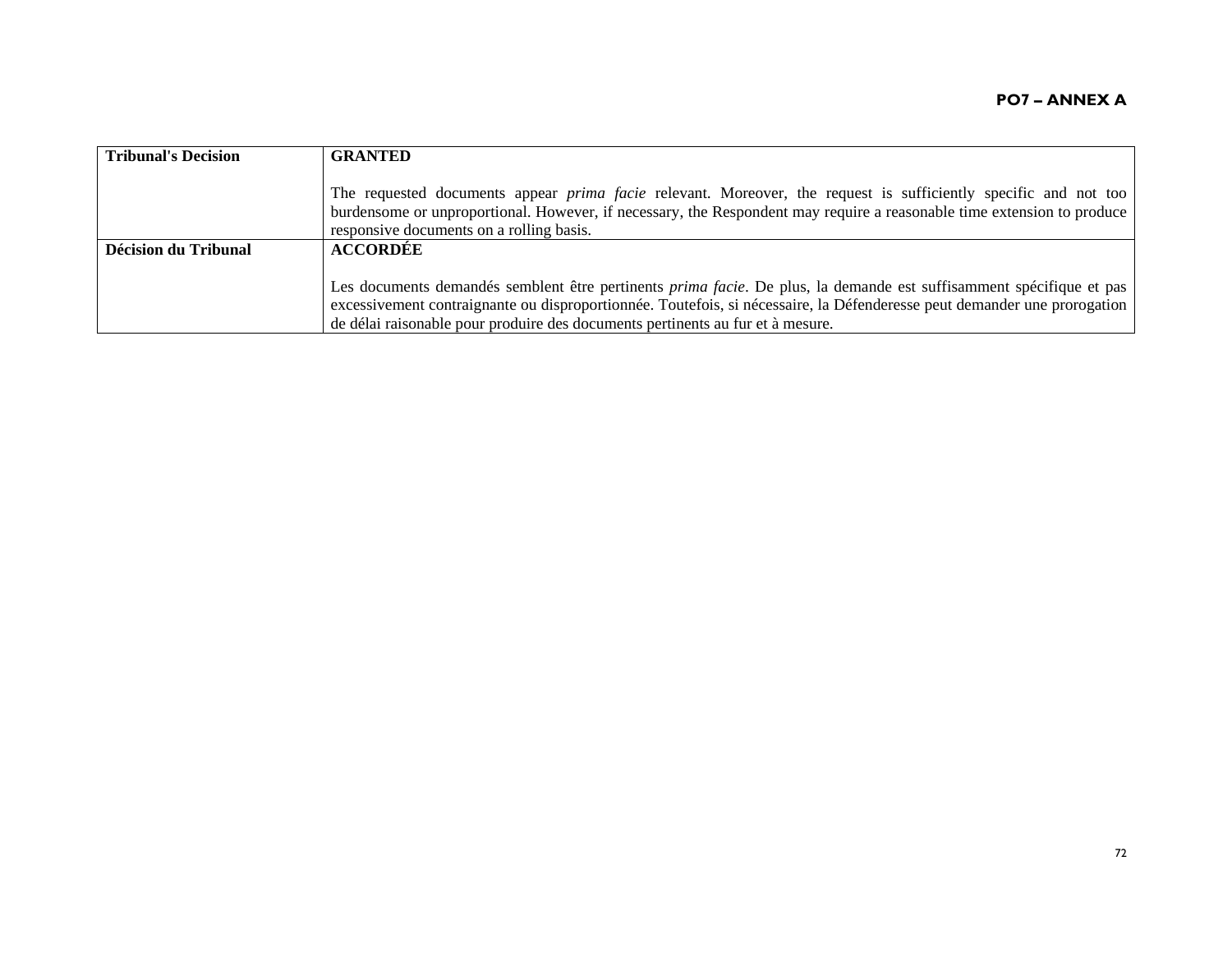| Request no. 27             |                       |                                                                                                                           |
|----------------------------|-----------------------|---------------------------------------------------------------------------------------------------------------------------|
| Document(s) or Category of |                       | The following Documents from January 2011 to June 2012 in relation to the considerations and/or grounds for:              |
| <b>Documents Requested</b> |                       | (a) Respondent's decision to stop all of VBG and/or BSGR Guinea's works in Guinea;                                        |
|                            |                       | (b) Respondent's decision to cancel the passage through Liberia for Blocs 1 & 2;                                          |
|                            |                       | (c) Respondent's decision to award the passage through Liberia only for Zogota;                                           |
|                            |                       | (d) Respondent's decision to award any Mining Company passage through Liberia for Guinea mining product export;           |
|                            |                       | (e) Respondent's decision to award AIOG (IMIC) a 40% share in its infrastructure rights in the Rio Tinto Trans-           |
|                            |                       | Guinean Railway;                                                                                                          |
|                            |                       | (f) Respondent's decision to award BTG Pactual/B $\&$ A Mineracao an interest or involvement in Trans-Guinean             |
|                            |                       | Railway.                                                                                                                  |
| Relevance                  | Ref.<br>to            | CM $\P$ 114 (ii), (iv) & (vii), 302 (i) & (ii)                                                                            |
| and                        | <b>Submissions</b>    | CMRG 1110-1111                                                                                                            |
| <b>Materiality</b>         |                       | CWS-3 ¶ 94, 94.1; CWS-5 ¶ 104-105                                                                                         |
| according to               |                       | C-0028 ¶ 71.2-71.3; C-0039; C-0041; C-0042.                                                                               |
| <b>Requesting</b>          | <b>Comments</b>       | In April 2011, Respondent issued notices for VBG to cease work in respect of Trans-Guinean Railway. In October 2011,      |
| Party                      |                       | and again in November 2011, Respondent issued notices for VBG to cease all work in Guinea, stating that the projects      |
|                            |                       | "had been initiated "without authorisation" or by a company of which it was unaware named "VALE"". (CM $\P$ 114 (iv) &    |
|                            |                       | $(vii)$ ).                                                                                                                |
|                            |                       |                                                                                                                           |
|                            |                       | Respondent seeks to justify the notices to stop works (CMRG   1110) whereas Claimants consider the notices unlawful       |
|                            |                       | and unjustified, and demonstrative of a decision already having been taken by Respondent to revoke the mining rights of   |
|                            |                       | BSGR, prior to the Technical Committee process commencement (CWS-3 ¶94)                                                   |
|                            |                       |                                                                                                                           |
|                            |                       | Further, with regard to the transport line between Guinea and Liberia, Respondent considered allowing BHP Billiton and    |
|                            |                       | permitted Sable Mining product to be exported via Liberia.                                                                |
|                            |                       |                                                                                                                           |
|                            |                       | The documents are relevant and material to understanding why the VBG projects were halted by Respondent, whether it       |
|                            |                       | was a legitimate decision in each case, and how Respondent justified permitting export through Liberia to other mining    |
|                            |                       | companies exporting product from Guinea, including Sable Mining.                                                          |
| Objections                 | <b>Document</b><br>to | Cette demande doit être rejetée car les documents demandés ne sont pas pertinents pour le règlement du différend (para.   |
| <b>Request</b>             |                       | 16.1 de l'OP n° 1, art. 3.3(b), 3.7 et 9.2(a) des Règles IBA) et la demande n'est pas suffisamment précise (para. 16.1 de |
|                            |                       | l'OP n° 1, art. $3.3(a)$ et $3.7$ des Règles IBA).                                                                        |
|                            |                       |                                                                                                                           |
|                            |                       | En premier lieu, les documents ne sont pas pertinents pour le règlement du différend.                                     |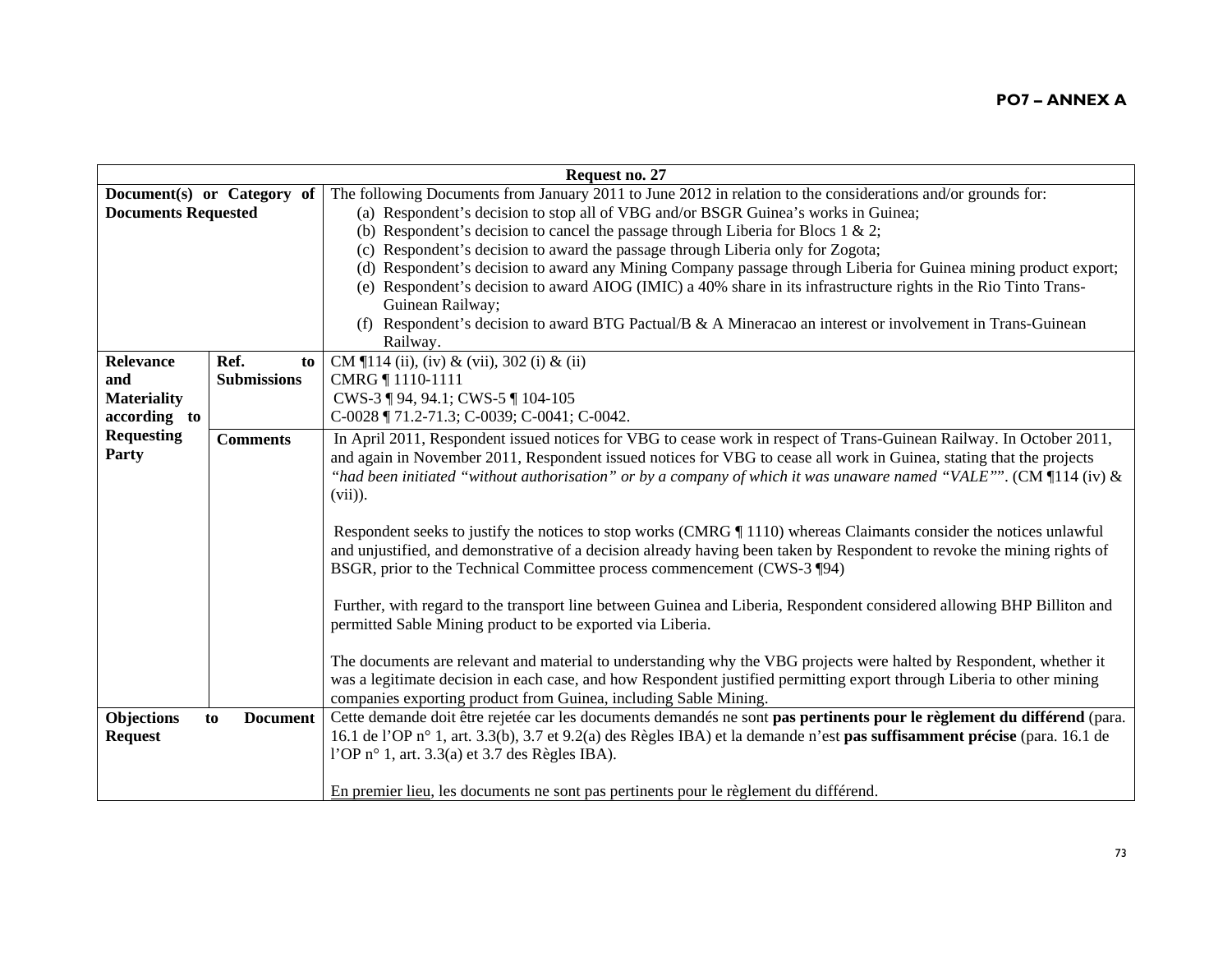| D'une part, les Sociétés BSGR justifient de leur demande de production au motif que l'Etat aurait imposé la cessation<br>définitive de tous travaux relatifs aux Blocs 1 et 2 et Zogota.<br>Les Sociétés BSGR détournent en réalité le contenu des courriers du Ministère des Mines.                                                                                                                                                                                                                                                                                                                                                                                                                                                                                                                                                     |
|------------------------------------------------------------------------------------------------------------------------------------------------------------------------------------------------------------------------------------------------------------------------------------------------------------------------------------------------------------------------------------------------------------------------------------------------------------------------------------------------------------------------------------------------------------------------------------------------------------------------------------------------------------------------------------------------------------------------------------------------------------------------------------------------------------------------------------------|
| En effet, les trois courriers cités en référence n'opèrent aucun retrait de titre ou de droit de procéder à des travaux mais se<br>contentent de demander un arrêt temporaire des travaux dans l'attente $(i)$ de la communication des accords ou conventions<br>liant VBG à l'Etat et des preuves de l'obtention des autorisations administratives nécessaires (Pièces C-41 et C-42) et<br>(ii) de la signature d'un protocole d'accord pour fixer les modalités et le chronogramme d'exécution des travaux (Pièce C-<br>39). Ces demandes étaient d'autant plus compréhensibles qu'elles s'inscrivaient dans un contexte de rénovation de<br>l'administration après plusieurs dizaines d'années de régimes autoritaires sous lesquels l'administration était désorganisée<br>et les archives avaient souvent été détruites ou perdues. |
| De la même manière, l'allégation selon laquelle la Guinée aurait retiré le droit de BSGR d'évacuer le minerai de fer via le<br>Libéria alors qu'elle l'aurait accordée à d'autres sociétés est fausse. Comme cela a déjà été détaillé en objection aux<br>demandes n° 13 et 14 ci-avant, le droit d'évacuer le minerai par le Libéria n'a été accordé que pour Zogota, et non pour<br>Simandou. Or, ce droit n'a jamais fait l'objet d'un retrait et l'Etat n'a jamais accordé à d'autres sociétés le droit d'exporter<br>le minerai de fer des Blocs de Simandou par le Libéria.<br>Les demandes n° 27(a)-(d) étant fondées sur des faits entièrement erronés, elles ne sauraient être considérées comme<br>pertinentes.                                                                                                                |
| D'autre part, les sociétés visées aux demandes n° 27(e)-(f) de la demande apparaissent ici pour la première fois dans le<br>cadre de ce différend. Leur implication, qui n'est pas démontrée par les Sociétés BSGR, n'est fondée sur aucun élément de<br>preuve.                                                                                                                                                                                                                                                                                                                                                                                                                                                                                                                                                                         |
| Or, conformément à l'article 15.2 de l'Ordonnance de procédure n° 1, il appartenait aux Sociétés BSGR de développer<br>l'ensemble de leurs arguments de fait et de droit dans leur Mémoire en Demande.                                                                                                                                                                                                                                                                                                                                                                                                                                                                                                                                                                                                                                   |
| Dès lors qu'elles n'ont pas soumis au Tribunal les allégations qu'elles exposent aujourd'hui au soutien de leur demande de<br>production, les Sociétés BSGR ne sauraient aujourd'hui prétendre que les documents demandés sont pertinents.<br>En conséquence, les documents demandés ne sont pas pertinents au regard de l'affaire ni déterminants quant à son issue.                                                                                                                                                                                                                                                                                                                                                                                                                                                                    |
| En second lieu, la demande n'est pas suffisamment précise.                                                                                                                                                                                                                                                                                                                                                                                                                                                                                                                                                                                                                                                                                                                                                                               |
| Les Sociétés BSGR sollicitent la production de « The following documents », annonçant ainsi une description détaillée de                                                                                                                                                                                                                                                                                                                                                                                                                                                                                                                                                                                                                                                                                                                 |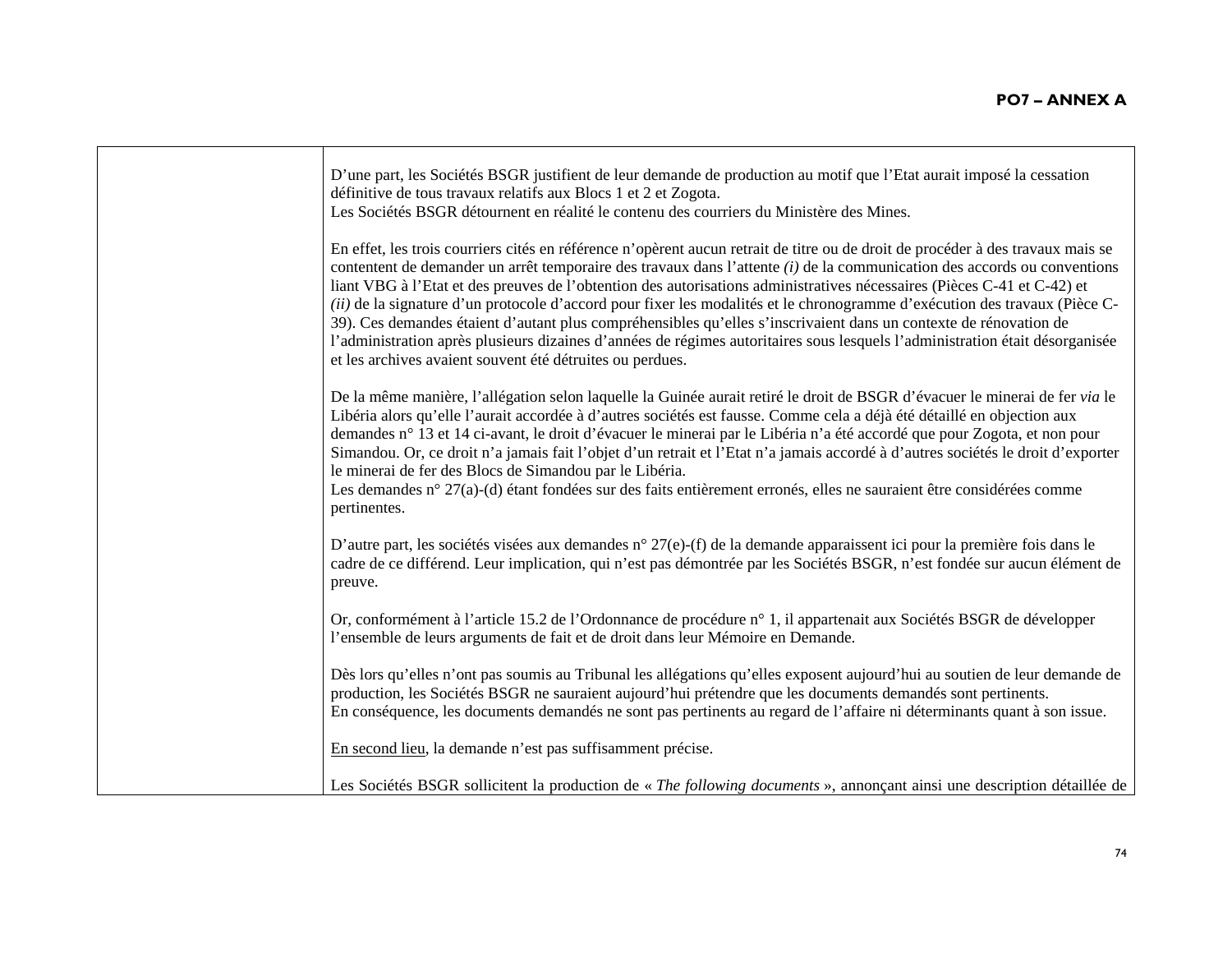|                                         |    | documents ou de catégories de documents. Or, ce qui suit est uniquement une liste de sujets, de sorte que la demande ne                 |
|-----------------------------------------|----|-----------------------------------------------------------------------------------------------------------------------------------------|
|                                         |    | contient pas de description suffisamment précise, complète et détaillée des documents et/ou catégories de documents que la              |
|                                         |    | Guinée devrait identifier et produire.                                                                                                  |
| <b>Reply</b><br><b>Objections</b><br>to | to | BSGR notes Guinea's objections. BSGR is, however, not permitted to respond pursuant to Article 16.3 of PO 1. BSGR                       |
| <b>Document Request</b>                 |    | maintains its request and asks the Tribunal to order Guinea to produce the requested documents.                                         |
| <b>Tribunal's Decision</b>              |    | REQUESTS 27(a)-(d) GRANTED; REQUESTS 27(e)-(f) DENIED                                                                                   |
|                                         |    |                                                                                                                                         |
|                                         |    | With respect to requests $27(a)-(d)$ , the requested documents appear <i>prima facie</i> relevant. The requests are also sufficiently   |
|                                         |    | specific.                                                                                                                               |
|                                         |    | With respect to requests $27(e)$ -(f), the requested documents do not appear <i>prima facie</i> relevant since there is no reference to |
|                                         |    | any decision of the Respondent regarding either AIOG (IMIC) or BTG Pactual/B & A Mineracao in the submissions and                       |
|                                         |    | exhibits refered to above.                                                                                                              |
| <b>Décision du Tribunal</b>             |    | <b>DEMANDES 27(a)-(d) ACCORDÉES; DEMANDES 27(e)-(f) REJETÉES</b>                                                                        |
|                                         |    |                                                                                                                                         |
|                                         |    | En ce qui concerne les demandes $27(a)$ -(d), les documents demandés semblent être pertinents <i>prima facie</i> . Les demandes         |
|                                         |    | sont également suffisamment spécifiques.                                                                                                |
|                                         |    | En ce qui concerne les demandes $27(e)$ -(f), les documents ne semblent pas être pertinents <i>prima facie</i> puisque référence        |
|                                         |    | n'est faite à aucune décision de la Défenderesse concernant soit AIOG (IMIC) ou BTG Pactual/B & A Mineracao dans les                    |
|                                         |    | écritures et pièces mentionnées ci-dessus.                                                                                              |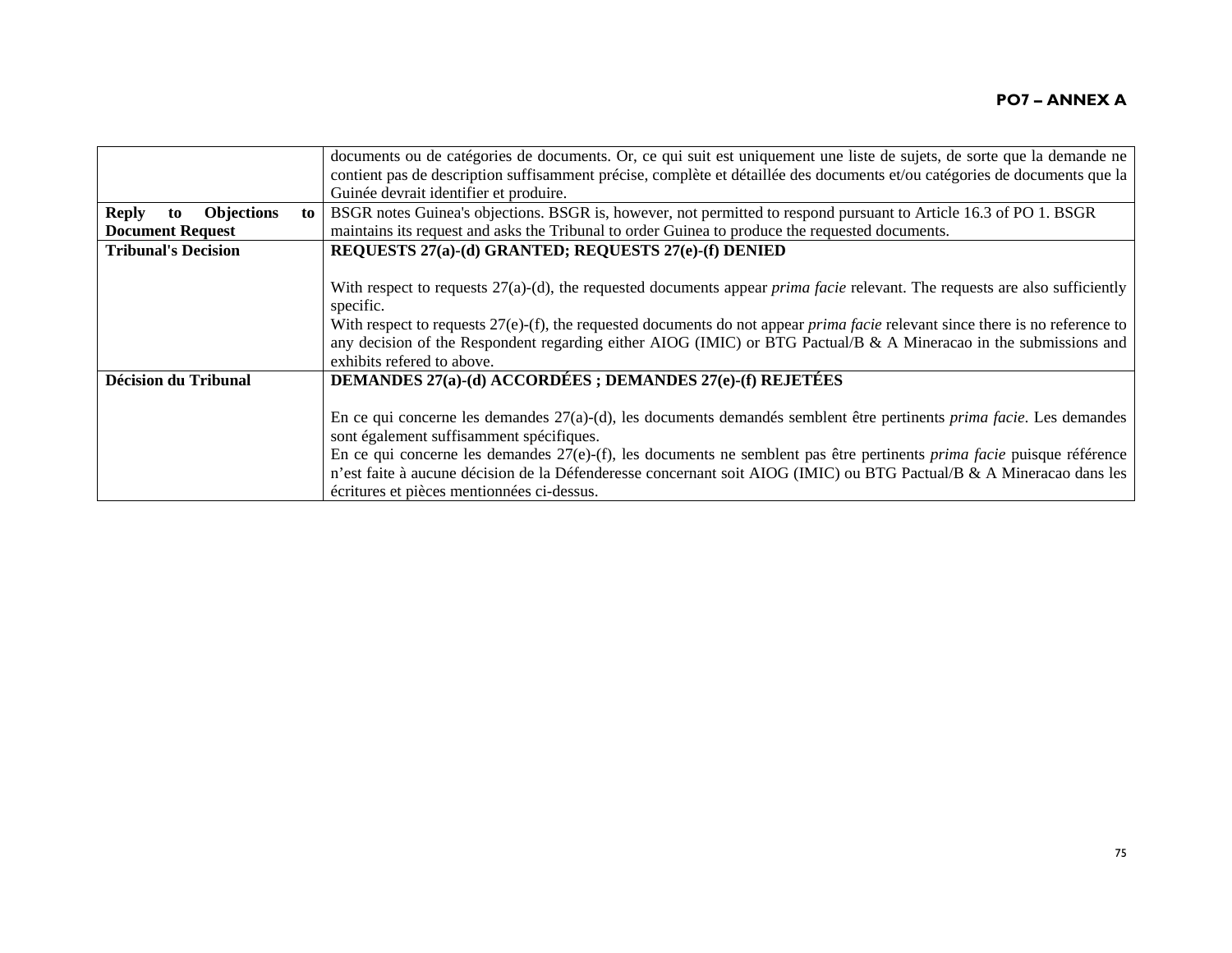|                            | Request no. 28             |                                                                                                                                                                                                                                                                                                                                                                                                                                                                                                                                                                                                                                                                                                                                                                                                                                                                                |  |
|----------------------------|----------------------------|--------------------------------------------------------------------------------------------------------------------------------------------------------------------------------------------------------------------------------------------------------------------------------------------------------------------------------------------------------------------------------------------------------------------------------------------------------------------------------------------------------------------------------------------------------------------------------------------------------------------------------------------------------------------------------------------------------------------------------------------------------------------------------------------------------------------------------------------------------------------------------|--|
|                            | Document(s) or Category of | The following Documents in relation to:                                                                                                                                                                                                                                                                                                                                                                                                                                                                                                                                                                                                                                                                                                                                                                                                                                        |  |
| <b>Documents Requested</b> |                            | (a) the information received in relation to the claim regarding BSGR's violation of the Mining Code and/or the<br>legislation regarding commercial companies dealing with conflict of interest regulatory requirements determining<br>the relationship between a director and a company;                                                                                                                                                                                                                                                                                                                                                                                                                                                                                                                                                                                       |  |
|                            |                            | (b) the information received with respect to the claim that certain directors of BSGR are also sub-contractors;                                                                                                                                                                                                                                                                                                                                                                                                                                                                                                                                                                                                                                                                                                                                                                |  |
|                            |                            | (c) the considerations and/or grounds for the decision (and the decision), communicated to BSGR by letter dated 31<br>October 2011 to suspend all sub-contracting contracts with companies in which officers or directors of BSGR hold<br>interest; and                                                                                                                                                                                                                                                                                                                                                                                                                                                                                                                                                                                                                        |  |
|                            |                            | (d) the considerations and/or grounds for the decision (and the decision) to request BSGR to provide Guinea with an<br>account of the wage status of all the Guinean and expatriate workers, in particular the engineers.                                                                                                                                                                                                                                                                                                                                                                                                                                                                                                                                                                                                                                                      |  |
| <b>Relevance</b>           | Ref.<br>to                 | CM $\P$ 114(v) & (vi), 300 (i) & (ii)                                                                                                                                                                                                                                                                                                                                                                                                                                                                                                                                                                                                                                                                                                                                                                                                                                          |  |
| and                        | <b>Submissions</b>         | C-0041; C-0042                                                                                                                                                                                                                                                                                                                                                                                                                                                                                                                                                                                                                                                                                                                                                                                                                                                                 |  |
| <b>Materiality</b>         |                            |                                                                                                                                                                                                                                                                                                                                                                                                                                                                                                                                                                                                                                                                                                                                                                                                                                                                                |  |
| according to               |                            |                                                                                                                                                                                                                                                                                                                                                                                                                                                                                                                                                                                                                                                                                                                                                                                                                                                                                |  |
| <b>Requesting</b><br>Party | <b>Comments</b>            | Respondent accused BSGR of acting in violation of the Mining Code and "legislation regarding commercial companies"<br>by letter dated 31 October 2011. Respondent alleged that certain directors of BSGR were also sub-contractors, which<br>would "entail financial consequences for the State through transfer prices." BSGR was requested "to suspend all<br>subcontracting contacts with companies in which officers or directors of [BSGR hold] interests".<br>BSGR was also requested to provide an account of wages for all workers. (C-0042). BSGR did not understand the basis<br>for the allegations and attempted, unsuccessfully, to resolve the issues with Respondent.<br>The documents are relevant and material to understanding why Respondent issued the 31 October 2011 letter and whether<br>the accusations and demands contained within were legitimate. |  |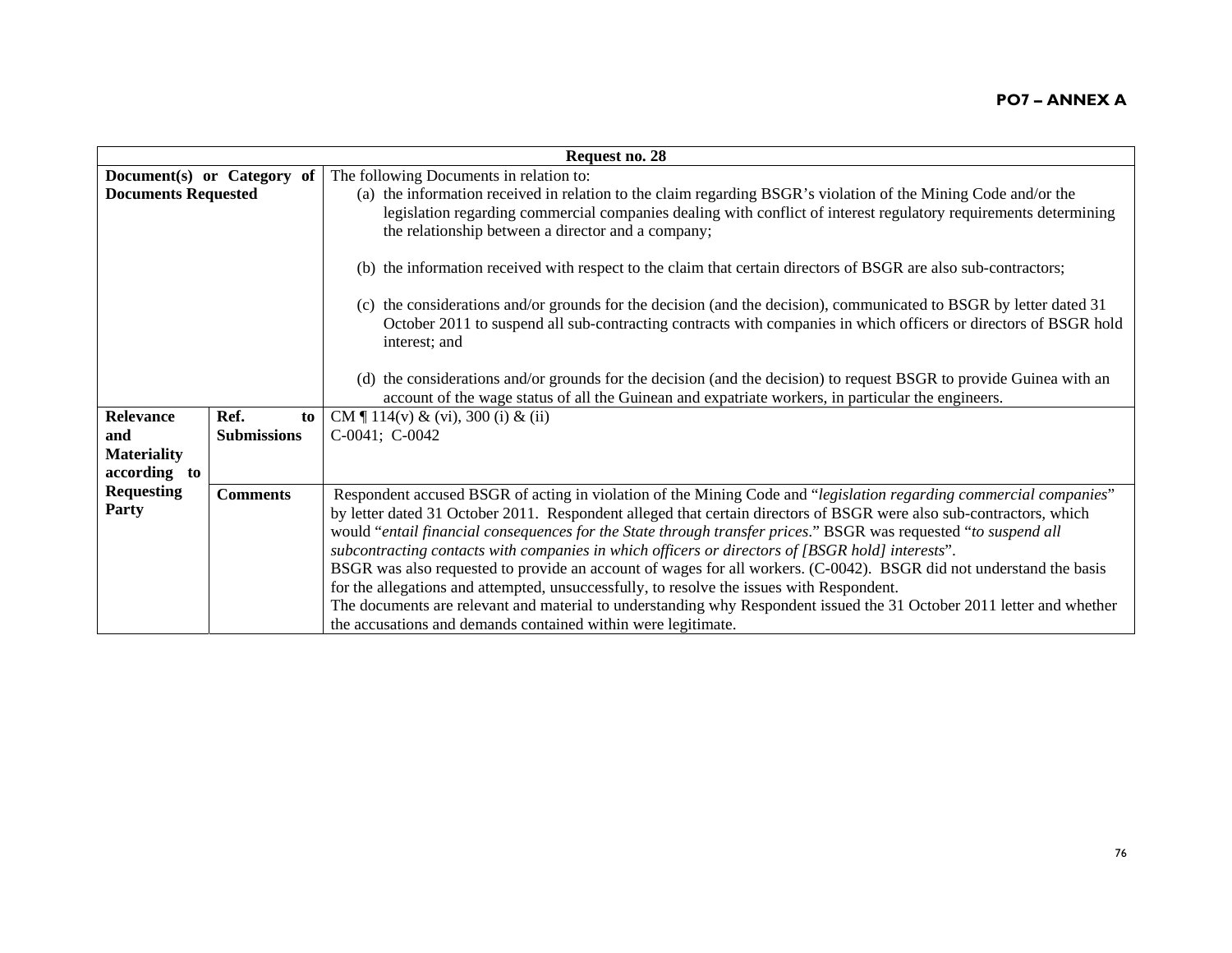| Objections                                    | to | <b>Document</b>         | Cette demande doit être rejetée car les documents demandés ne sont pas pertinents pour le règlement du différend (para.                                                                                                                                                                                                                                                                                                                                                                                                 |
|-----------------------------------------------|----|-------------------------|-------------------------------------------------------------------------------------------------------------------------------------------------------------------------------------------------------------------------------------------------------------------------------------------------------------------------------------------------------------------------------------------------------------------------------------------------------------------------------------------------------------------------|
| <b>Request</b>                                |    |                         | 16.1 de l'OP n° 1, art. 3.3(b), 3.7 et 9.2(a) des Règles IBA) et la demande n'est pas suffisamment précise (para. 16.1 de<br>l'OP n° 1, art. $3.3(a)(ii)$ et 3.7 des Règles IBA).                                                                                                                                                                                                                                                                                                                                       |
|                                               |    |                         |                                                                                                                                                                                                                                                                                                                                                                                                                                                                                                                         |
|                                               |    |                         | En premier lieu, les documents demandés ne sont pas pertinents pour le règlement du différend.                                                                                                                                                                                                                                                                                                                                                                                                                          |
|                                               |    |                         | D'une part, la demande de production des Sociétés BSGR est fondée sur des allégations de fait nouvelles. Si les Sociétés<br>BSGR citent en référence deux courriers correctement versés à la procédure comme pièces, les Sociétés BSGR invoquent<br>ici des éléments de ces courriers qu'elles n'avaient jusqu'à lors jamais discutés dans leurs écritures. C'est en effet la<br>première fois qu'elles contestent « the accusation and demands » du Ministère des Mines faites dans le courrier du 31<br>octobre 2011. |
|                                               |    |                         | Or, conformément à l'article 15.2 de l'Ordonnance de procédure n° 1, il appartenait aux Sociétés BSGR de développer<br>l'ensemble de leurs arguments de fait et de droit dans leur Mémoire en Demande.                                                                                                                                                                                                                                                                                                                  |
|                                               |    |                         | Dès lors qu'elles n'ont pas soumis au Tribunal les allégations qu'elles exposent aujourd'hui au soutien de leur demande de<br>production, les Sociétés BSGR ne sauraient aujourd'hui prétendre que les documents demandés sont pertinents pour les<br>questions en litige et la solution du différend.                                                                                                                                                                                                                  |
|                                               |    |                         | D'autre part, le courrier du 31 octobre 2011 n'opère aucun retrait de titre ou de droit. Au contraire, il accorde un délai de<br>trois mois à BSGR concernant les travaux dont l'arrêt temporaire avait été demandé et requiert simplement la<br>communication d'informations afin d'assurer le respect du droit en vigueur. La question de comprendre la motivation du<br>courrier du 31 octobre 2011 n'a aucun impact sur les demandes des Parties.                                                                   |
|                                               |    |                         | En conséquence, les documents demandés ne sont pas pertinents au regard de l'affaire ni déterminants quant à son issue.                                                                                                                                                                                                                                                                                                                                                                                                 |
|                                               |    |                         | En second lieu, la demande n'est pas suffisamment précise.                                                                                                                                                                                                                                                                                                                                                                                                                                                              |
|                                               |    |                         | Les Sociétés BSGR sollicitent la production de « The following documents », annonçant ainsi une description détaillée de<br>documents ou de catégories de documents. Or, ce qui suit est uniquement une liste de sujets, de sorte que la demande ne<br>contient pas de description suffisamment précise, complète et détaillée des documents et/ou catégories de documents que la<br>Guinée devrait identifier et produire.                                                                                             |
| <b>Reply</b><br>to<br><b>Document Request</b> |    | <b>Objections</b><br>to | BSGR notes Guinea's objections. BSGR is, however, not permitted to respond pursuant to Article 16.3 of PO 1. BSGR<br>maintains its request and asks the Tribunal to render a decision and order Guinea to produce the requested documents.                                                                                                                                                                                                                                                                              |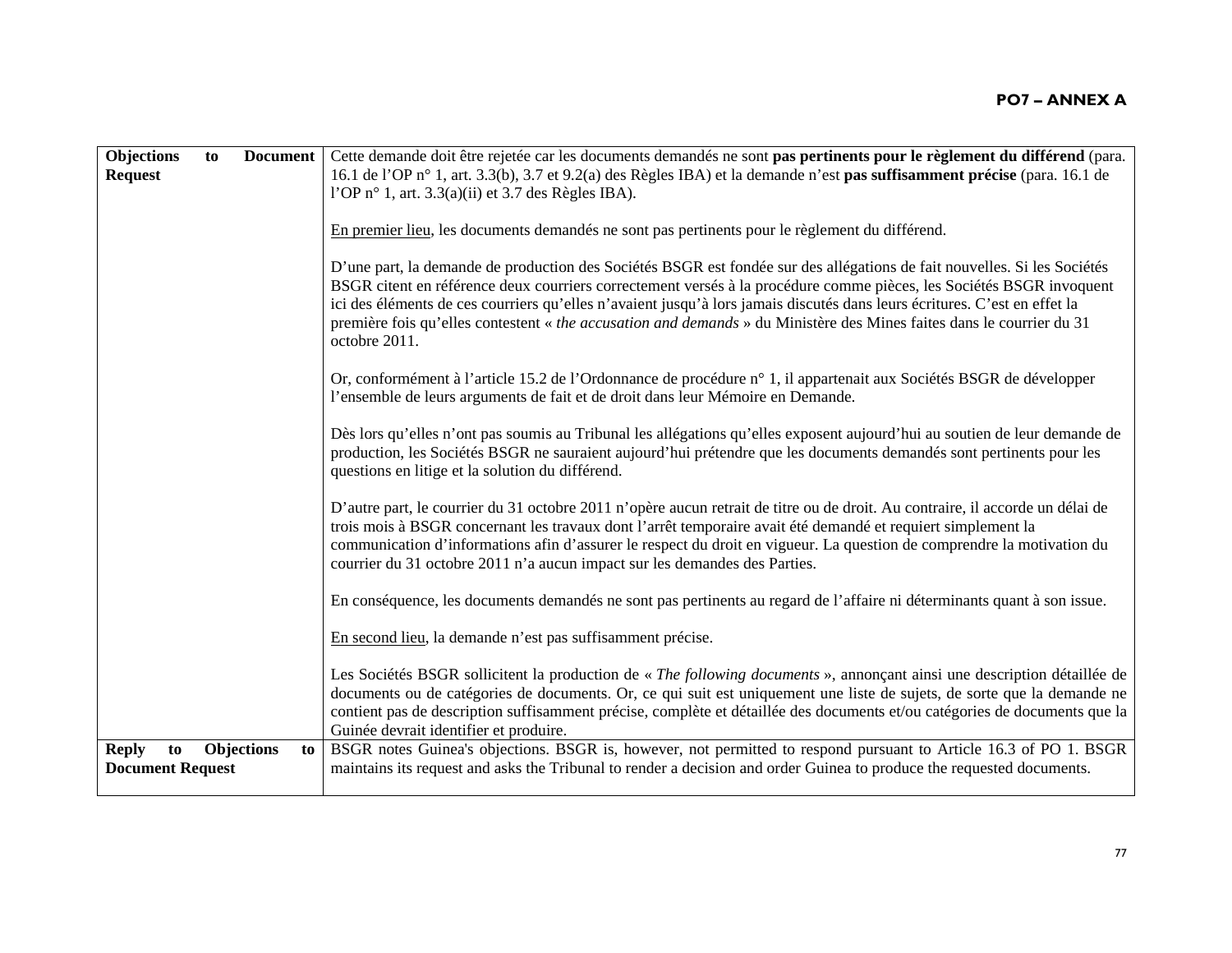| <b>Tribunal's Decision</b> | <b>GRANTED</b>                                                                                                                                                                                                                                        |
|----------------------------|-------------------------------------------------------------------------------------------------------------------------------------------------------------------------------------------------------------------------------------------------------|
|                            | The Tribunal notes that the Claimants' allegations regarding the 31 October 2011 letter (Exh. C-0042) are linked to their<br>claim that the Claimants were expropriated because they refused to accede to President Condé's demands for payment (cf., |
|                            | CM, $\P$ [[ 110-113 and 114(v)-(vi)). Accordingly, the requested documents appear <i>prima facie</i> relevant. The Tribunal further<br>finds that the request is sufficiently specific.                                                               |
| Décision du Tribunal       | <b>ACCORDÉE</b>                                                                                                                                                                                                                                       |
|                            | Le Tribunal note que les allégations des Demanderesses relatives à la lettre du 31 octobre 2011 (Pièce C-0042) sont liées à<br>leur affirmation selon laquelle elles ont été expropriées parce qu'elles ont refusé de donner suite aux demandes de    |
|                            | paiement du Président Condé (cf., CM, ¶¶ 110-113 et 114(v)-(vi)). Par conséquent, les documents demandés semblent être<br>pertinents <i>prima facie</i> . Le Tribunal estime également que la demande est suffisement spécifique.                     |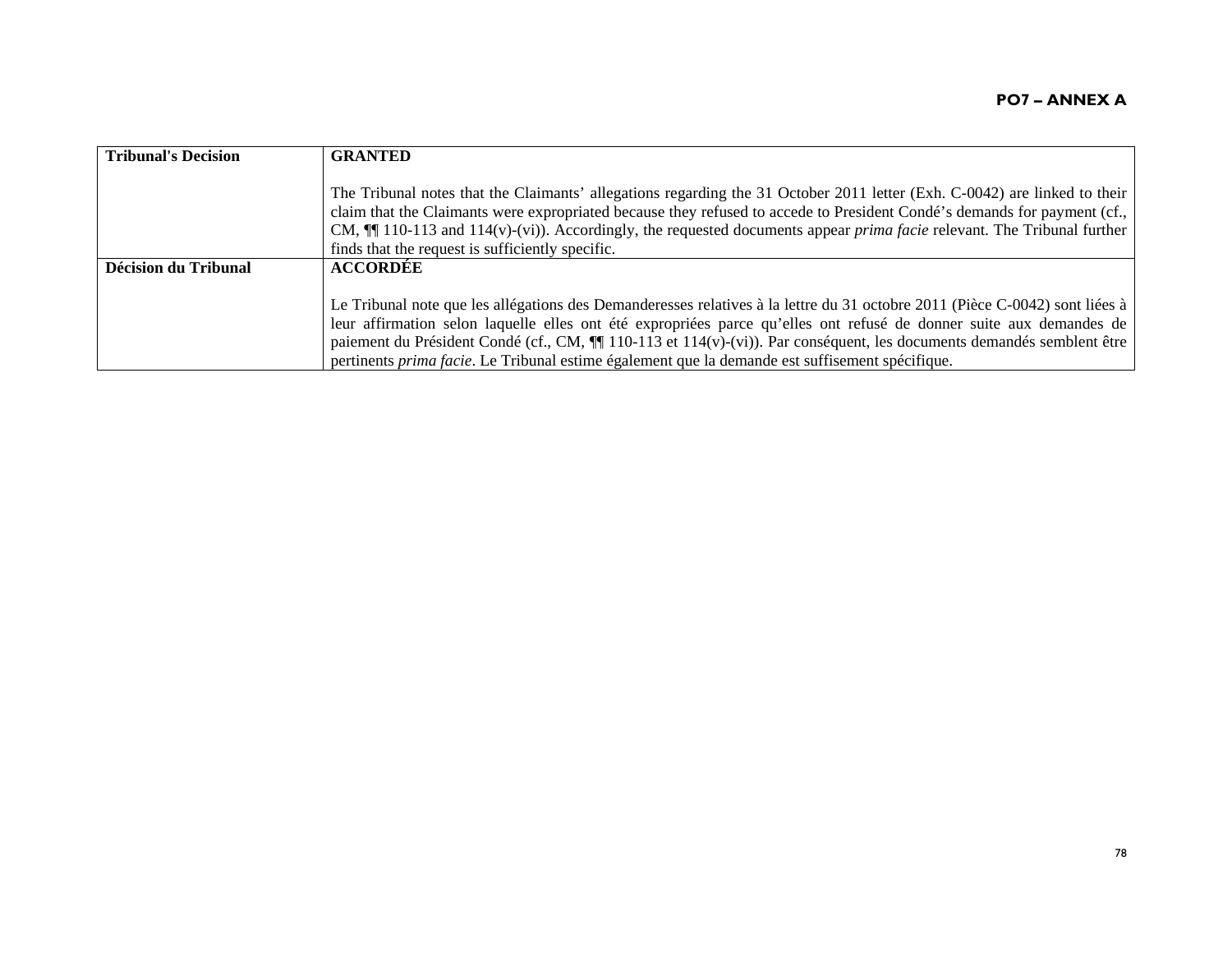| Request no. 29             |                         |                                                                                                                              |
|----------------------------|-------------------------|------------------------------------------------------------------------------------------------------------------------------|
| Document(s) or Category of |                         | Documents created during the period 1 June 2011 to 1 December 2011 in relation to the introduction, applicability,           |
| <b>Documents Requested</b> |                         | retroactive application and enforcement of the Mining Code introduced in September 2011.                                     |
| <b>Relevance</b>           | Ref.<br>to              | CM ¶ 114(iii), 320                                                                                                           |
| and                        | <b>Submissions</b>      | <b>CMRG</b> 1528                                                                                                             |
| <b>Materiality</b>         |                         | C-0070.                                                                                                                      |
| according to               |                         |                                                                                                                              |
| <b>Requesting</b>          | <b>Comments</b>         | On 9 September 2011 the new Mining Code was introduced. The parties dispute whether the new Mining Code should               |
| Party                      |                         | have been applied to BSGR and / or VBG, and whether it was capable of being applied retroactively, or whether                |
|                            |                         | retroactive application entails a breach of Article 9 of the Guinean Constitution and Article 7-2 of the African Charter on  |
|                            |                         | Human Rights.                                                                                                                |
|                            |                         |                                                                                                                              |
|                            |                         | The documents are relevant and material to understanding the motivation for and applicability of a new Mining Code, as       |
|                            |                         | well as determining whether Respondent legitimately applied the Code in Guinea.                                              |
| Objections                 | <b>Document</b><br>to   | Cette demande doit être rejetée car les documents demandés ne sont pas pertinents pour le règlement du différend (para.      |
| <b>Request</b>             |                         | 16.1 de l'OP n° 1, art. 3.3(b), 3.7 et 9.2(a) des Règles IBA).                                                               |
|                            |                         |                                                                                                                              |
|                            |                         | D'une part, les Sociétés BSGR justifient de leur demande au motif qu'elle permettrait de déterminer l'applicabilité          |
|                            |                         | rétroactive du Code Minier 2011.                                                                                             |
|                            |                         |                                                                                                                              |
|                            |                         | Ceci est une question entièrement juridique et non factuelle. Aucune demande de production de documents n'est pertinente     |
|                            |                         | ni nécessaire pour déterminer le caractère rétroactif d'une loi.                                                             |
|                            |                         |                                                                                                                              |
|                            |                         | D'autre part, les Sociétés BSGR justifient également de leur demande au motif que l'application rétroactive en question      |
|                            |                         | violerait la Constitution et la Charte de l'Union africaine sur les Droits de l'Homme. Or, les Sociétés BSGR n'ont formé     |
|                            |                         | aucune demande dans cet arbitrage sur le fondement d'une prétendue violation de l'article 9 de la Constitution de la         |
|                            |                         | Guinée et de l'article 7-2 de la Charte de l'Union africaine sur les Droits de l'Homme. En effet, bien que ces textes soient |
|                            |                         | mentionnés au § 320 du Mémoire en Demande, les Sociétés BSGR ne forment aucune demande à cet égard sur le                    |
|                            |                         | fondement du Code des Investissements, du Code Minier 1995, de la Loi BOT et de la Convention de Base de Zogota.             |
|                            |                         | Les documents demandés ne sont donc pas pertinents au regard de l'affaire et déterminants quant à son issue.                 |
| <b>Reply</b><br>to         | <b>Objections</b><br>to | BSGR notes Guinea's objections. BSGR is, however, not permitted to respond pursuant to Article 16.3 of PO 1. BSGR            |
| <b>Document Request</b>    |                         | maintains its request and asks the Tribunal to order Guinea to produce the requested documents.                              |
| <b>Tribunal's Decision</b> |                         | <b>DENIED</b>                                                                                                                |
|                            |                         |                                                                                                                              |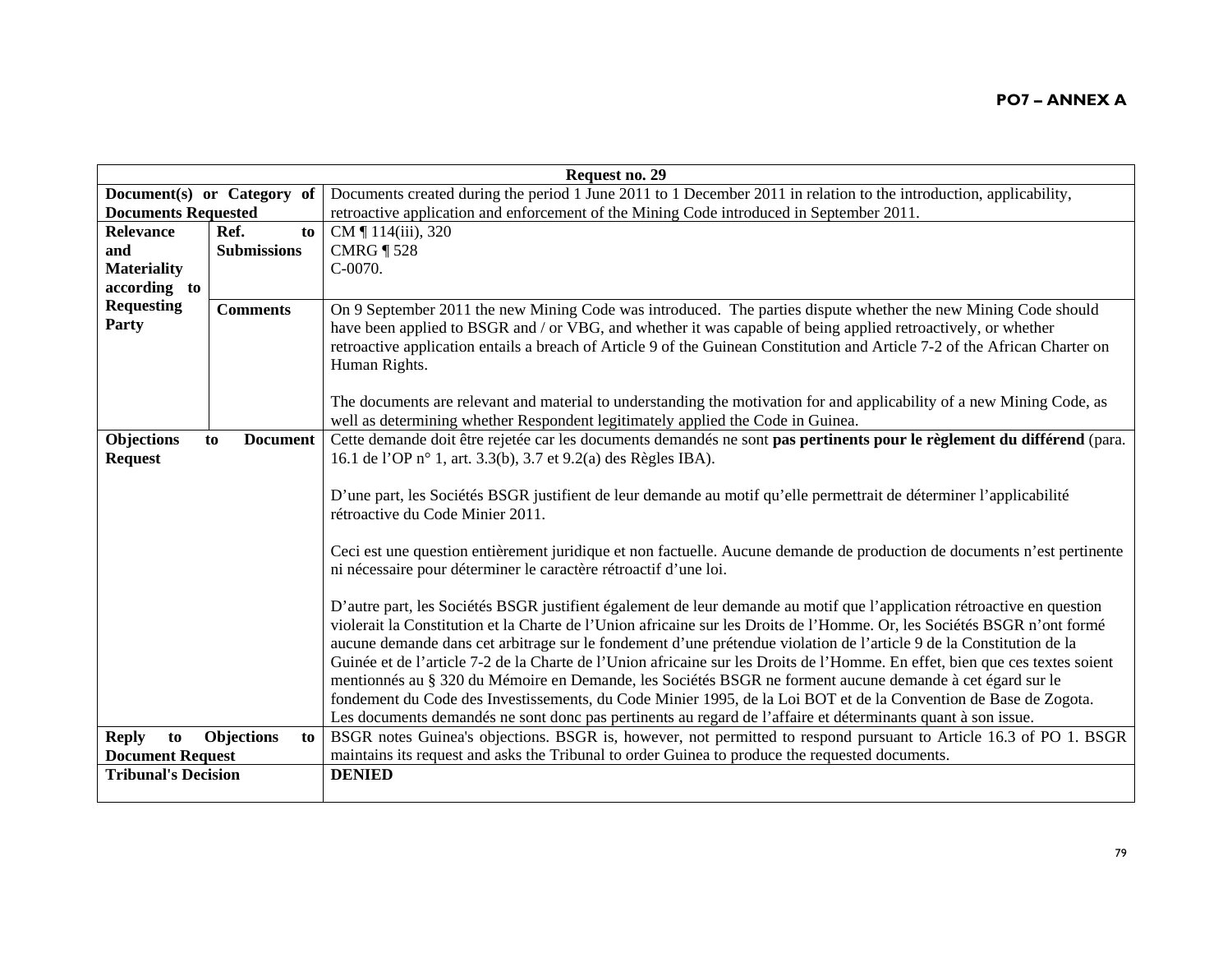|                      | The Tribunal tends to agree that the matters which the documents requested seek to address are legal in nature and,       |
|----------------------|---------------------------------------------------------------------------------------------------------------------------|
|                      | therefore, denies this request.                                                                                           |
| Décision du Tribunal | <b>REJETEE</b>                                                                                                            |
|                      |                                                                                                                           |
|                      | Le Tribunal est plutôt d'accord que les questions que les documents demandés cherchent à aborder sont de nature juridique |
|                      | et, par conséquent, rejette cette demande.                                                                                |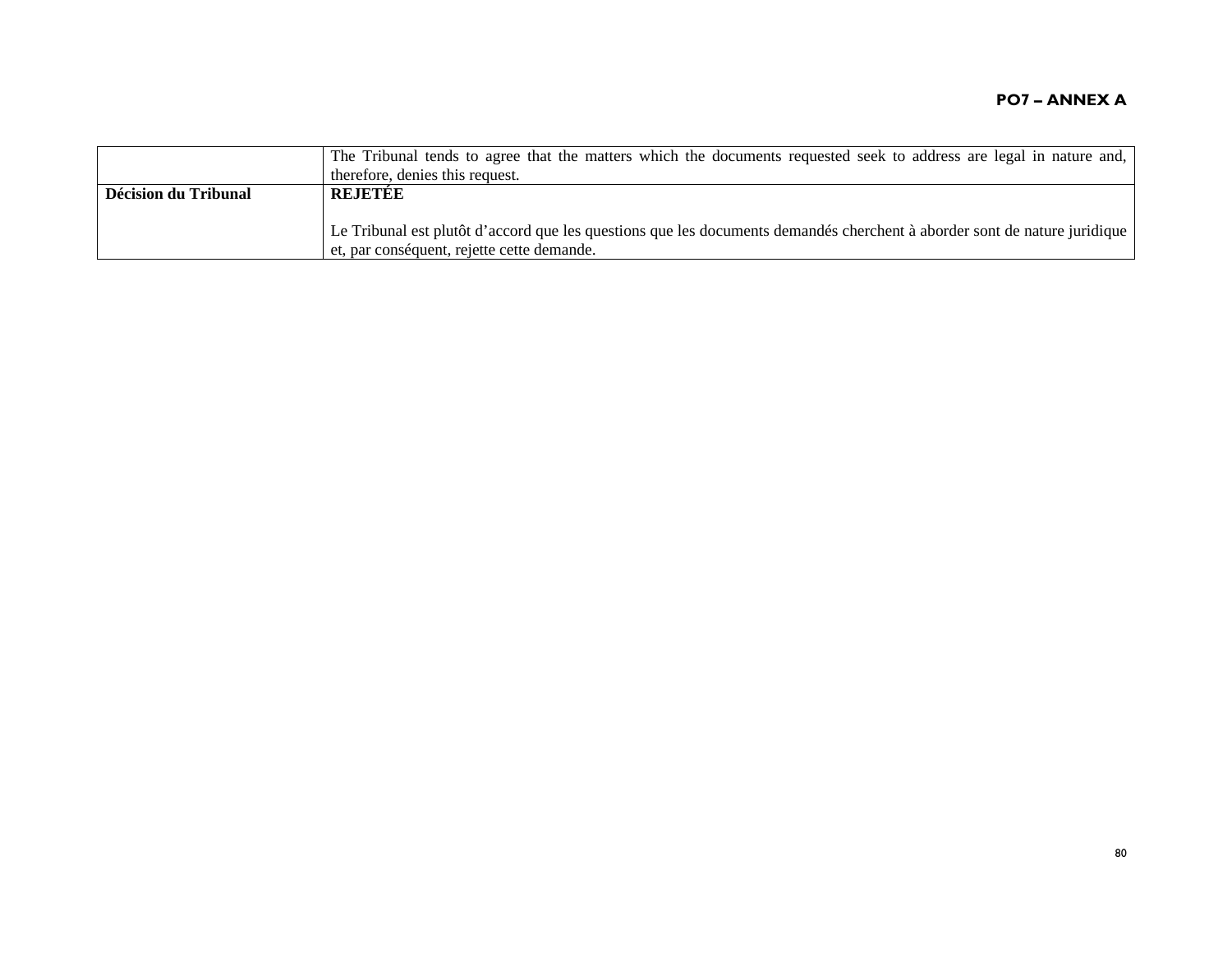| Request no. 30             |                            |                                                                                                                                                                                                                                             |
|----------------------------|----------------------------|---------------------------------------------------------------------------------------------------------------------------------------------------------------------------------------------------------------------------------------------|
|                            | Document(s) or Category of | Documents in relation to attempts at achieving a settlement with the Respondent in 2011 and 2012 regarding the Simandou                                                                                                                     |
| <b>Documents Requested</b> |                            | and Zogota iron ore projects including the involvement of:                                                                                                                                                                                  |
|                            |                            | $(a)$ Vale;                                                                                                                                                                                                                                 |
|                            |                            | (b) Soros, or his foundations;                                                                                                                                                                                                              |
|                            |                            | (c) Francois de Combret;                                                                                                                                                                                                                    |
|                            |                            | (d) Michel Billard de la Motte;                                                                                                                                                                                                             |
|                            |                            | (e) Frederic Cilins;                                                                                                                                                                                                                        |
|                            |                            | (f) Others                                                                                                                                                                                                                                  |
| Relevance                  | Ref.<br>to                 | CWS-3 ¶ 168; CWS-1 ¶ 45                                                                                                                                                                                                                     |
| and                        | <b>Submissions</b>         | C-0161; R-444.                                                                                                                                                                                                                              |
| <b>Materiality</b>         |                            |                                                                                                                                                                                                                                             |
| according to               |                            |                                                                                                                                                                                                                                             |
| <b>Requesting</b>          | <b>Comments</b>            | BSGR engaged in numerous unsuccessful settlement discussions with Respondent, Vale and third parties attempting to                                                                                                                          |
| Party                      |                            | assist in brokering a deal, during 2011 and 2012.                                                                                                                                                                                           |
|                            |                            |                                                                                                                                                                                                                                             |
|                            |                            | The documents are relevant and material to understanding whether Respondent's engaging in settlement discussions was a                                                                                                                      |
|                            |                            | bona fide intention to resolve the impasse, whether the issues were capable of resolution, the reasons for the settlement<br>attempts failing, and what Respondent considered its alternatives to be where the matters remained unresolved. |
| <b>Objections</b>          | <b>Document</b><br>to      | Cette demande doit être rejetée car les documents demandés ne sont pas pertinents pour le règlement du différend (para.                                                                                                                     |
| <b>Request</b>             |                            | 16.1 de l'OP n° 1, art. 3.3(b), 3.7 et 9.2(a) des Règles IBA) et sont des <b>documents confidentiels</b> (para. 16.3 de l'OP n° 1,                                                                                                          |
|                            |                            | art. 9.3(b) des Règles IBA).                                                                                                                                                                                                                |
|                            |                            |                                                                                                                                                                                                                                             |
|                            |                            | En premier lieu, les tentatives de règlement amiable du différend en 2011 et 2012, soit avant les travaux de la procédure de                                                                                                                |
|                            |                            | revue des titres et conventions miniers, n'ont aucune pertinence par rapport aux demandes des Sociétés BSGR. En effet,                                                                                                                      |
|                            |                            | celles-ci n'ont soumis aucune demande relative à l'absence de bonne foi de la Guinée dans ces discussions. A cet égard,                                                                                                                     |
|                            |                            | l'absence de toute référence des Sociétés BSGR à leur Mémoire en Demande est hautement parlante.                                                                                                                                            |
|                            |                            | En conséquence, les documents demandés ne sont pas pertinents au regard de l'affaire ni déterminants quant à son issue.                                                                                                                     |
|                            |                            |                                                                                                                                                                                                                                             |
|                            |                            | En second lieu, il est parfaitement établi que les documents créés dans le cadre d'une tentative de règlement amiable sont                                                                                                                  |
|                            |                            | confidentiels. Selon la décision de la Cour Internationale de Justice dans l'affaire de l'Usine de Chorzów, « la Cour ne                                                                                                                    |
|                            |                            | saurait faire état des déclarations, admissions ou propositions qu'ont pu faire les Parties au cours des négociations                                                                                                                       |
|                            |                            | directes qui ont eu lieu entre elles, lorsque ces négociations n'ont pas abouti à un accord complet » (C.J.P.I. série A, n°                                                                                                                 |
|                            |                            | $17, p. 51$ ).                                                                                                                                                                                                                              |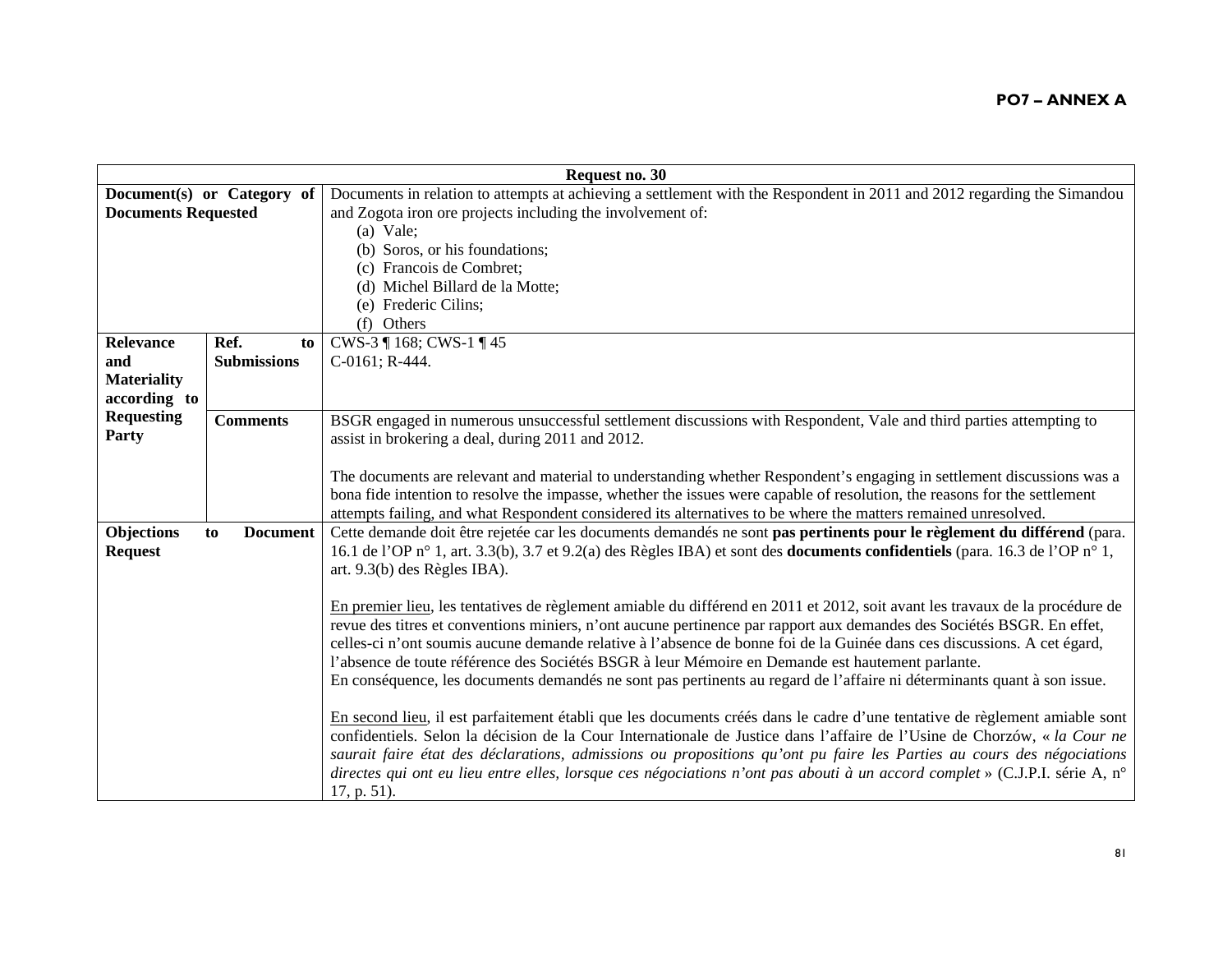|                                         | Cela est d'autant plus pertinent lorsque ces documents sont créés par l'intermédiaire d'avocats pour leurs clients, en raison<br>du secret professionnel. Pour ces raisons, l'article 9.3(b) des Règles IBA dispose que dans l'appréciation des règles de<br>confidentialité, le tribunal peut prendre en compte « toute nécessité de protéger la confidentialité d'un Document ayant été<br>créé, ou d'une déclaration ou communication orale ayant été faite, dans le contexte de négociations en vue de parvenir à<br>un règlement amiable ».                                                                                                                                                                                                                                                                                         |
|-----------------------------------------|------------------------------------------------------------------------------------------------------------------------------------------------------------------------------------------------------------------------------------------------------------------------------------------------------------------------------------------------------------------------------------------------------------------------------------------------------------------------------------------------------------------------------------------------------------------------------------------------------------------------------------------------------------------------------------------------------------------------------------------------------------------------------------------------------------------------------------------|
| <b>Objections</b><br><b>Reply</b><br>to | BSGR notes Guinea's objections. BSGR's response is, however restricted pursuant to Article 16.3 of PO 1, to address the<br>to                                                                                                                                                                                                                                                                                                                                                                                                                                                                                                                                                                                                                                                                                                            |
| <b>Document Request</b>                 | following objections:                                                                                                                                                                                                                                                                                                                                                                                                                                                                                                                                                                                                                                                                                                                                                                                                                    |
|                                         | Guinea further objects on the basis of the confidentiality of the settlement negotiations. Article $9(3)(b)$ of the IBA Rules,<br>on which Guinea relies, protects the confidentiality of a document created or statement or oral communication made in<br>connection with settlement negotiations. This principle applies, however, only to the parties to settlement negotiations.<br>BSGR, however, requests documents exchanged between Guinea and third parties, i.e. parties that are not part to the<br>settlement negotiations, but discussing the settlement between BSGR and Guinea. Thus, the requested documents cannot<br>be subject to the protection of confidentiality under Article $9(3)(b)$ of the IBA Rules.<br>BSGR maintains its request and asks the Tribunal to order Guinea to produce the requested documents. |
| <b>Tribunal's Decision</b>              | <b>DENIED</b>                                                                                                                                                                                                                                                                                                                                                                                                                                                                                                                                                                                                                                                                                                                                                                                                                            |
|                                         | The Tribunal notes that the unsuccessful settlement negotiations in 2011 and 2012 are mentioned in the witness statements<br>of Messrs. Steinmetz (CWS-1, $\P$ 45) and Avidan (CWS-3, $\P$ 168), but that no allegations are made in the Claimants'<br>Memorial and no claim is raised arising from the failure of these settlement negotiations. Hence, the documents do not<br>appear <i>prima facie</i> relevant.                                                                                                                                                                                                                                                                                                                                                                                                                     |
| <b>Décision du Tribunal</b>             | <b>REJETÉE</b>                                                                                                                                                                                                                                                                                                                                                                                                                                                                                                                                                                                                                                                                                                                                                                                                                           |
|                                         | Le Tribunal note que les négociations infructueuses en 2011 et 2012 sont mentionnées dans les déclarations de témoins de<br>MM. Steinmetz (CWS-1, ¶ 45) et Avidan (CWS-3, ¶ 168), mais qu'aucune allégation n'est faite dans le Mémoire des<br>Demanderesses et aucune prétention n'est formulée, découlant de l'échec de ces negociations de règlement amiable. Par<br>conséquent, les documents ne semblent pas être pertinents prima facie.                                                                                                                                                                                                                                                                                                                                                                                           |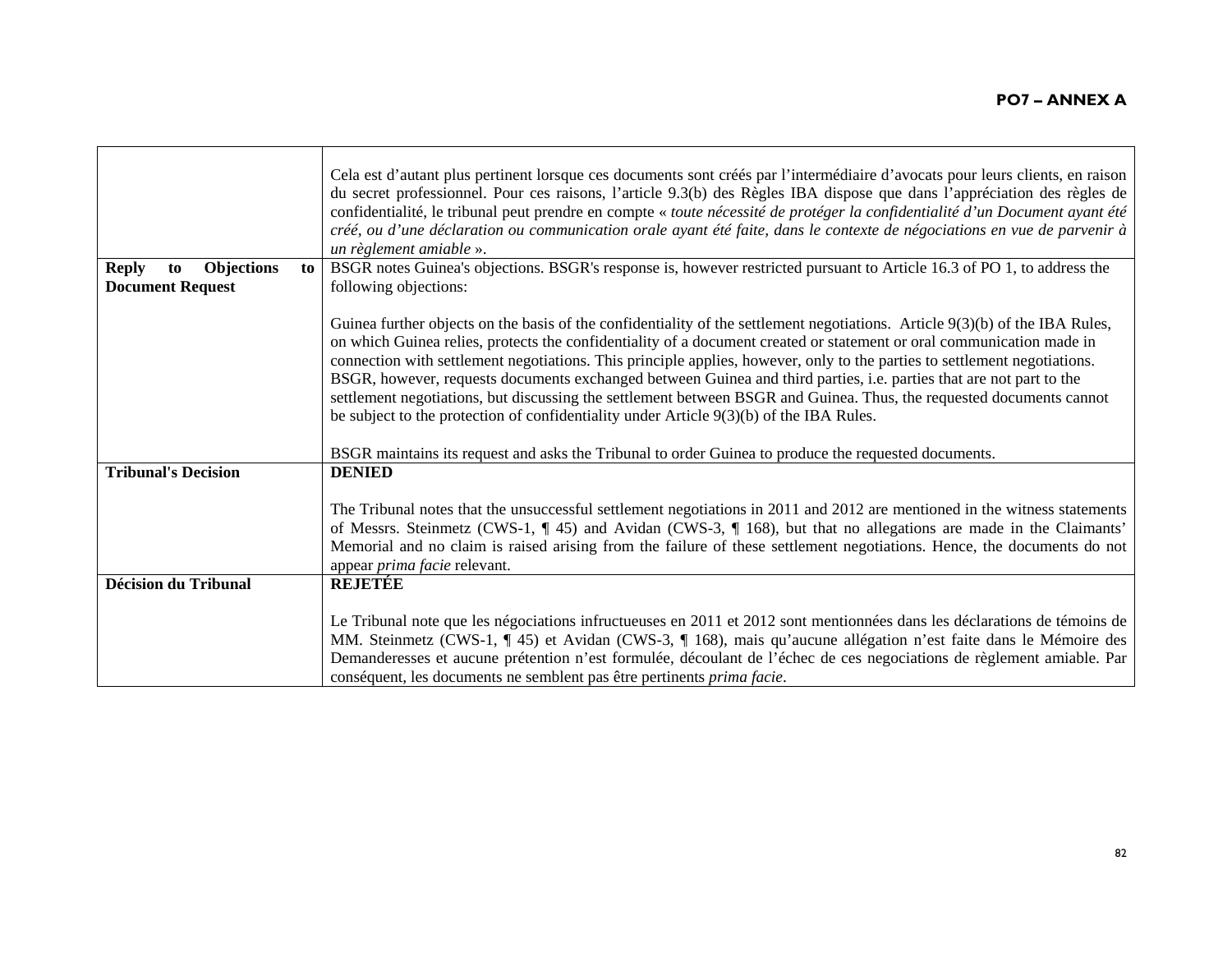| Request no. 31             |                            |                                                                                                                                                       |  |
|----------------------------|----------------------------|-------------------------------------------------------------------------------------------------------------------------------------------------------|--|
|                            | Document(s) or Category of | All Documents in relation to:                                                                                                                         |  |
| <b>Documents Requested</b> |                            | (a) the reasons for setting up the Technical Committee and to review and/or inquire all Mining rights holders in the                                  |  |
|                            |                            | Republic of Guinea;                                                                                                                                   |  |
|                            |                            | (b) the identification of rights holders whose titles or permits were reviewed;                                                                       |  |
|                            |                            | (c) the considerations and/or grounds for the decision and the decision to investigate the manner in which the                                        |  |
|                            |                            | Claimants obtained their mining rights;                                                                                                               |  |
|                            |                            | (d) the considerations and/or grounds for the decision not to review the Rio Tinto/Simfer mining permit;                                              |  |
|                            |                            | (e) the considerations and/or grounds for the decision not to review the Hyperdynamics concession;                                                    |  |
|                            |                            | (f) the considerations and/or grounds for the decision not to review the Sable Mining permist following the Global<br>Witness report into corruption; |  |
|                            |                            | (g) the nomination of each member of the Technical Committee;                                                                                         |  |
|                            |                            | (h) the envisioned source of funds for the "windfall mining revenue initially planned for 2012" (C-0167 p.12 & 13);                                   |  |
|                            |                            | (i) Respondent's communications with press organisations regarding the Allegations Letter prior to it being                                           |  |
|                            |                            | transmitted to Claimants.                                                                                                                             |  |
| <b>Relevance</b>           | Ref.<br>to                 | CMRG   528, 533, 539, 542-543, 558-560, 1031-1032                                                                                                     |  |
| and                        | <b>Submissions</b>         | C-0045; C-0046; C-0047; C-0167; R-444.                                                                                                                |  |
| <b>Materiality</b>         |                            |                                                                                                                                                       |  |
| according to               |                            |                                                                                                                                                       |  |
| <b>Requesting</b>          | <b>Comments</b>            | The Respondent asserts that the motivations, considerations and decision making in relation to review of the Claimants'                               |  |
| Party                      |                            | mining rights were legitimate and in accordance with the applicable legal framework. (CMRG ¶ 528, CMRG ¶ 558)                                         |  |
|                            |                            | However, the decision to review the Claimants Mining Permits was the result of Claimants' refusal to comply with                                      |  |
|                            |                            | President Condé's payment request.                                                                                                                    |  |
|                            |                            | In an IMF report, the Respondent reported that an expected "windfall mining revenue" had not been received which had                                  |  |
|                            |                            | necessitated amendment to budget and monetary policies for 2012. (C-0167 p.12&13).                                                                    |  |
|                            |                            |                                                                                                                                                       |  |
|                            |                            | The requested documents are relevant and material to prove that (i) the reasons for the constitution of the Technical                                 |  |
|                            |                            | Committee were simply politically motivated and not legally required (ii) the decision to review BSGR's mining rights was                             |  |
|                            |                            | arbitrary as other companies have not been subject to such review, like e.g. Sable Mining Africa, thus, resulting in an                               |  |
|                            |                            | unequal treatment of Claimants and (iii) that the Committee was personally selected and controlled by the president Alpha                             |  |
|                            |                            | Conde himself.                                                                                                                                        |  |
| Objections                 | <b>Document</b><br>to      | Cette demande doit être rejetée car :                                                                                                                 |  |
| <b>Request</b>             |                            | les documents demandés ne sont pas pertinents pour le règlement du différend (para. 16.1 de l'OP n° 1, arts.                                          |  |
|                            |                            | $3.3(b)$ et $9.2(a)$ des Règles IBA),                                                                                                                 |  |
|                            |                            |                                                                                                                                                       |  |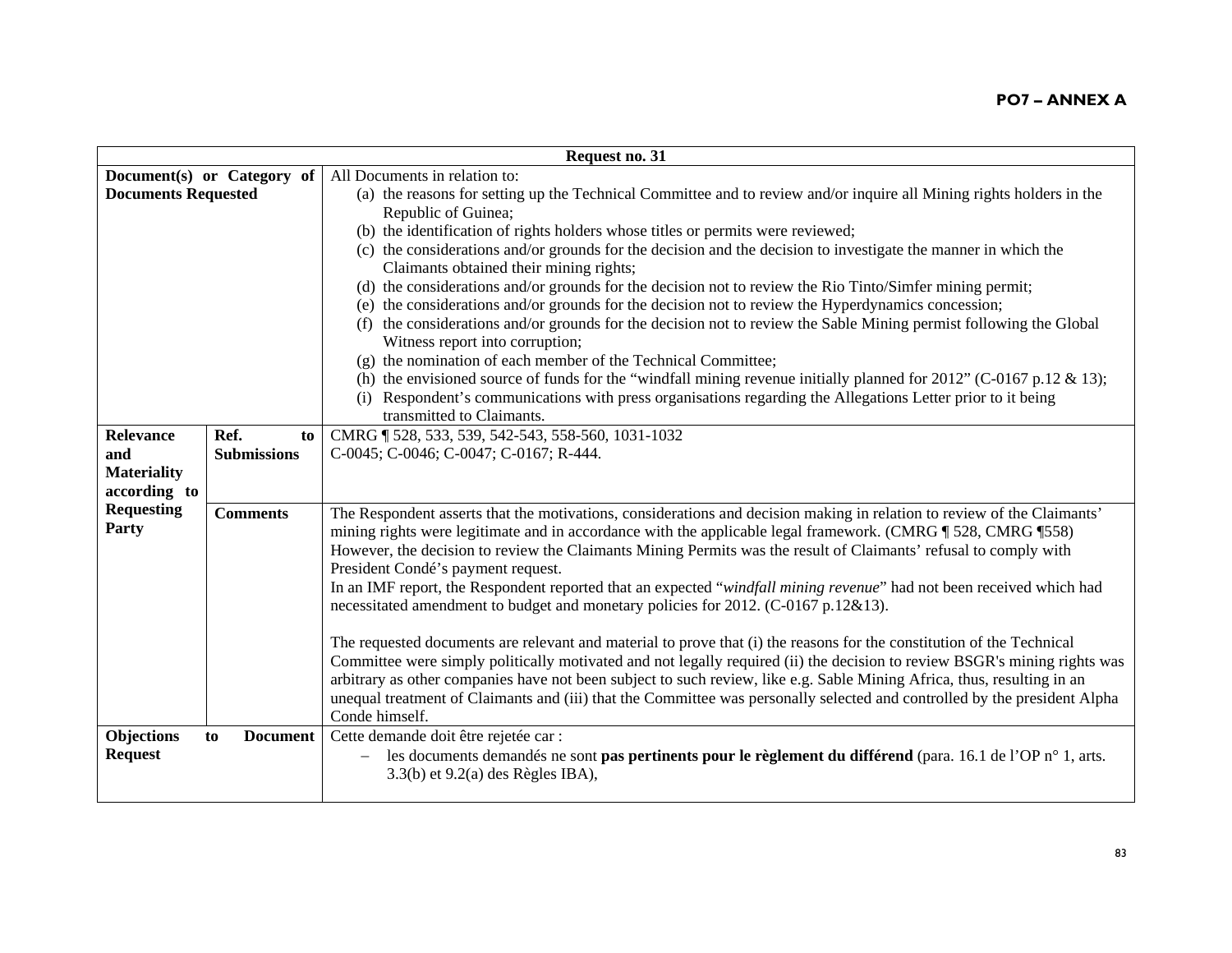| - la demande n'est pas suffisamment précise (para. 16.1 de l'OP n° 1, art. 3.3(a) des Règles IBA),                                                                                                                                                                                                                                                                                                                                                                                                                                 |
|------------------------------------------------------------------------------------------------------------------------------------------------------------------------------------------------------------------------------------------------------------------------------------------------------------------------------------------------------------------------------------------------------------------------------------------------------------------------------------------------------------------------------------|
| la demande est déraisonnable et exagérément contraignante et contreviendrait aux considérations d'économie<br>de procédure, de proportionnalité et d'équité (para. 16.3 de l'OP n° 1, arts. 9.2(c) et (g) des Règles IBA) et,                                                                                                                                                                                                                                                                                                      |
| de nombreux documents demandés sont confidentiels, ayant été préparés par des avocats pour le compte de leur<br>client (para. 16.3 de l'OP n° 1, art. 9.2(e) des Règles IBA).                                                                                                                                                                                                                                                                                                                                                      |
| En premier lieu, les documents demandés ne sont pas pertinents pour le règlement du différend pour les raisons suivantes.                                                                                                                                                                                                                                                                                                                                                                                                          |
| (a) La justification des Sociétés BSGR (selon laquelle cette demande permettrait de démontrer la motivation politique<br>indue de la procédure de revue des titres et conventions miniers ainsi que son caractère arbitraire au regard de la sélection<br>des titres et conventions) repose sur des fondements factuels entièrement erronés :                                                                                                                                                                                      |
| la procédure de revue des titres et conventions miniers n'est pas une création présidentielle mais, comme expliqué en<br>détail dans le Contre-Mémoire, une procédure administrative adoptée par le législateur et mise en œuvre par le pouvoir<br>exécutif conformément à ses attributions. La procédure de revue était prévue par le Code Minier 2011 et donc<br>juridiquement requise (Contre-Mémoire, paras. 527-530, 1045).                                                                                                   |
| la théorie des Sociétés BSGR selon laquelle les sociétés qui ont transigé avec l'Etat sur diverses questions ont été<br>excusées de la revue est fausse puisque, comme démontré dans le Contre-Mémoire, les sociétés Rio Tinto et Rusal ont<br>été soumises à la revue dès lors qu'elles étaient titulaires d'une convention minière (Contre-Mémoire, paras. 1076 et<br>$1080$ ).                                                                                                                                                  |
| - l'exclusion de Sable Mining Africa de la revue des titres et conventions miniers n'est encore une fois pas pertinente dès<br>lors que la société n'avait pas conclu de convention minière avec l'Etat au moment de l'adoption du Code Minier 2011<br>et était donc soumise immédiatement à la nouvelle législation, contrairement aux sociétés titulaires de conventions<br>minières pré-Code Minier 2011 (Pièce RL-18, art. 217-I). La revue ne s'appliquait pas à Sable Mining Africa pour des<br>raisons juridique évidentes. |
| - outre le caractère nouveau de cet élément factuel, l'exclusion de Hyperdynamics de la revue des titres et conventions<br>miniers ne démontrerait en rien le caractère arbitraire de la revue dès lors que les droits détenus par cette société sont<br>pétroliers et non miniers – la législation minière exclut de son champ le secteur pétrolier. Ainsi, la revue ne s'appliquait<br>pas à Hyperdynamics pour des raisons juridiques évidentes.                                                                                |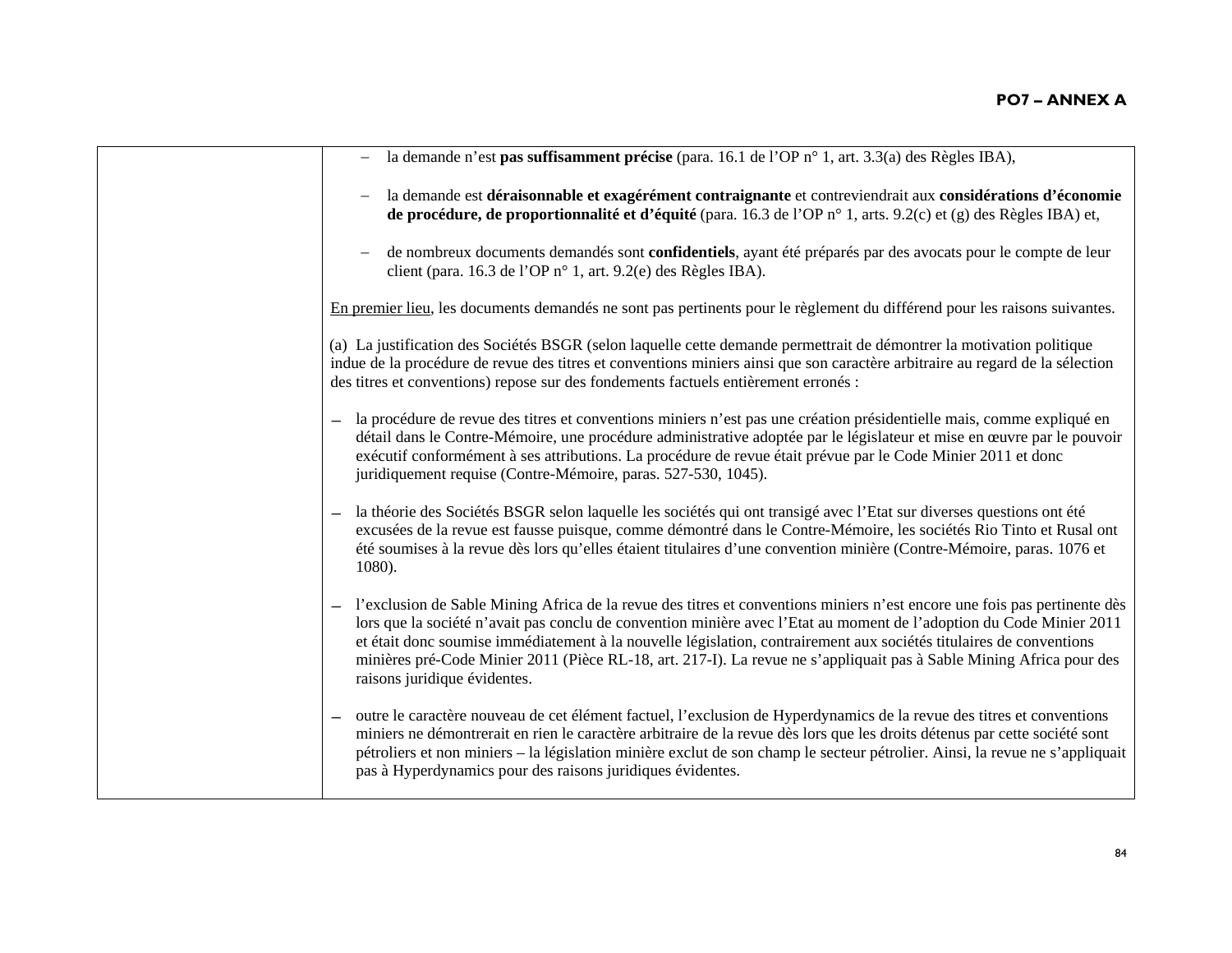| En d'autres termes, les justifications factuelles de cette demande de production des Sociétés BSGR sont fondées sur $(i)$ une<br>réitération d'éléments faux voire mensongers qu'elles n'ont toujours pas prouvé à ce stade de la procédure et qui ont même<br>été largement démentis par la Guinée dans son Contre-Mémoire et sur le fondement de pièces justificatives concrètes, ou<br>sur <i>(ii)</i> des éléments nouveaux sans aucun lien avec la procédure de revue des titres et conventions <i>miniers</i> .                                                |
|----------------------------------------------------------------------------------------------------------------------------------------------------------------------------------------------------------------------------------------------------------------------------------------------------------------------------------------------------------------------------------------------------------------------------------------------------------------------------------------------------------------------------------------------------------------------|
| A cet égard, il convient de noter que les pièces C-45, C-46 et C-47 citées en référence n'ont aucun lien avec la procédure<br>de revue.                                                                                                                                                                                                                                                                                                                                                                                                                              |
| (b) D'autre part, les Sociétés BSGR se réfèrent à une pièce C-167 entièrement nouvelle pour fonder leur demande<br>$n^{\circ}$ 31(h).                                                                                                                                                                                                                                                                                                                                                                                                                                |
| Or, conformément aux articles 15.2 et 17.1 de l'Ordonnance de procédure n° 1, il appartenait aux Sociétés BSGR de<br>développer l'ensemble de leurs arguments de fait et de droit dans leur Mémoire en Demande et de verser toutes les pièces<br>pertinentes au soutien de leur Mémoire en Demande.                                                                                                                                                                                                                                                                  |
| Dès lors qu'elles n'ont pas soumis au Tribunal les allégations relatives à ce « windfall mining revenue » et qu'elles ont<br>délibérément omis de verser le rapport du FMI alors en leur possession lors du premier échange d'écritures, les Sociétés<br>BSGR ne sauraient aujourd'hui prétendre à la pertinence des documents demandés.                                                                                                                                                                                                                             |
| (c) La Guinée note en outre que la demande n° $31(g)$ a déjà largement été traitée dans son Contre-Mémoire. Le seul<br>document pertinent non versé à la procédure est le décret de nomination des membres qui est publiquement disponible sur<br>le site internet du Comité Technique, comme de nombreux autres documents relatifs à la procédure de revue. Le fait que<br>l'autorité de nomination du Comité Technique soit le Président de la République ne démontre en tout état de cause aucun<br>« contrôle » de celui-ci sur les membres du Comité Technique. |
| (d) La Guinée note par ailleurs que les Sociétés BSGR ne fournissent aucune explication concernant la pertinence de leur<br>demande n° 31(i), de sorte que la Guinée n'est pas en mesure de déterminer si elle accepte cette demande ou y objecte. La<br>Guinée se réserve donc le droit de former une objection ultérieurement dans la mesure où les Sociétés BSGR préciseraient<br>leur demande dans leur réponse.                                                                                                                                                 |
| En conséquence, les documents demandés ne sont pas pertinents au regard de l'affaire ni déterminants quant à son issue.                                                                                                                                                                                                                                                                                                                                                                                                                                              |
| En deuxième lieu, la demande n'est pas suffisamment précise en ce qu'elle porte sur « tous les documents » relatifs à<br>l'élaboration de la procédure de revue soit plus d'une année de travaux impliquant de nombreuses personnes au sein de<br>l'Etat ainsi que des bailleurs de fonds qui ont soutenu la création de cette procédure.                                                                                                                                                                                                                            |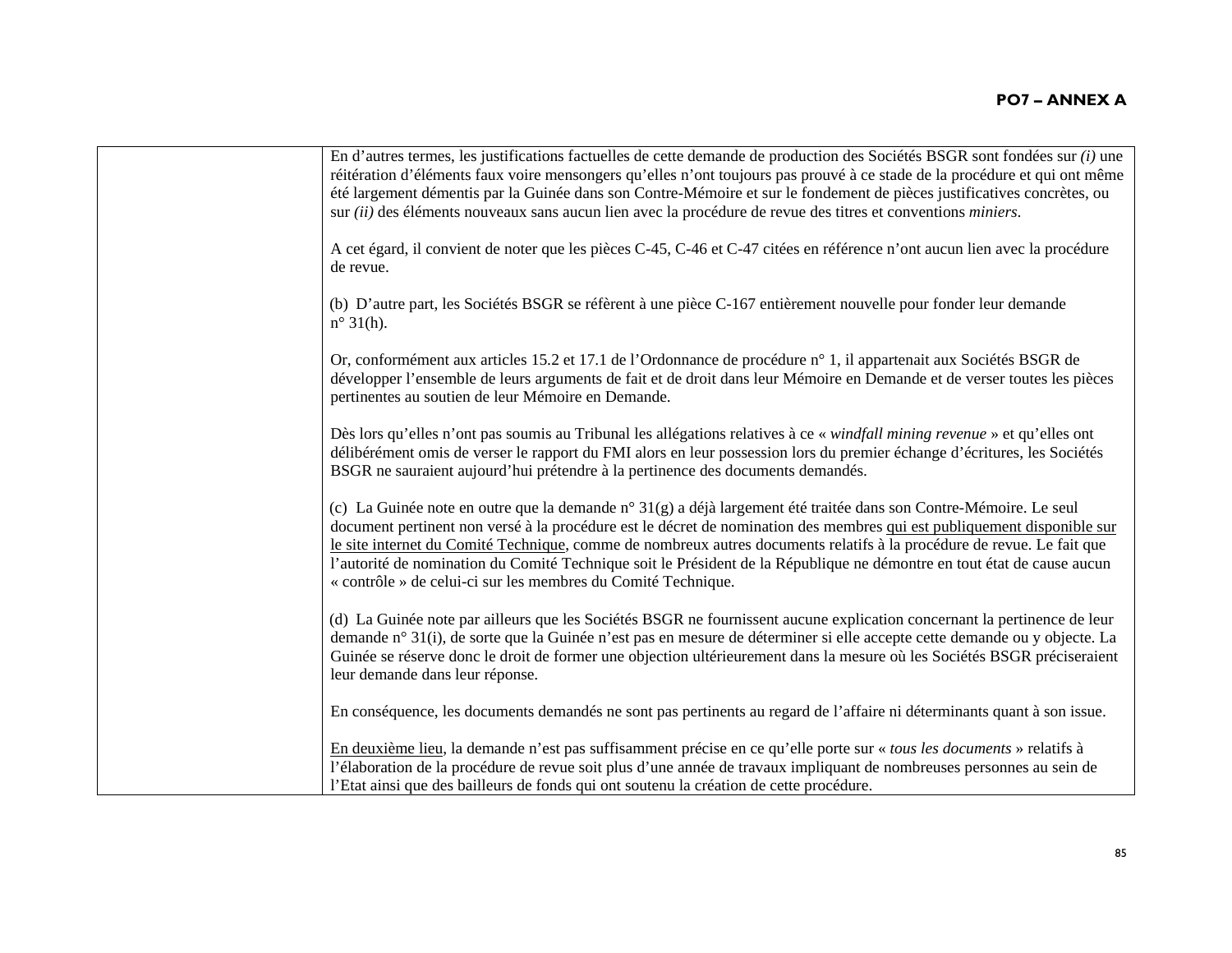|                                                                   | En conséquence, la demande ne contient pas de description suffisamment précise, complète et détaillée des documents<br>et/ou catégories de documents que la Guinée devrait identifier et produire.                                                                                                                                                                                                                                                                                                                                                                              |
|-------------------------------------------------------------------|---------------------------------------------------------------------------------------------------------------------------------------------------------------------------------------------------------------------------------------------------------------------------------------------------------------------------------------------------------------------------------------------------------------------------------------------------------------------------------------------------------------------------------------------------------------------------------|
|                                                                   | En troisième lieu, le caractère général de la demande décrit ci-avant et la longue période visée imposeraient un fardeau<br>excessif à la Guinée. Il serait également contraire aux considérations d'économie procédurale d'exiger de la Guinée qu'elle<br>recherche et identifie dans un délai si court un tel volume de documents et ce d'autant plus qu'ils n'auraient pas de<br>pertinence pour le règlement du différend.                                                                                                                                                  |
|                                                                   | En quatrième et dernier lieu, la mise en place de la procédure de revue et les travaux du Comité Technique ont été appuyés<br>par des avocats de la République de Guinée de sorte que nombre des documents demandés par les Sociétés BSGR sont<br>couverts par le secret professionnel.                                                                                                                                                                                                                                                                                         |
| Objections<br><b>Reply</b><br>to<br>to<br><b>Document Request</b> | Guinea accepts request $31(g)$ and indicates to have produced the responsive documents that it has found so far other than<br>those publicly available. As Guinea has not indicated that it is continuing its searches, BSGR assumes that Guinea's<br>searches are completed. If BSGR's assumption is incorrect, Guinea must indicate when it will have completed its searches<br>and produce any additional responsive documents found. In the light of Guinea's response, no further decision from the<br>Tribunal is required at this stage in relation to request $31(g)$ . |
|                                                                   | BSGR notes Guinea's objections. BSGR's response is, however, restricted pursuant to Article 16.3 of PO 1, to address the<br>following objections:                                                                                                                                                                                                                                                                                                                                                                                                                               |
|                                                                   | Guinea objects on the basis of the confidentiality of the requested documents asserting that "a lot of documents" were<br>prepared by Respondents' lawyers and are therefore, protected under the IBA Rules (Article 9(2)(e) of the IBA Rules).<br>However, this specific IBA Rule relates to grounds of commercial or technical confidentiality (Article 9(2)(e) of the IBA<br>Rules). Guinea fails to establish how the requested documents are subject to commercial or technical confidentiality. Thus,<br>this objection must fail.                                        |
|                                                                   | Guinea also objects that the request would be too burdensome and contrary to procedural efficiciency and that it would<br>require more time to do the searches. This is not credible. First, the request is limited in time and subject. Second, if Guinea<br>requires more time to produce the requested documents, the appropriate response is an extension of time, not the outright<br>rejection of the request.                                                                                                                                                            |
|                                                                   | BSGR maintains its request and asks the Tribunal to order Guinea to produce the requested documents.                                                                                                                                                                                                                                                                                                                                                                                                                                                                            |
| <b>Tribunal's Decision</b>                                        | NO DECISION REQUIRED FOR $31(g)$ ; DENIED FOR $31(e)$ , (h) and (i); GRANTED FOR OTHERS                                                                                                                                                                                                                                                                                                                                                                                                                                                                                         |
|                                                                   | Regarding $31(e)$ , h, and (i), the relevance of the documents sought is not sufficiently established. As for the other requests,                                                                                                                                                                                                                                                                                                                                                                                                                                               |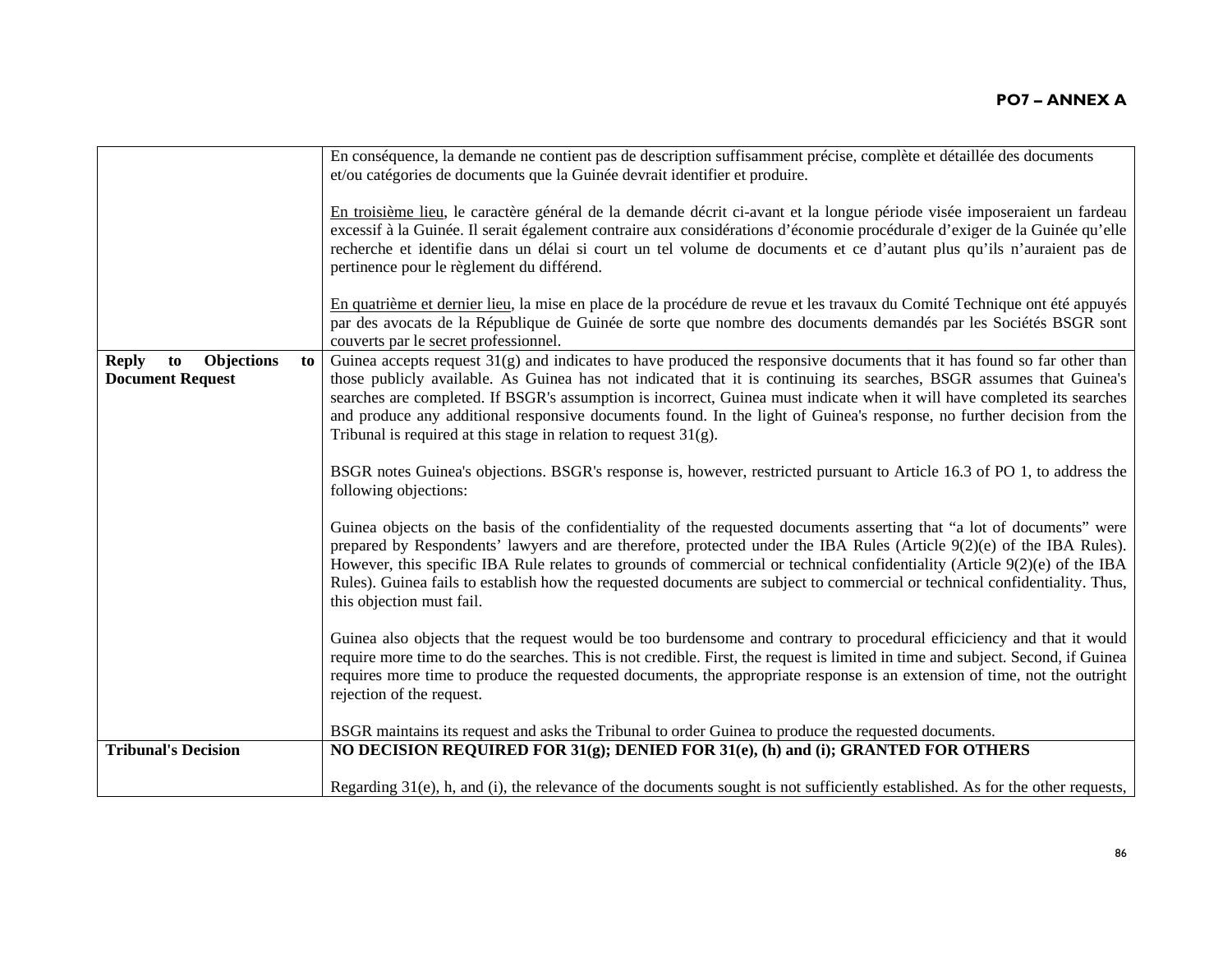|                      | the Tribunal accepts that the documents sought appear to be <i>prima facie</i> relevant, that the requests are sufficiently specific<br>and not too burdensome. To the extent documents may be protected by confidentiality, the Respondent may redact<br>commercially confidential information as necessary and appropriate or provide a privilege log in the form of the table in<br>Annex C.                                                                                                                                                                                                                                  |
|----------------------|----------------------------------------------------------------------------------------------------------------------------------------------------------------------------------------------------------------------------------------------------------------------------------------------------------------------------------------------------------------------------------------------------------------------------------------------------------------------------------------------------------------------------------------------------------------------------------------------------------------------------------|
| Décision du Tribunal | PAS DE DÉCISION REQUISE POUR LA DEMANDE $31(q)$ ; LES DEMANDES $31(e)$ , (h) ET (i) SONT<br><b>REJETÉES ; LES AUTRES SONT ACCORDÉES</b>                                                                                                                                                                                                                                                                                                                                                                                                                                                                                          |
|                      | En ce qui concerne les demandes $31(e)$ , (h), et (i), la pertinence des documents demandés n'est pas suffisement établie.<br>Quant aux autres demandes, le Tribunal accepte que les documents demandés semblent être pertinents <i>prima facie</i> , que les<br>demandes sont suffisamment spécifiques et pas excessivement contraignantes. Si des documents étaient protégés par la<br>confidentialité, la Défenderesse pourra caviarder les informations commenciales de nature confidentielle lorsque cela est<br>nécessaire et approprié ou fournir un registre confidentiel sous la forme du tableau figurant en Annexe C. |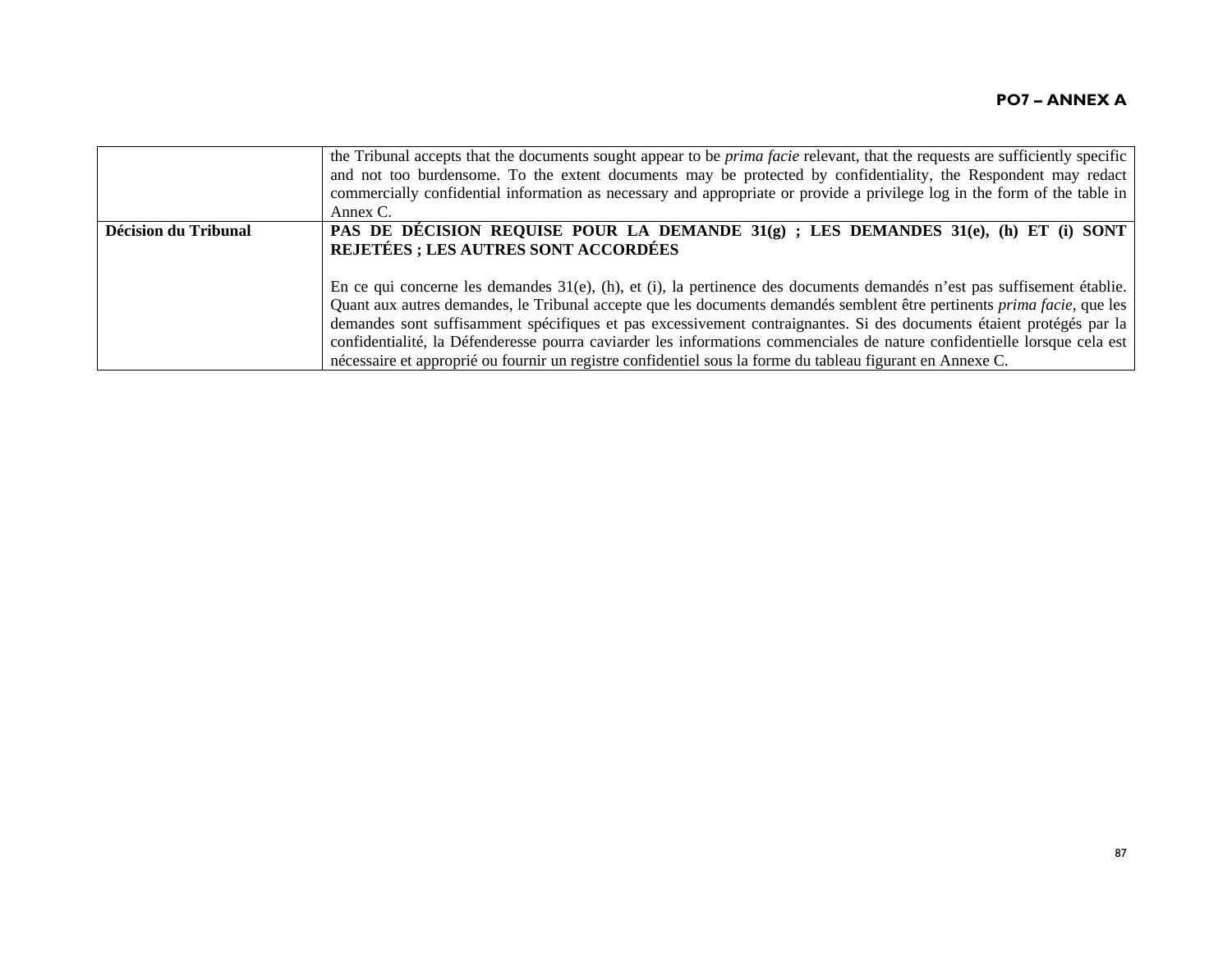| Request no. 32             |                            |                                                                                                                                                                                                                                           |
|----------------------------|----------------------------|-------------------------------------------------------------------------------------------------------------------------------------------------------------------------------------------------------------------------------------------|
|                            | Document(s) or Category of | Documents exchanged between the members of the Technical Committee and president Alpha Condé or any other member                                                                                                                          |
| <b>Documents Requested</b> |                            | of Alpha Condé's government dealing with the review of BSGR's Mining Permits between the date of their nomination                                                                                                                         |
|                            |                            | until the submission of their conclusion on BSGR's rights, i.e. on 21 March 2014.                                                                                                                                                         |
|                            |                            |                                                                                                                                                                                                                                           |
| <b>Relevance</b>           | Ref.<br>to                 | CMRG 1540, 1028, 1032                                                                                                                                                                                                                     |
| and                        | <b>Submissions</b>         | CWS-3 ¶ 94.10; CWS-7 ¶ 26.4.10                                                                                                                                                                                                            |
| <b>Materiality</b>         |                            |                                                                                                                                                                                                                                           |
| according to               |                            |                                                                                                                                                                                                                                           |
| <b>Requesting</b>          | <b>Comments</b>            | The Technical Committee seems to be President Condé's "legal" arm, established and controlled by him in order to ensure                                                                                                                   |
| Party                      |                            | the revocation of Claimants' mining rights. Respondent itself seems to admit that the Technical Committee was not an                                                                                                                      |
|                            |                            | independent body (CMRG ¶ 1028).                                                                                                                                                                                                           |
|                            |                            |                                                                                                                                                                                                                                           |
|                            |                            | The requested documents are material and relevant as they will demonstrate that the Technical Committee was not                                                                                                                           |
|                            |                            | established as an independent body and that its members were not impartial. The documents will demonstrate that Alpha                                                                                                                     |
|                            |                            | Condé had control over the appointment of each and every member of the Committee and that the Committee was taking                                                                                                                        |
|                            |                            | orders from the president and was directly reporting back to the president. The documents will further demonstrate that                                                                                                                   |
|                            |                            | mandate of the Technical Committee was to make sure that the investigations led to the loss for BSGR of its Mining                                                                                                                        |
|                            |                            | Permits.                                                                                                                                                                                                                                  |
| Objections                 | <b>Document</b><br>to      | La Guinée comprend des commentaires des Sociétés BSGR que cette demande n'inclut pas toutes les communications<br>officielles entre les membres du Comité Technique et le Comité Stratégique, qui représenteraient un volume important de |
| <b>Request</b>             |                            | documents contenant de nombreuses informations sans pertinence pour le présent différend.                                                                                                                                                 |
|                            |                            | Sous réserve de cette précision, la Guinée n'a pas d'objection à cette demande de production.                                                                                                                                             |
|                            |                            |                                                                                                                                                                                                                                           |
|                            |                            | Cependant, sur la base des recherches diligentées par l'Etat, y compris après une visite sur place par ses conseils, aucun                                                                                                                |
|                            |                            | document répondant à cette demande n'a pu être trouvé à ce jour. La Guinée poursuit ses recherches.                                                                                                                                       |
| <b>Reply</b><br>to         | <b>Objections</b><br>to    | BSGR rejects Guinea's attempt to narrow the scope of the request, and requires all responsive documents to be produced as                                                                                                                 |
| <b>Document Request</b>    |                            | requested. Guinea accepts this request (subject to its amendment) and indicates that it has not found any responsive                                                                                                                      |
|                            |                            | documents so far and that it continues its searches. Guinea must indicate what additional searches it is conducting and                                                                                                                   |
|                            |                            | when these additional searches will be completed.                                                                                                                                                                                         |
| <b>Tribunal's Decision</b> |                            | <b>NO DECISION REQUIRED</b>                                                                                                                                                                                                               |
|                            |                            |                                                                                                                                                                                                                                           |
|                            |                            | The Tribunal notes that the Respondent continues its search and expects Guinea to produce any responsive documents it                                                                                                                     |
|                            |                            | may retrieve. The Tribunal accepts Guinea's proposed limitation of scope to avoid an undue burden.                                                                                                                                        |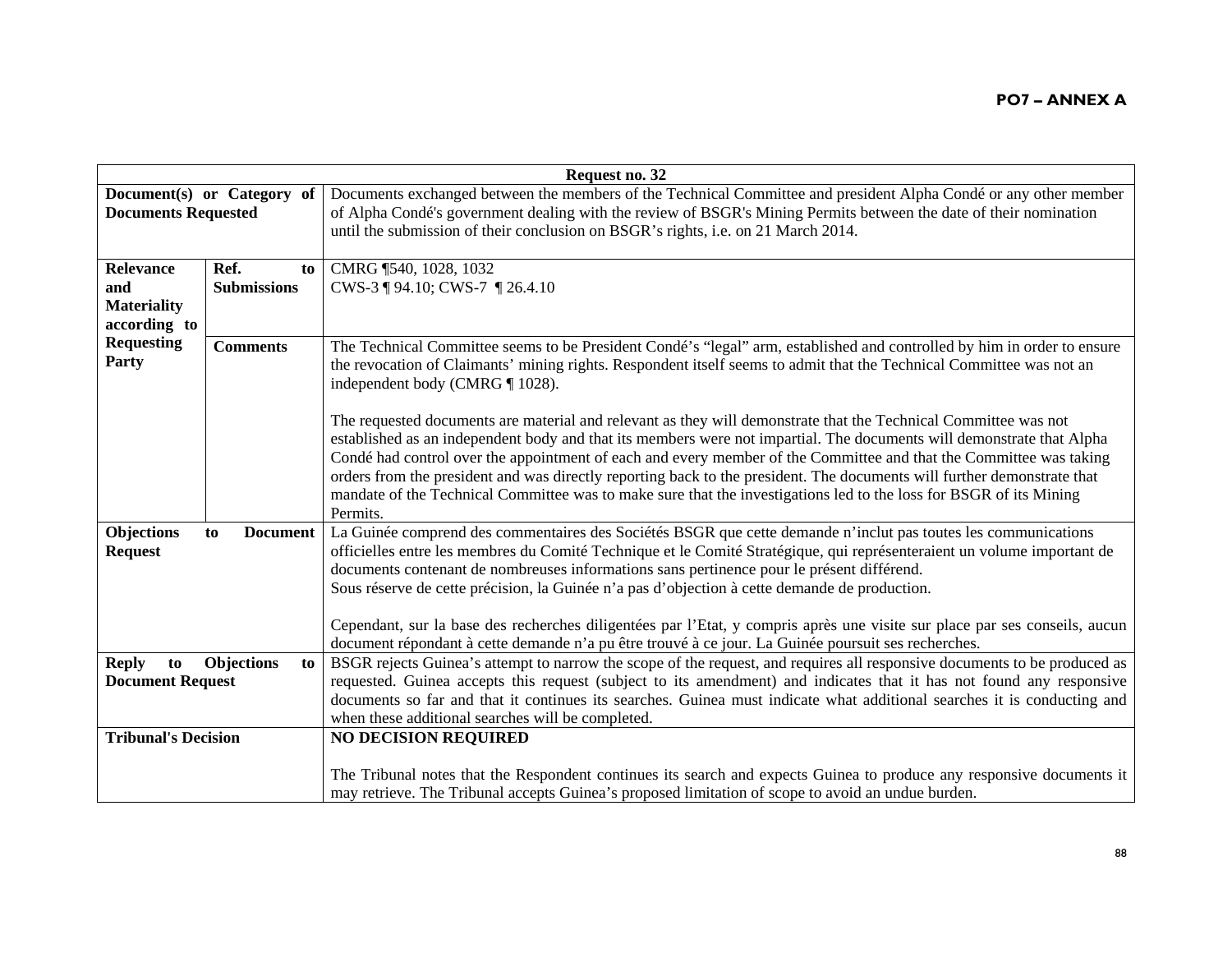| Décision du Tribunal | <b>PAS DE DECISION REQUISE</b>                                                                                                                                                                                                                                                                   |
|----------------------|--------------------------------------------------------------------------------------------------------------------------------------------------------------------------------------------------------------------------------------------------------------------------------------------------|
|                      | Le Tribunal note que la Défenderesse poursuit ses recherches et attend de la Guinée qu'elle produise tous documents<br>pertinents qu'elle pourra recueillir. Le Tribunal accepte la proposition de restriction du champ d'application proposée par<br>la Guinée pour éviter un fardeau excessif. |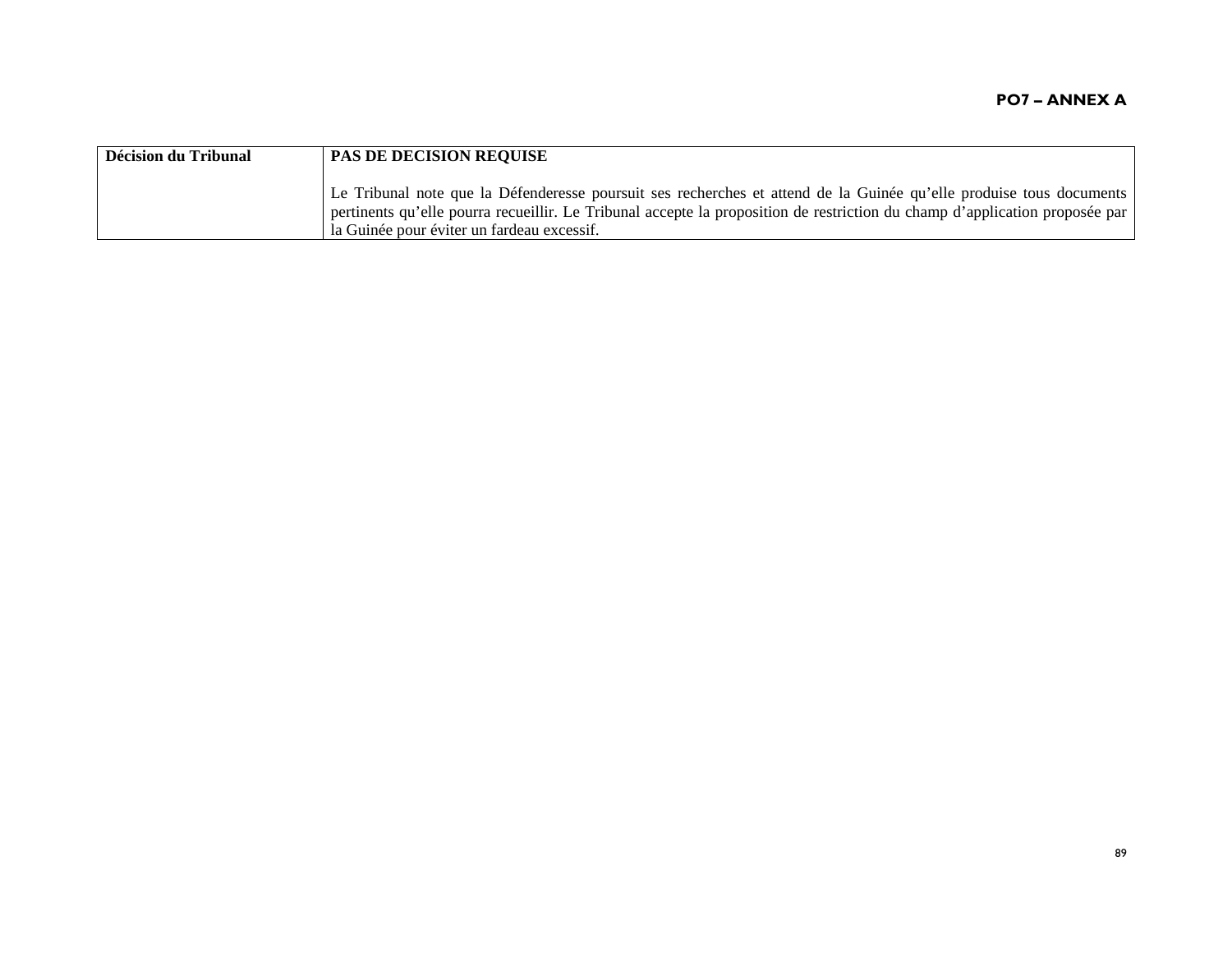| Request no. 33             |                       |                                                                                                                                                                                                                                                                                                                                                                                                                                                                                                                                                                                                                                                                     |
|----------------------------|-----------------------|---------------------------------------------------------------------------------------------------------------------------------------------------------------------------------------------------------------------------------------------------------------------------------------------------------------------------------------------------------------------------------------------------------------------------------------------------------------------------------------------------------------------------------------------------------------------------------------------------------------------------------------------------------------------|
| Document(s) or Category of |                       | Documents which the Technical Committee relied upon in preparing the Allegations Letter, including the names and titles                                                                                                                                                                                                                                                                                                                                                                                                                                                                                                                                             |
| <b>Documents Requested</b> |                       | of the anonymous 15 sources coded in the DLA report on which it based its allegations against BSGR (G1 to G5, O1 to                                                                                                                                                                                                                                                                                                                                                                                                                                                                                                                                                 |
|                            |                       | O(10)                                                                                                                                                                                                                                                                                                                                                                                                                                                                                                                                                                                                                                                               |
| Relevance                  | Ref.<br>to            | CM ¶7-9, 123                                                                                                                                                                                                                                                                                                                                                                                                                                                                                                                                                                                                                                                        |
| and                        | <b>Submissions</b>    | CMRG $\P$ 623                                                                                                                                                                                                                                                                                                                                                                                                                                                                                                                                                                                                                                                       |
| <b>Materiality</b>         |                       | CWS-5 ¶ 112                                                                                                                                                                                                                                                                                                                                                                                                                                                                                                                                                                                                                                                         |
| according to               |                       | C-0064; C-0168; R-444.                                                                                                                                                                                                                                                                                                                                                                                                                                                                                                                                                                                                                                              |
| <b>Requesting</b><br>Party | <b>Comments</b>       | Respondent and the Technical Committee fail to sufficiently explain the basis for the allegations and findings against<br>BSGR.                                                                                                                                                                                                                                                                                                                                                                                                                                                                                                                                     |
|                            |                       | The allegations and findings are mainly based on the unreliable evidence provided by Mamadie Touré. Her statement<br>cannot be the sole reason to justify the revocation of BSGR's mining rights.                                                                                                                                                                                                                                                                                                                                                                                                                                                                   |
|                            |                       | The documents are material and relevant to prove that the findings of the Technical Committee were based on fabricated<br>evidence and false or non-existent witness statements. The requested documents shall prove that the findings of the<br>Technical Committee were not justified by fact or law and that Claimants' Mining Permits have been taken illegally.                                                                                                                                                                                                                                                                                                |
| Objections                 | <b>Document</b><br>to | Cette demande doit être rejetée car :                                                                                                                                                                                                                                                                                                                                                                                                                                                                                                                                                                                                                               |
| <b>Request</b>             |                       | les documents demandés se trouvent déjà dans la possession des Sociétés BSGR (art. $3.3(c)(i))$ ;                                                                                                                                                                                                                                                                                                                                                                                                                                                                                                                                                                   |
|                            |                       | certains des documents demandés sont confidentiels, ayant été préparés par des avocats pour le compte de leur                                                                                                                                                                                                                                                                                                                                                                                                                                                                                                                                                       |
|                            |                       | client (para. 16.3 de l'OP n° 1, art. 9.2(e) des Règles IBA) ; et                                                                                                                                                                                                                                                                                                                                                                                                                                                                                                                                                                                                   |
|                            |                       | les documents demandés ne sont en tout état de cause pas pertinents pour le règlement du différend (para. 16.1<br>de l'OP n° 1, art. 3.3(b), 3.7 et 9.2(a) des Règles IBA).                                                                                                                                                                                                                                                                                                                                                                                                                                                                                         |
|                            |                       | En premier lieu, tous les documents sur lesquels le Comité Technique s'est fondé pour l'élaboration de ses conclusions<br>(« findings ») sont joints à la Recommandation du Comité Technique communiquée à BSGR Guinée et non à la Lettre<br>d'Allégations, de sorte que ces documents se trouvent déjà en la possession des Sociétés BSGR.                                                                                                                                                                                                                                                                                                                         |
|                            |                       | En deuxième lieu, les Sociétés BSGR se réfèrent à une nouvelle pièce C-168. Il s'agit à l'évidence d'un projet d'un rapport<br>confidentiel préparé par DLA Piper pour son client. Ce document est couvert par le secret professionnel des avocats. A cet<br>égard, la Guinée réitère sa demande aux Sociétés BSGR d'expliquer les circonstances dans lesquelles elles ont obtenu<br>copie de ce document (Contre-Mémoire, para. 564 ; Demande de production de document de la Guinée, demande n° 32).<br>Le nom et titre des quinze personnes identifiées dans ce document en tant que « sources » sont des informations protégées<br>par le secret professionnel. |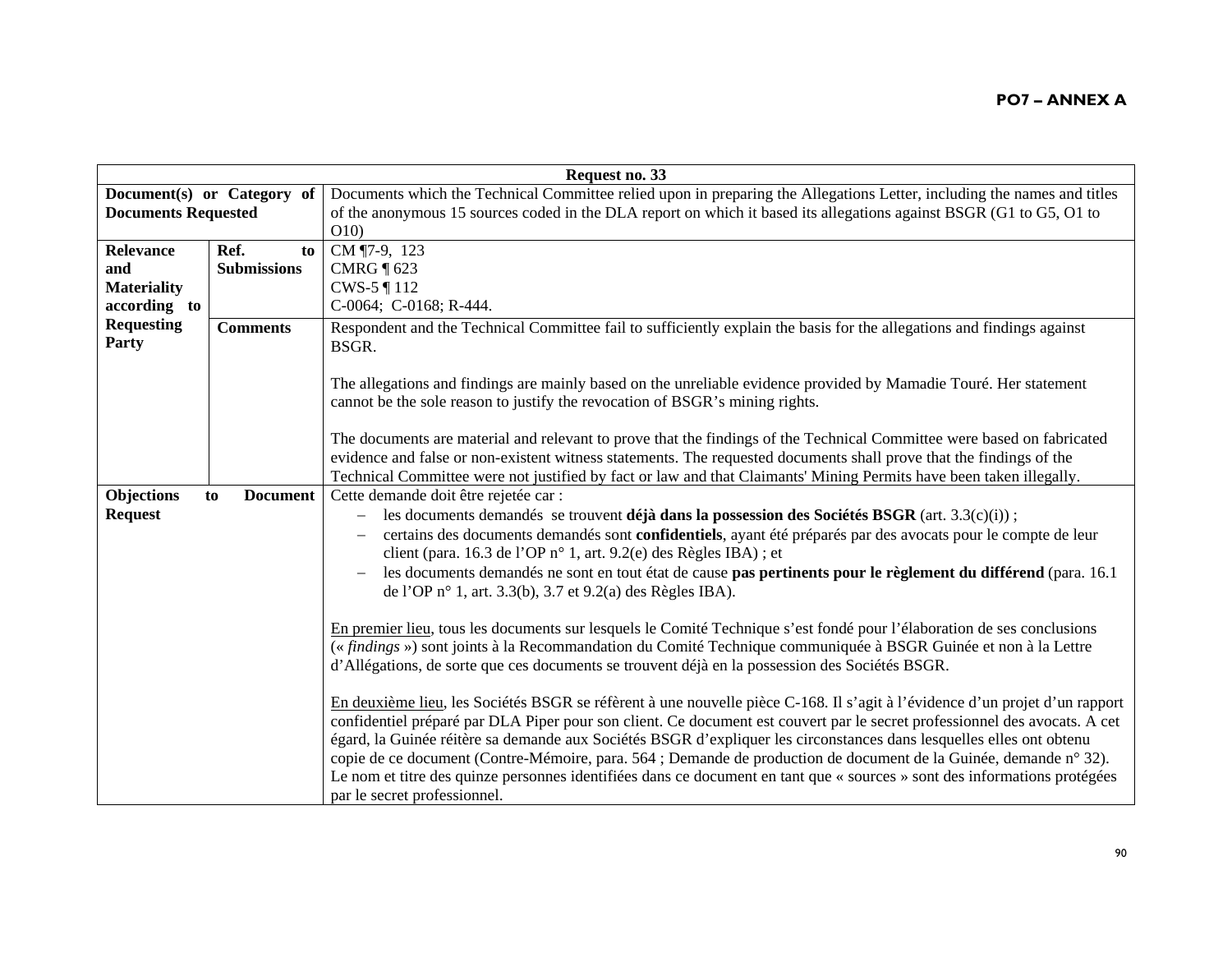|                                                                   | En troisième et dernier lieu, les documents demandés ne sont pas pertinents pour le règlement du différend.<br>En effet, comme indiqué dans le Contre-Mémoire, les Sociétés BSGR ont versé ce document comme pièce dans<br>l'Arbitrage LCIA, de sorte qu'elles sont en possession de ce document depuis le 1 <sup>er</sup> juillet 2015 au moins (Contre-<br>Mémoire, para. 563 ; Pièce R-378).                                                                                                                                                                                                                                                                                                                                                                                                                                                                               |
|-------------------------------------------------------------------|-------------------------------------------------------------------------------------------------------------------------------------------------------------------------------------------------------------------------------------------------------------------------------------------------------------------------------------------------------------------------------------------------------------------------------------------------------------------------------------------------------------------------------------------------------------------------------------------------------------------------------------------------------------------------------------------------------------------------------------------------------------------------------------------------------------------------------------------------------------------------------|
|                                                                   | Or, conformément aux art. 15.2 et 17.1 de l'Ordonnance de procédure n° 1, il appartenait aux Sociétés BSGR de<br>développer l'ensemble de leurs arguments de fait et de droit dans leur Mémoire en Demande et de verser toutes les pièces<br>pertinentes au soutien de leur Mémoire en Demande.                                                                                                                                                                                                                                                                                                                                                                                                                                                                                                                                                                               |
|                                                                   | Dès lors que les Sociétés BSGR n'ont pas soumis au Tribunal d'allégations détaillées ni de demandes fondées sur le<br>rapport de DLA Piper et ont délibérément omis de verser ce rapport, qu'elles savaient être un document confidentiel<br>protégé par le secret professionnel des avocats, dont il semble qu'elles se sont procurées une copie en rémunérant des<br>intermédiaires (Contre-Mémoire, paras. 564 et 582 ; Pièce R-36) et dont elles étaient en possession lors du premier<br>échange d'écritures, les Sociétés BSGR ne sauraient aujourd'hui prétendre à la pertinence des documents demandés.<br>En conséquence, les documents demandés ne sont pas pertinents au regard de l'affaire ni déterminants quant à son issue.                                                                                                                                    |
| Objections<br><b>Reply</b><br>to<br>to<br><b>Document Request</b> | BSGR notes Guinea's objections. BSGR's response is, however restricted pursuant to Article 16.3 of PO 1, to address the<br>following objections:                                                                                                                                                                                                                                                                                                                                                                                                                                                                                                                                                                                                                                                                                                                              |
|                                                                   | Guinea objects on the basis that the requested documents are confidential, therewith relying on Article $9(2)(e)$ of the IBA<br>Rules. This objection has to be rejected. Guinea fails to substantiate how the requested documents would be subject to<br>commercial or technical confidentiality. Further, Guinea alleges that the 15 persons are subject to the "professional"<br>secrecy" rules without identifying the nature and source of the privilege that it relies on. It also fails to establish that such<br>privilege is recognized in international arbitration proceedings. Guinea is requested to provide for each of the apparently<br>15 anonymous witnesses, the professional secrecy rule it relies on. If Guinea fails to do so, BSGR respectfully requests the<br>Tribunal to order Guinea to release the names and titles of the 15 anonymous sources. |
|                                                                   | In these circumstances, BSGR maintains its request and asks the Tribunal to order Guinea to produce the requested<br>documents.                                                                                                                                                                                                                                                                                                                                                                                                                                                                                                                                                                                                                                                                                                                                               |
| <b>Tribunal's Decision</b>                                        | <b>GRANTED IN PART</b>                                                                                                                                                                                                                                                                                                                                                                                                                                                                                                                                                                                                                                                                                                                                                                                                                                                        |
|                                                                   | The Tribunal takes note of the Respondent's statement that the Claimants are already in possession of documents appended<br>to the Recommendation of the Technical Committee dated 21 March 2014. However, the Tribunal is of the view that these                                                                                                                                                                                                                                                                                                                                                                                                                                                                                                                                                                                                                             |

 $\blacksquare$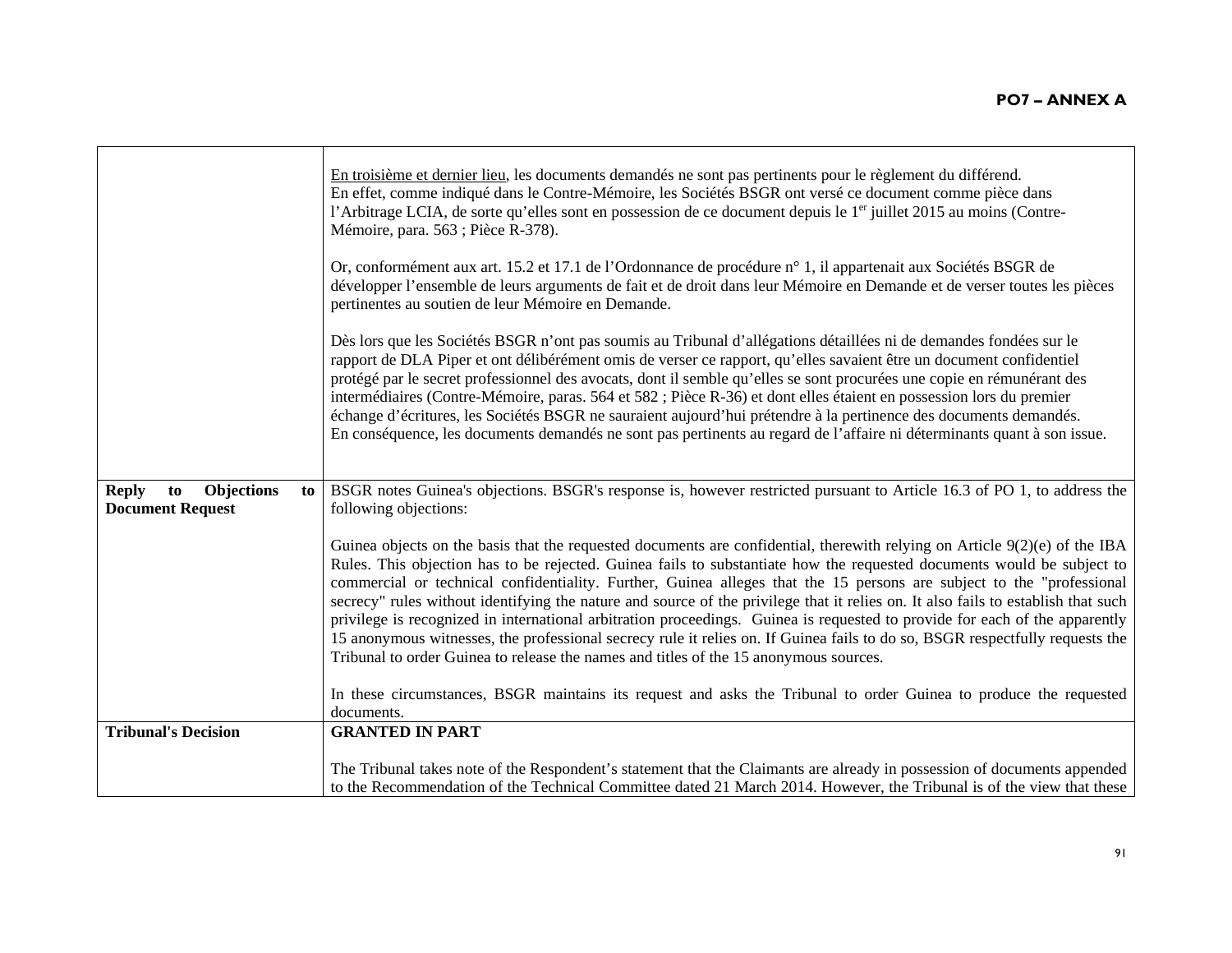|                      | documents do not necessarily correspond to the documents on which the Technical Committee relied upon in preparing the<br>Allegations Letter dated 30 October 2012. Accordingly, the Tribunal is of the view that the request is sufficiently specific<br>and that the requested documents appear <i>prima facie</i> relevant.<br>With respect to the names and titles of the anonymous 15 sources coded in the DLA report, the request is denied since Exh.                                                                                                                                                                                                                                                                                                             |
|----------------------|--------------------------------------------------------------------------------------------------------------------------------------------------------------------------------------------------------------------------------------------------------------------------------------------------------------------------------------------------------------------------------------------------------------------------------------------------------------------------------------------------------------------------------------------------------------------------------------------------------------------------------------------------------------------------------------------------------------------------------------------------------------------------|
|                      | C-0168 is not part of the record.                                                                                                                                                                                                                                                                                                                                                                                                                                                                                                                                                                                                                                                                                                                                        |
| Décision du Tribunal | <b>ACCORDÉE EN PARTIE</b>                                                                                                                                                                                                                                                                                                                                                                                                                                                                                                                                                                                                                                                                                                                                                |
|                      | Le Tribunal note la déclaration faite par la Défenderesse selon laquelle les Demanderesses sont déjà en possession des<br>documents annexés à la Recommendation du Comité Technique en date du 21 mars 2014. Toutefois, le Tribunal estime<br>que ces documents ne correspondent pas forcément aux documents sur lesquels le Comité Technique s'est appuyé pour<br>préparer la Lettre d'Allégations datée du 30 octobre 2012. Par conséquent, le Tribunal conclu que la demande est<br>suffisamment spécifique et que les documents demandés semblent être pertinents <i>prima facie</i> .<br>En ce qui concerne les noms et titres des 15 sources anonymes codées dans le rapport DLA, la demande est rejetée puisque<br>la pièce C-0168 ne fait pas partie du dossier. |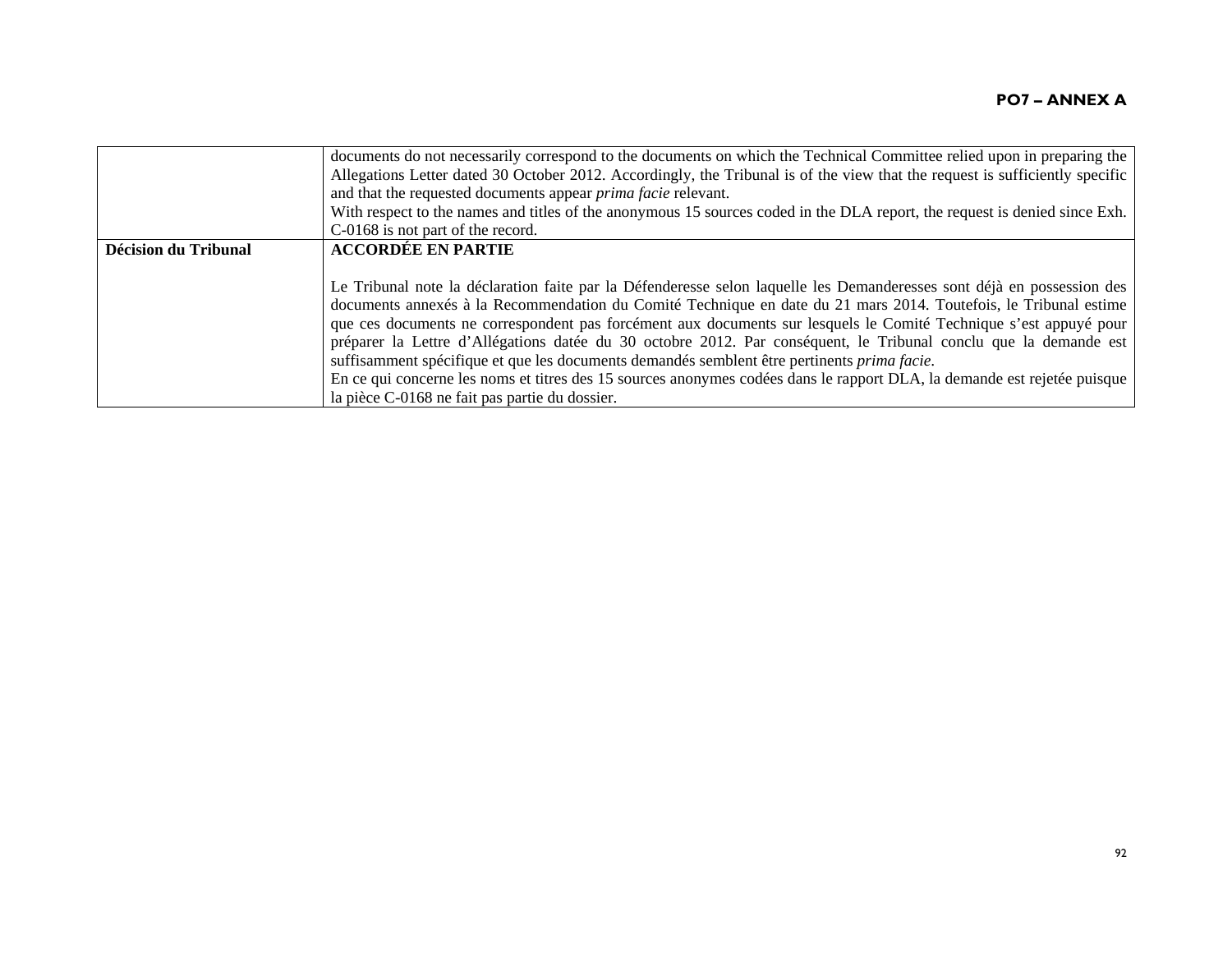| Request no. 34             |                            |                                                                                                                              |
|----------------------------|----------------------------|------------------------------------------------------------------------------------------------------------------------------|
|                            | Document(s) or Category of | Documents exchanged between the government and the judicial authorities and the Guinean prosecutor between January           |
| <b>Documents Requested</b> |                            | 2013 and 31 December 2014 in relation to the arrest, detention, interrogation, indictment, prosecution and criminal          |
|                            |                            | proceedings of Issiaga Benjamin Bangoura and Ibrahima Sory Touré.                                                            |
| Relevance                  | Ref.<br>to                 | CWS-3 ¶103                                                                                                                   |
| and                        | <b>Submissions</b>         | CMRG (689, 690)                                                                                                              |
| <b>Materiality</b>         |                            | $R-425.$                                                                                                                     |
| according to               |                            |                                                                                                                              |
| <b>Requesting</b>          | <b>Comments</b>            | Issiaga Benjamin Bangoura and Ibrahima Sory Touré, two of BSGR's former employees, were arrested in Guinea on 22             |
| Party                      |                            | April 2013 for obscure reasons, held in appalling conditions for a period of 7 months and were (are still) prosecuted for    |
|                            |                            | passive corruption.                                                                                                          |
|                            |                            |                                                                                                                              |
|                            |                            | Claimants' position is that their arrest and being charged with criminal offences was a politically motivated action,        |
|                            |                            | demonstrating Respondent's interference in the Guinean judicial system.                                                      |
|                            |                            |                                                                                                                              |
|                            |                            | The requested documents are relevant and material to establish that the real motivation for the decision to arrest those two |
|                            |                            | former BSGR's employees was not legitimate. It was a politically motivated decision without legal basis.                     |
| .Objections                | <b>Document</b><br>to      | Cette demande doit être rejetée car les documents demandés sont des <b>documents confidentiels</b> (para. 16.3 de l'OP n° 1, |
| <b>Request</b>             |                            | art. 9.2(e) des Règles IBA) et ne sont pas pertinents pour le règlement du différend (para. 16.1 de l'OP n° 1, art. 3.3(b),  |
|                            |                            | $3.7$ et $9.2(a)$ des Règles IBA).                                                                                           |
|                            |                            |                                                                                                                              |
|                            |                            | En premier lieu, s'il y a eu des échanges entre les autorités judiciaires et le gouvernement guinéen, ces échanges sont      |
|                            |                            | intervenus dans le cadre de l'instruction pénale qui est en cours. Il s'agit donc de documents confidentiels couverts par le |
|                            |                            | secret de l'instruction.                                                                                                     |
|                            |                            |                                                                                                                              |
|                            |                            | En second lieu, les Sociétés BSGR n'ont soumis aucune demande relative à l'arrestation de deux employés dans ses             |
|                            |                            | écritures. A cet égard, l'absence de référence à leur Mémoire en Demande est hautement parlante.                             |
|                            |                            |                                                                                                                              |
|                            |                            | Or, conformément à l'article 15.2 de l'Ordonnance de procédure n° 1, il appartenait aux Sociétés BSGR de développer          |
|                            |                            | l'ensemble de leurs arguments de fait et de droit dans leur Mémoire en Demande.                                              |
|                            |                            |                                                                                                                              |
|                            |                            | Dès lors qu'elles n'ont pas soumis au Tribunal d'allégations détaillées ni de demandes fondées sur ces éléments, les         |
|                            |                            | Sociétés BSGR ne sauraient aujourd'hui prétendre à la pertinence des documents demandés.                                     |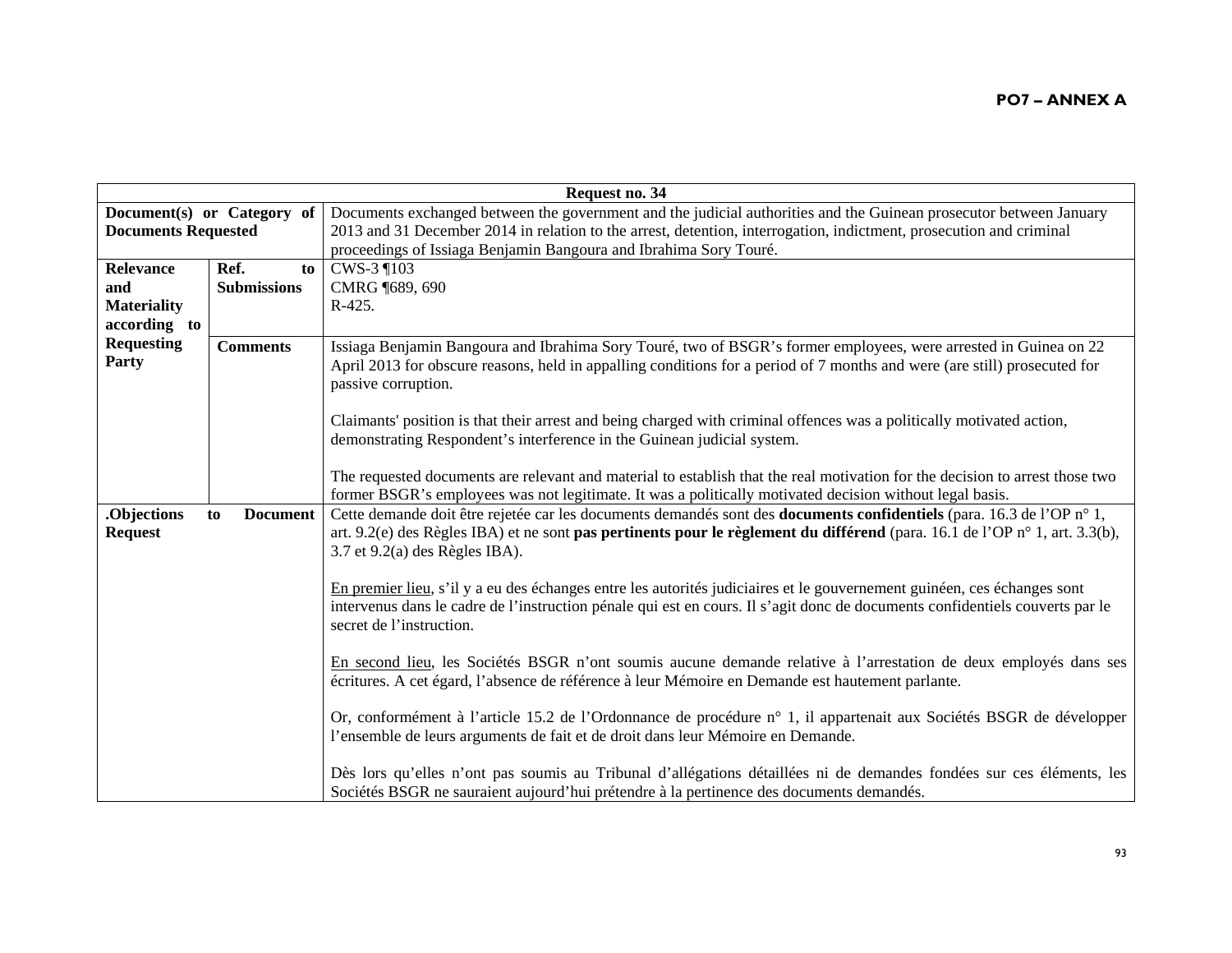|                                               | En conséquence, les documents demandés ne sont pas pertinents au regard de l'affaire ni déterminants quant à son issue.                                                                                                                                                                                                                                                                                                                                                                                                                                 |
|-----------------------------------------------|---------------------------------------------------------------------------------------------------------------------------------------------------------------------------------------------------------------------------------------------------------------------------------------------------------------------------------------------------------------------------------------------------------------------------------------------------------------------------------------------------------------------------------------------------------|
| <b>Reply</b><br><b>Objections</b><br>to<br>to | BSGR notes Guinea's objections. BSGR's response is, however, restricted pursuant to Article 16.3 of PO 1, to address the                                                                                                                                                                                                                                                                                                                                                                                                                                |
| <b>Document Request</b>                       | following objections:                                                                                                                                                                                                                                                                                                                                                                                                                                                                                                                                   |
|                                               |                                                                                                                                                                                                                                                                                                                                                                                                                                                                                                                                                         |
|                                               | Guinea objects on the basis that the requested documents are confidential. Guinea relies on Article 16.3 of PO 1 and<br>Article $9(2)(e)$ of the IBA Rules. Guinea, however, fails to explain how the requested documents are subject to technical<br>and commercial confidentiality. Furthermore, Guinea claims confidentiality on the basis that the documents were<br>exchanged between the government and the prosecutor. Again, Guinea does not provide any legal basis for this objection.<br>Guinea's confidentialty claims have to be rejected. |
|                                               | In these circumstances, BSGR maintains its request and asks the Tribunal to order Guinea to produce the requested                                                                                                                                                                                                                                                                                                                                                                                                                                       |
|                                               | documents.                                                                                                                                                                                                                                                                                                                                                                                                                                                                                                                                              |
| <b>Tribunal's Decision</b>                    | <b>DENIED</b>                                                                                                                                                                                                                                                                                                                                                                                                                                                                                                                                           |
|                                               |                                                                                                                                                                                                                                                                                                                                                                                                                                                                                                                                                         |
|                                               | The Claimants do not appear to have made allegations and claims based on the arrest and detention of these two<br>employees. In addition, the Respondent invokes the secrecy of ongoing investigations.                                                                                                                                                                                                                                                                                                                                                 |
| <b>Décision du Tribunal</b>                   | <b>REJETEE</b>                                                                                                                                                                                                                                                                                                                                                                                                                                                                                                                                          |
|                                               | Les Demanderesses ne semblent pas avoir formulé d'allégations et de demandes fondées sur l'arrestation et la détention de<br>ces deux employés. De plus, la Défenderesse invoque le secret des enquêtes en cours.                                                                                                                                                                                                                                                                                                                                       |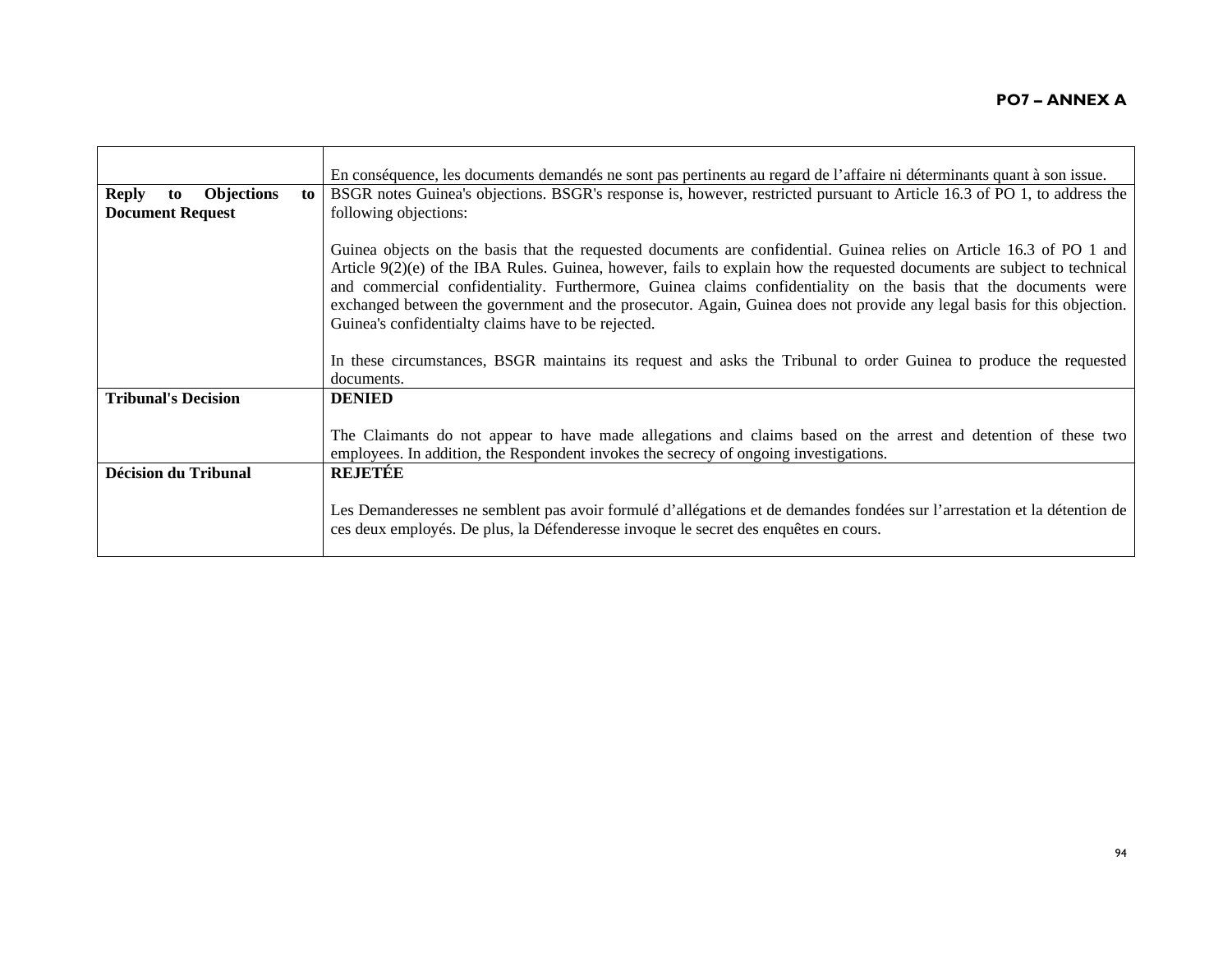|                                               |                            | Request no. 35                                                                                                                                                                                                                                                                                                                                                                                                                                              |
|-----------------------------------------------|----------------------------|-------------------------------------------------------------------------------------------------------------------------------------------------------------------------------------------------------------------------------------------------------------------------------------------------------------------------------------------------------------------------------------------------------------------------------------------------------------|
| <b>Documents Requested</b>                    | Document(s) or Category of | Documents exchanged between the government, law enforcement agencies, judicial authorities and /or the Guinean<br>prosecutor between January 2013 and September 2013 in relation to:<br>(a) the arrest, detention, prosecution and / or criminal proceedings of four Israeli nationals claimed to be associated                                                                                                                                             |
| <b>Relevance</b>                              | Ref.<br>to                 | with BSGR, including Mr. Kenan;<br>(b) alleged coup against President Condé involving Israeli business men and / or BSGR.<br>CWS-3 ¶ 101, 104-105                                                                                                                                                                                                                                                                                                           |
| and<br><b>Materiality</b><br>according to     | <b>Submissions</b>         | C-0028 ¶83, 87; C-0111                                                                                                                                                                                                                                                                                                                                                                                                                                      |
| <b>Requesting</b><br>Party                    | <b>Comments</b>            | Four Israeli nationals, who were claimed to be associated with BSGR and an alleged coup attempt against President Condé,<br>were arrested in Guinea in September 2013.                                                                                                                                                                                                                                                                                      |
|                                               |                            | The requested documents are relevant and material to prove that the real motivation for the decision to arrest those Israeli<br>nationals purportedly associated with BSGR was politically motivated and without legal or factual basis.                                                                                                                                                                                                                    |
| <b>Objections</b><br><b>Request</b>           | <b>Document</b><br>to      | Cette demande doit être rejetée car les documents demandés sont des <b>documents confidentiels</b> (para. 16.3 de l'OP n° 1,<br>art. 9.2(e) des Règles IBA) et ne sont pas pertinents pour le règlement du différend (para. 16.1 de l'OP n° 1, arts. 3.3(b)<br>et $9.2(a)$ des Règles IBA).                                                                                                                                                                 |
|                                               |                            | En premier lieu, dans la mesure où une enquête ou instruction aurait été ouverte et demeure en cours, tout échange et<br>document relevant de cette enquête ou instruction sont des documents confidentiels couverts par le secret de l'instruction.                                                                                                                                                                                                        |
|                                               |                            | En second lieu, les Sociétés BSGR n'ont soumis aucune allégation ni aucune demande relative à l'arrestation d'israéliens<br>en Guinée dans leurs écritures. A cet égard, l'absence de référence à leur Mémoire en Demande est hautement parlante.<br>Or, conformément à l'article 15.2 de l'Ordonnance de procédure n° 1, il appartenait aux Sociétés BSGR de développer<br>l'ensemble de leurs arguments de fait et de droit dans leur Mémoire en Demande. |
|                                               |                            | Dès lors qu'elles n'ont pas soumis au Tribunal d'allégations détaillées ni de demandes fondées sur ces éléments, les<br>Sociétés BSGR ne sauraient aujourd'hui prétendre à la pertinence des documents demandés.                                                                                                                                                                                                                                            |
| <b>Reply</b><br>to<br><b>Document Request</b> | Objections<br>to           | En conséquence, les documents demandés ne sont pas pertinents au regard de l'affaire ni déterminants quant à son issue.<br>BSGR notes Guinea's objections. BSGR's response is, however, restricted pursuant to Article 16.3 of PO 1, to address the<br>following objections:                                                                                                                                                                                |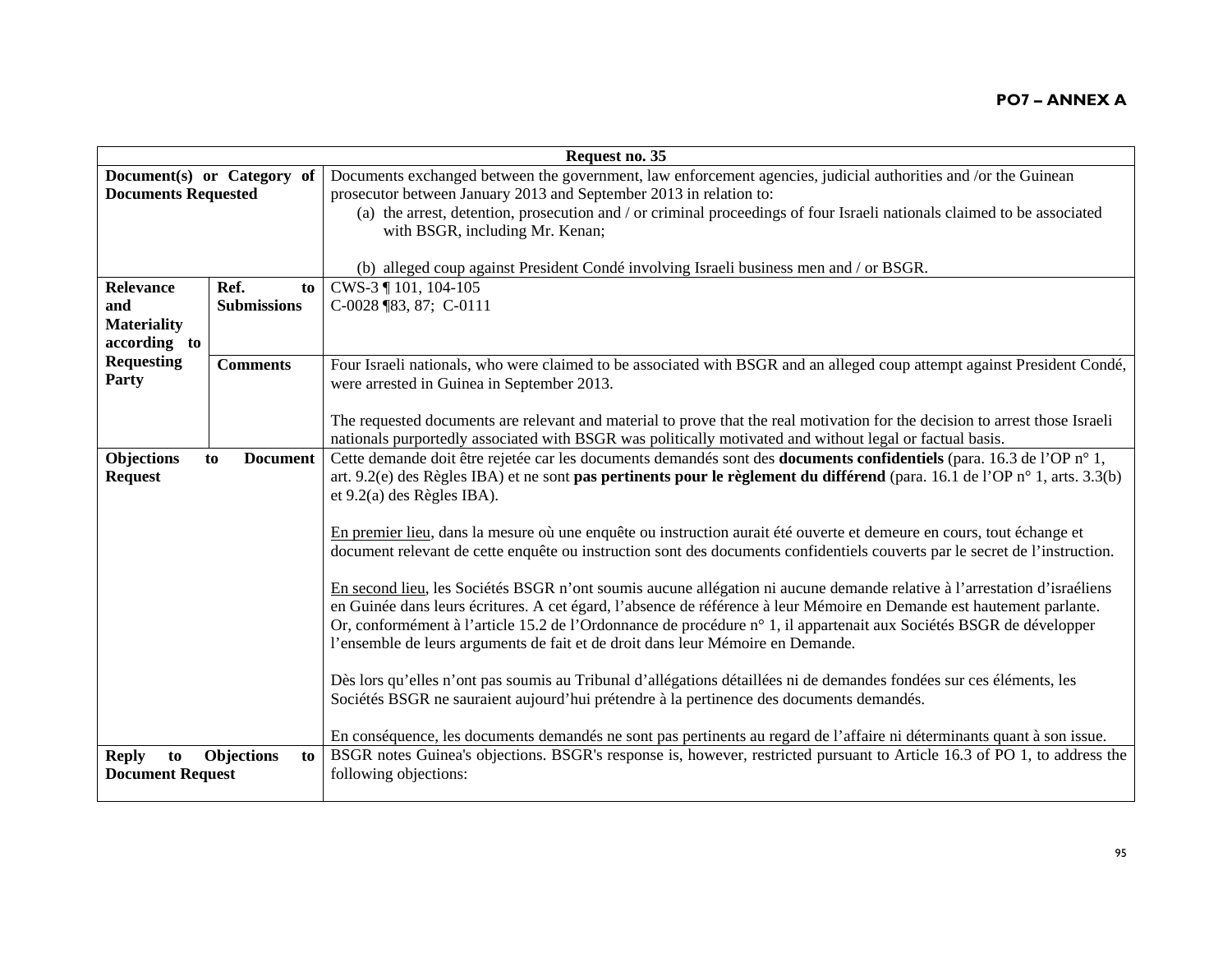|                             | Guinea objects to this request on the basis that the requested documents are confidential. Guinea relies on Article 16.3 of<br>PO 1 and Article 9(2)(e) of the IBA Rules. Guinea, fails to explain how the requested documents can be subject to<br>technical and commercial confidentiality. Further, Guinea claims confidentiality on the basis that documents exchanged in<br>an ongoing investigation are covered by confidentiality. Again, Guinea does not provide any legal basis for this objection.<br>BSGR does not request documents in an ongoing investigation. The request refers to documents between January 2013 and<br>September 2013. Guinea's confidentialty claim must be rejected. |
|-----------------------------|----------------------------------------------------------------------------------------------------------------------------------------------------------------------------------------------------------------------------------------------------------------------------------------------------------------------------------------------------------------------------------------------------------------------------------------------------------------------------------------------------------------------------------------------------------------------------------------------------------------------------------------------------------------------------------------------------------|
|                             | In these circumstances, BSGR maintains its request and asks the Tribunal to order Guinea to produce the requested<br>documents.                                                                                                                                                                                                                                                                                                                                                                                                                                                                                                                                                                          |
| <b>Tribunal's Decision</b>  | <b>DENIED</b>                                                                                                                                                                                                                                                                                                                                                                                                                                                                                                                                                                                                                                                                                            |
|                             | For the same reasons as those set out in Request No. 34 above.                                                                                                                                                                                                                                                                                                                                                                                                                                                                                                                                                                                                                                           |
| <b>Décision du Tribunal</b> | <b>REJETÉE</b>                                                                                                                                                                                                                                                                                                                                                                                                                                                                                                                                                                                                                                                                                           |
|                             | Pour les mêmes raisons que celles invoquées pour la Demande No. 34 ci-dessus.                                                                                                                                                                                                                                                                                                                                                                                                                                                                                                                                                                                                                            |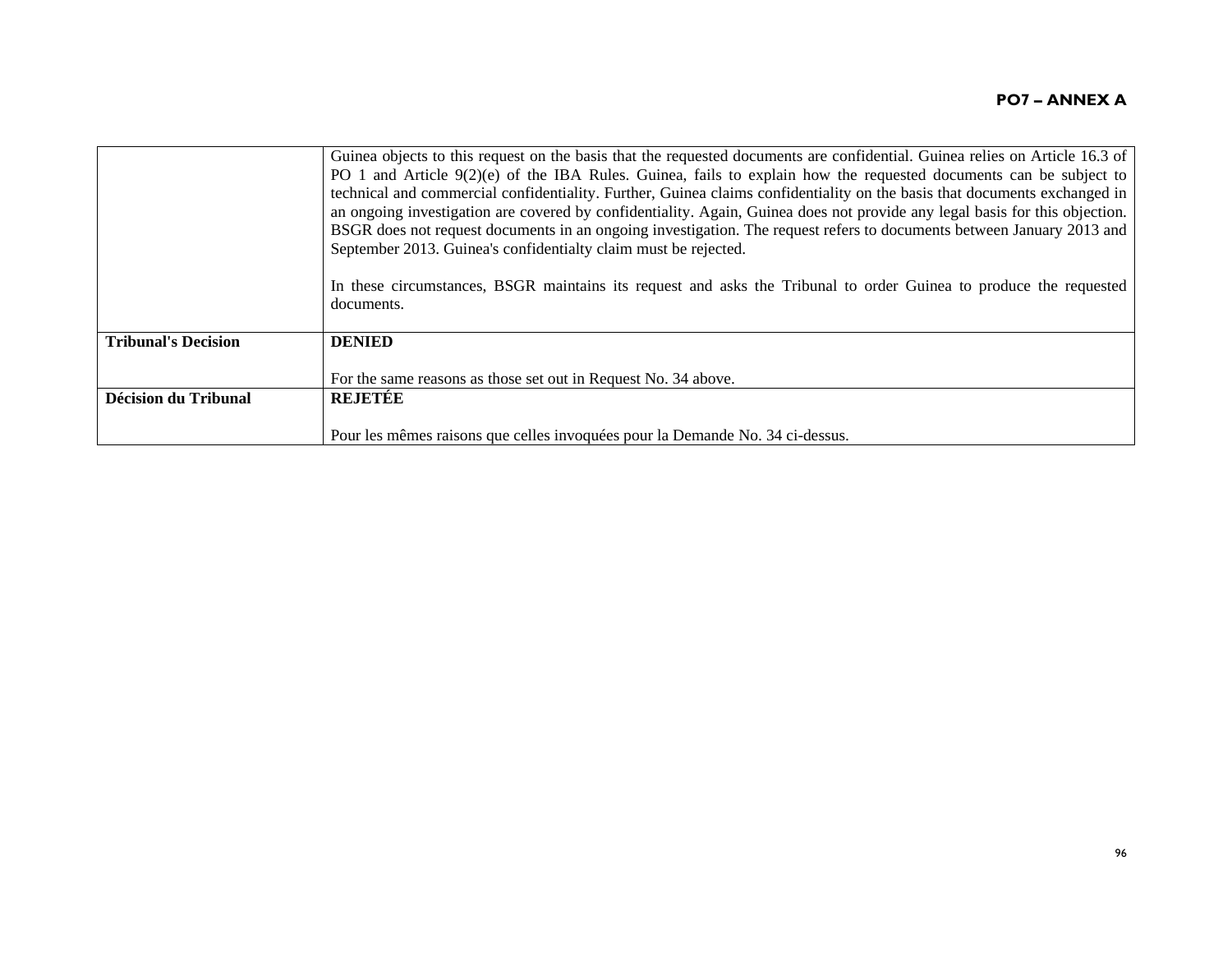| Request no. 36             |                            |                                                                                                                                 |
|----------------------------|----------------------------|---------------------------------------------------------------------------------------------------------------------------------|
|                            | Document(s) or Category of | Documents between January $2011 -$ June 2016 relating to:                                                                       |
| <b>Documents Requested</b> |                            | (a) Seeking, obtaining and considering evidence from Mamadie Touré and/or her husband A Cissé;                                  |
|                            |                            | (b) Providing direct or indirect payments to Mamadie Touré and/or her husband A Cissé;                                          |
|                            |                            | (c) meetings between Mamadie Touré and Mamoudou Kouyaté during the period 1 January 2012 and 31 December                        |
|                            |                            | 2013;                                                                                                                           |
|                            |                            | (d) transfer of funds to Mamadie Touré by Mamoudou Kouyaté;                                                                     |
|                            |                            | (e) Immunity from prosecution offered or provided to Mamadie Touré;                                                             |
|                            |                            | Decision not to prosecute or conduct criminal investigations or proceedings against Mamadie Touré;<br>(t)                       |
|                            |                            | Communications between Samuel Mebiame and the Respondent in relation to Mamadie Touré and/or her husband<br>(g)                 |
|                            |                            | A Cissé                                                                                                                         |
| <b>Relevance</b>           | Ref.<br>to                 | CM ¶123, 332(ii) & (iv)                                                                                                         |
| and                        | <b>Submissions</b>         | CMRG $\P$ 623                                                                                                                   |
| <b>Materiality</b>         |                            | CWS-3 ¶ 107, 123, 152                                                                                                           |
| according to               |                            | C-0028 ¶76.2, 79; C-0064; C-0074.                                                                                               |
| <b>Requesting</b>          | <b>Comments</b>            | Respondent and in particular the Technical Committee relied heavily on the allegations of Mamadie Touré set out in an           |
| Party                      |                            | affidavit, that she colluded with BSGR to obtain mining rights, yet Mamadie Touré's evidence has not been scrutinized by        |
|                            |                            | cross examination and is tainted by the opacity surrounding her communications with Respondent.                                 |
|                            |                            |                                                                                                                                 |
|                            |                            | Mamadie Touré's meetings with, and receipt of payments from Mamoudou Kouyate, President Alpha Condé's adviser                   |
|                            |                            | since his election in 2010 weakens the strength of her allegations and declarations.                                            |
|                            |                            |                                                                                                                                 |
|                            |                            | The requested documents are relevant and material to demonstrate that the allegations made against BSGR in Mamadie              |
|                            |                            | Touré's witness statement were influenced by the president and his entourage. The documents will prove that Mamadie             |
|                            |                            | Touré has been in close contact with Condé's government and has been working together with the government to find               |
|                            |                            | legitimate reasons to revoke BSGR's Mining Permits. The documents will further prove that Mamadie Touré's witness               |
|                            |                            | statement is unreliable and untested evidence that should not be given any credibility.                                         |
| <b>Objections</b>          | <b>Document</b><br>to      | La Guinée ne présente pas d'objection générale à la pertinence de la présente demande de production, estimant plus utile        |
| <b>Request</b>             |                            | de répondre ci-après aux différents paragraphes de la demande.                                                                  |
|                            |                            |                                                                                                                                 |
|                            |                            | S'agissant de la <u>demande n° 36(a)</u> , cette demande doit être rejetée car les documents demandés sont des <b>documents</b> |
|                            |                            | confidentiels (para. 16.3 de l'OP n° 1, art. 9.2(e) des Règles IBA) et car la demande n'est pas suffisamment précise (para.     |
|                            |                            | 16.1 de l'OP n° 1, art. 3.3(a) des Règles IBA). En outre, la demande est déraisonnable et exagérément contraignante et          |
|                            |                            | contreviendrait aux considérations d'économie de procédure, de proportionnalité et d'équité (para. 16.3 de l'OP n° 1,           |
|                            |                            | arts. 9.2(c) et (g) des Règles IBA).                                                                                            |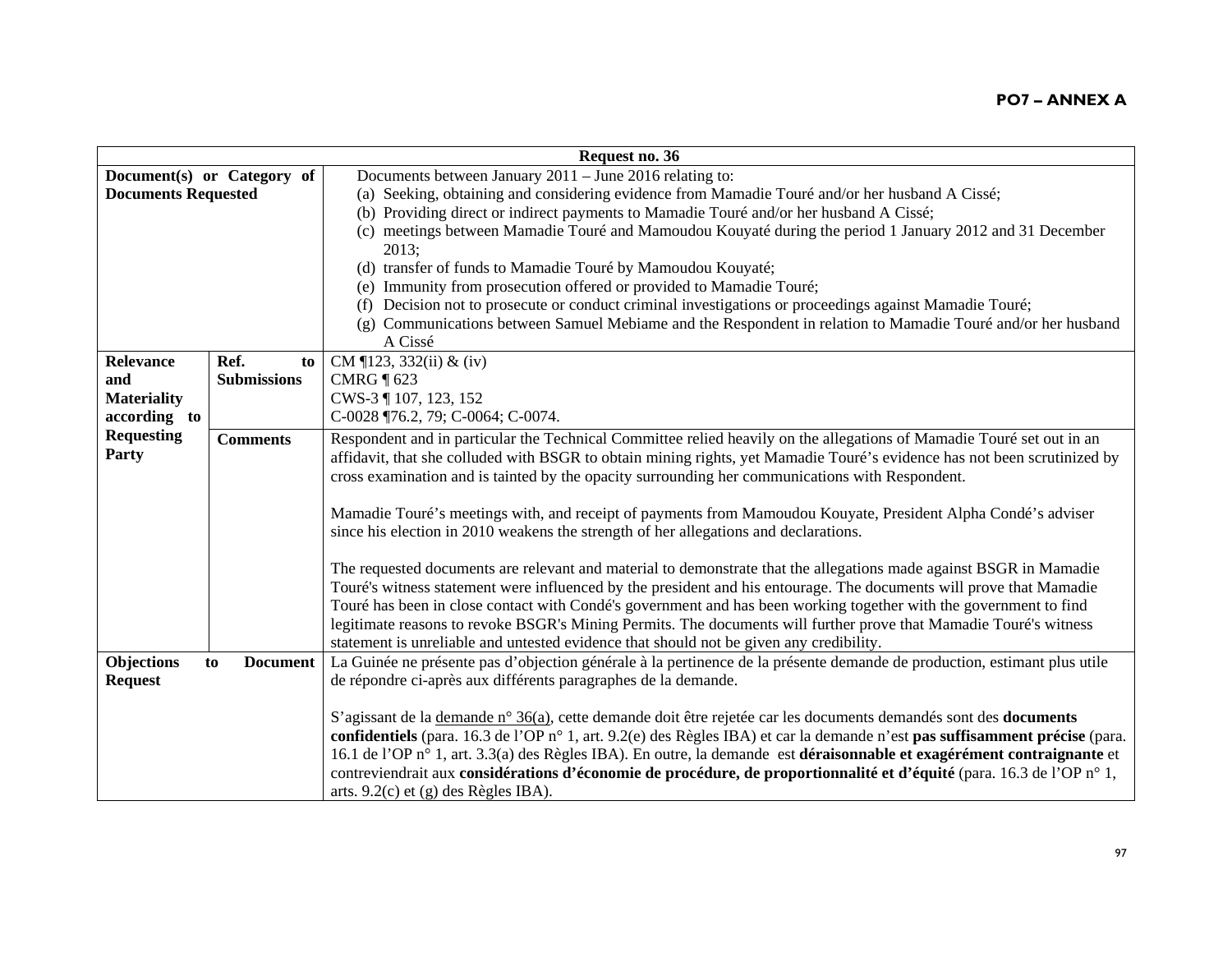| D'une part, dans la mesure où la demande viserait les démarches des autorités judiciaires dans la recherche de preuves, les<br>documents demandés sont confidentiels. L'instruction pénale des faits en cause est toujours en cours. Par conséquent, tous<br>documents relatifs à l'instruction sont des documents confidentiels couverts par le secret de l'instruction.                                                                                                                                                                                                                                                                                                                  |
|--------------------------------------------------------------------------------------------------------------------------------------------------------------------------------------------------------------------------------------------------------------------------------------------------------------------------------------------------------------------------------------------------------------------------------------------------------------------------------------------------------------------------------------------------------------------------------------------------------------------------------------------------------------------------------------------|
| D'autre part, dans la mesure où la demande viserait des démarches de l'Etat dans la recherche de preuves pour les besoins<br>de la présente procédure, la demande est insuffisamment précise car elle n'identifie aucune personne au sein de l'Etat qui<br>aurait pu effectuer ces démarches et ne contient pas de description suffisamment précise, complète et détaillée des<br>documents et/ou catégories de documents que la Guinée devrait identifier et produire. Dans la mesure où l'Etat a été<br>appuyé par ses avocats dans la recherche de preuves pour les besoins de la présente procédure, ces documents sont en tout<br>état de cause protégés par le secret professionnel. |
| Le caractère général de la demande imposerait en outre un fardeau excessif à la Guinée. Il serait également contraire aux<br>considérations d'économie procédurale d'exiger de la Guinée qu'elle recherche et identifie dans un délai si court un tel<br>volume de documents.                                                                                                                                                                                                                                                                                                                                                                                                              |
| S'agissant des demandes n° 36(b) et (d), cette demande doit être rejetée car les documents demandés se trouvent déjà en la<br>possession des Sociétés BSGR (art. 3.3(c)(i)). En effet, BSGR a versé une copie des documents demandés comme pièces à<br>l'appui de ses dernières écritures soumises en juillet 2016 dans l'Arbitrage LCIA.<br>En tout état de cause, la Guinée poursuit ses recherches pour identifier tout document additionnel répondant à cette<br>demande.                                                                                                                                                                                                              |
| S'agissant de la demande n° 36(c), cette demande doit être rejetée car les documents ne sont pas <b>pertinents pour le</b><br>règlement du différend (para. 16.1 de l'OP n° 1, art. 3.3(b), 3.7 et 9.2(a) des Règles IBA) et se trouvent déjà dans la<br>possession des Sociétés BSGR (art. 3.3(c)(i)) des Règles IBA).                                                                                                                                                                                                                                                                                                                                                                    |
| En effet, les Sociétés BSGR ont, dans le cadre de la production de documents dans l'Arbitrage LCIA, produit une<br>déclaration de Mamoudou Kouyaté concernant ses réunions avec Mme Touré. Or, elles n'ont pas versé ce document dans<br>le présent arbitrage et n'ont fait aucune allégation concernant des réunions entre M. Kouyaté et Mme Touré de nature à<br>affecter la crédibilité de la déclaration de Mme Touré.                                                                                                                                                                                                                                                                 |
| Or, conformément aux articles 15.2 et 17.1 de l'Ordonnance de procédure n° 1, il appartenait aux Sociétés BSGR de<br>développer l'ensemble de leurs arguments de fait et de droit dans leur Mémoire en Demande et de verser toutes les pièces<br>pertinentes au soutien de leur Mémoire en Demande.                                                                                                                                                                                                                                                                                                                                                                                        |
| Dès lors que les Sociétés BSGR n'ont pas soumis au Tribunal d'allégations détaillées concernant les réunions de M.                                                                                                                                                                                                                                                                                                                                                                                                                                                                                                                                                                         |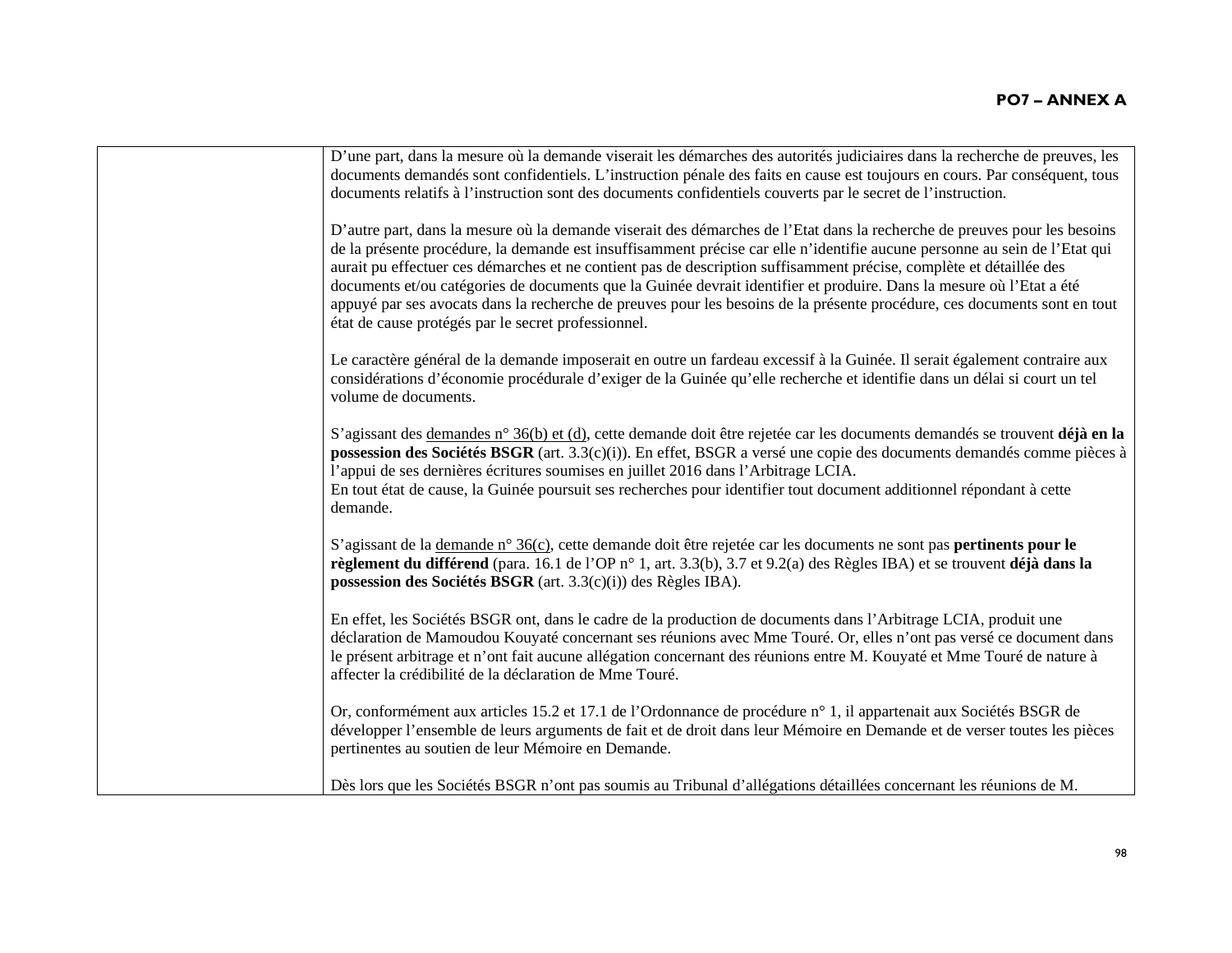| Kouyaté avec M. Touré et ont délibérément omis de verser l'attestation de M. Kouyaté alors en leur possession lors du<br>premier échange d'écritures, les Sociétés BSGR ne sauraient aujourd'hui prétendre à la pertinence des documents<br>demandés.                                                                                                                                                                                                                                                                                                                               |
|-------------------------------------------------------------------------------------------------------------------------------------------------------------------------------------------------------------------------------------------------------------------------------------------------------------------------------------------------------------------------------------------------------------------------------------------------------------------------------------------------------------------------------------------------------------------------------------|
| En conséquence, les documents demandés ne sont pas pertinents au regard de l'affaire ni déterminants quant à son issue.<br>S'agissant de la demande n° 36(e), la Guinée note qu'il n'existe aucun document pertinent puisqu'il n'existe pas, en droit<br>guinéen, de procédure d'immunité contre des poursuites pénales.                                                                                                                                                                                                                                                            |
| Dans la mesure où la demande concerne de tels accords d'immunité entre Mme Touré et des autorités judiciaires<br>étrangères, la demande doit être rejetée car les documents demandés ne sont pas en possession et sous le contrôle de la<br>Guinée (art. 3.4 et 3.7 des Règles IBA).                                                                                                                                                                                                                                                                                                |
| S'agissant de la <u>demande n° 36(f)</u> , la demande doit être rejetée car les documents demandés sont des <b>documents</b><br>confidentiels (para. 16.3 de l'OP n° 1, art. 9.2(e) des Règles IBA).                                                                                                                                                                                                                                                                                                                                                                                |
| L'instruction pénale des faits en cause est toujours en cours. Ainsi, tous les documents relatifs à celle-ci sont des<br>documents confidentiels couverts par le secret de l'instruction.                                                                                                                                                                                                                                                                                                                                                                                           |
| S'agissant de la demande n° $36(g)$ , la demande doit être rejetée car les documents demandés ne sont pas pertinents pour<br>le règlement du différend (para. 16.1 de l'OP n° 1, art. 3.3(b), 3.7 et 9.2(a) des Règles IBA), car la demande n'est pas<br>suffisamment précise (para. 16.1 de l'OP n° 1, art. 3.3(a) et 3.7 des Règles IBA). En outre, la demande est déraisonnable<br>et exagérément contraignante et contreviendrait aux considérations d'économie de procédure, de proportionnalité et<br>d'équité (para. 16.3 de l'OP n° 1, arts. 9.2(c) et (g) des Règles IBA). |
| En premier lieu, les documents demandés ne sont pas pertinents pour le règlement du différend car les Sociétés BSGR<br>n'ont fait aucune allégation dans leurs écritures relatives aux liens entre Samuel Mebiame et Mme Touré et/ou son époux.<br>A cet égard, l'absence de toute mention de M. Mebiame dans les paragraphes du Mémoire en Demande cités en référence<br>est hautement parlante.                                                                                                                                                                                   |
| Or, conformément à l'article 15.2 de l'Ordonnance de procédure n° 1, il appartenait aux Sociétés BSGR de développer<br>l'ensemble de leurs arguments de fait et de droit dans leur Mémoire en Demande.                                                                                                                                                                                                                                                                                                                                                                              |
| Dès lors qu'elles n'ont pas soumis au Tribunal d'allégations détaillées ni de demandes fondées sur ces éléments, les<br>Sociétés BSGR ne sauraient aujourd'hui prétendre à la pertinence des documents demandés.                                                                                                                                                                                                                                                                                                                                                                    |
|                                                                                                                                                                                                                                                                                                                                                                                                                                                                                                                                                                                     |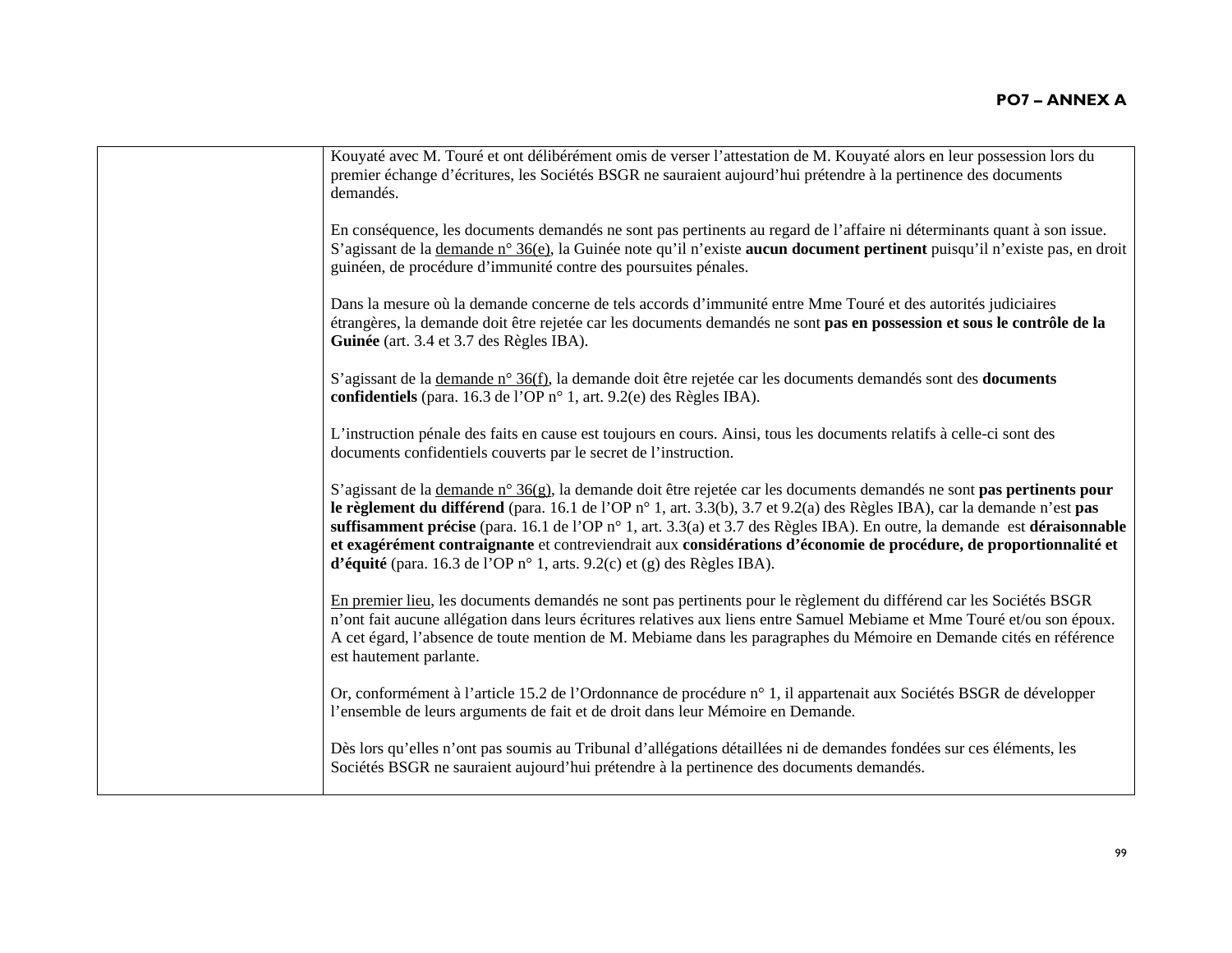|                                                                          | En conséquence, les documents demandés ne sont pas pertinents au regard de l'affaire ni déterminants quant à son issue.                                                                                                                                                                                                                                                                                                                                                                                                                                                                                                                                                                                                                                                                                                                                                                                                                                                                                                                                                                                                                                                                                                               |
|--------------------------------------------------------------------------|---------------------------------------------------------------------------------------------------------------------------------------------------------------------------------------------------------------------------------------------------------------------------------------------------------------------------------------------------------------------------------------------------------------------------------------------------------------------------------------------------------------------------------------------------------------------------------------------------------------------------------------------------------------------------------------------------------------------------------------------------------------------------------------------------------------------------------------------------------------------------------------------------------------------------------------------------------------------------------------------------------------------------------------------------------------------------------------------------------------------------------------------------------------------------------------------------------------------------------------|
|                                                                          |                                                                                                                                                                                                                                                                                                                                                                                                                                                                                                                                                                                                                                                                                                                                                                                                                                                                                                                                                                                                                                                                                                                                                                                                                                       |
|                                                                          | En deuxième lieu, la demande n'est pas suffisamment précise en ce qu'elle exigerait de l'Etat qu'il recherche toutes<br>communications entre l'Etat et Samuel Mebiame relatives à Mme Touré et/ou M. Cissé sur une période de près de six ans,<br>alors que M. Mebiame est un homme d'affaires qui a pu entrer en relation avec des dizaines, voire des centaines, de<br>personnes au sein de l'administration de l'Etat guinéen.                                                                                                                                                                                                                                                                                                                                                                                                                                                                                                                                                                                                                                                                                                                                                                                                     |
|                                                                          | En conséquence, la demande ne contient pas de description suffisamment précise, complète et détaillée des documents<br>et/ou catégories de documents que la Guinée devrait identifier et produire.                                                                                                                                                                                                                                                                                                                                                                                                                                                                                                                                                                                                                                                                                                                                                                                                                                                                                                                                                                                                                                    |
|                                                                          | En troisième et dernier lieu, le caractère général de la demande et la période visée de près de six ans, telles que décrites ci-<br>avant, imposeraient un fardeau excessif à la Guinée. Il serait également contraire aux considérations d'économie<br>procédurale d'exiger de la Guinée qu'elle recherche et identifie dans un délai si court un tel volume de documents et ce<br>d'autant plus qu'ils n'auraient pas de pertinence pour le règlement du différend.                                                                                                                                                                                                                                                                                                                                                                                                                                                                                                                                                                                                                                                                                                                                                                 |
| <b>Objections</b><br><b>Reply</b><br>to<br>to<br><b>Document Request</b> | BSGR notes Guinea's objections with respect to request 36(a). BSGR's response is, however, restricted pursuant to Article<br>16.3 of PO 1, to address the following objections:                                                                                                                                                                                                                                                                                                                                                                                                                                                                                                                                                                                                                                                                                                                                                                                                                                                                                                                                                                                                                                                       |
|                                                                          | Guinea objects on the basis of the confidentiality of the requested documents. Guinea relies on Article 16.3 of PO<br>1 and 9(2)(e) of the IBA Rules asserting that all the documents relating to the investigations were confidential.<br>However, investigations by government bodies are not protected under the IBA Rules and are certainly not subject<br>to commercial or technical confidentiality as Guinea tries to argue (Article $9(2)(e)$ of the IBA Rules). To the extent<br>Guinea refers to having been supported by lawyers in relation to request $36(a)$ , it has failed to specifically assert<br>the nature and source of the legal privilege it relies on with respect to the requested documents;<br>Guinea further objects that the request would be too burdensome. BSGR disagree. The persons, who sought,<br>obtained and considered the evidence of Mamadie Touré and / or A Cisse should be easily identifiable and any<br>responsive documents, limited in number. If Guinea requires more time to produce the requested documents, the<br>appropriate response is to request an extension of time, not the outright rejection of the request.<br>Under these circumstances, BSGR maintains its request. |
|                                                                          | In relation to request 36(b) and (d) BSGR notes Guinea's objections. As BSGR is restricted by Article 16.3 of PO1 to<br>respond, the Tribunal is requested to order Guinea to produce the requested documents.                                                                                                                                                                                                                                                                                                                                                                                                                                                                                                                                                                                                                                                                                                                                                                                                                                                                                                                                                                                                                        |
|                                                                          | In relation to request 36(c) BSGR notes Guinea's objections. As BSGR is restricted by Article 16.3 of PO1 to respond, the<br>Tribunal is requested to Guinea to produce the requested documents.                                                                                                                                                                                                                                                                                                                                                                                                                                                                                                                                                                                                                                                                                                                                                                                                                                                                                                                                                                                                                                      |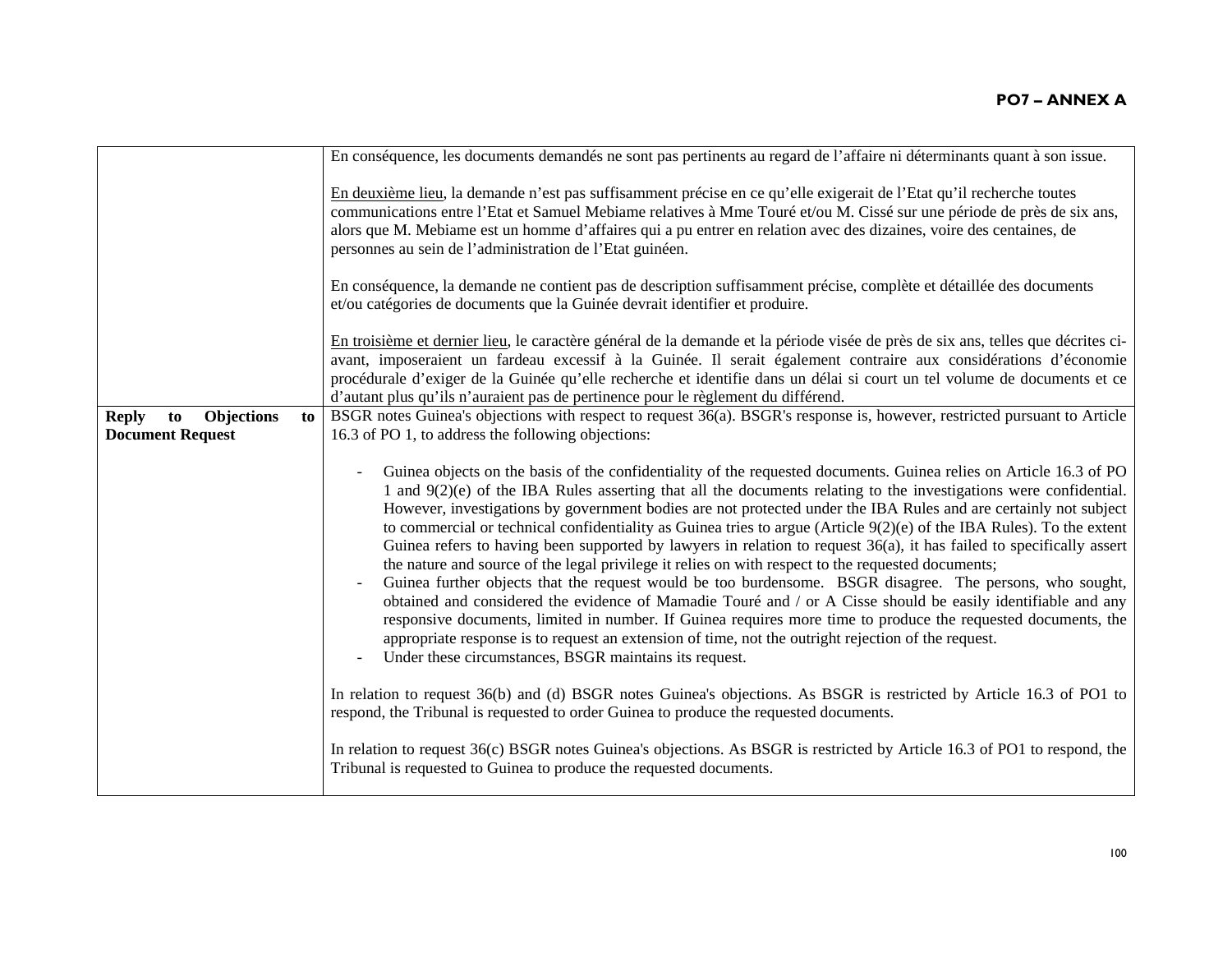|                            | Guinea accepts request 36(e) but indicates that it has no responsive documents. At this stage, no further decision from the<br>Tribunal is required.                                                                                                                                                                                                                                                                                                                                                                                                                                                                                                                                                                                                                     |
|----------------------------|--------------------------------------------------------------------------------------------------------------------------------------------------------------------------------------------------------------------------------------------------------------------------------------------------------------------------------------------------------------------------------------------------------------------------------------------------------------------------------------------------------------------------------------------------------------------------------------------------------------------------------------------------------------------------------------------------------------------------------------------------------------------------|
|                            | BSGR notes Guinea's objections with respect to request 36(f). BSGR's response is, however, restricted pursuant to Article<br>16.3 of PO 1, to address the following objections:                                                                                                                                                                                                                                                                                                                                                                                                                                                                                                                                                                                          |
|                            | Guinea relies on Article 16.3 of PO 1 and $9(2)(e)$ of the IBA Rules asserting that all the documents relating to<br>criminal investigations are confidential. However, criminal investigations are not protected under the IBA Rules<br>and are certainly not subject to commercial or technical confidentiality as Guinea tries to argue (Article $9(2)(e)$ of<br>the IBA Rules). Furthermore, Guinea does not provide the legal basis for its claim that ongoing criminal<br>investigations are confidential. Guinea must confirm the legal basis for its claim and provide an official<br>confirmation by the investigating authorities that Mamadie Toure is subject to ongoing criminal investigations.<br>Under these circumstances, BSGR maintain their request. |
|                            | BSGR note Guinea's objections with respect to request 36(g). BSGR's response is, however, restricted pursuant to Article<br>16.3 of PO 1, to address the following objections:                                                                                                                                                                                                                                                                                                                                                                                                                                                                                                                                                                                           |
|                            | Guinea objects that the request would be too burdensome. If Guinea requires more time to produce the requested<br>documents, the appropriate response is an extension of time, not the outright rejection of the request.<br>BSGR maintains its request, in particular in the light of the recent developments explained BSGR's letter dated 22<br>August 2016.                                                                                                                                                                                                                                                                                                                                                                                                          |
| <b>Tribunal's Decision</b> | NO DECISION REQUIRED FOR REQUEST 36(e); DENIED FOR REQUEST 36(a), (f)-(g); GRANTED IN PART<br>FOR REQUESTS 36(b)-(d)                                                                                                                                                                                                                                                                                                                                                                                                                                                                                                                                                                                                                                                     |
|                            | With respect to request 36(a), the Tribunal accepts the Respondent's objections based on the secrecy of criminal<br>proceedings. It also accepts the Respondent's objection that documents prepared for the present arbitration with the help of<br>its lawyers are covered by legal privilege. Accordingly, the Tribunal denies the request.                                                                                                                                                                                                                                                                                                                                                                                                                            |
|                            | With respect to requests 36(b) and (d), the Tribunal takes note of the Respondent's statements that the Claimants are<br>already in possession of responsive documents which they filed in the LCIA arbitration. It also notes that Guinea continues<br>its search of additional documents and invites it to submit any responsive documents which it may retrieve.                                                                                                                                                                                                                                                                                                                                                                                                      |
|                            | With respect to request 36(c), the Tribunal notes that the requested documents appear <i>prima facie</i> relevant. However, the<br>Tribunal also notes the Respondent's statement that the Claimants are in possession of the Kouyaté statement which they                                                                                                                                                                                                                                                                                                                                                                                                                                                                                                               |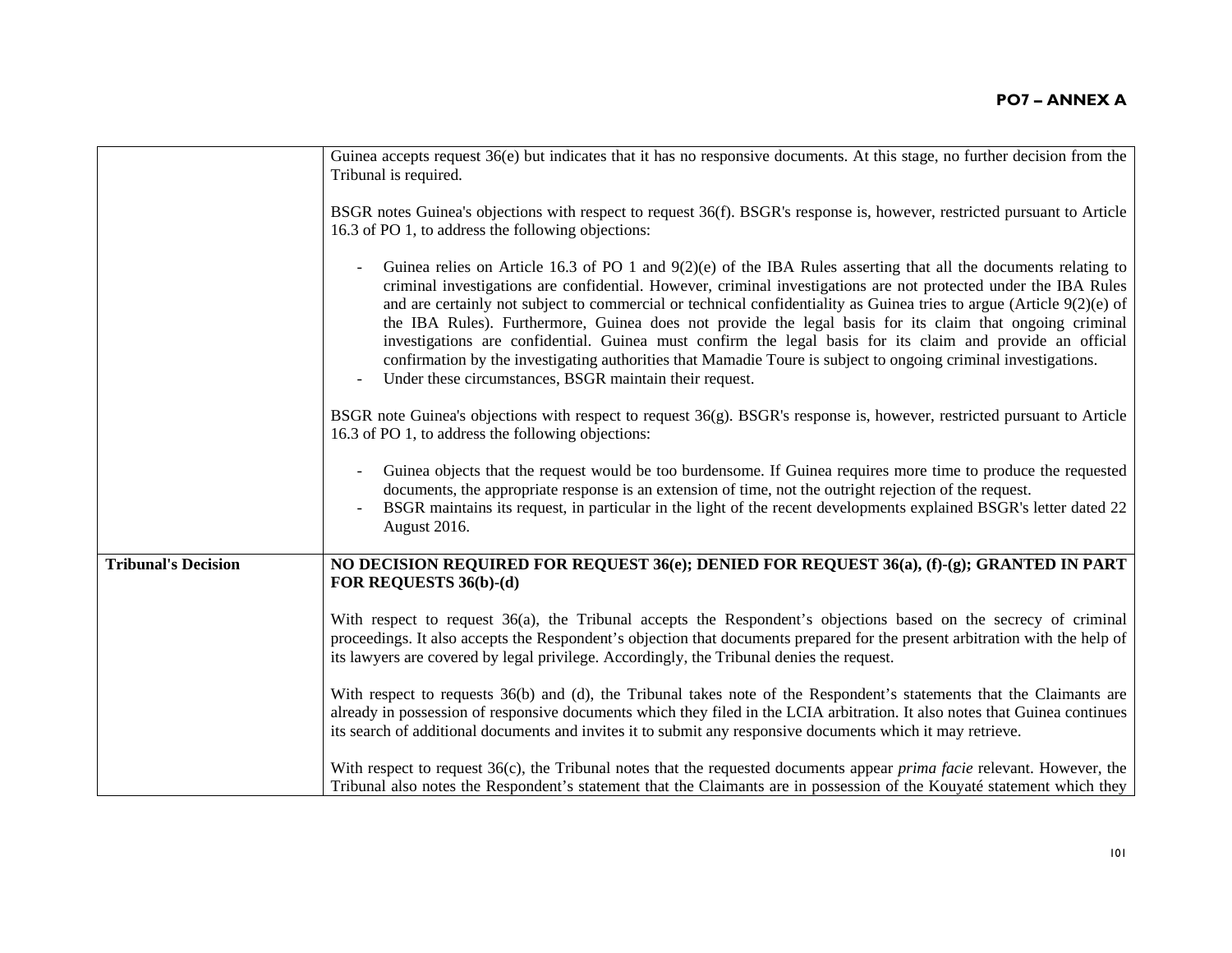|                             | filed in the LCIA proceedings. Therefore, the Tribunal orders the production of responsive document, to the exception of         |
|-----------------------------|----------------------------------------------------------------------------------------------------------------------------------|
|                             | the Kouyaté declaration.                                                                                                         |
|                             |                                                                                                                                  |
|                             | With respect to request $36(e)$ , the Tribunal notes that no decision is required.                                               |
|                             |                                                                                                                                  |
|                             | With respect to request 36(f), the Tribunal takes note of the Respondent's statement that the criminal investigation is still    |
|                             | ongoing. On that basis, it accepts the Respondent's objection that responsive documents are covered by the secrecy of            |
|                             | criminal proceedings.                                                                                                            |
|                             |                                                                                                                                  |
|                             | With respect to request $36(g)$ , the request appears insufficiently specific and is therefore denied.                           |
| <b>Décision du Tribunal</b> | PAS DE DÉCISION REQUISE POUR LA DEMANDE 36(e); LES DEMANDES 36(a), (f)-(g) SONT REJETÉES;                                        |
|                             | LES DEMANDES 36(b)-(d) SONT ACCORDÉES EN PARTIE                                                                                  |
|                             |                                                                                                                                  |
|                             | En ce qui concerne la demande 36(a), le Tribunal accepte les objections soulevées par la Défenderesse fondées sur le secret      |
|                             | des procédures pénales. Il accepte également l'objection soulevée par la Défenderesse selon laquelle les documents               |
|                             | préparés pour les besoins du présent arbitrage avec l'aide de ses avocats sont protégés par le secret professionnel. Par         |
|                             | conséquent, il rejette cette demande.                                                                                            |
|                             |                                                                                                                                  |
|                             | En ce qui concerne les demandes 36(b) et (d), le Tribunal prend note des déclarations faites par la Défenderesse selon           |
|                             | lesquelles les Demanderesses sont déjà en possession des documents pertinents qu'elles ont déposés dans l'arbitrage LCIA.        |
|                             | Il note également que la Guinée poursuit sa recherche de documents supplémentaires et l'invite à soumettre tous                  |
|                             | documents pertinents qu'elle pourra localiser.                                                                                   |
|                             |                                                                                                                                  |
|                             | En ce qui concerne la demande 36(c), le Tribunal note que les documents semblent être pertinents <i>prima facie</i> . Toutefois, |
|                             | le Tribunal note aussi l'affirmation de la Défenderesse selon laquelle les Demanderesses sont déjà en possession du              |
|                             | témoignage de M. Kouyaté qu'elles ont déposé dans l'arbitrage LCIA. Par conséquent, le Tribunal ordonne la production            |
|                             | de documents pertinents à l'exception du témoignage de M. Kouyaté.                                                               |
|                             |                                                                                                                                  |
|                             | En ce qui concerne la demande $36(e)$ , le Tribunal note qu'aucune décision n'est requise.                                       |
|                             |                                                                                                                                  |
|                             | En ce qui concerne la demande 36(f), le Tribunal note la déclaration faite par la Défenfenderesse selon laquelle l'enquête       |
|                             | pénale est toujours en cours. Sur cette base, il accepte l'objection soulevée par la Défenfenderesse selon laquelle les          |
|                             | documents pertinents sont protégés par le secret de l'enquête pénale.                                                            |
|                             |                                                                                                                                  |
|                             | En ce qui concerne la demande 36(g), la demande apparait comme n'étant pas suffisamment spécifique et est par                    |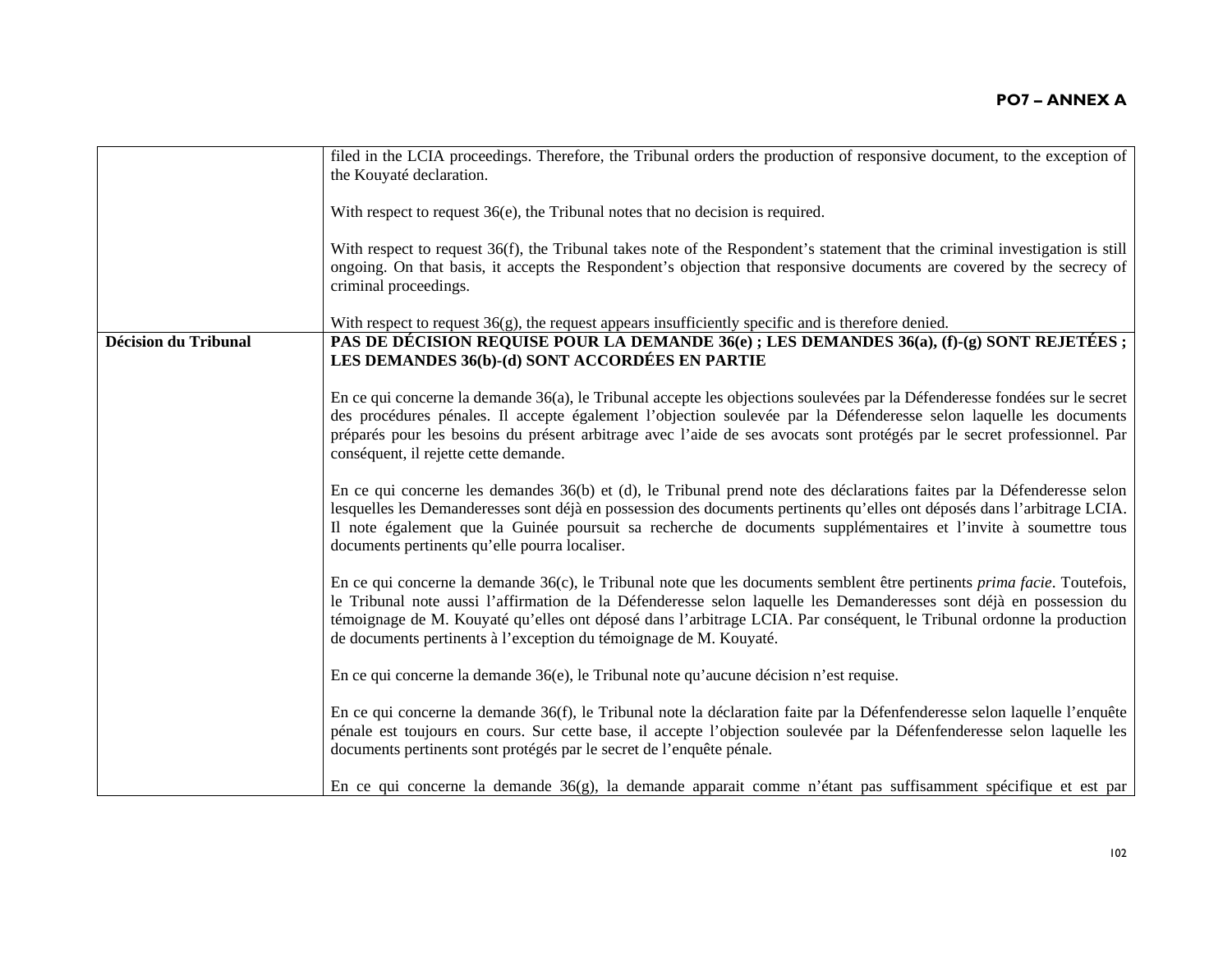| $\sim$ $\sim$ |
|---------------|
|---------------|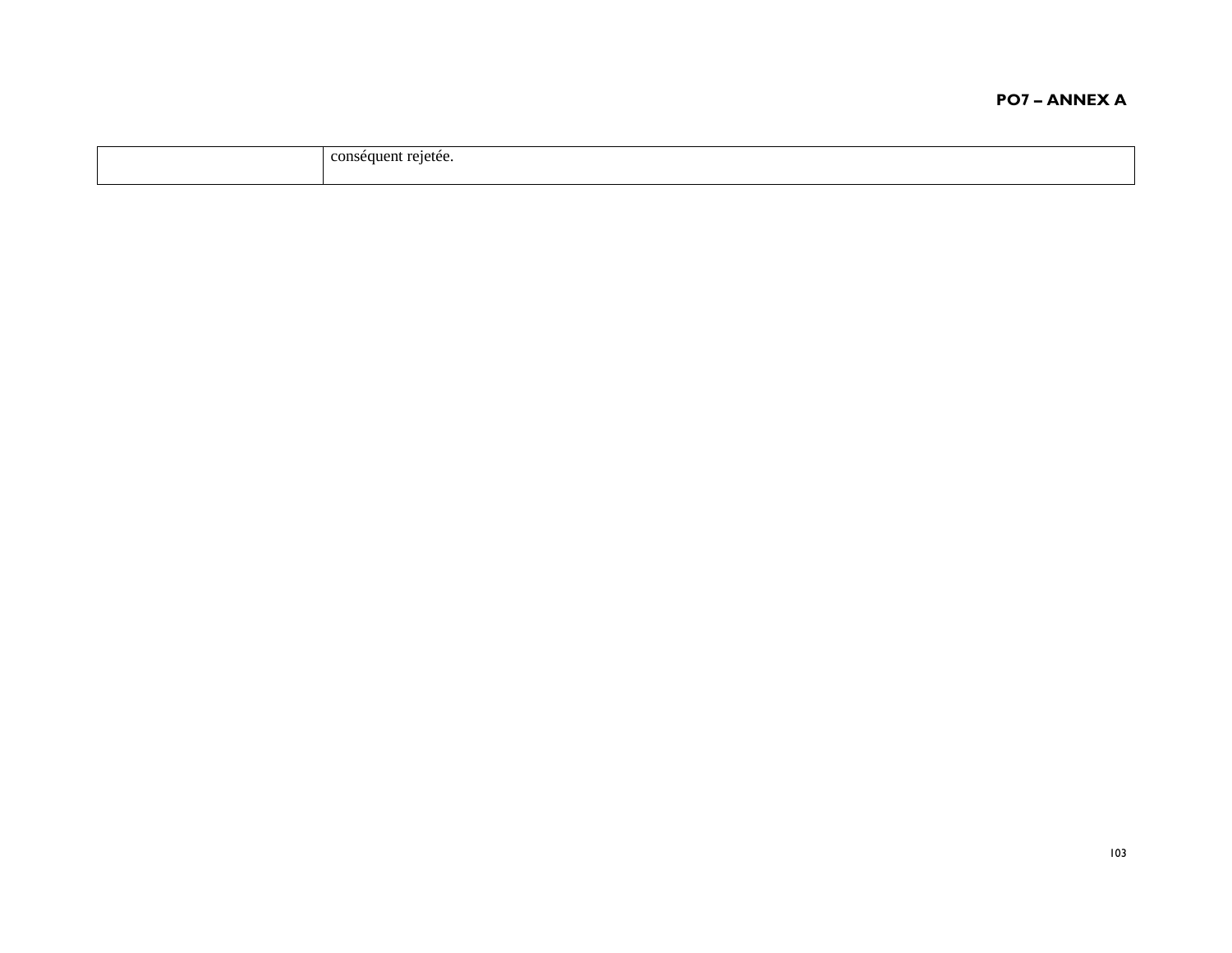| Request no. 37             |                            |                                                                                                                                     |
|----------------------------|----------------------------|-------------------------------------------------------------------------------------------------------------------------------------|
|                            | Document(s) or Category of | In relation to the statement of Ghassan Boutros, all Documents between January 2011 – June 2011:                                    |
| <b>Documents Requested</b> |                            | (a) Seeking, obtaining and considering evidence from Ghassan Boutros, Adam Sidibe or LMS;                                           |
|                            |                            | (b) Providing direct or indirect payments to Ghassan Boutros, Adam Sidibe or LMS;                                                   |
|                            |                            | Immunity from prosecution offered or provided to Ghassan Boutros or Adam Sidibe;<br>(c)                                             |
|                            |                            | (d) Decision not to prosecute or conduct criminal investigations or proceedings against Ghassan Boutros, Adam Sidibe<br>or LMS.     |
|                            |                            | (e) Any financial or other benefits, rewards, gifts, contracts, positions, rights or licenses granted to Boutros in 2013 -<br>2016. |
| Relevance                  | Ref.<br>to                 | CMRG   387-389, 403-404, 405, 407, 414, 801                                                                                         |
| and                        | <b>Submissions</b>         | CWS-3 ¶ 157                                                                                                                         |
| <b>Materiality</b>         |                            | $R-270.$                                                                                                                            |
| according to               |                            |                                                                                                                                     |
| <b>Requesting</b>          | <b>Comments</b>            | Ghassan Boutros made a statement to the Swiss judicial authorities in relation to the criminal proceedings against BSGR.            |
| Party                      |                            | Mr Boutros alleges that he received payments from BSGR to be paid in turn, to Mamadie Touré. Claimants refute the                   |
|                            |                            | allegations stating that "BSGR had nothing to do with the payments made to her through Ghassan Boutros. Her                         |
|                            |                            | understanding that these payments "came from BSGR" is wrong. Mr Boutros was our main supplier in Guinea for                         |
|                            |                            | machinery and various other equipment, including communications equipment" (CWS-3 (Asher Avidan) $\P$ 157)                          |
|                            |                            | Claimant's position is that Mr. Boutros was put under the pressure of Respondent to state such false allegations. This              |
|                            |                            | statement also raises the issue of his own prosecution as he allegedly admits to have participated in a corruption scheme.          |
|                            |                            | The documents are relevant for clarifying whether Respondent exerted pressure on this witness to make him provide false             |
|                            |                            | statement.                                                                                                                          |
| Objections                 | <b>Document</b><br>to      | S'agissant de la demande n° 37(a), cette demande doit être rejetée car les documents demandés sont des <b>documents</b>             |
| <b>Request</b>             |                            | confidentiels (art. 9.2(e) des Règles IBA) et car la demande n'est pas suffisamment précise (art. 3.3(a) et 3.7 des Règles          |
|                            |                            | IBA). En outre, la demande est déraisonnable et exagérément contraignante et contreviendrait aux considérations                     |
|                            |                            | d'économie de procédure, de proportionnalité et d'équité (para. 16.3 de l'OP $n^{\circ}$ 1, arts. 9.2(c) et (g) des Règles IBA).    |
|                            |                            |                                                                                                                                     |
|                            |                            | D'une part, dans la mesure où la demande viserait les démarches des autorités judiciaires dans la recherche de preuves, les         |
|                            |                            | documents demandés sont confidentiels. L'instruction pénale des faits en cause est toujours en cours. Par conséquent, tous          |
|                            |                            | documents relatifs à l'instruction sont des documents confidentiels couverts par le secret de l'instruction.                        |
|                            |                            |                                                                                                                                     |
|                            |                            | D'autre part, dans la mesure où la demande viserait des démarches de l'Etat dans la recherche de preuves pour les besoins           |
|                            |                            | de la présente procédure, la demande n'est pas suffisamment précise car elle n'identifie aucune personne au sein de l'Etat          |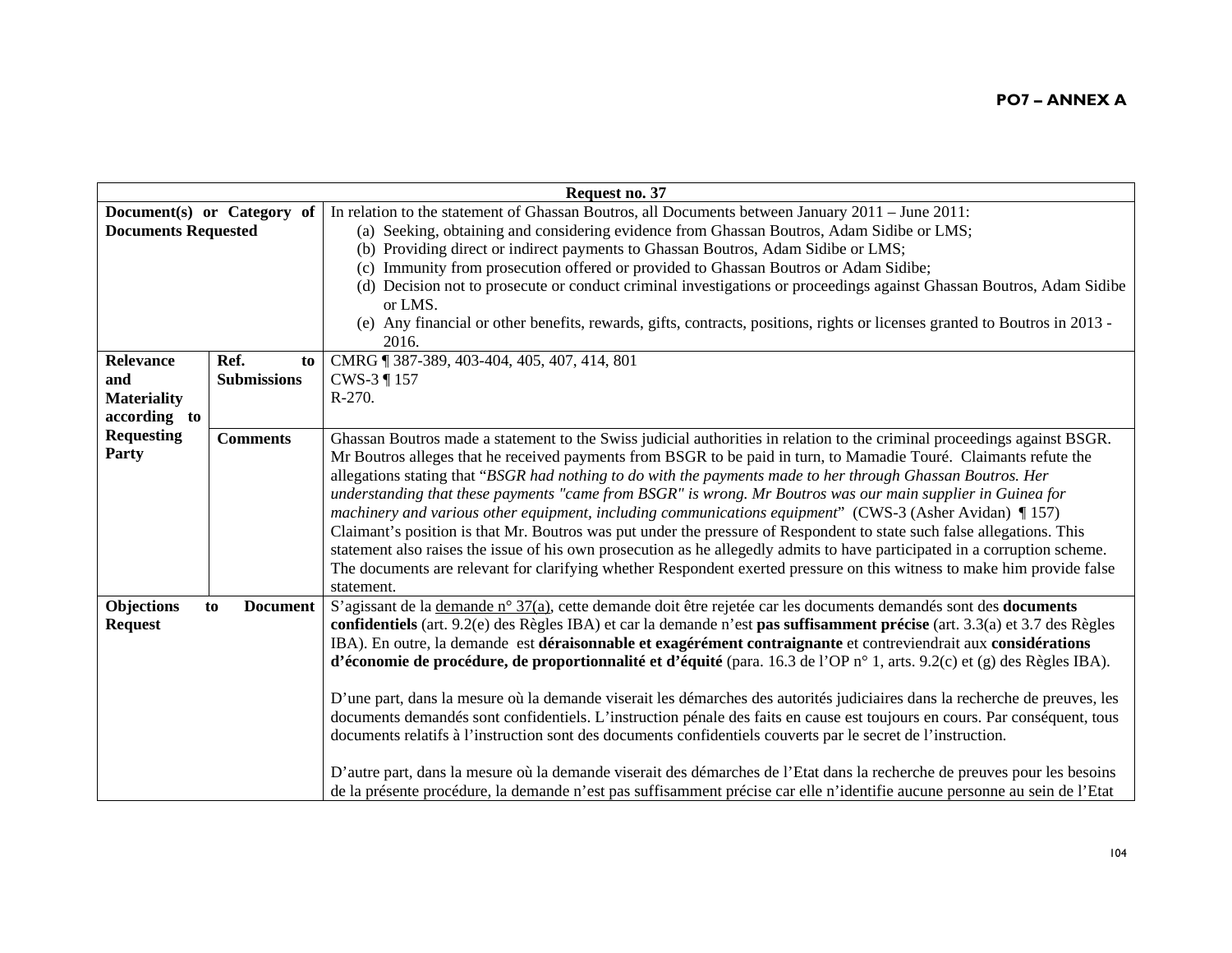| qui aurait pu effectuer ces démarches et ne contient pas de description suffisamment précise, complète et détaillée des<br>documents et/ou catégories de documents que la Guinée devrait identifier et produire. Dans la mesure où l'Etat a été<br>appuyé par ses avocats dans la recherche de preuves pour les besoins de la présente procédure, ces documents sont en tout<br>état de cause protégés par le secret professionnel.                                                                                       |
|---------------------------------------------------------------------------------------------------------------------------------------------------------------------------------------------------------------------------------------------------------------------------------------------------------------------------------------------------------------------------------------------------------------------------------------------------------------------------------------------------------------------------|
| Le caractère général de la demande imposerait en outre un fardeau excessif à la Guinée. Il serait également contraire aux<br>considérations d'économie procédurale d'exiger de la Guinée qu'elle recherche et identifie dans un délai si court un tel<br>volume de documents.                                                                                                                                                                                                                                             |
| S'agissant des demandes n° 37(b) et (e), ces demandes doivent être rejetées car elles ne sont pas suffisamment précises<br>(para. 16.1 de l'OP n° 1, art. 3.3(a) et 3.7 des Règles IBA). En outre, ces demandes sont déraisonnables et exagérément<br>contraignantes et contreviendraient aux considérations d'économie de procédure, de proportionnalité et d'équité<br>(para. 16.3 de l'OP n° 1, arts. 9.2(c) et (g) des Règles IBA).                                                                                   |
| M. Boutros et LMS mènent des activités en Guinée depuis de nombreuses années (Contre-Mémoire, para. 387 ; Pièce R-<br>270) et peuvent ainsi avoir conclu des contrats et marchés avec diverses administrations guinéennes dans le cadre de leurs<br>activités au cours des périodes visées (janvier à juin 2011 et 2013-2016). Les demandes ne contiennent pas de description<br>suffisamment précise, complète et détaillée des documents et/ou catégories de documents que la Guinée devrait identifier<br>et produire. |
| Le caractère général de la demande et les périodes temporelles visées imposeraient en outre un fardeau excessif à la<br>Guinée. Il serait également contraire aux considérations d'économie procédurale d'exiger de la Guinée qu'elle recherche et<br>identifie dans un délai si court un tel volume de documents.                                                                                                                                                                                                        |
| S'agissant de la demande n° 37(c), la Guinée note qu'il n'existe aucun document pertinent puisqu'il n'existe pas, en droit<br>guinéen, de procédure d'immunité contre des poursuites pénales.                                                                                                                                                                                                                                                                                                                             |
| Dans la mesure où la demande concerne de tels accords d'immunité entre M. Boutros et des autorités judiciaires<br>étrangères, la demande doit être rejetée car les documents demandés ne sont pas en possession de la Guinée ni sous sa<br>garde ou son contrôle (art. 16.3 de l'OP n° 1, art. 3.4 et 3.7 des Règles IBA).                                                                                                                                                                                                |
| S'agissant de la demande n° 37(d), la demande doit être rejetée car les documents demandés sont des documents<br>confidentiels (para. 16.3 de l'OP n° 1, art. 9.2(e) des Règles IBA).                                                                                                                                                                                                                                                                                                                                     |
| L'instruction pénale des faits en cause est toujours en cours. Par conséquent, tous documents relatifs à l'instruction sont                                                                                                                                                                                                                                                                                                                                                                                               |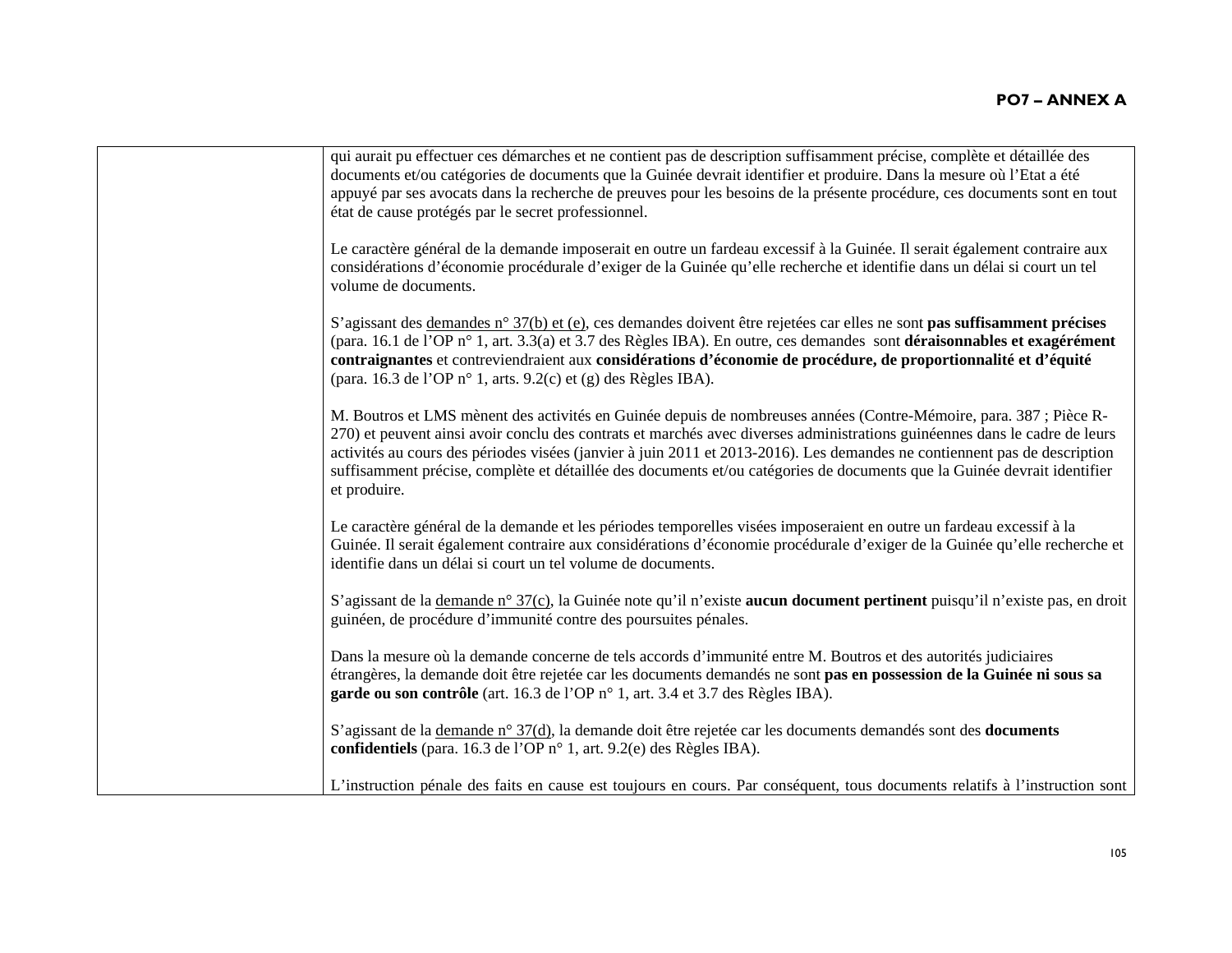|                                         |    | des documents confidentiels couverts par le secret de l'instruction.                                                                                                                                                                                                                                                                                                                                                                                                                                                                                                                                                                                                                                                                                                                                                                                                                                                                                                                                                                     |
|-----------------------------------------|----|------------------------------------------------------------------------------------------------------------------------------------------------------------------------------------------------------------------------------------------------------------------------------------------------------------------------------------------------------------------------------------------------------------------------------------------------------------------------------------------------------------------------------------------------------------------------------------------------------------------------------------------------------------------------------------------------------------------------------------------------------------------------------------------------------------------------------------------------------------------------------------------------------------------------------------------------------------------------------------------------------------------------------------------|
| <b>Objections</b><br><b>Reply</b><br>to | to | BSGR notes Guinea's objections with respect to request 37(a). BSGR's response is, however, restricted pursuant to Article                                                                                                                                                                                                                                                                                                                                                                                                                                                                                                                                                                                                                                                                                                                                                                                                                                                                                                                |
| <b>Document Request</b>                 |    | 16.3 of PO 1, to address the following objections:                                                                                                                                                                                                                                                                                                                                                                                                                                                                                                                                                                                                                                                                                                                                                                                                                                                                                                                                                                                       |
|                                         |    |                                                                                                                                                                                                                                                                                                                                                                                                                                                                                                                                                                                                                                                                                                                                                                                                                                                                                                                                                                                                                                          |
|                                         |    | Guinea relies on Article 16.3 of PO 1 and $9(2)(e)$ of the IBA Rules asserting that all the documents relating to<br>criminal investigations are confidential. However, criminal investigations are not protected under the IBA Rules<br>and are certainly not subject to commercial or technical confidentiality as Guinea tries to argue (Article $9(2)(e)$ of<br>the IBA Rules). Furthermore, Guinea does not provide any legal basis for its claim that ongoing criminal<br>investigations are confidential. Guinea must confirm the legal basis for its claim and provide an official<br>confirmation by the investigating authorities that Ghassan Boutros, Adam Sidibe or LMS are subject to ongoing<br>criminal investigations.<br>Guinea further objects that the request is too burdensome. If Guinea requires more time to produce the requested<br>documents, the appropriate response is to request an extension of time, not the outright rejection of the request.<br>In these circumstances, BSGR maintains its request. |
|                                         |    | BSGR maintains its request 37 (a) and asks the Tribunal to order Guinea to produce the requested documents.                                                                                                                                                                                                                                                                                                                                                                                                                                                                                                                                                                                                                                                                                                                                                                                                                                                                                                                              |
|                                         |    | BSGR notes Guinea's objections with respect to requests 37(b) and (e): 36(f). BSGR's response is, however, restricted<br>pursuant to Article 16.3 of PO 1, to address the following objections:                                                                                                                                                                                                                                                                                                                                                                                                                                                                                                                                                                                                                                                                                                                                                                                                                                          |
|                                         |    | Guinea objects that the request is too burdensome. BSGR disagree. If Guinea requires more time to produce the<br>requested documents, the appropriate response is an extension of time, not the outright rejection of the request.<br>Under these circumstances, BSGR maintain their request.                                                                                                                                                                                                                                                                                                                                                                                                                                                                                                                                                                                                                                                                                                                                            |
|                                         |    | BSGR maintains its requests to 37(b) and 37(e) and asks the Tribunal to order Guinea to produce the requested documents.                                                                                                                                                                                                                                                                                                                                                                                                                                                                                                                                                                                                                                                                                                                                                                                                                                                                                                                 |
|                                         |    | Guinea accepts request 37(c) and indicates that it has no responsive documents. At this stage, no further decision from the<br>Tribunal is required.                                                                                                                                                                                                                                                                                                                                                                                                                                                                                                                                                                                                                                                                                                                                                                                                                                                                                     |
| <b>Tribunal's Decision</b>              |    | NO DECISION REQUIRED FOR REQUEST 37(c); DENIED FOR REQUESTS 37(b) AND (e); GRANTED IN                                                                                                                                                                                                                                                                                                                                                                                                                                                                                                                                                                                                                                                                                                                                                                                                                                                                                                                                                    |
|                                         |    | PART FOR REQUESTS 37(a) AND (d)                                                                                                                                                                                                                                                                                                                                                                                                                                                                                                                                                                                                                                                                                                                                                                                                                                                                                                                                                                                                          |
|                                         |    |                                                                                                                                                                                                                                                                                                                                                                                                                                                                                                                                                                                                                                                                                                                                                                                                                                                                                                                                                                                                                                          |
|                                         |    | With respect to request 37(a) and (d), the Tribunal accepts the Respondent's objections based on the secrecy of criminal<br>proceedings. It also accepts the Respondent's objection that documents prepared for the present arbitration with the help of<br>its lawyers are covered by legal privilege. Accordingly, the Tribunal denies the request, except for any responsive<br>document not protected under these privileges.                                                                                                                                                                                                                                                                                                                                                                                                                                                                                                                                                                                                        |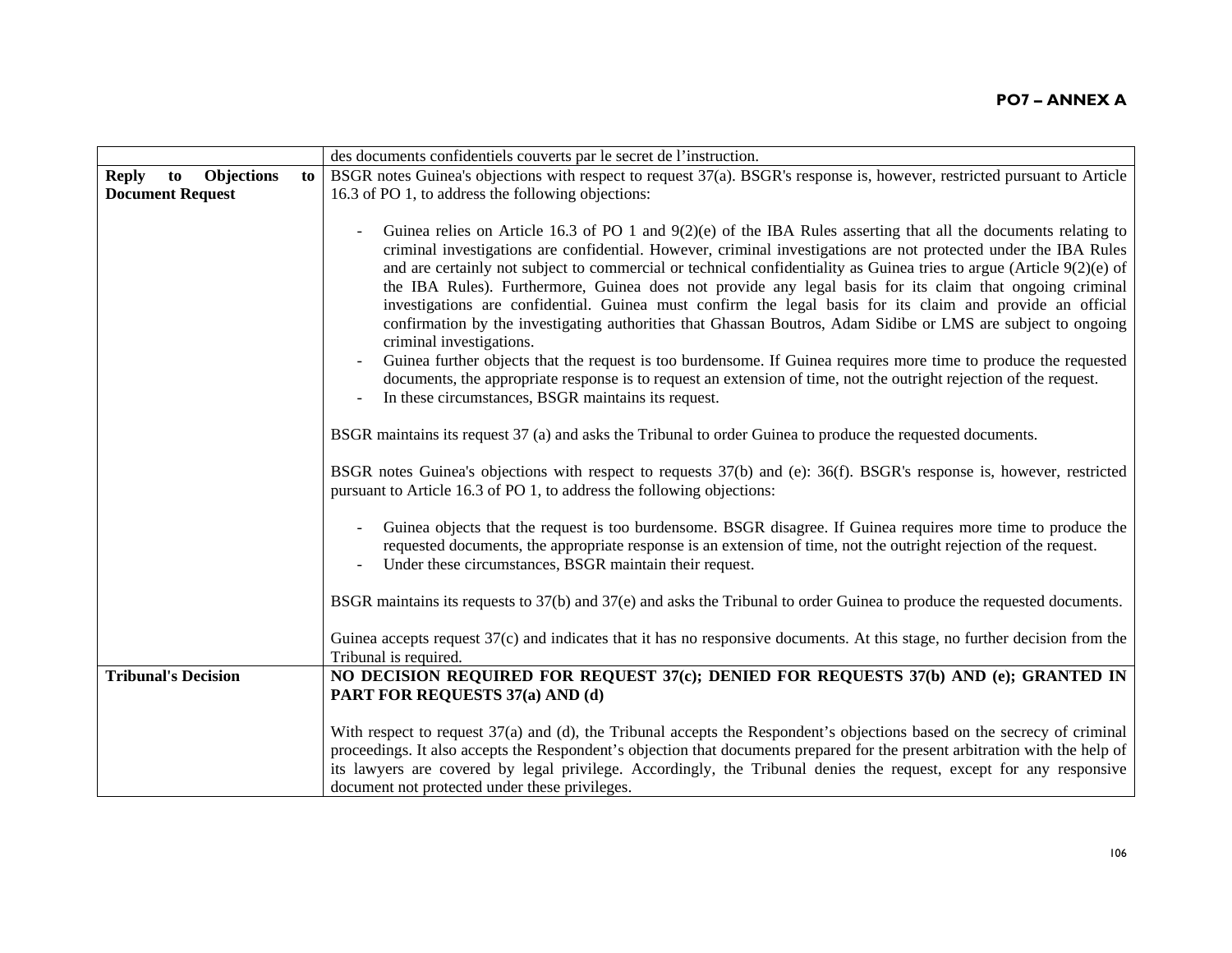|                      | With respect to requests 37(b) and (e), the Tribunal agrees that the request is not specific enough and overly broad.<br>Finally, the Tribunal notes that no decision is required in respect of request 37(c).                                                                                                                                                                                                                                                                                     |
|----------------------|----------------------------------------------------------------------------------------------------------------------------------------------------------------------------------------------------------------------------------------------------------------------------------------------------------------------------------------------------------------------------------------------------------------------------------------------------------------------------------------------------|
| Décision du Tribunal | PAS DE DÉCISION REQUISE POUR LA DEMANDE 37(c); LES DEMANDES 37(b) ET (e) SONT REJETÉES;<br>LES DEMANDES 37(a) ET (d) SONT ACCORDÉES EN PARTIE                                                                                                                                                                                                                                                                                                                                                      |
|                      |                                                                                                                                                                                                                                                                                                                                                                                                                                                                                                    |
|                      | En ce qui concerne les demandes 37(a) et (d), le Tribunal accepte les objections de la Défenderesse fondées sur le secret<br>des procédures pénales. Il accepte également l'objection soulevée par la Défenderesse selon laquelle les documents<br>préparés pour les besoins du présent arbitrage avec l'aide de ses avocats sont couverts par le secret professionnel. Par<br>conséquent, le Tribunal rejette la demande, à l'exception de tout document non-protégé en vertu des ces privilèges. |
|                      | En ce qui concerne les demandes 37(b) et (e), le Tribunal est d'avis que la demande n'est pas assez spécifique et est trop<br>vaste.                                                                                                                                                                                                                                                                                                                                                               |
|                      | En dernier lieu, le Tribunal note qu'aucune décision n'est requise concernant la demande 37(c).                                                                                                                                                                                                                                                                                                                                                                                                    |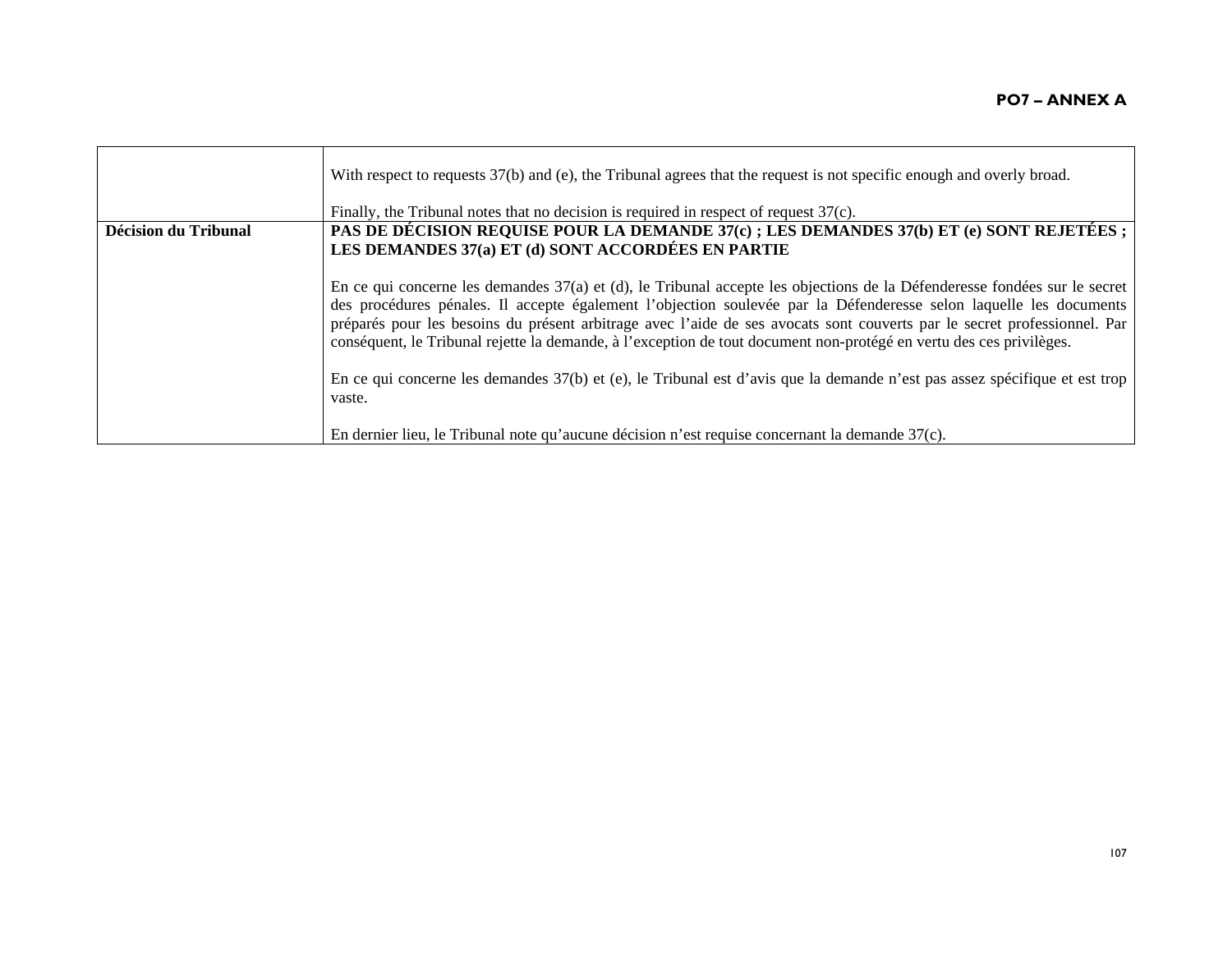| Request no. 38             |                    |    |                                                                                                                                                                                                                                                                      |
|----------------------------|--------------------|----|----------------------------------------------------------------------------------------------------------------------------------------------------------------------------------------------------------------------------------------------------------------------|
| Document(s) or Category of |                    |    | In relation to declaration of importation:                                                                                                                                                                                                                           |
| <b>Documents Requested</b> |                    |    | legislations and regulations applicable to the importation of mining equipment into Guinea;<br>(a)                                                                                                                                                                   |
|                            |                    |    | document showing that the tax can only be paid from a Guinean account; and<br>(b)<br>records of payment made by Mr. Boutros to the Guinean customs in relation to tax related to the importation of<br>(c)<br>mining machines between January 2009 and January 2010. |
| <b>Relevance</b>           | Ref.               | to | $C-0064$ ; R-270                                                                                                                                                                                                                                                     |
| and                        | <b>Submissions</b> |    |                                                                                                                                                                                                                                                                      |
| <b>Materiality</b>         |                    |    |                                                                                                                                                                                                                                                                      |
| according to               |                    |    |                                                                                                                                                                                                                                                                      |
| <b>Requesting</b>          | <b>Comments</b>    |    | Respondent relies upon the allegations of Mr Boutros to help support the Allegations of corruption by Claimants. In his                                                                                                                                              |
| Party                      |                    |    | statement to the Swiss judicial authorities, Mr Boutros refers to Guinean custom procedure for the importation of two                                                                                                                                                |
|                            |                    |    | caterpillars identified as 336DL and CAT D9R.                                                                                                                                                                                                                        |
|                            |                    |    | "J'ai bien entendu tout fait dans les règles: je me suis tourné vers les douanes qui m'ont dit de leur présenter une demande                                                                                                                                         |
|                            |                    |    | d'importation de leurs machines de chantier, ce que j'ai fait, et de payer les taxes au moment de Ia livraison, ce que                                                                                                                                               |
|                            |                    |    | j'avais prévu de faire. Il fallait pour cela que je paie depuis un compte en Guinée." (R-270¶, Boutros minutes of the<br>hearing of Ghassan Boutros, 7 July 2015)                                                                                                    |
|                            |                    |    | The documents are relevant for clarifying the importation rules of mining material to Guinea and for understanding what                                                                                                                                              |
|                            |                    |    | has to be paid "from a Guinean account".                                                                                                                                                                                                                             |
|                            |                    |    | The documents are also relevant to verify whether the custom taxes associated with the importations of the two caterpillars<br>have been paid.                                                                                                                       |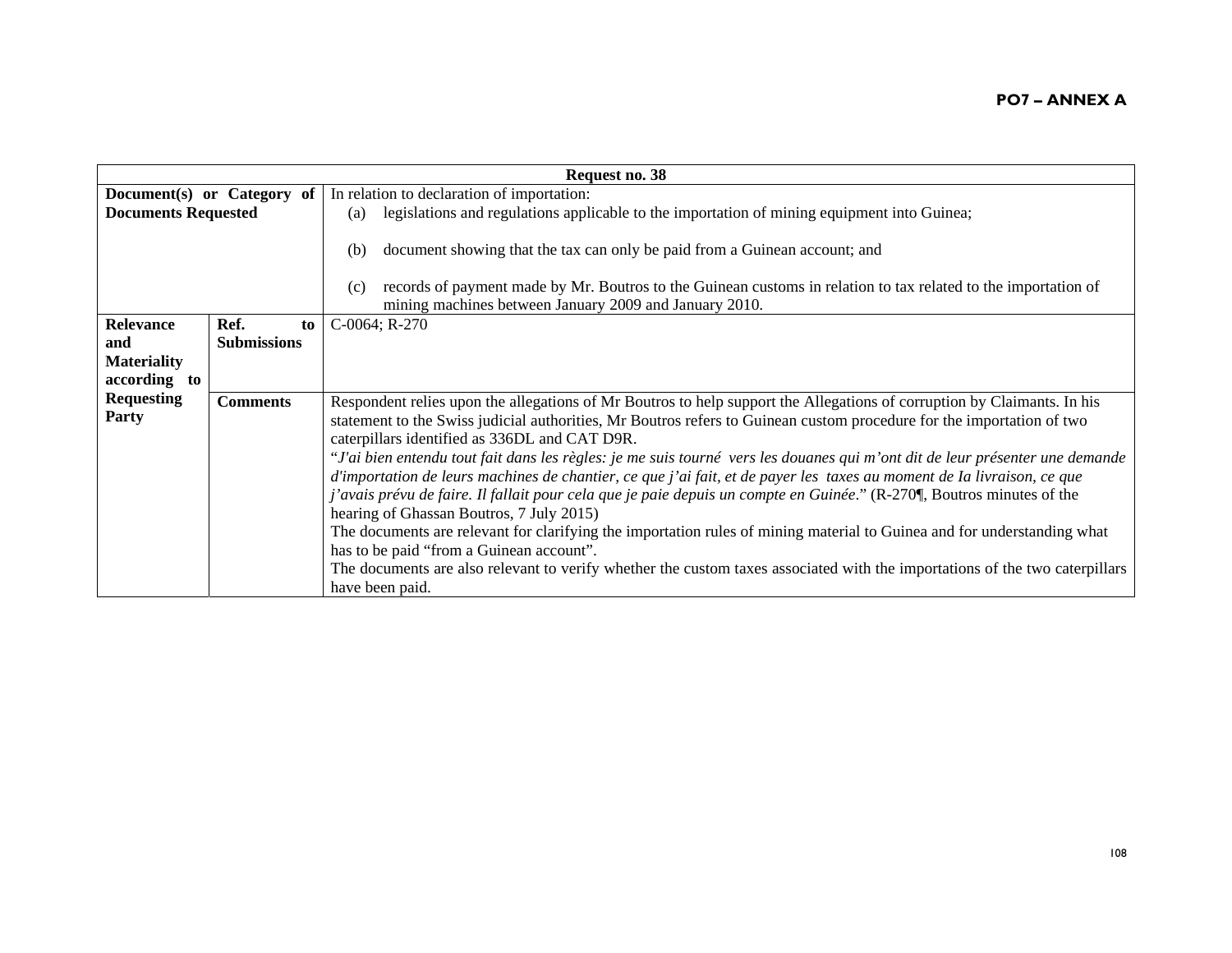| <b>Objections</b>                             | to |                         | <b>Document</b> S'agissant des demandes n° 38(a)-(b), ces demandes les documents demandés ne sont pas pertinents pour le règlement                                                                                                                                                                                                                                                                                                                                             |
|-----------------------------------------------|----|-------------------------|--------------------------------------------------------------------------------------------------------------------------------------------------------------------------------------------------------------------------------------------------------------------------------------------------------------------------------------------------------------------------------------------------------------------------------------------------------------------------------|
| <b>Request</b>                                |    |                         | <b>du différend</b> (para. 16.1 de l'OP n° 1, art. 3.3(b), 3.7 et 9.2(a) des Règles IBA).                                                                                                                                                                                                                                                                                                                                                                                      |
|                                               |    |                         | En effet, il ne s'agit pas de demandes de documents visant à établir des faits mais uniquement de demandes de recherches                                                                                                                                                                                                                                                                                                                                                       |
|                                               |    |                         | juridiques en droit guinéen. La phase de production de documents ne peut permettre aux Sociétés BSGR de comprendre la                                                                                                                                                                                                                                                                                                                                                          |
|                                               |    |                         | législation et la règlementation guinéenne en matière fiscale et douanière.                                                                                                                                                                                                                                                                                                                                                                                                    |
|                                               |    |                         | En conséquence, les documents demandés ne sont pas pertinents au regard de l'affaire ni déterminants quant à son issue.                                                                                                                                                                                                                                                                                                                                                        |
|                                               |    |                         | S'agissant de la demande n° 38(c), cette demande doit également être rejetée car les documents demandés ne sont pas<br>pertinents pour le règlement du différend (para. 16.1 de l'OP n° 1, art. 3.3(b), 3.7 et 9.2(a) des Règles IBA). En outre, la<br>demande est déraisonnable et exagérément contraignante et contreviendrait aux considérations d'économie de<br>procédure, de proportionnalité et d'équité (para. 16.3 de l'OP n° 1, arts. 9.2(c) et (g) des Règles IBA). |
|                                               |    |                         | Les Sociétés BSGR justifient de cette demande au motif qu'elle leur permettrait de vérifier que les paiements de droits de<br>douanes par M. Boutros ont été faits. Ce dernier a déclaré, dans son témoignage devant le Procureur de Genève, avoir<br>« prévu de le faire ». Les machines n'ayant pas été livrées, il n'a logiquement pas procédé au dit paiement.                                                                                                             |
|                                               |    |                         | Si les Sociétés BSGR souhaitent mettre en cause ces déclarations, il leur appartient de démontrer un fondement factuel<br>permettant de douter du non-paiement par M. Boutros des droits de douane, ce qu'elles ne font pas dans leurs<br>commentaires.                                                                                                                                                                                                                        |
|                                               |    |                         | En outre, le caractère général de la demande et la période temporelle visée imposeraient en outre un fardeau excessif à la<br>Guinée. Il serait également contraire aux considérations d'économie procédurale d'exiger de la Guinée qu'elle recherche et<br>identifie dans un délai si court un tel volume de documents.                                                                                                                                                       |
| <b>Reply</b><br>to<br><b>Document Request</b> |    | <b>Objections</b><br>to | BSGR notes Guinea's objections. BSGR's response is, however restricted pursuant to Article 16.3 of PO 1, to address the<br>following objections:                                                                                                                                                                                                                                                                                                                               |
|                                               |    |                         | Guinea objects that request 38(c) is too burdensome. BSGR disagrees. The request is limited in subject (record of payment<br>made by Mr. Boutros to the Guinean customs in relation to the importation of mining machines) and in time (from 1<br>January 2009 to 1 January 2010). If Guinea requires more time to produce the requested documents, the appropriate<br>response is to request an extension of time, not the outright rejection of the request.                 |
|                                               |    |                         | Guinea further objects on the basis of proportionality. This argument must fail. The request seeks the payments made by<br>Mr. Boutros to Guinean customs, which on Guinea's own case, is one of the key elements of the corruption case. In                                                                                                                                                                                                                                   |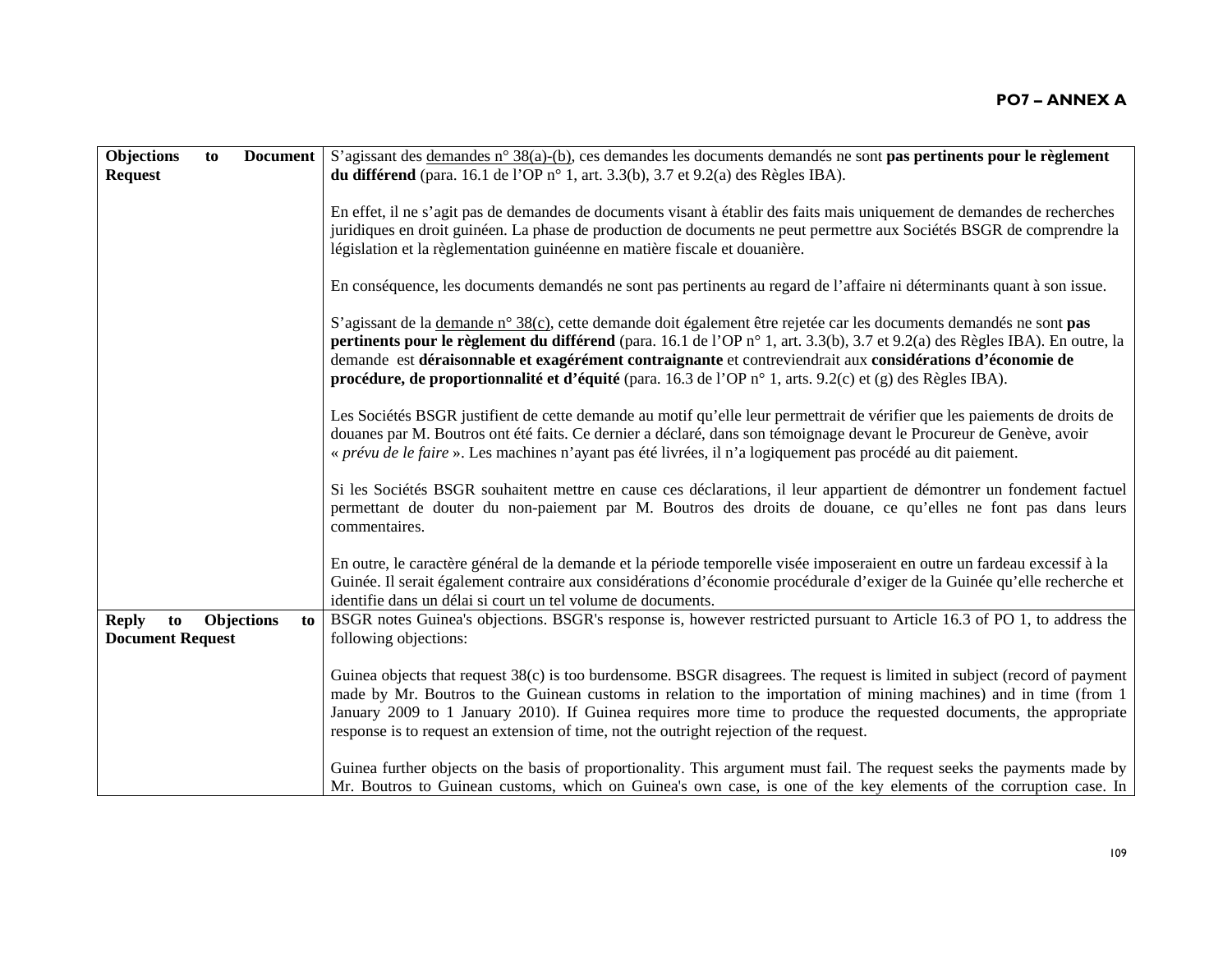|                             | addition, the request goes to the reliability of Mr. Boutros' evidence (who BSGR deny having dealt with for illegitimate<br>purposes) and the reliability of the evidence that Mrs. Mamadie Touré has given (and on whose evidence Guinea relied on<br>to revoke BSGR's mining rights in 2014, namely the invoices issued by Matinda). |
|-----------------------------|----------------------------------------------------------------------------------------------------------------------------------------------------------------------------------------------------------------------------------------------------------------------------------------------------------------------------------------|
|                             | In these circumstances, BSGR maintains its request and asks the Tribunal to order Guinea to produce the requested<br>documents.                                                                                                                                                                                                        |
| <b>Tribunal's Decision</b>  | <b>DENIED</b>                                                                                                                                                                                                                                                                                                                          |
|                             | The Tribunal deems relevance not sufficiently established. The Claimants do not refer to any allegation in their Memorial,<br>nor do they cite allegations made by Guinea in the Counter-Memorial which they would seek to rebut in their forthcoming<br>pleadings.                                                                    |
| <b>Décision du Tribunal</b> | <b>REJETEE</b>                                                                                                                                                                                                                                                                                                                         |
|                             | Le Tribunal estime que la pertinence n'a pas été suffisement établie. Les Demanderesses ne font ni référence à des<br>allégations dans leur Mémoire ni ne citent d'allégations faites par la Guinée dans son Contre-mémoire qu'elles<br>chercheraient à réfuter dans leurs prochaines écritures.                                       |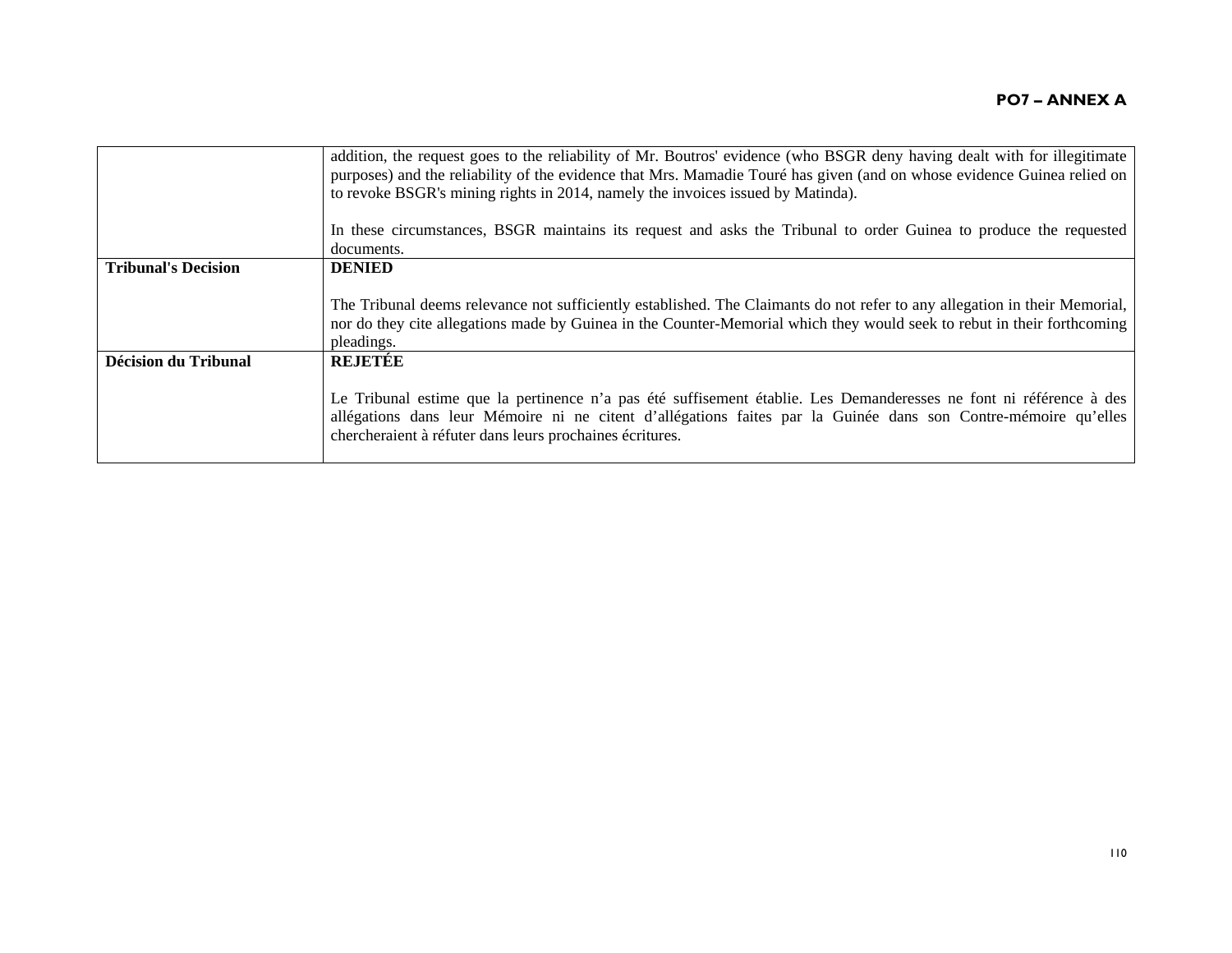|                            | Request no. 39        |                                                                                                                                 |  |  |
|----------------------------|-----------------------|---------------------------------------------------------------------------------------------------------------------------------|--|--|
| Document(s) or Category of |                       | In relation to the Guinean criminal investigation into to BSGR:                                                                 |  |  |
| <b>Documents Requested</b> |                       | Documents passing between Respondent and the Guinean judicial authorities in relation to the criminal investigation             |  |  |
|                            |                       | against BSGR, its former Guinean employees or people considered to be connected to BSGR.                                        |  |  |
| <b>Relevance</b>           | Ref.<br>to            | CM ¶ 12, 347                                                                                                                    |  |  |
| and                        | <b>Submissions</b>    | CMRG ¶ 688-691, 692-693                                                                                                         |  |  |
| <b>Materiality</b>         |                       |                                                                                                                                 |  |  |
| according to               |                       |                                                                                                                                 |  |  |
| <b>Requesting</b>          | <b>Comments</b>       | Claimants are concerned that the Guinean Judicial authorities are not independent and may prejudge the criminal                 |  |  |
| Party                      |                       | proceedings, under pressure from Respondent.                                                                                    |  |  |
|                            |                       | "Not one of the Guinean officials who have testified under oath, either in the Guinean criminal investigations or in the        |  |  |
|                            |                       | Swiss criminal proceedings or in both, has acknowledged even an attempt by BSGR to bribe, let alone the existence of            |  |  |
|                            |                       | corruption or other unlawful practices" (CM¶ 347)                                                                               |  |  |
|                            |                       |                                                                                                                                 |  |  |
|                            |                       | Respondent tries to show that the criminal investigation is an independent initiative of the Prosecutor (CMRG¶ 688)             |  |  |
|                            |                       | The documents will assist in demonstrating whether the Guinean justice system is sufficiently independent of the                |  |  |
|                            |                       | government in relation to the criminal investigation against BSGR.                                                              |  |  |
| <b>Objections</b>          | <b>Document</b><br>to | Cette demande doit être rejetée car la demande n'est pas suffisamment précise (para. 16.1 de l'OP n° 1, art. 3.3(a) des         |  |  |
| <b>Request</b>             |                       | Règles IBA). En outre, les documents demandés sont des <b>documents confidentiels</b> (para. 16.3 de l'OP n° 1, art. 9.2(e) des |  |  |
|                            |                       | Règles IBA) et ne sont pas pertinents pour le règlement du différend (para. 16.1 de l'OP n° 1, art. 3.3(b), 3.7 et 9.2(a)       |  |  |
|                            |                       | des Règles IBA).                                                                                                                |  |  |
|                            |                       |                                                                                                                                 |  |  |
|                            |                       | En premier lieu, la demande n'est pas suffisamment précise dans la mesure où elle se réfère à une « criminal investigation      |  |  |
|                            |                       | against BSGR, its former Guinean employees or people considered to be connected to BSGR ». Or, « former Guinean                 |  |  |
|                            |                       | employees or people considered to be connected to $BSGR \times$ ne sont pas identifiables.                                      |  |  |
|                            |                       | En deuxième lieu, s'il y a eu des échanges entre les autorités judiciaires et le gouvernement guinéen, ces échanges sont        |  |  |
|                            |                       | intervenus dans le cadre de l'instruction pénale en cours. Il s'agit donc de documents confidentiels couverts par le secret de  |  |  |
|                            |                       | l'instruction.                                                                                                                  |  |  |
|                            |                       |                                                                                                                                 |  |  |
|                            |                       | En troisième et dernier lieu, les Sociétés BSGR n'ont soumis aucune demande fondée sur le défaut d'indépendance du              |  |  |
|                            |                       | système judiciaire pénal guinéen. A cet égard, les références au Mémoire en Demande sont particulièrement trompeuses            |  |  |
|                            |                       | puisque les paragraphes 12 et 347 se contentent de mentionner l'existence d'une instruction pénale relative aux faits en        |  |  |
|                            |                       | cause dans cet arbitrage mais ne fait aucune allusion à l'indépendance de la justice pénale guinéenne. Il en va de même         |  |  |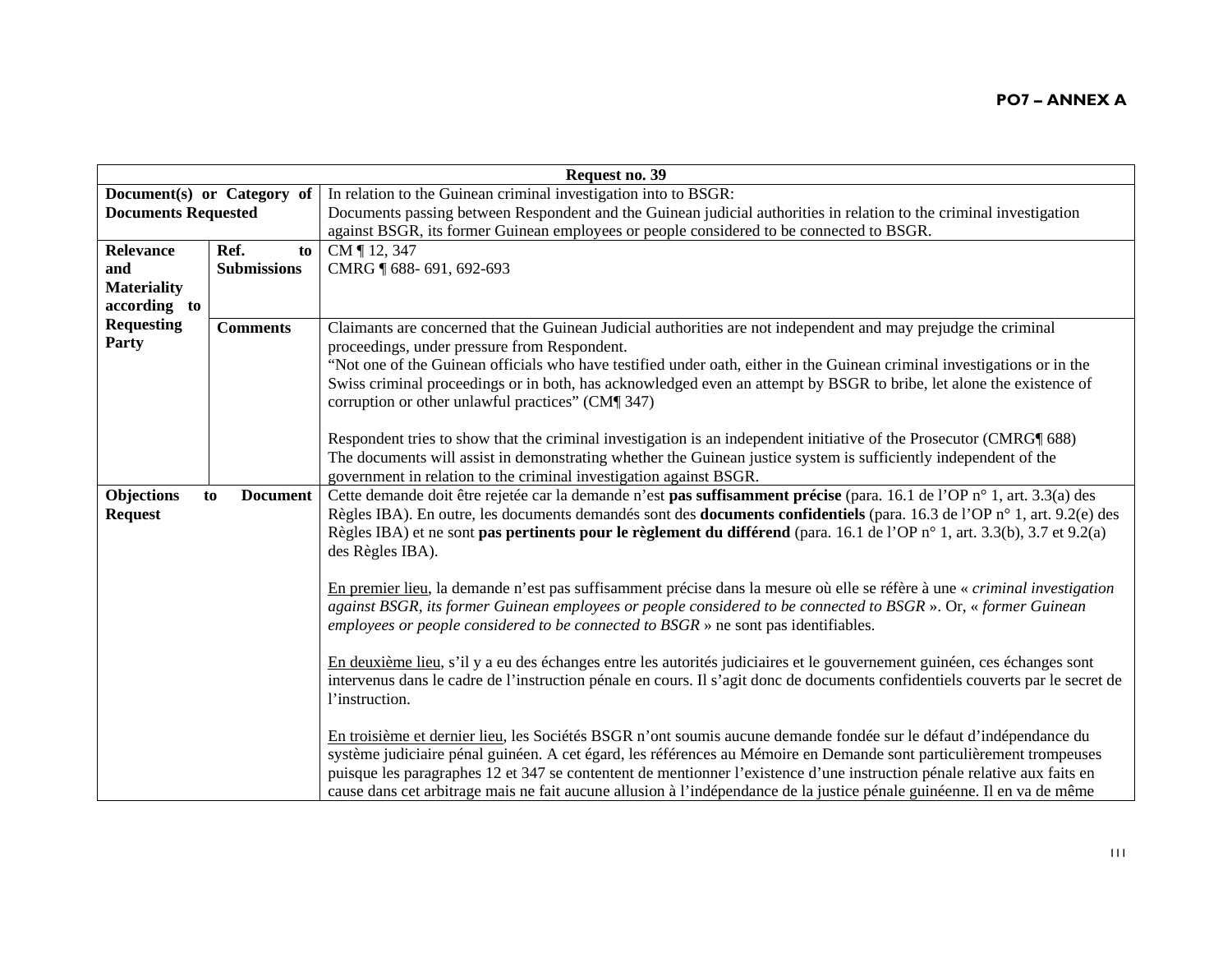|                                               | pour les références au Contre-Mémoire qui contiennent un résumé des informations publiquement disponibles sur                                                                                                                                                                                                                                                                                                                                                       |
|-----------------------------------------------|---------------------------------------------------------------------------------------------------------------------------------------------------------------------------------------------------------------------------------------------------------------------------------------------------------------------------------------------------------------------------------------------------------------------------------------------------------------------|
|                                               | l'instruction pénale en cours en Guinée. La demande de production des Sociétés BSGR est donc en réalité dénuée de tout                                                                                                                                                                                                                                                                                                                                              |
|                                               | fondement factuel.                                                                                                                                                                                                                                                                                                                                                                                                                                                  |
|                                               | Or, conformément à l'article 15.2 de l'Ordonnance de procédure n° 1, il appartenait aux Sociétés BSGR de développer<br>l'ensemble de leurs arguments de fait et de droit dans leur Mémoire en Demande.<br>Dès lors qu'elles n'ont pas soumis au Tribunal d'allégations détaillées ni de demandes fondées sur l'indépendance du<br>système judiciaire pénal guinéen, les Sociétés BSGR ne sauraient aujourd'hui prétendre à la pertinence des documents<br>demandés. |
|                                               | En conséquence, les documents demandés ne sont pas pertinents au regard de l'affaire ni déterminants quant à son issue.                                                                                                                                                                                                                                                                                                                                             |
| <b>Objections</b><br><b>Reply</b><br>to<br>to | BSGR notes Guinea's objections. BSGR's response is, however restricted pursuant to Article 16.3 of PO 1, to address the                                                                                                                                                                                                                                                                                                                                             |
| <b>Document Request</b>                       | following objections:                                                                                                                                                                                                                                                                                                                                                                                                                                               |
|                                               |                                                                                                                                                                                                                                                                                                                                                                                                                                                                     |
|                                               | Guinea objects on the ground of confidentiality of investigations. However, only grounds of commercial or technical                                                                                                                                                                                                                                                                                                                                                 |
|                                               | confidentiality are protected under Article $9(2)(e)$ of the IBA Rules. No such grounds apply to the documents requested.                                                                                                                                                                                                                                                                                                                                           |
|                                               |                                                                                                                                                                                                                                                                                                                                                                                                                                                                     |
|                                               | BSGR maintains its request and asks the Tribunal to order Guinea to produce the requested documents.                                                                                                                                                                                                                                                                                                                                                                |
| <b>Tribunal's Decision</b>                    | <b>DENIED</b>                                                                                                                                                                                                                                                                                                                                                                                                                                                       |
|                                               |                                                                                                                                                                                                                                                                                                                                                                                                                                                                     |
|                                               | The relevance of the requested documents is not sufficiently established.                                                                                                                                                                                                                                                                                                                                                                                           |
| <b>Décision du Tribunal</b>                   | <b>REJETÉE</b>                                                                                                                                                                                                                                                                                                                                                                                                                                                      |
|                                               |                                                                                                                                                                                                                                                                                                                                                                                                                                                                     |
|                                               | La pertinence des documents demandés n'est pas suffisamment établie.                                                                                                                                                                                                                                                                                                                                                                                                |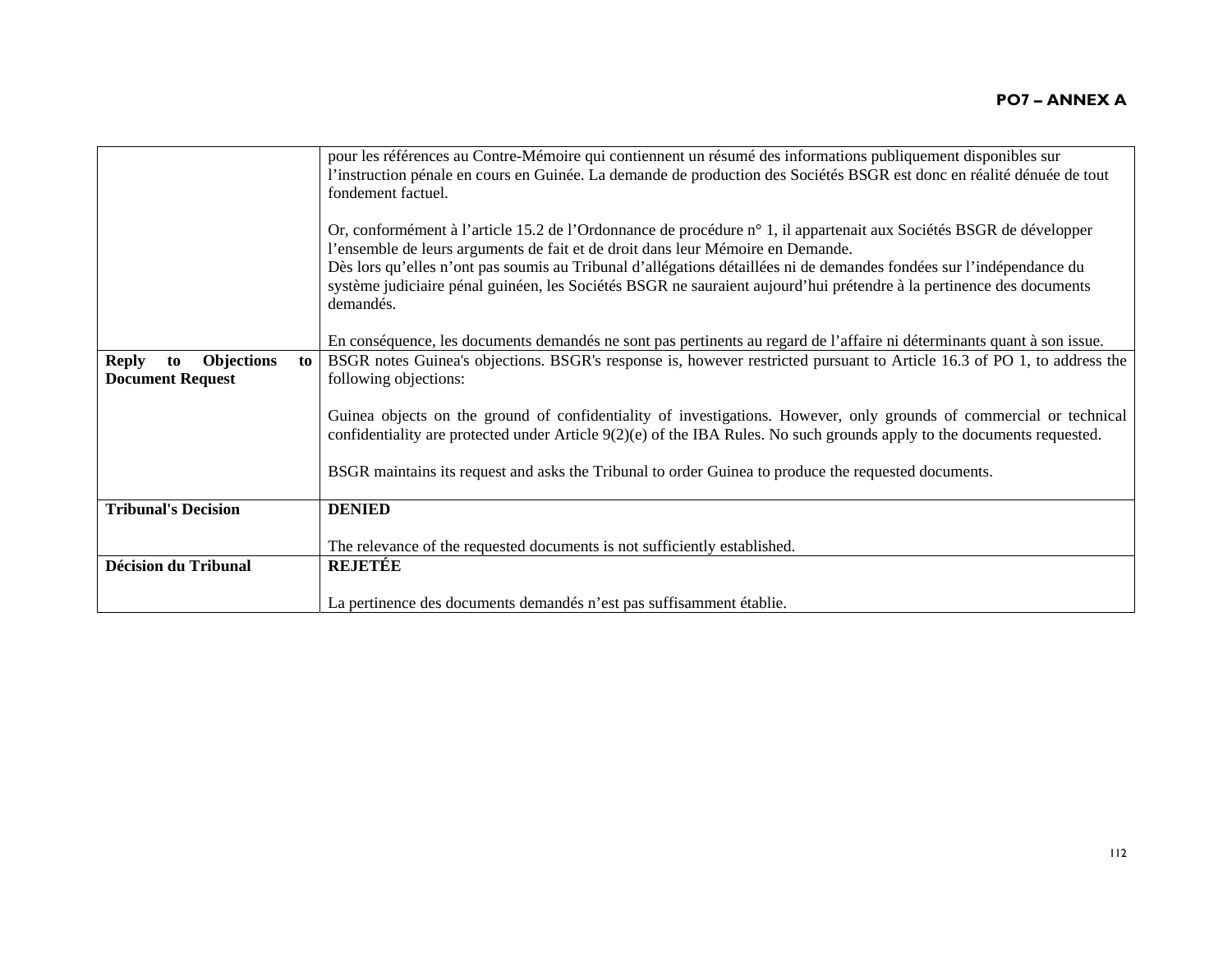| Request no. 40                                                |                                  |                                                                                                                                                                                                                                                                                                                                                                                                                                                                                                                                                                                                                                                                                                                                                                                                                                                                                                                                                                                                                                                                                                                                                                                                                                                                                                                                                                                                           |
|---------------------------------------------------------------|----------------------------------|-----------------------------------------------------------------------------------------------------------------------------------------------------------------------------------------------------------------------------------------------------------------------------------------------------------------------------------------------------------------------------------------------------------------------------------------------------------------------------------------------------------------------------------------------------------------------------------------------------------------------------------------------------------------------------------------------------------------------------------------------------------------------------------------------------------------------------------------------------------------------------------------------------------------------------------------------------------------------------------------------------------------------------------------------------------------------------------------------------------------------------------------------------------------------------------------------------------------------------------------------------------------------------------------------------------------------------------------------------------------------------------------------------------|
| Document(s) or Category of<br><b>Documents Requested</b>      |                                  | In relation to the documents and information obtained in the criminal investigation:<br>(a) communications between the Guinean prosecutor or Judicial authority in relation to the criminal prosecution<br>against BSGR, Mamadie Touré, and former BSGR employees and Respondent;<br>(b) document created or sent by Respondent to the Guinean prosecutor or Judicial authority in relation to the criminal<br>prosecution against BSGR, Mamadie Touré, and former BSGR employees; and<br>(c) documents transmitted by the Guinean prosecutor or judicial authorities in relation to the criminal prosecution<br>against BSGR, Mamadie Touré, and former BSGR employees to the Respondent or their counsel for the ICSID<br>matter.                                                                                                                                                                                                                                                                                                                                                                                                                                                                                                                                                                                                                                                                       |
| <b>Relevance</b><br>and<br><b>Materiality</b><br>according to | Ref.<br>to<br><b>Submissions</b> | CMRG 1 684, 686-687, 688-691, 692-693                                                                                                                                                                                                                                                                                                                                                                                                                                                                                                                                                                                                                                                                                                                                                                                                                                                                                                                                                                                                                                                                                                                                                                                                                                                                                                                                                                     |
| <b>Requesting</b><br>Party                                    | <b>Comments</b>                  | Respondent seems to confuse itself with the Guinean judicial authorities.<br>"En raison du principe du secret de l'instruction mais également de la règlementation applicable à l'entraide judiciaire, la<br>République de Guinée ne peut révéler à ce stade que des informations très limitées sur la teneur ou l'évolution des<br>procédures judiciaires en cours." (CMRG ¶ 684)<br>"Par conséquent, la Guinée peut évoquer les faits contenus dans les documents issus de ces procédures et révélés par<br>BSGR. La Guinée ne manquera pas d'informer le Tribunal des développements qui interviendraient dans l'une quelconque<br>de ces procédures et qu'elle serait autorisée à révéler. Conformément à l'ordonnance de procédure n° 1, la République de<br>Guinée se réserve le droit de présenter ultérieurement des pièces issues de ces procédures si cela devenait possible"<br>(CMRG¶ 687)<br>"En outre, bien qu'ayant produit huit procès-verbaux d'audition de témoins issus de la procédure pénale suisse996, les<br>Sociétés BSGR ont à l'évidence pris le soin de dissimuler le procès-verbal d'audition de M. Boutros, qui a néanmoins été<br>versé par Vale à la Procédure LCIA"(CMRG ¶ 879)<br>The documents will assist in demonstrating whether the Guinean justice system is sufficiently independent of the<br>government in relation to the criminal investigation against BSGR. |
| Objections<br><b>Request</b>                                  | <b>Document</b><br>to            | Cette demande doit être rejetée car les documents demandés sont des documents confidentiels (para. 16.3 de l'OP n° 1,<br>art. 9.2(e) des Règles IBA) et ne sont pas pertinents pour le règlement du différend (para. 16.1 de l'OP n° 1, art. 3.3(b),<br>$3.7$ et $9.2(a)$ des Règles IBA).<br>En premier lieu, s'il y a eu des échanges entre les autorités judiciaires et le gouvernement guinéen, ces échanges sont<br>intervenus dans le cadre de l'instruction pénale en cours. Il s'agit donc de documents confidentiels couverts par le secret de<br>l'instruction.                                                                                                                                                                                                                                                                                                                                                                                                                                                                                                                                                                                                                                                                                                                                                                                                                                 |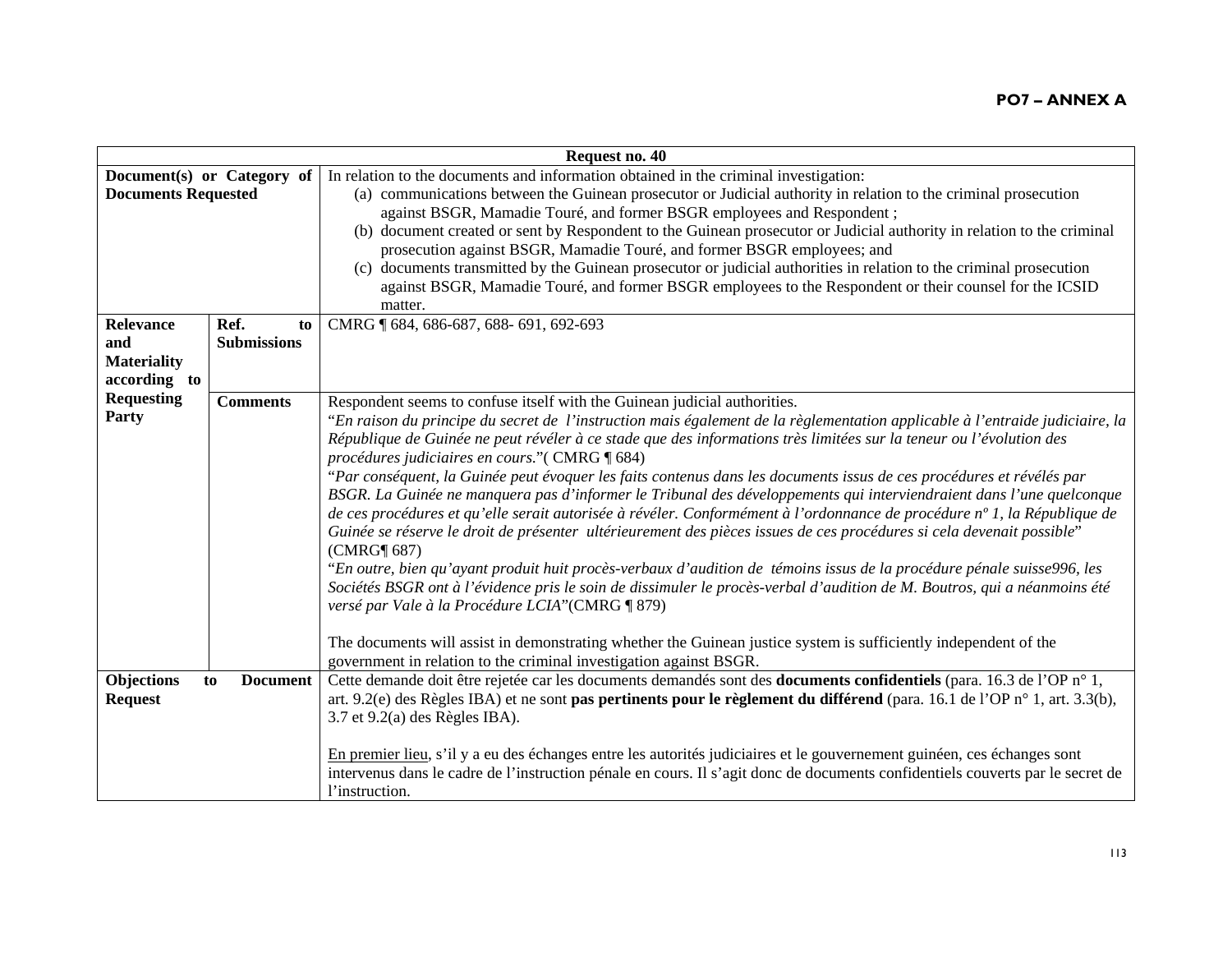|                                                                          | En second lieu, les documents ne sont pas pertinents pour le règlement du différend.                                                                                                                                                                                                                                                                                                                                                                                                                                                                                                                                                         |
|--------------------------------------------------------------------------|----------------------------------------------------------------------------------------------------------------------------------------------------------------------------------------------------------------------------------------------------------------------------------------------------------------------------------------------------------------------------------------------------------------------------------------------------------------------------------------------------------------------------------------------------------------------------------------------------------------------------------------------|
|                                                                          | A cet égard, la Guinée se voit tenue de réitérer sa première objection à la demande de production n° 39. En effet, les<br>Sociétés BSGR n'ont soumis aucune demande fondée sur le défaut d'indépendance du système judiciaire pénal guinéen. A<br>cet égard, l'absence de référence à leur Mémoire en Demande est particulièrement parlante. Quant aux références au<br>Contre-Mémoire, les paragraphes visés contiennent uniquement un résumé des informations publiquement disponibles sur<br>l'instruction pénale en cours en Guinée. La demande de production des Sociétés BSGR est donc en réalité dénuée de tout<br>fondement factuel. |
|                                                                          | Or, conformément à l'article 15.2 de l'Ordonnance de procédure n° 1, il appartenait aux Sociétés BSGR de développer<br>l'ensemble de leurs arguments de fait et de droit dans leur Mémoire en Demande.<br>Dès lors qu'elles n'ont pas soumis au Tribunal d'allégations détaillées ni de demandes fondées sur l'indépendance du<br>système judiciaire pénal guinéen, les Sociétés BSGR ne sauraient aujourd'hui prétendre à la pertinence des documents<br>demandés.                                                                                                                                                                          |
|                                                                          | D'autre part, si les Sociétés BSGR justifient également de leur demande en évoquant une « confusion » entre l'Etat guinéen<br>et les autorités judiciaires guinéennes, la Guinée ne comprend pas le fondement de cette allégation qui n'est aucunement<br>étayée par les Sociétés BSGR.                                                                                                                                                                                                                                                                                                                                                      |
|                                                                          | En conséquence, les documents demandés ne sont pas pertinents au regard de l'affaire ni déterminants quant à son issue.                                                                                                                                                                                                                                                                                                                                                                                                                                                                                                                      |
| <b>Reply</b><br><b>Objections</b><br>to<br>to<br><b>Document Request</b> | BSGR notes Guinea's objections. BSGR's response is, however restricted pursuant to Article 16.3 of PO 1, to address the<br>following objections:                                                                                                                                                                                                                                                                                                                                                                                                                                                                                             |
|                                                                          | Guinea objects on the ground of the confidentiality of investigations. Such resistance must however be rejected as only<br>grounds of commercial or technical confidentiality are protected under Article $9(2)(e)$ of the IBA Rules. No such grounds<br>apply to the documents requested.                                                                                                                                                                                                                                                                                                                                                   |
|                                                                          | BSGR maintains its request and asks the Tribunal to order Guinea to produce the requested documents.                                                                                                                                                                                                                                                                                                                                                                                                                                                                                                                                         |
| <b>Tribunal's Decision</b>                                               | <b>DENIED</b>                                                                                                                                                                                                                                                                                                                                                                                                                                                                                                                                                                                                                                |
|                                                                          | In relation to criminal investigations, the Tribunal takes note of the Respondent's statement that the investigations are<br>ongoing and thus covered by the secrecy of criminal proceedings. In addition, the relevance does not appear sufficiently<br>established.                                                                                                                                                                                                                                                                                                                                                                        |
|                                                                          |                                                                                                                                                                                                                                                                                                                                                                                                                                                                                                                                                                                                                                              |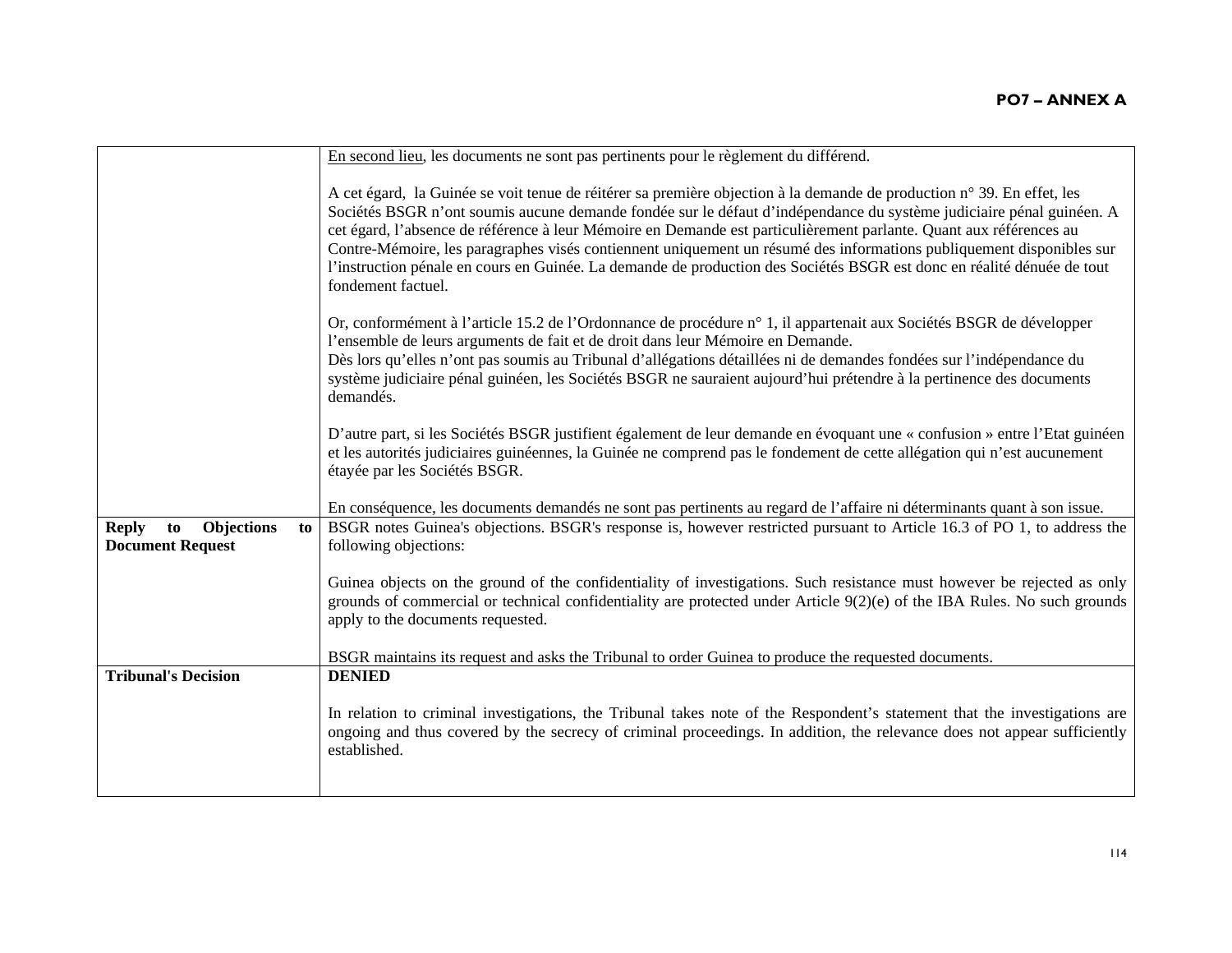| Décision du Tribunal | REJETEE                                                                                                                                                                                                                                                     |
|----------------------|-------------------------------------------------------------------------------------------------------------------------------------------------------------------------------------------------------------------------------------------------------------|
|                      | En ce qui concerne les enquêtes pénales, le Tribunal note les dires de la Défenderesse selon lesquelles les enquêtes sont en<br>cours et donc couvertes par le secret des enquêtes pénales. De plus, la pertinence ne semble pas être suffisamment établie. |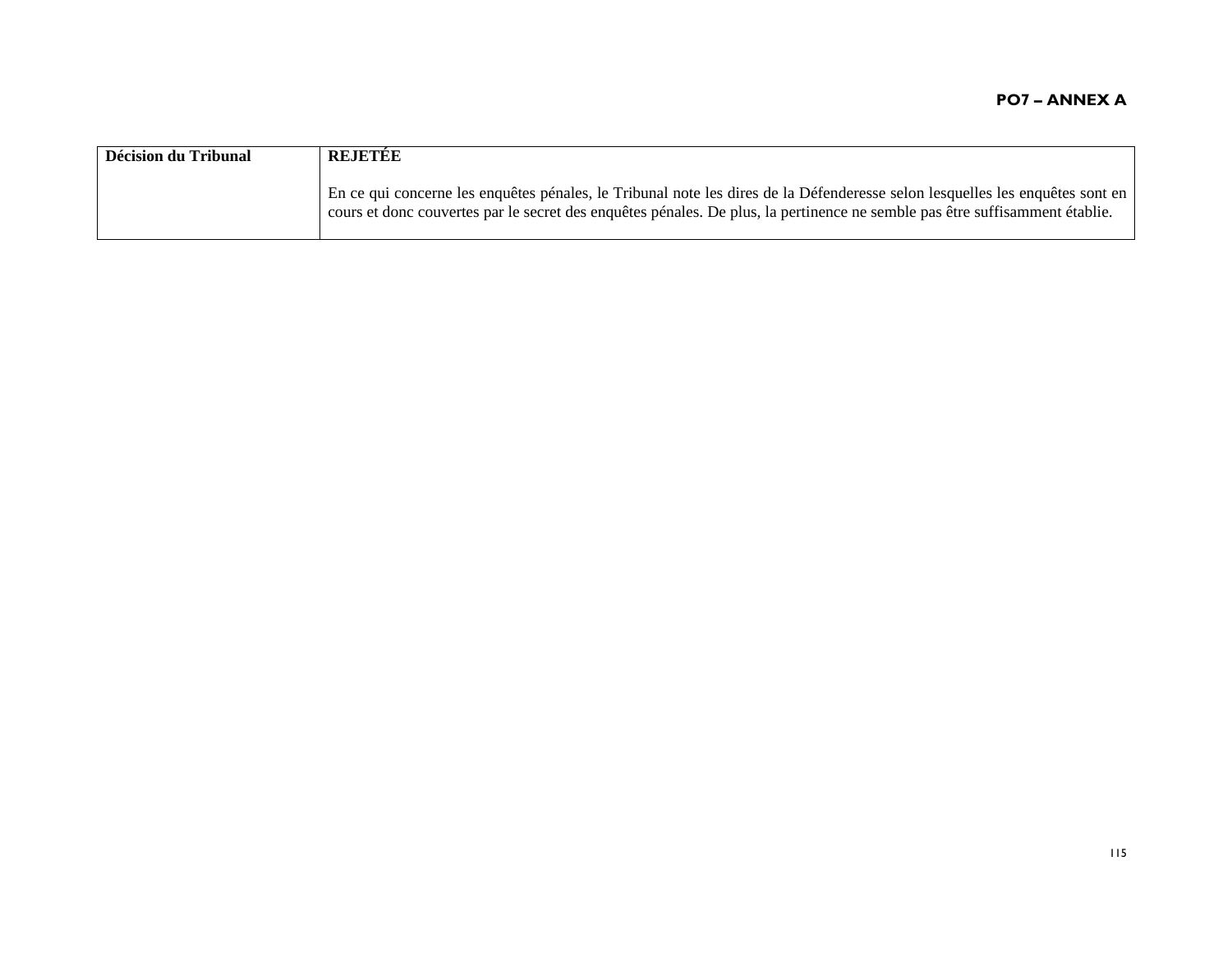| Request no. 41               |                         |                                                                                                                                                                                                                                                                                                                                                                                                                                                                                                                                                                                                                  |
|------------------------------|-------------------------|------------------------------------------------------------------------------------------------------------------------------------------------------------------------------------------------------------------------------------------------------------------------------------------------------------------------------------------------------------------------------------------------------------------------------------------------------------------------------------------------------------------------------------------------------------------------------------------------------------------|
| Document(s) or Category of   |                         | In relation to the assistance of foreign criminal investigation authorities:                                                                                                                                                                                                                                                                                                                                                                                                                                                                                                                                     |
| <b>Documents Requested</b>   |                         | Communications between the Respondent and foreign Judicial authorities to request their assistance in relation to the                                                                                                                                                                                                                                                                                                                                                                                                                                                                                            |
|                              |                         | criminal prosecution against BSGR, Mamadie Touré, Boutros, and / or former BSGR employees.                                                                                                                                                                                                                                                                                                                                                                                                                                                                                                                       |
| <b>Relevance</b>             | Ref.<br>to              | <b>CMRG</b> 1692                                                                                                                                                                                                                                                                                                                                                                                                                                                                                                                                                                                                 |
| and                          | <b>Submissions</b>      |                                                                                                                                                                                                                                                                                                                                                                                                                                                                                                                                                                                                                  |
| <b>Materiality</b>           |                         |                                                                                                                                                                                                                                                                                                                                                                                                                                                                                                                                                                                                                  |
| according to                 |                         |                                                                                                                                                                                                                                                                                                                                                                                                                                                                                                                                                                                                                  |
| <b>Requesting</b><br>Party   | <b>Comments</b>         | The documents will assist in demonstrating whether the Guinean justice system is sufficiently independent of the<br>government in relation to the criminal investigation against BSGR.                                                                                                                                                                                                                                                                                                                                                                                                                           |
| Objections<br><b>Request</b> | <b>Document</b><br>to   | Cette demande doit être rejetée car les documents demandés sont des <b>documents confidentiels</b> (para. 16.3 de l'OP n° 1,<br>art. 9.2(e) des Règles IBA) et ne sont pas pertinents pour le règlement du différend (para. 16.1 de l'OP n° 1, art. 3.3(b),<br>$3.7$ et $9.2(a)$ des Règles IBA).                                                                                                                                                                                                                                                                                                                |
|                              |                         | En premier lieu, tout échange entre l'Etat et des autorités judiciaires étrangères seraient intervenus dans le cadre de<br>l'instruction pénale en cours. Il s'agit donc de documents confidentiels couverts par le secret de l'instruction.                                                                                                                                                                                                                                                                                                                                                                     |
|                              |                         | En second lieu, les documents demandés ne sont pas pertinents pour le règlement du différend.<br>Les Sociétés BSGR n'ont soumis aucune demande fondée sur le défaut d'indépendance du système judiciaire pénal<br>guinéen. A cet égard, l'absence de référence à leur Mémoire en Demande est hautement parlante. Quant à la seule référence<br>au Contre-Mémoire, le paragraphe visé contient uniquement un résumé des informations publiquement disponibles sur<br>l'instruction pénale en cours en Guinée. La demande de production des Sociétés BSGR est donc en réalité dénuée de tout<br>fondement factuel. |
|                              |                         | Or, conformément à l'article 15.2 de l'Ordonnance de procédure n° 1, il appartenait aux Sociétés BSGR de développer<br>l'ensemble de leurs arguments de fait et de droit dans leur Mémoire en Demande.<br>Dès lors qu'elles n'ont pas soumis au Tribunal d'allégations détaillées ni de demandes fondées sur l'indépendance du<br>système judiciaire pénal guinéen, les Sociétés BSGR ne sauraient aujourd'hui prétendre à la pertinence des documents<br>demandés.                                                                                                                                              |
| <b>Reply</b><br>to           | <b>Objections</b><br>to | En conséquence, les documents demandés ne sont pas pertinents au regard de l'affaire ni déterminants quant à son issue.<br>BSGR notes Guinea's objections. BSGR's response is, however restricted pursuant to Article 16.3 of PO 1, to address the                                                                                                                                                                                                                                                                                                                                                               |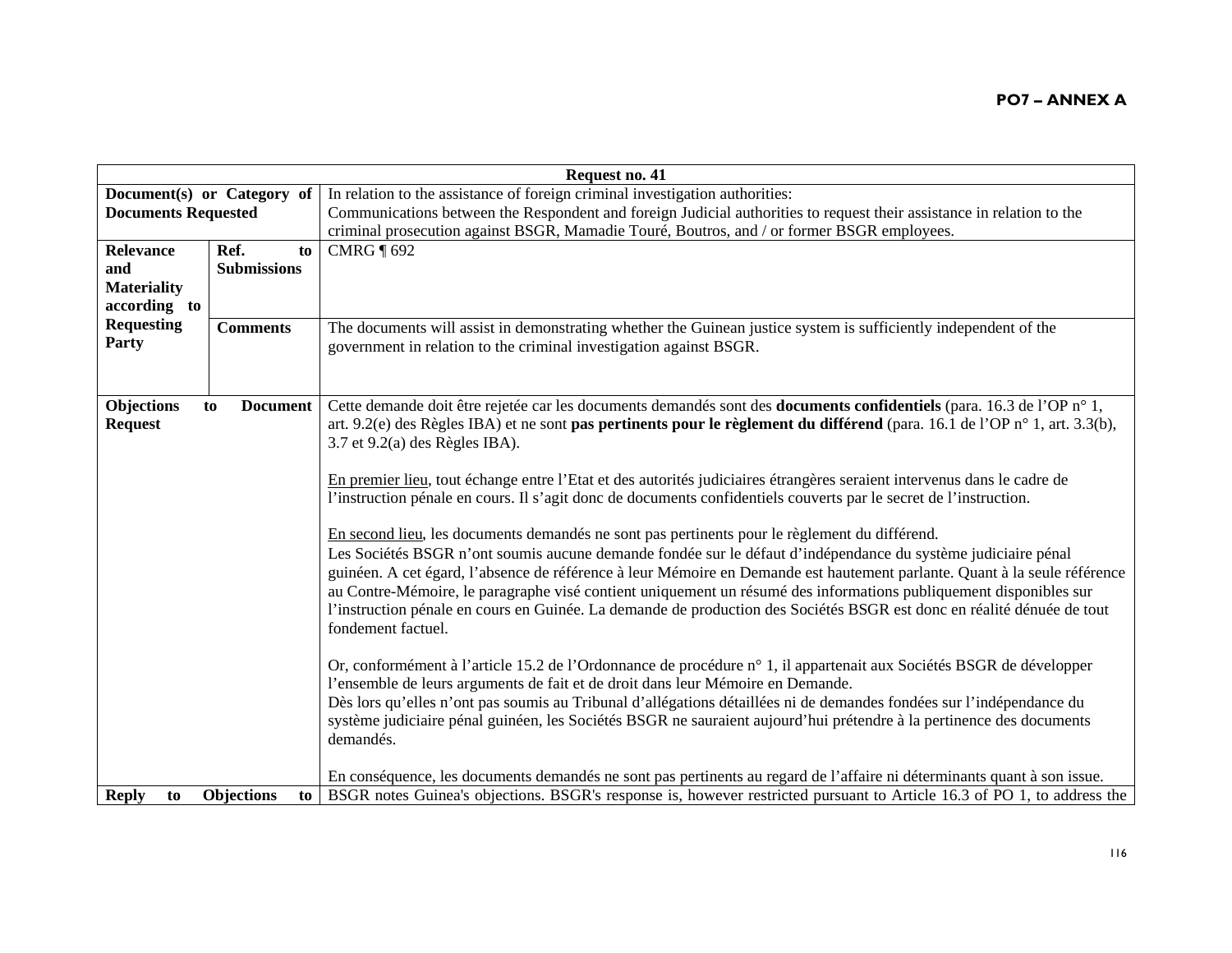| <b>Document Request</b>    | following objection:<br>Guinea objects on the ground that BSGR seeks confidential documents (Article $9(2)(e)$ ) as the exchange and records are<br>covered by "confidentiality of investigations". Such resistance must be rejected as only grounds of commercial or technical<br>confidentiality are protected under Article $9(2)(e)$ of the IBA Rules. No such grounds apply to the documents requested. |
|----------------------------|--------------------------------------------------------------------------------------------------------------------------------------------------------------------------------------------------------------------------------------------------------------------------------------------------------------------------------------------------------------------------------------------------------------|
|                            | BSGR maintains its request and asks the Tribunal to order Guinea to produce the requested documents.                                                                                                                                                                                                                                                                                                         |
| <b>Tribunal's Decision</b> | <b>DENIED</b>                                                                                                                                                                                                                                                                                                                                                                                                |
|                            | The requested documents do not appear <i>prima facie</i> relevant.                                                                                                                                                                                                                                                                                                                                           |
| Décision du Tribunal       | <b>REJETEE</b>                                                                                                                                                                                                                                                                                                                                                                                               |
|                            | Les documents demandés ne semblent pas être pertinents <i>prima facie</i> .                                                                                                                                                                                                                                                                                                                                  |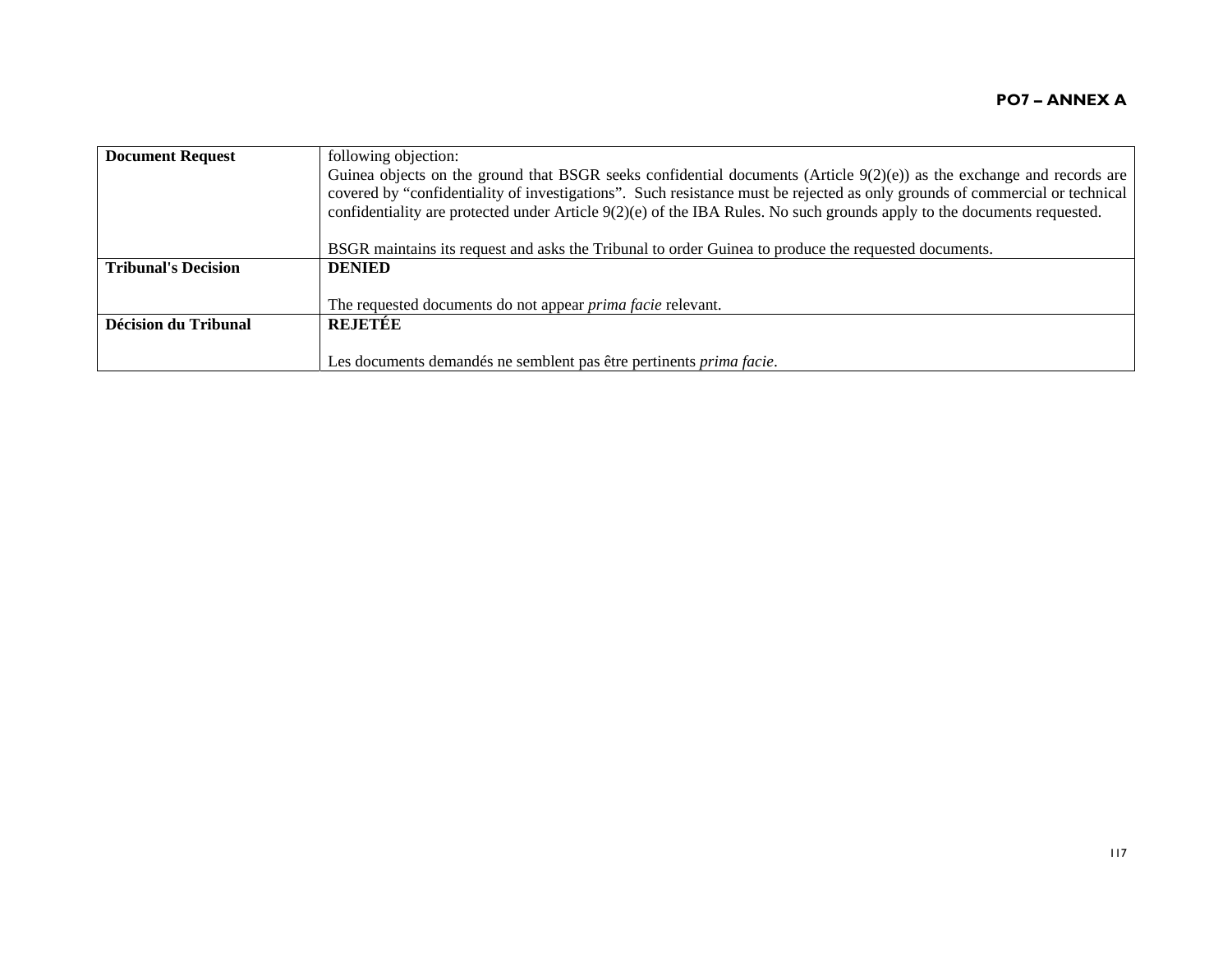| Request no. 42             |                    |                                                                                                                                                                                                                                                                                                               |
|----------------------------|--------------------|---------------------------------------------------------------------------------------------------------------------------------------------------------------------------------------------------------------------------------------------------------------------------------------------------------------|
| Document(s) or Category of |                    | In relation to the LCIA proceedings:                                                                                                                                                                                                                                                                          |
| <b>Documents Requested</b> |                    | (a) communications between Cleary Gottlieb and DLA Piper and Orrick in relation to the LCIA and ICSID matters                                                                                                                                                                                                 |
|                            |                    | (b) documents passed between Cleary Gottlieb and DLA Piper and Orrick in relation to the LCIA and ICSID matters                                                                                                                                                                                               |
| Relevance                  | Ref.<br>to         | <b>CMRG</b> 1717                                                                                                                                                                                                                                                                                              |
| and                        | <b>Submissions</b> | RWS-2 (Ahmed Tidiane Souaré) ¶2; RWS-4 (Ahmed Kanté) ¶2; RWS-5 (Loucény Nabé) ¶2                                                                                                                                                                                                                              |
| <b>Materiality</b>         |                    | R-444                                                                                                                                                                                                                                                                                                         |
| according to               |                    |                                                                                                                                                                                                                                                                                                               |
| <b>Requesting</b><br>Party | <b>Comments</b>    | Three of Respondent's witnesses have produced one unique statement for the purposes of both LCIA and ICSID<br>arbitrations showing that Vale and Respondent counsels do communicate about their respective case. (RWS-5 (Loucény<br>Nabé ) [2]; (RWS-4 (Ahmed Kanté ) [2]; (RWS-2 (Ahmed Tidiane Souaré) [2]) |
|                            |                    | Respondent accuses Claimant of "dilatory conduct" in the LCIA arbitration proceeding against Vale. (CMRG 1717)                                                                                                                                                                                                |
|                            |                    | This comment has no reason to be made by Respondent and only show their joint interest with Vale.                                                                                                                                                                                                             |
|                            |                    | The documents will assist in demonstrating the collusion between Vale and the Respondent and their common interest to<br>revoke the Claimant's rights.                                                                                                                                                        |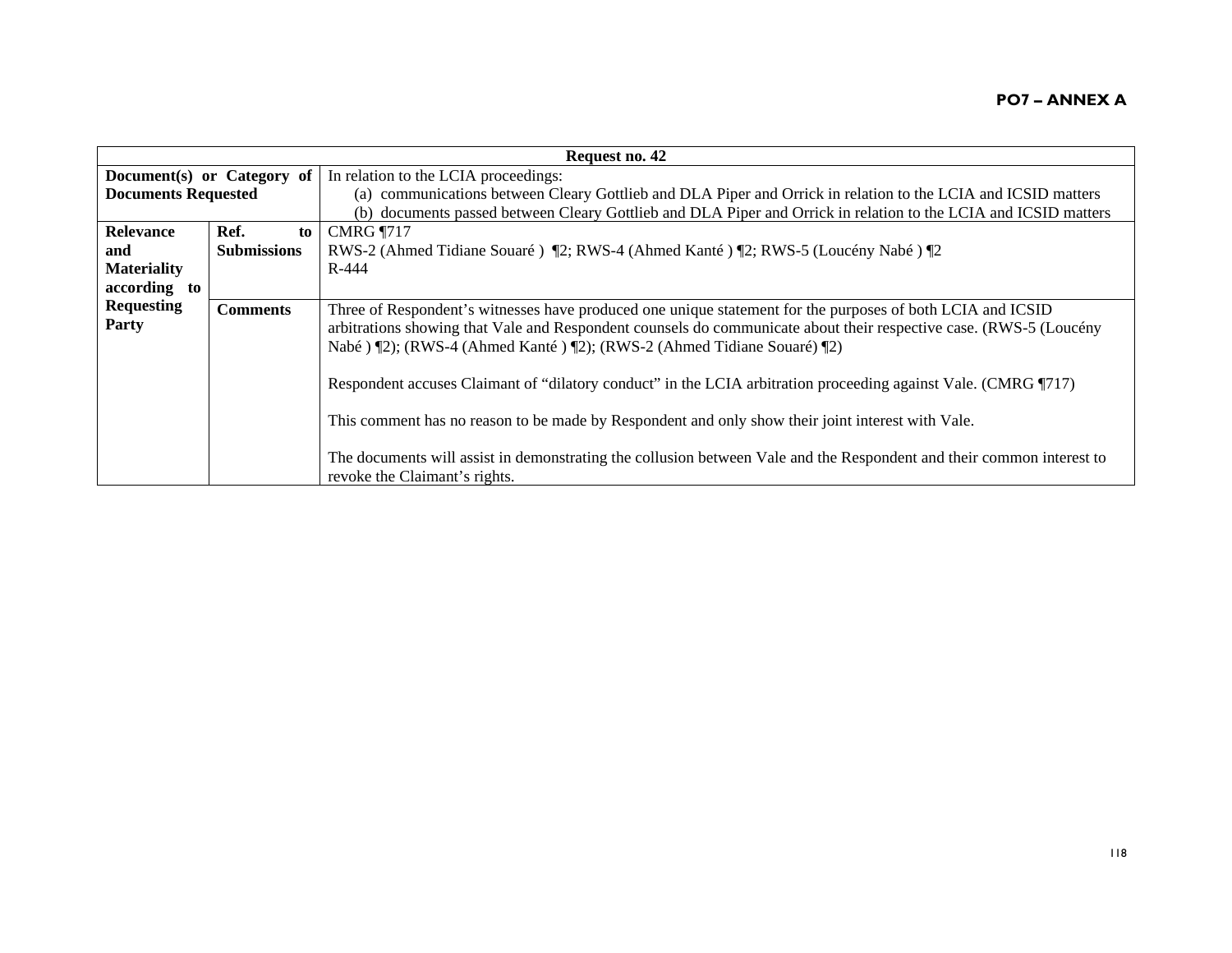| Objections                                    | to | <b>Document</b>   |    | Cette demande doit être rejetée car les documents demandés sont des <b>documents confidentiels</b> (para. 16.3 de l'OP n° 1,                                                                                                                                                                                                                                                                    |
|-----------------------------------------------|----|-------------------|----|-------------------------------------------------------------------------------------------------------------------------------------------------------------------------------------------------------------------------------------------------------------------------------------------------------------------------------------------------------------------------------------------------|
| <b>Request</b>                                |    |                   |    | art. 9.2(e) des Règles IBA) et ne sont pas pertinents pour le règlement du différend (para. 16.1 de l'OP n° 1, art. 3.3(b),<br>$3.7$ et $9.2(a)$ des Règles IBA).                                                                                                                                                                                                                               |
|                                               |    |                   |    | En premier lieu, les documents demandés, en ce qu'ils sont des communications entre cabinets d'avocats, sont des<br>documents confidentiels couverts par le secret professionnels des avocats.                                                                                                                                                                                                  |
|                                               |    |                   |    | En second lieu, les documents demandés ne sont pas pertinents pour le règlement du différend.<br>Il convient tout d'abord de noter l'illogisme du commentaire des Sociétés BSGR dans la mesure où le Retrait des Droits<br>Miniers touchait Vale autant que BSGR, voire plus compte-tenu de sa participation de 51 % dans BSGR Guinée et BSGR<br>Guernesey.                                     |
|                                               |    |                   |    | Il convient ensuite de remarquer qu'un intérêt commun à Vale et la Guinée a pu naître postérieurement au Retrait des<br>Droits Miniers, pour des raisons propres à chacune, compte-tenu de leur implication dans deux procédures arbitrales<br>parallèles dans lesquelles elles tendent chacune à démontrer l'obtention frauduleuse des Droits Miniers par les Sociétés<br>BSGR par corruption. |
|                                               |    |                   |    | En tout état de cause, les Sociétés BSGR n'ont soumis au Tribunal aucune allégation ni demande relative à $(i)$ une<br>prétendue collusion entre Vale et la Guinée ou (ii) un prétendu intérêt commun à Vale et la Guinée de retirer les Droits<br>Miniers.                                                                                                                                     |
|                                               |    |                   |    | Or, conformément à l'article 15.2 de l'Ordonnance de procédure n° 1, il appartenait aux Sociétés BSGR de développer<br>l'ensemble de leurs arguments de fait et de droit dans leur Mémoire en Demande.                                                                                                                                                                                          |
|                                               |    |                   |    | Dès lors qu'elles n'ont pas soumis au Tribunal d'allégations détaillées ni de demandes fondées sur l'indépendance du<br>système judiciaire pénal guinéen, les Sociétés BSGR ne sauraient aujourd'hui prétendre à la pertinence des documents<br>demandés.                                                                                                                                       |
|                                               |    |                   |    | En conséquence, les documents demandés ne sont pas pertinents au regard de l'affaire ni déterminants quant à son issue.                                                                                                                                                                                                                                                                         |
| <b>Reply</b><br>to<br><b>Document Request</b> |    | <b>Objections</b> | to | BSGR notes Guinea's objections. BSGR's response is, however restricted pursuant to Article 16.3 of PO 1, to address the<br>following objection:                                                                                                                                                                                                                                                 |
|                                               |    |                   |    | Guinea objects on the basis of confidentiality under $9.2(e)$ of the IBA Rules and relies on "the professional secrecy of<br>lawyers", but does not claim legal privilege (Article 9(2)(b) of the IBA Rules), Guinea cites confidentiality under Article<br>$9(2)(e)$ which only provides grounds for commercial or technical confidentiality – which does not apply to the documents           |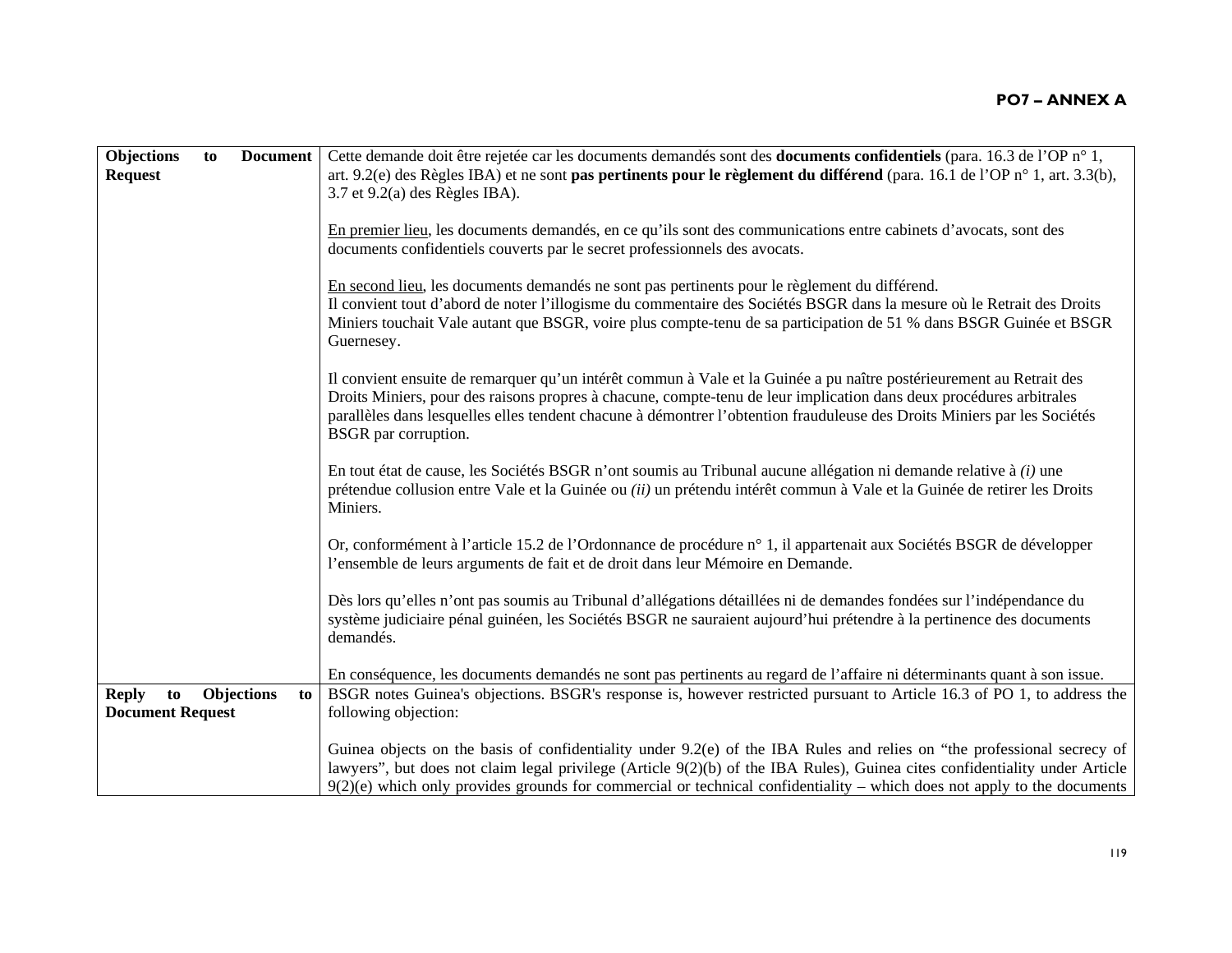|                            | requested.                                                                                                                  |
|----------------------------|-----------------------------------------------------------------------------------------------------------------------------|
|                            |                                                                                                                             |
|                            |                                                                                                                             |
|                            | BSGR maintains its request and asks the Tribunal to order Guinea to produce the requested documents.                        |
| <b>Tribunal's Decision</b> | <b>DENIED</b>                                                                                                               |
|                            |                                                                                                                             |
|                            |                                                                                                                             |
|                            | The Tribunal accepts the Respondent's objection that the requested documents are protected by legal privilege.              |
| Décision du Tribunal       | <b>REJETÉE</b>                                                                                                              |
|                            |                                                                                                                             |
|                            |                                                                                                                             |
|                            | Le Tribunal accepte l'objection faite par la Défenderesse selon laquelle les documents demandés sont protégés par le secret |
|                            | professionnel.                                                                                                              |
|                            |                                                                                                                             |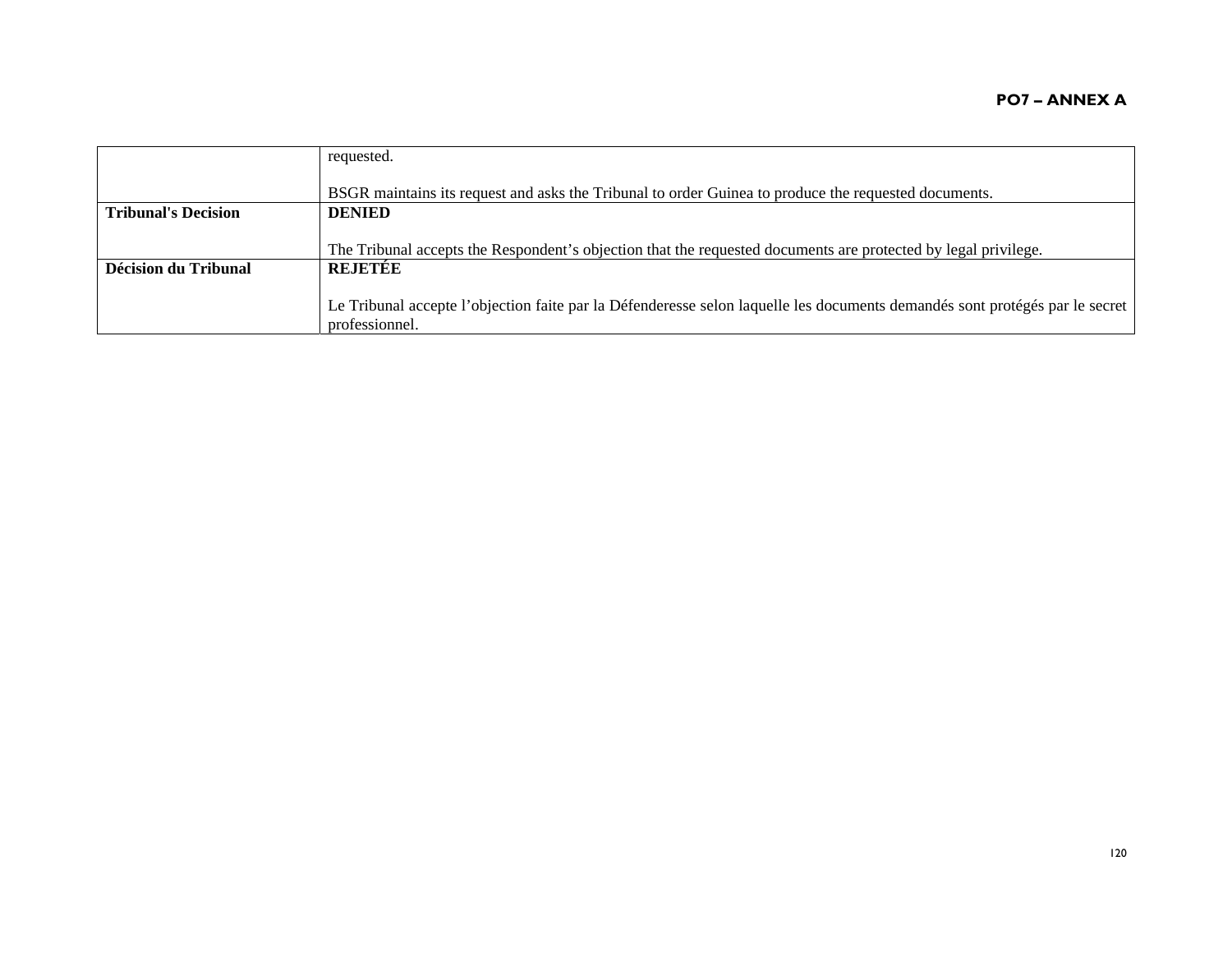| All Documents in relation to the tender process or any other procedure whereby the Respondent proposes to reallocate<br>Document(s) or Category of<br>rights previously held by Claimants including:<br>(a) material related to discussion with Chinese, Brazilian, UAE, Guinean and/or other companies to tender for either<br>Blocs 1 &2 and / or Zogota jointly or separately; and                                                                                                                                                                                                                                                                                                                                                                                                                                                                                                                                                                                                                                                                                                                                                                                                                                                                                           |
|---------------------------------------------------------------------------------------------------------------------------------------------------------------------------------------------------------------------------------------------------------------------------------------------------------------------------------------------------------------------------------------------------------------------------------------------------------------------------------------------------------------------------------------------------------------------------------------------------------------------------------------------------------------------------------------------------------------------------------------------------------------------------------------------------------------------------------------------------------------------------------------------------------------------------------------------------------------------------------------------------------------------------------------------------------------------------------------------------------------------------------------------------------------------------------------------------------------------------------------------------------------------------------|
| (b) tender preparation by DLA Piper and/or Jones Day (See AMI article), including the interactions with Mohamed<br>Condé and other Ministers and or Advisors.                                                                                                                                                                                                                                                                                                                                                                                                                                                                                                                                                                                                                                                                                                                                                                                                                                                                                                                                                                                                                                                                                                                   |
| <b>CMRG</b> 1150<br>to                                                                                                                                                                                                                                                                                                                                                                                                                                                                                                                                                                                                                                                                                                                                                                                                                                                                                                                                                                                                                                                                                                                                                                                                                                                          |
| Respondent seems to have already prepared the reattribution of Claimants' mining rights in Simandou and Zogota's to a<br>third party.<br>The documents will assist in demonstrating Respondent's intention in relation of Simandou and the implication of Vale.                                                                                                                                                                                                                                                                                                                                                                                                                                                                                                                                                                                                                                                                                                                                                                                                                                                                                                                                                                                                                 |
| Cette demande doit être rejetée car les documents demandés ne sont pas pertinents pour le règlement du différend (para.<br>16.1 de l'OP n° 1, art. 3.3(b), 3.7 et 9.2(a) des Règles IBA).<br>Les Sociétés BSGR justifient de leur demande de production au motif qu'elle permettrait de démontrer les intentions de la<br>Guinée concernant la réallocation de droits miniers sur les Blocs 1 et 2 de Simandou et l'implication de Vale.<br>D'une part, les Sociétés BSGR n'ont fait aucune allégation de fait ni formé aucune demande relative à ce sujet dans ses<br>écritures. Conformément aux articles 15.2 et 17.1 de l'Ordonnance de procédure n° 1, elles ne sauraient donc aujourd'hui<br>prétendre à la pertinence des documents demandés.<br>D'autre part, les intentions futures de l'Etat suite au Retrait légitime des Droits Miniers ne sont pas l'objet du présent<br>différend.<br>La demande de production est d'autant plus impertinente pour cette procédure que le seul fondement des Sociétés BSGR<br>pour suggérer une prétendue implication de Vale dans la préparation d'une documentation d'appel d'offres est les faux<br>courriels qui ont fait l'objet de la Deuxième Requête de Mesures Conservatoires de la Guinée. Il convient de noter que ces |
| <b>Submissions</b><br><b>Comments</b><br><b>Document</b>                                                                                                                                                                                                                                                                                                                                                                                                                                                                                                                                                                                                                                                                                                                                                                                                                                                                                                                                                                                                                                                                                                                                                                                                                        |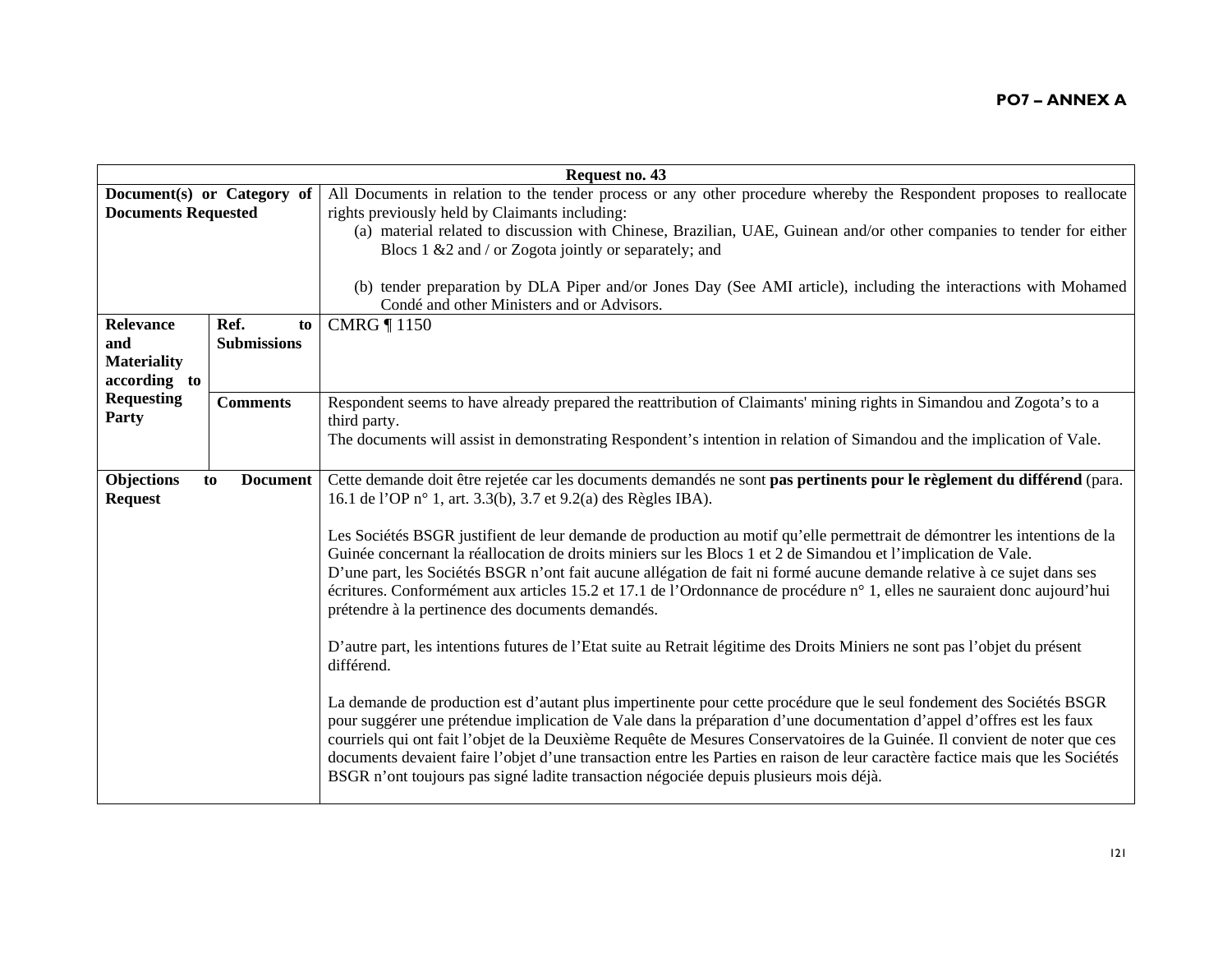|                                                                          | En conséquence, les documents demandés ne sont pas pertinents au regard de l'affaire ni déterminants quant à son issue.<br>S'agissant plus particulièrement de la demande n° 43(a), cette demande doit également être rejetée car les documents                                                                                                                                                                                                                                                                                        |
|--------------------------------------------------------------------------|----------------------------------------------------------------------------------------------------------------------------------------------------------------------------------------------------------------------------------------------------------------------------------------------------------------------------------------------------------------------------------------------------------------------------------------------------------------------------------------------------------------------------------------|
|                                                                          | demandés contiendraient des informations commerciales sensibles et doivent donc être considérés comme des documents                                                                                                                                                                                                                                                                                                                                                                                                                    |
|                                                                          | confidentiels (para. 16.3 de l'OP n° 1, art. 9.2(e) des Règles IBA).                                                                                                                                                                                                                                                                                                                                                                                                                                                                   |
|                                                                          | S'agissant plus particulièrement de la demande n° 43(b), cette demande doit également être rejetée car les documents<br>demandés sont des <b>documents confidentiels</b> (para. 16.3 de l'OP n° 1, art. 9.2(e) des Règles IBA).                                                                                                                                                                                                                                                                                                        |
|                                                                          | D'une part, les documents préparés et échangés par des cabinets d'avocats avec leur client sont des documents confidentiels<br>couverts par le secret professionnel des avocats.                                                                                                                                                                                                                                                                                                                                                       |
|                                                                          | D'autre part, la communication de documents relatifs à une procédure d'appel d'offres avant leur publication officielle<br>serait de nature à conférer un avantage commercial aux Sociétés BSGR et constituerait une violation de la règlementation<br>guinéenne applicable aux marchés publics qui repose, comme principe général, sur l'égalité de traitement des candidats<br>(Loi L/2012/020/CNT du 11 octobre 2012, Art. 2). Pour cette raison, les documents doivent être traités comme étant<br>protégé par la confidentialité. |
| <b>Objections</b><br><b>Reply</b><br>to<br>to<br><b>Document Request</b> | BSGR notes Guinea's objections. BSGR's response is, however restricted pursuant to Article 16.3 of PO 1, to address the<br>following objections:                                                                                                                                                                                                                                                                                                                                                                                       |
|                                                                          | Guinea objects to the request on the basis of confidentiality under $9.2(e)$ of the IBA rules which only provides grounds for<br>commercial or technical confidentiality. Taking Guinea's confidentiality concerns on board, BSGR modifies its requests by<br>seeking the production of the cover and signatory pages of tender documents, and permitting Guinea to redact<br>commercially sensitive parts of responsive documents.                                                                                                    |
|                                                                          | Guinea also objects on grounds of "legal professional privilege" but does not substantiate its privilege claim under Article<br>$9(2)(b)$ of the IBA Rules.                                                                                                                                                                                                                                                                                                                                                                            |
|                                                                          | BSGR maintains its request and asks the Tribunal to order Guinea to produce the requested documents.                                                                                                                                                                                                                                                                                                                                                                                                                                   |
| <b>Tribunal's Decision</b>                                               | <b>DENIED</b>                                                                                                                                                                                                                                                                                                                                                                                                                                                                                                                          |
|                                                                          | The relevance of the requested documents does not appear sufficiently established. Moreover, for documents claimed under<br>request 43(b), the Tribunal accepts the Respondent's objection that the requested documents are covered by legal privilege.                                                                                                                                                                                                                                                                                |
| <b>Décision du Tribunal</b>                                              | <b>REJETÉE</b>                                                                                                                                                                                                                                                                                                                                                                                                                                                                                                                         |
|                                                                          | La pertinence des documents demandés ne semble pas être suffisement établie. De plus, pour les documents demandés dans                                                                                                                                                                                                                                                                                                                                                                                                                 |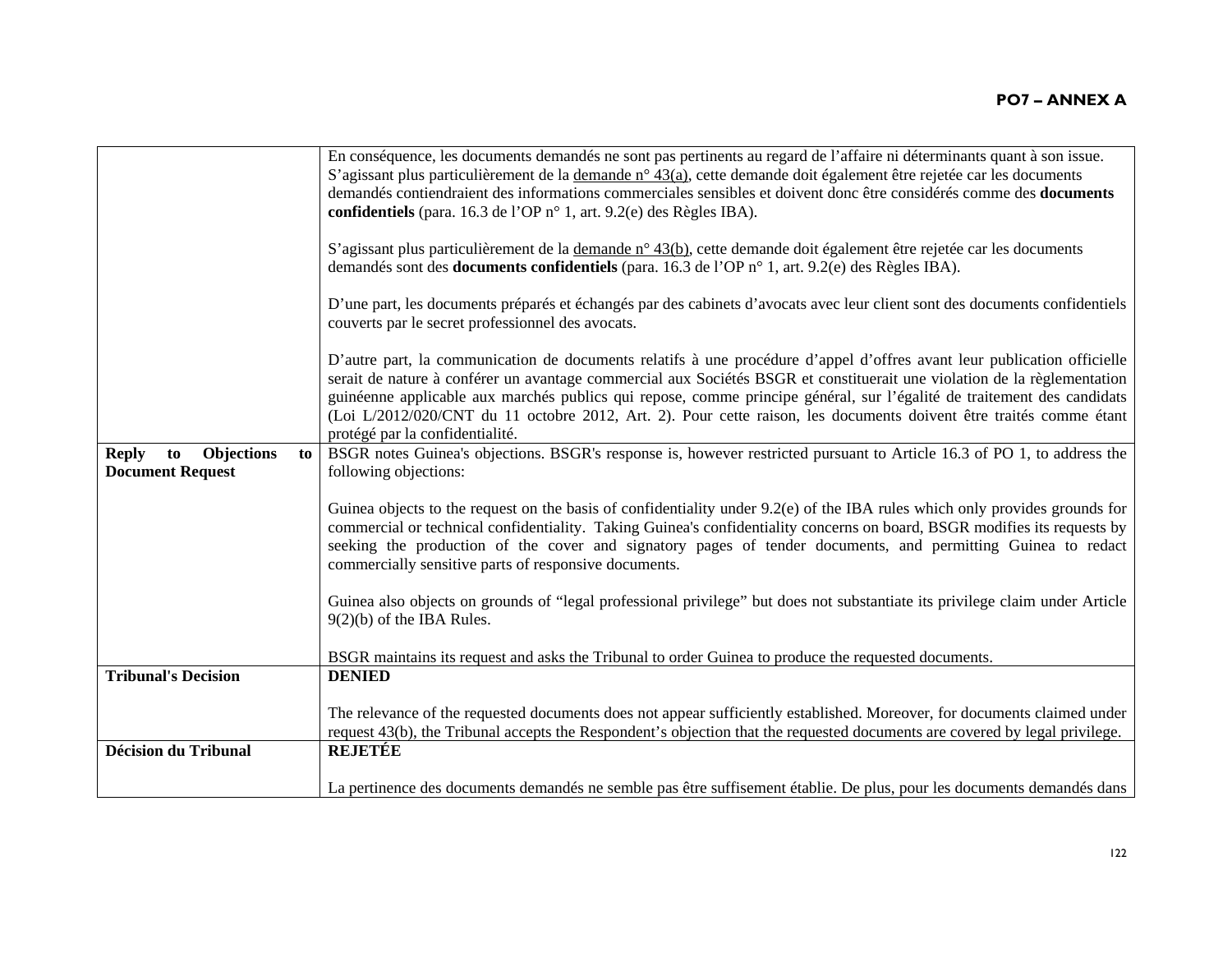| l'objection faite par la Défenderesse selon laquelle les documents de<br>43(b).<br>demandés<br>sont<br>le Tribunal accepte<br>demande<br>1a |
|---------------------------------------------------------------------------------------------------------------------------------------------|
| couverts par le secret professionnel.                                                                                                       |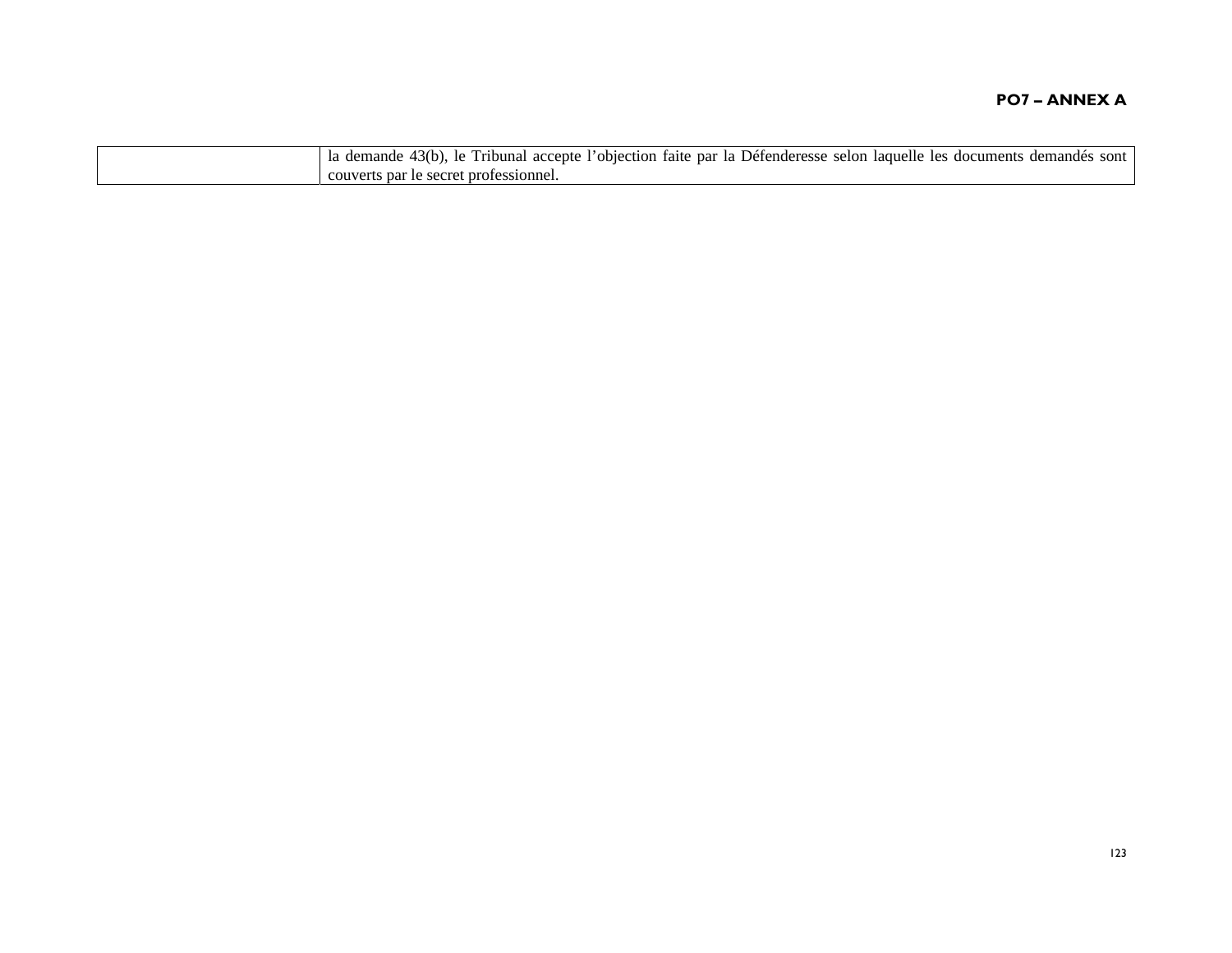|                            | Request no. 44          |                                                                                                                              |  |
|----------------------------|-------------------------|------------------------------------------------------------------------------------------------------------------------------|--|
| Document(s) or Category of |                         | In relation to Respondent's counter claim:                                                                                   |  |
| <b>Documents Requested</b> |                         | (a) Documents establishing the direct link between the said damages of Respondent and the non-development of Iron            |  |
|                            |                         | Ore mining industry;                                                                                                         |  |
|                            |                         | (b) Documents showing that Blocks 3 and 4 are already in production;                                                         |  |
|                            |                         | (c) Documents relating to any legal and investigative expenses paid by Respondent;                                           |  |
|                            |                         | (d) Document attesting that foreign investors have been reluctant to invest in Guinea only because of the alleged            |  |
|                            |                         | corruption linked to that case; and                                                                                          |  |
|                            |                         | (e) Documents establishing the said "Guinea prejudice moral".                                                                |  |
| Relevance                  | Ref.<br>to              | CMRG ¶ 1126, 1141, 1147                                                                                                      |  |
| and                        | <b>Submissions</b>      |                                                                                                                              |  |
| <b>Materiality</b>         |                         |                                                                                                                              |  |
| according to               |                         |                                                                                                                              |  |
| <b>Requesting</b>          | <b>Comments</b>         | Respondent seeks to obtain damages in relation to the revocation of BSGR's mining rights including (i) economic and          |  |
| Party                      |                         | moral damages (CMRG 1126) (ii) for loss resulting from the deprivation of the opportunity to develop and exploit the iron    |  |
|                            |                         | ore deposits (CMRG ¶1141) (iii) for the lost opportunity to have continued negotiations with Simfer/Rio Tinto following      |  |
|                            |                         | withdrawal if its concession in July 2008, whilst iron ore prices were higher, and prior to the Ebola outbreak               |  |
|                            |                         | (CMRG ¶ 1147)                                                                                                                |  |
|                            |                         |                                                                                                                              |  |
|                            |                         | The documents will assist in establishing the existence of any direct prejudice suffered by Respondent.                      |  |
| Objections                 | <b>Document</b><br>to   | Cette demande doit être rejetée car les documents demandés ne sont pas pertinents pour le règlement du différend (para.      |  |
| <b>Request</b>             |                         | 16.1 de l'OP n° 1, art. 3.3(b), 3.7 et 9.2(a) des Règles IBA).                                                               |  |
|                            |                         |                                                                                                                              |  |
|                            |                         | D'une part, dans la mesure où les documents demandés visent à démontrer l'existence ou l'absence de préjudice et/ou à        |  |
|                            |                         | contester son évaluation, ils ne sont pas pertinents dans cette première phase de la procédure conformément à l'article 15.1 |  |
|                            |                         | de l'Ordonnance de procédure n° 1. L'objet de la présente phase est limité à l'établissement de la responsabilité.           |  |
|                            |                         |                                                                                                                              |  |
|                            |                         | D'autre part, la demande de production conteste le bien-fondé des Demandes Reconventionnelles de la Guinée. Or, il           |  |
|                            |                         | appartient aux Sociétés BSGR de démontrer cette absence de bien-fondé dans leur Réplique au moyen d'arguments de faits       |  |
|                            |                         | et de droit. Il appartiendra ensuite à la Guinée de répondre aux arguments des Sociétés BSGR dans la Duplique. Il n'est en   |  |
|                            |                         | tout état de cause pas opportun de plaider le fond de l'affaire dans un Redfern Schedule.                                    |  |
|                            |                         |                                                                                                                              |  |
|                            |                         | En conséquence, les documents demandés ne sont pas pertinents au regard de l'affaire ni déterminants quant à son issue.      |  |
| <b>Reply</b><br>to         | <b>Objections</b><br>to | BSGR notes Guinea's objections. BSGR is, however, not permitted to respond pursuant to Article 16.3 of PO 1. BSGR            |  |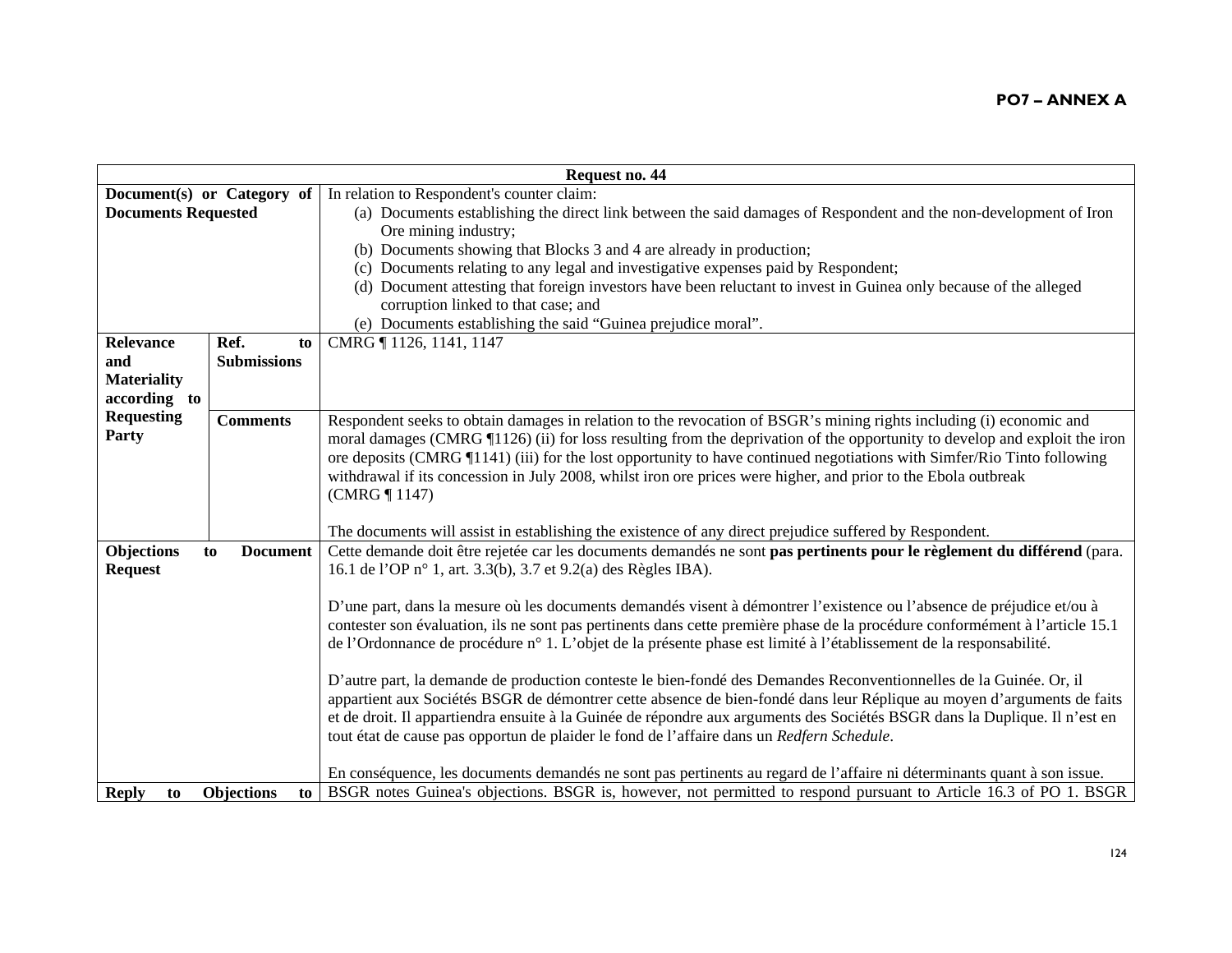| <b>Document Request</b>    | maintains its request and asks the Tribunal to order Guinea to produce the requested documents.                                                                                                                                                    |
|----------------------------|----------------------------------------------------------------------------------------------------------------------------------------------------------------------------------------------------------------------------------------------------|
| <b>Tribunal's Decision</b> | <b>DENIED</b>                                                                                                                                                                                                                                      |
|                            | Considering Article 15.1 of PO1 and the fact that the present phase is limited to jurisdiction and liability, the requested<br>documents are not <i>prima facie</i> relevant at this stage.                                                        |
| Décision du Tribunal       | <b>REJETÉE</b><br>En tenant compte de l'article 15.1 de l'OP1 et du fait que la phase de la présente procédure est limitée à la compétence et à<br>la responsabilité, les documents demandés ne sont pas pertinents <i>prima facie</i> à ce stade. |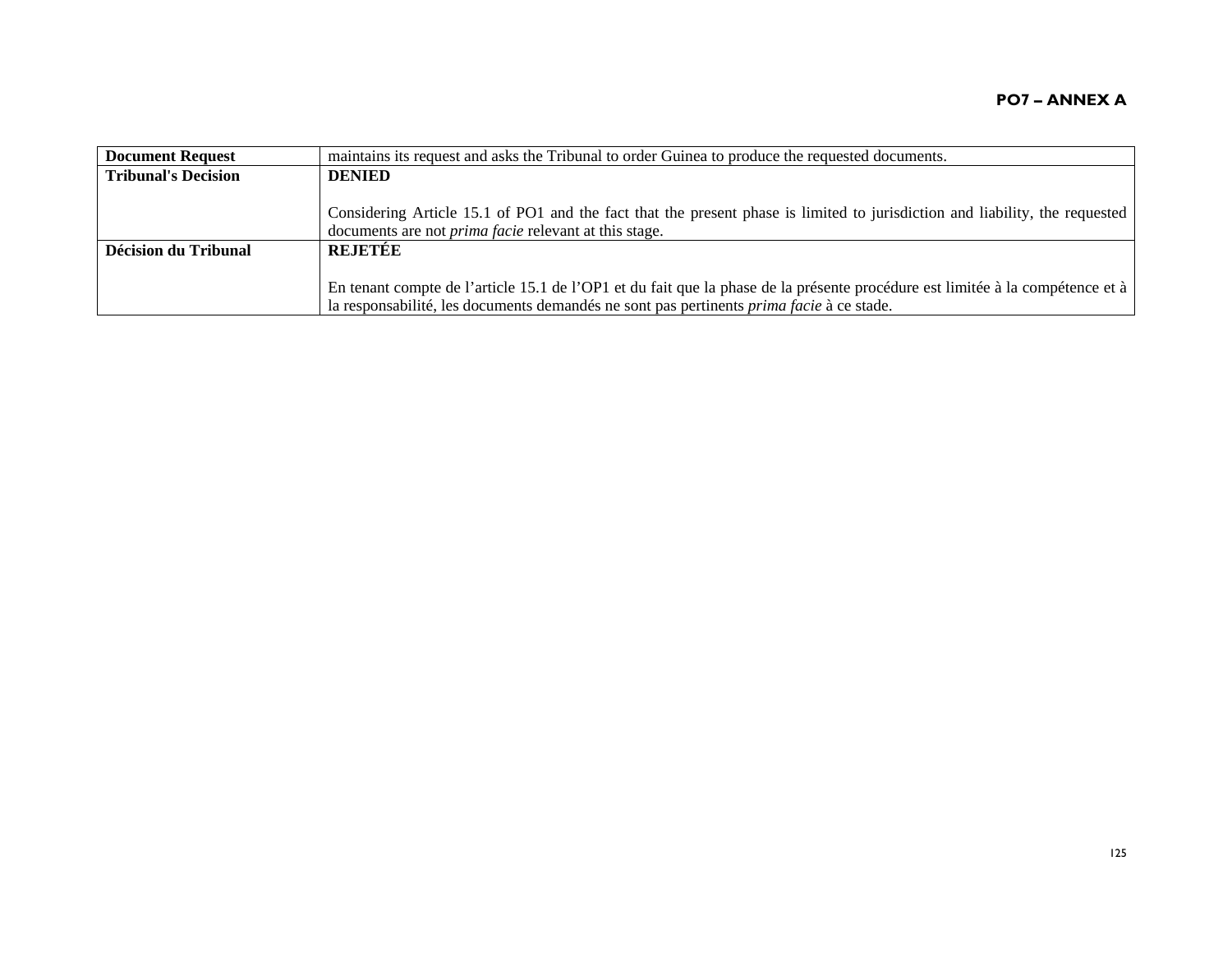### **CENTRE INTERNATIONAL POUR LE REGLEMENT DES DIFFERENDS**

## **RELATIFS AUX INVESTISSEMENTS**

# **REQUETE EN PRODUCTION DE DOCUMENTS DE LA REPUBLIQUE DE GUINEE**

## **« REDFERN SCHEDULE »**

**9 août 2016** 

**DLA Piper France LLP**  27, rue Laffitte 75009 Paris, France

**Orrick Herrington & Sutcliffe LLP**  31, avenue Pierre Ier de Serbie 75016 Paris, France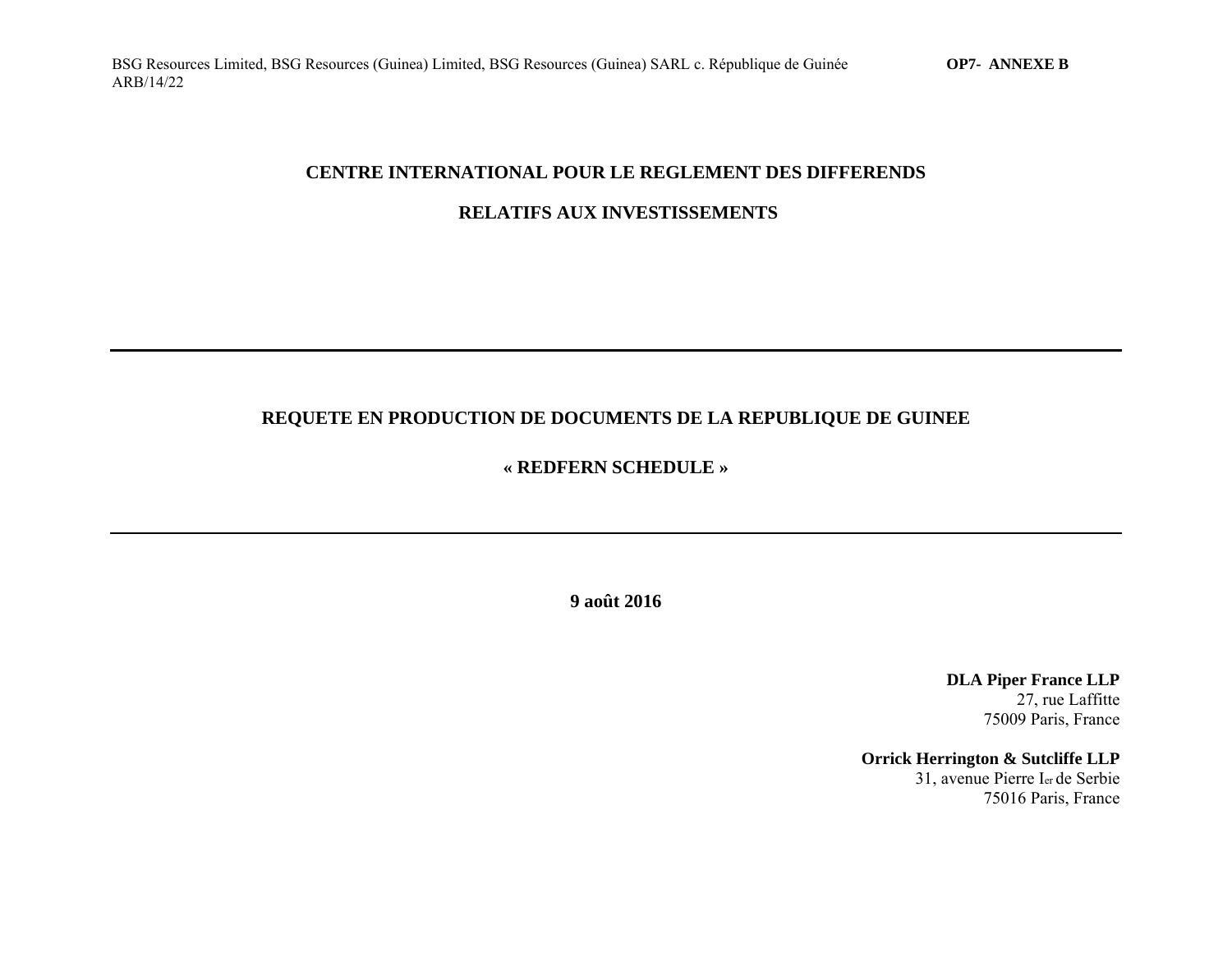#### **INTRODUCTION**

Conformément à l'article 16.1 de l'Ordonnance de procédure n° 1, la République de Guinée requiert des Sociétés BSGR qu'elles produisent les Documents ou catégories de Documents identifiés dans le tableau ci-dessous qui sont en leur possession, sous leur garde ou contrôle.

Pour les besoins des présentes, le terme « **Document** » comprend tout écrit, communication, image, dessin, programme ou donnée de tout type, qu'il soit enregistré ou conservé sur support papier ou électronique, audio, visuel ou autre. A titre d'exemple, le terme « Document » inclut tout fax, lettre ou courriel, mémorandum, document de travail, note, agenda, note de réunion, procès-verbal, transcription, tableau, rapport, étude, analyse, opinion, recommandation, présentation, soumission, enregistrement, proposition, régulation interne ou règlementation, instruction, facture, relevé bancaire, bulletin de versement, avis de virement bancaire, chèque, contrat, accord et protocole.

Sauf exception, le présent document renvoie autrement aux termes définis dans le Contre-Mémoire de la République de Guinée.

## **TABLE DES MATIERES**

# **REPONSE DE LA REPUBLIQUE DE GUINEE AUX OBJECTIONS DES SOCIETES BSGR** ........................................................3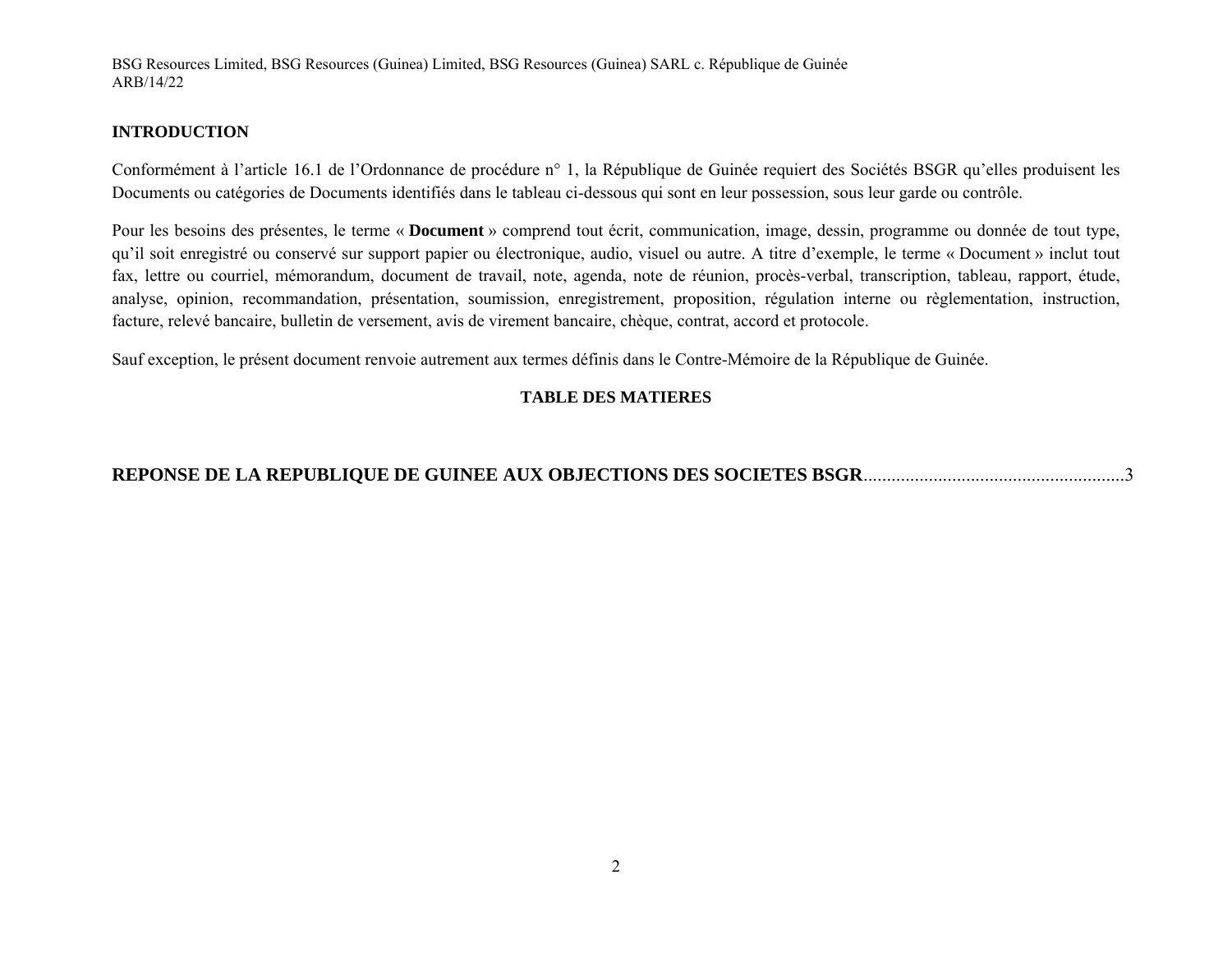#### **REPONSE DE LA REPUBLIQUE DE GUINEE AUX OBJECTIONS DES SOCIETES BSGR**

La Guinée présente ci-après ses réponses aux objections des Sociétés BSGR à ses demandes en production de documents.

A titre liminaire, outre les réponses détaillées qui figurent dans le *Redfern Schedule* ci-après, la Guinée attire l'attention du Tribunal sur les points suivants.

Tout d'abord, il ne peut être tenu compte de la traduction anglaise des demandes en production de documents. En effet, cette traduction a été ajoutée par les Sociétés BSGR et comporte de nombreuses erreurs.

Il doit par ailleurs être précisé que les réponses de la Guinée se limitent, conformément à l'article 16.3 de l'Ordonnance de procédure n° 1, aux « *objections spécifiques concernant (i) des obstacles juridiques, un privilège, la confidentialité ou la sensibilité d'ordre politique et/ou (ii) le caractère déraisonnable et/ou exagérément contraignant de la production et autres considérations liées à l'équité* ».

L'absence de réponse dans le *Redfern Schedule* aux autres objections formulées par les Sociétés BSGR ne saurait être interprétée comme un acquiescement de la Guinée, qui rejette l'ensemble des objections des Sociétés BSGR.

La Guinée se voit néanmoins contrainte de noter que nombre des objections des Sociétés BSGR ne sont pas conformes à la lettre et à l'esprit de l'Ordonnance de procédure n° 1 et des Règles de l'IBA sur l'administration de la preuve en arbitrage international.

A titre d'exemple, les Sociétés BSGR contestent de façon récurrente le caractère pertinent et déterminant des demandes au motif que les allégations factuelles auxquelles ces demandes se rapportent ne seraient pas vraies et sont niées par les Sociétés BSGR. Ce faisant, les Sociétés BSGR ne soumettent pas des objections à la production de documents mais des arguments sur le fond du litige. Les Sociétés BSGR objectent également de manière répétée qu'elles ne seraient pas en possession des documents demandés au motif que certaines demandes visent le Groupe BSG composé de nombreuses sociétés non identifiées dans les demandes. Or, d'une part, ces demandes visent tant les Sociétés BSGR que le Groupe BSG, de sorte qu'une objection relative au Groupe BSG ne dispense pas les Sociétés BSGR de produire les documents qui sont effectivement en leur possession. D'autre part, le Groupe BSG est un terme défini dans les écritures de la Guinée et le Contre-Mémoire identifie précisément les principales sociétés qui le composent. M. Cramer, dans son témoignage versé à la procédure, définit lui-même le Groupe BSG, de sorte que les sociétés du Groupe BSG sont identifiables.

Si le Tribunal arbitral souhaite recueillir des commentaires sur l'ensemble des objections émises par les Sociétés BSGR, au-delà de celles visées à l'article 16.3 de l'Ordonnance de procédure n° 1, la Guinée demeure naturellement à son entière disposition pour soumettre des réponses complémentaires.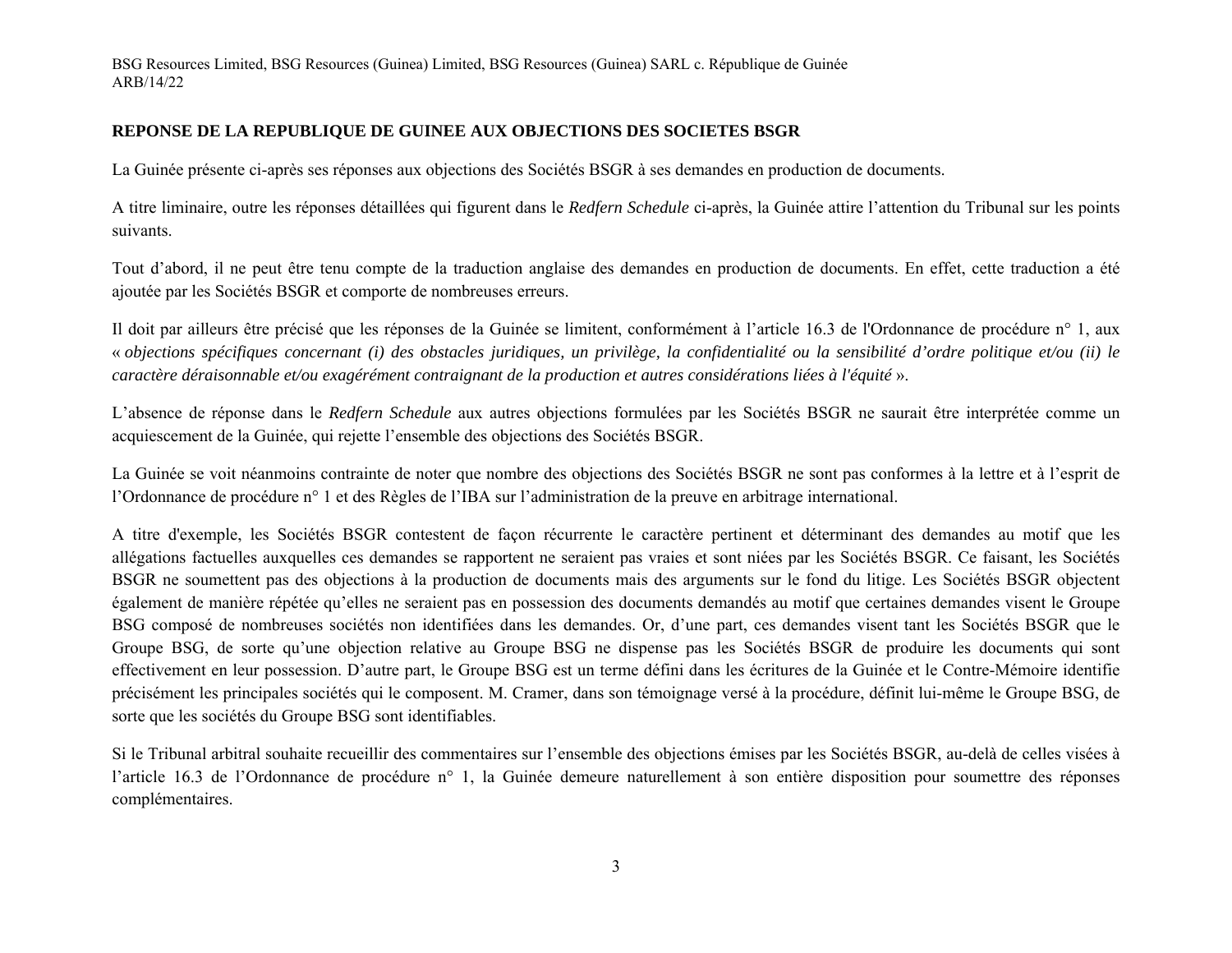г

| I.<br>Relations des sociétés du Groupe BSG avec des personnes tierces |                                |                                                                                                                                                                                                                                                                                                                                                                                                                                                                                                                                                                                                                                                                                                                                                                                                                                                                        |
|-----------------------------------------------------------------------|--------------------------------|------------------------------------------------------------------------------------------------------------------------------------------------------------------------------------------------------------------------------------------------------------------------------------------------------------------------------------------------------------------------------------------------------------------------------------------------------------------------------------------------------------------------------------------------------------------------------------------------------------------------------------------------------------------------------------------------------------------------------------------------------------------------------------------------------------------------------------------------------------------------|
| Demande n° 1                                                          |                                |                                                                                                                                                                                                                                                                                                                                                                                                                                                                                                                                                                                                                                                                                                                                                                                                                                                                        |
| Document(s) ou<br>Catégories de<br><b>Documents Demandés</b>          |                                | Tout Document établissant les prestations réalisées, à compter de janvier 2005, par :<br>(a) la société Pentler ou, ensemble ou individuellement, MM. Cilins, Lev Ran ou Noy, pour :<br>(b) les Sociétés BSGR ou toute société du Groupe BSG,<br>en lien avec les activités des Sociétés BSGR et/ou du Groupe BSG en Guinée et, notamment, les correspondances<br>rendant compte de l'exécution de la mission et de toute difficulté rencontrée.<br>Any document establishing the services provided, as of January 2005, by:<br>(A) the company Pentler, or together or individually, MM. Cilins Lev Ran or Noy<br>for:<br>(B) BSGR companies or any BSG Group Companies,<br>in connection with the activities of BSGR Companies and / or BSG Group in Guinea and, in particular,<br>correspondence reflecting the performance of the assignment and any difficulties. |
| <b>Pertinence</b><br>selon la<br>Partie<br>Requérante                 | Réf. aux<br><b>Soumissions</b> | Sections IV et V(C) du Contre-Mémoire, notamment §§ 861-868.                                                                                                                                                                                                                                                                                                                                                                                                                                                                                                                                                                                                                                                                                                                                                                                                           |
|                                                                       | <b>Commentaires</b>            | La République de Guinée a démontré que le Groupe BSG a recouru dès 2005 aux services de MM. Cilins, Lev<br>Ran et Michael Noy - individuellement ou à travers la société <i>offshore</i> Pentler – pour la mise en œuvre du<br>schéma de corruption.                                                                                                                                                                                                                                                                                                                                                                                                                                                                                                                                                                                                                   |
|                                                                       |                                | Les Documents requis sont pertinents afin d'établir l'étendue des prestations réalisées par MM. Cilins, Lev Ran,<br>Noy et pour lesquelles ils ont perçu une rémunération à titre de « consultants » d'au moins 35.075.209,35 USD et<br>15.040 euros entre le 1 er mars 2006 et le 22 mars 2011.                                                                                                                                                                                                                                                                                                                                                                                                                                                                                                                                                                       |
|                                                                       |                                | The Republic of Guinea has shown that BSG Group has resorted in 2005 to services of MM Cilins Lev Ran and                                                                                                                                                                                                                                                                                                                                                                                                                                                                                                                                                                                                                                                                                                                                                              |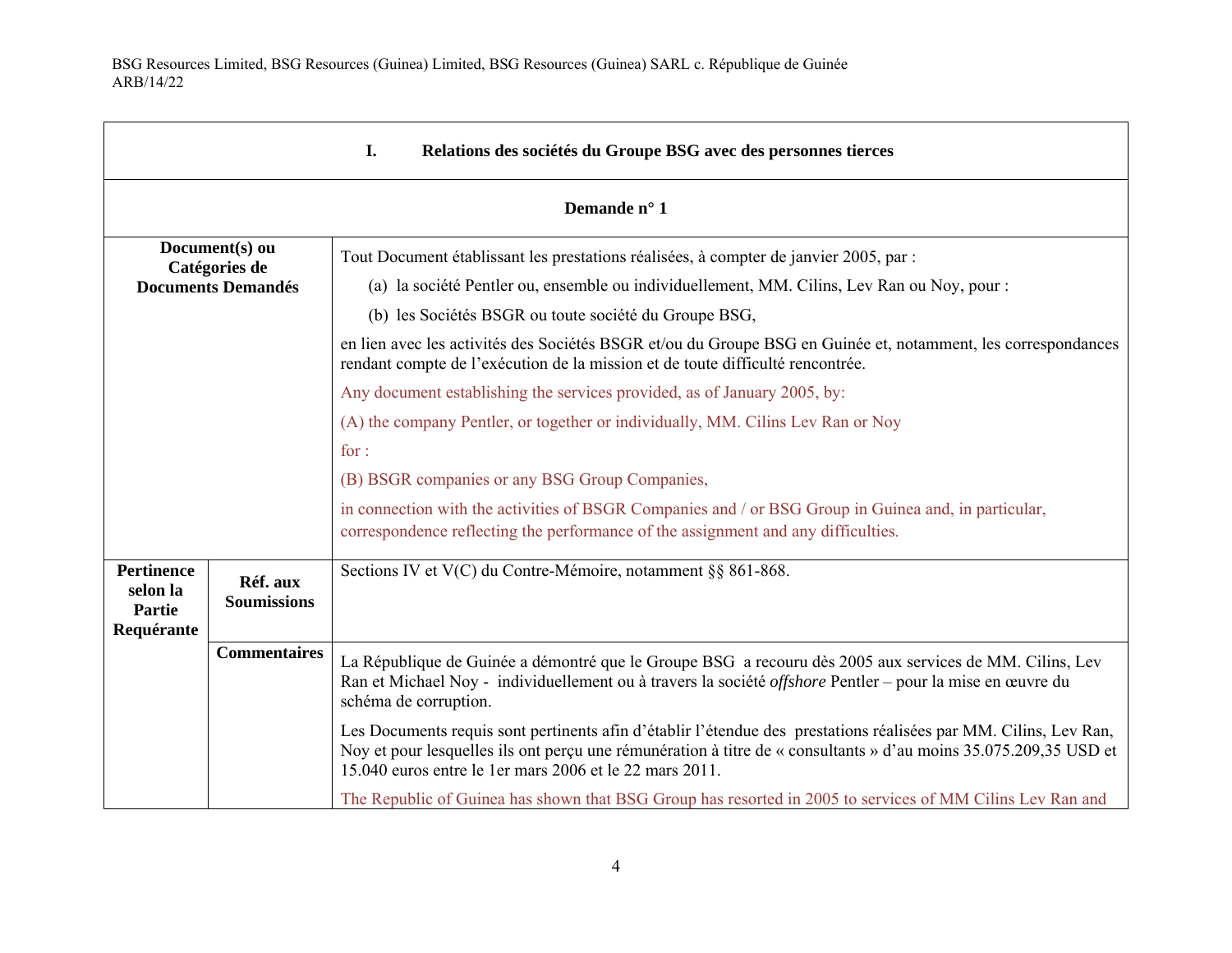|                                                              | Michael Noy - individually or through the offshore company Pentler - for the implementation of the corruption<br>scheme.<br>The required documents are relevant to establish the extent of services provided by MM. Cilins Lev Ran, Noy<br>and for which they received remuneration as "consultants" at least \$35,075,209.35 and 15,040 euros between 1<br>March 2006 and 22 March 2011.                                                                                                                                                                                                                                                                                                                                                                                                                                                                                                                                                                                                                                                                                                                                                                                                                                                                                                                                                                                                                                                                                                                                                                                                                                                                                                                                                                                                                                                                                                                                                                                                                                                                                                                                                                                                                                                          |
|--------------------------------------------------------------|----------------------------------------------------------------------------------------------------------------------------------------------------------------------------------------------------------------------------------------------------------------------------------------------------------------------------------------------------------------------------------------------------------------------------------------------------------------------------------------------------------------------------------------------------------------------------------------------------------------------------------------------------------------------------------------------------------------------------------------------------------------------------------------------------------------------------------------------------------------------------------------------------------------------------------------------------------------------------------------------------------------------------------------------------------------------------------------------------------------------------------------------------------------------------------------------------------------------------------------------------------------------------------------------------------------------------------------------------------------------------------------------------------------------------------------------------------------------------------------------------------------------------------------------------------------------------------------------------------------------------------------------------------------------------------------------------------------------------------------------------------------------------------------------------------------------------------------------------------------------------------------------------------------------------------------------------------------------------------------------------------------------------------------------------------------------------------------------------------------------------------------------------------------------------------------------------------------------------------------------------|
| <b>Objections aux</b><br><b>Documents</b><br><b>Demandés</b> | The Claimants object to the requests on the basis of the following articles of the IBA Rules:<br>1. Article $3(3)(c)(ii)$ (the documents requested are not in possession, custody or control of the Party to<br>whom the request is addressed);<br>2. Article $3(3)(a)(ii)$ (the category of documents requested are insufficiently narrow and specific);<br>3. Article $3(3)(b)$ (the lack of a statement that the documents are material to the outcome of the case);<br>4. Article $9(2)(a)$ (lack of sufficient relevance to the case or materiality to its outcome);<br>5. Article $9(2)(c)$ (unreasonable burden to produce the requested evidence).<br>Respondent's request extends to the "BSGR Group of companies" without specifying which company of the<br>BSGR Group of companies Respondent is referring to. Claimants are part of an international group of companies,<br>consisting of numerous entities over which Claimants do not exercise control. The search requests cannot extend<br>to third parties, even less so if they are not even sufficiently identified.<br>Even if the Tribunal was to decide that the documents were in possession, custody or control of Claimants,<br>Respondent's requests are too broad as there is no time period defined but only a commencement date as of<br>"January 2005". Respondent fails to establish a specific time frame in which the alleged services should have<br>been performed by Pentler and/or Mr Cilins, Mr Lev Ran and Mr Noy. Thus, the searching for documents<br>without a specific time frame would impose an unreasonable burden on Claimants to produce the requested<br>evidence.<br>Furthermore, even if the Tribunal decided that Claimants were in possession, custody or control of the requested<br>documents, Respondent fails to demonstrate how the requested documents are relevant and material to the<br>outcome of the case. Claimants' firmly deny that Pentler and/or Mr Cilins, Mr Lev Ran and Mr Noy played a role<br>in assisting BSGR to acquire the Mining Permits in dispute. In particular, there has not been any "corruption<br>scheme" in which Pentler and/or Mr Cilins, Mr Lev Ran and Mr Noy participated as to Claimants knowledge. |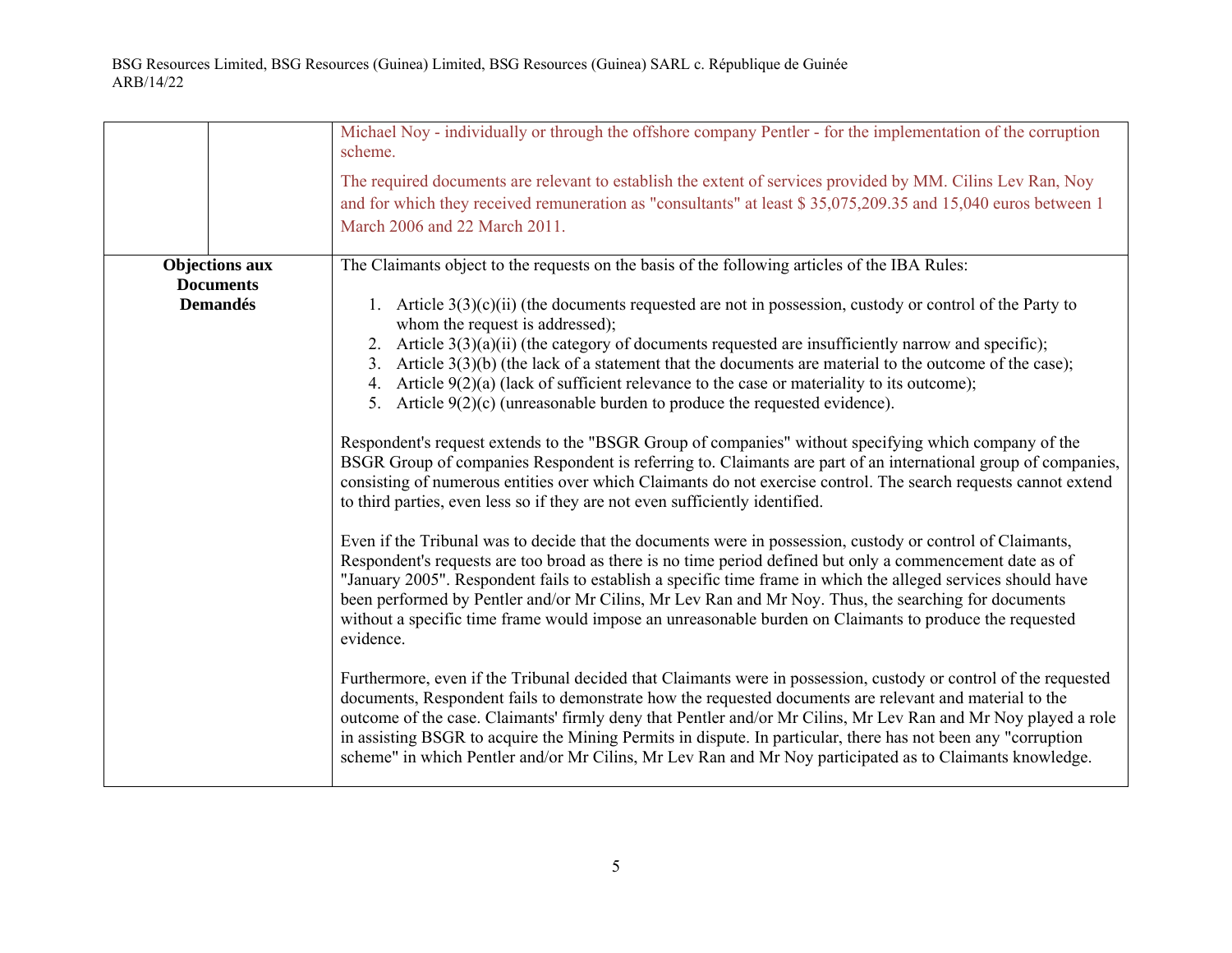| Réponse aux Objections aux<br><b>Documents Demandés</b> | Conformément à l'article 16.3 de l'Ordonnance de procédure n° 1, la Guinée ne répond qu'à l'objection des<br>Sociétés BSGR selon laquelle cette demande serait exagérément contraignante, compte-tenu du fait qu'elle<br>n'identifierait pas une période de temps suffisamment précise.                                                                                                                                                                      |
|---------------------------------------------------------|--------------------------------------------------------------------------------------------------------------------------------------------------------------------------------------------------------------------------------------------------------------------------------------------------------------------------------------------------------------------------------------------------------------------------------------------------------------|
|                                                         | Si la demande de la Guinée n'identifie en effet qu'un point de départ (« à compter de janvier 2005 »), il est<br>précisé dans la partie commentaires que « les Documents requis sont pertinents afin d'établir l'étendue des<br>prestations réalisées par MM. Cilins, Lev Ran, Noy et pour lesquelles ils ont perçu une rémunération à titre de<br>« consultants » d'au moins 35.075.209,35 USD et 15.040 euros entre le ler mars 2006 et le 22 mars 2011 ». |
|                                                         | La période de temps visée est dès lors non seulement suffisemment précise (« entre le ler mars 2006 et le 22<br>mars 2011 »), mais en outre la référence aux montants perçus par MM. Cilins, Lev Ran, Noy (dont la ventilation<br>apparaît dans un tableau interne à BSGR, versé dans la procédure par la Guinée (Pièce R-468)) devrait permettre<br>aux Sociétés BSGR d'identifier sans difficultés les prestations dont il s'agit.                         |
|                                                         | Pour ces raisons, l'objection des Sociétés BSGR ne saurait être admise.                                                                                                                                                                                                                                                                                                                                                                                      |
|                                                         | <b>ACCORDÉE DANS SA FORME RESTREINTE</b>                                                                                                                                                                                                                                                                                                                                                                                                                     |
| <b>Décision du Tribunal</b>                             | Les documents demandés semblent être pertinents <i>prima facie</i> . La demande est également suffisamment<br>spécifique puisqu'elle est relative aux activités en Guinée entre le 1 <sup>er</sup> mars 2006 et le 22 mars 2011 comme cela<br>est spécifié dans la pièce R-468 et n'est pas excessivement contraignante.<br>Dans la mesure où les documents pertinents ne sont pas sous le contrôle direct des Demanderesses, mais sous                      |
|                                                         | celui d'une autre entreprise du groupe BSG, il est ordonné aux Demanderesses de fournir leurs meilleurs efforts<br>pour obtenir et produire ces documents.                                                                                                                                                                                                                                                                                                   |
|                                                         | <b>GRANTED AS NARROWED DOWN</b>                                                                                                                                                                                                                                                                                                                                                                                                                              |
| <b>Tribunal's Decision</b>                              | The requested documents appear <i>prima facie</i> relevant. The request is also sufficiently specific as it relates to<br>activities in Guinea between 1 March 2006 and 22 March 2011 as specified in Exhibit R-468 and is not too<br>burdensome.                                                                                                                                                                                                            |
|                                                         | To the extent that responsive documents are not in the direct control of the Claimants, but of another company of<br>the BSG Group, the Claimants are ordered to make their best efforts to obtain and produce the documents.                                                                                                                                                                                                                                |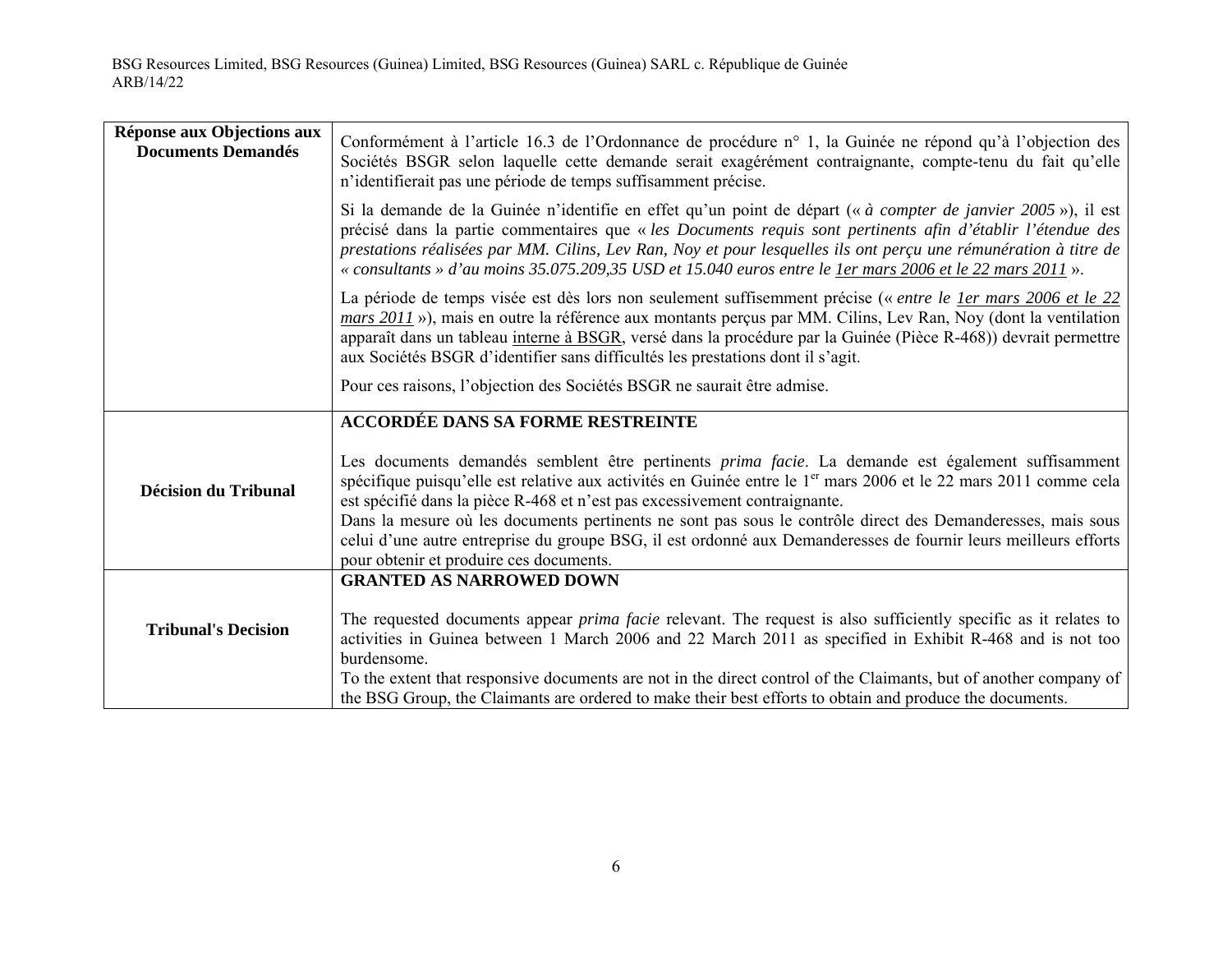| Demande n° 2                                                 |                                |                                                                                                                                                                                                                                                                                                                                                                                                                                                                                                                                                                                                                                                                                                                                                                                                                                                                                                                                                                                                  |
|--------------------------------------------------------------|--------------------------------|--------------------------------------------------------------------------------------------------------------------------------------------------------------------------------------------------------------------------------------------------------------------------------------------------------------------------------------------------------------------------------------------------------------------------------------------------------------------------------------------------------------------------------------------------------------------------------------------------------------------------------------------------------------------------------------------------------------------------------------------------------------------------------------------------------------------------------------------------------------------------------------------------------------------------------------------------------------------------------------------------|
| Document(s) ou<br>Catégories de<br><b>Documents Demandés</b> |                                | Tout contrat conclu entre:<br>(a) MM. Boutros, Adama Sidibe et/ou la société Logistics Maintenance Services (« LMS »), et :<br>(b) les Sociétés BSGR ou toute société du Groupe BSG,<br>en lien avec les activités des Sociétés BSGR et/ou du Groupe BSG en Guinée.<br>Any contract between:<br>(A) MM. Boutros, Adama Sidibe and / or society Logistics Maintenance Services ("LMS")<br>and:<br>(B) BSGR company or any BSG Group Companies, in connection with the activities of BSGR Companies and /<br>or BSG Group in Guinea.                                                                                                                                                                                                                                                                                                                                                                                                                                                               |
| <b>Pertinence</b><br>selon la<br><b>Partie</b>               | Réf. aux<br><b>Soumissions</b> | Contre-Mémoire, §§ 387-416.                                                                                                                                                                                                                                                                                                                                                                                                                                                                                                                                                                                                                                                                                                                                                                                                                                                                                                                                                                      |
| Requérante                                                   | <b>Commentaires</b>            | La République de Guinée a démontré que les Sociétés BSGR ont versé des sommes à hauteur de plusieurs<br>millions de dollars à MM. Boutros, Sidibe et à LMS au titre de frais de « consultants ». La République de Guinée<br>a démontré que M. Boutros a ensuite reversé une partie de ces sommes à Mme Touré.<br>Les Documents requis sont pertinents afin d'établir précisément les arrangements contractuels entre MM.<br>Boutros, Sidibe, LMS et les sociétés du Groupe BSG relatifs à ces versements.<br>The Republic of Guinea has shown that BSGR companies have made payments to the tune of several million<br>dollars to MM. Boutros, Sidibe and LMS under charges of "consultants". The Republic of Guinea has<br>demonstrated that Mr. Boutros then donated a portion of these amounts to Toure.<br>The required documents are relevant in order to accurately establish the contractual arrangements between MM.<br>Boutros, Sidibe, LMS and BSG Group companies for these payments. |
| <b>Objections aux</b><br><b>Documents</b>                    |                                | The Claimants object to the requests on the basis of the following articles of the IBA Rules:                                                                                                                                                                                                                                                                                                                                                                                                                                                                                                                                                                                                                                                                                                                                                                                                                                                                                                    |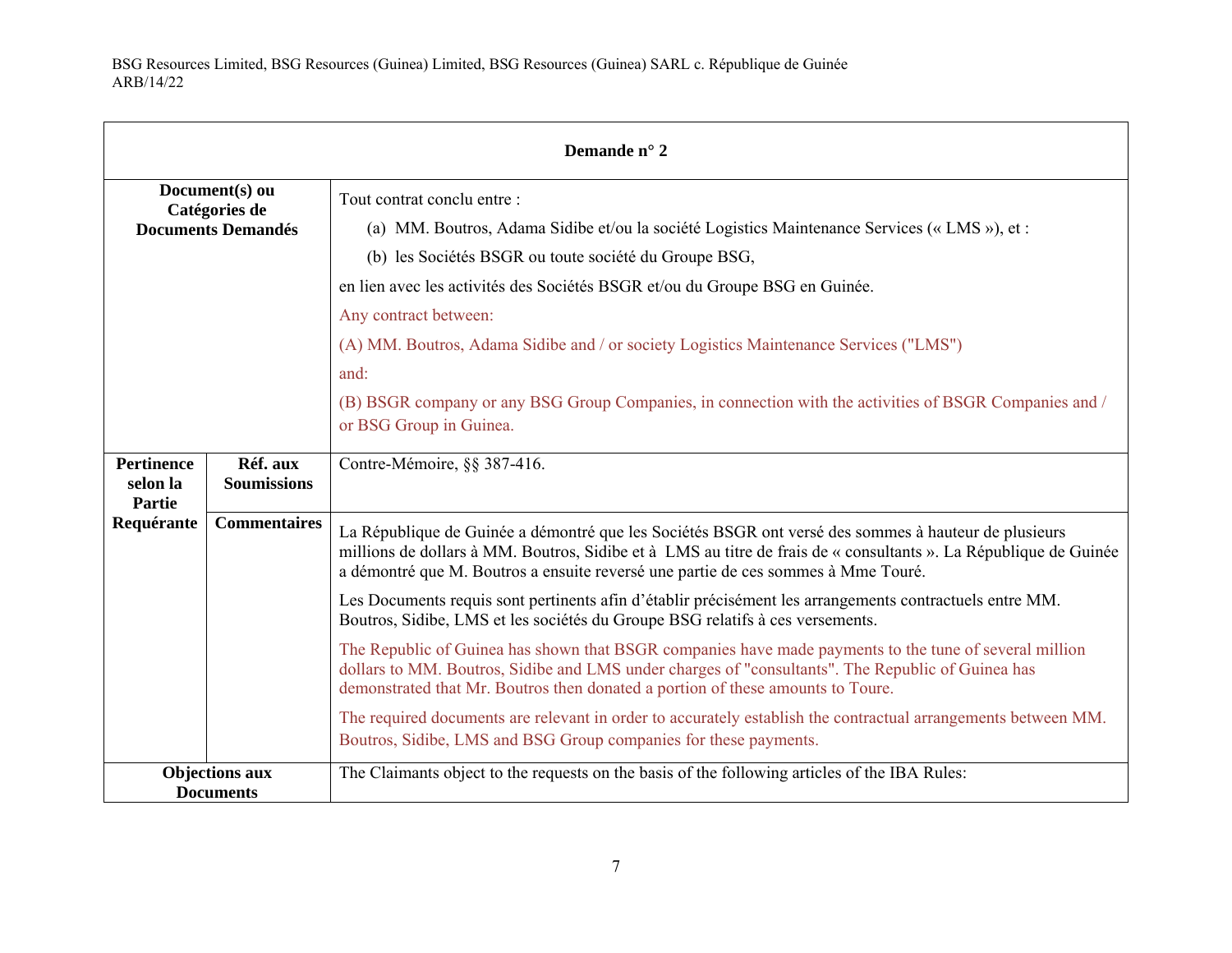| <b>Demandés</b>                                         | 1. Article $3(3)(c)(ii)$ (the documents requested are not in possession, custody or control of the Party to                                                                                                                                                                                                                                                                                                                                                                                                                                                                                                                                                                                                                                                                                                                                                                                                                                                                                    |
|---------------------------------------------------------|------------------------------------------------------------------------------------------------------------------------------------------------------------------------------------------------------------------------------------------------------------------------------------------------------------------------------------------------------------------------------------------------------------------------------------------------------------------------------------------------------------------------------------------------------------------------------------------------------------------------------------------------------------------------------------------------------------------------------------------------------------------------------------------------------------------------------------------------------------------------------------------------------------------------------------------------------------------------------------------------|
|                                                         | whom the request is addressed);<br>2. Article $3(3)(a)(ii)$ (the category of documents requested are insufficiently narrow and specific).                                                                                                                                                                                                                                                                                                                                                                                                                                                                                                                                                                                                                                                                                                                                                                                                                                                      |
|                                                         |                                                                                                                                                                                                                                                                                                                                                                                                                                                                                                                                                                                                                                                                                                                                                                                                                                                                                                                                                                                                |
|                                                         | Respondent's request extends to the "BSGR Group of companies" without specifying which company of the<br>BSGR Group of companies Respondent is referring to. Claimants are part of an international group of companies,<br>consisting of numerous entities over which Claimants do not exercise any control. The search requests cannot<br>extend to third parties, even less so if they are not even sufficiently identified.<br>The Claimants deny that either Messrs. Boutros, Adama Sidibe and/or LMS acted on their behalf in relation to<br>any alleged bribery and corruption. The Claimants deny that that either Messrs. Boutros, Adama Sidibe and/or<br>LMS made any payments to Ms. Toure on their behalf. It is also Claimants' position that all payments made to<br>Messrs. Boutros, Adama Sidibe and/or LMS were justified by the services they provided. Claimants deny that<br>services provided by Messrs. Boutros, Adama Sidibe and/or LMS involved any illicit activities. |
|                                                         | The Claimants agree, however, to produce the requested documents which exist and are in their possession,<br>custody or control.                                                                                                                                                                                                                                                                                                                                                                                                                                                                                                                                                                                                                                                                                                                                                                                                                                                               |
| Réponse aux Objections aux<br><b>Documents Demandés</b> | La Guinée prend note de l'accord des Sociétés BSGR, malgré leurs objections, de produire les Documents<br>demandés.                                                                                                                                                                                                                                                                                                                                                                                                                                                                                                                                                                                                                                                                                                                                                                                                                                                                            |
| <b>Décision du Tribunal</b>                             | PAS DE DÉCISION REQUISE                                                                                                                                                                                                                                                                                                                                                                                                                                                                                                                                                                                                                                                                                                                                                                                                                                                                                                                                                                        |
|                                                         |                                                                                                                                                                                                                                                                                                                                                                                                                                                                                                                                                                                                                                                                                                                                                                                                                                                                                                                                                                                                |
| <b>Tribunal's Decision</b>                              | <b>NO DECISION REQUIRED</b>                                                                                                                                                                                                                                                                                                                                                                                                                                                                                                                                                                                                                                                                                                                                                                                                                                                                                                                                                                    |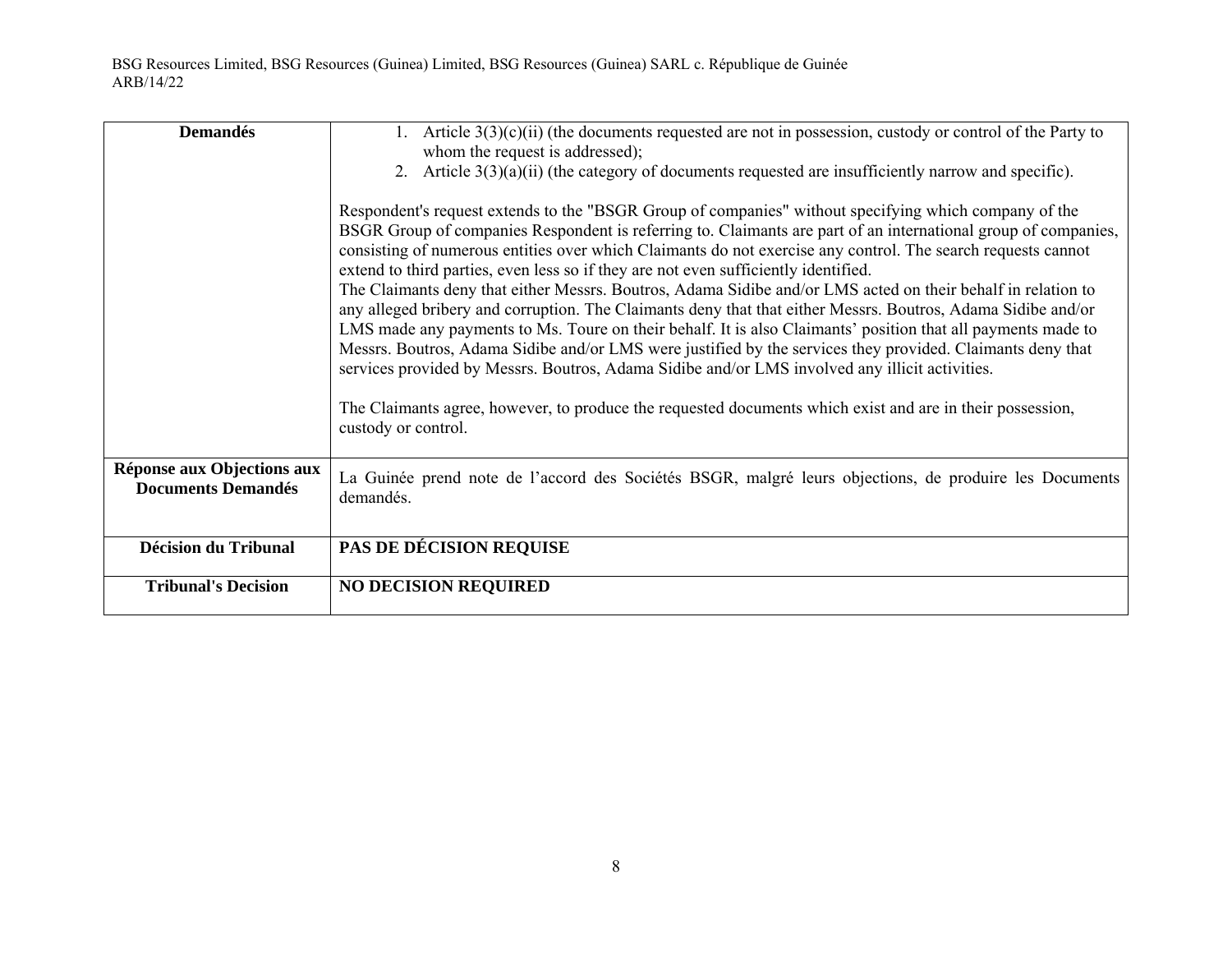| Demande n° 3                                                 |                                |                                                                                                                                                                                                                                                                                                               |
|--------------------------------------------------------------|--------------------------------|---------------------------------------------------------------------------------------------------------------------------------------------------------------------------------------------------------------------------------------------------------------------------------------------------------------|
| Document(s) ou<br>Catégories de<br><b>Documents Demandés</b> |                                | Tout Document établissant les prestations réalisées, à compter de janvier 2005, par :<br>(a) MM. Boutros, Adama Sidibe et/ou LMS, pour :                                                                                                                                                                      |
|                                                              |                                | (b) les Sociétés BSGR ou toute société du Groupe BSG,                                                                                                                                                                                                                                                         |
|                                                              |                                | en lien avec les activités des Sociétés BSGR et/ou du Groupe BSG en Guinée et, notamment, les correspondances<br>rendant compte de l'exécution de la mission et de toute difficulté rencontrée.                                                                                                               |
|                                                              |                                | Any document establishing the services provided, as of January 2005, by:                                                                                                                                                                                                                                      |
|                                                              |                                | (A) MM. Boutros, Adama Sidibe and / or LMS,                                                                                                                                                                                                                                                                   |
|                                                              |                                | for:                                                                                                                                                                                                                                                                                                          |
|                                                              |                                | (B) BSGR company or any BSG Group Companies,                                                                                                                                                                                                                                                                  |
|                                                              |                                | in connection with the activities of BSGR Companies and / or BSG Group in Guinea and, in particular,<br>correspondence reflecting the performance of the assignment and any difficulties encountered.                                                                                                         |
| <b>Pertinence</b><br>selon la<br><b>Partie</b>               | Réf. aux<br><b>Soumissions</b> | Contre-Mémoire, §§ 387-416.                                                                                                                                                                                                                                                                                   |
| Requérante                                                   | <b>Commentaires</b>            | La République de Guinée a démontré que les Sociétés BSGR ont versé des sommes à hauteur de plusieurs<br>millions de dollars à MM. Boutros, Sidibe et à LMS au titre de frais de « consultants ». La République de Guinée<br>a démontré que M. Boutros a ensuite reversé une partie de ces sommes à Mme Touré. |
|                                                              |                                | Les Documents requis sont pertinents afin d'établir l'étendue des prestations réalisées par MM. Boutros, Sidibe<br>et LMS en contrepartie de ces versements.                                                                                                                                                  |
|                                                              |                                | The Republic of Guinea has shown that BSGR companies have made payments to the tune of several million<br>dollars to MM. Boutros, Sidibe and LMS under charges of "consultants". The Republic of Guinea has<br>demonstrated that Mr. Boutros then donated a portion of these amounts to Toure.                |
|                                                              |                                | The required documents are relevant to establish the extent of services provided by MM. Boutros, Sidibe and<br>LMS in return for these payments.                                                                                                                                                              |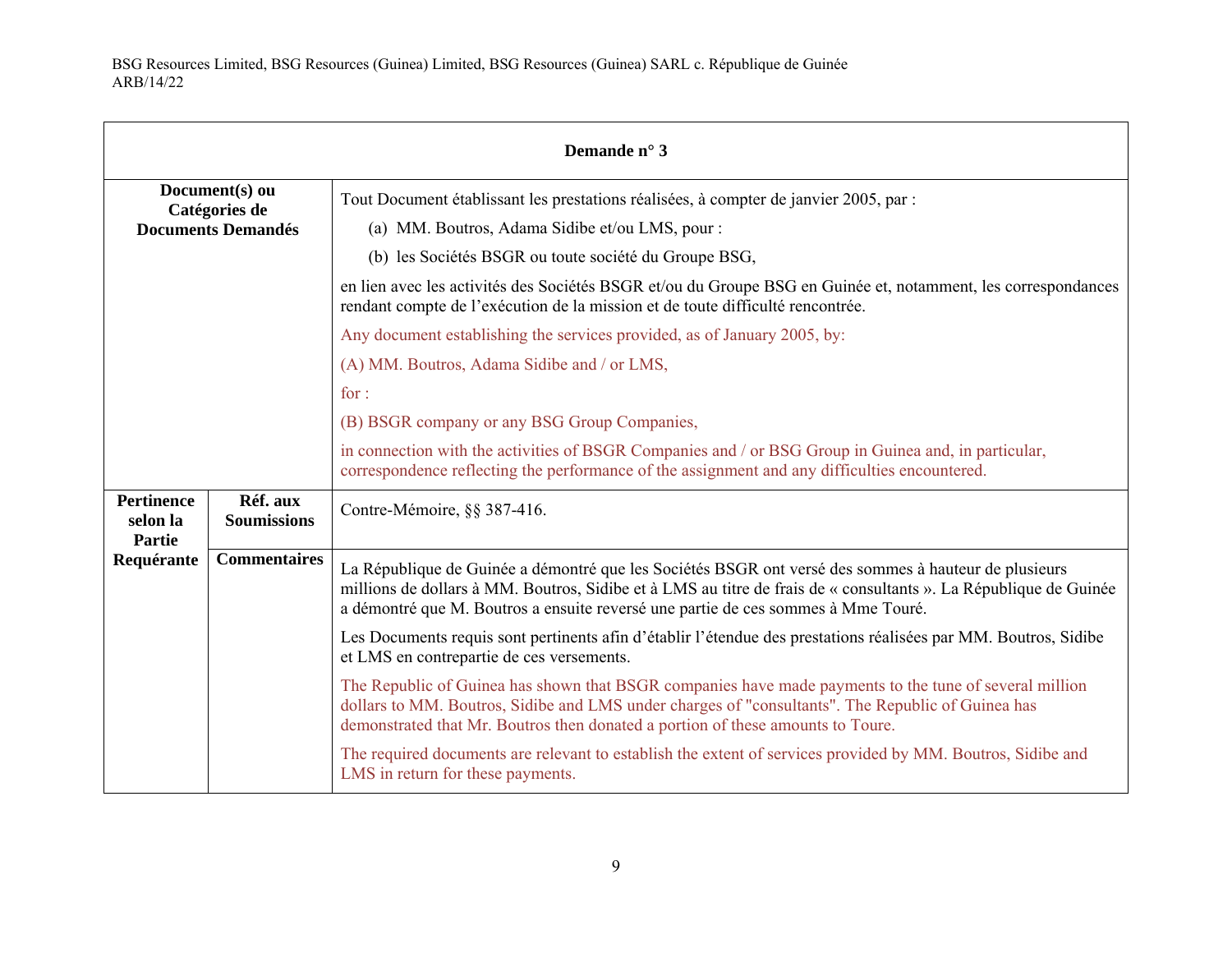| <b>Objections aux</b>                                   | The Claimants object to the requests on the basis of the following articles of the IBA Rules:                                                                                                                                                                                                                                                                                                                                              |
|---------------------------------------------------------|--------------------------------------------------------------------------------------------------------------------------------------------------------------------------------------------------------------------------------------------------------------------------------------------------------------------------------------------------------------------------------------------------------------------------------------------|
| <b>Documents</b>                                        |                                                                                                                                                                                                                                                                                                                                                                                                                                            |
| <b>Demandés</b>                                         | 1. Article $3(3)(c)(ii)$ (the documents requested are not in possession, custody or control of the Party to<br>whom the request is addressed);                                                                                                                                                                                                                                                                                             |
|                                                         | 2. Article $3(3)(b)$ (the lack of a statement that the documents are material to the outcome of the case);                                                                                                                                                                                                                                                                                                                                 |
|                                                         | 3. Article $9(2)(a)$ (lack of sufficient relevance to the case or materiality to its outcome).                                                                                                                                                                                                                                                                                                                                             |
|                                                         | Respondent's request extends to the "BSGR Group of companies" without specifying which company of the<br>BSGR Group of companies Respondent is referring to. Claimants are part of an international group of companies,<br>consisting of numerous entities over which Claimants do not exercise any control. The search requests cannot<br>extend to third parties, even less so if they are not even sufficiently identified.             |
|                                                         | Even if the Tribunal found that Claimants were in possession, custody or control of the requested documents,<br>Respondent failed to show that these document are sufficiently relevant and material to the outcome of this case.                                                                                                                                                                                                          |
|                                                         | The Claimants deny that either Messrs. Boutros, Adama Sidibe and/or LMS acted on their behalf in relation to<br>any alleged bribery and corruption. The Claimants deny that that either Messrs. Boutros, Adama Sidibe and/or<br>LMS made any payments to Ms. Toure on their behalf. It is also the Claimants' position that all payments made<br>to Messrs. Boutros, Adama Sidibe and/or LMS were justified by the services they provided. |
|                                                         | The Claimants agree, however, to produce the requested documents which exist and are in the possession,<br>custody or control of Claimants.                                                                                                                                                                                                                                                                                                |
| Réponse aux Objections aux<br><b>Documents Demandés</b> | La Guinée prend note de l'accord des Sociétés BSGR, malgré leurs objections, de produire les Documents<br>demandés.                                                                                                                                                                                                                                                                                                                        |
| <b>Décision du Tribunal</b>                             | PAS DE DÉCISION REQUISE                                                                                                                                                                                                                                                                                                                                                                                                                    |
| <b>Tribunal's Decision</b>                              | <b>NO DECISION REQUIRED</b>                                                                                                                                                                                                                                                                                                                                                                                                                |
|                                                         |                                                                                                                                                                                                                                                                                                                                                                                                                                            |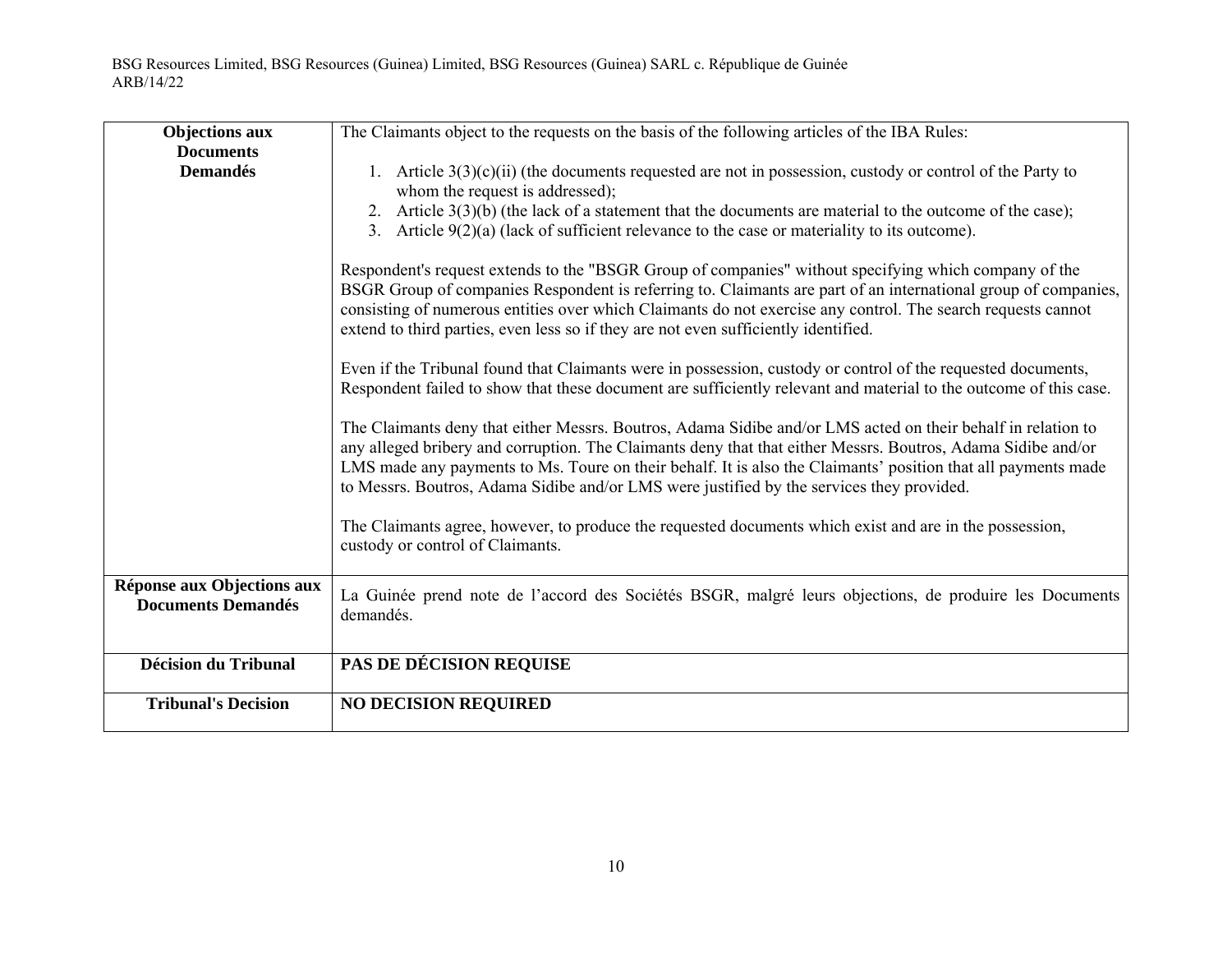| Demande n° 4                                   |                                |                                                                                                                                                                                                                                                            |
|------------------------------------------------|--------------------------------|------------------------------------------------------------------------------------------------------------------------------------------------------------------------------------------------------------------------------------------------------------|
| Document(s) ou<br>Catégories de                |                                | Tout contrat conclu entre :                                                                                                                                                                                                                                |
| <b>Documents Demandés</b>                      |                                | (a) M. Bah et/ou M. Daou, et:                                                                                                                                                                                                                              |
|                                                |                                | (b) les Sociétés BSGR ou toute société du Groupe BSG,                                                                                                                                                                                                      |
|                                                |                                | en lien avec les activités des Sociétés BSGR et/ou du Groupe BSG en Guinée.                                                                                                                                                                                |
|                                                |                                | Any contract between:                                                                                                                                                                                                                                      |
|                                                |                                | (A) Mr. Bah and / or Mr. Daou                                                                                                                                                                                                                              |
|                                                |                                | and:                                                                                                                                                                                                                                                       |
|                                                |                                | (B) BSGR companies or any BSG Group Companies, in connection with the activities of BSGR Companies and /<br>or BSG Group in Guinea.                                                                                                                        |
| <b>Pertinence</b><br>selon la<br><b>Partie</b> | Réf. aux<br><b>Soumissions</b> | Contre-Mémoire, §§ 193-199, 208, 869-873.                                                                                                                                                                                                                  |
| Requérante                                     | <b>Commentaires</b>            |                                                                                                                                                                                                                                                            |
|                                                |                                | La République de Guinée a démontré que les Sociétés BSGR se sont engagées, par l'intermédiaire de Pentler, à<br>verser des sommes à hauteur de plusieurs millions de dollars à M. Bah et Daou pour leur assistance dans<br>l'obtention des Droits Miniers. |
|                                                |                                | M. Bah a effectivement perçu un montant de 425.000 USD le 20 février 2006.                                                                                                                                                                                 |
|                                                |                                | Les Documents requis sont pertinents afin d'établir précisément les arrangements contractuels entre MM. Bah<br>et/ou Daou et les sociétés du Groupe BSG relatifs à ces versements.                                                                         |
|                                                |                                | The Republic of Guinea has shown that BSGR Companies are committed, through Pentler, to pay sums up to<br>several million dollars to Mr. Bah and Daou for their assistance in obtaining the Mining Rights.                                                 |
|                                                |                                | Mr. Bah actually received an amount of USD 425 000 20 February 2006.                                                                                                                                                                                       |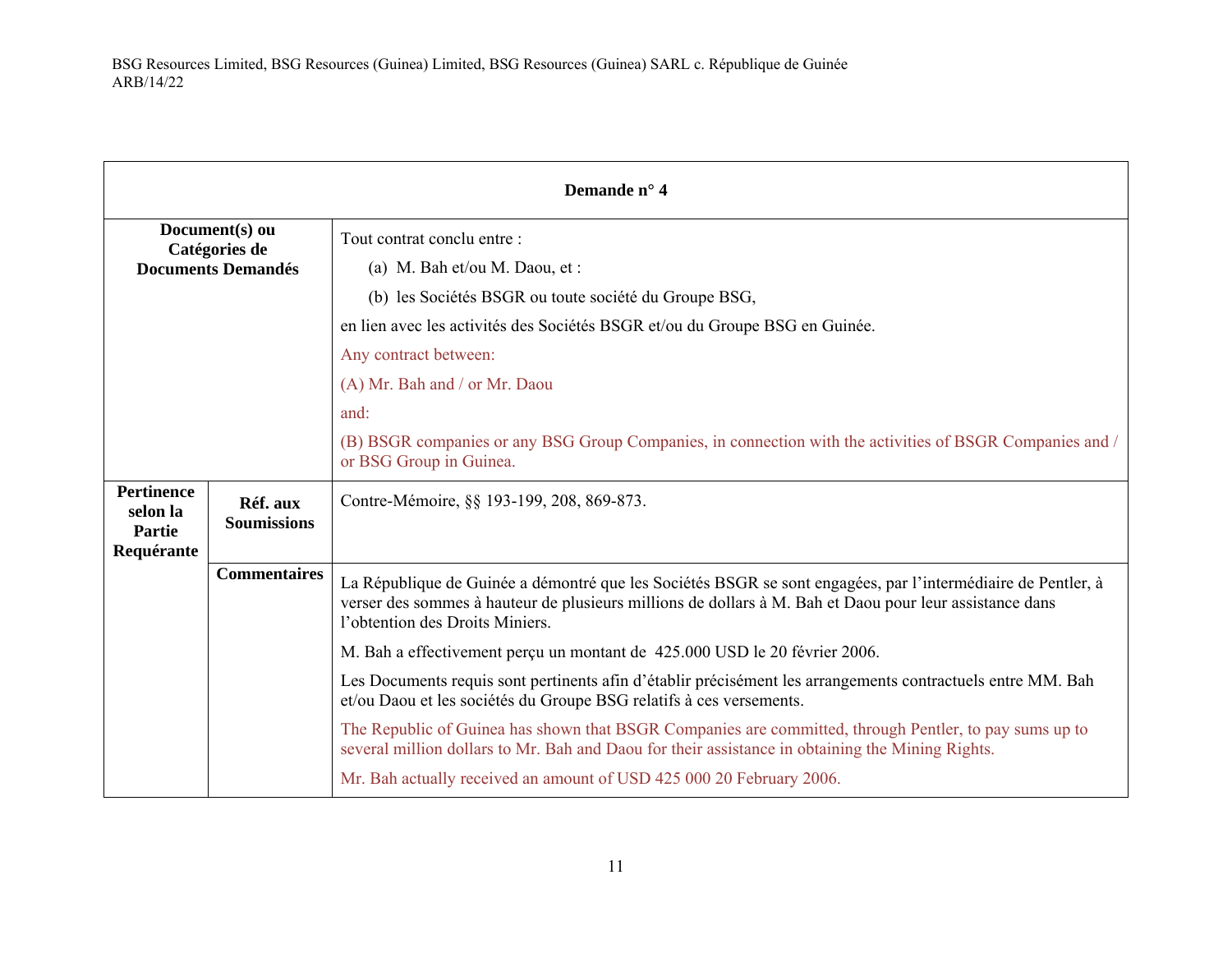|                                                         | The required documents are relevant in order to accurately establish the contractual arrangements between MM.<br>Bah and / or Daou and BSG Group companies for these payments.                                                                                                                                                                                                                                                                                                                                   |
|---------------------------------------------------------|------------------------------------------------------------------------------------------------------------------------------------------------------------------------------------------------------------------------------------------------------------------------------------------------------------------------------------------------------------------------------------------------------------------------------------------------------------------------------------------------------------------|
| <b>Objections aux</b>                                   | The Claimants object to the requests on the basis of the following article of the IBA Rules:                                                                                                                                                                                                                                                                                                                                                                                                                     |
| <b>Documents</b><br><b>Demandés</b>                     | Article $3(3)(c)(ii)$ (the documents requested are not in possession, custody or control of the Party to<br>$\overline{a}$<br>whom the request is addressed).                                                                                                                                                                                                                                                                                                                                                    |
|                                                         | In contrast to Respondent's assertions Pentler is and has always been a separate entity of the Claimants.<br>Claimants do not exercise any control over the company. As Claimants will demonstrate in its ucoming<br>submission, Claimants did not have any involvement with the Mr Bah and Mr Daou or any other individual<br>associated with Pentler. For the avoidance of doubt, any documents held by Pentler and/or its shareholders are<br>not within the possession, custody or control of the Claimants. |
|                                                         | Nevertheless, Claimants have run the relevant searches for the requested documents, but have not found any<br>responsive document. In fact, such contracts do not exist.                                                                                                                                                                                                                                                                                                                                         |
| Réponse aux Objections aux<br><b>Documents Demandés</b> | La Guinée prend note du fait que, malgré l'objection qu'elles formulent, les Sociétés BSGR déclarent n'être en<br>possession d'aucun Document répondant à la demande.                                                                                                                                                                                                                                                                                                                                            |
|                                                         | PAS DE DÉCISION REQUISE                                                                                                                                                                                                                                                                                                                                                                                                                                                                                          |
| <b>Décision du Tribunal</b>                             | Le Tribunal note la déclaration faite par les Demanderesses selon laquelle aucun document pertinent n'est en leur                                                                                                                                                                                                                                                                                                                                                                                                |
|                                                         | possession, sous leur garde ou leur contrôle.                                                                                                                                                                                                                                                                                                                                                                                                                                                                    |
|                                                         | <b>NO DECISION REQUIRED</b>                                                                                                                                                                                                                                                                                                                                                                                                                                                                                      |
| <b>Tribunal's Decision</b>                              |                                                                                                                                                                                                                                                                                                                                                                                                                                                                                                                  |
|                                                         | The Tribunal takes note of the Claimants' statement that no responsive documents are in their possession,<br>custody or control.                                                                                                                                                                                                                                                                                                                                                                                 |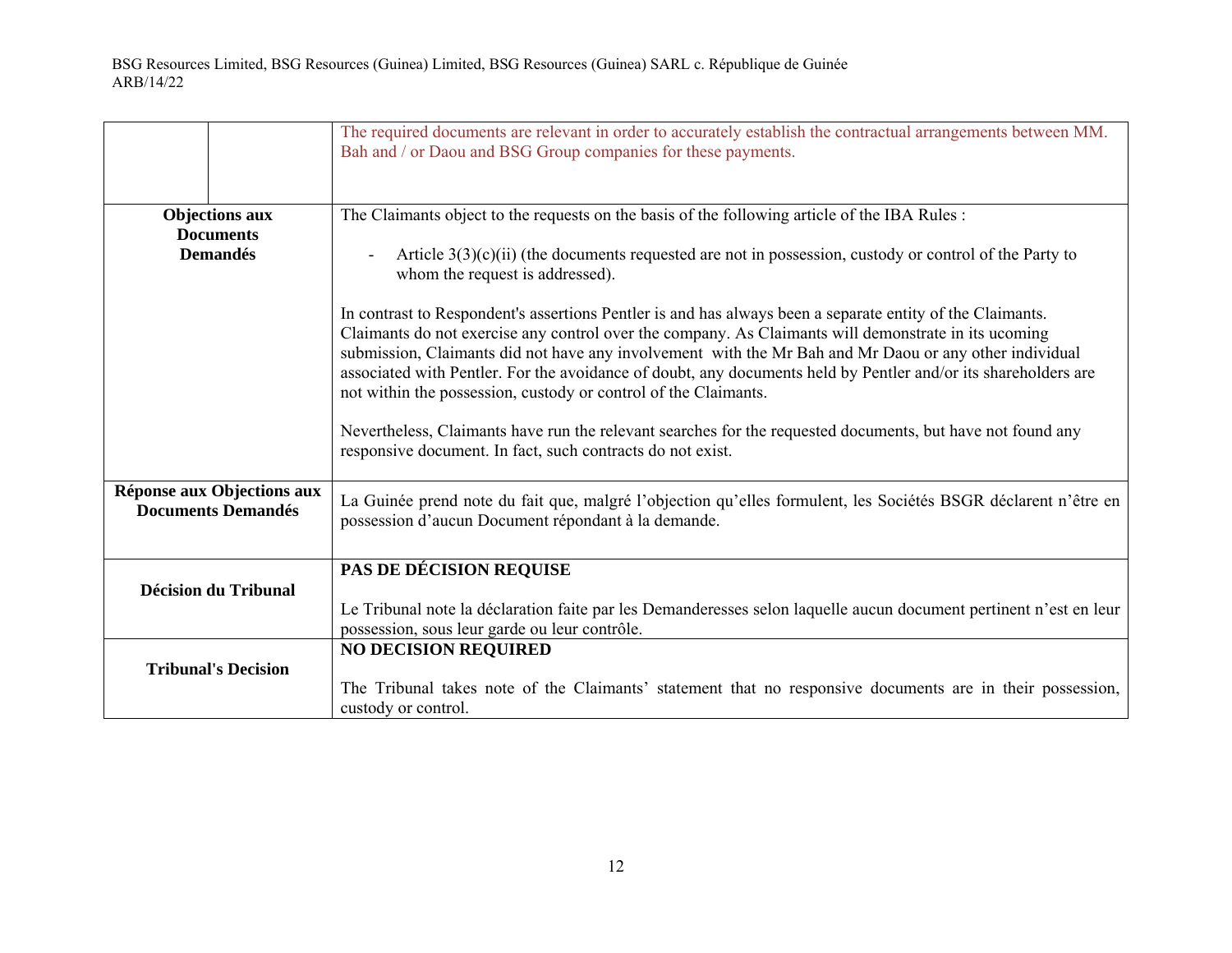| Demande n° 5                                                 |                                |                                                                                                                                                                                                                                                             |
|--------------------------------------------------------------|--------------------------------|-------------------------------------------------------------------------------------------------------------------------------------------------------------------------------------------------------------------------------------------------------------|
| Document(s) ou<br>Catégories de<br><b>Documents Demandés</b> |                                | Tout Document établissant les prestations réalisées ou services rendus, à compter de janvier 2005, par :<br>(a) MM. Bah et/ou Daou, pour :                                                                                                                  |
|                                                              |                                | (b) les Sociétés BSGR ou toute société du Groupe BSG,                                                                                                                                                                                                       |
|                                                              |                                | en lien avec les activités des Sociétés BSGR et/ou du Groupe BSG en Guinée et, notamment, les correspondances<br>rendant compte de l'exécution de la mission et de toute difficulté rencontrée.                                                             |
|                                                              |                                | Any document establishing the services performed or services rendered, as of January 2005, by:                                                                                                                                                              |
|                                                              |                                | (A) MM. Bah and / or Daou,                                                                                                                                                                                                                                  |
|                                                              |                                | for:                                                                                                                                                                                                                                                        |
|                                                              |                                | (B) BSGR companies or any BSG Group Companies, in connection with the activities of BSGR Companies and /<br>or BSG Group in Guinea and, in particular, correspondence reflecting the performance of the assignment and any<br>difficulties encountered.     |
| <b>Pertinence</b><br>selon la<br><b>Partie</b><br>Requérante | Réf. aux<br><b>Soumissions</b> | Contre-Mémoire, §§ 193-199, 208, 869-873.                                                                                                                                                                                                                   |
|                                                              | <b>Commentaires</b>            | La République de Guinée a démontré que les Sociétés BSGR se sont engagées, par l'intermédiaire de Pentler, à<br>verser des sommes à hauteur de plusieurs millions de dollars à MM. Bah et Daou pour leur assistance dans<br>l'obtention des Droits Miniers. |
|                                                              |                                | M. Bah a effectivement perçu un montant de 425.000 USD le 20 février 2006.                                                                                                                                                                                  |
|                                                              |                                | Les Documents requis sont pertinents afin d'établir l'étendue des prestations réalisées par MM. Bah et Daou en<br>contrepartie de ces versements.                                                                                                           |
|                                                              |                                | The Republic of Guinea has shown that BSGR Companies are committed, through Pentler to pay money to the<br>tune of several million dollars to MM. Bah Daou and for their assistance in obtaining the Mining Rights.                                         |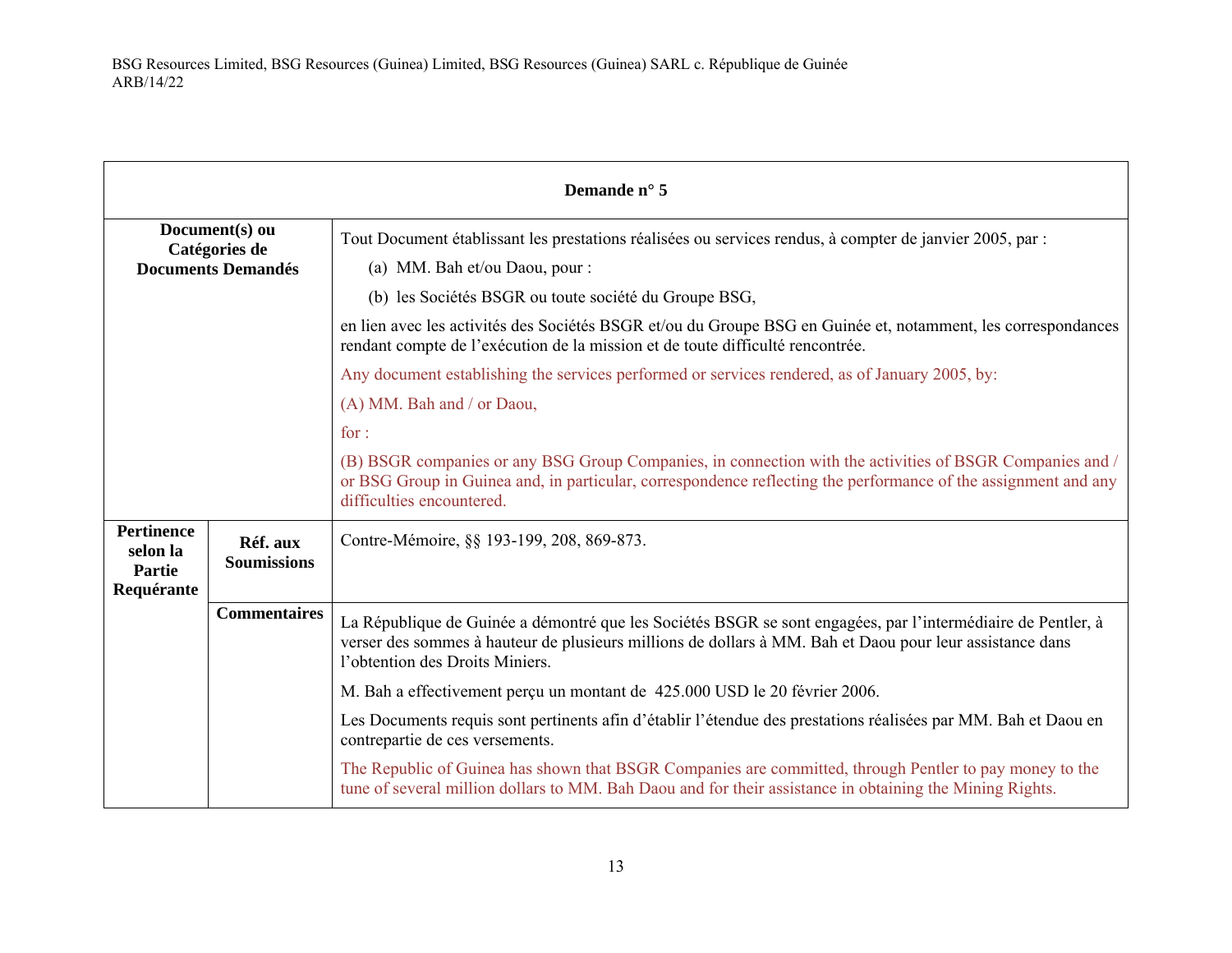|                                                         | Mr. Bah actually received an amount of USD 425 000 20 February 2006.                                                                                                                                                                                                                                                                                                                                                                                                                                                                             |
|---------------------------------------------------------|--------------------------------------------------------------------------------------------------------------------------------------------------------------------------------------------------------------------------------------------------------------------------------------------------------------------------------------------------------------------------------------------------------------------------------------------------------------------------------------------------------------------------------------------------|
|                                                         | The required documents are relevant to establish the extent of services provided by MM. Bah Daou and in return<br>for these payments.                                                                                                                                                                                                                                                                                                                                                                                                            |
| <b>Objections aux</b>                                   | The Claimants object to the requests on the basis of the following article of the IBA Rules:                                                                                                                                                                                                                                                                                                                                                                                                                                                     |
| <b>Documents</b>                                        |                                                                                                                                                                                                                                                                                                                                                                                                                                                                                                                                                  |
| <b>Demandés</b>                                         | Article $3(3)(c)(ii)$ (the documents requested are not in possession, custody or control of the Party to<br>whom the request is addressed).                                                                                                                                                                                                                                                                                                                                                                                                      |
|                                                         | As already pointed out in objection No 4 above, Pentler is and has always been a separate entity of the Claimants.<br>Claimants do not exercise any control over the company. As Claimants will demonstrate in its upcoming<br>submission, Claimants did not have any involvement with the Mr Bah and Mr Daou or any other individual<br>associated with Pentler. As a consequence, Claimants are not in in possession, custody or control of any<br>documents that would show the services, if any, rendered by Mr Bah and Mr Daou for Pentler. |
|                                                         | With respect to Respondent's request extending to the "BSGR Group of companies" Claimants rely on the<br>objections raised in its prior objections (see above objections $1 - 3$ ) that Claimants are not in possession, custody<br>or control of the requested documents.                                                                                                                                                                                                                                                                       |
|                                                         | Nevertheless, Claimants have run the relevant searches, but have not found any documents responsive to<br>Respondent's request.                                                                                                                                                                                                                                                                                                                                                                                                                  |
| Réponse aux Objections aux<br><b>Documents Demandés</b> | La Guinée prend note du fait que, malgré l'objection qu'elles formulent, les Sociétés BSGR déclarent n'être en<br>possession d'aucun Document répondant à la demande.                                                                                                                                                                                                                                                                                                                                                                            |
| <b>Décision du Tribunal</b>                             | PAS DE DÉCISION REQUISE<br>Le Tribunal note la déclaration faite par les Demanderesses selon laquelle aucun document pertinent n'est en leur                                                                                                                                                                                                                                                                                                                                                                                                     |
|                                                         | possession, sous leur garde ou leur contrôle.                                                                                                                                                                                                                                                                                                                                                                                                                                                                                                    |
| <b>Tribunal's Decision</b>                              | <b>NO DECISION REQUIRED</b>                                                                                                                                                                                                                                                                                                                                                                                                                                                                                                                      |
|                                                         | The Tribunal takes note of the Claimants' statements that no responsive documents are in their possession,                                                                                                                                                                                                                                                                                                                                                                                                                                       |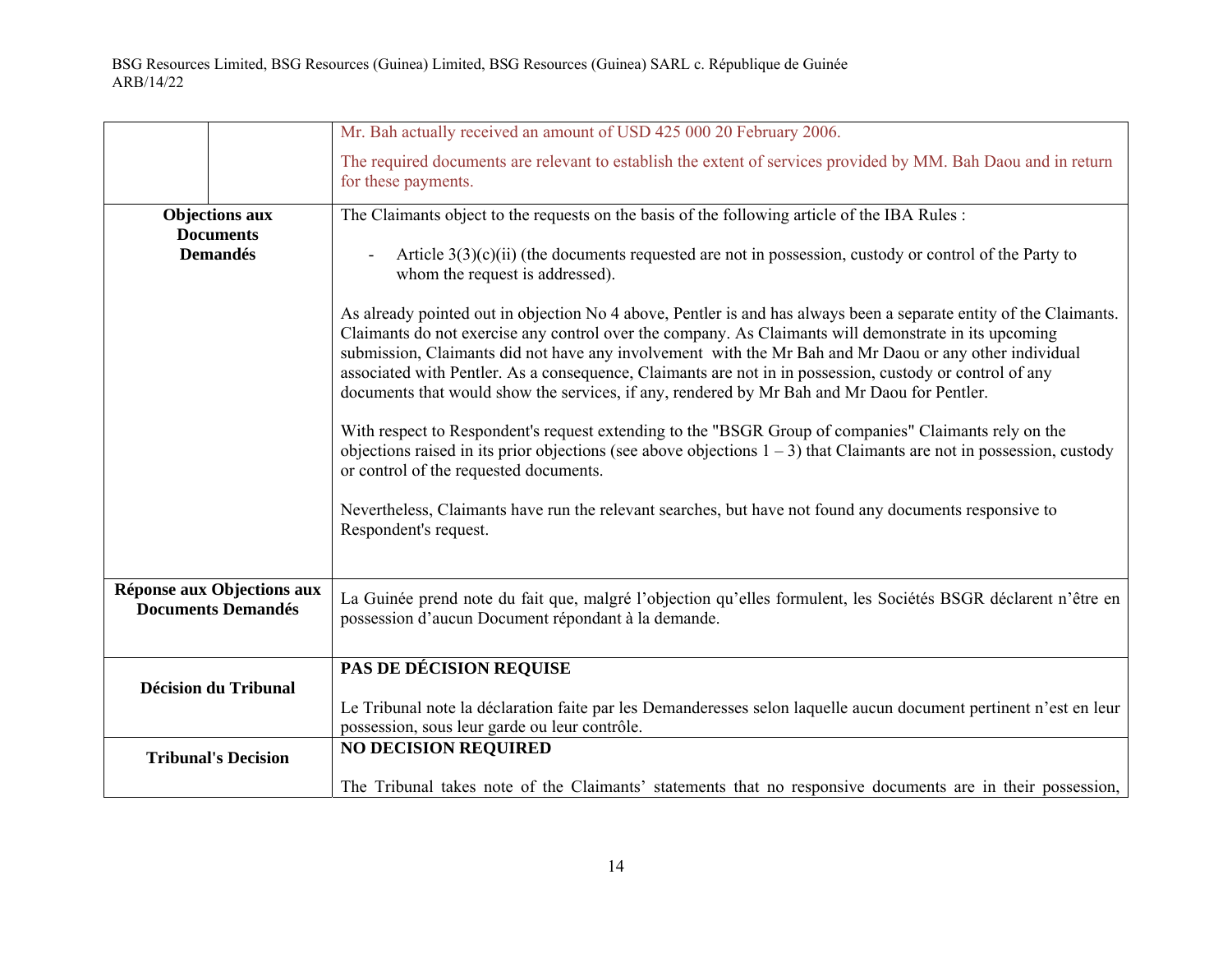control or custody.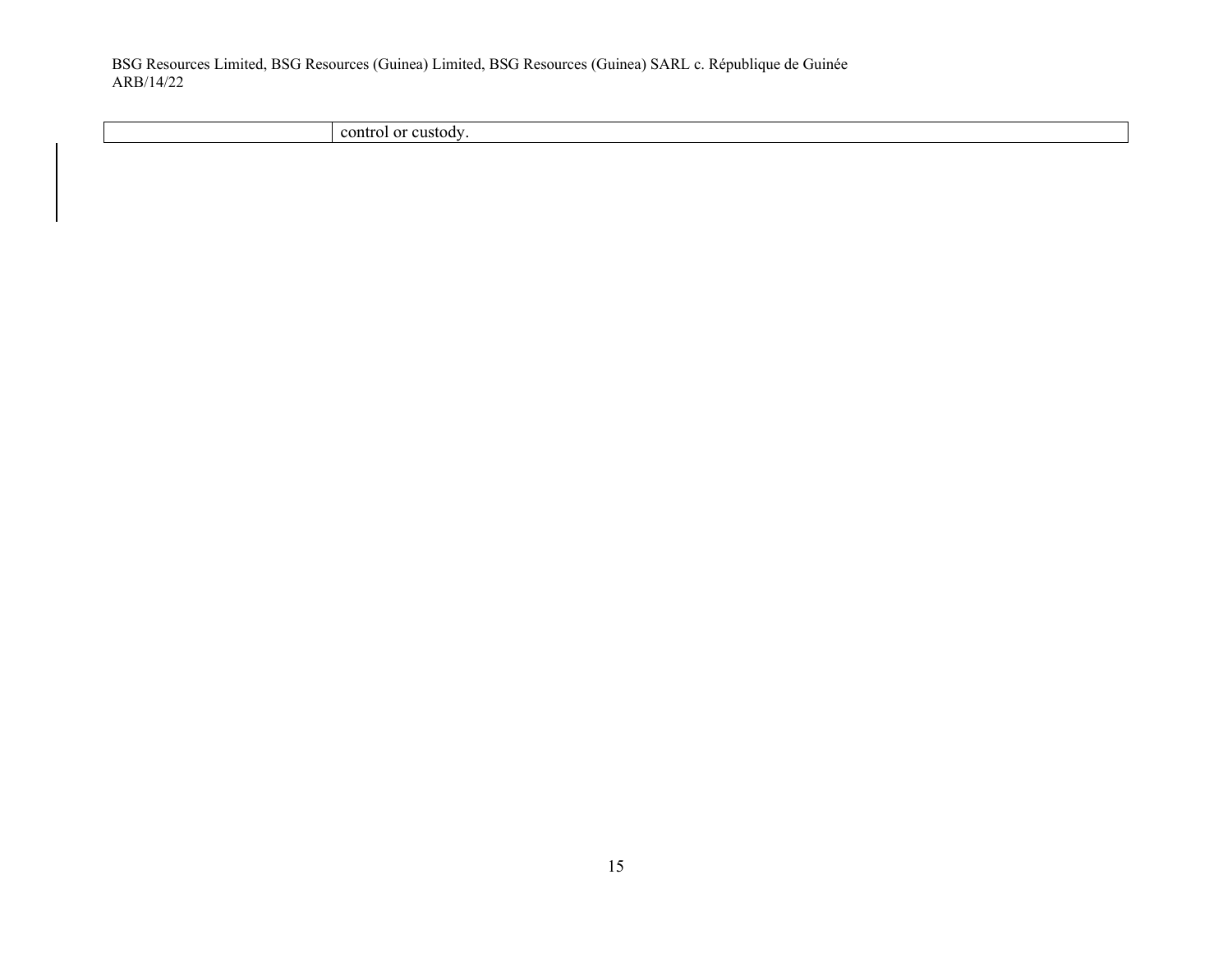|                                                |                                 | Demande n° 6                                                                                                                                                  |
|------------------------------------------------|---------------------------------|---------------------------------------------------------------------------------------------------------------------------------------------------------------|
|                                                | Document(s) ou<br>Catégories de | Tout contrat conclu entre :                                                                                                                                   |
|                                                | <b>Documents Demandés</b>       | (a) M. Ibrahima Kassory Fofana, et:                                                                                                                           |
|                                                |                                 | (b) les Sociétés BSGR ou toute société du Groupe BSG,                                                                                                         |
|                                                |                                 | en lien avec les activités des Sociétés BSGR et/ou du Groupe BSG en Guinée.                                                                                   |
|                                                |                                 | Any contract between:                                                                                                                                         |
|                                                |                                 | (A) Mr. Ibrahima Fofana Kassory,                                                                                                                              |
|                                                |                                 | and:                                                                                                                                                          |
|                                                |                                 | (B) any BSGR companu or BSG Group Companies, in connection with the activities of BSGR Companies and /<br>or BSG Group in Guinea.                             |
| <b>Pertinence</b><br>selon la<br><b>Partie</b> | Réf. aux<br><b>Soumissions</b>  | Contre-Mémoire, §§ 344-367, 841-846.                                                                                                                          |
| Requérante                                     | <b>Commentaires</b>             | La République de Guinée a démontré que les Sociétés BSGR ont versé au moins 180.000 USD à M. Fofana à<br>titre d'honoraires de « <i>special consulting</i> ». |
|                                                |                                 | Les Documents requis sont pertinents afin d'établir les arrangements contractuels entre M. Fofana et les sociétés<br>du Groupe BSG relatifs à ces versements. |
|                                                |                                 | The Republic of Guinea has shown that BSGR Companies have paid at least \$180,000 to Mr. Fofana as fees to<br>the "special consulting."                       |
|                                                |                                 | The required documents are relevant to establish the contractual arrangements between Mr. Fofana and BSG<br>Group companies for these payments.               |
|                                                | <b>Objections aux</b>           | The Claimants object to the requests on the basis of the following articles of the IBA Rules:                                                                 |
| <b>Documents</b><br><b>Demandés</b>            |                                 | 1. Article $3(3)(c)(ii)$ (the documents requested are not in possession, custody or control of the Party to                                                   |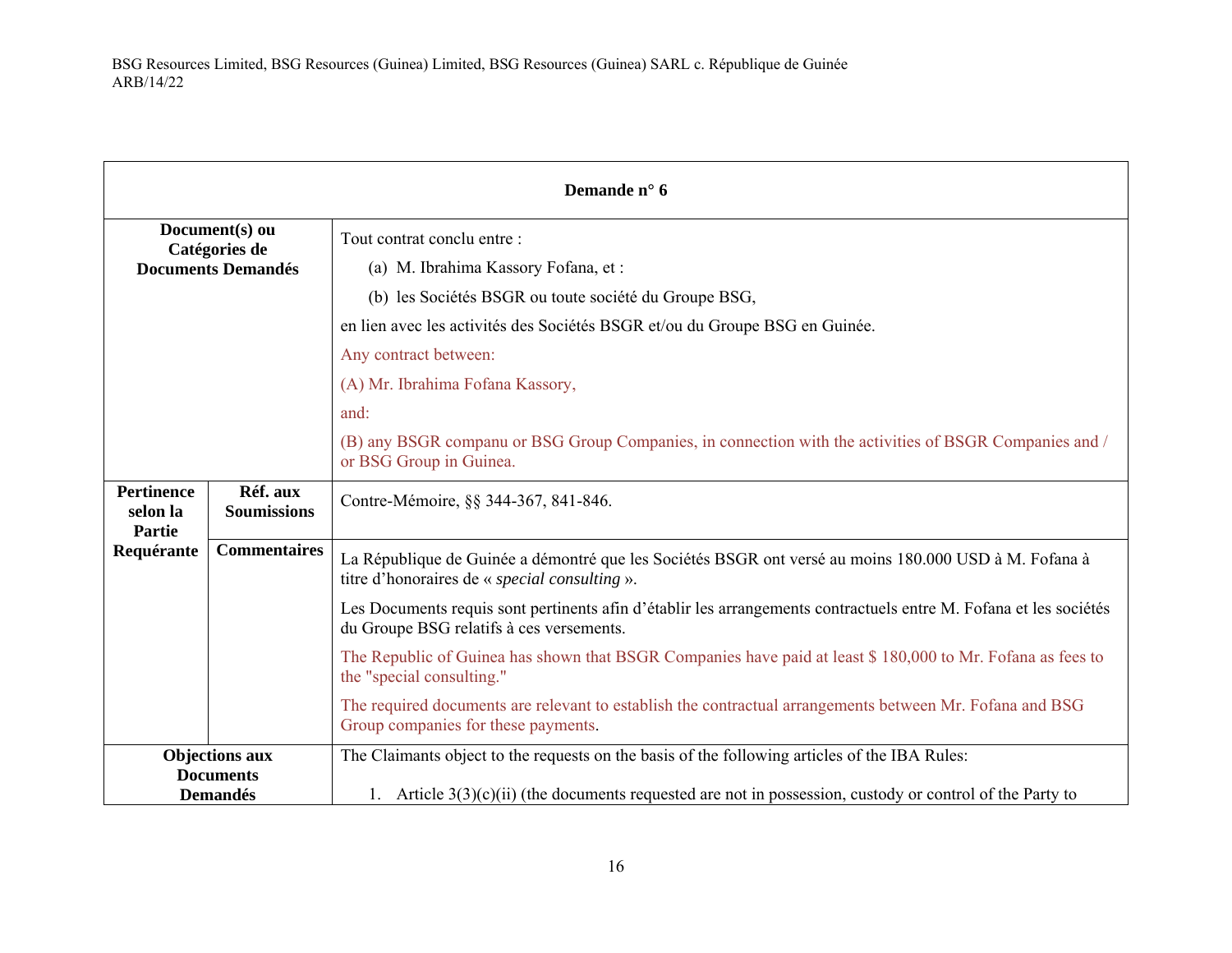|                                                         | whom the request is addressed);                                                                                                                                                                                                                                                                                                                                                                                                                                                                                                                                                                           |
|---------------------------------------------------------|-----------------------------------------------------------------------------------------------------------------------------------------------------------------------------------------------------------------------------------------------------------------------------------------------------------------------------------------------------------------------------------------------------------------------------------------------------------------------------------------------------------------------------------------------------------------------------------------------------------|
|                                                         | 2. Article $9(2)(a)$ (lack of sufficient relevance to the case or materiality to its outcome).                                                                                                                                                                                                                                                                                                                                                                                                                                                                                                            |
|                                                         | Claimants deny to have ever asked Mr Fofana's services for any illegitimate purposes. As Claimants will explain<br>in detail in their upcoming submission, Fofana provided high level strategic advice for a short period in 2008, for<br>which he was paid. Claimants never concealed having Mr Fofana as a consultant. Respondent misrepresents<br>Claimants' relationship with Mr Fofana, in an attempt to weave him into its narrative of bribery and corruption.<br>In fact, there was nothing unusual or untoward about BSGR's relationship with Fofana and Claimants had no<br>need to conceal it. |
|                                                         | Claimants have run the relevant searches, but there are no agreements between Claimants and Mr Fofana which<br>would be responsive to Respondent's request.                                                                                                                                                                                                                                                                                                                                                                                                                                               |
|                                                         | Even if the Tribunal were to decide that Claimants were in possession, custody or control of the requested<br>documents, Respondent failed to demonstrate the sufficient relevance and materiality of the requested document<br>to the outcome of this case. Mr Fofana did not exercise any illegitmate influence on the government.<br>Interestingly, the Respondent appointed Mr Fofana as minister in 2014, notwithstanding the serious allegations it<br>now makes against Mr Fofana.                                                                                                                 |
| Réponse aux Objections aux<br><b>Documents Demandés</b> | La Guinée prend note du fait que, malgré les objections qu'elles formulent, les Sociétés BSGR déclarent n'être<br>en possession d'aucun Document répondant à la demande.                                                                                                                                                                                                                                                                                                                                                                                                                                  |
| <b>Décision du Tribunal</b>                             | <b>PAS DE DÉCISION REQUISE</b>                                                                                                                                                                                                                                                                                                                                                                                                                                                                                                                                                                            |
| <b>Tribunal's Decision</b>                              | <b>NO DECISION REQUIRED</b>                                                                                                                                                                                                                                                                                                                                                                                                                                                                                                                                                                               |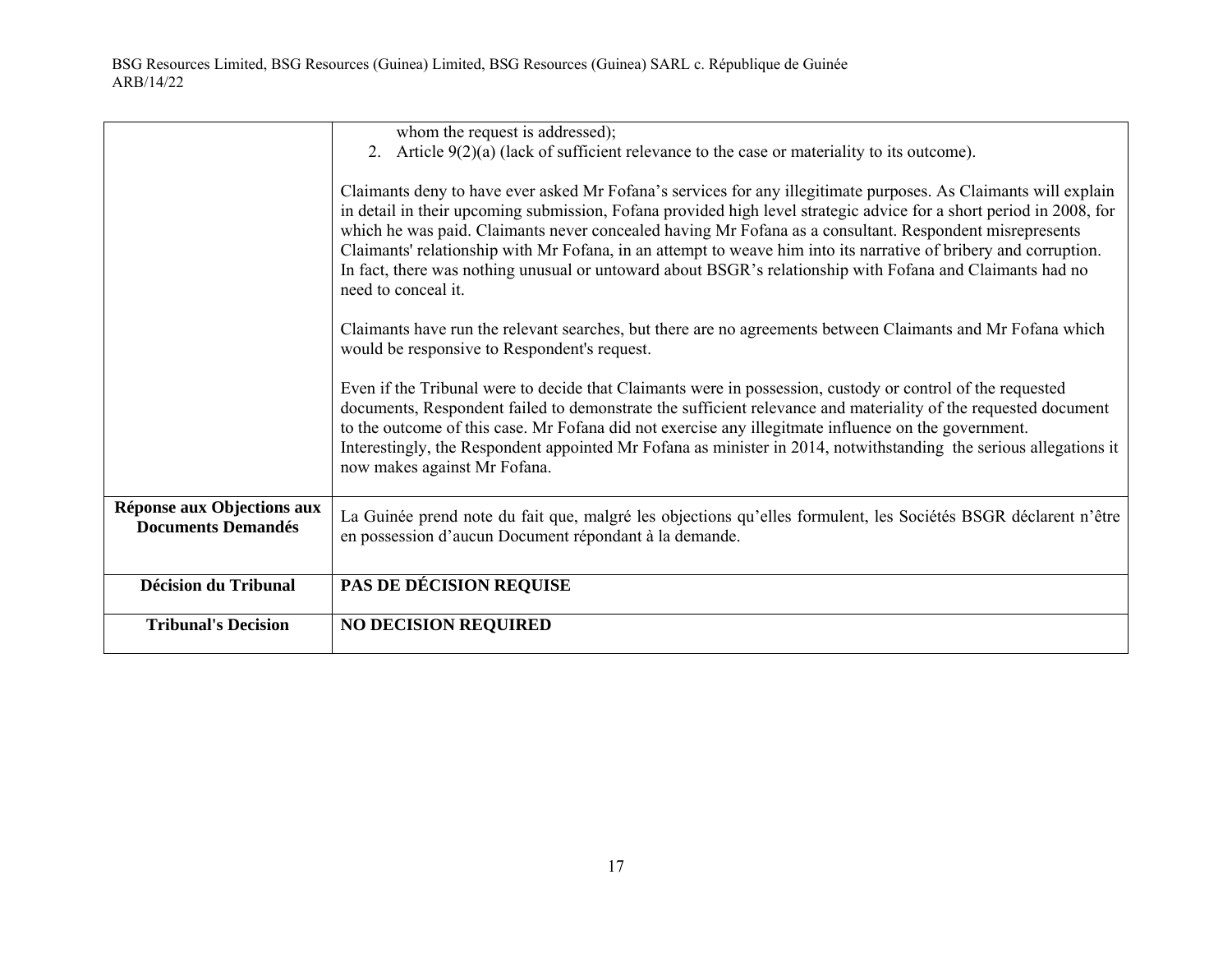| Demande n° 7                                                 |                                |                                                                                                                                                                                                                                                                                                                                                                                                                                                                                             |
|--------------------------------------------------------------|--------------------------------|---------------------------------------------------------------------------------------------------------------------------------------------------------------------------------------------------------------------------------------------------------------------------------------------------------------------------------------------------------------------------------------------------------------------------------------------------------------------------------------------|
| Document(s) ou<br>Catégories de<br><b>Documents Demandés</b> |                                | Tout Document constatant l'entendue des prestations réalisées par :<br>(a) M. Ibrahima Kassory Fofana,                                                                                                                                                                                                                                                                                                                                                                                      |
|                                                              |                                | pour:<br>(b) les Sociétés BSGR ou toute société du Groupe BSG, en lien avec les activités des Sociétés BSGR et/ou<br>du Groupe BSG en Guinée et, notamment, les correspondances rendant compte de l'exécution de la<br>mission et de toute difficulté rencontrée.<br>Any document confirming the hearing of the services provided by:<br>(A) Mr. Ibrahima Fofana Kassory,<br>for:<br>(B) any BSGR company or BSG Group Companies, in connection with the activities of BSGR Companies and / |
|                                                              |                                | or BSG Group in Guinea and, in particular, correspondence reflecting the performance of the assignment and any<br>difficulties encountered.                                                                                                                                                                                                                                                                                                                                                 |
| <b>Pertinence</b><br>selon la<br>Partie                      | Réf. aux<br><b>Soumissions</b> | Contre-Mémoire, §§ 344-367, 841-846.                                                                                                                                                                                                                                                                                                                                                                                                                                                        |
| Requérante                                                   | <b>Commentaires</b>            | La République de Guinée a démontré que les Sociétés BSGR ont recouru aux services de M. Fofana pour leurs<br>activités en Guinée, lequel a perçu des honoraires de « <i>special consulting</i> » d'au moins 180.000 USD.                                                                                                                                                                                                                                                                    |
|                                                              |                                | Les Documents requis sont pertinents afin d'établir l'étendue des prestations effectivement réalisées par M.<br>Fofana en contrepartie de ces versements.                                                                                                                                                                                                                                                                                                                                   |
|                                                              |                                | The Republic of Guinea has shown that BSGR Companies have used the services of Mr. Fofana for their<br>activities in Guinea, which has received fees for "special consulting" of at least \$180,000.                                                                                                                                                                                                                                                                                        |
|                                                              |                                | The required documents are relevant to establish the extent of the services actually performed by Mr Fofana in<br>return for these payments.                                                                                                                                                                                                                                                                                                                                                |
| <b>Objections aux</b><br><b>Documents</b>                    |                                | The Claimants object to the requests on the basis of the following articles of the IBA Rules:                                                                                                                                                                                                                                                                                                                                                                                               |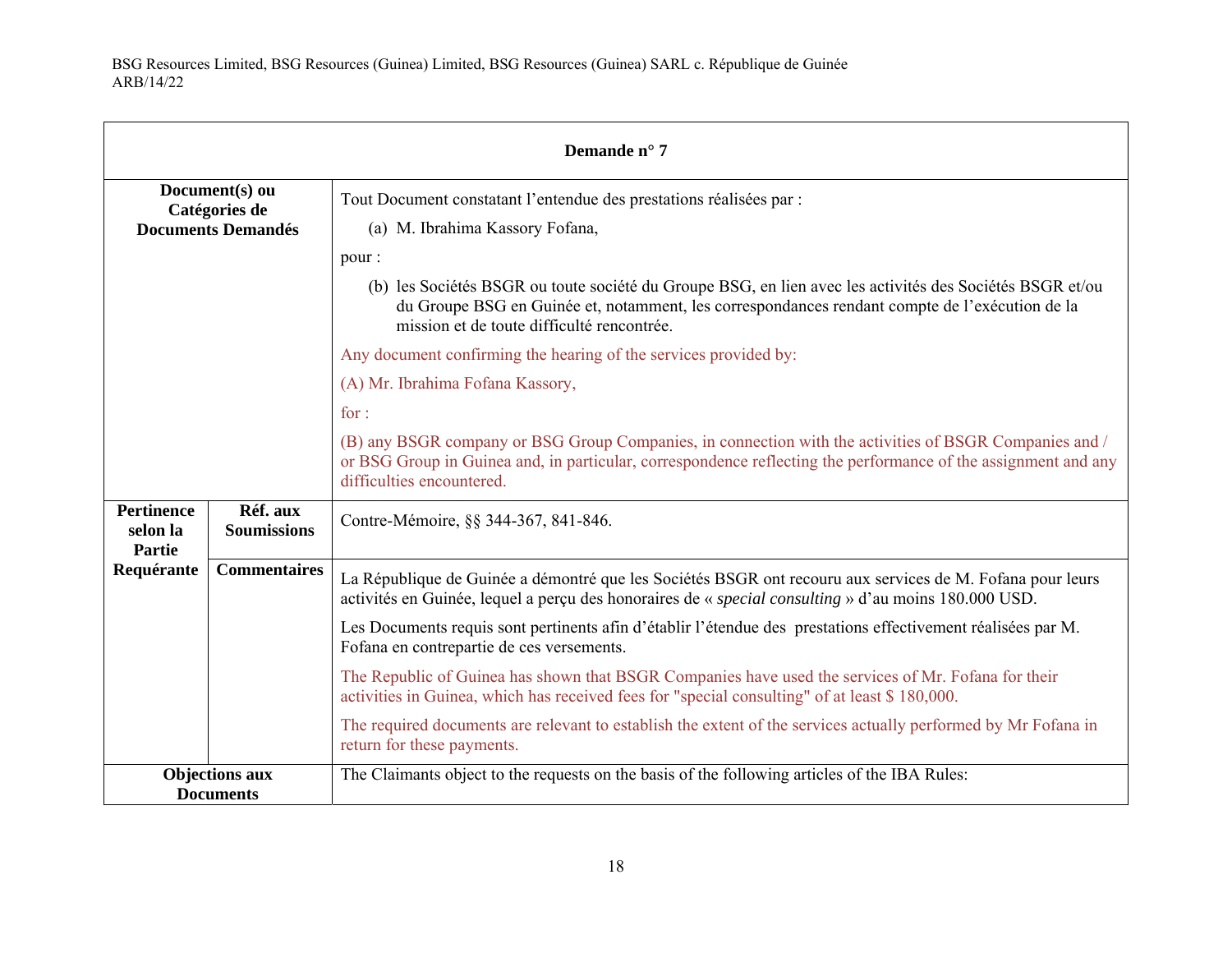| <b>Demandés</b>                                         | 1. Article $3(3)(c)(ii)$ (the documents requested are not in possession, custody or control of the Party to<br>whom the request is addressed);                                                                                                                                                                                                                                                                                                                                                                 |
|---------------------------------------------------------|----------------------------------------------------------------------------------------------------------------------------------------------------------------------------------------------------------------------------------------------------------------------------------------------------------------------------------------------------------------------------------------------------------------------------------------------------------------------------------------------------------------|
|                                                         | 2. Article $9(2)(a)$ (lack of sufficient relevance to the case or materiality to its outcome).                                                                                                                                                                                                                                                                                                                                                                                                                 |
|                                                         | Claimants never concealed having Fofana as a consultant. Respondent misrepresents Claimants' relationship with<br>Mr Fofana, in an attempt to weave him into its narrative of bribery and corruption. In fact, there was nothing<br>unusual or untoward about BSGR's relationship with Mr Fofana and Claimants had no need to conceal it.<br>Claimants deny to have ever asked Mr Fofana's services for any illegitimate purposes. Claimants did not keep<br>any record of the services provided by Mr Fofana. |
|                                                         | With respect to Respondent's request extending to the "BSGR Group of companies" Claimants rely on the<br>objections raised in its prior objections (see above objections $1 - 3$ ). Claimants are not in possession, custody or<br>control of the requested documents.                                                                                                                                                                                                                                         |
|                                                         | Even if the Tribunal were to decide that Claimants were in possession, custody or control of the requested<br>documents, Respondent failed to demonstrate the sufficient relevance and materiality of the requested documents<br>to the outcome of this case. Mr Fofana did not exercise any illegitmate influence on the government.<br>Interestingly, the Respondent appointed Mr. Fofana as minister in 2014, notwithstanding the serious allegations it<br>now makes against Mr. Fofana.                   |
| Réponse aux Objections aux<br><b>Documents Demandés</b> | Conformément aux articles 16.3 et 16.4 de l'Ordonnance de procédure n° 1, la Guinée s'abstient de répondre aux<br>objections des Sociétés BSGR et s'en remet à l'appréciation du Tribunal s'agissant de leur bien-fondé.                                                                                                                                                                                                                                                                                       |
|                                                         | <b>ACCORDÉE EN PARTIE</b>                                                                                                                                                                                                                                                                                                                                                                                                                                                                                      |
| <b>Décision du Tribunal</b>                             | Les documents demandés semblent être pertinents prima facie.<br>En ce qui concerne la demande 7(a), le Tribunal note que les Demanderesses « n'ont pas conservé les archives<br>des services fournis par M. Fofana ».                                                                                                                                                                                                                                                                                          |
|                                                         | En ce qui concerne la demande 7(b), dans la mesure où les documents pertinents ne sont pas sous le contrôle<br>direct des Demanderesses, mais sous celui d'une autre entreprise du groupe BSG, il est ordonné aux<br>Demanderesses de poursuivre leurs meilleurs efforts pour obtenir et produire ces documents.                                                                                                                                                                                               |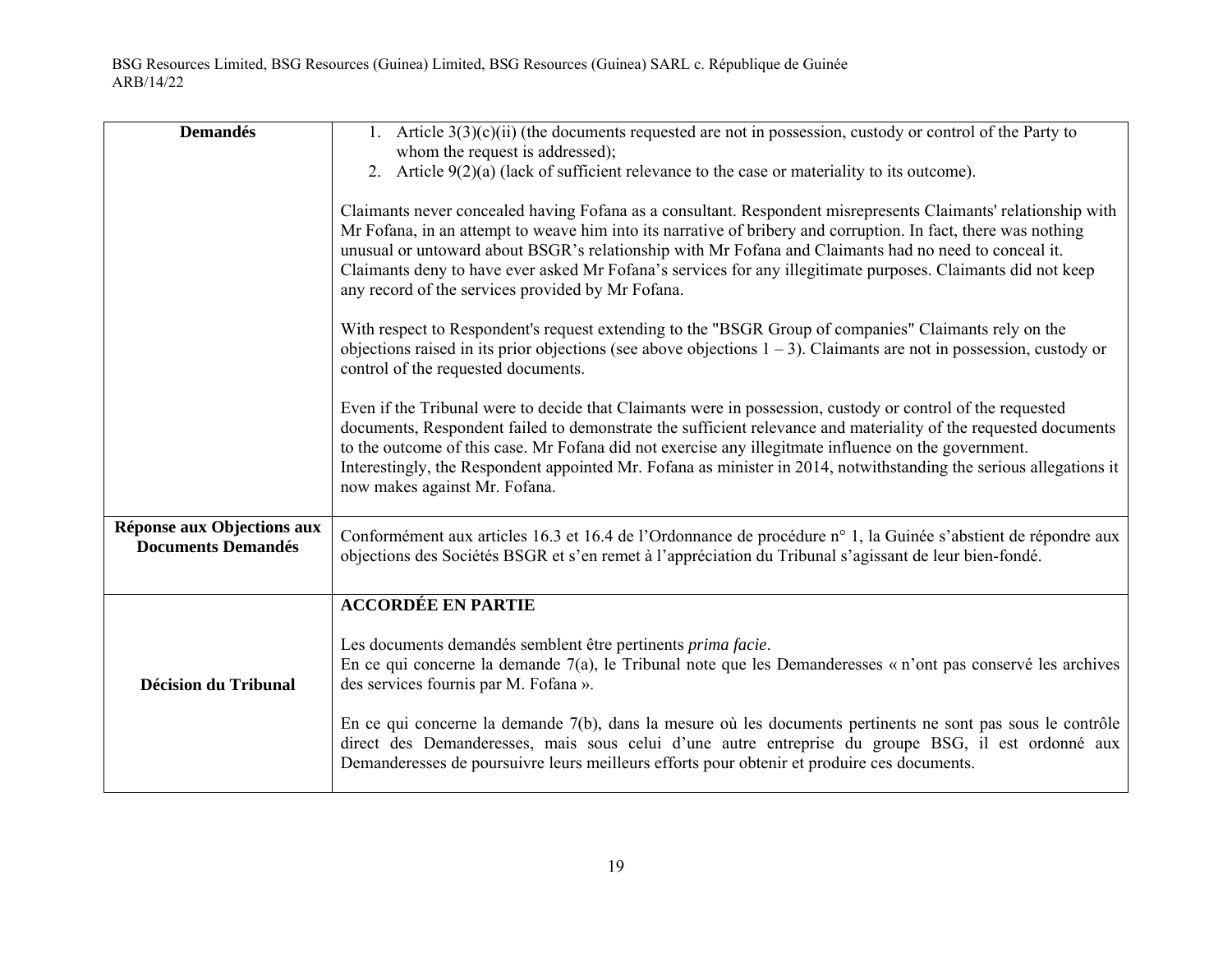|                            | <b>GRANTED IN PART</b>                                                                                                                                                                                                                                                                                                                                                                                                                                                                            |
|----------------------------|---------------------------------------------------------------------------------------------------------------------------------------------------------------------------------------------------------------------------------------------------------------------------------------------------------------------------------------------------------------------------------------------------------------------------------------------------------------------------------------------------|
| <b>Tribunal's Decision</b> | The requested documents appear to be <i>prima facie</i> relevant.<br>With respect to request 7(a), the Tribunal notes the Claimants' statement that they "did not keep any record of the<br>services provided by Mr Fofana".<br>With respect to request $7(b)$ , to the extent that responsive documents are not in the direct control of the<br>Claimants, but of another company of the BSG Group, the Claimants are ordered to make their best efforts to<br>obtain and produce the documents. |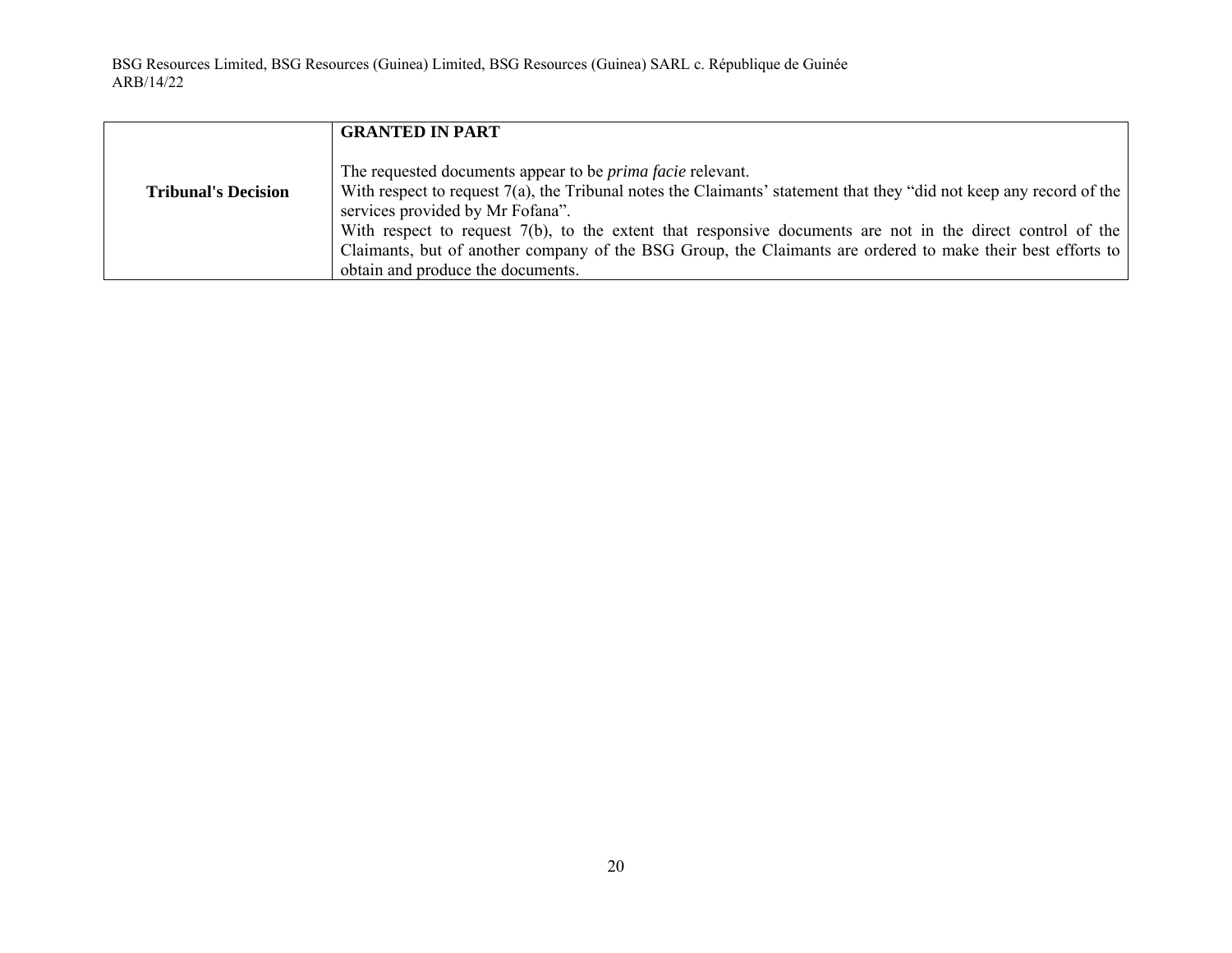|                                                |                                 | Demande n° 8                                                                                                                                                                                                                                     |
|------------------------------------------------|---------------------------------|--------------------------------------------------------------------------------------------------------------------------------------------------------------------------------------------------------------------------------------------------|
|                                                | Document(s) ou<br>Catégories de | Tout Document établissant les raisons pour lesquelles les sociétés du Groupe BSG ont décidé de :                                                                                                                                                 |
| <b>Documents Demandés</b>                      |                                 | procéder, le 15 janvier 2009, au remboursement en faveur du Ministre Thiam d'un billet d'avion pour le<br>déplacement de M. Fofana à Londres, pour un montant de 8.017,60 USD; et                                                                |
|                                                |                                 | financer le déplacement du Ministre Thiam au mariage de la fille de M. Steinmetz en Israël puis à Hong<br>Kong, pour un montant de 10.746,66 USD,                                                                                                |
|                                                |                                 | ainsi que tout Document établissant quelle a été la mission accomplie lors de ces déplacements à Londres, en<br>Israël et à Hong Kong.                                                                                                           |
|                                                |                                 | Any document stating the reasons for the BSG Group companies to have decided to:                                                                                                                                                                 |
|                                                |                                 | carry on 15 January 2009, the reimbursement in favor of the Minister Thiam of an airline ticket for moving<br>Fofana in London, amounting to \$8,017.60; and                                                                                     |
|                                                |                                 | fund Minister Thiam's travel for the marriage of the daughter of Mr. Steinmetz in Israel and Hong Kong, in the<br>amount of \$10,746.66,                                                                                                         |
|                                                |                                 | and any document establishing what was the mission accomplished during these trips to London, Israel and Hong<br>Kong.                                                                                                                           |
| <b>Pertinence</b><br>selon la<br><b>Partie</b> | Réf. aux<br><b>Soumissions</b>  | Contre-Mémoire, §§ 348-367, 836-840.                                                                                                                                                                                                             |
| Requérante                                     | <b>Commentaires</b>             | La République de Guinée a démontré que les sociétés du Groupe BSG ont procédé à divers paiements en faveur<br>du Ministre Thiam.                                                                                                                 |
|                                                |                                 | Les Documents requis sont pertinents afin d'établir la justification pour ces paiements réalisés pour le bénéfice<br>d'un ministre en fonction, ainsi que la nature de la mission accomplie lors des déplacements financés par le<br>Groupe BSG. |
|                                                |                                 | The Republic of Guinea has shown that BSG Group companies have made various payments to the Minister                                                                                                                                             |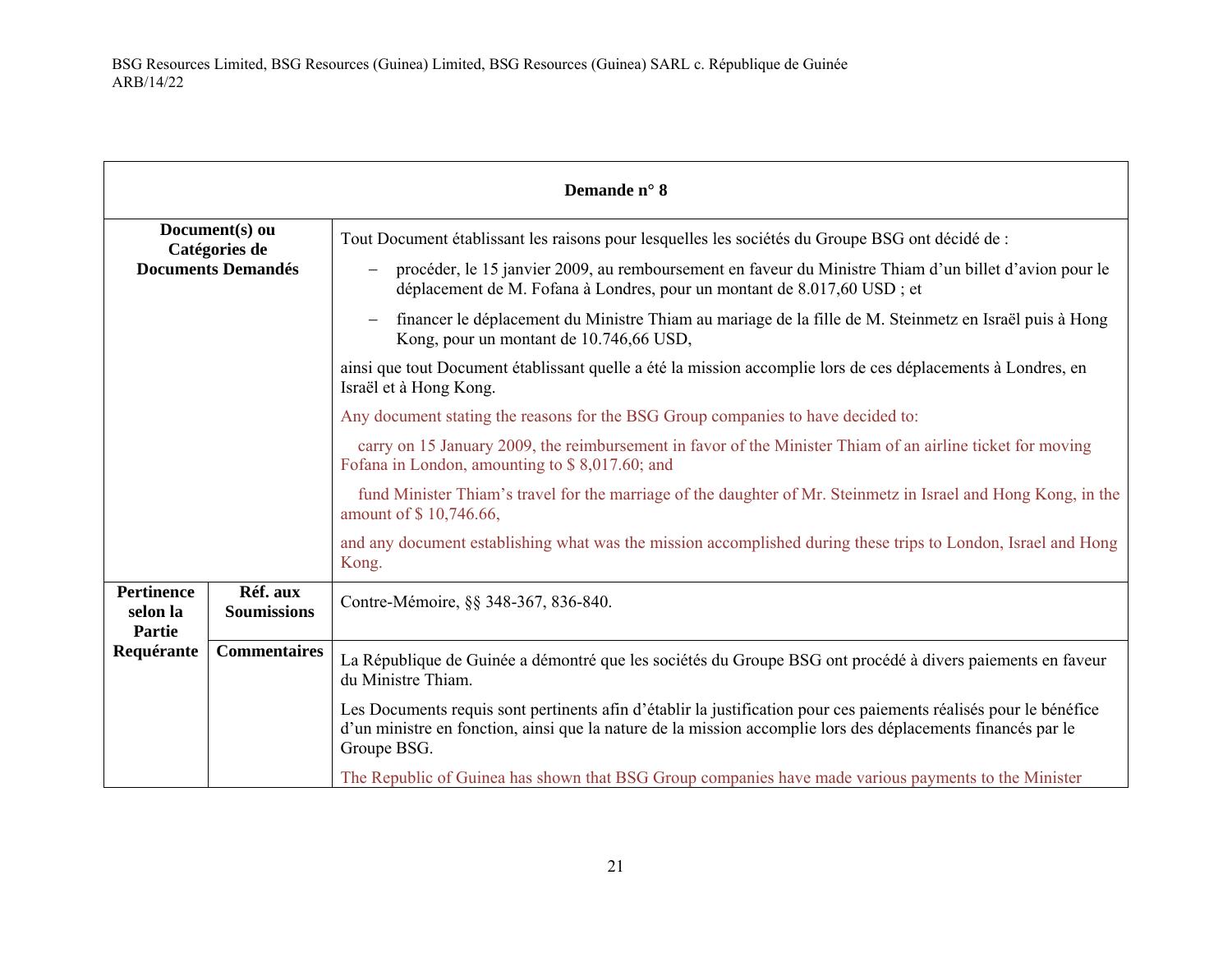|                                                              | Thiam.                                                                                                                                                                                                                                                                                                                                                                                                                                                                                                                                                                                                                                                                                                                                                                                                                                                                                                                                                                                                                                                                                                                                                                                                                                                                                                                                                                                                                                                                                                                                                                                                                                                                                                                                                                                                                                                                                                                                                                                                                                                                                                                                                                                                                                                                                                                                               |
|--------------------------------------------------------------|------------------------------------------------------------------------------------------------------------------------------------------------------------------------------------------------------------------------------------------------------------------------------------------------------------------------------------------------------------------------------------------------------------------------------------------------------------------------------------------------------------------------------------------------------------------------------------------------------------------------------------------------------------------------------------------------------------------------------------------------------------------------------------------------------------------------------------------------------------------------------------------------------------------------------------------------------------------------------------------------------------------------------------------------------------------------------------------------------------------------------------------------------------------------------------------------------------------------------------------------------------------------------------------------------------------------------------------------------------------------------------------------------------------------------------------------------------------------------------------------------------------------------------------------------------------------------------------------------------------------------------------------------------------------------------------------------------------------------------------------------------------------------------------------------------------------------------------------------------------------------------------------------------------------------------------------------------------------------------------------------------------------------------------------------------------------------------------------------------------------------------------------------------------------------------------------------------------------------------------------------------------------------------------------------------------------------------------------------|
|                                                              | The required documents are relevant to establish the justification for the payments made for the benefit of a<br>minister in office, and the nature of the mission accomplished during travels funded by BSG Group.                                                                                                                                                                                                                                                                                                                                                                                                                                                                                                                                                                                                                                                                                                                                                                                                                                                                                                                                                                                                                                                                                                                                                                                                                                                                                                                                                                                                                                                                                                                                                                                                                                                                                                                                                                                                                                                                                                                                                                                                                                                                                                                                  |
| <b>Objections aux</b><br><b>Documents</b><br><b>Demandés</b> | The Claimants object to the requests on the basis of the following articles of the IBA Rules:<br>1. Article $3(3)(c)(ii)$ (the documents requested are not in possession, custody or control of the Party to<br>whom the request is addressed);<br>2. Article $9(2)(a)$ (lack of sufficient relevance to the case or materiality to its outcome).<br>With respect to Respondent's request extending to the "BSGR Group of companies" Claimants rely on the<br>objections raised in its prior objections (see above objections $1 - 3$ ) that Claimants are not in possession, custody<br>or control of the requested documents.<br>Even if the Tribunal were to decide that Claimants were in possession, custody or control of the requested<br>documents, Respondent failed to demonstrate the sufficient relevance and materiality of these documents to the<br>outcome of this case. The two payments Respondent refers to have not been made with any intention of unduly<br>promoting Claimants' interests or to engage in any illegal activities.<br>There are simple explanations for these legitimate payments for which Claimants have not asked any favors in<br>return. In fact, such documents about a "mission accomplished" do not exist.<br>The reimbursement of $$8,017.60$ :<br>In late 2008, when Minister Thiam became Minister of Mines, he received requests from many mining<br>companies for introductory meetings. BSGR was among the companies that wanted to meet Minister Thiam. Mr<br>Fofana, who was advising BSGR at the time, arranged the meeting because he had a prior acquaintance with<br>Minister Thiam. Minister Thiam also wanted Fofana to be present at the meeting because he was unfamiliar with<br>BSGR and wanted Mr Fofana to vouch for the company. Accordingly, MinisterThiam booked plane tickets for<br>himself and Mr Fofana to attend the meeting (which ultimately did not happen, due to illness). He subsequently<br>requested reimbursement from Claimants for Mr Fofana's ticket, since Mr Fofana was its adviser, but not for his<br>own ticket. Respondent is wrong to suggest, on the basis of this reimbursement, that Mr Fofana and Minister<br>Thiam were working together on Claimants' behalf.<br>The invitation to Mr Steinmetz's daughter's wedding and the travel to Hong Kong: |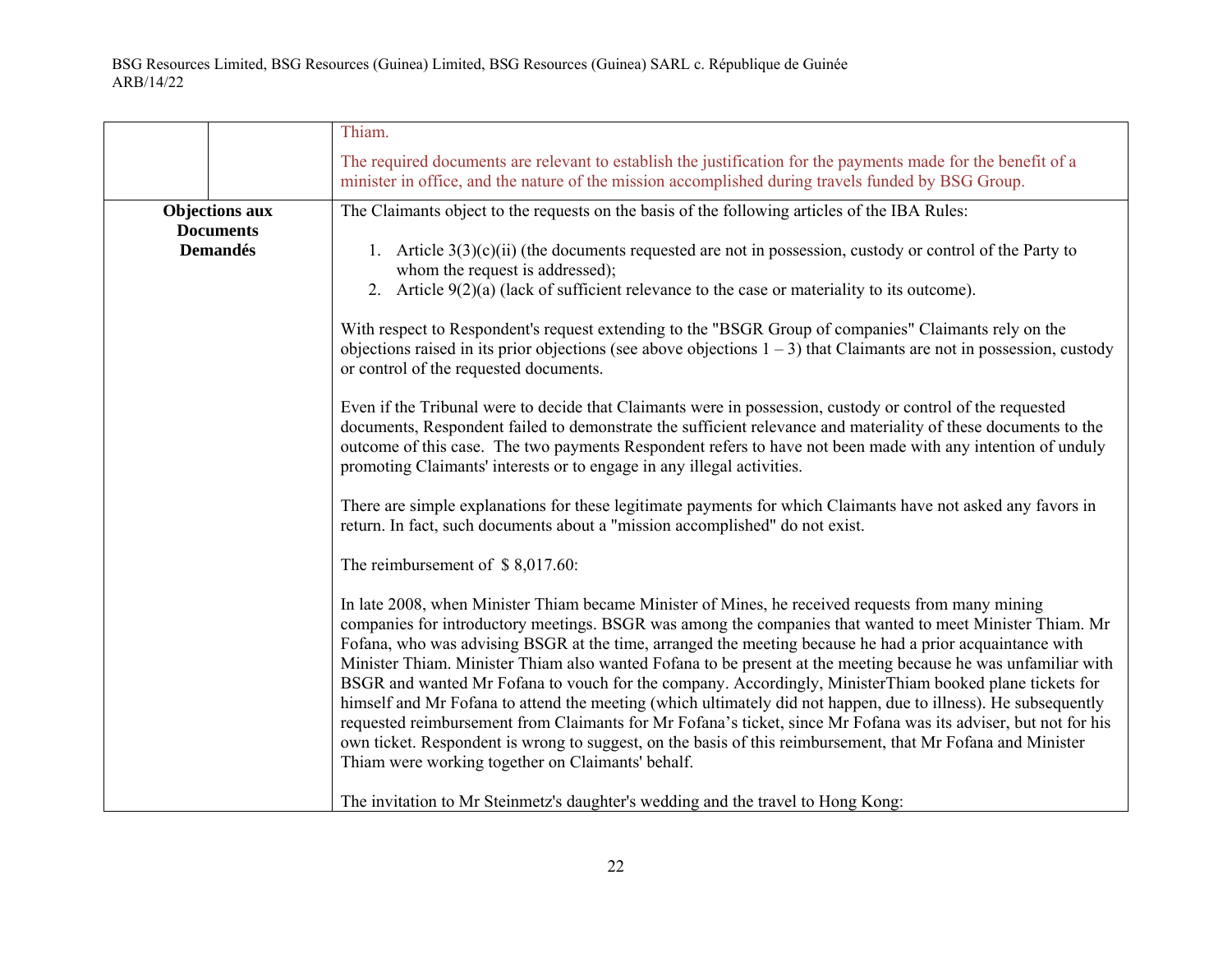$\Gamma$ 

|                                                         | In respect of Mr Steinmetz's daughter's wedding, Minister Thiam did attend. However, this was not on account<br>of any personal relationship between him and Mr Steinmetz. Mr Steinmetz invited the President of Guinea to his<br>daughter's wedding as a courtesy. The President could not travel and instructed Minister Thiam to go to the<br>wedding to represent him. Minister Thiam went to the wedding on the instruction of the President. As this was<br>an invitation, Claimants paid for the tickets to Israel.<br>We assume that Respondent refers to Minister Thiam's flight to Hong Kong in November 2009 for which<br>Claimants paid. Claimants requested Minister Thiam to attend a meeting with the President in 2009 on a date<br>when Thiam was due to be in Hong Kong. In order to facilitate Thiam's presence at the meeting, Claimants paid<br>for his flight from Conakry to Istanbul, and onwards to Hong Kong. |
|---------------------------------------------------------|-----------------------------------------------------------------------------------------------------------------------------------------------------------------------------------------------------------------------------------------------------------------------------------------------------------------------------------------------------------------------------------------------------------------------------------------------------------------------------------------------------------------------------------------------------------------------------------------------------------------------------------------------------------------------------------------------------------------------------------------------------------------------------------------------------------------------------------------------------------------------------------------------------------------------------------------|
| Réponse aux Objections aux<br><b>Documents Demandés</b> | La Guinée prend note des explications des Sociétés BSGR. Cependant, ces explications ne peuvent dispenser les<br>Sociétés BSGR de l'obligation de produire tous documents se rapportant à cette demande (et donc susceptibles de<br>confirmer ou non les explications des Sociétés BSGR).                                                                                                                                                                                                                                                                                                                                                                                                                                                                                                                                                                                                                                               |
|                                                         | En d'autres termes, le Redfern Schedule n'a pas pour objet de permettre aux Parties de fournir des<br>« explications » quant aux faits débattus dans cet arbitrage. Si les Sociétés BSGR sont en possession<br>d'informations sur les faits visés dans la demande de production, il leur appartient de produire les documents<br>demandés et de détailler leurs justifications des paiements effectués au Ministre Thiam dans leur Mémoire en<br>Réplique.                                                                                                                                                                                                                                                                                                                                                                                                                                                                              |
|                                                         | S'agissant des objections des Sociétés BSGR, la Guinée s'abstient d'y répondre et s'en remet à l'appréciation du<br>Tribunal s'agissant de leur bien-fondé, conformément aux articles 16.3 et 16.4 de l'Ordonnance de<br>procédure n° 1.                                                                                                                                                                                                                                                                                                                                                                                                                                                                                                                                                                                                                                                                                                |
|                                                         | <b>ACCORDÉE COMME SPÉCIFIÉ</b>                                                                                                                                                                                                                                                                                                                                                                                                                                                                                                                                                                                                                                                                                                                                                                                                                                                                                                          |
| <b>Décision du Tribunal</b>                             | Les documents demandés semblent être pertinents <i>prima facie</i> . Dans la mesure où les documents pertinents ne<br>sont pas sous le contrôle direct des Demanderesses, mais sous celui d'une autre entreprise du groupe BSG, il est<br>ordonné aux Demanderesses de poursuivre leurs meilleurs efforts pour obtenir et produire ces documents. Par<br>conséquent, le Tribunal ordonne la production de tous documents pertinents en la possession, sous la garde ou le<br>contrôle des Demanderesses.                                                                                                                                                                                                                                                                                                                                                                                                                                |

┑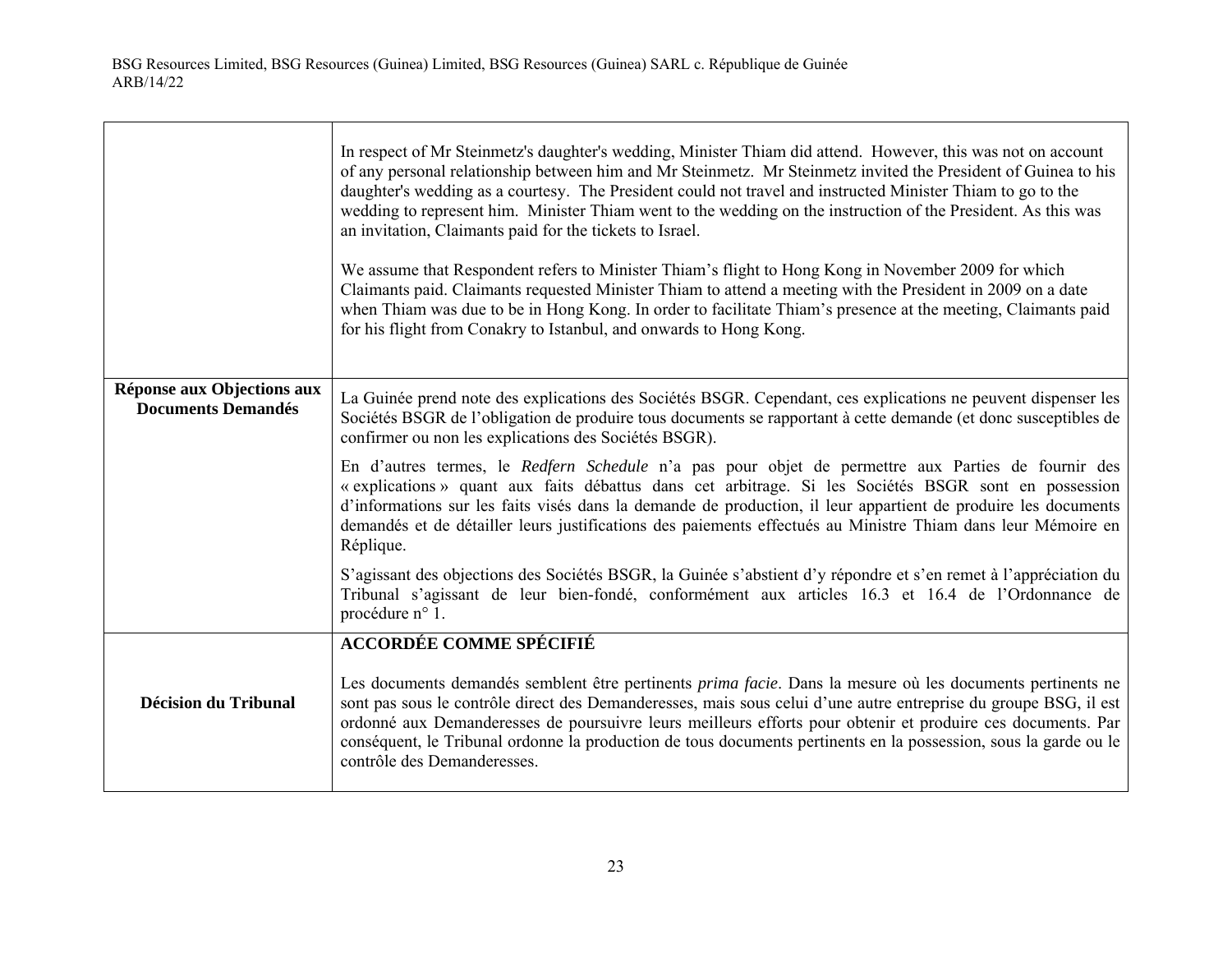|                            | <b>GRANTED AS SPECIFIED</b>                                                                                                                                                                                                                                                                                                                                                                                                            |
|----------------------------|----------------------------------------------------------------------------------------------------------------------------------------------------------------------------------------------------------------------------------------------------------------------------------------------------------------------------------------------------------------------------------------------------------------------------------------|
| <b>Tribunal's Decision</b> | The requested documents appear <i>prima facie</i> relevant. To the extent that responsive documents are not in the<br>direct control of the Claimants, but of another company of the BSG Group, the Claimants are ordered to make<br>their best efforts to obtain and produce the documents. Accordingly, the Tribunal orders the production of any<br>responsive document that is in possession, control or custody of the Claimants. |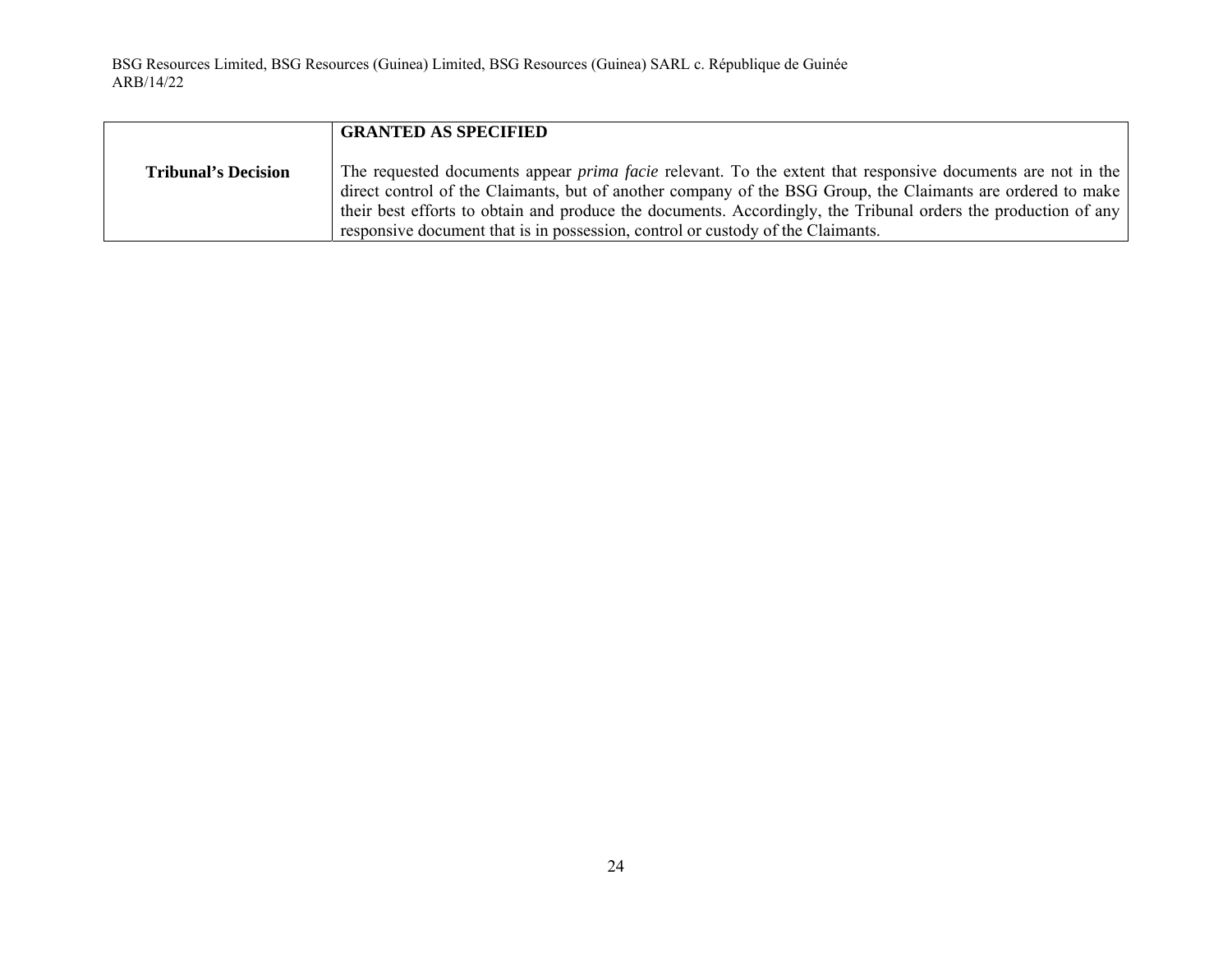| Demande n° 9                                                 |                                |                                                                                                                                                                                                                                                                                  |
|--------------------------------------------------------------|--------------------------------|----------------------------------------------------------------------------------------------------------------------------------------------------------------------------------------------------------------------------------------------------------------------------------|
| Document(s) ou<br>Catégories de<br><b>Documents Demandés</b> |                                | Tout Document établissant la validation en interne des Sociétés BSGR du versement d'une indemnité de 20.000<br>USD aux membres de la commission interministérielle ayant négocié la Convention de Base de Zogota, et les<br>justifications pour un tel versement.                |
|                                                              |                                | Any document establishing the internal validation of the BSGR Companies pay daily allowance of \$20,000 to<br>members of the interministerial committee that negotiated the Convention Zogota Base, and the justifications for<br>such a payment.                                |
| <b>Pertinence</b><br>selon la<br>Partie                      | Réf. aux<br><b>Soumissions</b> | Contre-Mémoire, §§ 372, 847-850.                                                                                                                                                                                                                                                 |
| Requérante                                                   | <b>Commentaires</b>            | Les membres de la commission interministérielle ont obtenu un versement de 1.000 USD chacun. Les<br>Documents requis sont pertinents car ils permettront d'établir les vérifications réalisées et les procédures suivies<br>par les Sociétés BSGR pour justifier ces versements. |
|                                                              |                                | The members of the interdepartmental commission obtained a payment of \$1,000 each. The required documents<br>are relevant because they will establish checks performed and the procedures followed by the BSGR companies<br>to justify these payments.                          |
| <b>Objections aux</b><br><b>Documents</b><br><b>Demandés</b> |                                | The Claimants agree to produce documents falling within this request which exist and are within its possession,<br>custody or control.                                                                                                                                           |
|                                                              |                                | For the avoidance of doubt, the Claimants deny that the daily allowance paid to every member of the Committee<br>involved any illicit activities.                                                                                                                                |
| Réponse aux Objections aux<br><b>Documents Demandés</b>      |                                | La Guinée prend note de l'accord des Sociétés BSGR de produire les Documents demandés, ainsi que de leur<br>courriel du 5 août 2016 dans lequel elles déclarent n'être en possession d'aucun Document répondant à la<br>demande.                                                 |
| <b>Décision du Tribunal</b>                                  |                                | <b>PAS DE DÉCISION REQUISE</b>                                                                                                                                                                                                                                                   |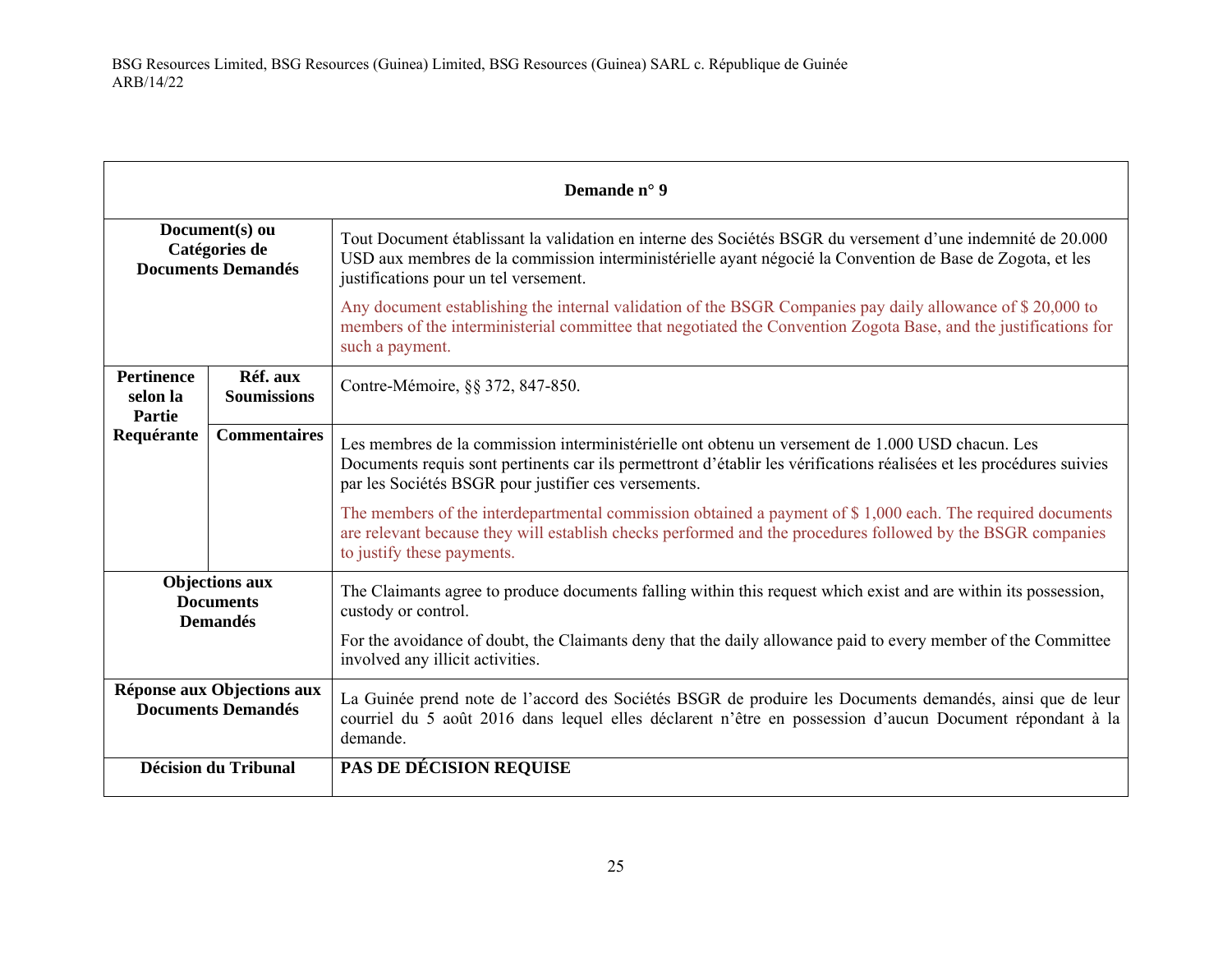| Uribunal's Decision | <b>DECISION REQUIRED</b><br>NO |
|---------------------|--------------------------------|
|                     |                                |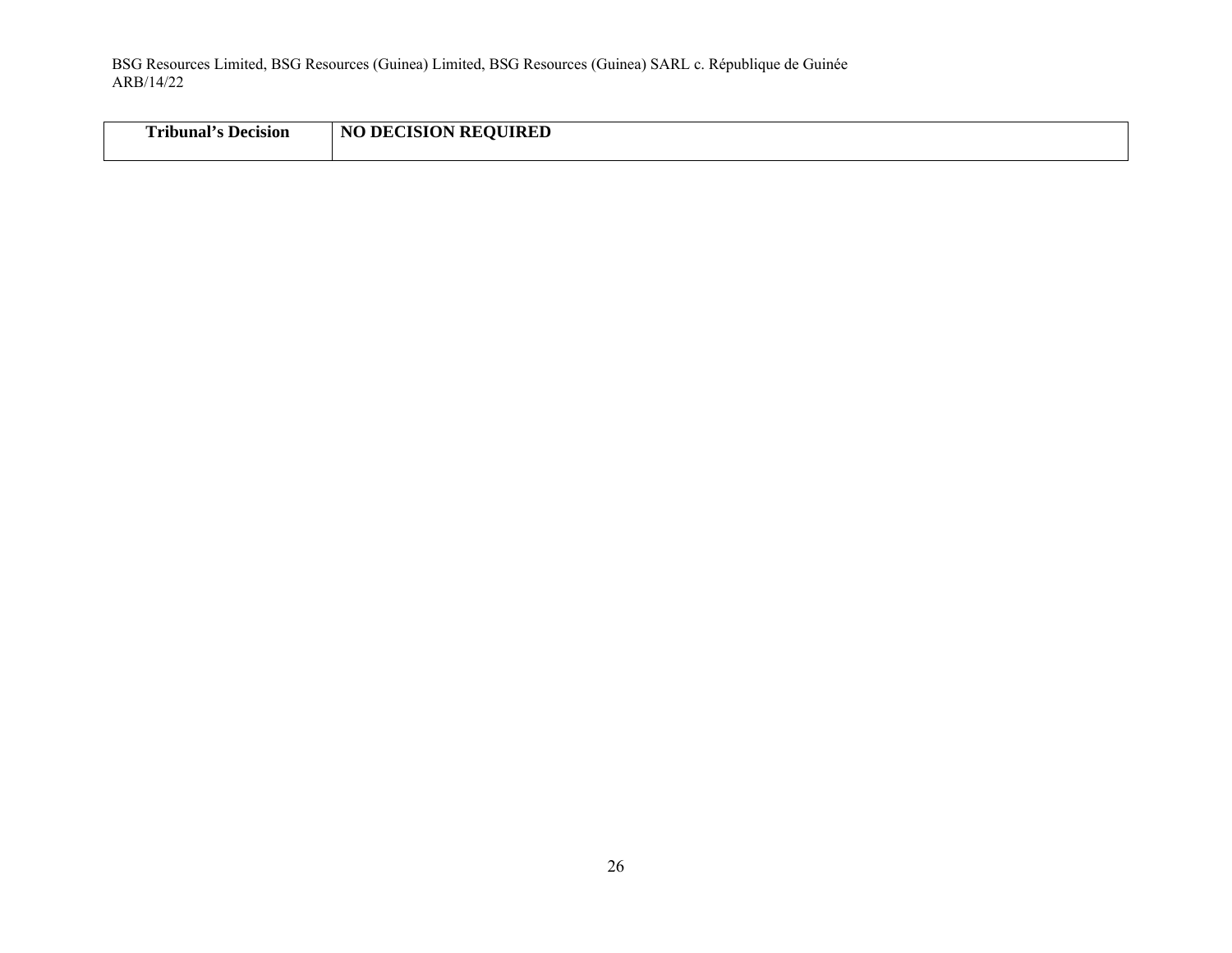| Demande n° 10                                                |                                |                                                                                                                                                                                                                                                                     |
|--------------------------------------------------------------|--------------------------------|---------------------------------------------------------------------------------------------------------------------------------------------------------------------------------------------------------------------------------------------------------------------|
| Document(s) ou<br>Catégories de<br><b>Documents Demandés</b> |                                | Toute facture émise à compter de janvier 2005, à l'attention des Sociétés BSGR, de toute société du Groupe<br>BSG et/ou de la société Pentler, par l'une quelconque des personnes ou entités suivantes :                                                            |
|                                                              |                                | (a) MM. Boutros, Adama Sidibe et/ou LMS;                                                                                                                                                                                                                            |
|                                                              |                                | (b) MM. Bah et/ou Daou;                                                                                                                                                                                                                                             |
|                                                              |                                | (c) M. Ibrahima Kassory Fofana, ou                                                                                                                                                                                                                                  |
|                                                              |                                | (d) le Ministre Thiam.                                                                                                                                                                                                                                              |
|                                                              |                                | All invoices issued from January 2005, to the attention of BSGR Company, any company of BSG Group and / or<br>Pentler company, by any of the following persons or entities:                                                                                         |
|                                                              |                                | (A) MM. Boutros, Adama Sidibe and / or LMS;                                                                                                                                                                                                                         |
|                                                              |                                | (B) MM. Bah and / or Daou;                                                                                                                                                                                                                                          |
|                                                              |                                | (C) Mr. Ibrahima Fofana Kassory or                                                                                                                                                                                                                                  |
|                                                              |                                | (D) the Minister Thiam.                                                                                                                                                                                                                                             |
| <b>Pertinence</b><br>selon la<br>Partie                      | Réf. aux<br><b>Soumissions</b> | <i>Ibid.</i> , points 2 à 6 ci-dessus.                                                                                                                                                                                                                              |
| Requérante                                                   | <b>Commentaires</b>            | Ces Documents requis sont pertinents afin d'établir si les prestations facturées par ces personnes et entités aux<br>Sociétés BSGR correspondent aux accords conclus entre elles et aux prestations effectivement réalisées par ces<br>personnes ou entités.        |
|                                                              |                                | Ces Documents seront également pertinents pour établir si les Sociétés BSGR ont suivi les règles juridiques et<br>comptables applicables aux règlements financiers, l'absence de suivi de telles règles étant un des éléments<br>indicateur de faits de corruption. |
|                                                              |                                | These required documents are relevant to establish whether the services invoiced by such persons and entities to<br>BSGR Companies correspond to agreements between them and the services actually performed by such persons<br>or entities.                        |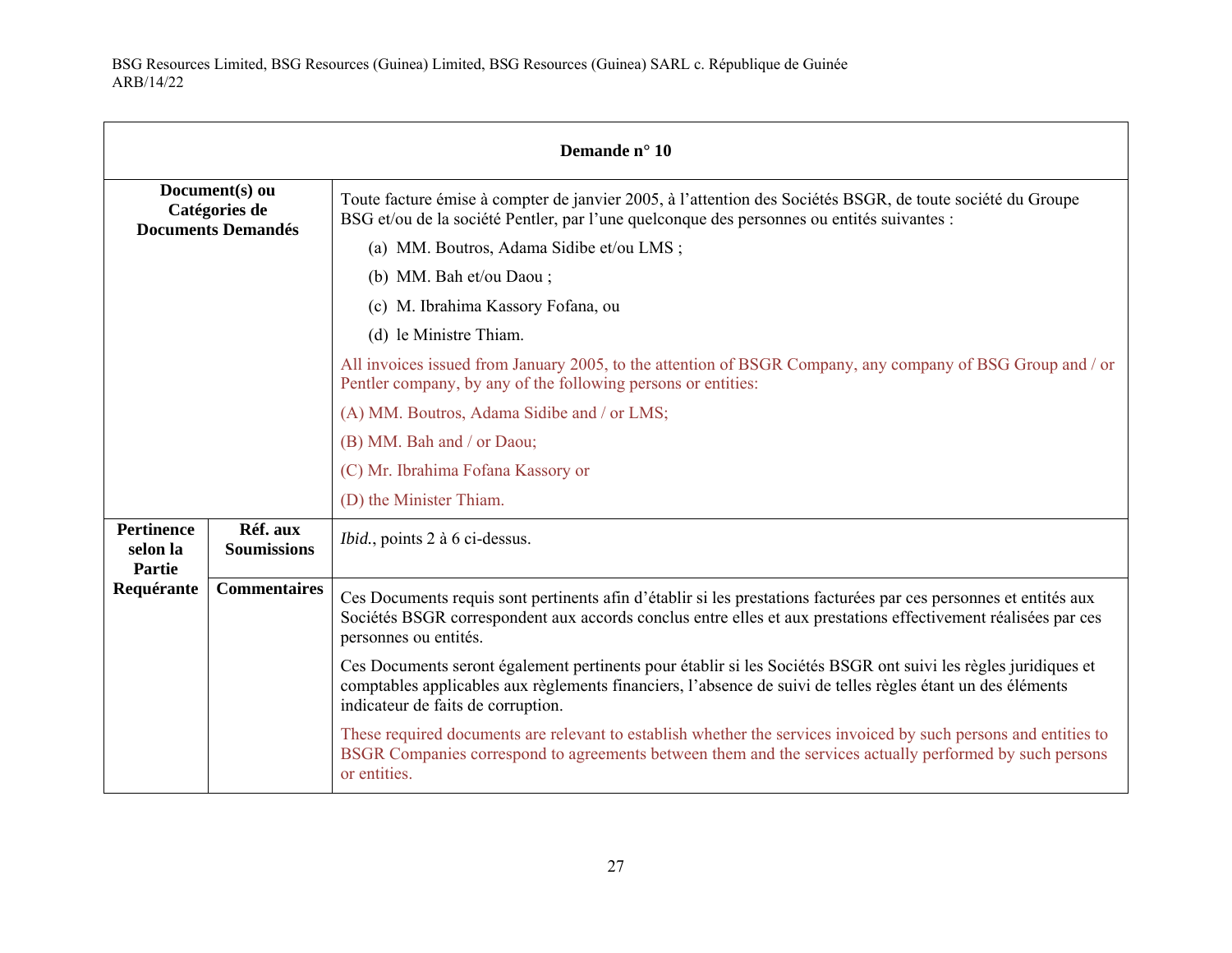|                                           | These documents will also be relevant in determining whether BSGR Companies followed the legal and<br>accounting rules applicable to financial regulations, the lack of follow such rules being one of the indicator<br>elements of corruption.                                                                                                                                                                                                                                                                                                          |
|-------------------------------------------|----------------------------------------------------------------------------------------------------------------------------------------------------------------------------------------------------------------------------------------------------------------------------------------------------------------------------------------------------------------------------------------------------------------------------------------------------------------------------------------------------------------------------------------------------------|
| <b>Objections aux</b><br><b>Documents</b> | The Claimants object to the requests on the basis of the following articles of the IBA Rules:                                                                                                                                                                                                                                                                                                                                                                                                                                                            |
| <b>Demandés</b>                           | 1. Article $3(3)(c)(ii)$ (the documents requested are not in possession, custody or control of the Party to<br>whom the request is addressed);<br>2. Article $3(3)(b)$ (the lack of a statement that the documents are material to the outcome of the case);<br>3. Article $3(3)(a)(ii)(the category of documents requested are insufficiently narrow and specific);$<br>4. Article $9(2)(a)$ (lack of sufficient relevance to the case or materiality to its outcome);<br>5. Article $9(2)(c)$ (unreasonable burden to produce the requested evidence). |
|                                           | With respect to Respondent's request extending to the "BSGR Group of companies" Claimants rely on the<br>objections raised in its prior objections (see above objections $1 - 3$ ) that Claimants are not in possession, custody<br>or control of the requested documents.                                                                                                                                                                                                                                                                               |
|                                           | Even if the Tribunal was to decide that Claimants were in possession, custody or control of the requested<br>documents, Respondent failed to demonstrate the sufficient relevance and materiality of these invoices to the<br>outcome of this case. Even if they might be relevant to demonstrate that Claimants have breached financial<br>regulations, which they have not, they are certainly not able and material to demonstrate that any of these<br>payments were illegal.                                                                        |
|                                           | Furthermore, Respondent's requests are too broad. They do not provide for a time period within which searches<br>could be reasonably performed. They only ask for invoices from January 2005 but do not establish any time<br>frame. The searching within this unspecified time period would be an unreasonable burden for Claimants to<br>produce the requested evidence.                                                                                                                                                                               |
|                                           | In addition to the objections raised above, Claimants will address requests $(a) - (d)$ separately as well:                                                                                                                                                                                                                                                                                                                                                                                                                                              |
|                                           | As regards request (a), it is the Claimants' position that all invoices issued to Messrs. Boutros, Adama Sidibe<br>and/or LMS were justified by the services provided. Respondent has failed to demonstrate that invoices issued by<br>Messrs. Boutros, Adama Sidibe and/or LMS referred to services that were not performed.                                                                                                                                                                                                                            |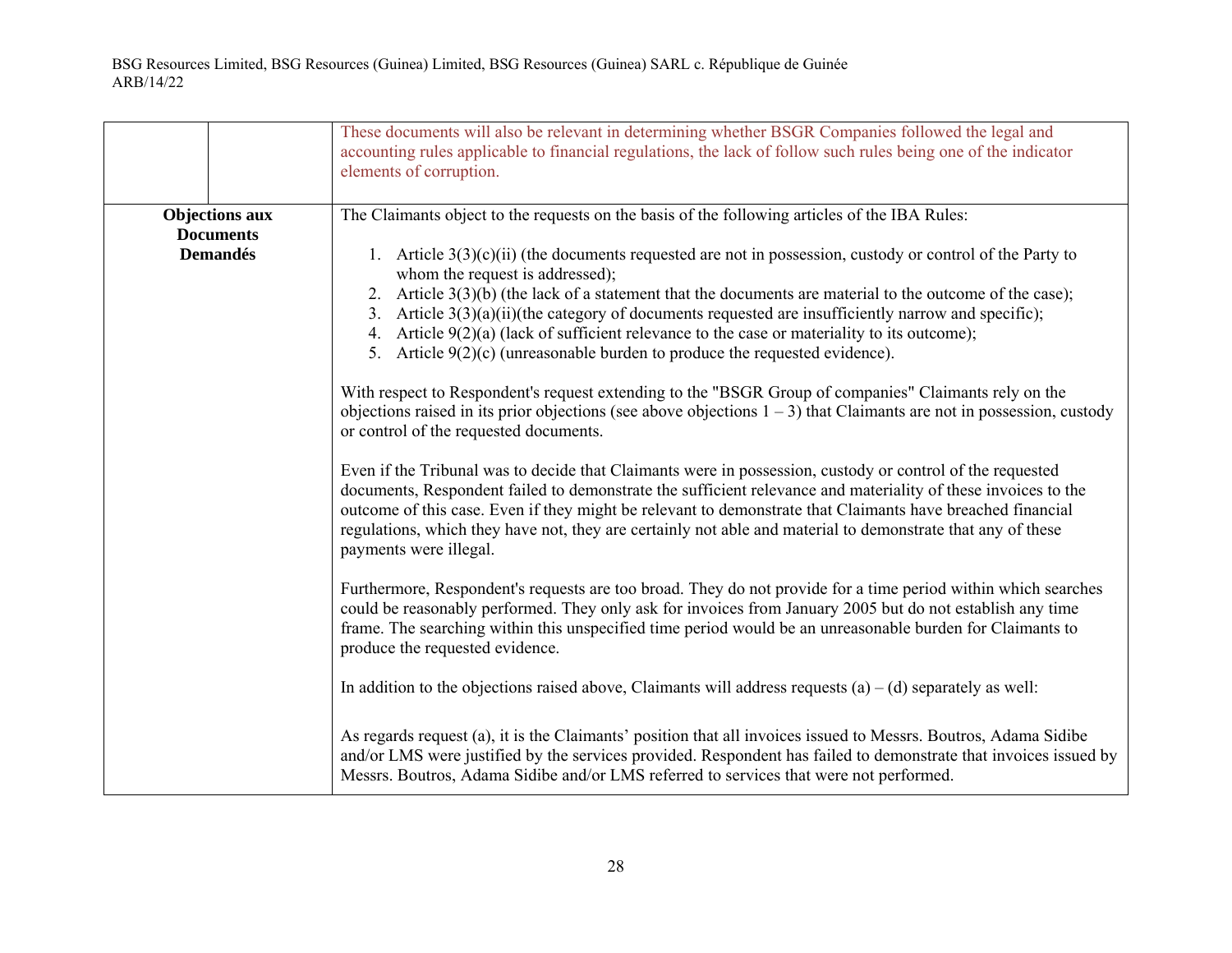$\Gamma$ 

|                                                         | Claimants agree, however, to produce the documents falling within this request which exist and are in their<br>possession, custody or control.                                                                                                                                                                                                         |
|---------------------------------------------------------|--------------------------------------------------------------------------------------------------------------------------------------------------------------------------------------------------------------------------------------------------------------------------------------------------------------------------------------------------------|
|                                                         | As regards request (b), no invoice has been issued to Claimants by Mr. Bah or Mr. Daou. As pointed out above in<br>Claimants objections to request No 4 and No 5, Claimants did not have any involvement with the Mr Bah and<br>Mr Daou or any other individual associated with Pentler. The requested documents do not exist.                         |
|                                                         | As regards request (c), Claimants deny to have ever asked Mr. Fofana's services for any illegitimate purposes<br>(see Claimants' objections to requests No 6 and No 7 above). Claimants have run the relevant searches and<br>confirm that such invoices do not exist.                                                                                 |
|                                                         | As regards request (d), Claimants deny that any payments have been made to Minister Thiam to promote illegal<br>activities on behalf of Claimants (see Claimants' objections to requests No 8 above) Claimants are not in<br>possession, custody or control of invoices issued by Minister Thiam to Claimants. In fact, such invoices do not<br>exist. |
| Réponse aux Objections aux<br><b>Documents Demandés</b> | La Guinée prend note du fait que, malgré les objections qu'elles formulent, notamment quant au caractère<br>déraisonnable ou excessivement contraignant de la demande, les Sociétés BSGR :                                                                                                                                                             |
|                                                         | soit acceptent de produire les Documents demandés qui sont en leur possession, sous leur garde ou sous<br>$\bullet$<br>leur contrôle (demande n° 10(a));                                                                                                                                                                                               |
|                                                         | soit déclarent n'être en possession d'aucun Document répondant à la demande (demandes n°10(b), (c) et<br>$\bullet$<br>$(d)$ ).                                                                                                                                                                                                                         |
| <b>Décision du Tribunal</b>                             | <b>PAS DE DÉCISION REQUISE</b>                                                                                                                                                                                                                                                                                                                         |
| <b>Tribunal's Decision</b>                              | <b>NO DECISION REQUIRED</b>                                                                                                                                                                                                                                                                                                                            |

┑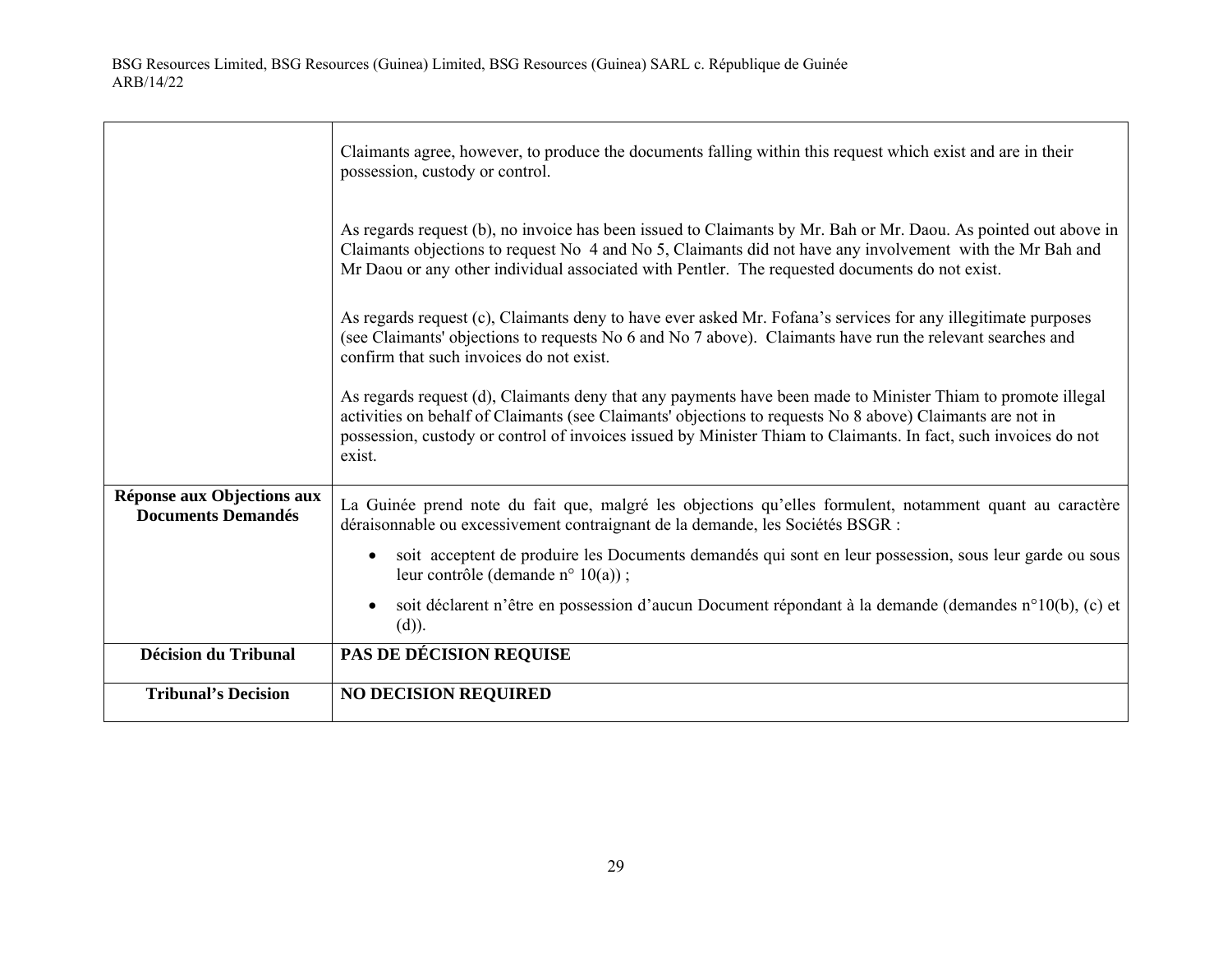| Demande n° 11                                                |                                |                                                                                                                                                                                                                                                       |
|--------------------------------------------------------------|--------------------------------|-------------------------------------------------------------------------------------------------------------------------------------------------------------------------------------------------------------------------------------------------------|
| Document(s) ou<br>Catégories de<br><b>Documents Demandés</b> |                                | Tout Document établissant la preuve du versement de sommes d'argent par les Sociétés BSGR ou toute société<br>du Groupe BSG et/ou la société Pentler en faveur de l'une quelconque des personnes ou entités suivantes :                               |
|                                                              |                                | (a) MM. Boutros, Adama Sidibe et/ou LMS;                                                                                                                                                                                                              |
|                                                              |                                | (b) MM. Bah et/ou Daou;                                                                                                                                                                                                                               |
|                                                              |                                | (c) M. Ibrahima Kassory Fofana, ou                                                                                                                                                                                                                    |
|                                                              |                                | (d) le Ministre Thiam.                                                                                                                                                                                                                                |
|                                                              |                                | Any document establishing proof of payment of money by BSGR companies or any company of BSG Group and<br>or Pentler society for any of the following persons or entities:                                                                             |
|                                                              |                                | (A) MM. Boutros, Adama Sidibe and / or LMS;                                                                                                                                                                                                           |
|                                                              |                                | (B) MM. Bah and / or Daou;                                                                                                                                                                                                                            |
|                                                              |                                | (C) Mr. Ibrahima Fofana Kassory or                                                                                                                                                                                                                    |
|                                                              |                                | (D) the Minister Thiam.                                                                                                                                                                                                                               |
| <b>Pertinence</b><br>selon la<br><b>Partie</b>               | Réf. aux<br><b>Soumissions</b> | <i>Ibid.</i> , points 2 à 6 ci-dessus.                                                                                                                                                                                                                |
| Requérante                                                   | <b>Commentaires</b>            | Ces Documents requis sont pertinents afin d'établir si les versements réalisés par les Sociétés BSGR<br>correspondent effectivement aux prestations réalisées par ces personnes ou entités et aux montants facturés par<br>elles.                     |
|                                                              |                                | These required documents are relevant to determine whether payments made by BSGR Companies actually<br>correspond to services provided by such persons or entities and the amounts invoiced by them.                                                  |
| <b>Objections aux</b>                                        |                                | The Claimants object to the requests on the basis of the following articles of the IBA Rules:                                                                                                                                                         |
| <b>Documents</b><br><b>Demandés</b>                          |                                | 1. Article $3(3)(c)(ii)$ the documents requested are not in possession, custody or control of the Party to whom<br>the request is addressed;<br>2. Article $3(3)(a)(ii)(the category of documents requested are insufficiently narrow and specific);$ |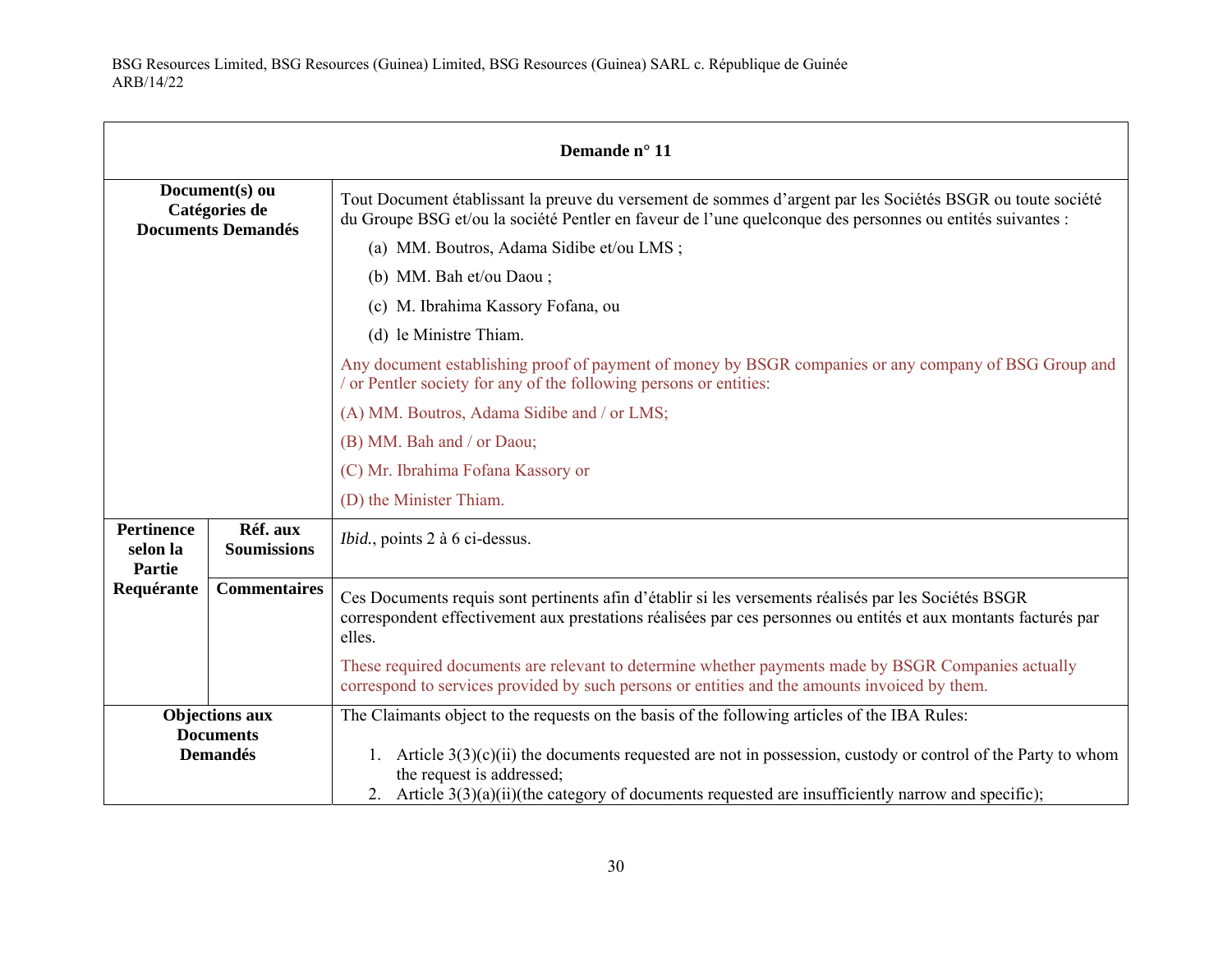| 3. Article $9(2)(a)$ (lack of sufficient relevance to the case or materiality to its outcome);<br>4. Article $9(2)(c)$ (unreasonable burden to produce the requested evidence).                                                                                               |
|-------------------------------------------------------------------------------------------------------------------------------------------------------------------------------------------------------------------------------------------------------------------------------|
| With respect to Respondent's request extending to the "BSGR Group of companies" Claimants rely on the<br>objections raised in its prior objections (see above objections $1 - 3$ ) that Claimants are not in possession, custody<br>or control of the requested documents.    |
| Respondent's requests are too broad. They do not provide for a time period within which searches could be<br>reasonably performed. The searching within this unspecified time period would be an unreasonable burden for<br>Claimants to produce the requested evidence.      |
| In addition to the objections raised above, Claimants will now address requests $(a) - (d)$ separately:                                                                                                                                                                       |
| As regards request (a), it is the Claimants' position that all payments to Messrs. Boutros, Adama Sidibe and/or<br>LMS were justified by the services provided.                                                                                                               |
| Claimants agree, however, to produce the documents falling within this request which exist, are in its possession,<br>custody or control.                                                                                                                                     |
| As regards request (b) as pointed out above in Claimants objections to request No 4 and No 5 above, Claimants<br>did not have any involvement with the Mr Bah and Mr Daou or any other individual associated with Pentler.<br>The requested documents do not exist.           |
| As regards request (c), Claimants deny to have ever asked Mr Fofana's services for any illegitimate purposes (see<br>Claimants' objections to requests No 6, No 7 and No 10 above).                                                                                           |
| Claimants agree, however, to produce any documents falling within this request which exist, are within its<br>possession, custody or control.                                                                                                                                 |
| As regards request (d), as Claimants have already statated above in their objections to requests No 8 and No 10<br>above) Claimants have not made any improper payments to Minister Thiam. Claimants are not in possession,<br>custody or control of the requested documents. |
|                                                                                                                                                                                                                                                                               |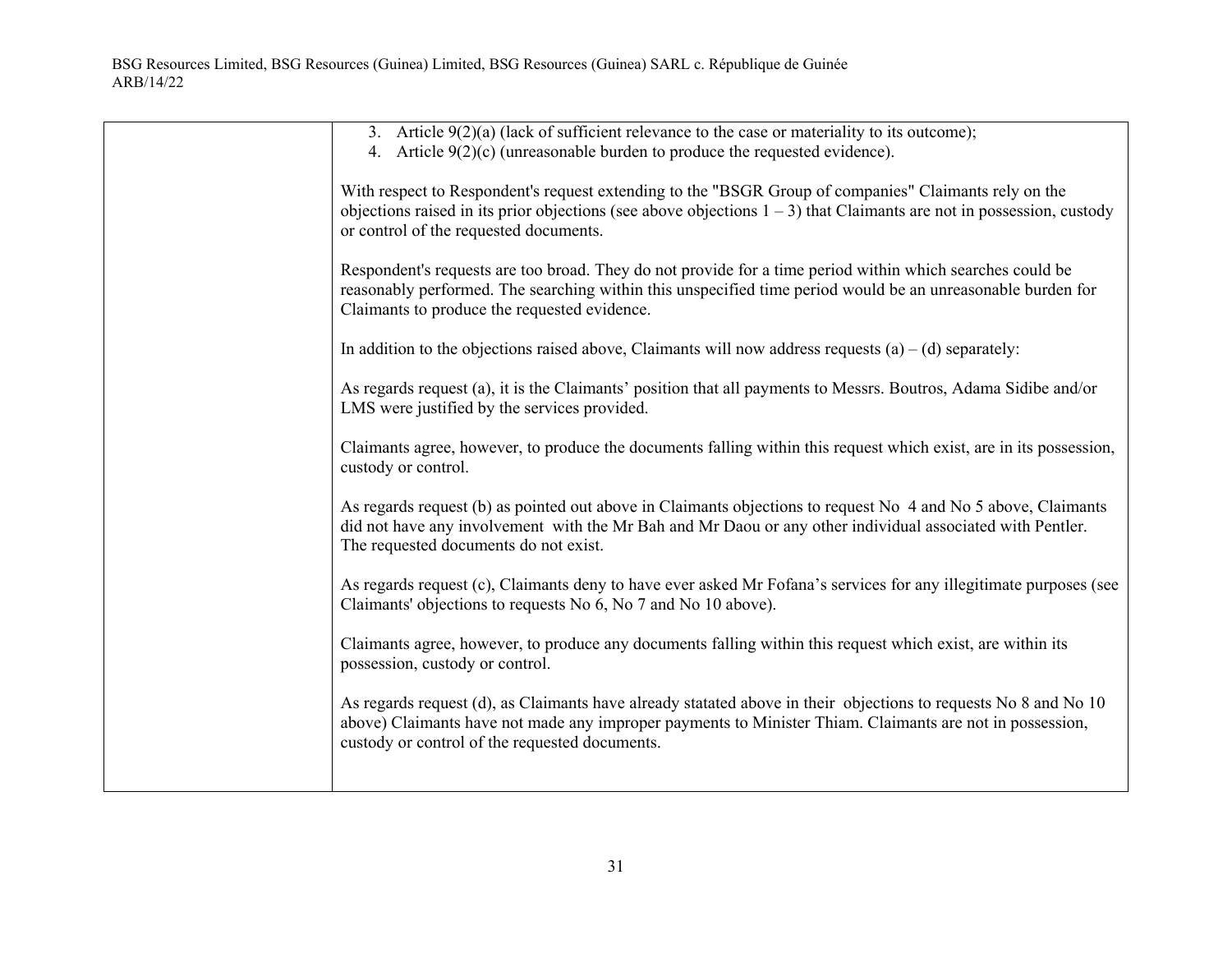| Réponse aux Objections aux<br><b>Documents Demandés</b> | La Guinée prend note du fait que, malgré les objections qu'elles formulent, notamment quant au caractère<br>déraisonnable ou excessivement contraignant de la demande, les Sociétés BSGR :                                                                                                                             |
|---------------------------------------------------------|------------------------------------------------------------------------------------------------------------------------------------------------------------------------------------------------------------------------------------------------------------------------------------------------------------------------|
|                                                         | soit acceptent de produire les Documents demandés qui sont en leur possession, sous leur garde ou sous<br>$\bullet$<br>leur contrôle (demande n° 11(a) et $(c)$ );                                                                                                                                                     |
|                                                         | soit déclarent n'être en possession d'aucun Document répondant à la demande (demande n° 11(b)).<br>$\bullet$                                                                                                                                                                                                           |
|                                                         | S'agissant de la demande n° 11(d), la Guinée prend par ailleurs note de la production par les Sociétés BSGR, le 5<br>août 2016, d'un Document répondant à la demande. L'objection des Sociétés BSGR selon laquelle elles ne<br>seraient pas en possesion des Documents demandés est par conséquent devenue sans objet. |
| <b>Décision du Tribunal</b>                             | PAS DE DÉCISION REQUISE                                                                                                                                                                                                                                                                                                |
| <b>Tribunal's Decison</b>                               | <b>NO DECISION REQUIRED</b>                                                                                                                                                                                                                                                                                            |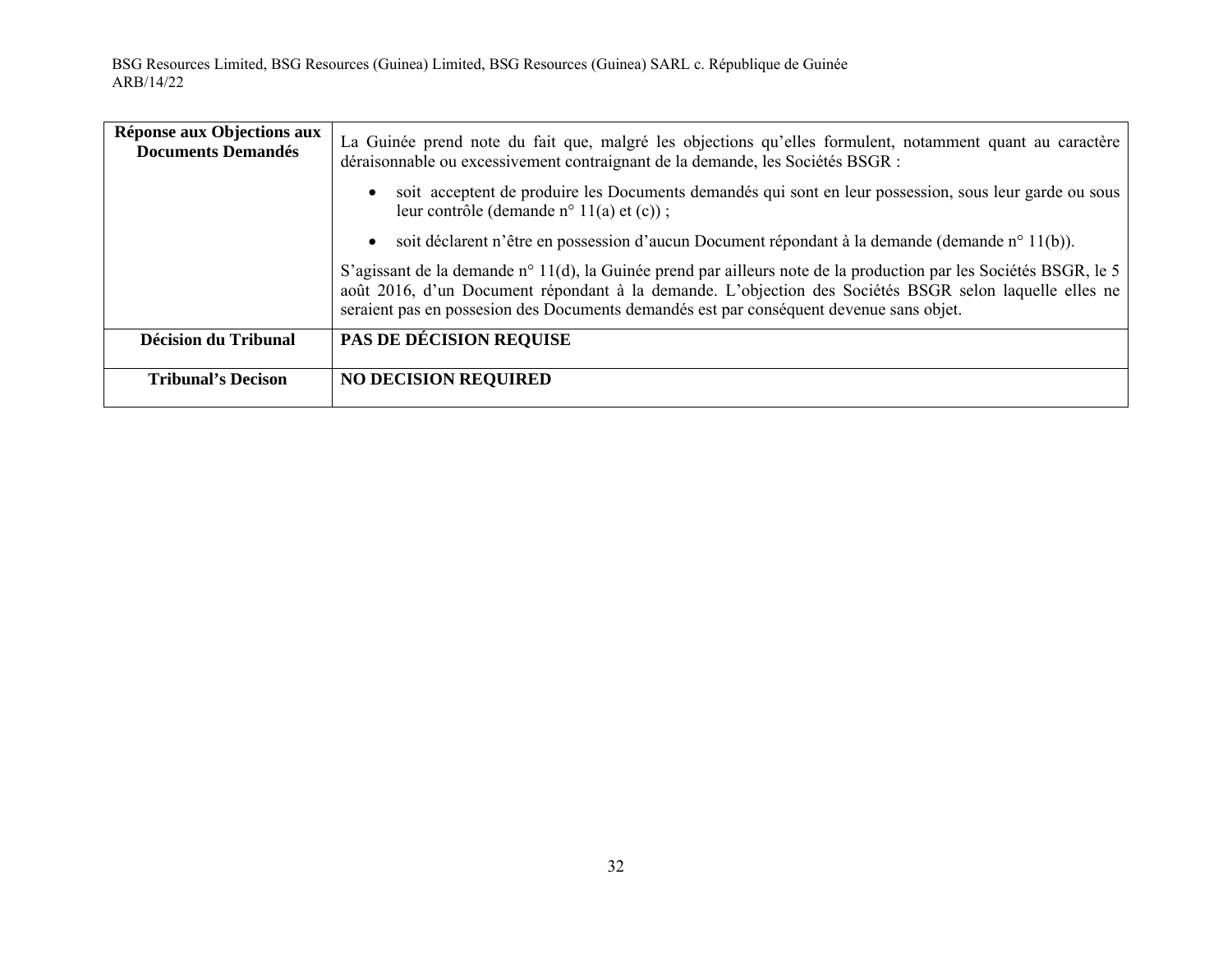| Demande n° 12                                                |                                |                                                                                                                                                                                                                                                                                                                                    |
|--------------------------------------------------------------|--------------------------------|------------------------------------------------------------------------------------------------------------------------------------------------------------------------------------------------------------------------------------------------------------------------------------------------------------------------------------|
| Document(s) ou<br>Catégories de<br><b>Documents Demandés</b> |                                | Tout Document (en particulier, tout rapport) démontrant la réalisation d'un audit ou d'un exercice de <i>due</i><br><i>diligence</i> par les Sociétés BSGR et/ou toute société du Groupe BSG préalablement à l'engagement de :                                                                                                     |
|                                                              |                                | $(a)$ M. Cilins,                                                                                                                                                                                                                                                                                                                   |
|                                                              |                                | (b) M. Lev Ran, ou                                                                                                                                                                                                                                                                                                                 |
|                                                              |                                | $(c)$ M. Noy,                                                                                                                                                                                                                                                                                                                      |
|                                                              |                                | et relatif à cet engagement.                                                                                                                                                                                                                                                                                                       |
|                                                              |                                | Any document (in particular, report) demonstrating an audit or due diligence exercise by BSGR Companies and /<br>or any company of the BSG Group prior to the engagement of:                                                                                                                                                       |
|                                                              |                                | (A) Mr. Cilins,                                                                                                                                                                                                                                                                                                                    |
|                                                              |                                | (B) Mr. Lev Ran, or                                                                                                                                                                                                                                                                                                                |
|                                                              |                                | $(C)$ Mr. Nov                                                                                                                                                                                                                                                                                                                      |
|                                                              |                                | and on this engagement.                                                                                                                                                                                                                                                                                                            |
| <b>Pertinence</b><br>selon la<br><b>Partie</b><br>Requérante | Réf. aux<br><b>Soumissions</b> | Sections IV et V(C) du Contre-Mémoire, notamment §§ 853-856 et 861-868.                                                                                                                                                                                                                                                            |
|                                                              | <b>Commentaires</b>            | La République de Guinée a démontré que le Groupe BSG et, en particulier BSGR, a recouru dès 2005 aux<br>services de MM. Cilins, Lev Ran et Michael Noy - individuellement ou à travers la société offshore Pentler -<br>pour la mise en œuvre du schéma de corruption.                                                             |
|                                                              |                                | Les Documents requis sont pertinents car ils permettront d'établir l'étendue des contrôles internes réalisés ou non<br>par les Sociétés BSGR et/ou BSGR et/ou toute société du Groupe (en application de leurs règles de conformité)<br>pour prévenir des risques de corruption liés à l'engagement de MM. Cilins, Lev Ran ou Noy. |
|                                                              |                                | The Republic of Guinea has shown that BSG Group and, in particular BSGR, resorted in 2005 to services of<br>MM. Cilins Lev Ran and Michael Noy - individually or through the offshore company Pentler - for the                                                                                                                    |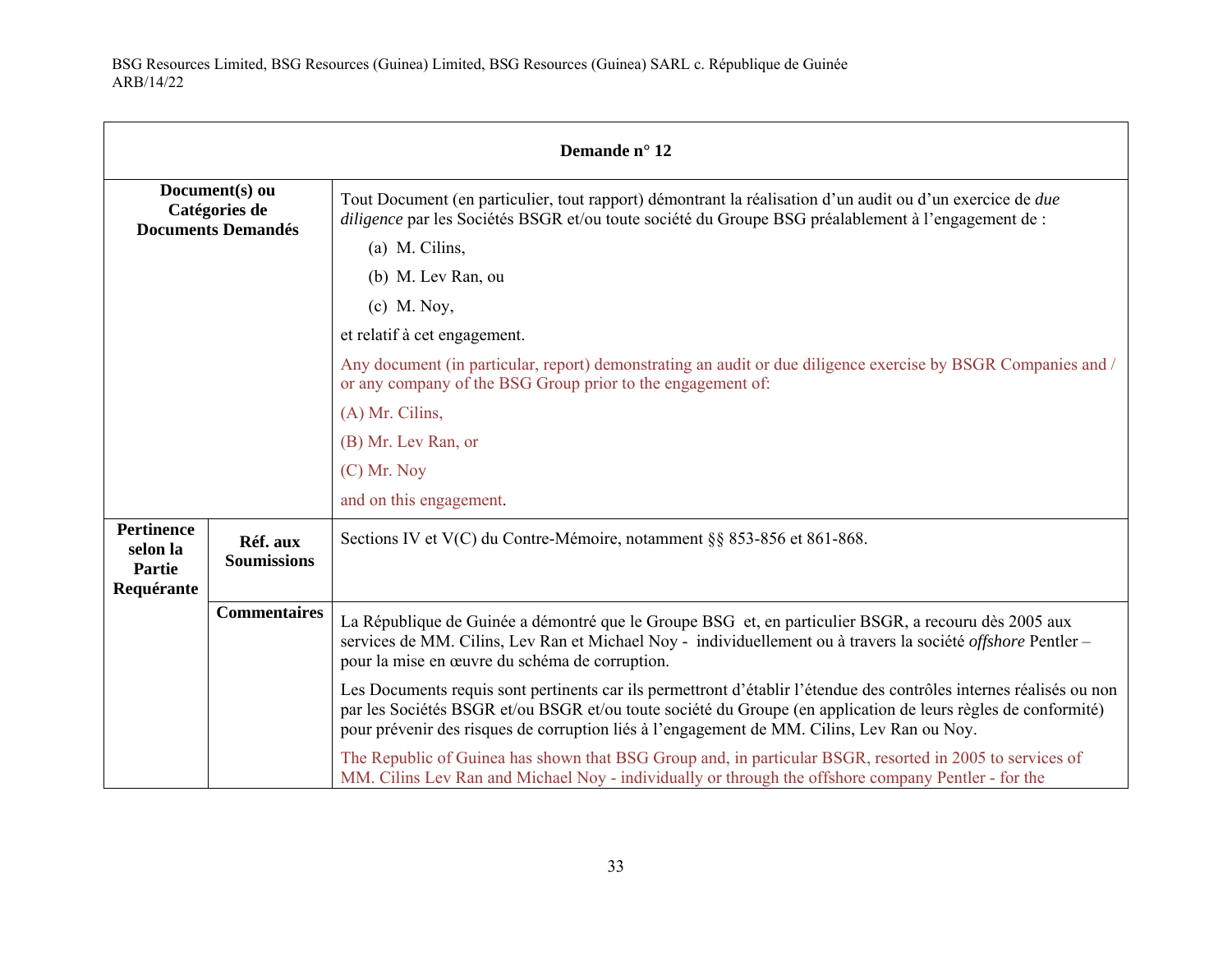|                                                         | implementation of the corruption scheme.                                                                                                                                                                                                                                                                                                                      |
|---------------------------------------------------------|---------------------------------------------------------------------------------------------------------------------------------------------------------------------------------------------------------------------------------------------------------------------------------------------------------------------------------------------------------------|
|                                                         | The required documents are relevant because they will establish the extent of internal controls made or not made<br>by BSGR Companies and / or BSGR and / or any Group company (pursuant to their rules compliance) to prevent<br>corruption risks related to commitments of MM. Cilins Lev Ran or Noy.                                                       |
| <b>Objections aux</b>                                   | The Claimants object to the requests on the basis of the following articles of the IBA Rules:                                                                                                                                                                                                                                                                 |
| <b>Documents</b><br><b>Demandés</b>                     | 1. Article $3(3)(c)(ii)$ the documents requested are not in possession, custody or control of the Party to whom<br>the request is addressed);<br>2. Article $3(3)(b)$ (the lack of a statement that the documents are material to the outcome of the case);<br>3. Article $9(2)(a)$ (lack of sufficient relevance to the case or materiality to its outcome). |
|                                                         | With respect to Respondent's request extending to the "BSGR Group of companies" Claimants rely on the<br>objections raised in its prior objections (see above objections $1 - 3$ ) that Claimants are not in possession, custody<br>or control of the requested documents.                                                                                    |
|                                                         | Even if the Tribunal was to decide that Claimants were in possession, custody or control of the requested<br>documents, Respondent failed to demonstrate the sufficient relevance and materiality of Claimants having or not<br>performed a due diligence exercise before engaging individuals mentioned in this request.                                     |
|                                                         | Nevertheless, Claimants have run the relevant seaches and confirm that they have not found any documents<br>responsive to Respondent's request.                                                                                                                                                                                                               |
| Réponse aux Objections aux<br><b>Documents Demandés</b> | La Guinée prend note du fait que, malgré les objections qu'elles formulent, les Sociétés BSGR déclarent n'être<br>en possession d'aucun Document répondant à la demande.                                                                                                                                                                                      |
| <b>Décision du Tribunal</b>                             | <b>PAS DE DÉCISION REQUISE</b>                                                                                                                                                                                                                                                                                                                                |
| <b>Tribunal's Decision</b>                              | <b>NO DECISION REQUIRED</b>                                                                                                                                                                                                                                                                                                                                   |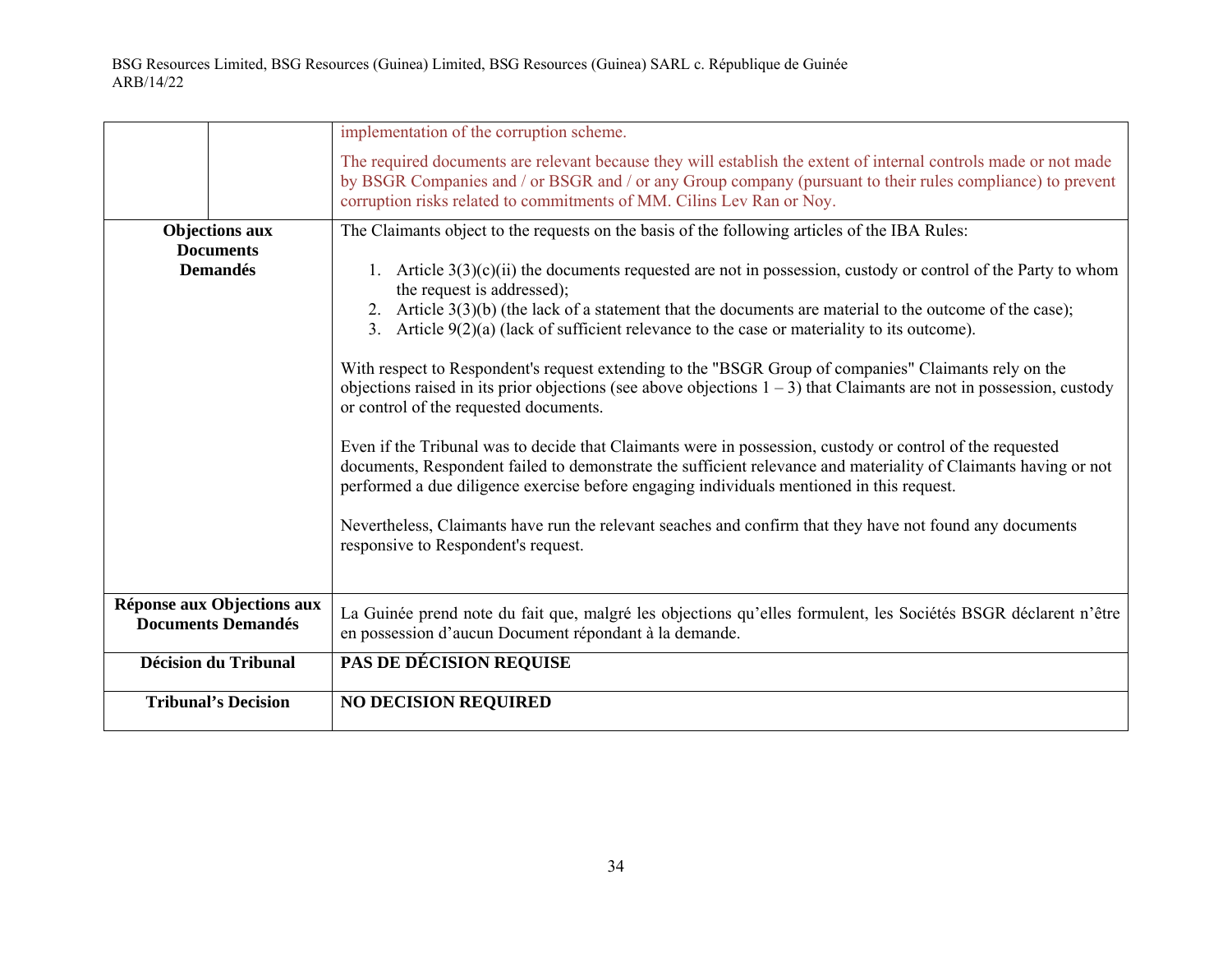| Demande n° 13                                                |                                |                                                                                                                                                                                                                                                                                                                                  |
|--------------------------------------------------------------|--------------------------------|----------------------------------------------------------------------------------------------------------------------------------------------------------------------------------------------------------------------------------------------------------------------------------------------------------------------------------|
| Document(s) ou<br>Catégories de<br><b>Documents Demandés</b> |                                | Tout Document (en particulier, tout rapport) démontrant la réalisation d'un audit ou d'un exercice de <i>due</i><br>diligence par les Sociétés BSGR, toute société du Groupe BSG et/ou la société Pentler préalablement à<br>l'engagement de :                                                                                   |
|                                                              |                                | (a) M. Boutros, M. Adama Sidibe et/ou la société Logistics Maintenance Services (« LMS »),                                                                                                                                                                                                                                       |
|                                                              |                                | (b) M. Bah et/ou M. Daou,                                                                                                                                                                                                                                                                                                        |
|                                                              |                                | (c) M. Fofana,                                                                                                                                                                                                                                                                                                                   |
|                                                              |                                | et relatif à cet engagement.                                                                                                                                                                                                                                                                                                     |
|                                                              |                                | Any document (in particular, report) demonstrating an audit or due diligence exercise by BSGR Company, any<br>company of BSG Group and / or the company Pentler prior to engagement:                                                                                                                                             |
|                                                              |                                | (A) Mr. Boutros, Mr. Adama Sidibe and / or society Logistics Maintenance Services ("LMS")                                                                                                                                                                                                                                        |
|                                                              |                                | (B) Mr. Bah and / or Mr. Daou                                                                                                                                                                                                                                                                                                    |
|                                                              |                                | (C) Mr. Fofana,                                                                                                                                                                                                                                                                                                                  |
|                                                              |                                | and on this commitment.                                                                                                                                                                                                                                                                                                          |
| <b>Pertinence</b><br>selon la<br><b>Partie</b><br>Requérante | Réf. aux<br><b>Soumissions</b> | Sections IV et V(C) du Contre-Mémoire, notamment §§ 193-199, 348-367, 387-416, 417-444, 482-490, 836-<br>850 et 869-873.                                                                                                                                                                                                         |
|                                                              | <b>Commentaires</b>            | La République de Guinée a démontré que les Sociétés BSGR ont recouru, parfois par l'intermédiaire de la société<br>Pentler, à un nombre important de « consultants » pour la mise en œuvre du schéma de corruption.                                                                                                              |
|                                                              |                                | Les Documents requis sont pertinents car ils permettront d'établir l'étendue des contrôles internes réalisés ou non<br>par les Sociétés BSGR et/ou BSGR et/ou toute société du Groupe (en application de leurs règles de conformité)<br>pour prévenir des risques de corruption liés à l'engagement de chacune de ces personnes. |
|                                                              |                                | The Republic of Guinea has shown that BSGR Companies have used, sometimes through the Pentler society, a                                                                                                                                                                                                                         |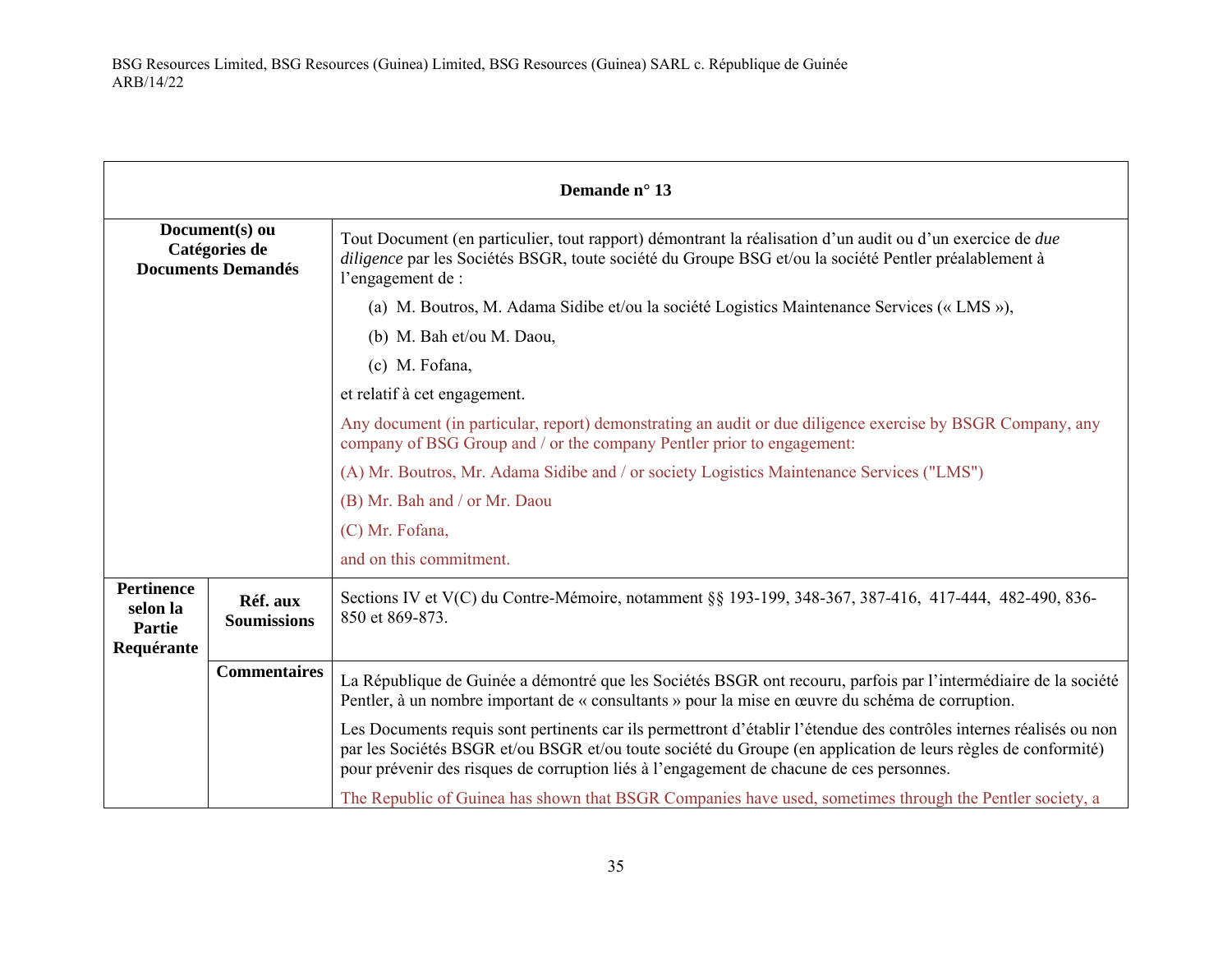|                                           | large number of "consultants" for the implementation of the corruption scheme.                                                                                                                                                                                                                                                                                                                                                                    |
|-------------------------------------------|---------------------------------------------------------------------------------------------------------------------------------------------------------------------------------------------------------------------------------------------------------------------------------------------------------------------------------------------------------------------------------------------------------------------------------------------------|
|                                           | The required documents are relevant because they will establish the extent of internal controls made or not made<br>by BSGR Companies and / or BSGR and / or any Group company (pursuant to their rules compliance) to prevent<br>corruption risks related to the commitment of each person.                                                                                                                                                      |
| <b>Objections aux</b><br><b>Documents</b> | The Claimants object to the requests on the basis of the following articles of the IBA Rules:                                                                                                                                                                                                                                                                                                                                                     |
| <b>Demandés</b>                           | 1. Article $3(3)(c)(ii)$ (the documents requested are not in possession, custody or control of the Party to<br>whom the request is addressed);                                                                                                                                                                                                                                                                                                    |
|                                           | 2. Article $3(3)(b)$ (the lack of a statement that the documents are material to the outcome of the case);<br>3. Article $9(2)(a)$ (lack of sufficient relevance to the case or materiality to its outcome).                                                                                                                                                                                                                                      |
|                                           | With respect to Respondent's request extending to the "BSGR Group of companies" Claimants rely on the<br>objections raised in its prior objections (see above objections $1 - 3$ ) that Claimants are not in possession, custody<br>or control of the requested documents.                                                                                                                                                                        |
|                                           | Even if the Tribunal was to decide that Claimants were in possession, custody or control of the requested<br>documents, Respondent failed to demonstrate the sufficient relevance and materiality of Claimants having (or<br>not) performed a due diligence exercise before engaging individuals mentioned in this request. Furthermore, as<br>stated already above in objections 4, 5 $\&$ 10 Claimants did not engage any of those individuals. |
|                                           | In addition to the objections raised above Claimants will now address requests $(a) - (c)$ also separately:                                                                                                                                                                                                                                                                                                                                       |
|                                           | As regards request (a) Claimants agree to produce the documents falling within this request which exist and are<br>in its possession, custody or control. Claimants deny, however, that Messrs. Boutros, Adama Sidibe and/or LMS<br>acted on behalf of BSGR in relation to alleged bribery and corrupt payments.                                                                                                                                  |
|                                           | As regards request (b), Claimants confirm that the requested documents do not exist, thus, are not in possession,<br>custody or control of Claimants. As stated above in objection 4, 5 and 10, Claimants have neither entered into<br>any agreements with Messrs. Bah and/or Daou nor have they performed any audit of these individuals.                                                                                                        |
|                                           | As regards request (c), Claimants deny to have ever asked Mr. Fofana's services for any illegitimate purposes.                                                                                                                                                                                                                                                                                                                                    |
|                                           | The Claimants deny that Messrs. Boutros, Adama Sidibe and/or LMS acted on behalf of BSGR in relation to<br>alleged bribery and corrupt payments.                                                                                                                                                                                                                                                                                                  |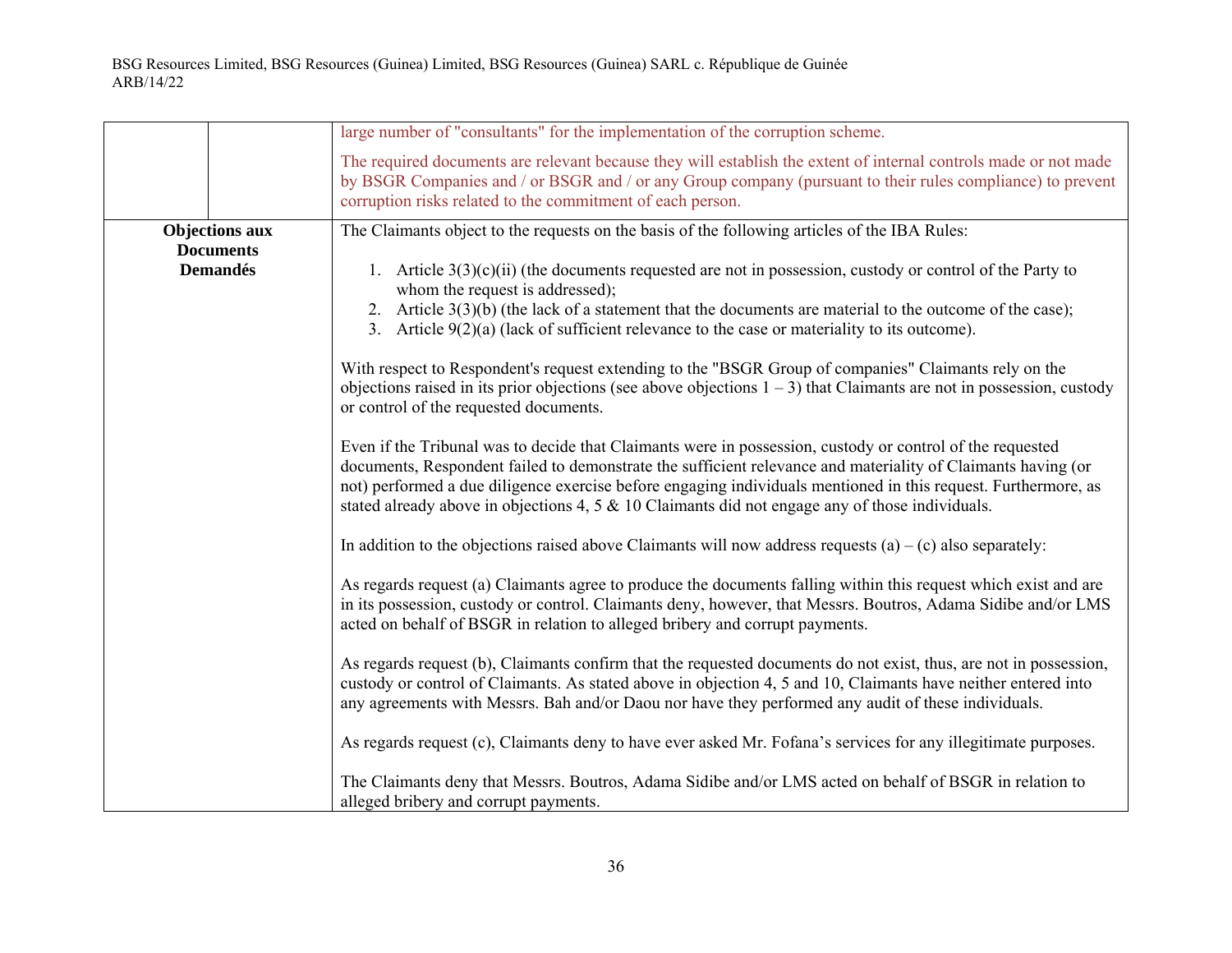$\Gamma$ 

|                                                         | Claimants agree, however, to produce the documents falling within this request which exist and are within its<br>possession, custody or control.                                                                                                                                                                                                                                                                                                                                                                                                                                                                                                                                                                                                                                                                                                                                                                                                                                                                                                                                                                                     |
|---------------------------------------------------------|--------------------------------------------------------------------------------------------------------------------------------------------------------------------------------------------------------------------------------------------------------------------------------------------------------------------------------------------------------------------------------------------------------------------------------------------------------------------------------------------------------------------------------------------------------------------------------------------------------------------------------------------------------------------------------------------------------------------------------------------------------------------------------------------------------------------------------------------------------------------------------------------------------------------------------------------------------------------------------------------------------------------------------------------------------------------------------------------------------------------------------------|
| Réponse aux Objections aux<br><b>Documents Demandés</b> | La Guinée prend note du fait que, malgré les objections qu'elles formulent, les Sociétés BSGR :<br>soit acceptent de produire les Documents demandés qui sont en leur possession, sous leur garde ou sous<br>$\bullet$<br>leur contrôle (demandes n° 13(a) et $(c)$ ).<br>soit déclarent n'être en possession d'aucun Document répondant à la demande (demandes n° 13(b)).<br>$\bullet$<br>La Guinée précise toutefois avoir sollicité des Sociétés BSGR, le 3 août 2016, qu'elles confirment si leur accord<br>de produire les Documents demandés concerne la demande n° 13 dans son intégralité ou seulement l'un des<br>points (a), (b) $et/ou$ (c).<br>Bien que les Sociétés BSGR aient confirmé que leur accord s'appliquait aux demandes n° 13(a) et (c), la Guinée<br>n'a identifié aucun Document répondant à ces deux demandes après revue des Documents produits par les<br>Sociétés BSGR les 27 juillet 2016 et 5 août 2016.                                                                                                                                                                                              |
|                                                         | Sous réserve d'éventuelles clarifications des Sociétés BSGR à cet égard, la Guinée se voit contrainte de constater<br>le refus des Sociétés BSGR de produire l'intégralité des Documents demandés et de solliciter du Tribunal qu'il<br>en ordonne la production.                                                                                                                                                                                                                                                                                                                                                                                                                                                                                                                                                                                                                                                                                                                                                                                                                                                                    |
| <b>Décision du Tribunal</b>                             | <b>ACCORDÉE DANS SA FORME RESTREINTE</b><br>En ce qui concerne la demande No. 13(b), le Tribunal prend note de la déclaration des Demanderesses selon<br>laquelle aucun document pertinent n'existe. Le Tribunal comprend cela comme une affirmation générale faisant<br>référence aux documents où qu'ils se trouvent au sein du groupe BSG. Si tel n'était pas le cas, il est ordonné aux<br>Demanderesses de fournir leurs meilleurs efforts pour obtenir et produire ces documents.<br>En ce qui concerne les demandes $13(a)$ et (c), le Tribunal prend note de l'accord des Demanderesses pour<br>produire les documents existants. Il note également la déclaration de la Défenderesse selon laquelle aucun<br>document pertinent n'a été produit. Par conséquent, le Tribunal comprend qu'aucun autre document pertinent<br>n'existe. Toutefois, si des documents pertinents existaient et ne sont pas sous le contrôle direct des<br>Demanderesses, mais sous celui d'une autre entreprise du groupe BSG, il est ordonné aux Demanderesses de<br>poursuivre leurs meilleurs efforts pour obtenir et produire ces documents. |

┑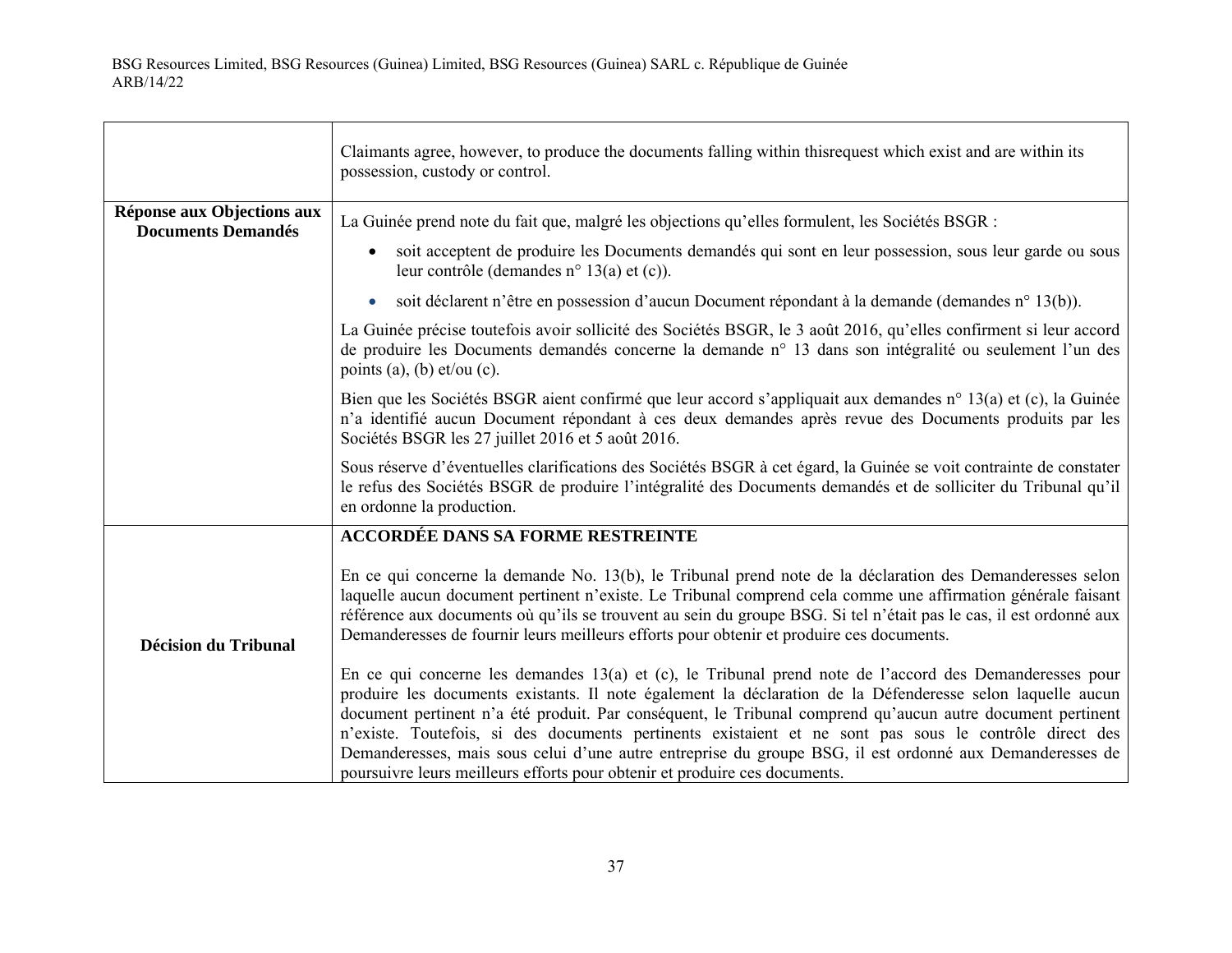|                            | <b>GRANTED AS NARROWED DOWN</b>                                                                                                                                                                                                                                                                                                                                                                                                                                                                                                                                                   |
|----------------------------|-----------------------------------------------------------------------------------------------------------------------------------------------------------------------------------------------------------------------------------------------------------------------------------------------------------------------------------------------------------------------------------------------------------------------------------------------------------------------------------------------------------------------------------------------------------------------------------|
| <b>Tribunal's Decision</b> | With respect to request No. 13(b), the Tribunal takes note of the Claimants' statement that no responsive<br>documents exist. The Tribunal understands this as a general statement referring to documents wherever they are<br>located within the BSG Group. If this were not so, the Claimants are ordered to make their best efforts to obtain<br>and produce the documents.                                                                                                                                                                                                    |
|                            | With respect to requests Nos. 13(a) and (c), the Tribunal takes note of the Claimants' agreement to produce<br>existing documents. It further takes note of the Respondent's statement that no responsive documents have been<br>produced. Accordingly, the Tribunal understands that no further responsive documents exist. However, to the<br>extent that responsive documents exist that are not in the direct control of the Claimants, but of another company<br>of the BSG Group, the Claimants are ordered to make their best efforts to obtain and produce the documents. |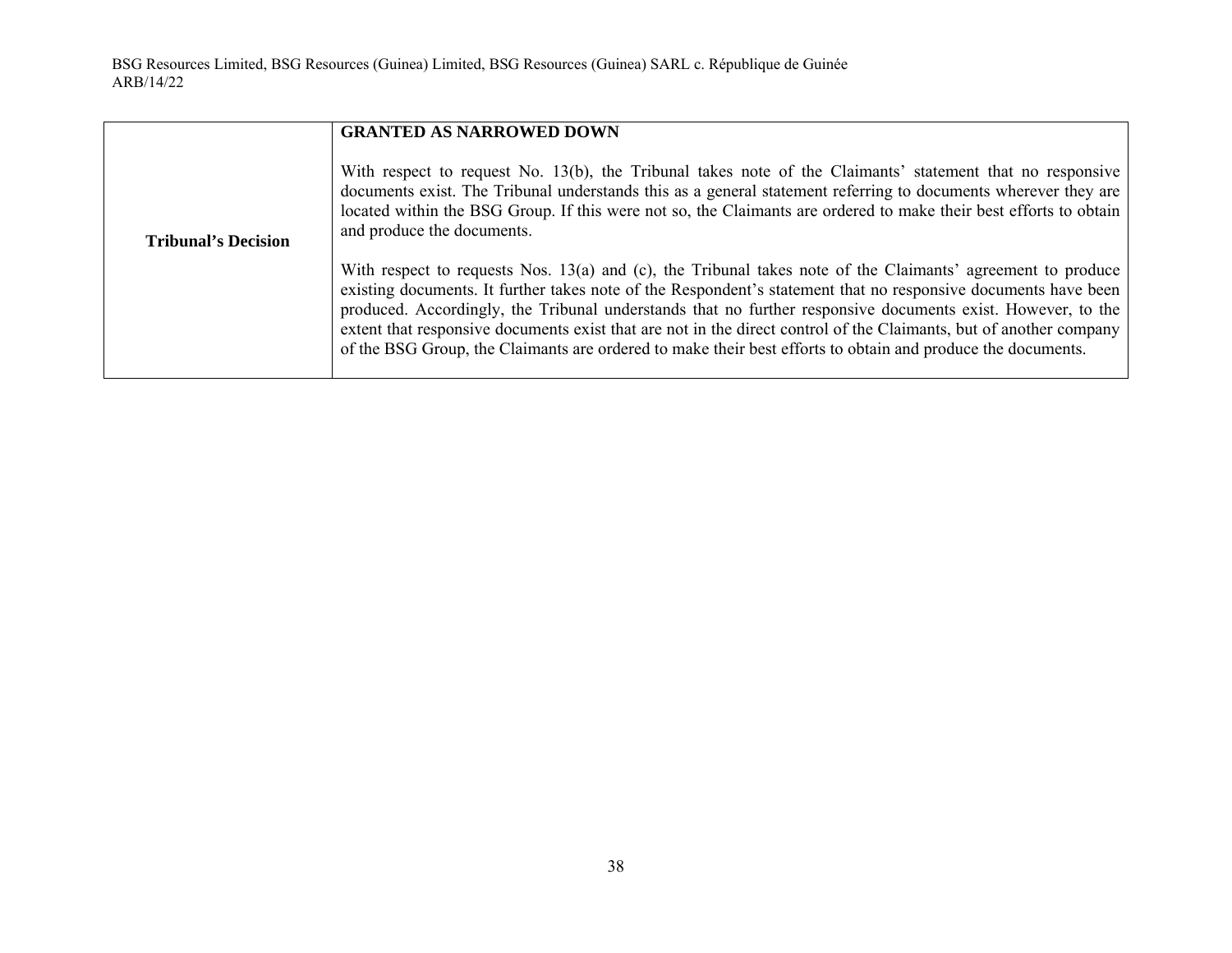| II.<br>Structure et employés des sociétés du Groupe BSG      |                                |                                                                                                                                                                                                                                                                                         |  |
|--------------------------------------------------------------|--------------------------------|-----------------------------------------------------------------------------------------------------------------------------------------------------------------------------------------------------------------------------------------------------------------------------------------|--|
|                                                              | Demande n° 14                  |                                                                                                                                                                                                                                                                                         |  |
| Document(s) ou<br>Catégories de<br><b>Documents Demandés</b> |                                | Tout Document établissant (i) la structure de l'actionnariat ainsi que (ii) l'identité des administrateurs des<br>sociétés :                                                                                                                                                            |  |
|                                                              |                                | (a) Windpoint Overseas Limited, et                                                                                                                                                                                                                                                      |  |
|                                                              |                                | (b) BSGR Treasury Services,                                                                                                                                                                                                                                                             |  |
|                                                              |                                | entre 2005 et 2012.                                                                                                                                                                                                                                                                     |  |
|                                                              |                                | En particulier, tout extrait de registre, certificat d'immatriculation ou Share Certificate relatif à ces deux sociétés.                                                                                                                                                                |  |
|                                                              |                                | Any document stating (i) the shareholding structure and (ii) the identity of the directors of the companies:                                                                                                                                                                            |  |
|                                                              |                                | (A) Windpoint Overseas Limited, and                                                                                                                                                                                                                                                     |  |
|                                                              |                                | (B) BSGR Treasury Services,                                                                                                                                                                                                                                                             |  |
|                                                              |                                | between 2005 and 2012.                                                                                                                                                                                                                                                                  |  |
|                                                              |                                | In particular, any extract from register, registration certificate or Share Certificate relating to these two<br>companies.                                                                                                                                                             |  |
| <b>Pertinence</b><br>selon la<br>Partie                      | Réf. aux<br><b>Soumissions</b> | Contre-Mémoire, §§ 69, 479, 513, 517 et 801.                                                                                                                                                                                                                                            |  |
| Requérante                                                   | <b>Commentaires</b>            | La République de Guinée a démontré que les Sociétés BSGR ont utilisé les sociétés Windpoint Overseas Limited<br>et BSGR Treasury Services pour effectuer divers paiements, notamment en faveur de la société Pentler et de<br>certaines des personnes identifiées au point 2 ci-dessus. |  |
|                                                              |                                | Les documents requis sont pertinents pour clarifier le rôle des sociétés Windpoint Overseas Limited et BSGR<br>Treasury Services dans le Groupe BSG.                                                                                                                                    |  |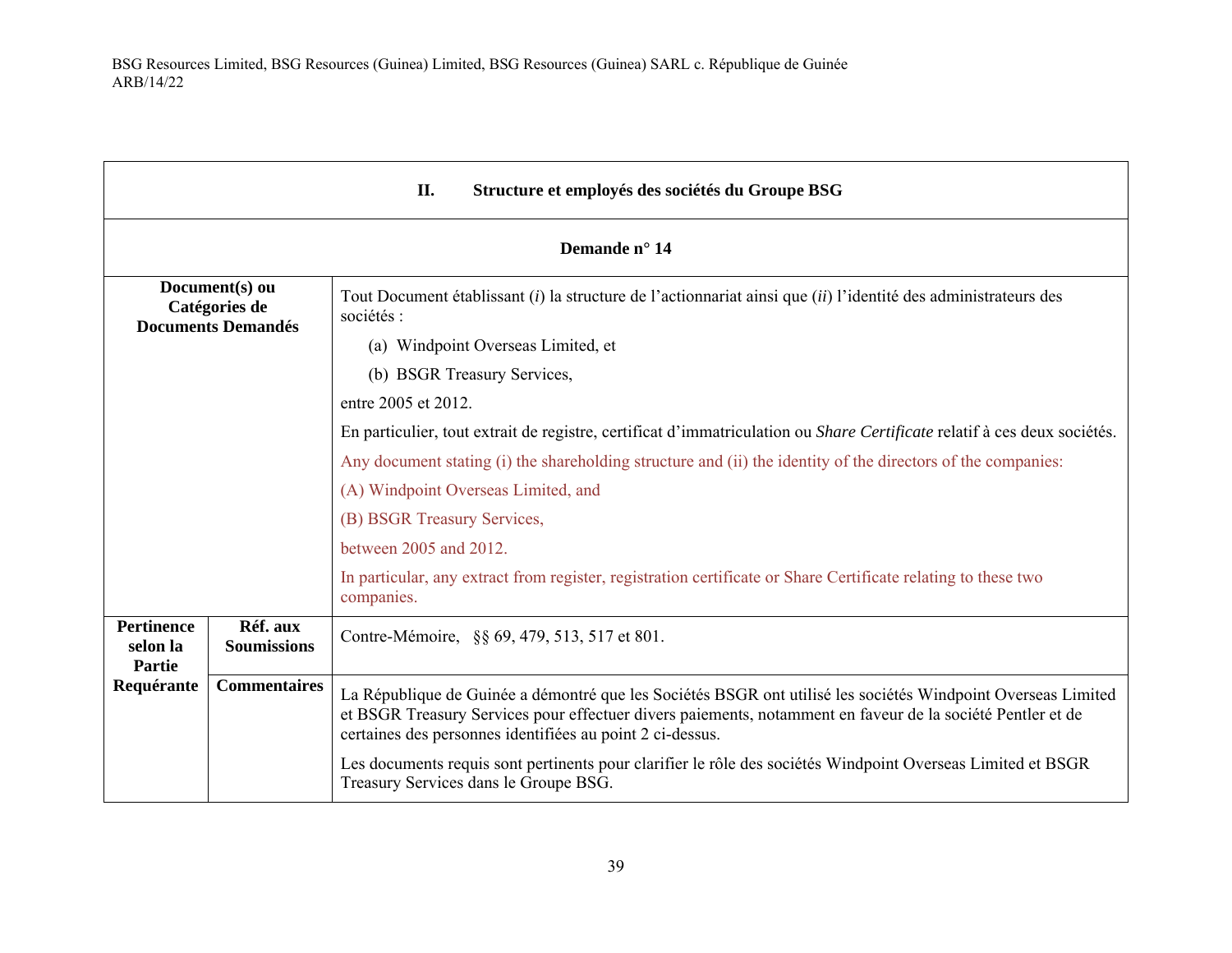|                                                              | The Republic of Guinea has shown that BSGR Companies have used the companies Windpoint Overseas Limited<br>and BSGR Treasury Services to make various payments, including for the Pentler company and certain<br>individuals identified in item 2 above.<br>The required documents are relevant to clarify the role of companies Windpoint Overseas Limited and BSGR<br>Treasury Services in the BSG Group.                                                                                                                                                                                                                                                                                                                                                                                                                                                                                                                                                                                                                                                                                                                                                                                                                                                                                                                                                                                                                                                                                                                                                                                                       |
|--------------------------------------------------------------|-------------------------------------------------------------------------------------------------------------------------------------------------------------------------------------------------------------------------------------------------------------------------------------------------------------------------------------------------------------------------------------------------------------------------------------------------------------------------------------------------------------------------------------------------------------------------------------------------------------------------------------------------------------------------------------------------------------------------------------------------------------------------------------------------------------------------------------------------------------------------------------------------------------------------------------------------------------------------------------------------------------------------------------------------------------------------------------------------------------------------------------------------------------------------------------------------------------------------------------------------------------------------------------------------------------------------------------------------------------------------------------------------------------------------------------------------------------------------------------------------------------------------------------------------------------------------------------------------------------------|
| <b>Objections aux</b><br><b>Documents</b><br><b>Demandés</b> | The Claimants object to the requests on the basis of the following articles of the IBA Rules:<br>1. Article $3(3)(c)(ii)$ (the documents requested are not in possession, custody or control of the Party to<br>whom the request is addressed);<br>2. Article $3(3)(b)$ (the lack of a statement that the documents are material to the outcome of the case)<br>3. Article $3(3)(a)(ii)$ (the category of documents requested are insufficiently narrow and specific)<br>4. Article $9(2)(a)$ (lack of sufficient relevance to the case or materiality to its outcome)<br>5. Article $9(2)(c)$ (unreasonable burden to produce the requested evidence)<br>The Claimants have, in their Claimant's memorial explained the structure of the BSGR group.<br>Even if the Tribunal were to decide that Claimants should provide the requested documents, Respondents did not<br>demonstrate the sufficient relevance and materiality of the requested documents to the outcome of this case. In<br>fact, Claimants cannot see how the disclosure of the shareholding structure and the identity of the directors of the<br>Windpoint Overseas Limited or BSGR Treasury Services would be relevant and/or material to the outcome of the<br>case.<br>Furthermore, Claimants object on the basis that Respondents requests are too broad. The requests cover a time<br>frame between 2005 and 2012. The searching of a seven year time period is too broad and would be an<br>unreasonable burden on the Claimants, in particular, considering that Respondent fails to demonstrate the<br>relevance of this time frame. |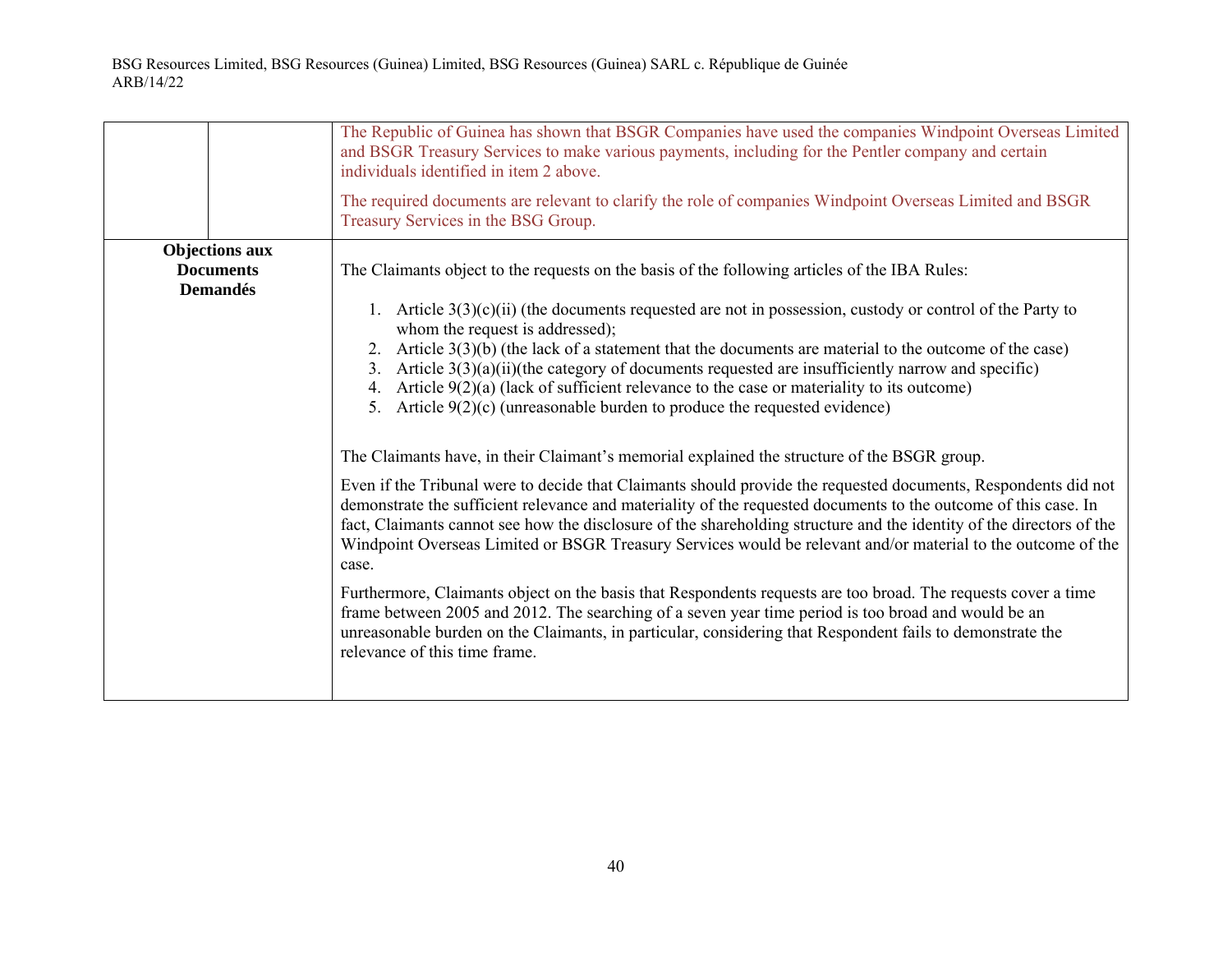| Réponse aux Objections aux<br><b>Documents Demandés</b> | Conformément à l'article 16.3 de l'Ordonnance de procédure n° 1, la Guinée ne répond qu'à l'objection des<br>Sociétés BSGR selon laquelle cette demande serait exagérément contraignante, compte-tenu du fait qu'elle<br>concerne des Documents créés sur une période de sept ans.                                                                                                                                                                                                                        |
|---------------------------------------------------------|-----------------------------------------------------------------------------------------------------------------------------------------------------------------------------------------------------------------------------------------------------------------------------------------------------------------------------------------------------------------------------------------------------------------------------------------------------------------------------------------------------------|
|                                                         | Dans la mesure où la demande vise une catégorie de Documents précisément définie, la période de temps visée<br>ne peut suffire à elle seule à établir le caractère déraisonnable ou excessivement contraignant de la demande. En<br>effet, les Documents demandés par la Guinée sont uniquement des documents sociaux officiels. Compte-tenu de<br>leur nature, ils ont nécessairement été classés et conservés avec soin, de sorte qu'il devrait être aisé d'en trouver<br>une copie et de les produire. |
|                                                         | En outre, l'objet des Documents est précisément circonscrit et la demande ne concerne que deux sociétés, de<br>sorte que les Documents demandés sont particulièrement limités en nombre. Les Sociétés BSGR bénéficient de<br>suffisamment de mots-clés pour identifier les Documents demandés dans une base de données électronique. La<br>recherche des Documents demandés n'impose donc pas de fardeau excessif aux Sociétés BSGR.                                                                      |
|                                                         | Pour ces raisons, l'objection des Sociétés BSGR ne saurait être admise.                                                                                                                                                                                                                                                                                                                                                                                                                                   |
| Décision du Tribunal                                    | <b>ACCORDÉE</b><br>Les documents demandés semblent être pertinents prima facie. La demande est aussi suffisamment spécifique et<br>ne semble pas représenter un fardeau excessif.                                                                                                                                                                                                                                                                                                                         |
| <b>Tribunal's Decision</b>                              | <b>GRANTED</b><br>The requested documents appear <i>prima facie</i> relevant. The request is also sufficiently specific and does not<br>appear to amount to an unreasonable burden.                                                                                                                                                                                                                                                                                                                       |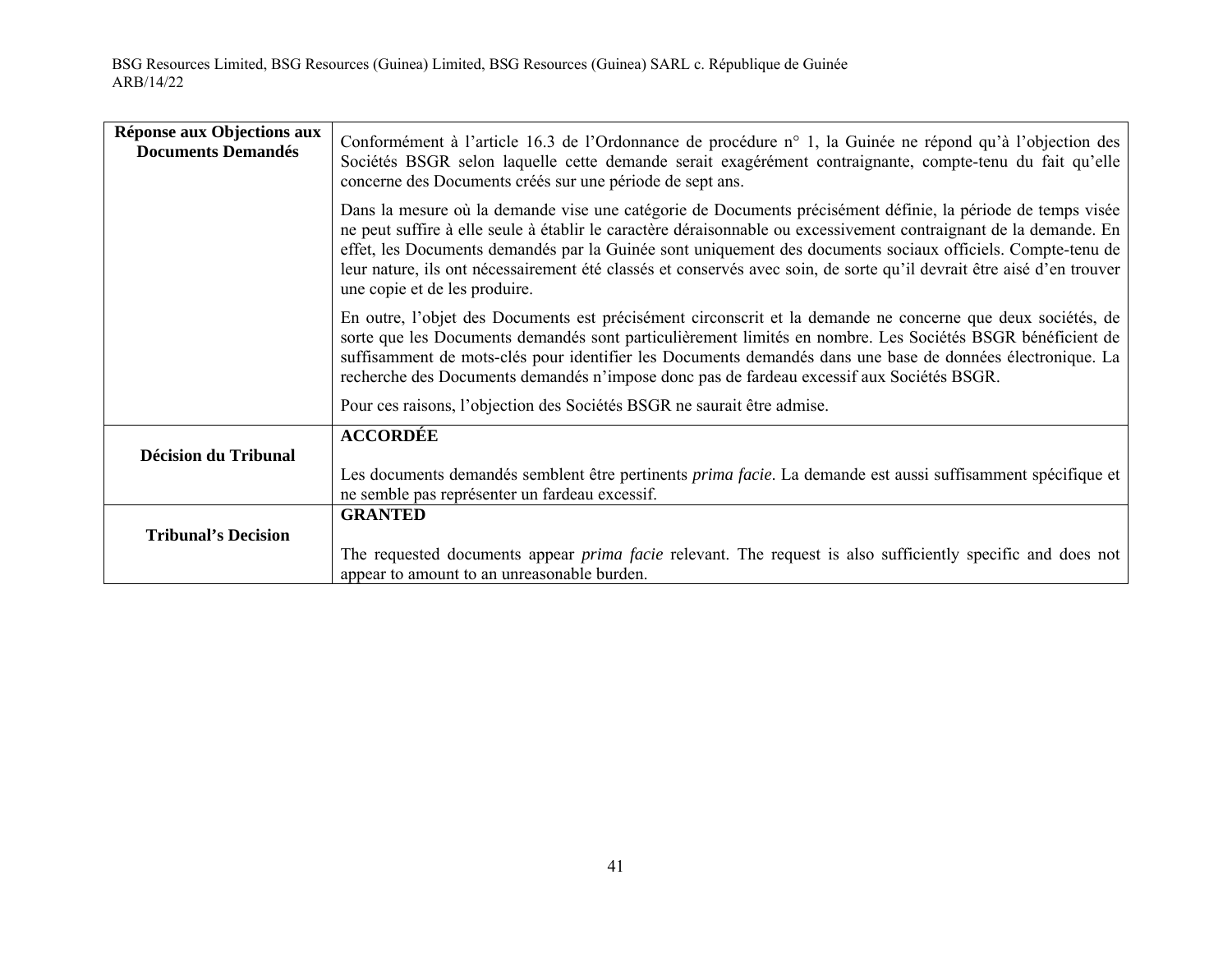| Demande n° 15                                                |                                                              |                                                                                                                                                                                                                                                                       |
|--------------------------------------------------------------|--------------------------------------------------------------|-----------------------------------------------------------------------------------------------------------------------------------------------------------------------------------------------------------------------------------------------------------------------|
|                                                              | Document(s) ou<br>Catégories de<br><b>Documents Demandés</b> | Tout contrat de travail ou de consultant conclu entre BSGR Guinée et Ibrahima Sory Touré.<br>Any employment contract or consulting agreement between BSGR Guinea and Ibrahima Sory Toure.                                                                             |
| <b>Pertinence</b><br>selon la<br><b>Partie</b>               | Réf. aux<br><b>Soumissions</b>                               | Contre-Mémoire, §§ 238, 477-478 et 828-830.                                                                                                                                                                                                                           |
| Requérante                                                   | <b>Commentaires</b>                                          | Il est établi et admis par les Sociétés BSGR que M. Ibrahima Sory Touré, le beau-frère du Président Conté, a été<br>employé par BSGR Guinée, dans un premier temps en tant que directeur des relations publiques puis en tant que<br>vice-président.                  |
|                                                              |                                                              | La République de Guinée soutient qu'il n'existait aucune justification licite à l'embauche de M. I.S. Touré par<br>BSGR Guinée dès lors que celui-ci ne disposait d'aucune compétence professionnelle dans le secteur minier ou<br>en matière de relations publiques. |
|                                                              |                                                              | Les documents requis sont pertinents pour établir l'étendue des prestations requises de M. Touré dans le cadre de<br>son contrat de travail et la rémunération perçue en contrepartie.                                                                                |
|                                                              |                                                              | It is established and accepted by BSGR Companies that Ibrahima Sory Toure, brother in law of President Conté,<br>was employed by BSGR Guinea, initially as director of public relations and then as vice president.                                                   |
|                                                              |                                                              | The Republic of Guinea maintains that there was no lawful justification for hiring Mr. I.S. Toure BSGR Guinea<br>since it had no professional expertise in mining or public relations.                                                                                |
|                                                              |                                                              | The required documents are relevant to establish the extent of the services required of Toure as part of his<br>employment contract and the remuneration received in return.                                                                                          |
| <b>Objections aux</b><br><b>Documents</b><br><b>Demandés</b> |                                                              | Claimants agree to produce documents falling within these request which exist and are within its possession,<br>custody or control.                                                                                                                                   |
|                                                              |                                                              | For the avoidance of doubt, the Claimants deny Mr. Touré was ever the brother-in-law of President Conté. The<br>Claimants also deny that its dealings with Mr. Touré involved any illicit activities.                                                                 |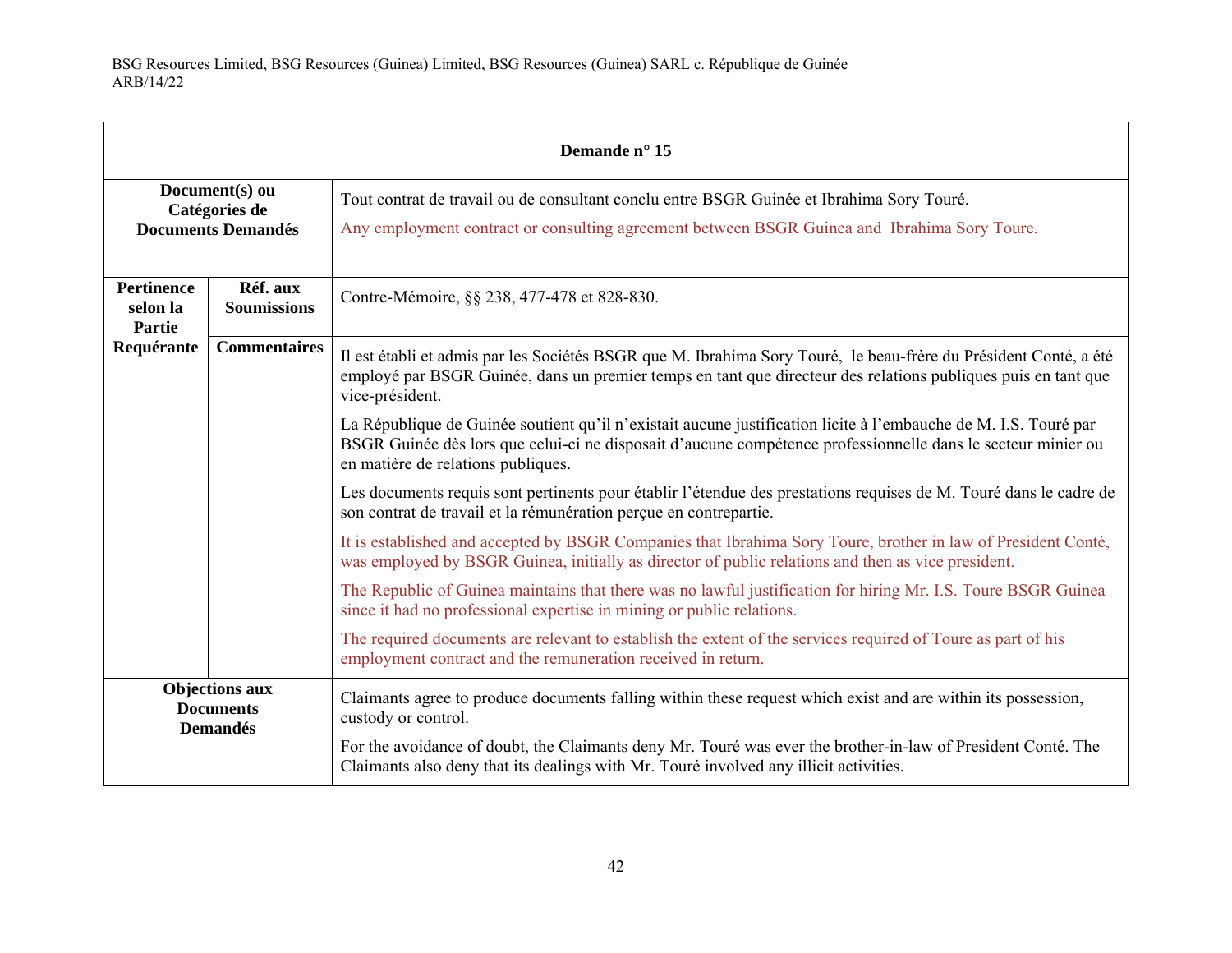| Réponse aux Objections aux<br><b>Documents Demandés</b> | La Guinée prend note de l'accord des Sociétés BSGR de produire les Documents demandés. |
|---------------------------------------------------------|----------------------------------------------------------------------------------------|
| Décision du Tribunal                                    | <b>PAS DE DÉCISION REQUISE</b>                                                         |
|                                                         |                                                                                        |
| <b>Tribunal's Decision</b>                              | <b>NO DECISION REQUIRED</b>                                                            |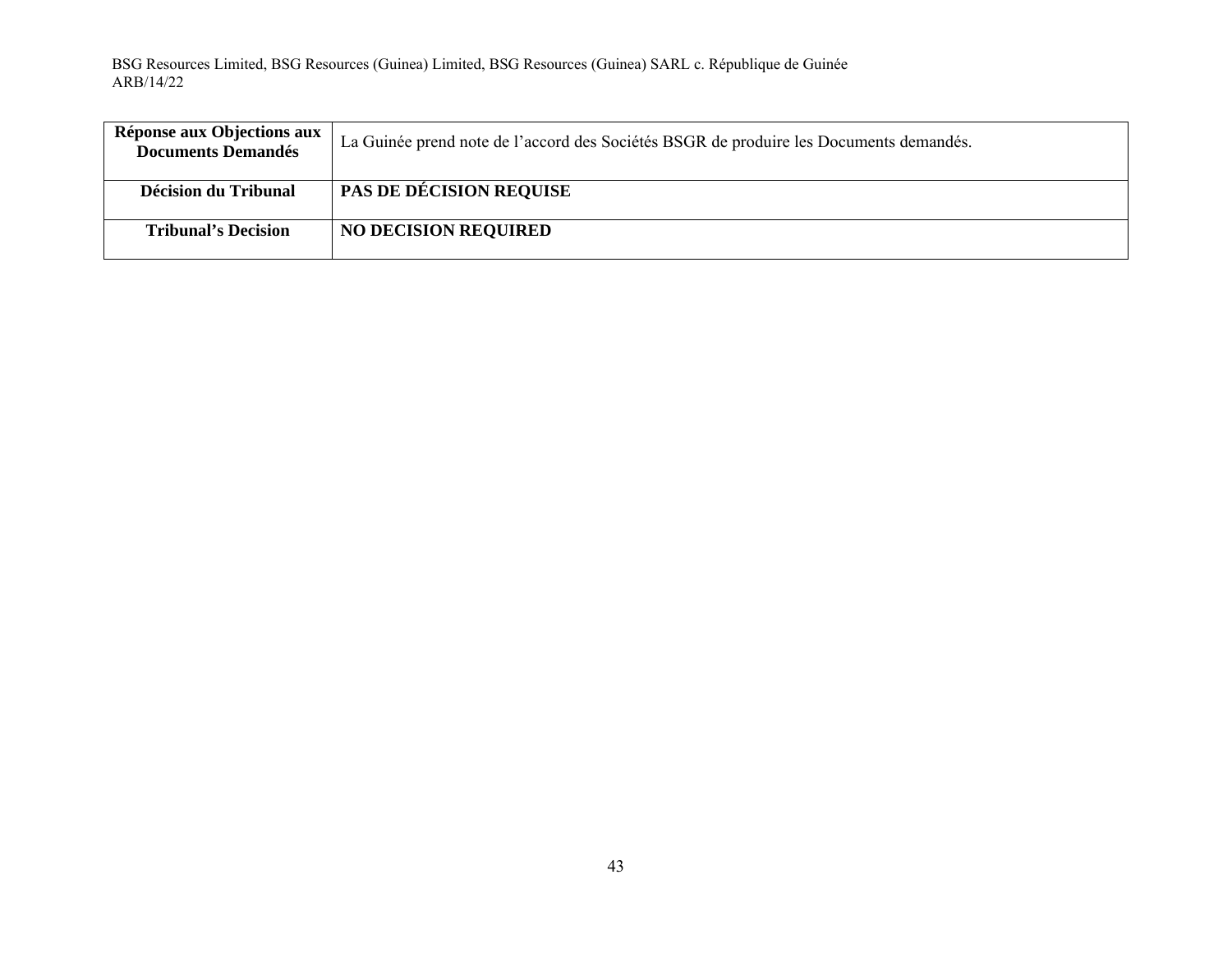$\blacksquare$ 

| Ш.<br>Politique interne de lutte contre la corruption des Sociétés BSGR |                                                              |                                                                                                                                                                                                                  |  |
|-------------------------------------------------------------------------|--------------------------------------------------------------|------------------------------------------------------------------------------------------------------------------------------------------------------------------------------------------------------------------|--|
|                                                                         | Demande n° 16                                                |                                                                                                                                                                                                                  |  |
|                                                                         | Document(s) ou<br>Catégories de<br><b>Documents Demandés</b> | Tout Document relatif au programme de conformité interne aux Sociétés BSGR en vigueur entre 2006 et 2010.<br>Any document relating to internal compliance program BSGR Companies in force between 2006 and 2010. |  |
| <b>Pertinence</b><br>selon la<br><b>Partie</b>                          | Réf. aux<br><b>Soumissions</b>                               | Contre-Mémoire, §§ 853-856.                                                                                                                                                                                      |  |
| Requérante                                                              | <b>Commentaires</b>                                          | La République de Guinée soutient que le contexte de corruption endémique présent en Guinée entre 2006 et 2010<br>était propice aux actes de corruption commis par les Sociétés BSGR.                             |  |
|                                                                         |                                                              | Dans ces circonstances, une société désireuse d'investir sans recourir à la corruption doit normalement suivre un<br>programme de conformité interne pour prévenir tout risque juridique.                        |  |
|                                                                         |                                                              | Les Documents requis sont pertinents pour établir le contenu du programme de conformité des Sociétés BSGR et<br>dans quelle mesure il a été suivi.                                                               |  |
|                                                                         |                                                              | The Republic of Guinea maintains that the context of endemic corruption present in Guinea between 2006 and<br>2010 was conducive to acts of corruption committed by BSGR Companies.                              |  |
|                                                                         |                                                              | In these circumstances, a company willing to invest without resorting to corruption should normally follow an<br>internal compliance program to prevent legal risk.                                              |  |
|                                                                         |                                                              | The required documents are relevant to establish the contents of the compliance program BSGR Companies and<br>to what extent it was followed.                                                                    |  |
|                                                                         | <b>Objections aux</b><br><b>Documents</b><br><b>Demandés</b> | Claimants agree to produce internal policy documents falling within these request which exist and are within its<br>possession, custody or control.                                                              |  |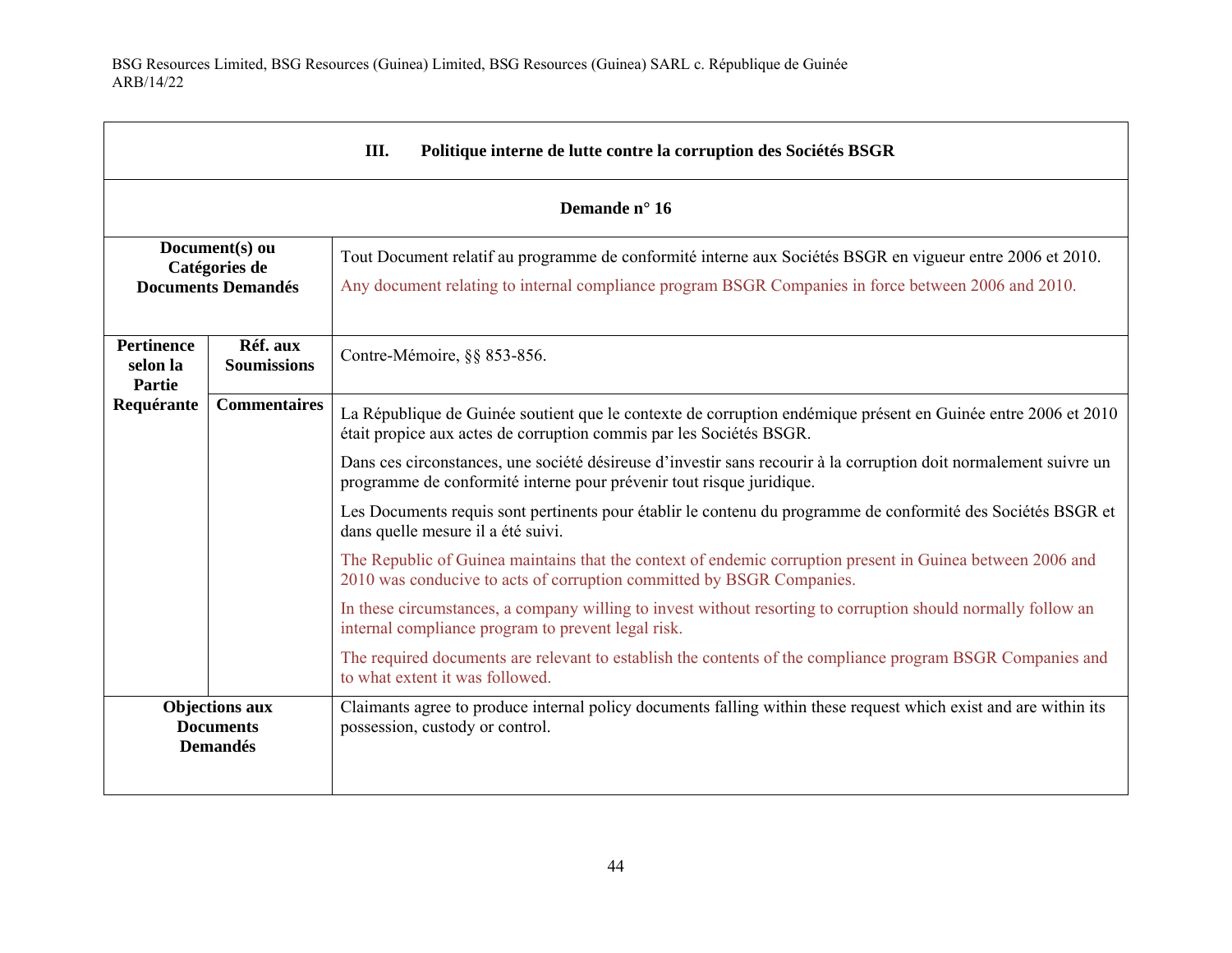| La Guinée précise avoir sollicité des Sociétés BSGR, le 3 août 2016, qu'elles confirment la date de création des<br>Documents produits le 27 juillet 2016 en réponse à cette demande et qu'elles produisent tout Document attestant                                                                                                                                                                                                                           |
|---------------------------------------------------------------------------------------------------------------------------------------------------------------------------------------------------------------------------------------------------------------------------------------------------------------------------------------------------------------------------------------------------------------------------------------------------------------|
|                                                                                                                                                                                                                                                                                                                                                                                                                                                               |
|                                                                                                                                                                                                                                                                                                                                                                                                                                                               |
| Si les Sociétés BSGR ont tenté de préciser la date de création des Documents produits dans leur réponse du                                                                                                                                                                                                                                                                                                                                                    |
| En l'absence d'une réponse complète des Sociétés BSGR au courriel de la Guinée du 3 août 2016, la Guinée se<br>voit donc contrainte de constater le refus des Sociétés BSGR de produire l'intégralité des Documents demandés                                                                                                                                                                                                                                  |
|                                                                                                                                                                                                                                                                                                                                                                                                                                                               |
| Le Tribunal note l'accord des Demanderesses pour produire tous documents pertinents. Il note également la<br>Le Tribunal note que la Défenderesse a demandé le 3 août 2016 que les Demanderesses confirment les dates de<br>Les documents demandés tels que circonscrits par la Défenderesse dans sa demande du 3 août 2016 semblent être<br>pertinents prima facie. Le Tribunal ordonne donc la production de tout document attestant de la date de création |
|                                                                                                                                                                                                                                                                                                                                                                                                                                                               |
| The Tribunal notes the Claimants' agreement to produce any responsive documents. It further notes the<br>The Tribunal notes that the Respondent requested on 3 August 2016 that the Claimants confirm the date of<br>The requested documents as narrowed down by the Respondent in its request of 3 August 2016 appear <i>prima</i><br>facie relevant. The Tribunal therefore orders the production of any document attesting the date of creation of the     |
|                                                                                                                                                                                                                                                                                                                                                                                                                                                               |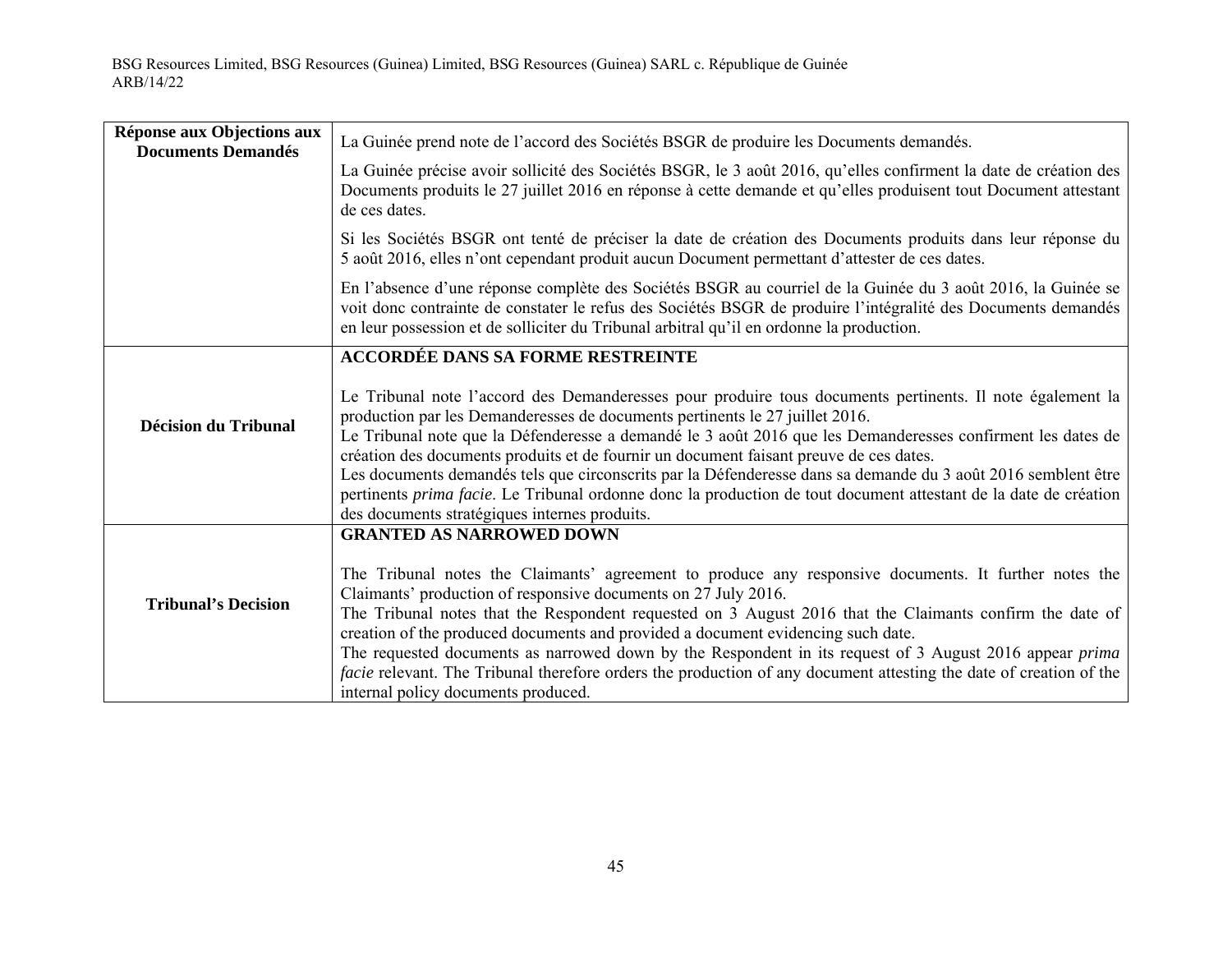| Demande n° 17                                                |                                |                                                                                                                                                                                                                                                                                                                                                                |
|--------------------------------------------------------------|--------------------------------|----------------------------------------------------------------------------------------------------------------------------------------------------------------------------------------------------------------------------------------------------------------------------------------------------------------------------------------------------------------|
| Document(s) ou<br>Catégories de<br><b>Documents Demandés</b> |                                | Tout Document établissant la provenance et la valeur de la montre remise par M. Cilins au Président Lansana<br>Conté.                                                                                                                                                                                                                                          |
|                                                              |                                | Any document stating the origin and value of the watch presented by Mr. Cilins to President Lansana Conté.                                                                                                                                                                                                                                                     |
| <b>Pertinence</b><br>selon la<br><b>Partie</b>               | Réf. aux<br><b>Soumissions</b> | Contre-Mémoire, §§ 139 et 824.                                                                                                                                                                                                                                                                                                                                 |
| Requérante                                                   | <b>Commentaires</b>            | La République de Guinée a établi que M. Cilins a reconnu avoir apporté une montre d'une valeur de plusieurs<br>milliers de dollars au Président Lansana Conté.                                                                                                                                                                                                 |
|                                                              |                                | Les Documents requis sont pertinents pour établir la nature et la valeur réelle de cette montre.                                                                                                                                                                                                                                                               |
|                                                              |                                | The Republic of Guinea has established that Mr. Cilins acknowledged having brought a watch worth several<br>thousand dollars to President Lansana Conté.                                                                                                                                                                                                       |
|                                                              |                                | The required documents are relevant to establish the nature and the real value of this watch.                                                                                                                                                                                                                                                                  |
| <b>Objections aux</b><br><b>Documents</b><br><b>Demandés</b> |                                | The Claimants object to the requests on the basis of the following articles of the IBA Rules:                                                                                                                                                                                                                                                                  |
|                                                              |                                | 1. Article $3(3)(c)(ii)$ (the documents requested are not in possession, custody or control of the Party to<br>whom the request is addressed);<br>2. Article $3(3)(b)$ (the lack of a statement that the documents are material to the outcome of the case);<br>3. Article $9(2)(a)$ (lack of sufficient relevance to the case or materiality to its outcome). |
|                                                              |                                | Mr Cilins acted independently from Claimants in this matter. Claimants do not have any control over or access to<br>Mr Cilins' documents. Thus, Claimants are not in possession, custody and control of the requested documents.<br>Even if the Tribunal was to find that Claimants were in possession, custody and control of the requested                   |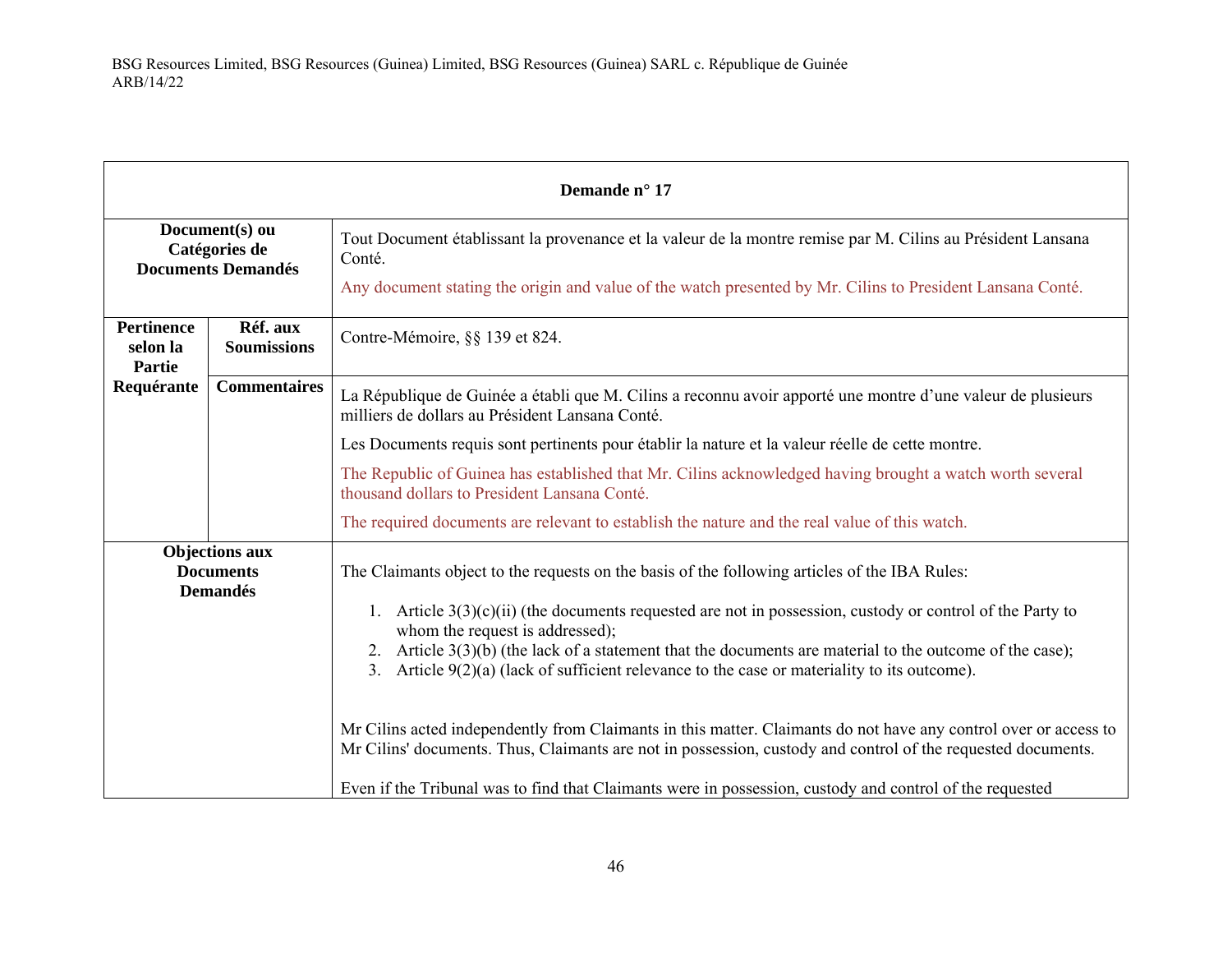|                                                         | documents, Respondent fail to demonstrate the relevance and materiality of the requested documents to the<br>outcome of the case. The handing over of a gift at an official ceremony to a head of state was not improper and<br>not subject to criticism at the time. A simple gift to the head of state cannot automatically lead to the conclusion<br>that it was to bribe said official. The value of the watch does not make a difference in this respect.<br>In any case, Claimants deny that they had any involvement whatsoever in the handing over of the watch to<br>President Conté.                                                                                                                                                                                                                   |
|---------------------------------------------------------|------------------------------------------------------------------------------------------------------------------------------------------------------------------------------------------------------------------------------------------------------------------------------------------------------------------------------------------------------------------------------------------------------------------------------------------------------------------------------------------------------------------------------------------------------------------------------------------------------------------------------------------------------------------------------------------------------------------------------------------------------------------------------------------------------------------|
| Réponse aux Objections aux<br><b>Documents Demandés</b> | Conformément aux articles 16.3 et 16.4 de l'Ordonnance de procédure n° 1, la Guinée s'abstient de répondre aux<br>objections des Sociétés BSGR et s'en remet à l'appréciation du Tribunal s'agissant de leur bien-fondé.                                                                                                                                                                                                                                                                                                                                                                                                                                                                                                                                                                                         |
| <b>Décision du Tribunal</b>                             | <b>ACCORDÉE</b><br>Les documents demandés semblent être pertinents prima facie.<br>Le Tribunal note l'allégation des Demanderesses selon laquelle M. Cilins est un tiers sur lequel les<br>Demanderesses n'ont aucun contrôle. Le Tribunal note également que la Défenderesse rejette cette allégation et<br>que la relation exacte entre BSGR, Pentler et M. Cilins fait partie du litige en cours. Cela étant, à ce stade, il est<br>ordonné aux Demanderesses de fournir leurs meilleurs efforts pour produire des documents pertinents qui<br>pourrraient être en la possession, sous la garde ou le contrôle de tiers auxquels elles ont accès. Par conséquent, il<br>est ordonné aux Demanderesses de fournir leurs meilleurs efforts pour produire les documents pertinents<br>répondant à cette demande. |
| <b>Tribunal's Decision</b>                              | <b>GRANTED</b><br>The requested documents appear <i>prima facie</i> relevant.<br>The Tribunal notes the Claimants' allegation that Mr. Cilins is a third party over which the Claimants have no<br>control. The Tribunal further notes that the Respondent rejects this allegation and that the exact relationship<br>between BSGR, Pentler and Mr. Cilins is part of the ongoing dispute. Be this as it may, at this stage, the<br>Claimants are ordered to use their best efforts to produce responsive documents which may be in the possession,<br>custody or control of third parties to whom they have access. Accordingly, the Claimants are ordered to use their<br>best efforts to produce documents responsive to this request.                                                                        |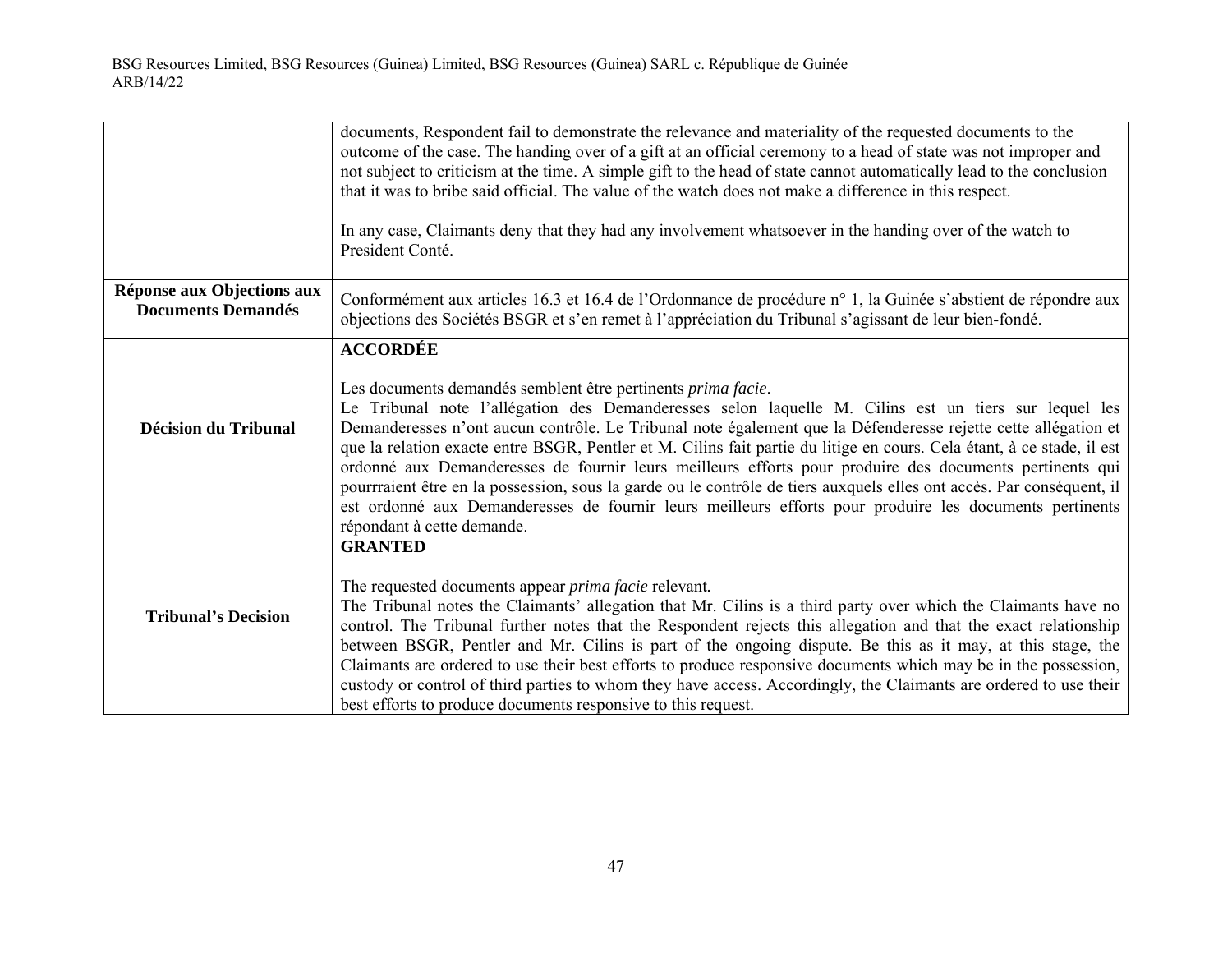| Demande n° 18                                                |                                |                                                                                                                                                                                                                                                                                                                                                               |
|--------------------------------------------------------------|--------------------------------|---------------------------------------------------------------------------------------------------------------------------------------------------------------------------------------------------------------------------------------------------------------------------------------------------------------------------------------------------------------|
| Document(s) ou<br>Catégories de<br><b>Documents Demandés</b> |                                | Tout Document établissant la provenance et la valeur de la voiture miniature plaquée or et incrustée de diamants<br>offerte par les Sociétés BSGR au Président Lansana Conté.                                                                                                                                                                                 |
|                                                              |                                | Any document stating the origin and value of the plated miniature car gold and encrusted with diamonds offered<br>by BSGR Companies to President Lansana Conté.                                                                                                                                                                                               |
| <b>Pertinence</b><br>selon la                                | Réf. aux<br><b>Soumissions</b> | Contre-Mémoire, §§ 207, 298 et 824.                                                                                                                                                                                                                                                                                                                           |
| Partie                                                       |                                | CWS-1, $§$ 41.                                                                                                                                                                                                                                                                                                                                                |
| Requérante                                                   | <b>Commentaires</b>            | Les Sociétés BSGR admettent avoir remis ce présent au Président Lansana Conté mais tentent d'en minimiser la<br>valeur devant le Tribunal, arguant qu'elle ne coûterait que quelques centaines de dollars.                                                                                                                                                    |
|                                                              |                                | Les Documents requis sont pertinents pour établir la nature et la valeur réelle de cette voiture miniature.                                                                                                                                                                                                                                                   |
|                                                              |                                | The BSGR companies admit to having given this present to President Lansana Conté but try to minimize the<br>value before the Tribunal, arguing that it would only cost a few hundred dollars.                                                                                                                                                                 |
|                                                              |                                | The required documents are relevant to establish the nature and the real value of this miniature car.                                                                                                                                                                                                                                                         |
|                                                              | <b>Objections aux</b>          | The Claimants object to the requests on the basis of the following article of the IBA Rules:                                                                                                                                                                                                                                                                  |
| <b>Documents</b><br><b>Demandés</b>                          |                                | Article $3(3)(c)(ii)$ (the documents requested are not in possession, custody or control of the Party to<br>whom the request is addressed).                                                                                                                                                                                                                   |
|                                                              |                                | Claimants are not in possession, custody or control of the documents requested. Claimants are, however, able to<br>produce an identical miniature car at the hearing or sooner if so required.                                                                                                                                                                |
| Réponse aux Objections aux<br><b>Documents Demandés</b>      |                                | La Guinée peine à comprendre la position des Sociétés BSGR. Si elles ont en leur possession un modèle<br>identique à la voiture miniature visée dans la demande, les Sociétés BSGR ont nécessairement en leur possession,<br>garde ou contrôle des Documents relatifs à la provenance et à la valeur d'une telle voiture miniature répondant à<br>la demande. |
|                                                              |                                | En conséquence, la Guinée a sollicité des Sociétés BSGR, le 3 août 2016, la production de ces Documents. La<br>Guinée prend note de la réponse des Sociétés BSGR du 5 août 2016, selon laquelle elles n'ont pas pu identifier                                                                                                                                 |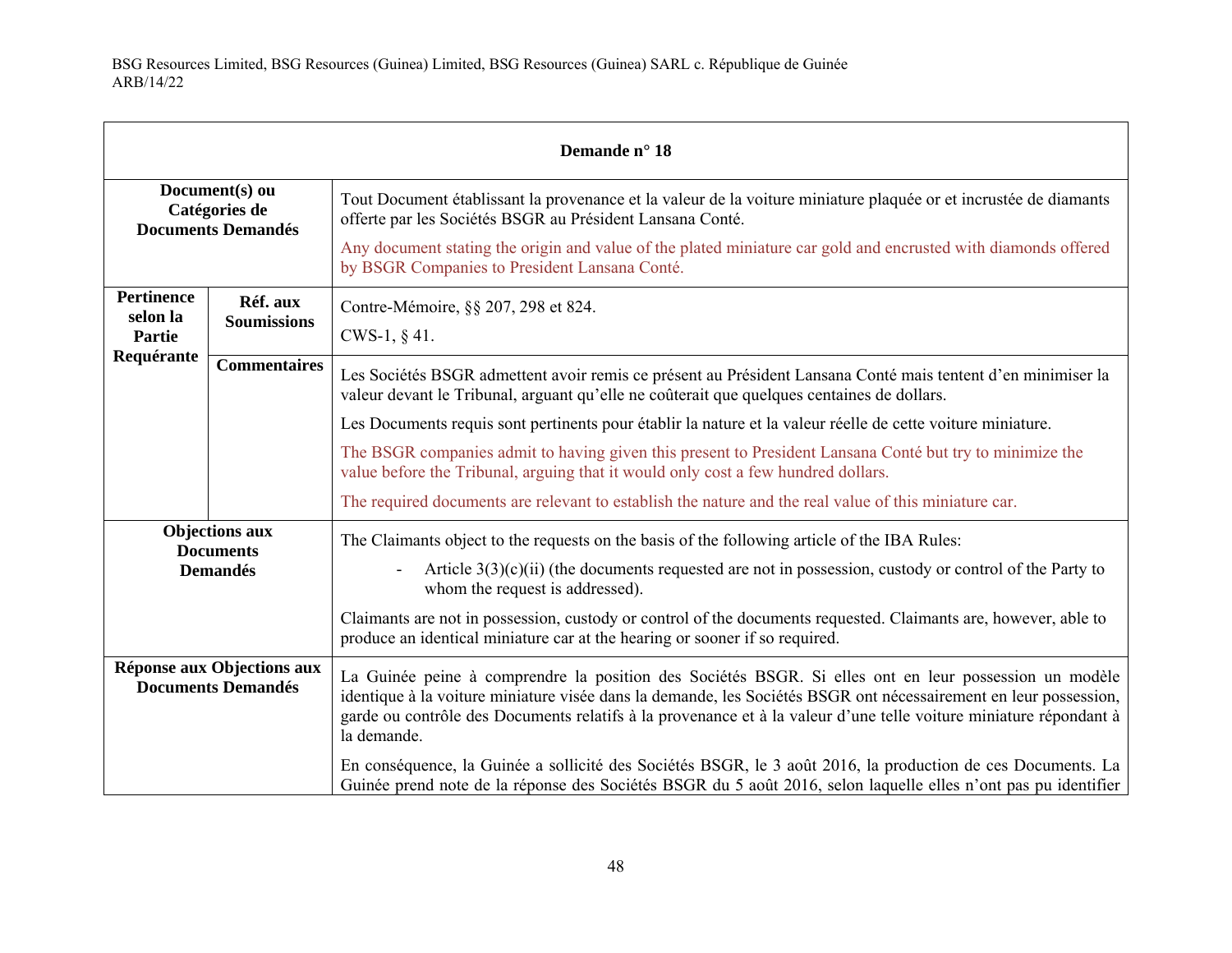|                            | de Documents répondant à la demande.                                                                                                                                                                                                                                                                                                                                                                                                                                                                                                                                            |
|----------------------------|---------------------------------------------------------------------------------------------------------------------------------------------------------------------------------------------------------------------------------------------------------------------------------------------------------------------------------------------------------------------------------------------------------------------------------------------------------------------------------------------------------------------------------------------------------------------------------|
|                            | Ceci ne saurait toutefois constituer une réponse satisfaisante compte-tenu de la disposition des Sociétés BSGR à<br>produire un modèle de la voiture miniature dont il est question. La Guinée se voit donc contrainte de constater le<br>refus des Sociétés BSGR de produire l'intégralité des documents demandés en leur possession et de solliciter du<br>Tribunal qu'il en ordonne la production.                                                                                                                                                                           |
|                            | <b>ACCORDÉE DANS SA FORME RESTREINTE</b>                                                                                                                                                                                                                                                                                                                                                                                                                                                                                                                                        |
| Décision du Tribunal       | Les documents demandés semblent être pertinents <i>prima facie</i> .<br>Le Tribunal prend note de la déclaration des Demanderesses selon laquelle les documents ne sont pas en leur<br>possession, sous leur garde ou leur contrôle. Toutefois, au vue de leur disposition à produire une voiture<br>miniature du même modèle, le Tribunal comprend que les Demanderesses pourraient être en mesure de fournir<br>des documents indiquant la valeur de ce modèle de voiture, même si ces documents ne sont pas forcément<br>spécifiquement liés à la voiture donnée à M. Condé. |
| <b>Tribunal's Decision</b> | <b>GRANTED AS NARROWED DOWN</b><br>The requested documents appear <i>prima facie</i> relevant.<br>The Tribunal takes note of the Claimants' statement that the requested documents are not in their possession,<br>control or custody. However, in light of their readiness to produce a miniature car of the same model, the<br>Tribunal understands that the Claimants may be able to provide documents showing the value of such car model,<br>even though such documents may not relate specifically to the car given to Mr. Condé.                                         |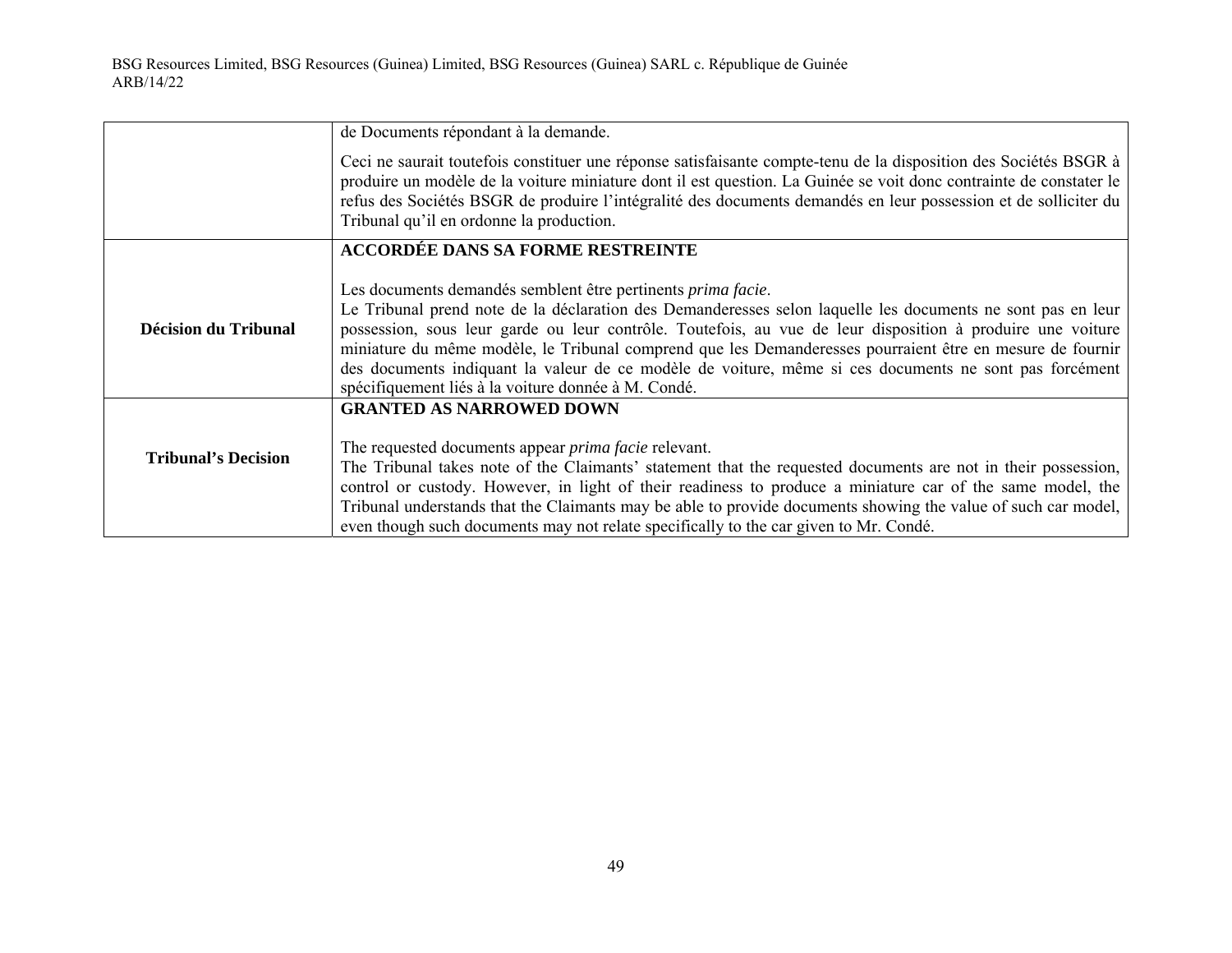г

| IV.<br>Activités minières des Sociétés BSGR en Guinée        |                                |                                                                                                                                                                                                      |
|--------------------------------------------------------------|--------------------------------|------------------------------------------------------------------------------------------------------------------------------------------------------------------------------------------------------|
| Demande n° 19                                                |                                |                                                                                                                                                                                                      |
| Document(s) ou<br>Catégories de<br><b>Documents Demandés</b> |                                | Tout Document relatif au dépôt par les Sociétés BSGR devant l'administration guinéenne de demande<br>d'attribution de permis de recherches préalablement à l'obtention des permis suivants :         |
|                                                              |                                | (a) Permis $N^{\circ}$ A2006/706/MMG/SGG du 6 février 2006 (Pièce C-4);                                                                                                                              |
|                                                              |                                | (b) Permis $N^{\circ}$ A2006/707/MMG/SGG du 6 février 2006 (Pièce C-5);                                                                                                                              |
|                                                              |                                | (c) Permis $N^{\circ}$ A 2006/2425/MMG/SGG du 9 mai 2006 (Pièce R-204).                                                                                                                              |
|                                                              |                                | Any document relating to the applicaton by BSGR Companies before the Guinean administration of research<br>licensing application prior to receiving the following permits:                           |
|                                                              |                                | (A) Permit No. A2006 / 706 / MMG / SGG of 6 February 2006 (Exhibit C-4);                                                                                                                             |
|                                                              |                                | (B) Permit No. A2006 / 707 / MMG / SGG of 6 February 2006 (Exhibit C-5);                                                                                                                             |
|                                                              |                                | (C) Permit No. A 2006/2425 / MMG / SGG of 9 May 2006 (Exhibit R-204).                                                                                                                                |
| <b>Pertinence</b><br>selon la<br>Partie                      | Réf. aux<br><b>Soumissions</b> | Contre-Mémoire, §§ 147-151 et 219-223.                                                                                                                                                               |
| Requérante                                                   | <b>Commentaires</b>            | La République de Guinée soutient que les Sociétés BSGR ont obtenu ces permis par voie de corruption.                                                                                                 |
|                                                              |                                | Les documents requis sont pertinents pour déterminer dans quelles conditions et de quelle façon les Sociétés<br>BSGR ont formulé leurs demandes relatives à l'obtention de ces permis de recherches. |
|                                                              |                                | La République de Guinée précise que ces documents ne figurent pas dans les archives des autorités compétentes<br>(notamment, le CPDM).                                                               |
|                                                              |                                | The Republic of Guinea maintains that BSGR Companies have obtained these licenses through bribery.                                                                                                   |
|                                                              |                                | The required documents are relevant to determine under what conditions and how the BSGR Companies made<br>their applications for obtaining these exploration permits.                                |
|                                                              |                                | The Republic of Guinea states that the documents are not in the archives of the competent authorities (including                                                                                     |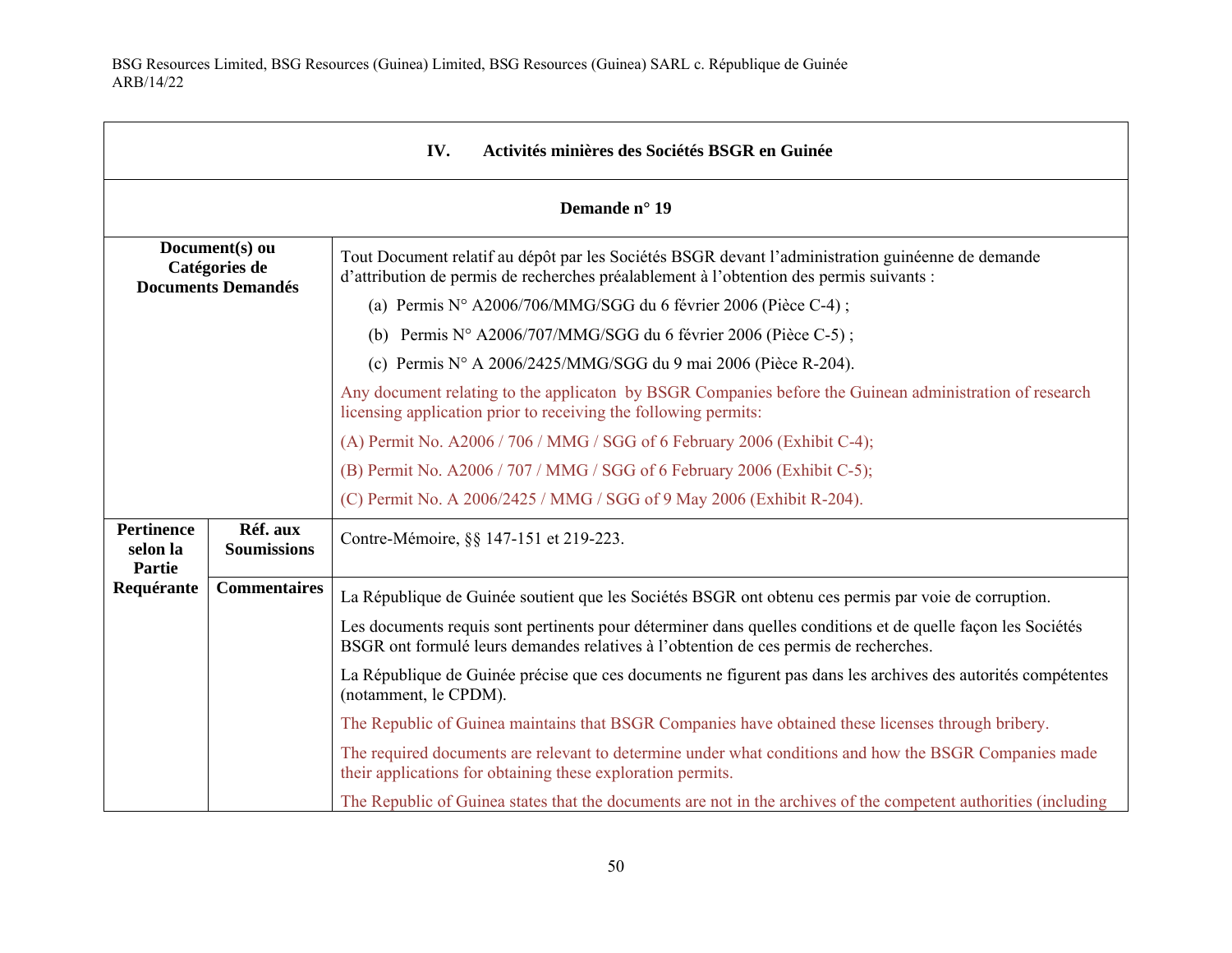|                                                         | the CPDM).                                                                                                                                                                                |
|---------------------------------------------------------|-------------------------------------------------------------------------------------------------------------------------------------------------------------------------------------------|
| <b>Objections aux</b><br><b>Documents</b>               | The Claimants object to the requests on the basis of the following article of the IBA Rules:                                                                                              |
| <b>Demandés</b>                                         | Article $3(3)(c)(ii)$ (the documents requested are not in possession, custody or control of the Party to<br>$\overline{\phantom{a}}$<br>whom the request is addressed).                   |
|                                                         | Claimants understand this request to be seeking disclosure of documents submitted to the CPDM in order to<br>obtain the three permits. Claimants have no responsive documents to produce. |
|                                                         | For the avoidance of doubt, the Claimants assert that the permits were granted in total compliance with the<br>applicable mining legislation.                                             |
| Réponse aux Objections aux<br><b>Documents Demandés</b> | La Guinée prend note du fait que, malgré l'objection qu'elles formulent, les Sociétés BSGR déclarent n'être en<br>possession d'aucun Document répondant à la demande.                     |
| <b>Décision du Tribunal</b>                             | <b>PAS DE DÉCISION REQUISE</b>                                                                                                                                                            |
| <b>Tribunal's Decision</b>                              | <b>NO DECISION REQUIRED</b>                                                                                                                                                               |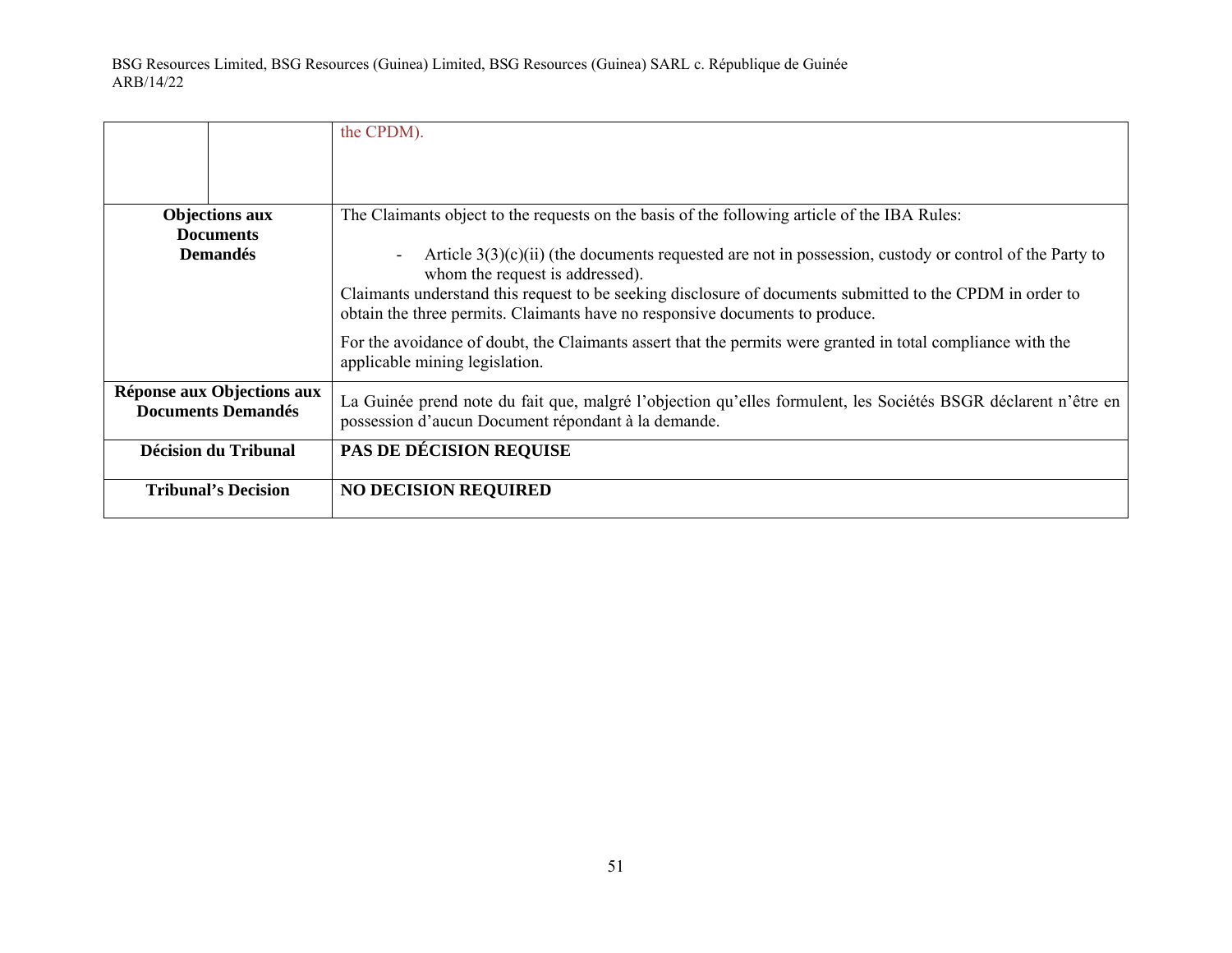| Demande n° 20                                                |                                |                                                                                                                                                                                                                                                                                                                                             |
|--------------------------------------------------------------|--------------------------------|---------------------------------------------------------------------------------------------------------------------------------------------------------------------------------------------------------------------------------------------------------------------------------------------------------------------------------------------|
| Document(s) ou<br>Catégories de<br><b>Documents Demandés</b> |                                | Tout Document comportant un rapport d'activité des Sociétés BSGR sur les travaux d'exploration et/ou<br>d'exploitation minière entrepris en Guinée à compter de janvier 2005 (autre que le Rapport de BSGR Guinée<br>pour le premier trimestre 2008).                                                                                       |
|                                                              |                                | Any document that include report on BSGR's activity about exploration and / or mining exploitation in Guinea<br>from January 2005 (other than BSGR Guinea report for the first quarter 2008).                                                                                                                                               |
| <b>Pertinence</b><br>selon la<br>Partie<br>Requérante        | Réf. aux<br><b>Soumissions</b> | Contre-Mémoire, §§ 257-259, 315 et 446.<br>Mémoire en Demande, § 101.<br>CWS-4, §§ 46-47.                                                                                                                                                                                                                                                   |
|                                                              | <b>Commentaires</b>            | La République de Guinée soutient que les Sociétés BSGR ne disposaient pas de l'expérience et des capacités<br>techniques requises en matière de prospection de minerai de fer et n'ont en conséquence réalisé aucuns travaux<br>d'exploration satisfaisant dans les zones minières sur lesquelles elles détenaient un permis de recherches. |
|                                                              |                                | Les Sociétés BSGR indiquent avoir investi plus de 600 millions USD dans le développement des Droits Miniers.                                                                                                                                                                                                                                |
|                                                              |                                | Les documents requis sont pertinents car ils permettront d'établir précisément l'étendue des travaux<br>d'exploration et/ou d'exploitation minière réalisés par les Sociétés BSGR en Guinée et comment les sommes<br>prétendument investies ont été réparties entre les différents projets des Société BSGR en Guinée.                      |
|                                                              |                                | The Republic of Guinea maintains that BSGR Companies did not have the experience and technical capacity for<br>iron ore prospecting and have accordingly made no work satisfactory exploration in mining areas over which<br>they held a research permit.                                                                                   |
|                                                              |                                | The BSGR Companies say they have invested more than USD 600 million in the development of the Mining<br>Rights.                                                                                                                                                                                                                             |
|                                                              |                                | The required documents are relevant because they help to establish precisely the extent of the exploration and / or<br>mining companies made by BSGR Guinea and how the amounts allegedly invested were distributed between<br>different projects of the Company BSGR Guinea.                                                               |
| <b>Objections aux</b><br><b>Documents</b>                    |                                | The Claimants object to the requests on the basis of the following articles of the IBA Rules:                                                                                                                                                                                                                                               |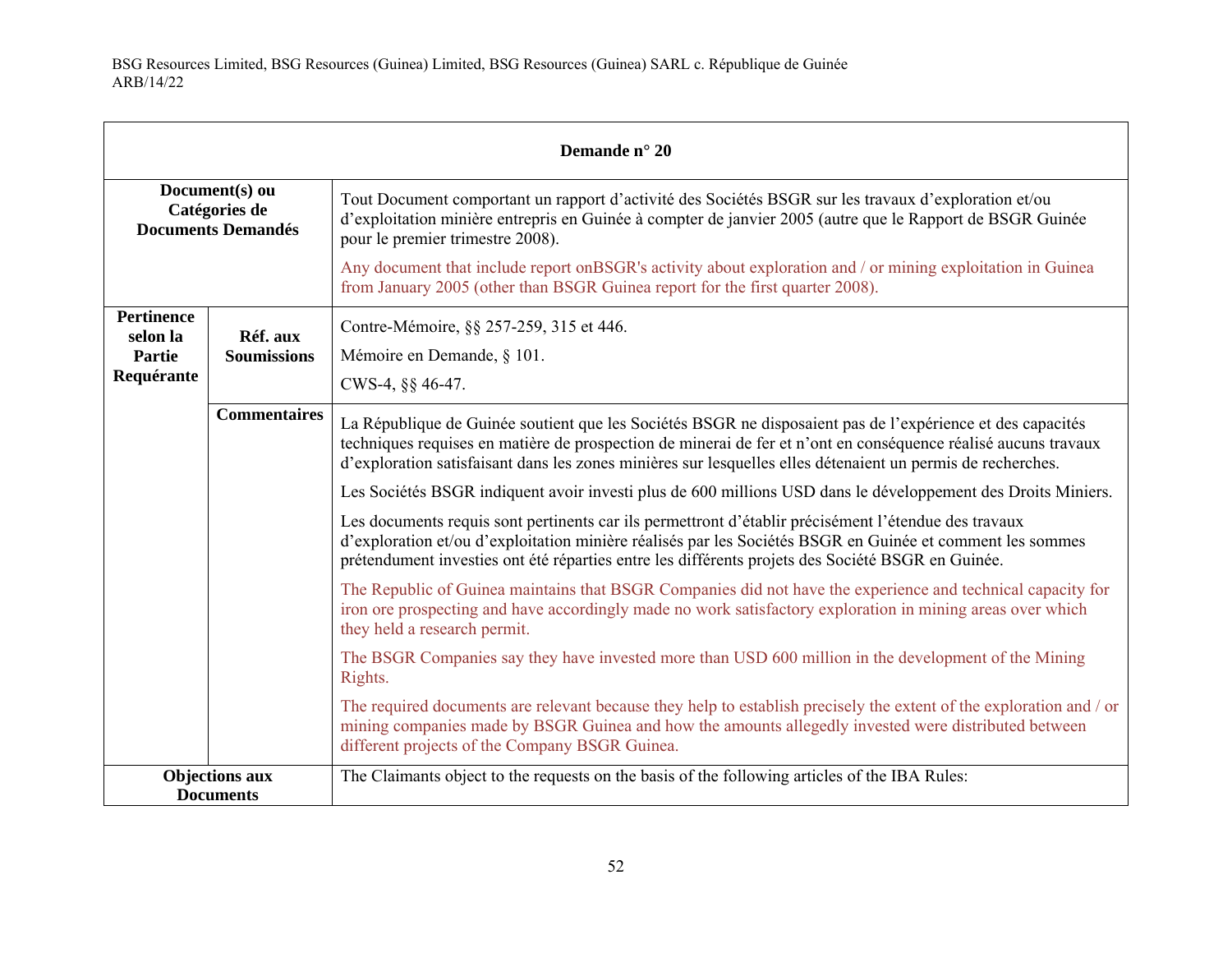| <b>Demandés</b>                                         | 1. Article $3(3)(a)(ii)$ (the category of documents requested are insufficiently narrow and specific)<br>2. Article $9(2)(c)$ (unreasonable burden to produce the requested evidence)<br>3. Article 9(2)(g) (considerations of procedural economy, proportionality, fairness or equality of the Parties<br>that the Tribunal determines to be compelling).                                                                               |
|---------------------------------------------------------|------------------------------------------------------------------------------------------------------------------------------------------------------------------------------------------------------------------------------------------------------------------------------------------------------------------------------------------------------------------------------------------------------------------------------------------|
|                                                         | As far as Respondent is asking for "any" report from "January 2005" on Claimants' activity about mining<br>exploration and exploitation in Guinea, Respondent objects on the basis that these requests are too broad.                                                                                                                                                                                                                    |
|                                                         | Respondent's requests, which include the terms "Guinea", "mining" and "exploration" from "January 2005" are<br>too broad to run an efficient and economical search. The search on the basis of these broad and unspecified terms<br>within an unlimited time frame would impose an unreasonable burden on Claimants to produce the requested<br>evidence and would be a disproportionate exercise, which would not be fair on Claimants. |
|                                                         | If Respondent's request refers to reports that have specifically been prepared for the attention of the Guinean<br>government, the Claimants agree to produce their progress and activity reports for iron ore exploration in Guinea<br>which exist and are within their possession, custody or control.                                                                                                                                 |
| Réponse aux Objections aux<br><b>Documents Demandés</b> | La Guinée prend note de l'accord des Sociétés BSGR de produire tous les rapports relatifs à leurs activités de<br>minerai de fer en Guinée qu'elles ont préparés à l'attention du gouvernement guinéen.                                                                                                                                                                                                                                  |
|                                                         | La Guinée confirme que cette production répondrait convenablement à sa demande.                                                                                                                                                                                                                                                                                                                                                          |
|                                                         | La Guinée a notifié cette confirmation aux Sociétés BSGR le 3 août 2016 et a sollicité la production de<br>l'intégralité desdits rapports. Elle prend note de la réponse des Sociétés BSGR du 5 août 2016 dans laquelle elles<br>déclarent avoir produit tous les Documents demandés le 27 juillet 2016.                                                                                                                                 |
| <b>Décision du Tribunal</b>                             | PAS DE DÉCISION REQUISE                                                                                                                                                                                                                                                                                                                                                                                                                  |
| <b>Décision du Tribunal</b>                             | <b>NO DECISION REQUIRED</b>                                                                                                                                                                                                                                                                                                                                                                                                              |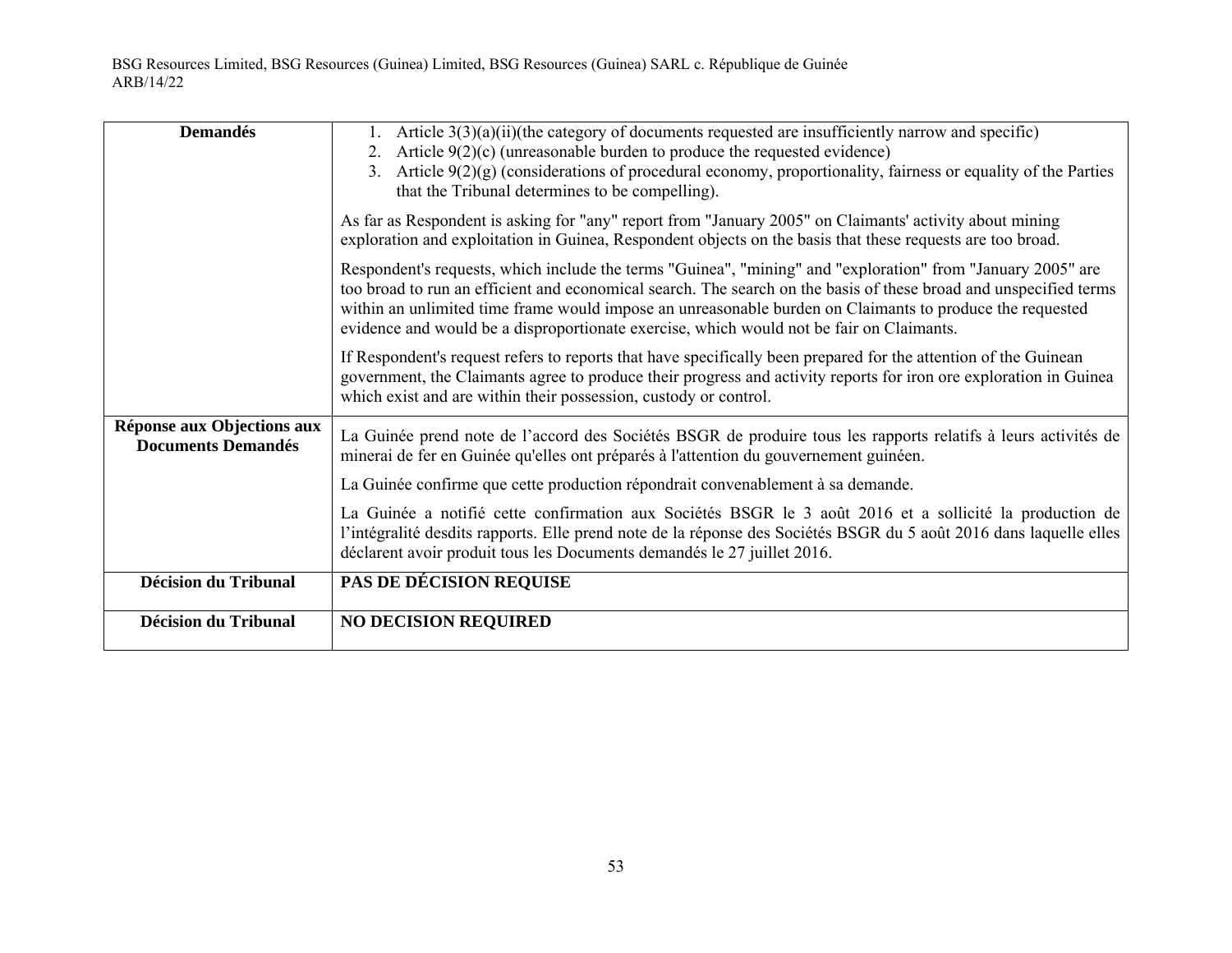| Demande n° 21                                                |                                     |                                                                                                                                                                                                                                                                                                                                                                                                                                                        |
|--------------------------------------------------------------|-------------------------------------|--------------------------------------------------------------------------------------------------------------------------------------------------------------------------------------------------------------------------------------------------------------------------------------------------------------------------------------------------------------------------------------------------------------------------------------------------------|
| Document(s) ou<br>Catégories de<br><b>Documents Demandés</b> |                                     | Tout Document échangé entre les Sociétés BSGR et la Société Vale relatif au calcul du prix de cession et<br>notamment les rapports d'évaluations effectués par des professionnels.                                                                                                                                                                                                                                                                     |
|                                                              |                                     | Any document exchanged between the Company and Vale BSGR Company on the calculation of the sale price<br>including the evaluation reports carried out by professionals.                                                                                                                                                                                                                                                                                |
| <b>Pertinence</b><br>selon la<br>Partie                      | Réf. aux<br><b>Soumissions</b>      | Contre-Mémoire, §§ 471-481.                                                                                                                                                                                                                                                                                                                                                                                                                            |
| Requérante                                                   | <b>Commentaires</b>                 | Ibid.                                                                                                                                                                                                                                                                                                                                                                                                                                                  |
|                                                              | <b>Objections aux</b>               | The Claimants object to the requests on the basis of the following articles of the IBA Rules:                                                                                                                                                                                                                                                                                                                                                          |
|                                                              | <b>Documents</b><br><b>Demandés</b> | 1. Article $3(3)(b)$ (the lack of a statement that the documents are material to the outcome of the case);<br>2. Article $3(3)(a)(ii)$ (the category of documents requested are insufficiently narrow and specific);<br>3. Article $9(2)(a)$ (lack of sufficient relevance to the case or materiality to its outcome);<br>4. Article $9(2)(e)$ (grounds of commercial and technical confidentiality that the Tribunal determines to be<br>compelling). |
|                                                              |                                     | Respondent's request is too broad as it does not specify a time frame within which Claimants are to conduct the<br>requested searches. The searching for these documents would impose an unreasonable burden on the Claimants<br>to produce the requested evidence.                                                                                                                                                                                    |
|                                                              |                                     | Even if the Tribunal was to find that Claimants should produce the requested documents, Respondent failed to<br>demonstrate how the requested documents would be relevant and material to the outcome of the case. It is<br>Claimant's position that any documents about the calculation of the sale price and evaluation reports exchanged<br>between Claimants and Vale are not material to the outcome of the case.                                 |
|                                                              |                                     | In any case, Claimants object to the production of the requested documents as they contain confidential<br>commercial information involving a third party (Vale) who is not part of these arbitration proceedings.                                                                                                                                                                                                                                     |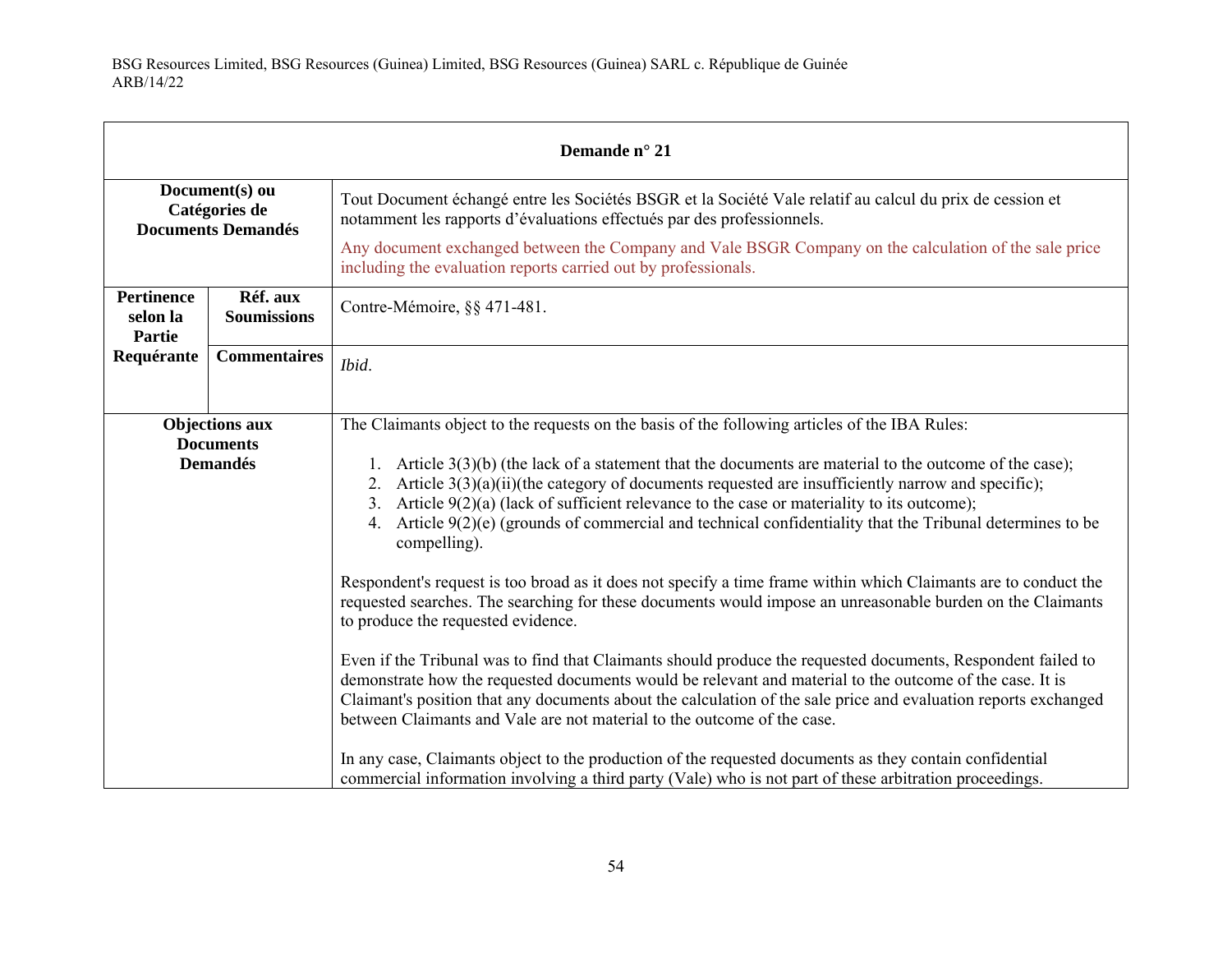| Réponse aux Objections aux<br><b>Documents Demandés</b> | En premier lieu, la Guinée note que les Sociétés BSGR semblent s'opposer à cette demande en prétendant que la<br>production des Documents demandés serait exagérément contraignante, sans toutefois viser de disposition<br>pertinente de l'Ordonnance de procédure n° 1 et des Règles IBA.                                                                                                                                                                                                                                                                                                                                                                                                                                                                   |
|---------------------------------------------------------|---------------------------------------------------------------------------------------------------------------------------------------------------------------------------------------------------------------------------------------------------------------------------------------------------------------------------------------------------------------------------------------------------------------------------------------------------------------------------------------------------------------------------------------------------------------------------------------------------------------------------------------------------------------------------------------------------------------------------------------------------------------|
|                                                         | Cette mention insérée ici semble ainsi être un « copier-coller » d'une objection à une autre demande de<br>production et ne constitue pas une objection formelle.                                                                                                                                                                                                                                                                                                                                                                                                                                                                                                                                                                                             |
|                                                         | En tout état de cause, la Guinée précise que, bien que cette demande n'indique pas expressément une période de<br>temps, la demande n'est pas trop large et ne saurait en conséquence être considérée comme déraisonnable ou<br>excessivement contraignante pour les Sociétés BSGR.                                                                                                                                                                                                                                                                                                                                                                                                                                                                           |
|                                                         | En effet, le champ temporel de la demande est nécessairement circonscrit et limité par son objet, qui concerne le<br>calcul du prix de cession du contrôle de BSGR Guernesey et BSGR Guinée et notamment les rapports<br>d'évaluations effectués par des professionnels. La Guinée a exposé dans son Contre-Mémoire que le<br>rapprochement entre Vale et BSGR en vue d'un partenariat portant sur le projet Simandou a démarré en janvier<br>2010 et a abouti le 30 avril 2010 avec la signature de l'accord de <i>joint-venture</i> . Les Documents demandés sont<br>donc nécessairement intervenus durant cette courte période de 4 mois. En conséquence, la recherche des<br>Documents demandés n'impose nullement un fardeau excessif aux Sociétés BSGR. |
|                                                         | En second lieu, la Guinée ne saurait admettre l'objection des Sociétés BSGR relative à la prétendue<br>confidentialité commerciale des documents demandés et le statut de tierce-partie à la présente procédure de Vale.                                                                                                                                                                                                                                                                                                                                                                                                                                                                                                                                      |
|                                                         | Les Sociétés BSGR n'établissent pas l'opposition de Vale à la production des documents demandés.                                                                                                                                                                                                                                                                                                                                                                                                                                                                                                                                                                                                                                                              |
|                                                         | Les Sociétés BSGR ne démontrent pas davantage en quoi la production de ces Documents dans le cadre de la<br>présente procédure serait susceptible de leur causer ou de causer à Vale un préjudice commercial ou économique.<br>La Guinée souligne que la production de ces Documents a pour seule fin d'étayer la position de la Guinée – selon<br>laquelle BSGR est parvenue à conclure l'accord de <i>joint-venture</i> avec Vale en dissimulant les circonstances de<br>l'obtention frauduleuse des Droits Miniers. Les documents demandés ne sauraient en conséquence être utilisés<br>que pour servir la défense de la Guinée dans le cadre la présente procédure, à l'exclusion de toute utilisation à des<br>fins commerciales.                        |
|                                                         | A cet égard, la Guinée rappelle que conformément à l'article 3.13 des Règles IBA, tout document produit par une<br>Partie n'appartenant pas au domaine public « doit être tenu confidentiel par le Tribunal Arbitral et les autres<br>Parties et ne peut être utilisé qu'en lien avec l'arbitrage ». La Guinée confirme qu'elle n'utilisera pas les<br>documents qui viendraient à être produits et qui contiendraient des informations à caractère commercial<br>sensibles, à d'autres fins que celles de la présente procédure. Dans l'hypothèse où les documents demandés et<br>produits viendraient à être versés à la procédure, il appartiendra aux Parties d'en demander la protection                                                                 |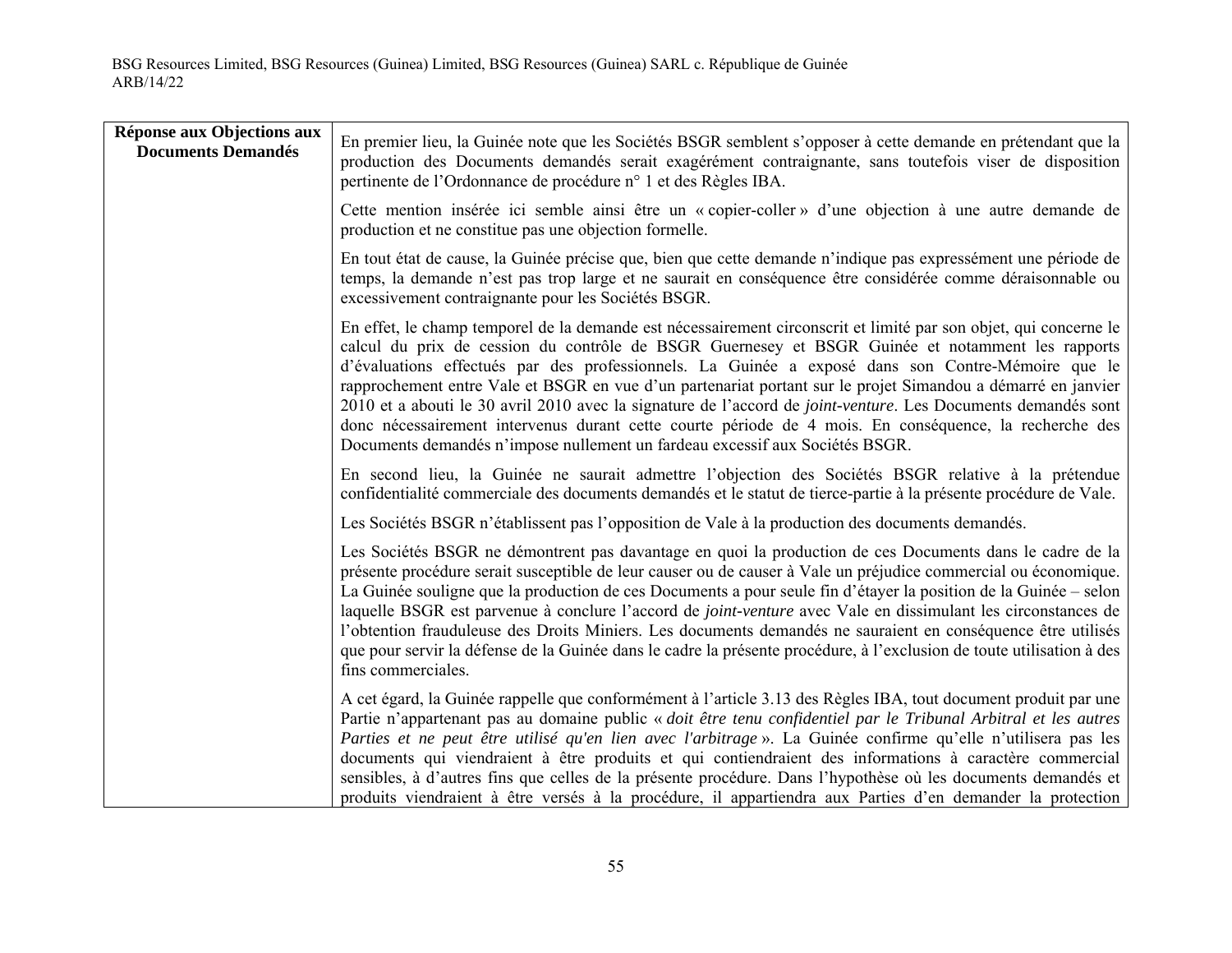|                             | conformément aux Ordonnances de procédure n° 2 et 4 sur la transparence.                                                                                                                                                                                                                                                                                                                                                                                                                                                                                                                       |
|-----------------------------|------------------------------------------------------------------------------------------------------------------------------------------------------------------------------------------------------------------------------------------------------------------------------------------------------------------------------------------------------------------------------------------------------------------------------------------------------------------------------------------------------------------------------------------------------------------------------------------------|
|                             | Pour ces raisons, les objections des Sociétés BSGR ne sauraient être admises.                                                                                                                                                                                                                                                                                                                                                                                                                                                                                                                  |
|                             | <b>ACCORDÉE DANS SA FORME RESTREINTE</b>                                                                                                                                                                                                                                                                                                                                                                                                                                                                                                                                                       |
| <b>Décision du Tribunal</b> | Les documents demandés semblent être pertinents <i>prima facie</i> et suffisamment spécifiques, à condition que la<br>demande se limite à la période allant de janvier 2010 au 30 avril 2010. Quant à l'objection des Demandresses<br>fondée sur la confidentialité commerciale, et prenant en compte l'article 3.13 des règles IBA et les garanties de la<br>Défenderesse à ce sujet, le Tribunal ordonne la production de tous documents pertinents qui pourraient être<br>caviardés, lorsque cela est approprié et nécessaire, pour protéger les informations commerciales confidentielles. |
| <b>Tribunal's Decision</b>  | <b>GRANTED AS NARROWED DOWN</b><br>The requested documents appear <i>prima facie</i> relevant and sufficiently specific, provided that the request is<br>limited to the period from January 2010 to 30 April 2010. As regards the Claimants' objection based on<br>commercial confidentiality, and considering Article 3.13 of the IBA Rules and the Respondent's assurances in<br>this respect, the Tribunal orders the production of any responsive documents which may be redacted, as<br>appropriate and where necessary, to protect commercially confidential information.                |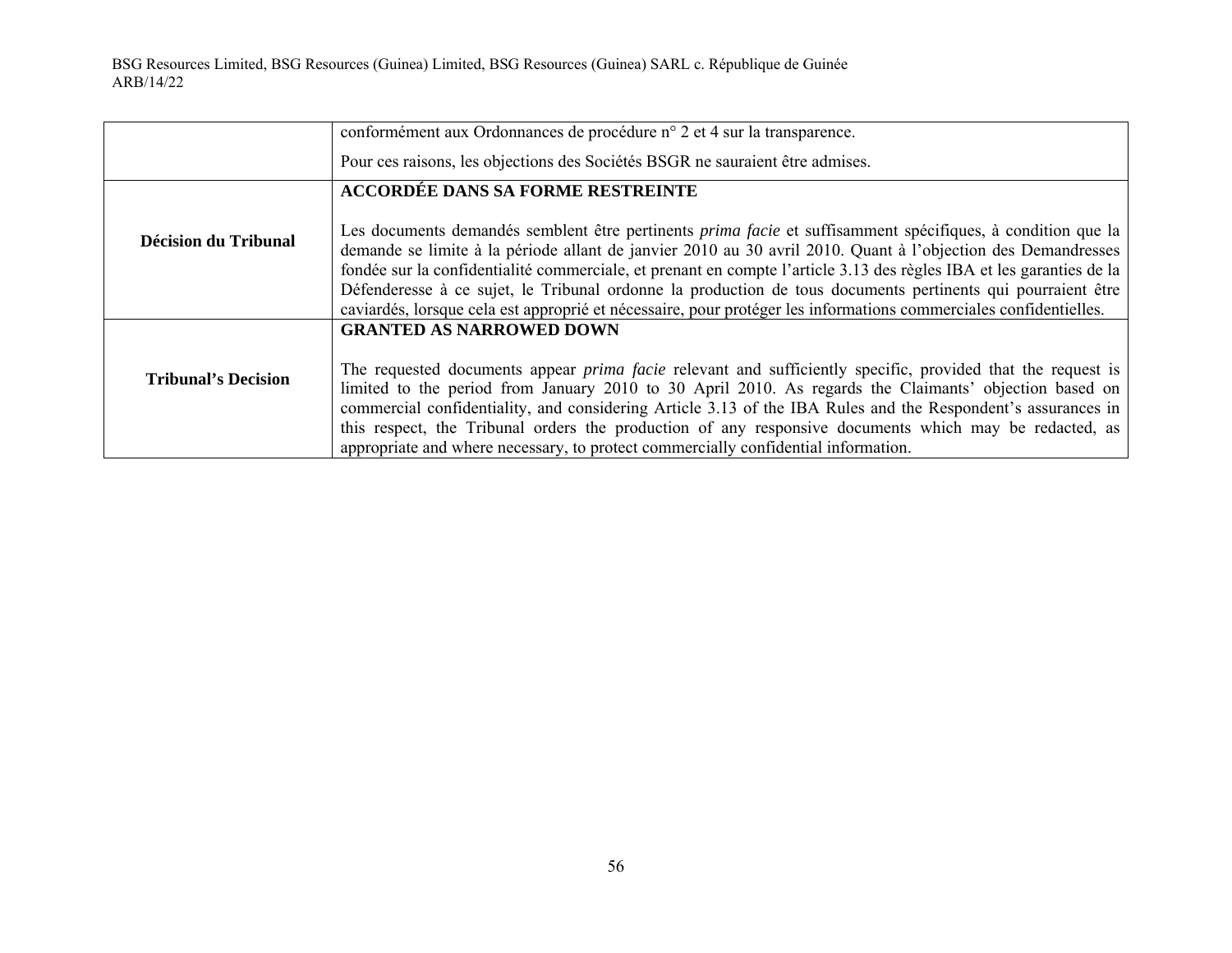| Demande n° 22                                                |                                     |                                                                                                                                                                                                                                                                                                                                                                        |
|--------------------------------------------------------------|-------------------------------------|------------------------------------------------------------------------------------------------------------------------------------------------------------------------------------------------------------------------------------------------------------------------------------------------------------------------------------------------------------------------|
| Document(s) ou<br>Catégories de<br><b>Documents Demandés</b> |                                     | Tout rapport remis à la Fondation Balda relatif aux activités des Sociétés BSGR et/ou de toute autre société du<br>Groupe BSG en Guinée.<br>Any report submitted to the Balda Foundation on the activities of BSGR Companies and / or any other company<br>BSG Group in Guinea.                                                                                        |
| <b>Pertinence</b><br>selon la<br>Partie<br>Requérante        | Réf. aux<br><b>Soumissions</b>      | Contre-Mémoire, §§ 66-70.<br>CWS-7, Attestation de Dag Lars Cramer, § 11.                                                                                                                                                                                                                                                                                              |
|                                                              | <b>Commentaires</b>                 | La République de Guinée présente dans son Contre-Mémoire la structure nébuleuse du Groupe BSG, à la tête<br>duquel se trouve la Fondation Balda.                                                                                                                                                                                                                       |
|                                                              |                                     | M. Cramer atteste dans son témoignage qu'il établissait un rapport bi-annuel à l'attention de la Fondation Balda<br>sur les activités de chacune des sociétés opérationnelles du Groupe BSG.                                                                                                                                                                           |
|                                                              |                                     | Les documents requis sont pertinents dans le cadre du présent différend pour apprécier les explications qui étaient<br>apportées en interne du Groupe BSG au sujet des activités des Sociétés BSGR en Guinée.                                                                                                                                                          |
|                                                              |                                     | The Republic of Guinea has in its Counter-Memorial nebula structure of BSG Group, head of which is the Balda<br>Foundation.                                                                                                                                                                                                                                            |
|                                                              |                                     | Mr. Cramer testifies in his testimony that he established a bi-annual report to the attention of the Balda<br>Foundation on the activities of each of the operating companies of BSG Group.                                                                                                                                                                            |
|                                                              |                                     | The required documents are relevant to this dispute to assess the explanations were made of BSG Group<br>internally about the activities of companies BSGR Guinea.                                                                                                                                                                                                     |
|                                                              | <b>Objections aux</b>               | The Claimants object to the requests on the basis of the following articles of the IBA Rules:                                                                                                                                                                                                                                                                          |
|                                                              | <b>Documents</b><br><b>Demandés</b> | 1. Article $3(3)(c)(ii)$ (the documents requested are not in possession, custody or control of the Party to<br>whom the request is addressed);<br>2. Article $3(3)(a)(ii)$ (the category of documents requested are insufficiently narrow and specific);<br>3. Article $3(3)(b)$ (the lack of a statement that the documents are material to the outcome of the case); |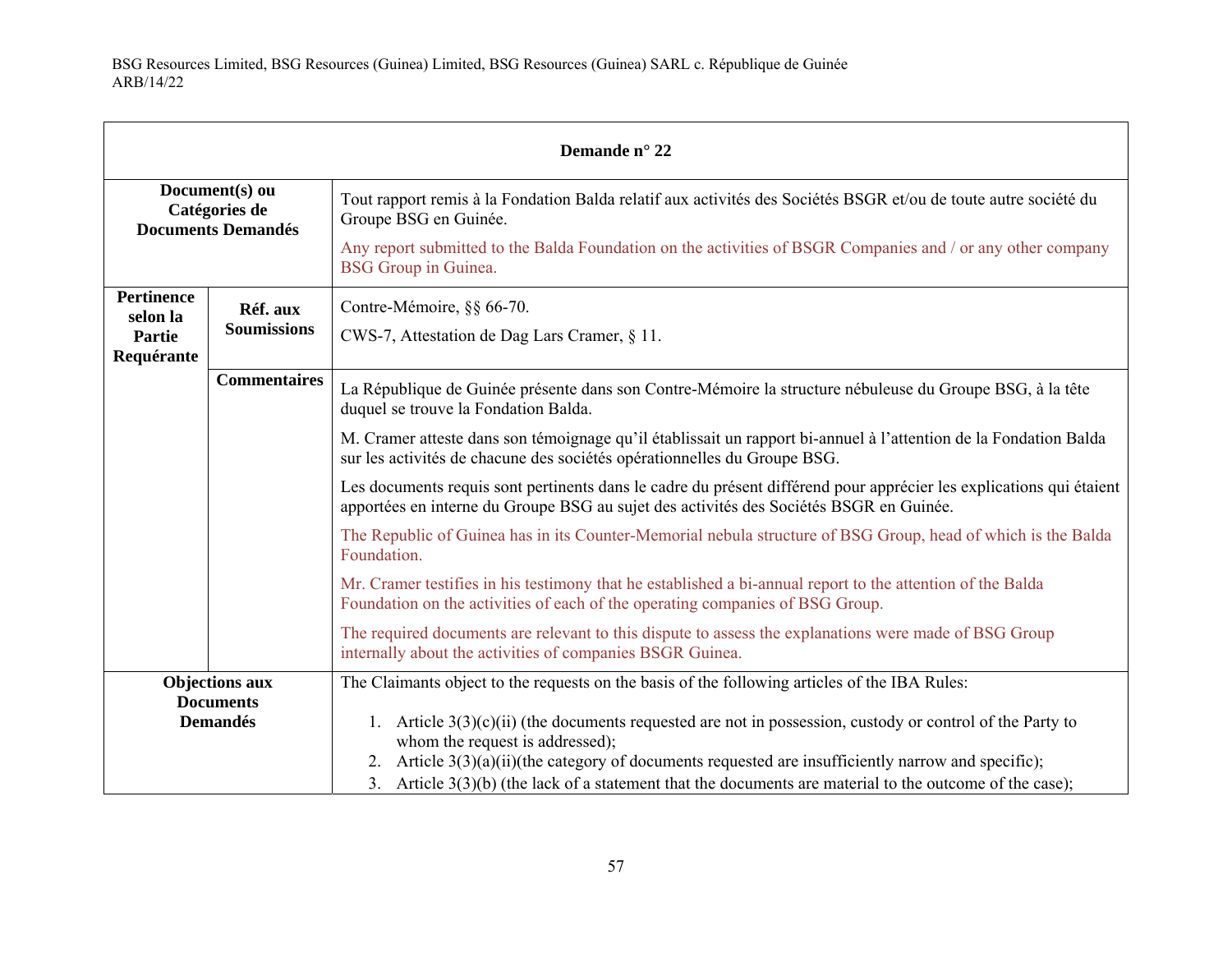|                                                         | 4. Article $3(3)(a)(ii)$ (the category of documents requested are insufficiently narrow and specific);<br>5. Article $9(2)(a)$ (lack of sufficient relevance to the case or materiality to its outcome);<br>6. Article $9(2)(c)$ (unreasonable burden to produce the requested evidence).<br>With respect to Respondent's request extending to the "BSGR Group of companies" Claimants rely on the<br>objections raised in its prior objections (see above objections $1 - 3$ ) that Claimants are not in possession, custody<br>or control of the requested documents. |
|---------------------------------------------------------|-------------------------------------------------------------------------------------------------------------------------------------------------------------------------------------------------------------------------------------------------------------------------------------------------------------------------------------------------------------------------------------------------------------------------------------------------------------------------------------------------------------------------------------------------------------------------|
|                                                         | Even if the Tribunal was to find that Claimants should produce the requested documents, it is Claimants' position<br>that Respondent's have not demonstrated that the requested documents are sufficiently relevant and material to<br>the outcome of the case. The Balda Foundation has not been involved in any of the issues relevant in these<br>arbitration proceedings. Any report filed to the Balda Foundation about Claimants' activities are not material to<br>the outcome of these arbitration proceedings.                                                 |
|                                                         | Furthermore, Respondent's requests are too broad. The request does not specify a time frame within which<br>Claimants are to conduct the requested searches. The searching for these documents would impose an<br>unreasonable burden on the Claimants to produce the requested evidence.                                                                                                                                                                                                                                                                               |
|                                                         | For the avoidance of doubt, there is nothing nebulous about the BSGR group's corporate structure as Respondent<br>suggests.                                                                                                                                                                                                                                                                                                                                                                                                                                             |
| Réponse aux Objections aux<br><b>Documents Demandés</b> | Conformément à l'article 16.3 de l'Ordonnance de procédure n° 1, la Guinée ne répond qu'à l'objection des<br>Sociétés BSGR selon laquelle cette demande serait exagérément contraignante, compte-tenu du fait qu'elle<br>n'identifierait pas une période de temps suffisemment précise.                                                                                                                                                                                                                                                                                 |
|                                                         | Selon le témoignage de M. Cramer, les Documents demandés étaient établis de manière bi-annuelle. Ils n'existent<br>ainsi qu'un nombre limité de Documents à produire, peu important la période de temps définie (CWS-7, para.<br>$11$ ).                                                                                                                                                                                                                                                                                                                                |
|                                                         | Ainsi, la demande n'est pas trop large et ne saurait en conséquence être considérée comme déraisonnable ou<br>excessivement contraignante pour les Sociétés BSGR.                                                                                                                                                                                                                                                                                                                                                                                                       |
|                                                         | Pour ces raisons, l'objection des Sociétés BSGR ne saurait être admise.                                                                                                                                                                                                                                                                                                                                                                                                                                                                                                 |
|                                                         | Néanmoins, conformément à l'esprit de l'article 3.6 des Règles IBA, la Guinée consent à circonscrire le champ                                                                                                                                                                                                                                                                                                                                                                                                                                                           |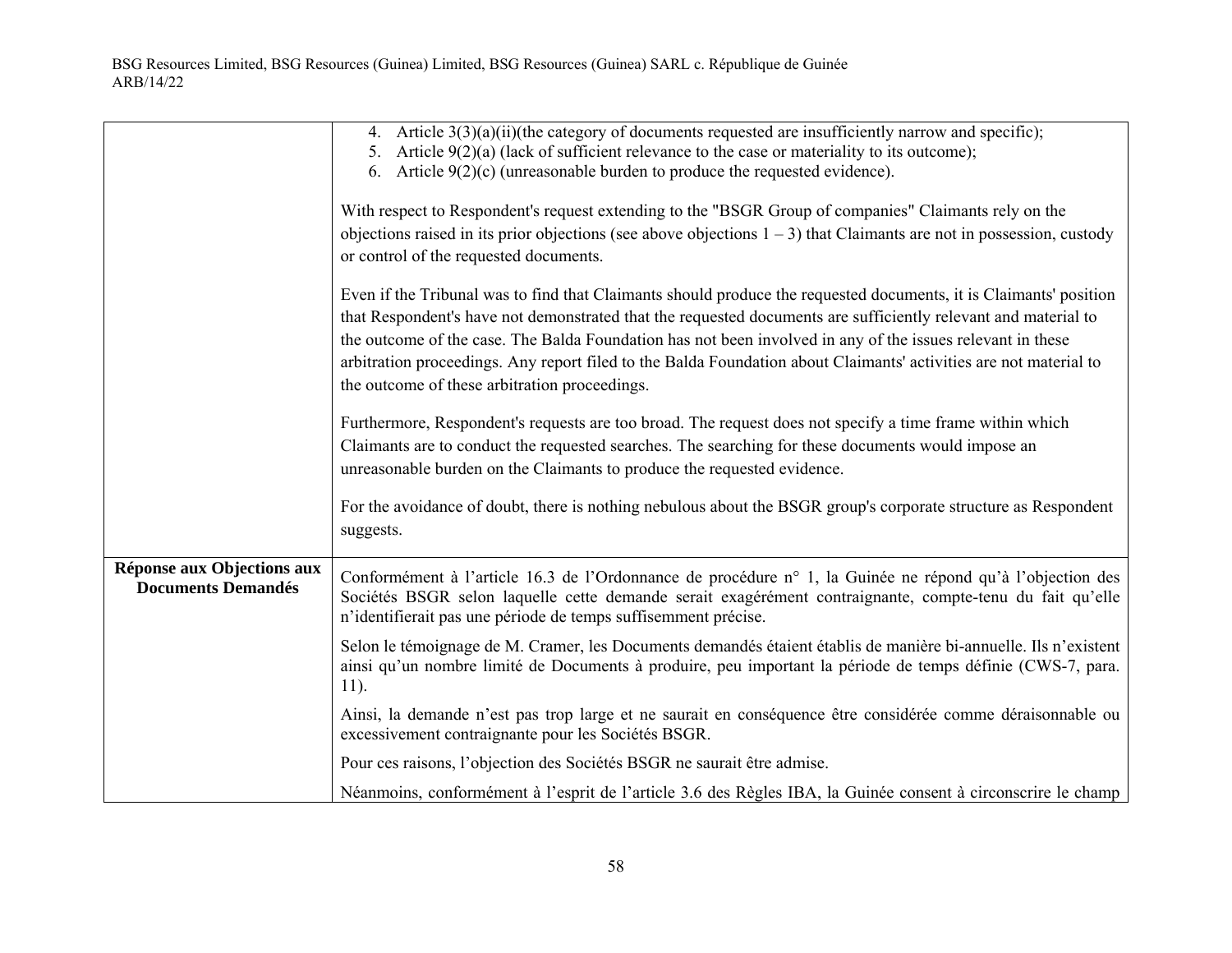|                            | temporel de la demande à la période 2005-2014 (soit un total de 20 rapports) correspondant à la période au cours<br>de laquelle les Sociétés BSGR ont obtenu leurs Droits Miniers en Guinée jusqu'au prononcé du retrait et/ou de la<br>résiliation de ces mêmes droits par la Guinée. |
|----------------------------|----------------------------------------------------------------------------------------------------------------------------------------------------------------------------------------------------------------------------------------------------------------------------------------|
|                            | REJETÉE                                                                                                                                                                                                                                                                                |
| Décision du Tribunal       |                                                                                                                                                                                                                                                                                        |
|                            | Le Tribunal est d'avis que la demande pour une production « en gros » de tous les rapports bi-annuels de M.                                                                                                                                                                            |
|                            | Cramer à la Fondation Balda (si toutefois ces rapports écrits existaient) manque de pertinence.                                                                                                                                                                                        |
|                            | <b>DENIED</b>                                                                                                                                                                                                                                                                          |
| <b>Tribunal's Decision</b> |                                                                                                                                                                                                                                                                                        |
|                            | The Tribunal is of the view that the request for a "wholesale" production of all the bi-annual reports of Mr.                                                                                                                                                                          |
|                            | Cramer to the Balda Foundation (provided written reports exist) lacks sufficient relevance.                                                                                                                                                                                            |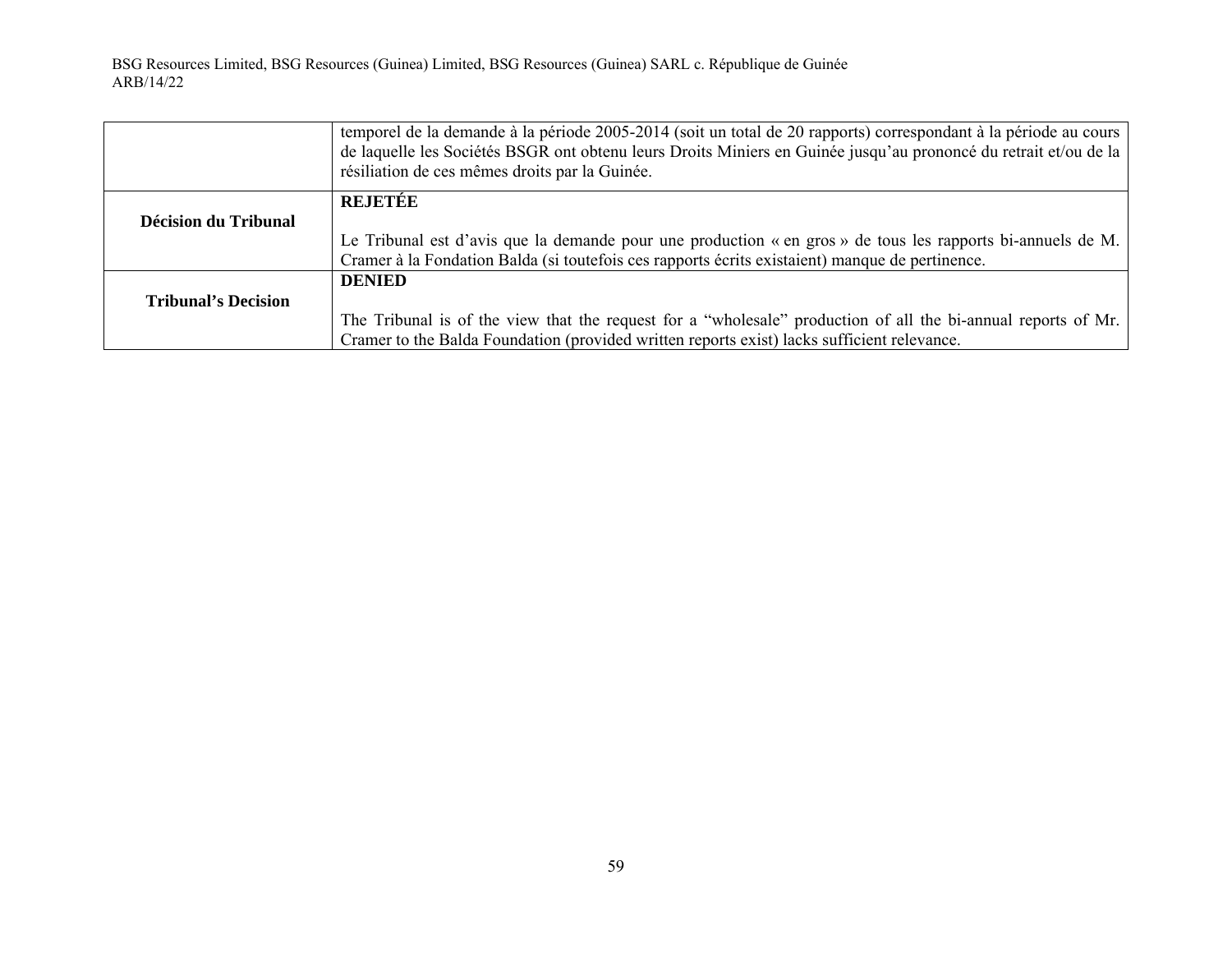| V.<br>Conduite de la procédure de revue                      |                                |                                                                                                                                                                                                                                                                                                                                                                                                                                  |  |
|--------------------------------------------------------------|--------------------------------|----------------------------------------------------------------------------------------------------------------------------------------------------------------------------------------------------------------------------------------------------------------------------------------------------------------------------------------------------------------------------------------------------------------------------------|--|
|                                                              | Demande n° 23                  |                                                                                                                                                                                                                                                                                                                                                                                                                                  |  |
| Document(s) ou<br>Catégories de<br><b>Documents Demandés</b> |                                | Toute correspondance interne aux sociétés du groupe BSG portant sur :<br>- la procédure de revue menée par le Comité Technique, et<br>- la décision de BSGR de refuser d'assister à l'audition du 16 décembre 2013.<br>Any internal correspondence within the companies of BSG Group on:<br>the review process conducted by the Technical Committee, and<br>BSGR's decision to refuse to attend the hearing of 16 December 2013. |  |
| <b>Pertinence</b><br>selon la<br>Partie                      | Réf. aux<br><b>Soumissions</b> | Contre-Mémoire, §§ 620 à 654 et 1012-1021.                                                                                                                                                                                                                                                                                                                                                                                       |  |
| Requérante                                                   | <b>Commentaires</b>            | La République de Guinée a établi que la société BSGR a refusé, à de multiples reprises, d'apporter son concours<br>à la procédure administrative de revue et qu'elle a par ailleurs cherché à obtenir la destruction des éléments de<br>preuve dont le Comité Technique essayait d'établir l'existence.                                                                                                                          |  |
|                                                              |                                | Les Documents requis sont pertinents pour comprendre les motivations réelles de la société BSGR qui l'ont<br>menée à adopter une position d'obstruction vis-à-vis des travaux du Comité Technique.                                                                                                                                                                                                                               |  |
|                                                              |                                | The Republic of Guinea has established that BSGR company refused, repeatedly, to assist in the administrative<br>procedure for review and it has also sought the destruction of evidence before the Technical Committee was<br>trying to establish the existence.                                                                                                                                                                |  |
|                                                              |                                | The required documents are relevant to understand the real motives of the company BSGR which led her to adopt<br>vis-à-vis obstruction position of the Technical Committee.                                                                                                                                                                                                                                                      |  |
| <b>Objections aux</b><br><b>Documents</b><br><b>Demandés</b> |                                | The Claimants object to the requests on the basis of the following articles of the IBA Rules:<br>1. Article $3(3)(c)(ii)$ (the documents requested are not in possession, custody or control of the Party to<br>whom the request is addressed);                                                                                                                                                                                  |  |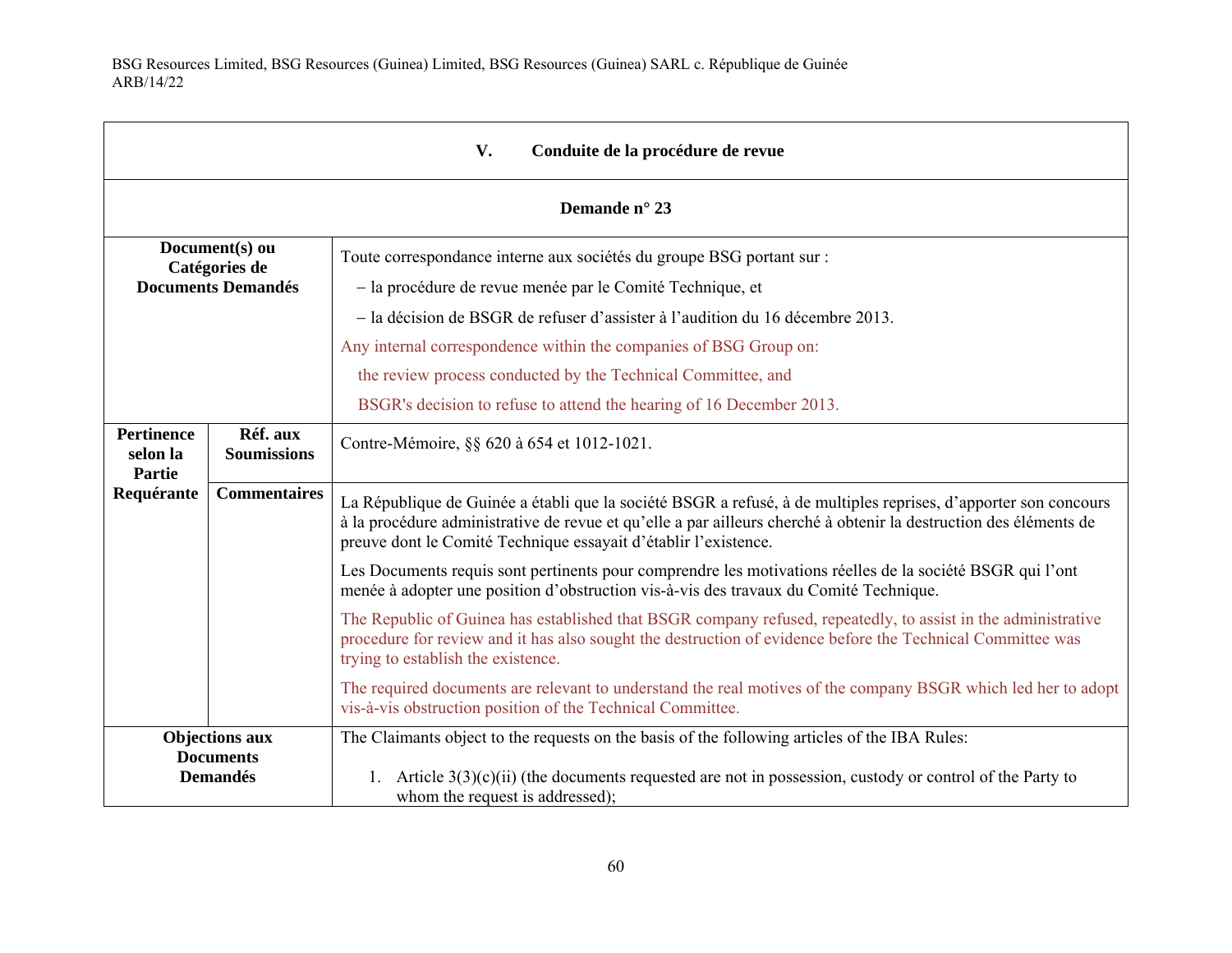|                                                         | 2. Article $9(2)(b)$ (legal impediment or privilege under the legal or ethical rules determined by the Arbitral<br>Tribunal to be applicable);<br>3. Article $9(2)(c)$ (unreasonable burden to produce the requested evidence)<br>4. Article $3(3)(a)(ii)$ (the category of documents requested are insufficiently narrow and specific)<br>With respect to Respondent's request extending to the "BSGR Group of companies" Claimants rely on the<br>objections raised in its prior objections (see above objections $1 - 3$ ) that Claimants are not in possession, custody<br>or control of the requested documents.<br>Even if the Tribunal was to find that Claimants were in possession, custody or control of the requested<br>documents, Claimants object on the basis that the request is too broad. Respondent has not determined a specific<br>time frame within which Claimants should conduct their searches. This unspecified time frame imposes an<br>unreasonable burden on the Claimants to produce the requested evidence.<br>Even if the Tribunal was to find that Claimants were in possession, custody or control of the requested |
|---------------------------------------------------------|-------------------------------------------------------------------------------------------------------------------------------------------------------------------------------------------------------------------------------------------------------------------------------------------------------------------------------------------------------------------------------------------------------------------------------------------------------------------------------------------------------------------------------------------------------------------------------------------------------------------------------------------------------------------------------------------------------------------------------------------------------------------------------------------------------------------------------------------------------------------------------------------------------------------------------------------------------------------------------------------------------------------------------------------------------------------------------------------------------------------------------------------------------|
|                                                         | documents, Claimants will only be able to produce any documents that are not covered by litigation privilege or<br>any other privilege rule and legal impediment applicable under English or other applicable laws. Claimants have<br>been advised by legal counsel during the entire review process conducted by the Technical Committee and the<br>documents were created for the purpose of use in contemplated arbitration and/or litigation involving against the<br>Respondent.                                                                                                                                                                                                                                                                                                                                                                                                                                                                                                                                                                                                                                                                 |
| Réponse aux Objections aux<br><b>Documents Demandés</b> | Conformément à l'article 16.3 de l'Ordonnance de procédure n° 1, la Guinée ne répond qu'aux objections des<br>Sociétés BSGR selon lesquelles cette demande serait exagérément contraignante et se heurterait à des obstacles<br>juridiques et/ou éthiques.                                                                                                                                                                                                                                                                                                                                                                                                                                                                                                                                                                                                                                                                                                                                                                                                                                                                                            |
|                                                         | En premier lieu, la demande n'est pas trop large et ne saurait en conséquence être considérée comme<br>déraisonnable ou excessivement contraignante pour les Sociétés BSGR. La période de temps visée, bien qu'elle<br>ne soit pas expressément indiquée dans la demande, est en effet nécessairement circonscrite par la durée de la<br>procédure de revue elle-même. Celle-ci a duré deux ans, du 29 mars 2012 (date du décret de mise en œuvre du<br>programme global de revue des titres et conventions miniers) au 2 avril 2014 (date de l'avis du Comité<br>Stratégique au nom de la Commission Nationale des Mines). La recherche des Documents demandés n'impose<br>donc pas de fardeau déraisonnable aux Sociétés BSGR.                                                                                                                                                                                                                                                                                                                                                                                                                      |
|                                                         | En second lieu, la Guinée prend note de l'objection des Sociétés BSGR fondée sur des privilèges ou autres<br>obstacles juridiques. A titre liminaire, il importe de noter que les Sociétés BSGR ne saurait invoquer « any other<br>privilege rule » sans préciser la règle légale de confidentialité, de secret professionnel ou d'éthique qui                                                                                                                                                                                                                                                                                                                                                                                                                                                                                                                                                                                                                                                                                                                                                                                                        |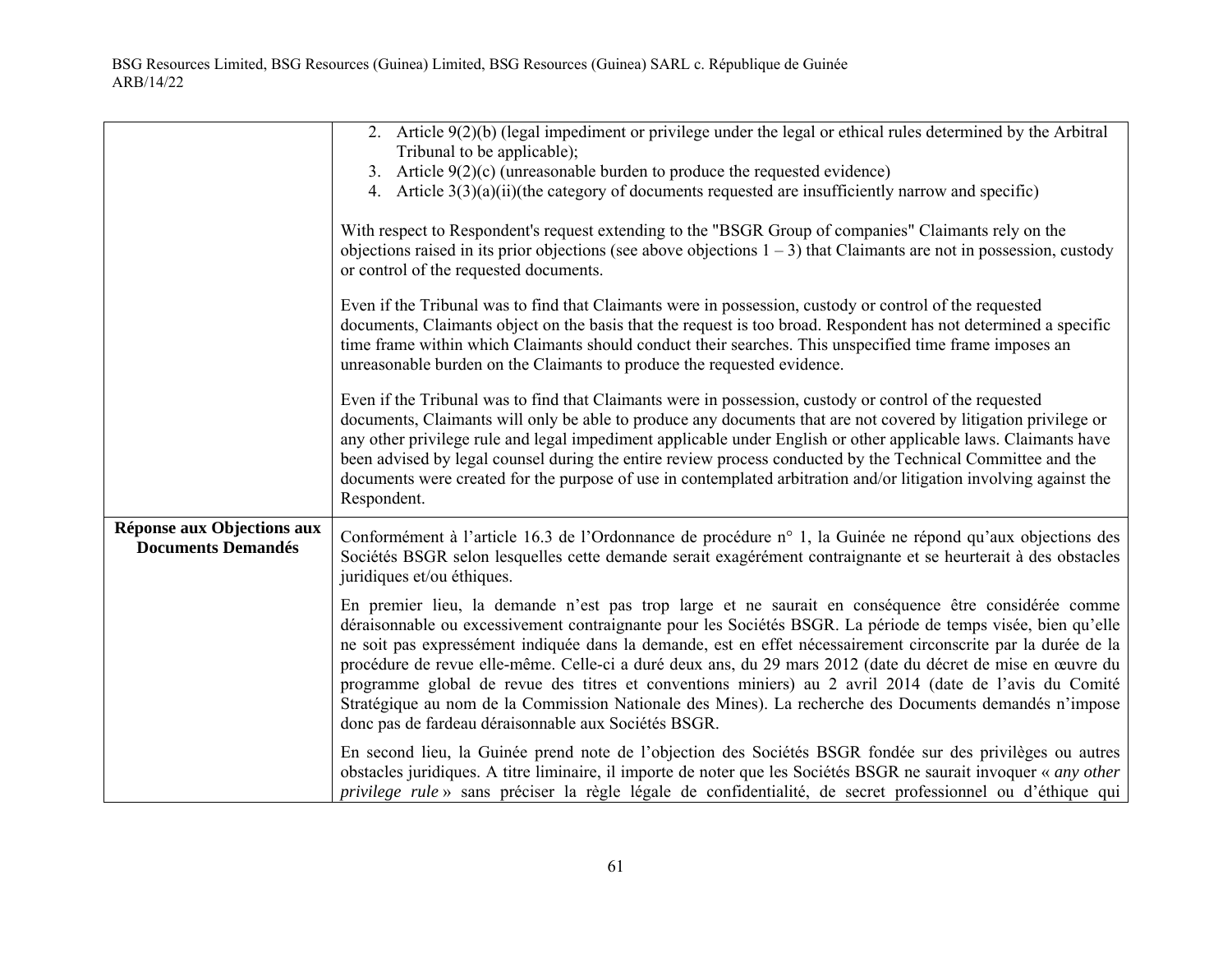|                             | empêcherait la production des Documents demandés. La Guinée souligne en outre que l'objection des Sociétés<br>sur le fondement de l'article 9(2)(b) des Règles IBA ne saurait s'appliquer à la majorité des Documents entrant<br>dans le champ de la demande. En effet, la demande vise « toute correspondance interne aux sociétés du Groupe<br>BSG », ce qui comprend à titre principal les communications échangées entre employés et/ou consultants au sein<br>de ces sociétés – non celles échangées entre ces sociétés et leurs avocats externes. |
|-----------------------------|---------------------------------------------------------------------------------------------------------------------------------------------------------------------------------------------------------------------------------------------------------------------------------------------------------------------------------------------------------------------------------------------------------------------------------------------------------------------------------------------------------------------------------------------------------|
|                             | Pour ces raisons, les objections des Sociétés BSGR ne sauraient être admises.                                                                                                                                                                                                                                                                                                                                                                                                                                                                           |
|                             | ACCORDÉE DANS SA FORME RESTREINTE                                                                                                                                                                                                                                                                                                                                                                                                                                                                                                                       |
|                             | Les documents demandés semblent être suffisamment spécifiques, à condition que la demande se limite à la<br>période allant du 29 mars 2012 au 2 avril 2014.                                                                                                                                                                                                                                                                                                                                                                                             |
| <b>Décision du Tribunal</b> | Si les documents pertinents n'étaient pas sous le contrôle direct des Demanderesses, mais sous celui d'une<br>entreprise du groupe BSG, il est ordonné aux Demanderesses de fournir leurs meilleurs efforts pour obtenir et<br>produire ces documents.                                                                                                                                                                                                                                                                                                  |
|                             | Le Tribunal note également que les Demandresses ont effectivement le droit de retenir des informations<br>confidentielles protégées par un privilège. Dans l'éventualité où elles décidaient de le faire, les Demanderesses<br>devront fournir un registre de confidentialité basé sur le modèle ci-joint en Annexe C.<br>Sous réserve de ces spécifications, le Tribunal accorde cette demande.                                                                                                                                                        |
|                             | <b>GRANTED AS NARROWED DOWN</b>                                                                                                                                                                                                                                                                                                                                                                                                                                                                                                                         |
| <b>Tribunal's Decision</b>  | The requested documents appear <i>prima facie</i> relevant and sufficiently specific, provided the request is limited to<br>the period between 29 March 2012 and 2 April 2014.<br>To the extent that responsive documents are not in the direct control of the Claimants, but of another company of<br>the BSG Group, the Claimants are ordered to make their best efforts to obtain and produce the documents.                                                                                                                                         |
|                             | The Tribunal further notes that the Claimants are indeed entitled to withhold documents protected by privileges.                                                                                                                                                                                                                                                                                                                                                                                                                                        |
|                             | To the extent they may do so, the Claimants shall provide a privilege log following the model attached hereto as<br>Annex C.                                                                                                                                                                                                                                                                                                                                                                                                                            |
|                             | Subject to these specifications, the Tribunal grants this request.                                                                                                                                                                                                                                                                                                                                                                                                                                                                                      |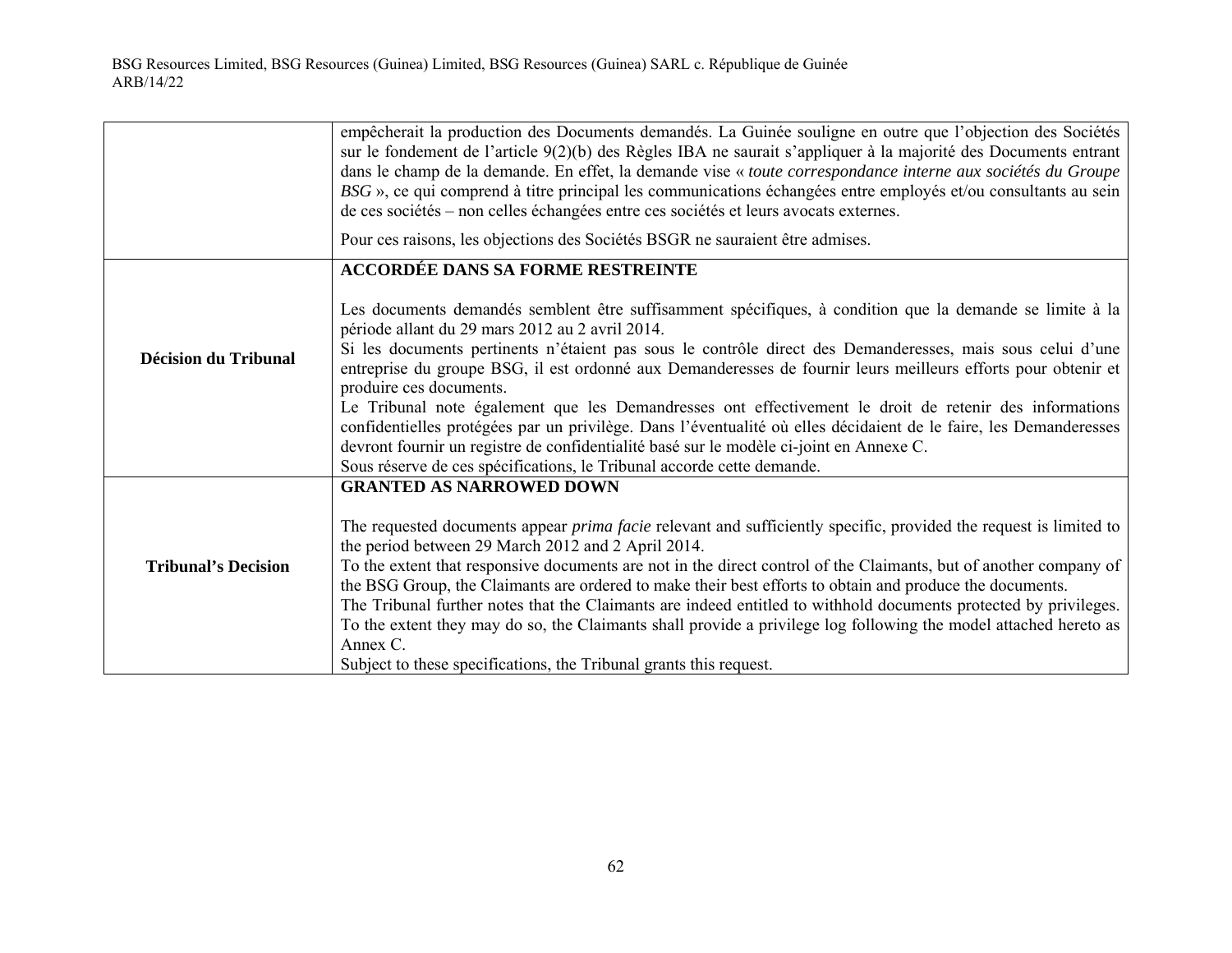| Demande n° 24                                                |                                |                                                                                                                                                                                                                                                                            |
|--------------------------------------------------------------|--------------------------------|----------------------------------------------------------------------------------------------------------------------------------------------------------------------------------------------------------------------------------------------------------------------------|
| Document(s) ou<br>Catégories de<br><b>Documents Demandés</b> |                                | Toute correspondance interne aux sociétés du Groupe BSG et toute correspondance entre les sociétés du Groupe<br>BSG et M. Cilins relative à la tentative de destruction des originaux des éléments de preuves versés par le<br>Comité Technique à la procédure de revue.   |
|                                                              |                                | Any internal correspondence to the companies of BSG Group and correspondence between the companies of<br>BSG Group and Mr. Cilins on the attempted destruction of the originals of the evidence made by the Technical<br>Committee in the review process.                  |
| <b>Pertinence</b><br>selon la<br><b>Partie</b>               | Réf. aux<br><b>Soumissions</b> | Contre-Mémoire, §§ 598-614,                                                                                                                                                                                                                                                |
| Requérante                                                   | <b>Commentaires</b>            | La République de Guinée a établi que M. Cilins s'est rendu aux Etats-Unis pour le compte des Sociétés BSGR<br>afin d'obtenir la destruction des éléments de preuves relatifs aux faits examinés dans le cadre de la procédure de<br>revue.                                 |
|                                                              |                                | Les Documents requis sont pertinents pour connaître l'étendue des instructions données par le Groupe BSGR à<br>M. Cilins à ce sujet.                                                                                                                                       |
|                                                              |                                | The Republic of Guinea has established that Mr. Cilins visited the United States on behalf of BSGR Companies<br>to obtain the destruction of evidence relating to the facts examined in the review process.                                                                |
|                                                              |                                | The required documents are relevant to determine the scope of instructions given by the Group to Mr. BSGR<br>Cilins about it.                                                                                                                                              |
| <b>Objections aux</b><br><b>Documents</b><br><b>Demandés</b> |                                | The Claimants object to the requests on the basis of the following article of the IBA Rules:<br>Article $3(3)(c)(ii)$ (the documents requested are not in possession, custody or control of the Party to<br>whom the request is addressed).                                |
|                                                              |                                | With respect to Respondent's request extending to the "BSGR Group of companies" Claimants rely on the<br>objections raised in its prior objections (see above objections $1 - 3$ ) that Claimants are not in possession, custody<br>or control of the requested documents. |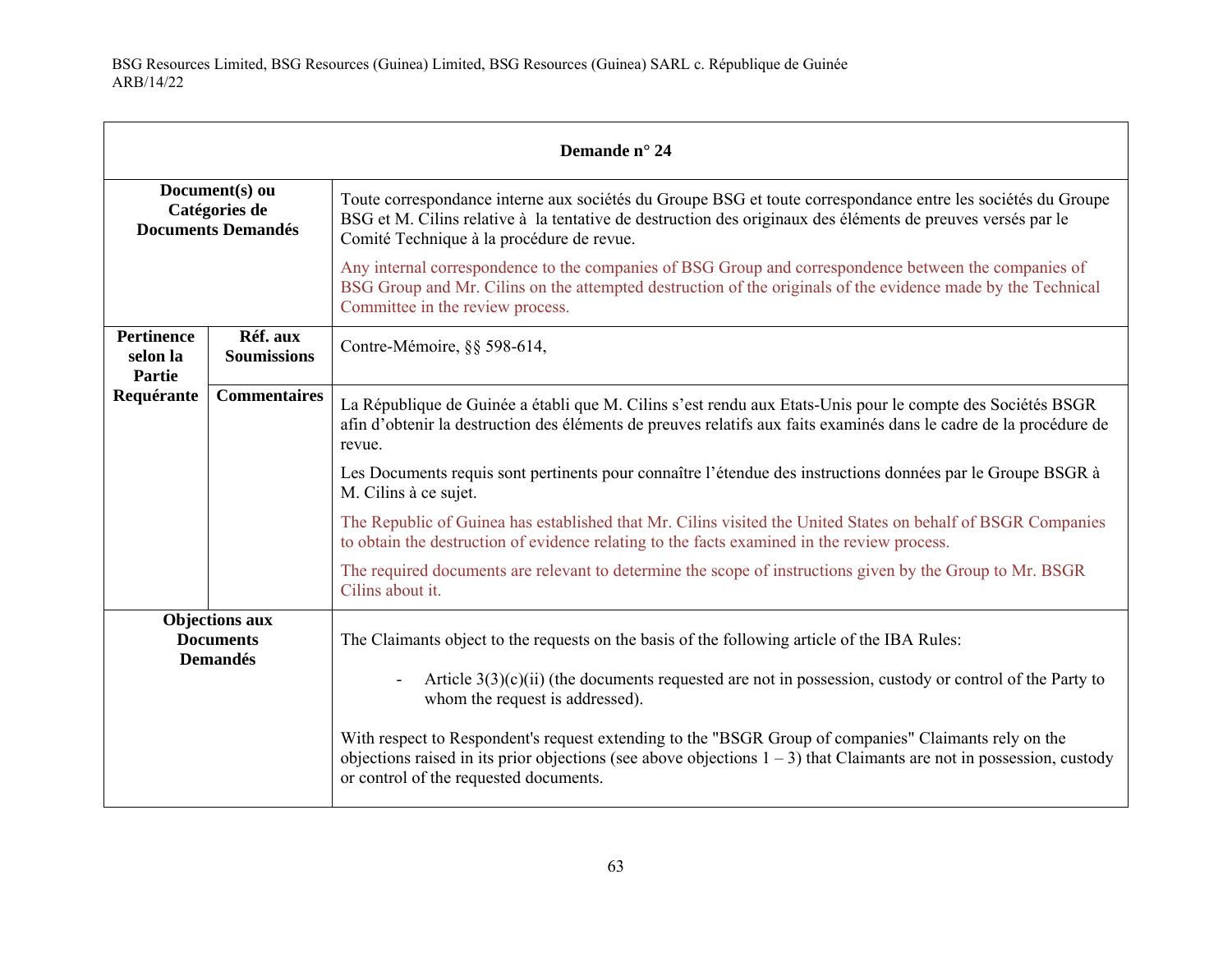|                                                         | Claimants deny that Mr Cilins acted on behalf of the Claimants when he was arrested in the US. Claimants did<br>not request, authorize or have knowledge of the actions taken by Mr Cilins which led to his arrest. Claimants did<br>not order the destruction of evidence that was investigated by the Technical Committee. Thus, Claimants are not<br>able to produce the requested documents as they are not in their possession, custody and control.                                                                                                                                                                           |
|---------------------------------------------------------|-------------------------------------------------------------------------------------------------------------------------------------------------------------------------------------------------------------------------------------------------------------------------------------------------------------------------------------------------------------------------------------------------------------------------------------------------------------------------------------------------------------------------------------------------------------------------------------------------------------------------------------|
| Réponse aux Objections aux<br><b>Documents Demandés</b> | La Guinée peine à comprendre si la réponse des Sociétés BSGR indique (i) qu'il n'existe aucune correspondance<br>interne aux sociétés du Groupe BSG ou entre les sociétés du Groupe BSG et M. Cilins relative à la tentative de<br>destruction des originaux des éléments de preuves ou <i>(ii)</i> que ces documents existent, mais qu'ils ne sont pas en<br>possession, sous la garde ou le contrôle des Sociétés BSGR.                                                                                                                                                                                                           |
|                                                         | Aussi, la Guinée a demandé aux Sociétés BSGR, le 3 août 2016, de préciser leur objection. La réponse des<br>Sociétés BSGR du 5 août 2016 maintient toutefois la confusion : « In so far as the Claimants have knowledge<br>about the issue, the documents do not exist ».                                                                                                                                                                                                                                                                                                                                                           |
|                                                         | Sous réserve de cette observation et en l'absence d'une réponse suffisamment claire des Sociétés BSGR, la<br>Guinée se voit donc contrainte de constater le refus des Sociétés BSGR de produire l'intégralité des documents<br>demandés en leur possession et de solliciter du Tribunal qu'il en ordonne la production.                                                                                                                                                                                                                                                                                                             |
|                                                         | <b>ACCORDÉE</b>                                                                                                                                                                                                                                                                                                                                                                                                                                                                                                                                                                                                                     |
| <b>Décision du Tribunal</b>                             | Le Tribunal prend note des affirmations des Demanderesses selon lesquelles, à leur connaissance, aucun<br>document pertinent n'existe, et que par ailleurs ils ne sont pas en possession de documents pertinents, ni n'en ont<br>sous leur garde ou leur contrôle. Si des documents pertinents n'étaient pas sous le contrôle direct des<br>Demanderesses, mais sous celui d'une entreprise du groupe BSG, il est ordonné aux Demanderesses de fournir<br>leurs meilleurs efforts pour obtenir et produire ces documents.                                                                                                           |
|                                                         | Quant à M. Cilins, le Tribunal note que la relation exacte entre BSGR, Pentler et M. Cilins, fait partie du litige en<br>cours. Cela étant, alors que les parties doivent elles-même produire tous documents pertinents en leur possession,<br>sous leur garde ou leur contrôle, elles doivent également fournir leurs meilleurs efforts pour produire les<br>documents pertinents en la possession, sous la garde ou le contrôle de tiers auquels elles ont accès. Par<br>conséquent, il est ordonné aux Demanderesses de fournir leurs meilleurs efforts pour produire les documents<br>pertinents se rapportant à cette demande. |
|                                                         | <b>GRANTED</b>                                                                                                                                                                                                                                                                                                                                                                                                                                                                                                                                                                                                                      |
| <b>Tribunal's Decision</b>                              | The Tribunal takes note of the Claimants' statement that, to their knowledge, no responsive documents exist and<br>that they are not otherwise in possession, control or custody of responsive documents. To the extent that                                                                                                                                                                                                                                                                                                                                                                                                        |
|                                                         |                                                                                                                                                                                                                                                                                                                                                                                                                                                                                                                                                                                                                                     |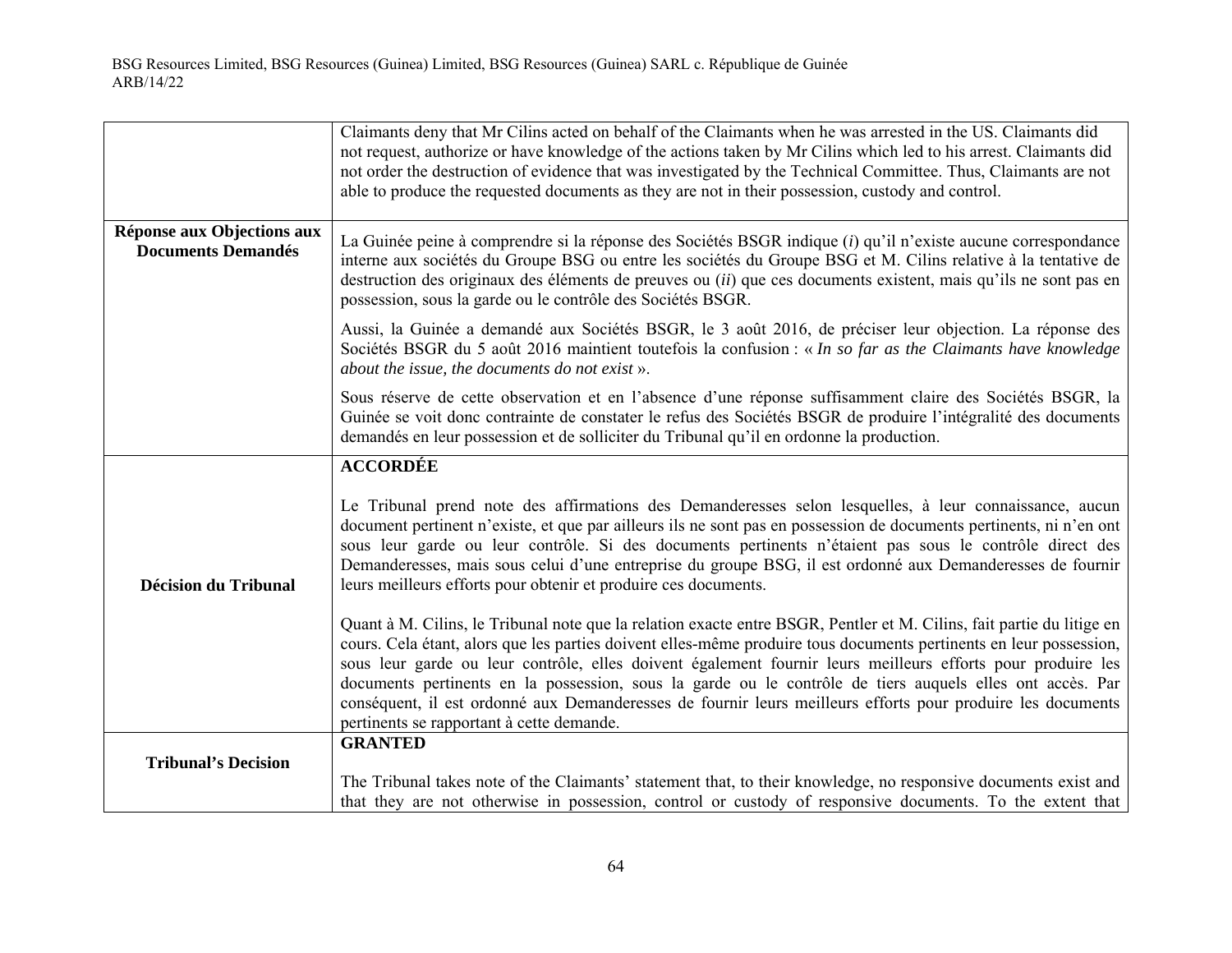| responsive documents are not in the direct control of the Claimants, but of another company of the BSG Group,      |
|--------------------------------------------------------------------------------------------------------------------|
| the Claimants are ordered to make their best efforts to obtain and produce such documents.                         |
| With respect to Mr. Cilins, the Tribunal notes that the exact relationship between BSGR, Pentler and Mr. Cilins is |
| part of the ongoing dispute. Be this as it may, while the Parties themselves are to produce all responsive         |
| documents that are in their possession, custody or control, they should also use their best efforts to produce     |
| responsive documents which may be in the possession, custody or control of third parties to whom they have         |
| access. Accordingly, the Claimants are ordered to use their best efforts to produce documents responsive to this   |
| request.                                                                                                           |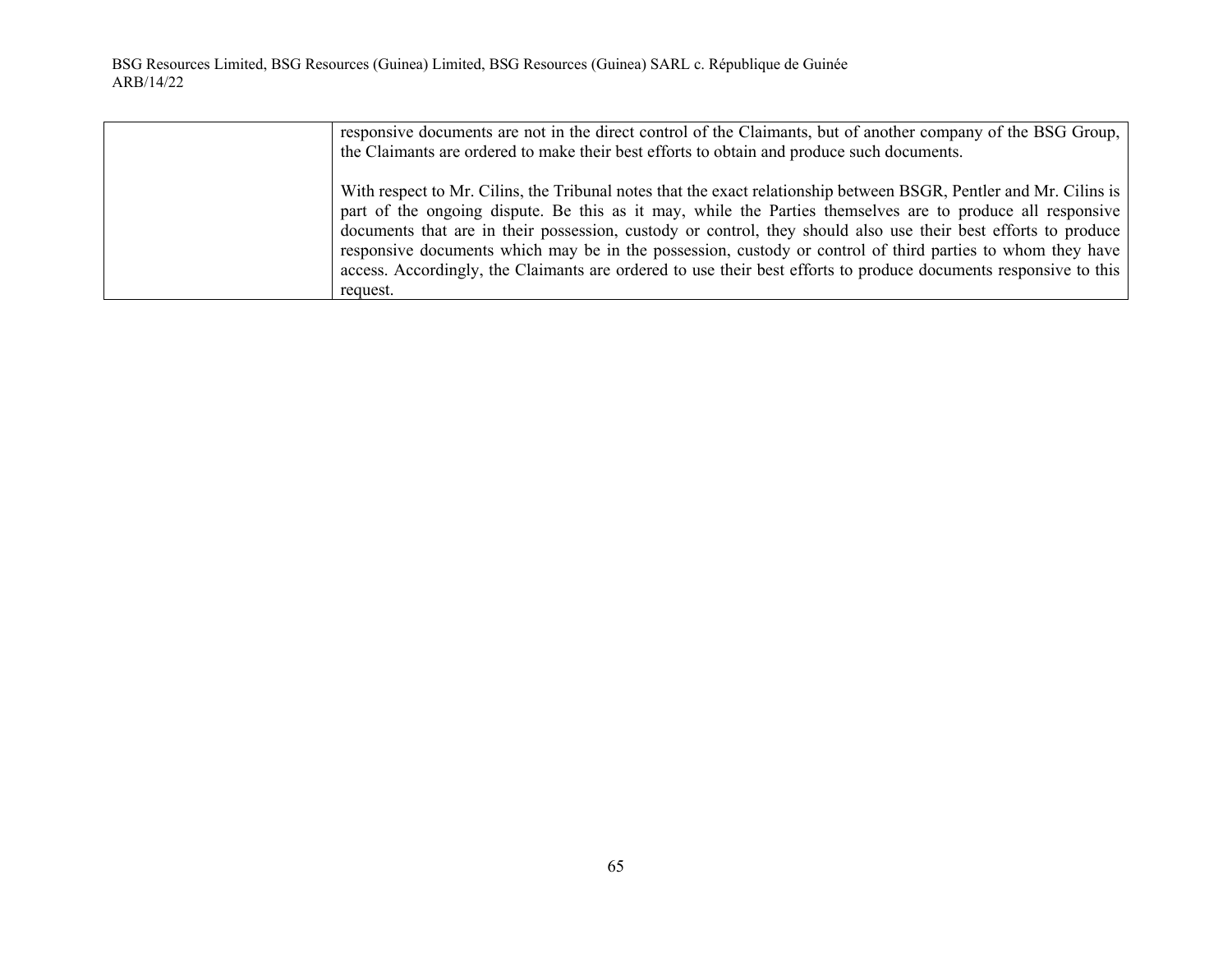| Demande n° 25                                                |                                |                                                                                                                                                                                                                                                                                                                                                                                                                                                                                                                                                                                                                                                                                                                                                                                                                                                                                                                                                                                                                                                                                                                                                                                                                                                                                                                                                                                                                                                                                                                                                                                                                                                                 |
|--------------------------------------------------------------|--------------------------------|-----------------------------------------------------------------------------------------------------------------------------------------------------------------------------------------------------------------------------------------------------------------------------------------------------------------------------------------------------------------------------------------------------------------------------------------------------------------------------------------------------------------------------------------------------------------------------------------------------------------------------------------------------------------------------------------------------------------------------------------------------------------------------------------------------------------------------------------------------------------------------------------------------------------------------------------------------------------------------------------------------------------------------------------------------------------------------------------------------------------------------------------------------------------------------------------------------------------------------------------------------------------------------------------------------------------------------------------------------------------------------------------------------------------------------------------------------------------------------------------------------------------------------------------------------------------------------------------------------------------------------------------------------------------|
| Document(s) ou<br>Catégories de<br><b>Documents Demandés</b> |                                | Tous les échanges entre les Sociétés BSGR et la société Vale au sujet de la procédure de revue menée par le<br>Comité Technique.                                                                                                                                                                                                                                                                                                                                                                                                                                                                                                                                                                                                                                                                                                                                                                                                                                                                                                                                                                                                                                                                                                                                                                                                                                                                                                                                                                                                                                                                                                                                |
|                                                              |                                | All exchanges between the companies BSGR and Vale about the review process conducted by the Technical<br>Committee.                                                                                                                                                                                                                                                                                                                                                                                                                                                                                                                                                                                                                                                                                                                                                                                                                                                                                                                                                                                                                                                                                                                                                                                                                                                                                                                                                                                                                                                                                                                                             |
| <b>Pertinence</b><br>selon la<br><b>Partie</b>               | Réf. aux<br><b>Soumissions</b> | Contre-Mémoire, §§ 622-673 et 944-1061.                                                                                                                                                                                                                                                                                                                                                                                                                                                                                                                                                                                                                                                                                                                                                                                                                                                                                                                                                                                                                                                                                                                                                                                                                                                                                                                                                                                                                                                                                                                                                                                                                         |
| Requérante                                                   | <b>Commentaires</b>            | La République de Guinée a démontré que, lors de la procédure devant le Comité Technique, BSGR Guinée qui<br>était alors détenue majoritairement par Vale, n'a pas contesté la matérialité des faits de corruption alors que<br>BSGR, qui était alors actionnaire minoritaire de BSGR Guinée a contesté les faits de corruption.<br>Les Documents requis sont pertinents car ils permettront de savoir si BSGR a présenté les mêmes explications à<br>Vale pour la convaincre de l'absence de corruption que celles qu'elle a présentées au Comité Technique au<br>moment de la procédure de revue et qu'elle présente aujourd'hui au Tribunal arbitral. Ils permettront de voir si<br>les explications de Vale sont cohérentes. Ils permettront également de savoir pourquoi ces explications n'ont pas<br>convaincu Vale qui s'est désolidarisée de BSGR au cours de la procédure devant le Comité technique.<br>The Republic of Guinea has shown that during the proceedings before the Technical Committee, BSGR Guinea<br>who was majority owned by Vale, has not contested the facts of corruption while BSGR, then minority<br>shareholder BSGR Guinea disputed the facts of corruption.<br>The required documents are relevant because they will reveal whether BSGR presented the same explanations in<br>Vale to convince the absence of corruption as it submitted to the Technical Committee at the time of the review<br>procedure and that it has today the arbitration Tribunal. They will see if the explanation of Vale are consistent.<br>They will also know why these explanations did not convince Vale who broke away from BSGR during the |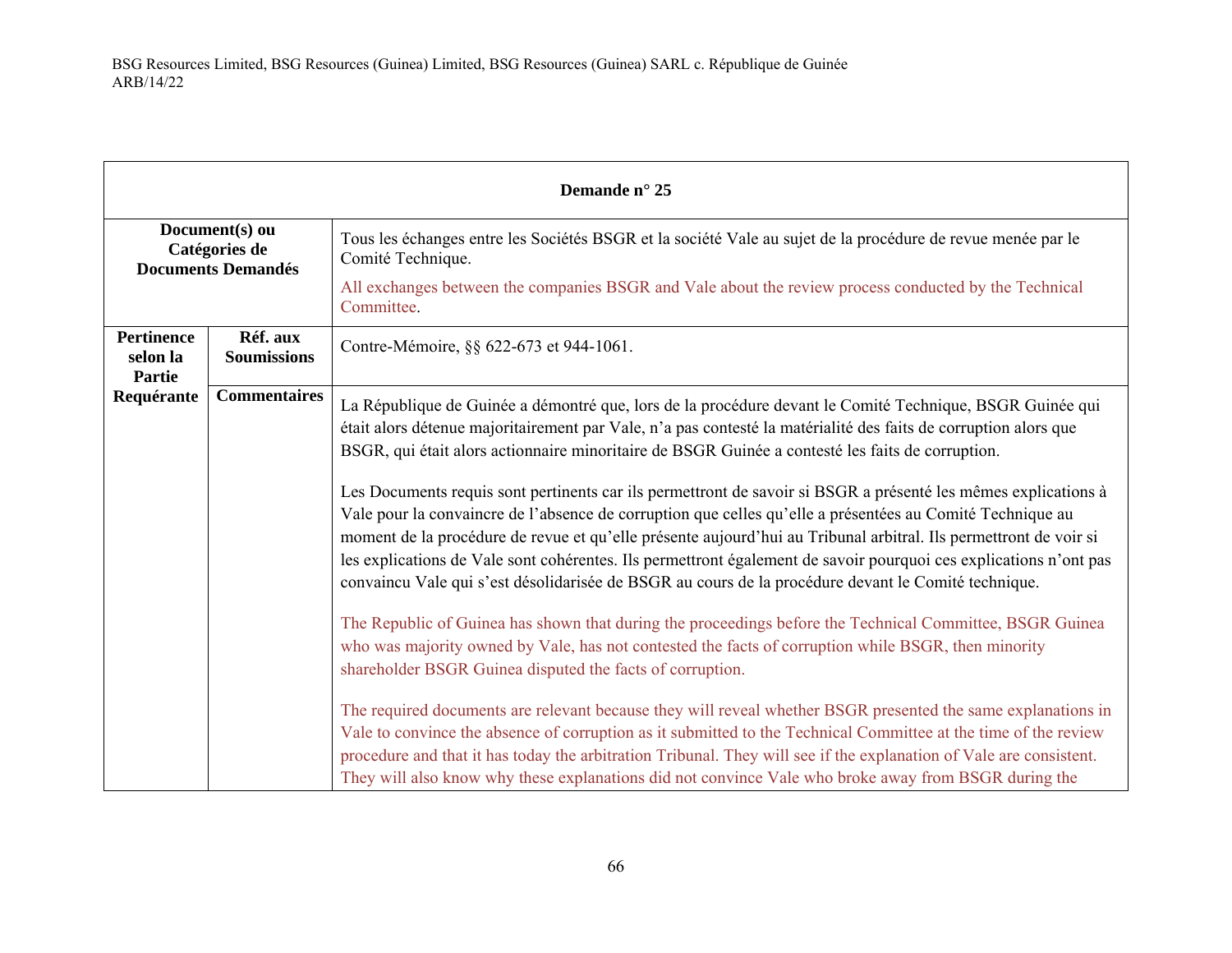|                                                              | proceedings before the Technical Committee.                                                                                                                                                                                                                                                                                                                                                                                                                                                                                                                                                                                                                                                                                                                                                                                                                                                                                                                               |
|--------------------------------------------------------------|---------------------------------------------------------------------------------------------------------------------------------------------------------------------------------------------------------------------------------------------------------------------------------------------------------------------------------------------------------------------------------------------------------------------------------------------------------------------------------------------------------------------------------------------------------------------------------------------------------------------------------------------------------------------------------------------------------------------------------------------------------------------------------------------------------------------------------------------------------------------------------------------------------------------------------------------------------------------------|
|                                                              |                                                                                                                                                                                                                                                                                                                                                                                                                                                                                                                                                                                                                                                                                                                                                                                                                                                                                                                                                                           |
| <b>Objections aux</b><br><b>Documents</b><br><b>Demandés</b> | The Claimants object to the requests on the basis of the following articles of the IBA Rules:<br>1. Article $3(3)(c)(ii)$ (the documents requested are not in possession, custody or control of the Party to<br>whom the request is addressed);<br>2. Article $3(3)(b)$ (the lack of a statement that the documents are material to the outcome of the case);<br>3. Article $9(2)(a)$ (lack of sufficient relevance to the case or materiality to its outcome).<br>With respect to Respondent's request extending to the "BSGR Group of companies" Claimants rely on the<br>objections raised in its prior objections (see above objections $1 - 3$ ) that Claimants are not in possession, custody<br>or control of the requested documents.<br>Even if the Tribunal was to find that Claimants were in possession, custody or control of the requested<br>documents, it is Claimants position that Respondent fails to demonstrate the relevance and materiality of the |
|                                                              | documents to the outcome of the case. Claimants have at no time admitted any wrongdoings either to Vale or to<br>the Technical Committee. The fact that Vale turned against its joint venture partners is not relevant and material<br>to the outcome of this case.                                                                                                                                                                                                                                                                                                                                                                                                                                                                                                                                                                                                                                                                                                       |
| Réponse aux Objections aux<br><b>Documents Demandés</b>      | Conformément aux articles 16.3 et 16.4 de l'Ordonnance de procédure n° 1, la Guinée s'abstient de répondre aux<br>objections des Sociétés BSGR et s'en remet à l'appréciation du Tribunal s'agissant de leur bien-fondé.                                                                                                                                                                                                                                                                                                                                                                                                                                                                                                                                                                                                                                                                                                                                                  |
| <b>Décision du Tribunal</b>                                  | <b>ACCORDÉE</b><br>Les documents demandés semblent être pertinents prima facie. Si des documents pertinents n'étaient pas sous le<br>contrôle direct des Demanderesses, mais sous celui d'une autre entreprise du groupe BSG, il est ordonné aux<br>Demanderesses de fournir leurs meilleurs efforts pour obtenir et produire ces documents.                                                                                                                                                                                                                                                                                                                                                                                                                                                                                                                                                                                                                              |
| <b>Décision du Tribunal</b>                                  | <b>GRANTED</b><br>The requested documents appear <i>prima facie</i> relevant. To the extent that responsive documents are not in the<br>direct control of the Claimants, but of another company of the BSG Group, the Claimants are ordered to make<br>their best efforts to obtain and produce the documents.                                                                                                                                                                                                                                                                                                                                                                                                                                                                                                                                                                                                                                                            |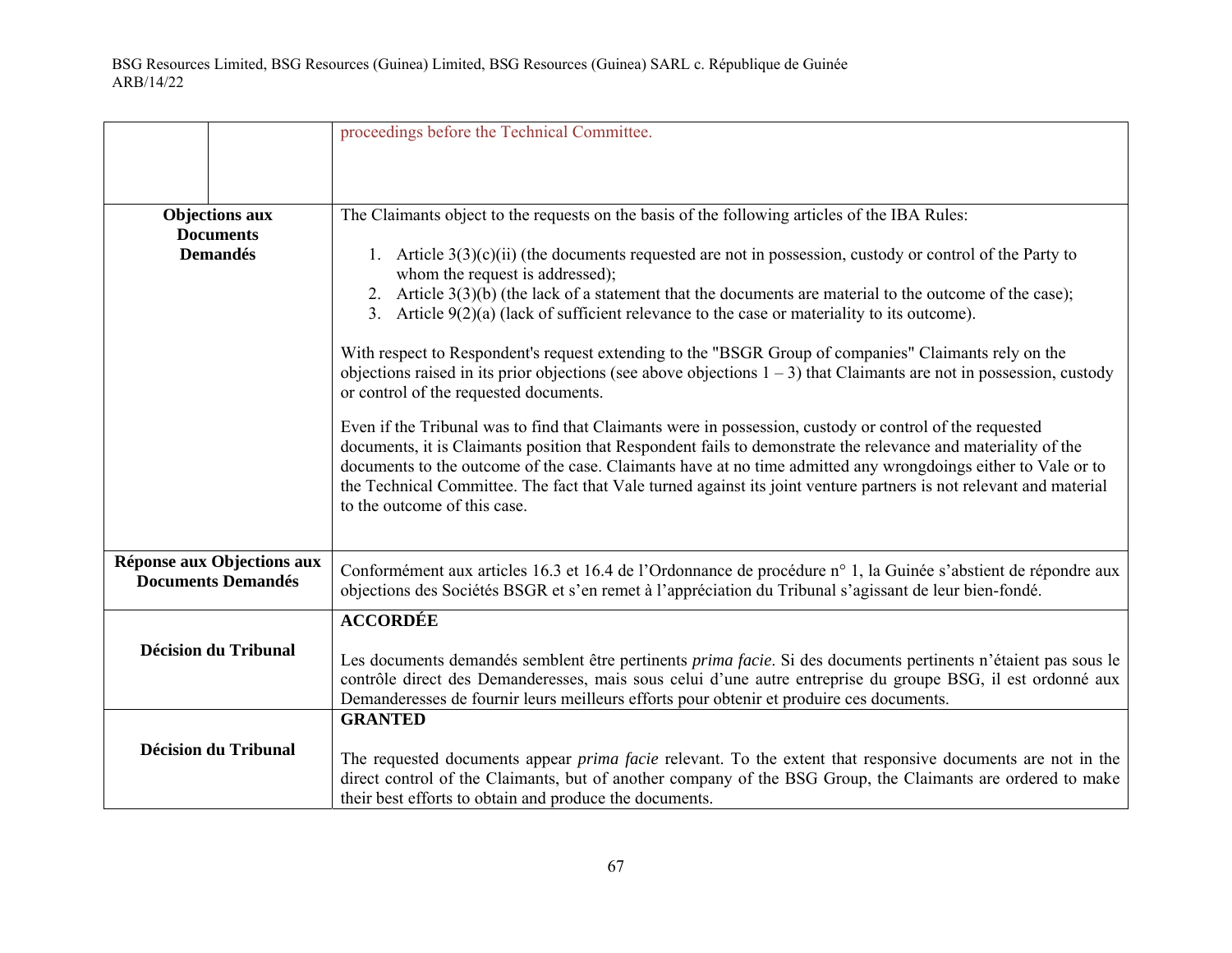| VI.<br>Informations obtenues par BSGR sur les faits de corruption objet du présent différend |                                |                                                                                                                                                                                                                                                    |  |
|----------------------------------------------------------------------------------------------|--------------------------------|----------------------------------------------------------------------------------------------------------------------------------------------------------------------------------------------------------------------------------------------------|--|
|                                                                                              | Demande n° 26                  |                                                                                                                                                                                                                                                    |  |
| Document(s) ou<br>Catégories de<br><b>Documents Demandés</b>                                 |                                | Une copie intégrale du rapport réalisé par MM. Louis J. Freeh et Joseph I. Lieberman en juillet 2015 et de ses<br>annexes (mentionné au § 78 du Mémoire en Réplique de Vale dans l'Arbitrage LCIA).                                                |  |
|                                                                                              |                                | A full copy of the report by MM. Louis J. Freeh and Joseph Lieberman in July 2015 and its annexes (mentioned<br>in § 78 of the Memory Replica of Vale in the LCIA Arbitration).                                                                    |  |
| <b>Pertinence</b><br>selon la<br>Partie                                                      | Réf. aux<br><b>Soumissions</b> | Contre-Mémoire, Section IV(A).                                                                                                                                                                                                                     |  |
| Requérante                                                                                   | <b>Commentaires</b>            | La République de Guinée a établi que les Sociétés BSGR ont obtenu les Droits Miniers par voie de corruption.                                                                                                                                       |  |
|                                                                                              |                                | Les faits allégués à l'encontre des Sociétés BSGR ont été portés à leur connaissance par le Comité Technique.                                                                                                                                      |  |
|                                                                                              |                                | Les Documents requis sont pertinents pour connaître les conclusions du rapport réalisé par MM. Louis J. Freeh et<br>Joseph I. Lieberman sur ces mêmes faits et la méthodologie suivie pour confirmer ou non l'existence de faits de<br>corruption. |  |
|                                                                                              |                                | The Republic of Guinea has established that BSGR Companies obtained the Mining Rights by way of corruption.                                                                                                                                        |  |
|                                                                                              |                                | The facts alleged against BSGR Companies have been brought to their attention by the Technical Committee.                                                                                                                                          |  |
|                                                                                              |                                | The required documents are relevant to disseminate the findings of the report by MM. Louis J. Freeh and Joseph<br>Lieberman on the same facts and the methodology followed to confirm or not the existence of corruption.                          |  |
| <b>Objections aux</b><br><b>Documents</b>                                                    |                                | Claimants agree to produce the requested document.                                                                                                                                                                                                 |  |
| <b>Demandés</b>                                                                              |                                | For avoidance of doubt, the Claimants deny involvement to any illicit activities.                                                                                                                                                                  |  |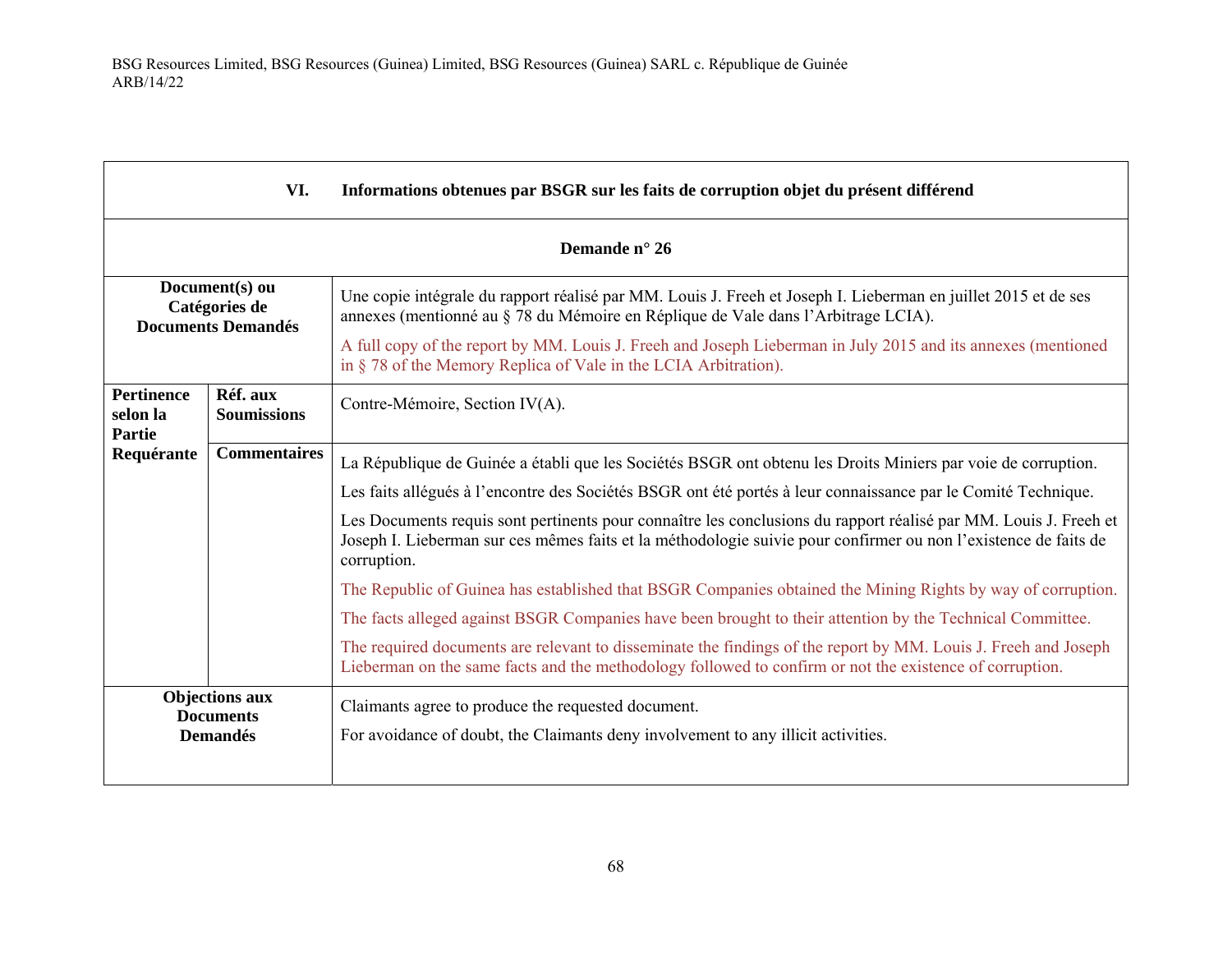| Réponse aux Objections aux  | La Guinée prend note de l'accord des Sociétés BSGR de produire le Document demandé.                                                                                                                                                                                                                                                                                                                                                                                                                                                                                                                                   |
|-----------------------------|-----------------------------------------------------------------------------------------------------------------------------------------------------------------------------------------------------------------------------------------------------------------------------------------------------------------------------------------------------------------------------------------------------------------------------------------------------------------------------------------------------------------------------------------------------------------------------------------------------------------------|
| <b>Documents Demandés</b>   | Cependant, le Document produit par les Sociétés BSGR le 27 juillet 2016 n'est qu'un résumé du rapport<br>demandé (« Summary of conclusions »), de sorte que le Document produit ne constitue qu'une réponse partielle à<br>la demande n° 26.                                                                                                                                                                                                                                                                                                                                                                          |
|                             | En effet, la demande de la Guinée visait expressément « une copie intégrale du rapport réalisé par MM. Louis J.<br>Freeh et Joseph I. Lieberman en juillet 2015 et de ses annexes ». Il convient de noter que le Document produit<br>indique clairement qu'il existe un rapport complet incluant les conclusions intégrales de l'audit : « The factual<br>findings and analysis on which the summary is based were deposited in our files on June 1, 2015 ».                                                                                                                                                          |
|                             | En réponse au courriel de la Guinée du 3 août 2016 demandant la production de la copie intégrale du rapport de<br>MM. Freeh et Liberman et ses annexes, les Sociétés BSGR ont indiqué le 5 août 2016 que ces Documents ne<br>seraient pas en leur possession, sous leur garde ou sous leur contrôle.                                                                                                                                                                                                                                                                                                                  |
|                             | Cette réponse ne peut être considérée comme satisfaisante. Si les Sociétés BSGR sont en possession du résumé<br>du rapport de MM. Freeh et Lieberman réalisé à l'initiative de la Fondation Balda et que M. Steinmetz se prévaut<br>de cette investigation dans son témoignage versé à la procédure (CWS-1, para. 37-2), elles doivent<br>nécessairement avoir en leur possession, sous leur garde ou sous leur contrôle, les conclusions intégrales de<br>MM. Freeh et Liberman.                                                                                                                                     |
|                             | En l'absence d'une réponse satisfaisante des Sociétés BSGR à ce sujet, la Guinée se voit donc contrainte de<br>constater le refus des Sociétés BSGR de produire les Documents demandés et de solliciter du Tribunal qu'il en<br>ordonne la production.                                                                                                                                                                                                                                                                                                                                                                |
|                             | <b>ACCORDÉE</b>                                                                                                                                                                                                                                                                                                                                                                                                                                                                                                                                                                                                       |
| <b>Décision du Tribunal</b> | Le Tribunal note que les Demanderesses ont accepté de produire le document requis, à savoir la version complète<br>du rapport Freeh/Lieberman en date de juillet 2015, mais n'ont produit qu'un résumé des conclusions en<br>affirmant qu'elles n'étaient pas en possession du rapport complet. Sur la base de la déclaration de M. Steinmetz<br>que « la Fondation Balda et BSGR ont examiné les questions les plus vastes possibles » (Steinmetz DDT, ¶ 37-2;<br>soulignement ajouté par le Tribunal), le Tribunal comprend que BSGR doit être en possession du document<br>demandé, et ordonne donc sa production. |
|                             | <b>GRANTED</b>                                                                                                                                                                                                                                                                                                                                                                                                                                                                                                                                                                                                        |
| <b>Tribunal's Decision</b>  | The Tribunal notes that the Claimants agreed to produce the requested document, namely the full version of the                                                                                                                                                                                                                                                                                                                                                                                                                                                                                                        |
|                             | Freeh/Lieberman report dated July 2015, but only produced a summary of conclusions by further stating that they                                                                                                                                                                                                                                                                                                                                                                                                                                                                                                       |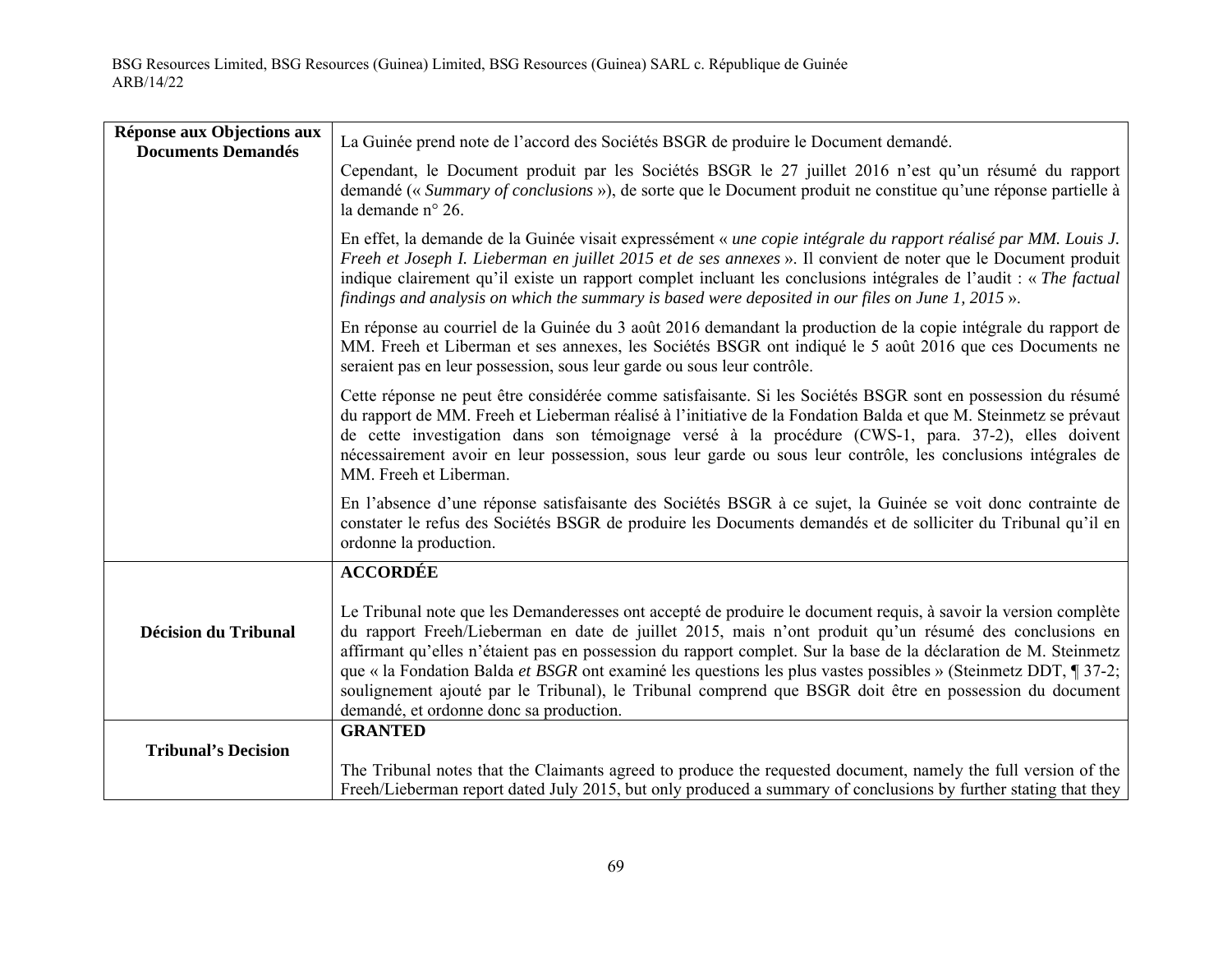| were not in possession of the full report. On the basis of Mr. Steinmetz's statement that the "Balda Foundation" |
|------------------------------------------------------------------------------------------------------------------|
| and BSGR have instigated the widest possible enquiries" (Steinmetz WS, $\P$ 37-2; emphasis added by the          |
| Tribunal), the Tribunal understands that BSGR must be in possession of the requested document and therefore      |
| orders its production.                                                                                           |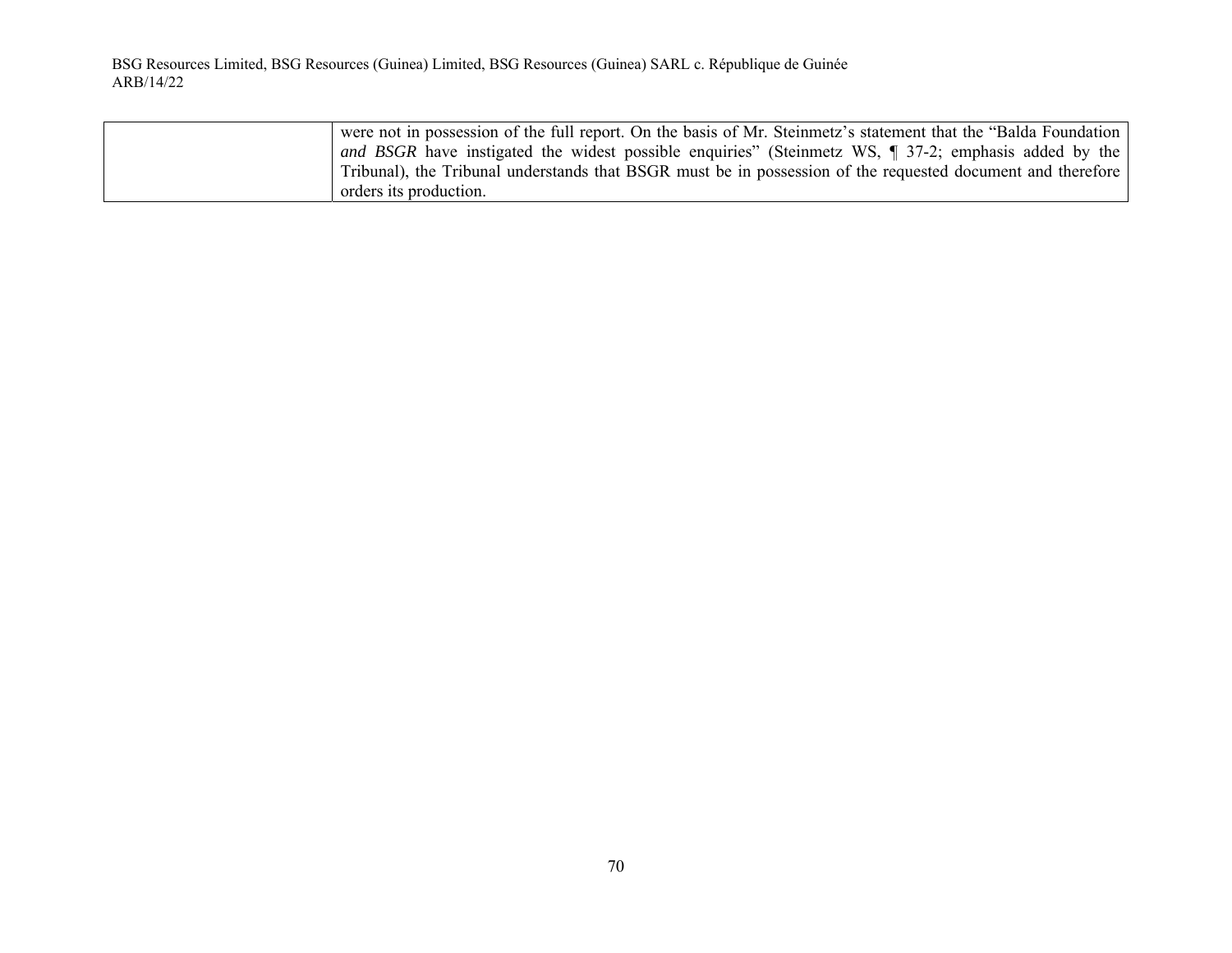| Demande n° 27                                                |                     |                                                                                                                                                                                                                                                                                                                                   |
|--------------------------------------------------------------|---------------------|-----------------------------------------------------------------------------------------------------------------------------------------------------------------------------------------------------------------------------------------------------------------------------------------------------------------------------------|
| Document(s) ou<br>Catégories de<br><b>Documents Demandés</b> |                     | Tout Document relatif aux audits réalisés par les Sociétés BSGR ou toute société du Groupe BSGR au sujet des<br>faits de corruption allégués, notamment :                                                                                                                                                                         |
|                                                              |                     | a. tout témoignage obtenu auprès de consultants ou employés ;                                                                                                                                                                                                                                                                     |
|                                                              |                     | tout rapport réalisé auprès d'enquêteurs privés.<br>$\mathbf{b}$ .                                                                                                                                                                                                                                                                |
|                                                              |                     | Any document relating to audits by BSGR companies or any company of the Group BSGR into alleged<br>corruption, including:                                                                                                                                                                                                         |
|                                                              |                     | at. any testimony obtained from consultants or employees;                                                                                                                                                                                                                                                                         |
|                                                              |                     | b. any report made to private investigators.                                                                                                                                                                                                                                                                                      |
| <b>Pertinence</b><br>selon la                                | Réf. aux            | Contre-Mémoire, § 121.                                                                                                                                                                                                                                                                                                            |
| <b>Partie</b>                                                | <b>Soumissions</b>  | Note de bas de page 137.                                                                                                                                                                                                                                                                                                          |
| Requérante                                                   |                     |                                                                                                                                                                                                                                                                                                                                   |
|                                                              | <b>Commentaires</b> | La République de Guinée a établi qu'au moment de son arrestation aux Etats-Unis, M. Cilins avait sur lui une<br>attestation signée dans laquelle il expliquait l'étendue de son travail réalisé pour les Sociétés BSGR en Guinée,<br>tout en cherchant à minimiser certains aspects illégaux.                                     |
|                                                              |                     | Les Documents requis sont pertinents afin d'établir si les Sociétés BSGR ont essayé d'obtenir des attestations<br>semblables de la part d'autres employés ou consultants et, généralement, pour connaître le résultat des audits<br>réalisés par ou à la demande des Sociétés BSGR sur les faits de corruption qui sont allégués. |
|                                                              |                     | The Republic of Guinea has established that at the time of his arrest in the United States, Mr. Cilins had on him a<br>signed statement in which he explained the extent of his work done for BSGR Companies in Guinea, while<br>seeking to minimize some illegal aspects.                                                        |
|                                                              |                     | The required documents are relevant to establish whether BSGR Companies have tried to obtain similar<br>certificates from other employees or consultants, and generally to know the outcome of audits performed by or at<br>the request of Societies on BSGR corruption offenses that are alleged.                                |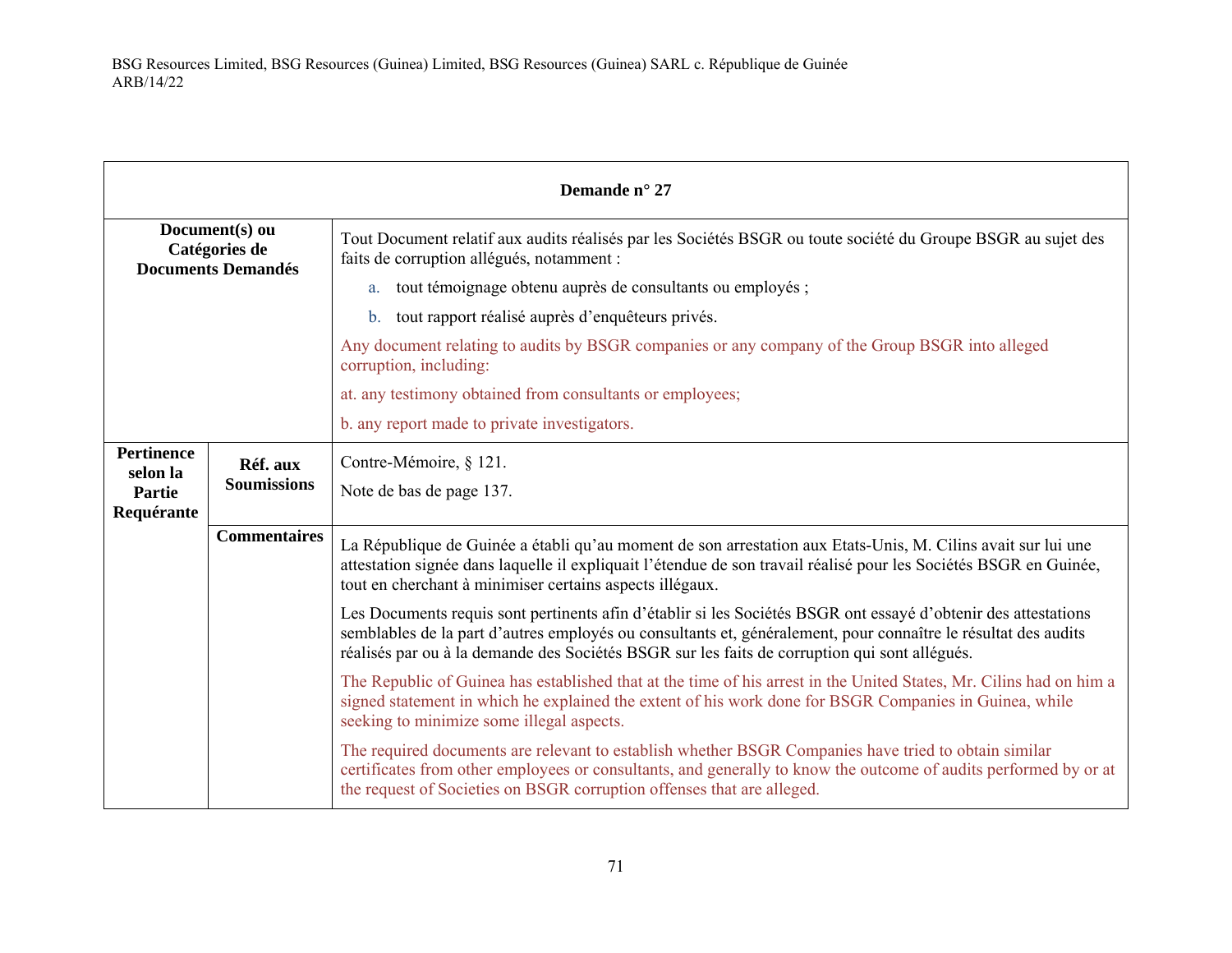| <b>Objections aux</b><br><b>Documents</b>               | The Claimants object to the requests on the basis of the following articles of the IBA Rules:                                                                                                                                                                                                                                                                                                                                  |
|---------------------------------------------------------|--------------------------------------------------------------------------------------------------------------------------------------------------------------------------------------------------------------------------------------------------------------------------------------------------------------------------------------------------------------------------------------------------------------------------------|
| <b>Demandés</b>                                         | 1. Article $3(3)(c)(ii)$ (the documents requested are not in possession, custody or control of the Party to<br>whom the request is addressed);                                                                                                                                                                                                                                                                                 |
|                                                         | 2. Article $3(3)(a)(ii)$ (the category of documents requested are insufficiently narrow and specific);                                                                                                                                                                                                                                                                                                                         |
|                                                         | 3. Article $3(3)(b)$ (the lack of a statement that the documents are material to the outcome of the case);<br>4. Article $3(3)(a)(ii)$ (the category of documents requested are insufficiently narrow and specific);                                                                                                                                                                                                           |
|                                                         | 5. Article $9(2)(a)$ (lack of sufficient relevance to the case or materiality to its outcome);<br>Article 9(2)(b) (legal impediment or privilege under the legal or ethical rules determined by the Arbitral<br>6.<br>Tribunal to be applicable);                                                                                                                                                                              |
|                                                         | 7. Article $9(2)(c)$ (unreasonable burden to produce the requested evidence).                                                                                                                                                                                                                                                                                                                                                  |
|                                                         | In addition to the Claimants' objections on grounds of privilege, and on the grounds that certain documents are<br>not in the possession, custody or control of the Claimants, it is the Claimants' position that the documents are<br>insufficiently relevant or material to the issues arising in this arbitration.                                                                                                          |
|                                                         | To the extent that any audit and/or investigation carried out by the Claimants relates to the same issues that now<br>fall due for consideration by the Tribunal. The Tribunal will make its own determination in relation to the<br>allegations now advanced by Respondent.                                                                                                                                                   |
|                                                         | It would also place an unreasonable burden on the Claimants to produce the requested documents, in the sense<br>that the requested documents cannot be clearly identified without an excessive and burdensome assessment of<br>each and every single document that may have been reviewed in the course of an audit and or investigation. To<br>conduct that exercise would be disproportionate and not fair on the Claimants. |
| Réponse aux Objections aux<br><b>Documents Demandés</b> | Conformément à l'article 16.3 de l'Ordonnance de procédure n° 1, la Guinée ne répond qu'aux objections des<br>Sociétés BSGR selon lesquelles cette demande serait exagérément contraignante et se heurterait à des obstacles<br>juridiques et/ou éthiques.                                                                                                                                                                     |
|                                                         | En premier lieu, la demande de la Guinée ne saurait être considérée comme déraisonnable ou excessivement<br>contraigante pour les Sociétés BSGR. En effet, tout rapport d'audit ou d'enquête, même interne à une société, doit                                                                                                                                                                                                 |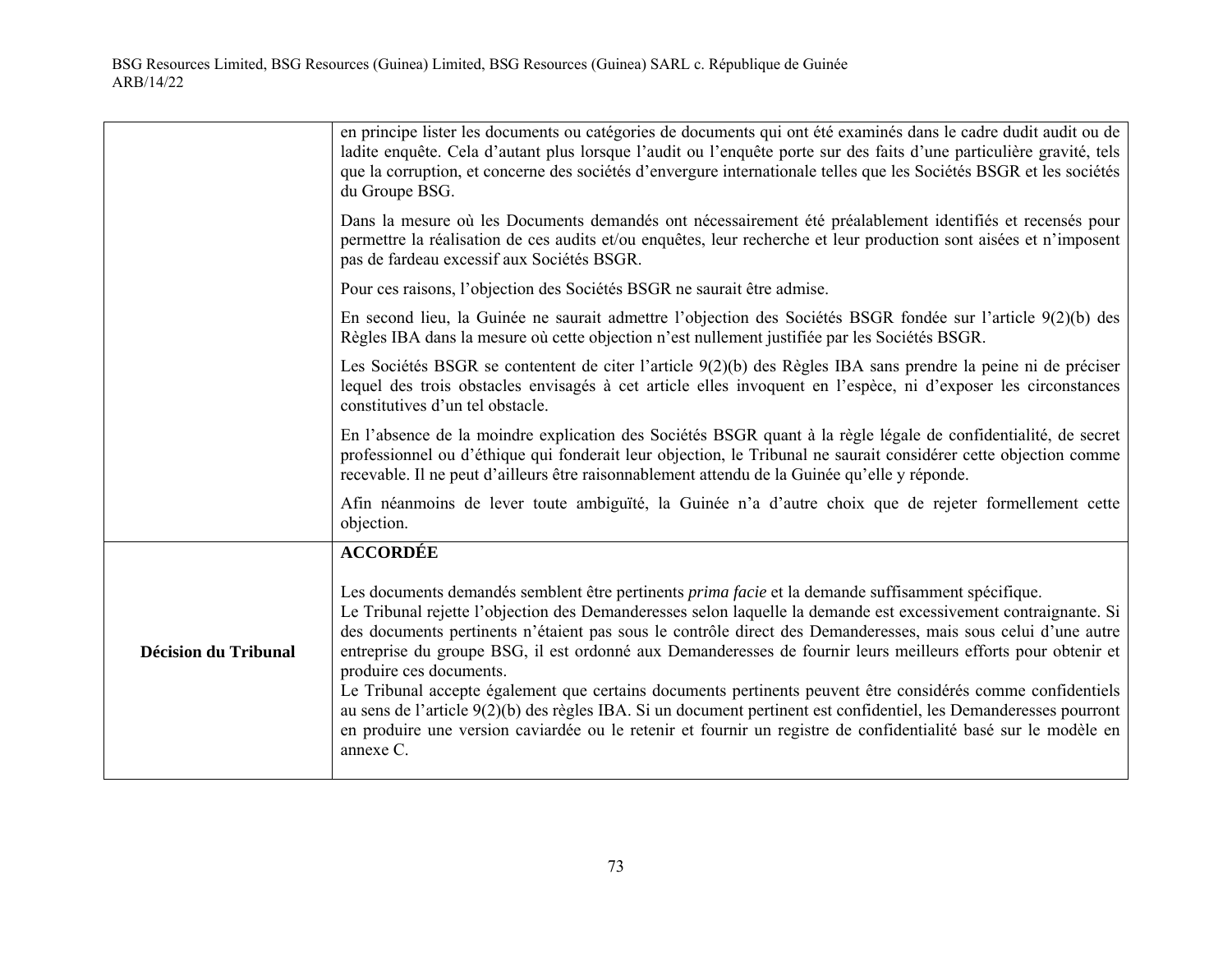|                            | <b>GRANTED</b>                                                                                                                                                                                                                                                                                                                                                                                                                                                                                                                                                                                                                                                                                                                     |
|----------------------------|------------------------------------------------------------------------------------------------------------------------------------------------------------------------------------------------------------------------------------------------------------------------------------------------------------------------------------------------------------------------------------------------------------------------------------------------------------------------------------------------------------------------------------------------------------------------------------------------------------------------------------------------------------------------------------------------------------------------------------|
| <b>Tribunal's Decision</b> | The requested documents appear <i>prima facie</i> relevant and the request is sufficiently specific.<br>The Tribunal dismisses the Claimants' objection that the request is unreasonably burdensome. To the extent that<br>responsive documents are not in direct control of the Claimants, but of another company of the BSG Group, the<br>Claimants are ordered to make their best efforts to obtain and produce the documents.<br>The Tribunal further accepts that some responsive documents may be privileged under Article $9(2)(b)$ of the IBA<br>Rules. If any responsive document is privileged, the Claimants may either produce a redacted version or withhold<br>it and submit a privilege log in the form of Annex C. |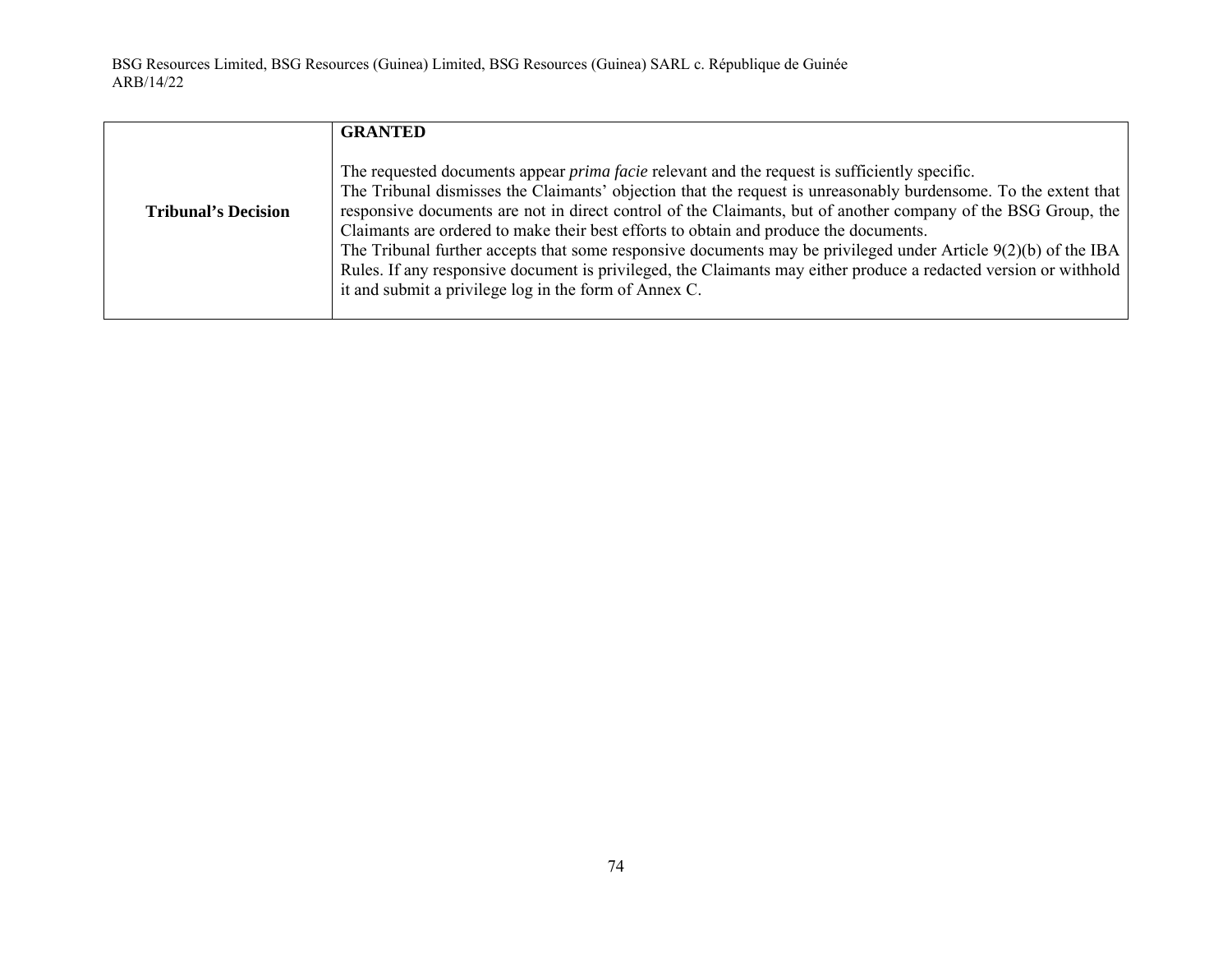$\Gamma$ 

| VII.<br>Documents versés dans l'Arbitrage LCIA mais pas partagés avec la République de Guinée dans cette procédure |                                                              |                                                                                                                                                                                                                                                                                                                                                                                                                                             |  |
|--------------------------------------------------------------------------------------------------------------------|--------------------------------------------------------------|---------------------------------------------------------------------------------------------------------------------------------------------------------------------------------------------------------------------------------------------------------------------------------------------------------------------------------------------------------------------------------------------------------------------------------------------|--|
|                                                                                                                    | Demande n° 28                                                |                                                                                                                                                                                                                                                                                                                                                                                                                                             |  |
| Document(s) ou<br>Catégories de                                                                                    |                                                              | L'attestation de témoin de Monsieur Mahmoud Thiam versée par BSGR dans l'Arbitrage LCIA.                                                                                                                                                                                                                                                                                                                                                    |  |
| <b>Documents Demandés</b>                                                                                          |                                                              | The witness statement of Mr. Mahmoud Thiam produced BSGR in the LCIA Arbitration.                                                                                                                                                                                                                                                                                                                                                           |  |
| <b>Pertinence</b><br>selon la<br><b>Partie</b>                                                                     | Réf. aux<br><b>Soumissions</b>                               | Contre-Mémoire, §§ 710-720.                                                                                                                                                                                                                                                                                                                                                                                                                 |  |
| Requérante                                                                                                         | <b>Commentaires</b>                                          | La République de Guinée a établi que les Sociétés BSGR se sont octroyées le soutien du Ministre Thiam et ont<br>établi avec lui une relation privilégiée dans le but de l'obtention des Droits Miniers.                                                                                                                                                                                                                                     |  |
|                                                                                                                    |                                                              | L'attestation signée par le Ministre Thiam et versée dans la procédure LCIA a cependant été désignée comme<br>étant confidentielle, de sorte qu'elle n'a pas été communiquée à la République de Guinée.                                                                                                                                                                                                                                     |  |
|                                                                                                                    |                                                              | Le Document requis est pertinent pour connaître la position exprimée par le Ministre Thiam dans le cadre de<br>l'Arbitrage LCIA et pour identifier toute incohérence avec celle versée dans l'Arbitrage CIRDI.                                                                                                                                                                                                                              |  |
|                                                                                                                    |                                                              | The Republic of Guinea has established that BSGR Companies were granted the support of the Minister Thiam<br>and established a special relationship with him for the purpose of obtaining the Mining Rights.                                                                                                                                                                                                                                |  |
|                                                                                                                    |                                                              | The certificate signed by the Minister Thiam and poured into the LCIA procedure has however been designated<br>as confidential, so it was not communicated to the Republic of Guinea.                                                                                                                                                                                                                                                       |  |
|                                                                                                                    |                                                              | The required document is relevant to know the position expressed by the Minister Thiam under the LCIA<br>Arbitration and identify any inconsistencies with that paid in the ICSID Arbitration.                                                                                                                                                                                                                                              |  |
|                                                                                                                    | <b>Objections aux</b><br><b>Documents</b><br><b>Demandés</b> | Claimants object to the production of witness statement of Mr. Mahmoud Thiam produced in the LCIA<br>Arbitration on the basis of the LCIA Tribunal's order dated 28 June 2015 which states that "the Parties are<br>authorized to provide to the Republic of Guinea and the ICSID Tribunal all pleadings, documents, evidence,<br>transcripts, orders and awards including consent orders and awards submitted, produced or rendered in the |  |
|                                                                                                                    |                                                              | LCIA arbitration with the exception of $(i)$ witness statements as to which BSGR claims confidentiality, and $(ii)$                                                                                                                                                                                                                                                                                                                         |  |

 $\overline{\phantom{a}}$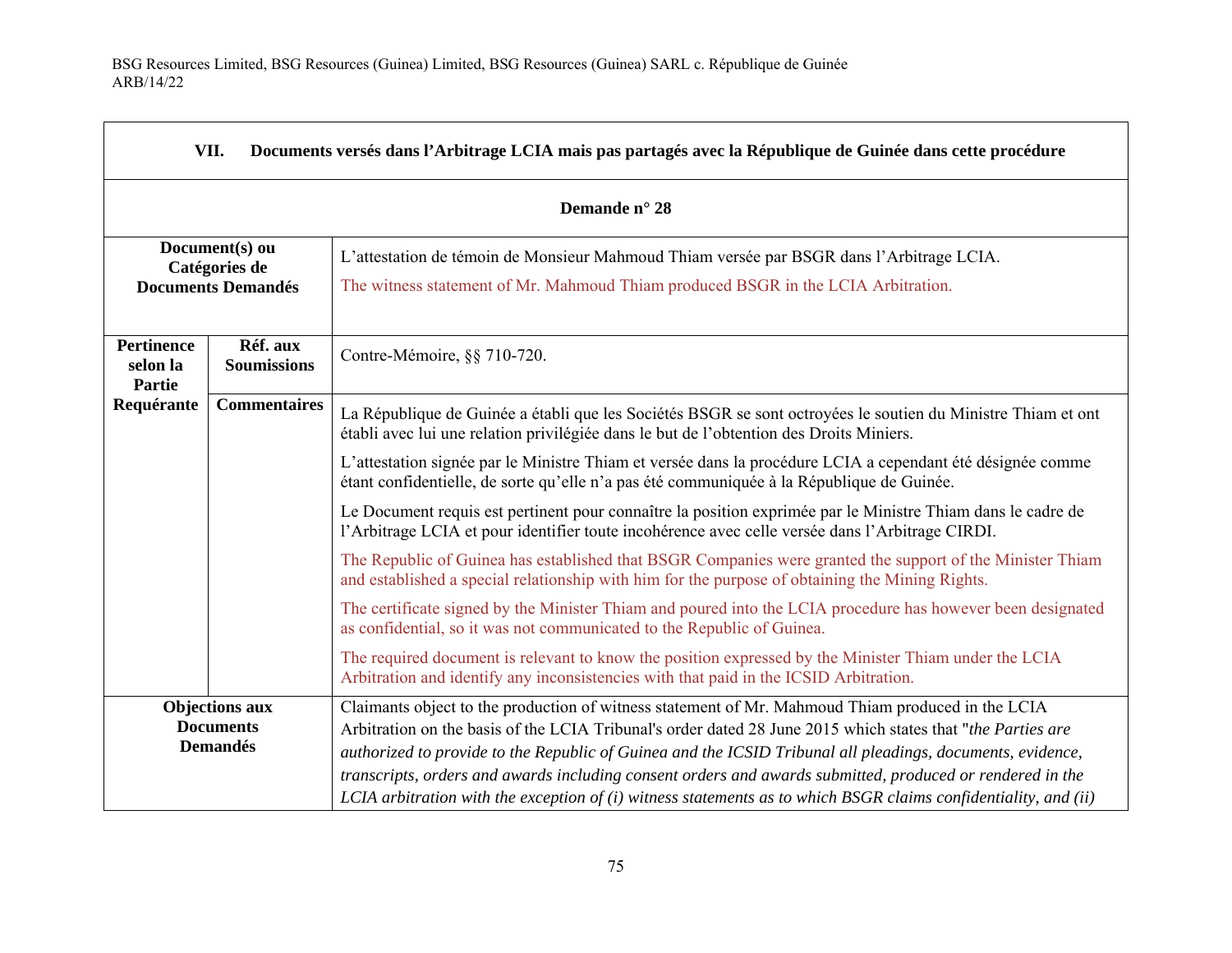|                                                         | documents as to which BSGR claims confidentiality."                                                                                                                                                                                                                                                                                                                                                                                                                                                                                                                                                                                                                                                                                               |
|---------------------------------------------------------|---------------------------------------------------------------------------------------------------------------------------------------------------------------------------------------------------------------------------------------------------------------------------------------------------------------------------------------------------------------------------------------------------------------------------------------------------------------------------------------------------------------------------------------------------------------------------------------------------------------------------------------------------------------------------------------------------------------------------------------------------|
|                                                         | In Claimants' Statement of Defence dated 1 July 2015, Claimants claimed in footnote 4 that Mr Noy's, Mr Cilins'<br>and Mr Lev Ran's and Mr Thiam's witness statements need to be treated as confidential. The confidentiality<br>imposed on Mr Thiam's witness statement together with corresponding references remain confidential. Claimants<br>do not have the consent of Mr Thiam to lift the confidentiality imposed.                                                                                                                                                                                                                                                                                                                        |
| Réponse aux Objections aux<br><b>Documents Demandés</b> | La Guinée prend note de l'objection formulée par les Sociétés BSGR.                                                                                                                                                                                                                                                                                                                                                                                                                                                                                                                                                                                                                                                                               |
|                                                         | Cependant, outre le fait que les Sociétés BSGR ne fondent leur objection sur aucune disposition précise, la<br>Guinée peine à comprendre les raisons pour lesquelles M. Thiam refuserait que son attestation de témoin versée<br>dans l'Arbitrage LCIA soit communiquée à la Guinée dans le cadre de la présente procédure CIRDI.                                                                                                                                                                                                                                                                                                                                                                                                                 |
|                                                         | En effet, M. Thiam a d'ores et déjà accepté de témoigner sur les mêmes faits dans la présente procédure.                                                                                                                                                                                                                                                                                                                                                                                                                                                                                                                                                                                                                                          |
|                                                         | En conséquence, dans l'hypothèse où le Tribunal accueillerait l'argument de confidentialité des Sociétés BSGR,<br>la Guinée sollicite du Tribunal qu'il ordonne aux Sociétés BSGR de produire, à tout le moins, un document écrit<br>et signé par M. Thiam attestant de son refus de lever la confidentialité de son attestation de témoin versée dans<br>l'Arbitrage LCIA.                                                                                                                                                                                                                                                                                                                                                                       |
|                                                         | <b>REJETÉE</b>                                                                                                                                                                                                                                                                                                                                                                                                                                                                                                                                                                                                                                                                                                                                    |
| <b>Décision du Tribunal</b>                             | Le Tribunal prend note de l'Ordonnance de la LCIA du 28 juin 2015 et du fait que BSG exige la confidentialité<br>de la déclaration de témoin de M. Thiam. Le Tribunal note également la déclaration des Demanderesses selon<br>laquelle elles n'ont pas l'accord de M. Thiam pour lever la confidentialité. Etant donné qu'il n'existe aucune<br>indication dans ce dossier susceptible de remettre en question cette déclaration, le Tribunal rejette cette demande.<br>Il accepte néanmoins la demande de la Défenderesse que les Demandresses produisent un document signé par M.<br>Thiam attestant son refus de lever la confidentialité du document demandé en vue du présent arbitrage,<br>conformément à l'article 3.13 du règlement IBA. |
|                                                         | <b>DENIED</b>                                                                                                                                                                                                                                                                                                                                                                                                                                                                                                                                                                                                                                                                                                                                     |
| <b>Tribunal's Decision</b>                              | The Tribunal takes note of the Order of the LCIA Tribunal of 28 June 2015 and the fact that BSGR claims<br>confidentiality for the witness statement of Mr. Thiam. The Tribunal further notes that the Claimants' statement<br>that they do not have Mr. Thiam's consent to lift confidentiality. As there are no indications on record that put<br>this latter statement into question, the Tribunal denies this request. It nonetheless accepts the Respondent's<br>request that the Claimants produce a document signed by Mr. Thiam attesting his refusal to lift confidentiality of                                                                                                                                                          |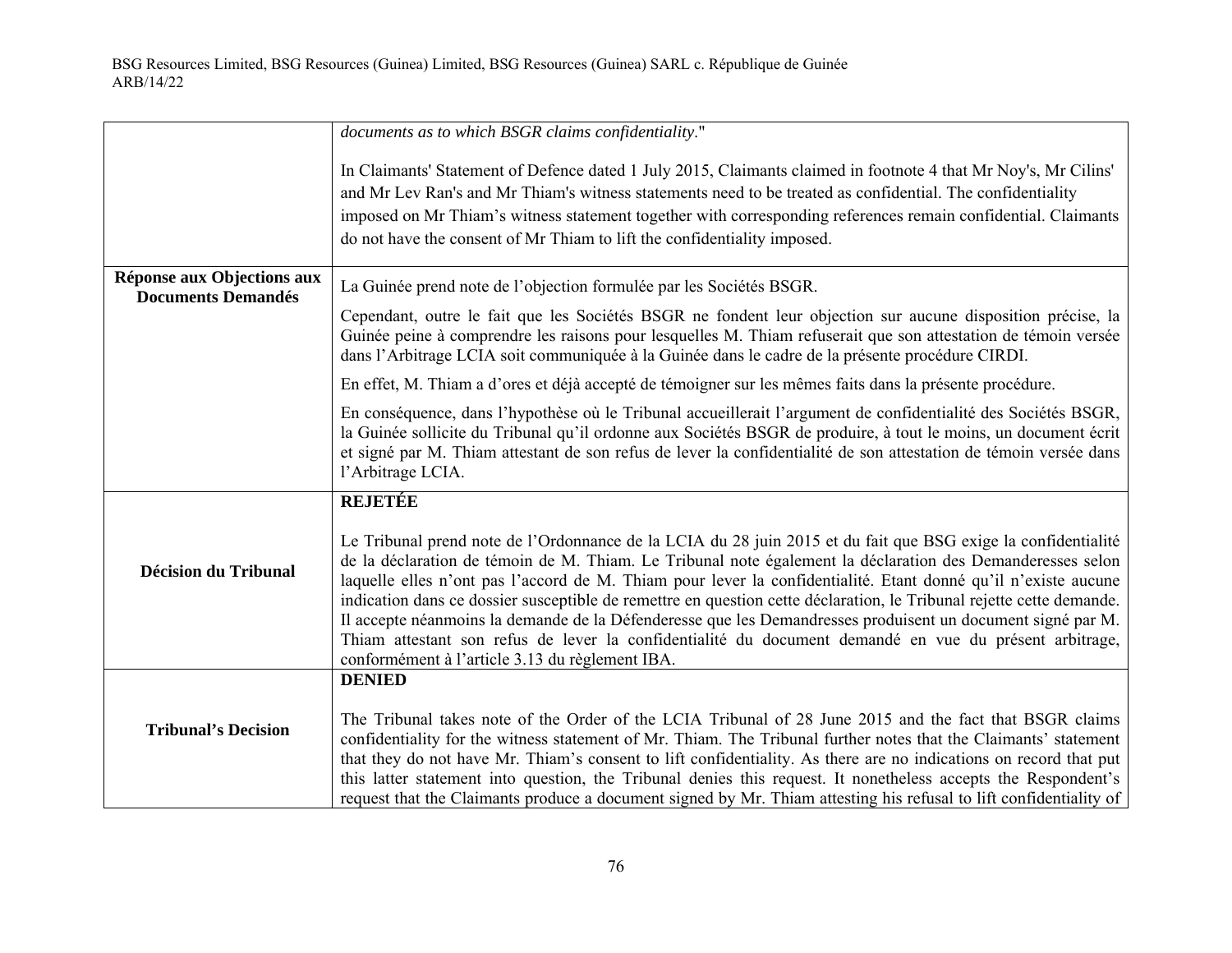| $\cdot$ the.<br>present<br>: proceedings in<br>Article<br>purposes of the<br>conformity<br>with<br>document<br>for the<br>the<br>requested :<br>0Ť |
|----------------------------------------------------------------------------------------------------------------------------------------------------|
| Rules.                                                                                                                                             |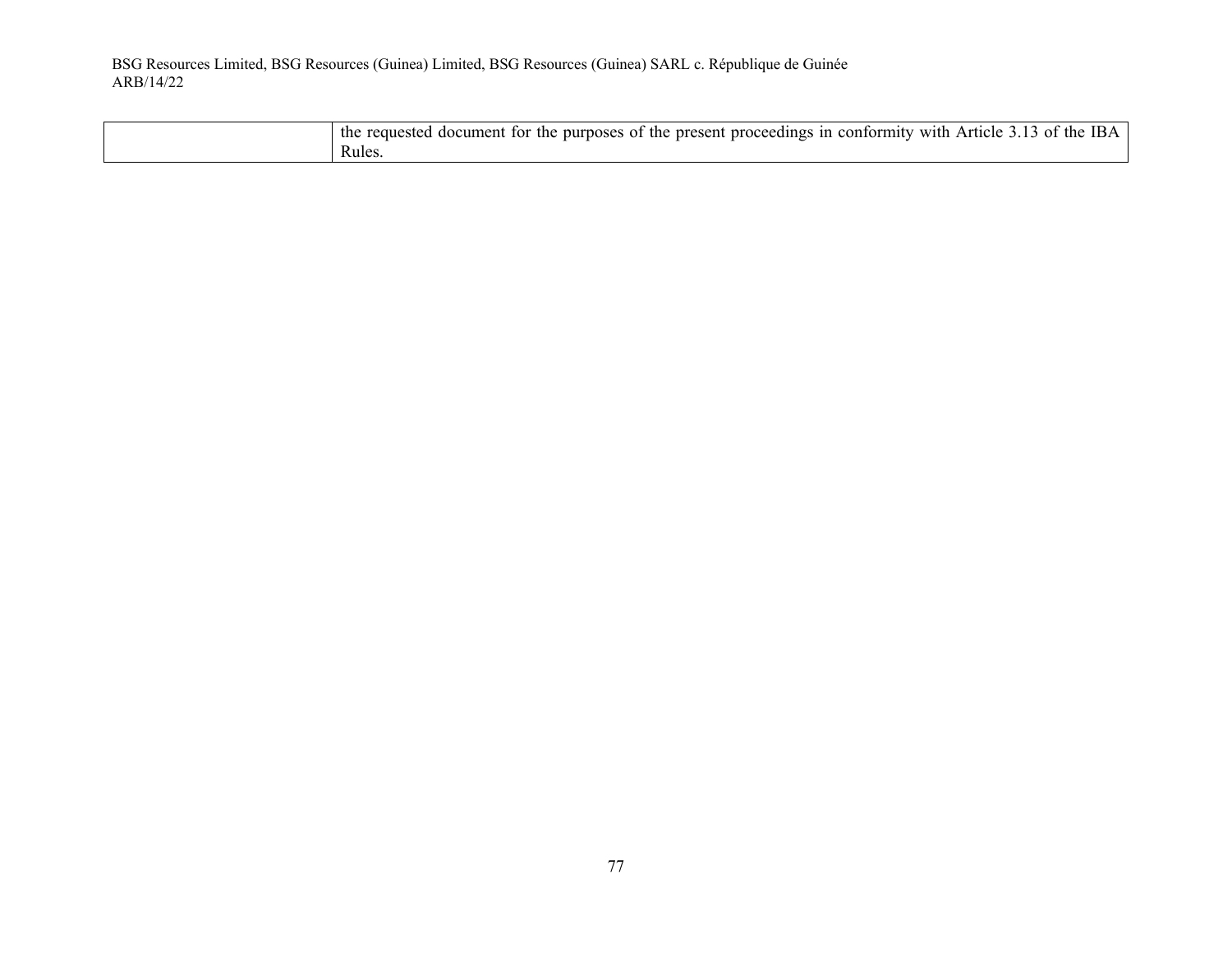| Demande n° 29                                  |                                |                                                                                                                                                                                                                                                                                                                                                                                                                                                                                                                                                                                                                                                                                                                                                                                                                                                                                                                                                                                                                                                                                                                                                                                                                                                                                                                                                                                                                                                                                                                                                                            |
|------------------------------------------------|--------------------------------|----------------------------------------------------------------------------------------------------------------------------------------------------------------------------------------------------------------------------------------------------------------------------------------------------------------------------------------------------------------------------------------------------------------------------------------------------------------------------------------------------------------------------------------------------------------------------------------------------------------------------------------------------------------------------------------------------------------------------------------------------------------------------------------------------------------------------------------------------------------------------------------------------------------------------------------------------------------------------------------------------------------------------------------------------------------------------------------------------------------------------------------------------------------------------------------------------------------------------------------------------------------------------------------------------------------------------------------------------------------------------------------------------------------------------------------------------------------------------------------------------------------------------------------------------------------------------|
| Document(s) ou<br>Catégories de                |                                | Les Documents versés dans l'Arbitrage LCIA et identifiés dans le Mémoire en Réplique de Vale sous les<br>références suivantes : /                                                                                                                                                                                                                                                                                                                                                                                                                                                                                                                                                                                                                                                                                                                                                                                                                                                                                                                                                                                                                                                                                                                                                                                                                                                                                                                                                                                                                                          |
| <b>Documents Demandés</b>                      |                                | MT011254, MT001240, MT000951, MT007190, MT007191, MT020047, MT020041, MT017670, MT017815,<br>MT017670, MT017699, MT017815, MT017834, MT006059, MT006060, MT0115861, MT011587, MT017312,<br>MT017313, MT017308, MT017309, MT017390, MT017391, MT010886, MT017392, MT017393, MT011254,<br>MT010466, MT010467, MT017239, MT010911, MT010912, MT010986, MT004619, MT004620, TC000245,<br>TC000222, TC000248, TC001303, TC001304, TC000245, RT CB 0001010, RT CB 0001017,<br>RT CB 0001019, RT CB 0001021, RT CB 0001024, RT CB 0001029, RT CB 0001030, RT CB 0001032,<br>RT CB 0000011, RT CB 0001024, RT CB 0001034, RT CB 0001044, RT CB 0001047, RT CB 0001054,<br>RT CB 0001063, RT CB 0000011, RT CB 0001330, RT CB 0001334, RT CB 0001342, RT CB 0001381,<br>RT CB 0001390, RT CB 0001409, RT CB 0000121, RT CB 0000019, RT CB 0000024, RT CB 0000028,<br>RT CB 0000049, RT CB 0001007, RT CB 0001009, RT CB 0001014, RT CB 0001016, RT CB 0001022,<br>RT CB 0001025, RT CB 0001028, RT CB 0001035, RT CB 0001039, RT CB 0001041, RT CB 0001045,<br>RT CB 0001004, RT CB 0001005, RT CB 0001013, RT CB 0001018, RT CB 0001023, RT CB 0001027,<br>RT CB 0001033, RT CB 0001034, RT CB 0001036, RT CB 0001040, RT CB 0001042, RT CB 0001049,<br>RT CB 0001051, RT CB 0001052, RT CB 0001053, RT CB 0001055, RT CB 0001056, RT CB 0001057,<br>RT CB 0001059, RT CB 0001060, RT CB 0001061, RT CB 0001067, RT CB 0001072, et<br>RT HSBC00000001.<br>Documents filed in the LCIA Arbitration and identified in the Vale Statement of Reply under the following<br>references: |
| <b>Pertinence</b><br>selon la<br><b>Partie</b> | Réf. aux<br><b>Soumissions</b> | Contre-Mémoire, §§ 710-720.                                                                                                                                                                                                                                                                                                                                                                                                                                                                                                                                                                                                                                                                                                                                                                                                                                                                                                                                                                                                                                                                                                                                                                                                                                                                                                                                                                                                                                                                                                                                                |
| Requérante                                     | <b>Commentaires</b>            | La République de Guinée a établi qu'un certain nombre de documents se rapportant aux faits de corruption<br>allégués et concernant, notamment, le rôle joué par le Ministre Thiam ont été versés en tant que pièces dans<br>l'Arbitrage LCIA.                                                                                                                                                                                                                                                                                                                                                                                                                                                                                                                                                                                                                                                                                                                                                                                                                                                                                                                                                                                                                                                                                                                                                                                                                                                                                                                              |
|                                                |                                | Ces documents sont cependant désignés confidentiels de sorte qu'ils n'ont pas été communiqués à la République<br>de Guinée.                                                                                                                                                                                                                                                                                                                                                                                                                                                                                                                                                                                                                                                                                                                                                                                                                                                                                                                                                                                                                                                                                                                                                                                                                                                                                                                                                                                                                                                |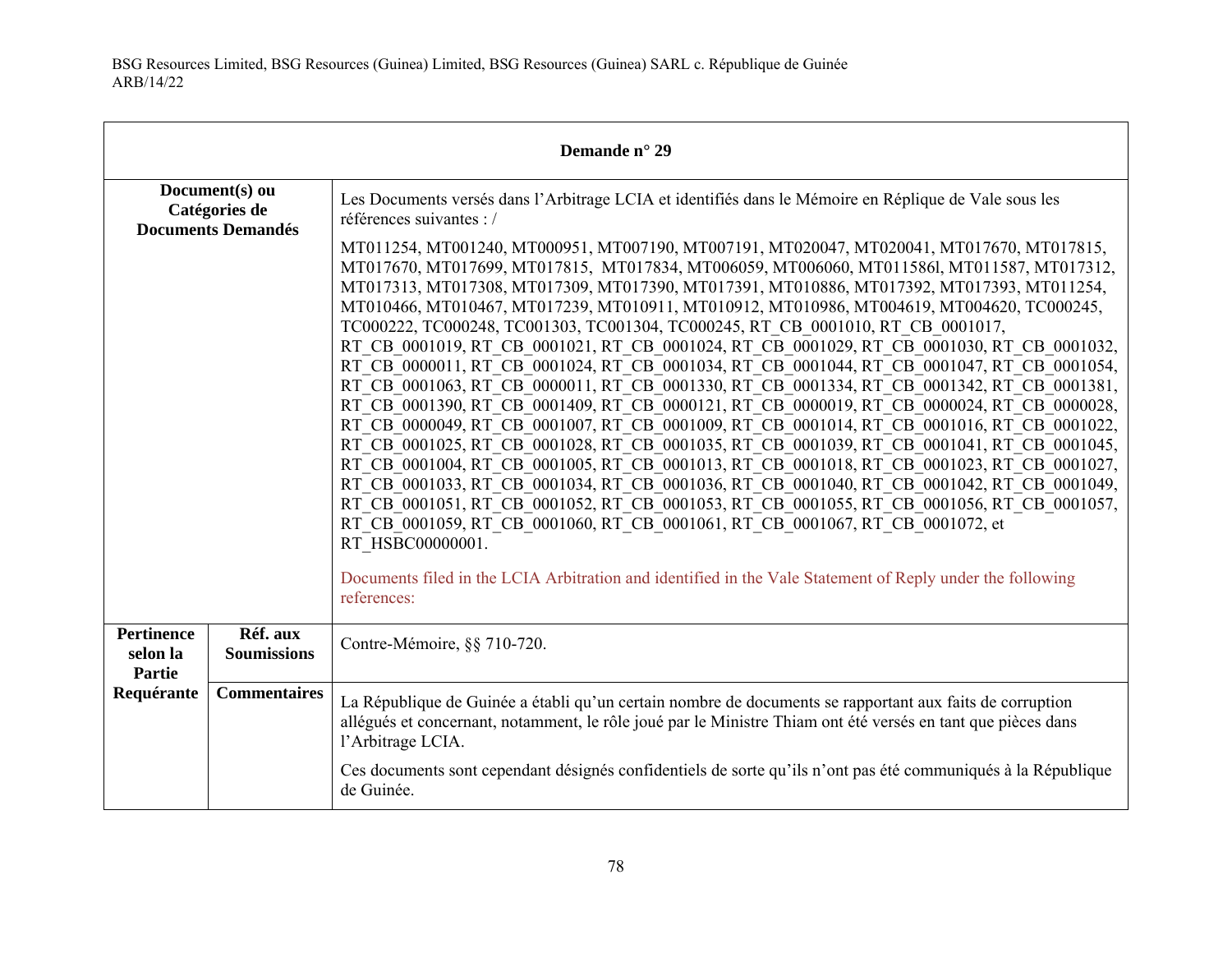|                                                              | Les Documents requis sont pertinents dans la mesure où ils se rapportent aux faits de corruption allégués.                                                                                                                                                                                                                                                                                                                                                                                                                                                                                                                                                                                                                                                                                                                                                                                                                                                                                                                                                                                                                |
|--------------------------------------------------------------|---------------------------------------------------------------------------------------------------------------------------------------------------------------------------------------------------------------------------------------------------------------------------------------------------------------------------------------------------------------------------------------------------------------------------------------------------------------------------------------------------------------------------------------------------------------------------------------------------------------------------------------------------------------------------------------------------------------------------------------------------------------------------------------------------------------------------------------------------------------------------------------------------------------------------------------------------------------------------------------------------------------------------------------------------------------------------------------------------------------------------|
|                                                              | Ainsi, selon les écritures de Vale dans l'Arbitrage LCIA, l'ensemble des documents désignés établirait l'étendue<br>des efforts déployés par le Ministre Thiam pour assister les Sociétés BSGR dans leurs démarches d'obtention des<br>Droits Miniers, puis de revente d'une participation dans ces droits à la société Vale, et les rémunérations perçues<br>par le Ministre Thiam en échange.                                                                                                                                                                                                                                                                                                                                                                                                                                                                                                                                                                                                                                                                                                                           |
|                                                              | The Republic of Guinea has prepared a number of documents relating to alleged corruption and concerning, in<br>particular, the role played by the Minister Thiam was provided as exhibits in the LCIA Arbitration.                                                                                                                                                                                                                                                                                                                                                                                                                                                                                                                                                                                                                                                                                                                                                                                                                                                                                                        |
|                                                              | These documents are, however, designated as confidential so they were not communicated to the Republic of<br>Guinea.                                                                                                                                                                                                                                                                                                                                                                                                                                                                                                                                                                                                                                                                                                                                                                                                                                                                                                                                                                                                      |
|                                                              | The required documents are relevant to the extent they relate to the alleged corruption.                                                                                                                                                                                                                                                                                                                                                                                                                                                                                                                                                                                                                                                                                                                                                                                                                                                                                                                                                                                                                                  |
|                                                              | Thus, in the Vale of entries in the LCIA Arbitration, all designated materials would establish the extent of the<br>efforts of the Minister Thiam BSGR to assist companies in their efforts to obtain the Mining Rights and resale of<br>participation in such rights to Vale, and the remuneration received by the Minister Thiam in exchange.                                                                                                                                                                                                                                                                                                                                                                                                                                                                                                                                                                                                                                                                                                                                                                           |
| <b>Objections aux</b><br><b>Documents</b><br><b>Demandés</b> | The Claimants object to the requests on the basis that these documents have been designated as highly<br>confidential and cannot be disclosed in ICSID proceedings. The documents requested have been disclosed by<br>Minister Thiam in proceedings unrelated to the LCIA arbitration proceedings ("Rico proceedings") in the US.<br>These documents were designated as either highly confidential in the US court proceedings. Vale made an<br>application to the US court to use some of the documents disclosed by Minister Thiam and Rio Tinto (who was<br>the Claimant in this matter) documents in the LCIA arbitration. The US court granted the application, but limited<br>the use of these documents to the LCIA arbitration only and did not permit the use of the documents in any other<br>court or arbitration proceedings. This also applies to this ICSID proceedings. If Guinea seeks the disclosure of<br>these documents it has to address the US courts directly. Vale and Claimants are not entitled to lift the<br>confidentiality imposed on these documents by the US court or by Minister Thiam. |
| Réponse aux Objections aux<br><b>Documents Demandés</b>      | La Guinée prend note de l'objection formulée par les Sociétés BSGR et réitère ici sa réponse à l'objection des<br>Sociétés BSGR à la demande n° 28.                                                                                                                                                                                                                                                                                                                                                                                                                                                                                                                                                                                                                                                                                                                                                                                                                                                                                                                                                                       |
|                                                              | Outre le fait que les Sociétés BSGR ne fondent leur objection sur aucune disposition précise, la Guinée peine en<br>effet à comprendre les raisons pour lesquelles M. Thiam refuserait de lever la confidentialité de documents                                                                                                                                                                                                                                                                                                                                                                                                                                                                                                                                                                                                                                                                                                                                                                                                                                                                                           |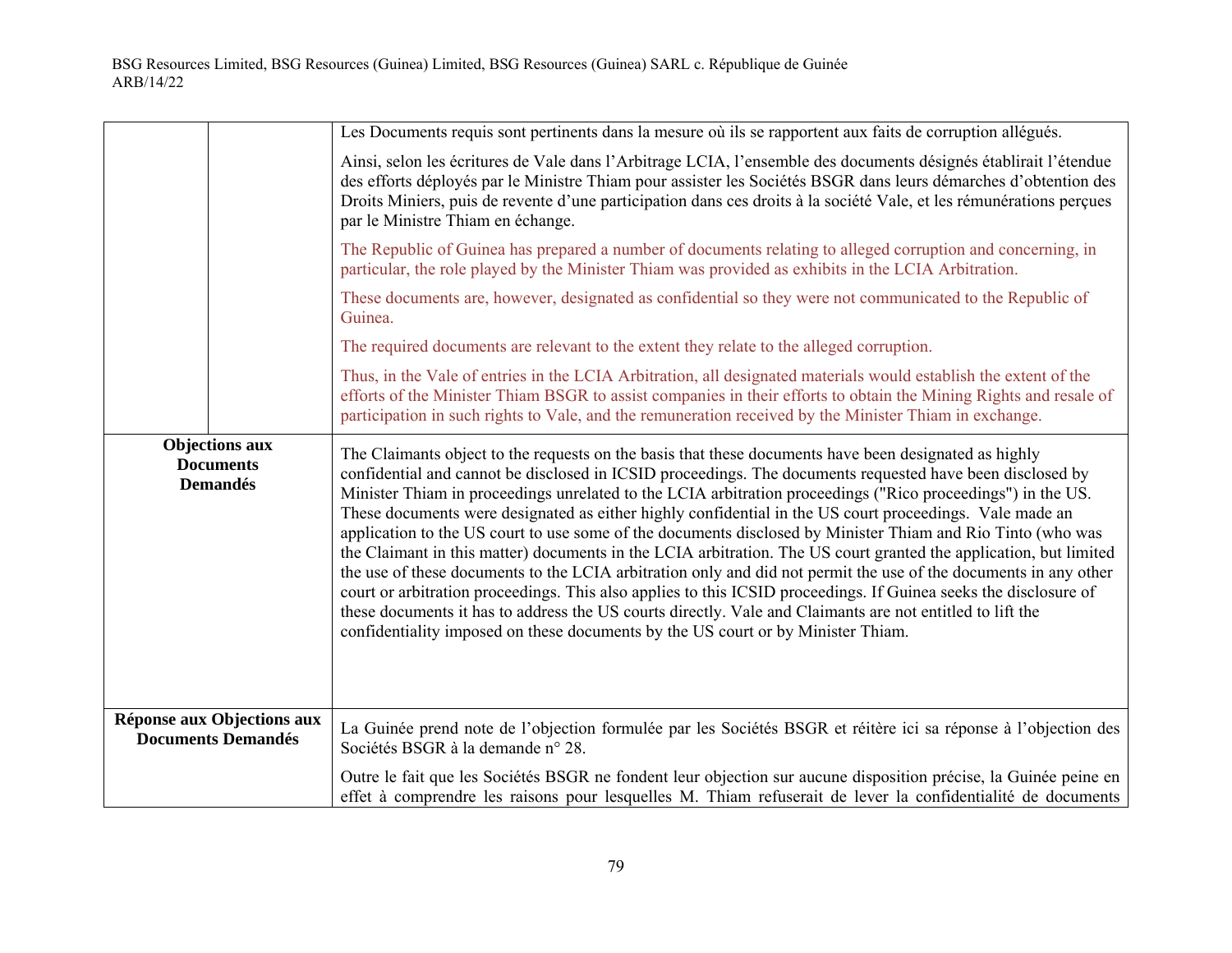|                            | relatifs à son rôle en Guinée concernant les Sociétés BSGR dans la mesure où il a déjà témoigné sur ces faits<br>dans la présente procédure.                                                                                                                                                                                                                                                                                                                                                                                                                                                                                                           |
|----------------------------|--------------------------------------------------------------------------------------------------------------------------------------------------------------------------------------------------------------------------------------------------------------------------------------------------------------------------------------------------------------------------------------------------------------------------------------------------------------------------------------------------------------------------------------------------------------------------------------------------------------------------------------------------------|
|                            | En conséquence, dans l'hypothèse où le Tribunal accueillerait l'argument de confidentialité des Sociétés BSGR,<br>la Guinée sollicite du Tribunal qu'il ordonne aux Sociétés BSGR de produire, à tout le moins, un document écrit<br>et signé par M. Thiam attestant de son refus de lever la confidentialité des Documents demandés.                                                                                                                                                                                                                                                                                                                  |
|                            | <b>REJETÉE</b>                                                                                                                                                                                                                                                                                                                                                                                                                                                                                                                                                                                                                                         |
| Décision du Tribunal       | Le Tribunal rejette la demande pour les mêmes raisons que celles mentionnées dans la demande 28 ci-dessus.<br>Le Tribunal note que les Demanderesses ne soulèvent pas d'objections fondées sur la pertinence. Par conséquent,<br>les documents demandés, même s'ils n'ont pas été expressément identifiés, semblent pertinents <i>prima facie</i> .<br>Le Tribunal accepte toutefois la demande de la Défenderesse que les Demanderesses produisent un document<br>signé par M. Thiam attestant de son refus de lever la confidentialité du document demandé pour les besoins du<br>présent arbitrage, conformément à l'article 3.13 du règlement IBA. |
|                            | <b>DENIED</b>                                                                                                                                                                                                                                                                                                                                                                                                                                                                                                                                                                                                                                          |
| <b>Tribunal's Decision</b> | The Tribunal denies this request for the same reasons on those set out under Request 28 above.<br>The Tribunal notes that the Claimants do not object on the basis of relevance. Accordingly, the requested<br>documents, although not specifically identified, appear <i>prima facie</i> relevant.<br>The Tribunal nonetheless accepts the Respondent's request that the Claimants produce a document signed by Mr.<br>Thiam attesting his refusal to lift confidentiality of the requested document for the purposes of the present<br>proceedings in conformity with Article 3.13 of the IBA Rules.                                                 |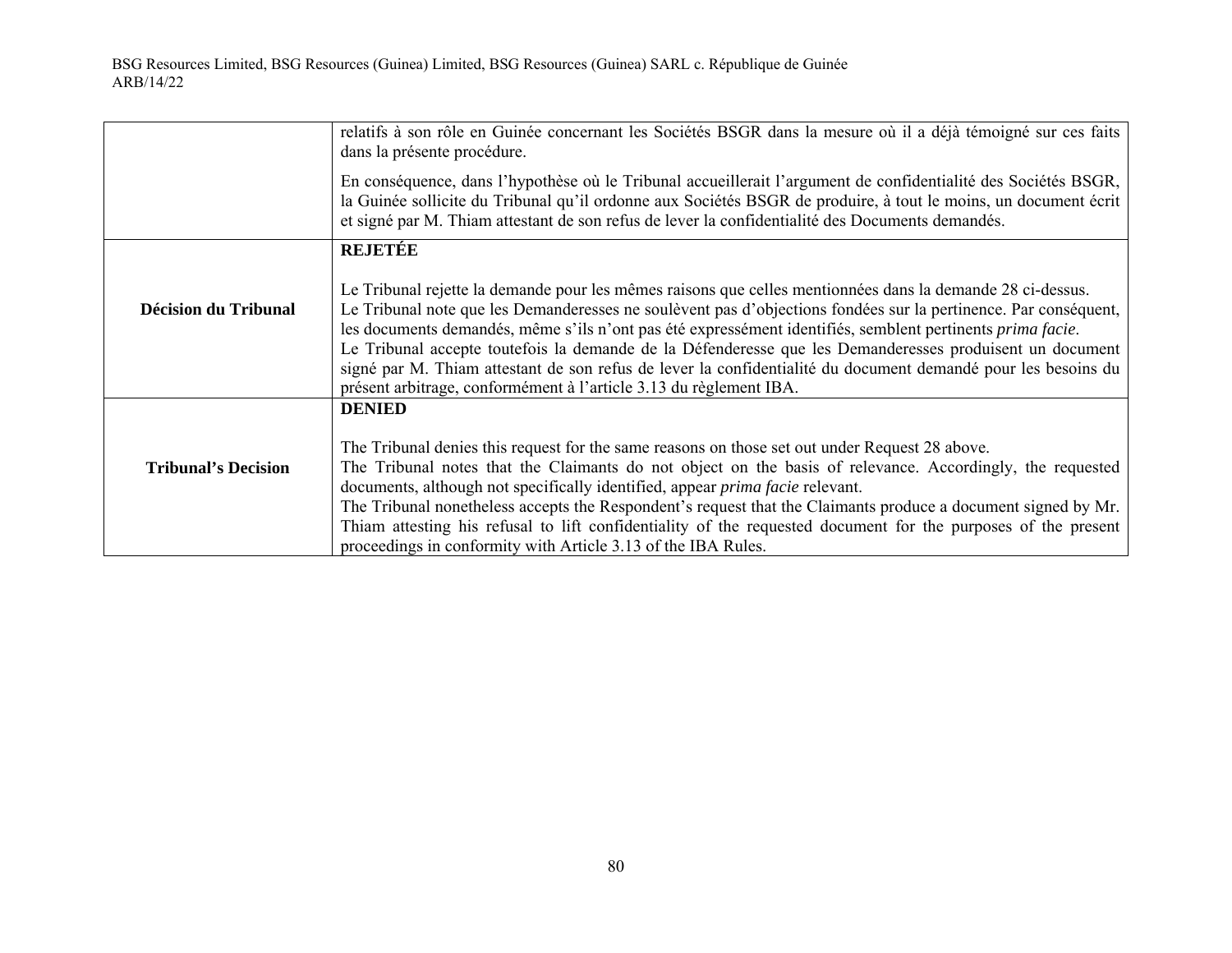| Demande n° 30                                                |                                                              |                                                                                                                                                                                                                                                                                                                                                                                                                                                                                                                                                                             |
|--------------------------------------------------------------|--------------------------------------------------------------|-----------------------------------------------------------------------------------------------------------------------------------------------------------------------------------------------------------------------------------------------------------------------------------------------------------------------------------------------------------------------------------------------------------------------------------------------------------------------------------------------------------------------------------------------------------------------------|
|                                                              | Document(s) ou<br>Catégories de<br><b>Documents Demandés</b> | Une copie non-caviardée du Mémoire en Réplique de Vale dans l'Arbitrage LCIA.<br>A non-redacted copy of Vale's Statement of Reply in LCIA Arbitration.                                                                                                                                                                                                                                                                                                                                                                                                                      |
| <b>Pertinence</b><br>selon la<br><b>Partie</b>               | Réf. aux<br><b>Soumissions</b>                               | Contre-Mémoire, §§ 710-720.                                                                                                                                                                                                                                                                                                                                                                                                                                                                                                                                                 |
| Requérante                                                   | <b>Commentaires</b>                                          | Compte-tenu du fait que les attestations de témoins et Documents identifiés aux points 16 et 17 ci-dessus sont<br>désignés confidentiels, les paragraphes correspondants à ces attestations et Documents ont été caviardés dans la<br>version du Mémoire en Réplique de Vale dans l'Arbitrage LCIA qui a été remise à la République de Guinée.                                                                                                                                                                                                                              |
|                                                              |                                                              | La production d'une version non-caviardée de cette soumission est pertinente dans la mesure où les passages<br>caviardés se rapportent aux faits de corruption allégués.                                                                                                                                                                                                                                                                                                                                                                                                    |
|                                                              |                                                              | Given the fact that the statements of witnesses and documents identified in paragraphs 16 and 17 above are<br>designated as confidential, the corresponding paragraphs in the certificates and documents were redacted in the<br>version of Vale Memorandum of Reply LCIA Arbitration that was given to the Republic of Guinea.                                                                                                                                                                                                                                             |
|                                                              |                                                              | The production of a non-redacted version of this submission is relevant to the extent that the redacted passages<br>relate to alleged corruption.                                                                                                                                                                                                                                                                                                                                                                                                                           |
| <b>Objections aux</b><br><b>Documents</b><br><b>Demandés</b> |                                                              | Claimants object to the production of the unredacted Reply from Vale on the basis of the LCIA Tribunal's order<br>dated 28 June 2015 which states that "the Parties are authorized to provide to the Republic of Guinea and the<br>ICSID Tribunal all pleadings, documents, evidence, transcripts, orders and awards including consent orders and<br>awards submitted, produced or rendered in the LCIA arbitration with the exception of $(i)$ witness statements as to<br>which BSGR claims confidentiality, and (ii) documents as to which BSGR claims confidentiality." |
|                                                              |                                                              | In Claimants' Statement of Defence dated 1 July 2015, Claimants claimed in footnote 4 that Mr Noy's, Mr Cilins'<br>and Mr Lev Ran's and Mr Thiam's witness statements need to be treated as confidential. As a consequence and in<br>compliance with the Tribunal's order, Vale redacted its Reply before sharing it with Respondent. The<br>confidentiality imposed on these witness statements together with corresponding references remain confidential.<br>Claimants do not have the consent from the respective witnesses to lift the confidentiality imposed.        |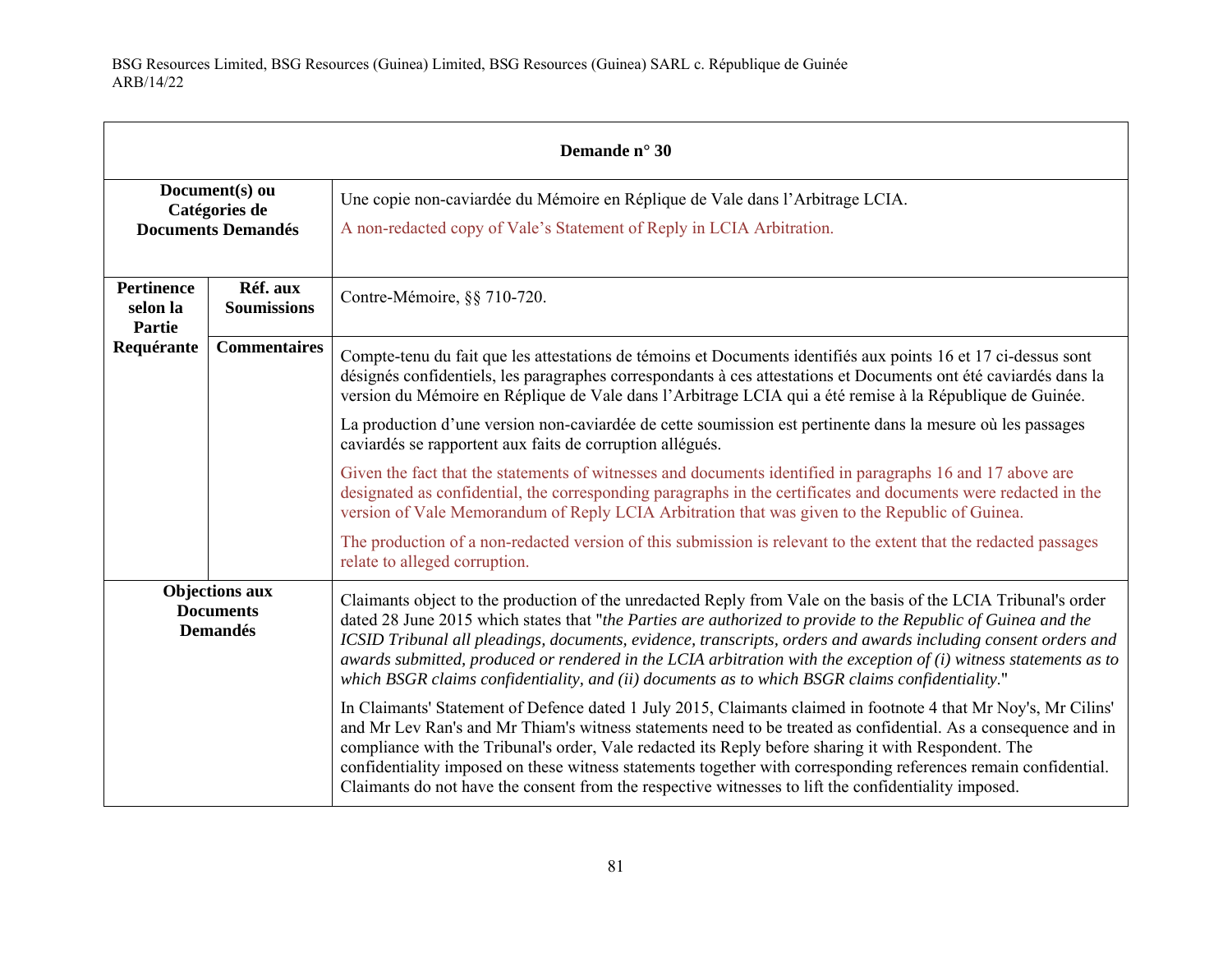| Réponse aux Objections aux<br><b>Documents Demandés</b> | La Guinée prend note de l'objection formulée par les Sociétés BSGR et réitère ici ses réponses aux objections des<br>Sociétés BSGR aux demandes n° 28 et 29.                                                                                                                                                                                                                                                                                                                                                                                                                                                                        |
|---------------------------------------------------------|-------------------------------------------------------------------------------------------------------------------------------------------------------------------------------------------------------------------------------------------------------------------------------------------------------------------------------------------------------------------------------------------------------------------------------------------------------------------------------------------------------------------------------------------------------------------------------------------------------------------------------------|
|                                                         | Dans l'hypothèse où, malgré l'absence de fondement juridique identifié à l'objection des Sociétés BSGR, le<br>Tribunal accueillerait l'argument de confidentialité des Sociétés BSGR, la Guinée sollicite du Tribunal qu'il<br>ordonne aux Sociétés BSGR de produire, à tout le moins, un document écrit et signé par MM. Cilins, Noy, Lev<br>Ran et Thiam attestant de leur refus de lever la confidentialité de leur attestation de témoin dans l'Arbitrage<br>LCIA et des références correspondantes dans le Mémoire en Réplique de Vale.                                                                                        |
|                                                         | <b>REJETÉE</b>                                                                                                                                                                                                                                                                                                                                                                                                                                                                                                                                                                                                                      |
| <b>Décision du Tribunal</b>                             | Le Tribunal rejette cette demande pour les mêmes raisons que celles mentionées dans la demande no. 28 ci-<br>dessus.<br>Le Tribunal accepte la déclaration des Demanderesses selon laquelle les déclarations de témoins de MM. Noy,<br>Cilins, Ran et Thiam « avec les références y renvoyant » dans le Mémoire en réponse de Vale dans l'arbitrage<br>LCIA, sont confidentiels.<br>Le Tribunal ordonne donc aux Demanderesses de produire les documents signés par les individus ci-dessus,<br>attestant de leur refus de lever la confidentialité des passages pertinents du Mémoire en réponse de Vale dans<br>l'arbitrage LCIA. |
| <b>Tribunal's Decision</b>                              | <b>DENIED</b><br>The Tribunal denies this request for the same reasons on those set out under Request 28 above.<br>The Tribunal accepts the Claimants' statement that the witness statements of Messrs. Noy, Cilins, Ran and Thiam<br>"together with corresponding references" in Vale's Reply Memorial filed in the LCIA Arbitration are<br>confidential.<br>The Tribunal therefore orders the Claimants to produce documents signed by the abovementioned individuals<br>attesting their refusal to lift confidentiality of the relevant passages of Vale' Reply Memorial in the LCIA<br>Arbitration.                             |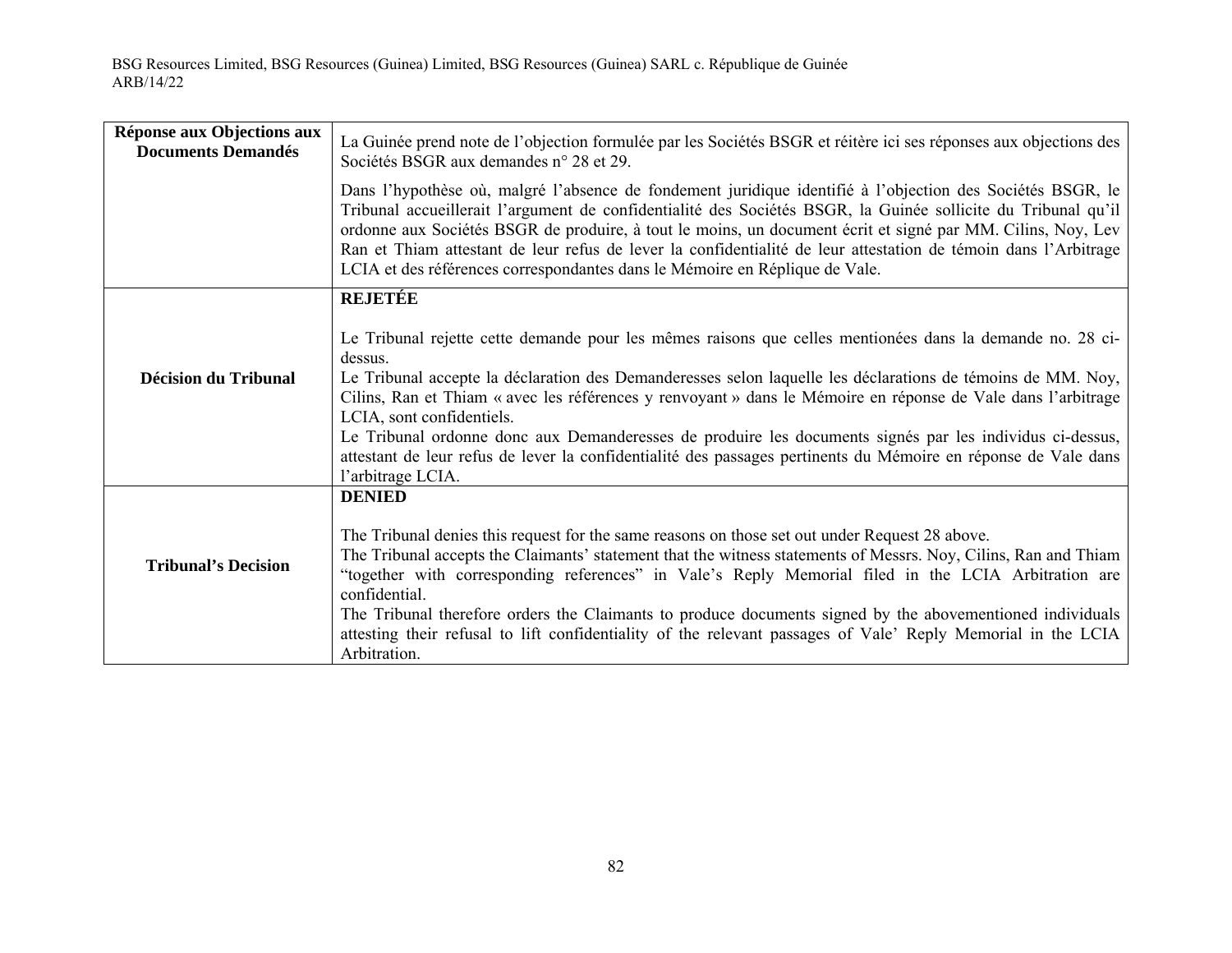| <b>Procédures pénales</b><br>VIII.                           |                                |                                                                                                                                                                                                                                                                                      |  |
|--------------------------------------------------------------|--------------------------------|--------------------------------------------------------------------------------------------------------------------------------------------------------------------------------------------------------------------------------------------------------------------------------------|--|
|                                                              | Demande n° 31                  |                                                                                                                                                                                                                                                                                      |  |
| Document(s) ou<br>Catégories de<br><b>Documents Demandés</b> |                                | Tout procès-verbal d'audition de Benjamin Steinmetz et Sandra Merloni-Horemans dans le cadre de la procédure<br>pénale suisse.                                                                                                                                                       |  |
|                                                              |                                | All minutes of Benjamin Steinmetz and Sandra Merloni-Horemans hearing in the context of the criminal<br>procedure.                                                                                                                                                                   |  |
| <b>Pertinence</b><br>selon la<br><b>Partie</b><br>Requérante | Réf. aux<br><b>Soumissions</b> | Contre-Mémoire, §§ 698-703                                                                                                                                                                                                                                                           |  |
|                                                              | <b>Commentaires</b>            | La République de Guinée fait état dans son Contre-Mémoire des différentes procédures pénales en cours dirigées<br>contre les Sociétés BSGR et certains de leurs dirigeants, notamment la procédure pénale ouverte en Suisse contre<br>Benjamin Steinmetz et Sandra Merloni-Horemans. |  |
|                                                              |                                | Les Sociétés BSGR ont produit dans la Procédure LCIA plusieurs procès-verbaux d'auditions réalisés dans le<br>cadre de la procédure pénale ouverte en Suisse, mais pas ceux de M. Steinmetz ni de Mme Merloni-Horemans.                                                              |  |
|                                                              |                                | Or, selon la presse, M. Steinmetz aurait été entendu par le procureur de Genève dans le cadre de cette procédure.                                                                                                                                                                    |  |
|                                                              |                                | Les Documents requis sont pertinents dans le cadre du présent différend pour confronter les positions de<br>Benjamin Steinmetz et Sandra Merloni-Horemans dans le cadre de procédure pénale avec la position adoptée par<br>les Sociétés BSGR sur les faits de corruption allégués.  |  |
|                                                              |                                | The Republic of Guinea reported in its Counter-Memorial of the various ongoing criminal proceedings against<br>the BSGR companies and some of their leaders, including the criminal proceedings in Switzerland against<br>Benjamin Steinmetz and Sandra Merloni-Horemans.            |  |
|                                                              |                                | The BSGR Companies produced in the LCIA proceedings several hearings minutes made as part of the criminal<br>proceedings in Switzerland, but not those of Mr. Steinmetz nor Ms. Merloni-Horemans.                                                                                    |  |
|                                                              |                                | Now, according to the press, Mr. Steinmetz was heard by the prosecutor of Geneva as part of this procedure.                                                                                                                                                                          |  |
|                                                              |                                | The required documents are relevant to this dispute to compare the positions of Benjamin Steinmetz and Sandra                                                                                                                                                                        |  |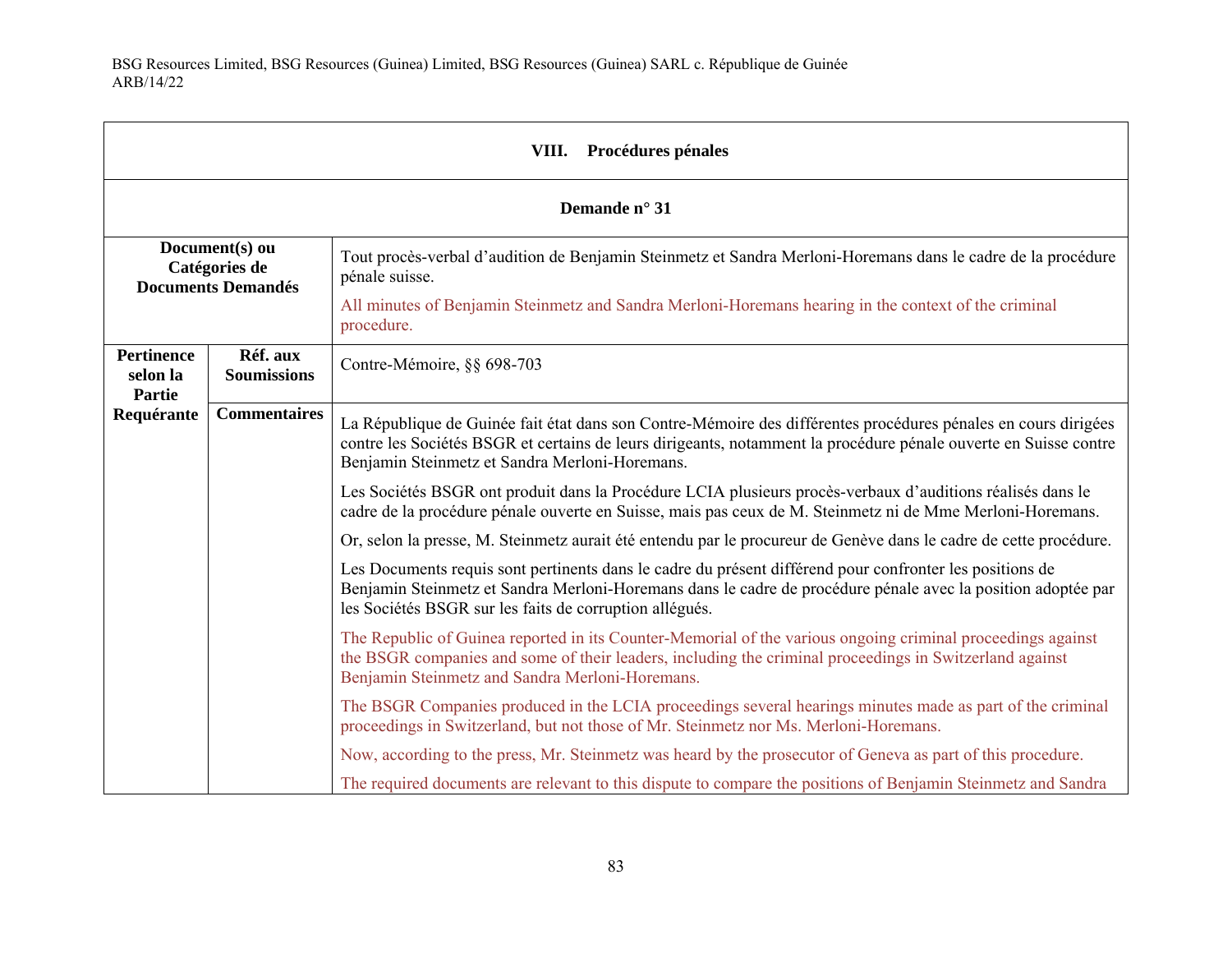|                                                              | Merloni-Horemans in the framework of criminal proceedings with the position adopted by the BSGR Companies<br>on the facts of alleged corruption.                                                                                                                                                                                                                                                                                                                                                                                                                                                                                                                                            |  |  |  |  |
|--------------------------------------------------------------|---------------------------------------------------------------------------------------------------------------------------------------------------------------------------------------------------------------------------------------------------------------------------------------------------------------------------------------------------------------------------------------------------------------------------------------------------------------------------------------------------------------------------------------------------------------------------------------------------------------------------------------------------------------------------------------------|--|--|--|--|
| <b>Objections aux</b><br><b>Documents</b><br><b>Demandés</b> | The Claimants object to the requests on the basis of the following article of the IBA Rules:                                                                                                                                                                                                                                                                                                                                                                                                                                                                                                                                                                                                |  |  |  |  |
|                                                              | 1. Article $3(3)(c)(i)$ (a statement that the requested documents are not in the possession, custody or<br>control of the requesting party or a statement why it would be unreasonable burdensome for the<br>requesting Party to produce such Dcouments);<br>2. Article $3(3)(c)(ii)$ (the documents requested are not in possession, custody or control of the Party<br>to whom the request is addressed).                                                                                                                                                                                                                                                                                 |  |  |  |  |
|                                                              | Respondent fails to state that the requested documents are not in its possession, custody or control or that it<br>would be unreasonable burdensome for Respondent to produce the documents. In fact, Claimants objects on the<br>basis that Respondent's should be in the possession, custody and control of the requested documents as<br>Respondent's counsel have been present at the hearing in the criminal proceedings in the Swiss courts. After the<br>interrogations of every individual, including Mr Steinmetz and Mrs Merloni-Horemans, the Swiss prosectuor<br>handed over the respective minutes to the counsel present in the hearings. Respondent's counsel where present. |  |  |  |  |
| Réponse aux Objections aux<br><b>Documents Demandés</b>      | A toutes fins utiles, la Guinée confirme qu'elle n'est pas en possession des Documents répondant à la demande.                                                                                                                                                                                                                                                                                                                                                                                                                                                                                                                                                                              |  |  |  |  |
|                                                              | En outre et en tout état de cause, la Guinée souligne qu'elle s'est engagée vis-à-vis des autorités suisses à ne<br>produire et à ne faire usage d'aucun document communiqué dans le cadre de la procédure pénale suisse dans une<br>autre procédure, telle que le présent arbitrage.                                                                                                                                                                                                                                                                                                                                                                                                       |  |  |  |  |
|                                                              | Les Sociétés BSGR et leurs employés et consultants n'étant pas soumis à la même limitation, ils sont en mesure<br>de produire les Documents demandés.                                                                                                                                                                                                                                                                                                                                                                                                                                                                                                                                       |  |  |  |  |
|                                                              | <b>REJETÉE</b>                                                                                                                                                                                                                                                                                                                                                                                                                                                                                                                                                                                                                                                                              |  |  |  |  |
| <b>Décision du Tribunal</b>                                  | Le Tribunal prend note de la déclaration de la Défenderesse selon laquelle elle s'est engagée à ne pas utiliser les<br>documents de la procédure pénale suisse dans d'autres affaires. Au vue de cette restriction, le Tribunal rejette<br>cette demande. La décision pourra être rééxaminée si l'une ou l'autre des Parties démontre qu'elle est autorisée à                                                                                                                                                                                                                                                                                                                               |  |  |  |  |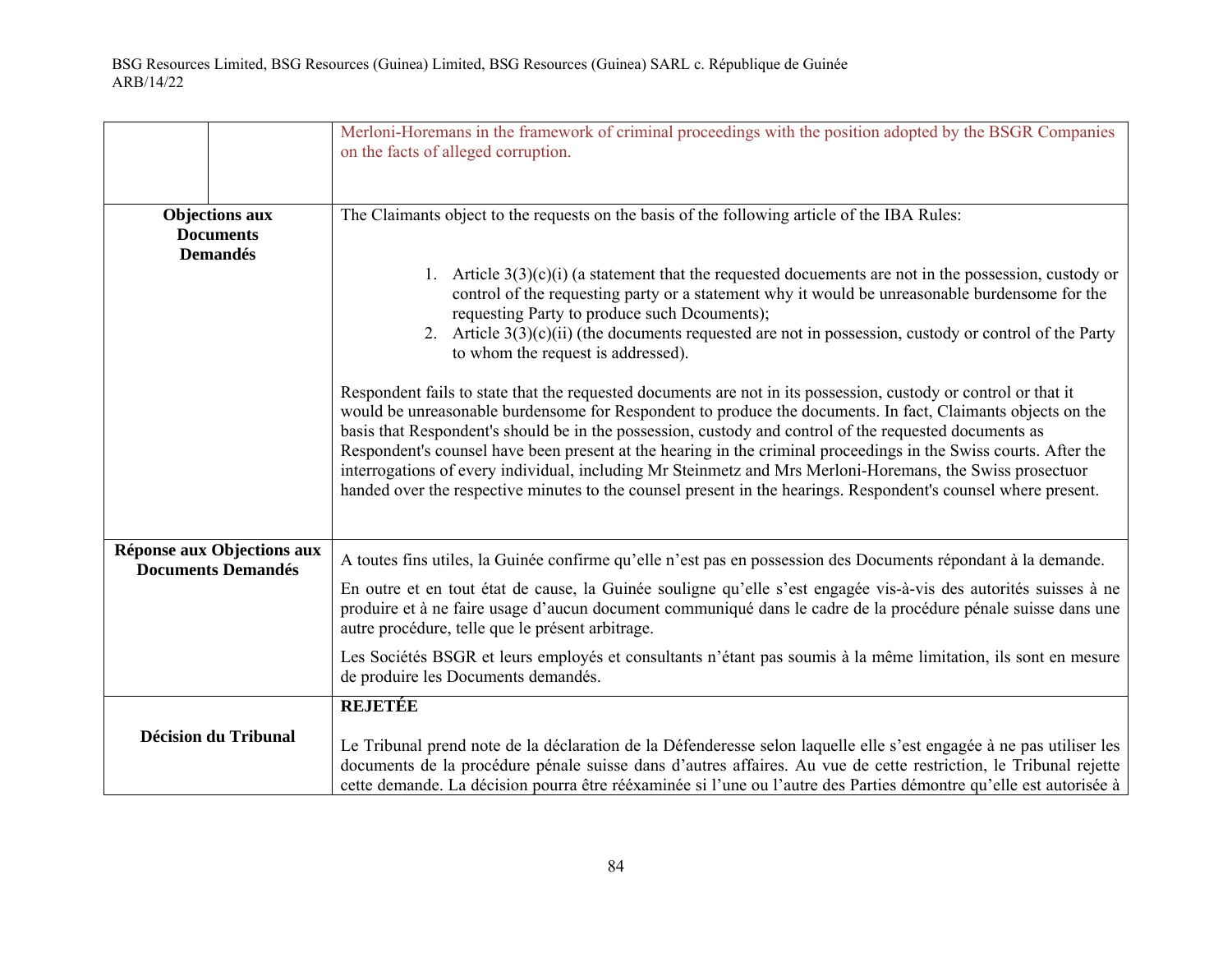|                            | révéler des documents de la procédure suisse.                                                                                                                                                                                                                                                                                                                             |  |  |  |  |
|----------------------------|---------------------------------------------------------------------------------------------------------------------------------------------------------------------------------------------------------------------------------------------------------------------------------------------------------------------------------------------------------------------------|--|--|--|--|
|                            | <b>DENIED</b>                                                                                                                                                                                                                                                                                                                                                             |  |  |  |  |
| <b>Tribunal's Decision</b> | The Tribunal takes note of the Respondent's statement that it has undertaken not to use the documents from the<br>Swiss criminal proceedings in other proceedings. In light of this restriction, the Tribunal denies the request. That<br>decision may be reopened if any of the Parties shows that it is authorized to disclose documents from the Swiss<br>proceedings. |  |  |  |  |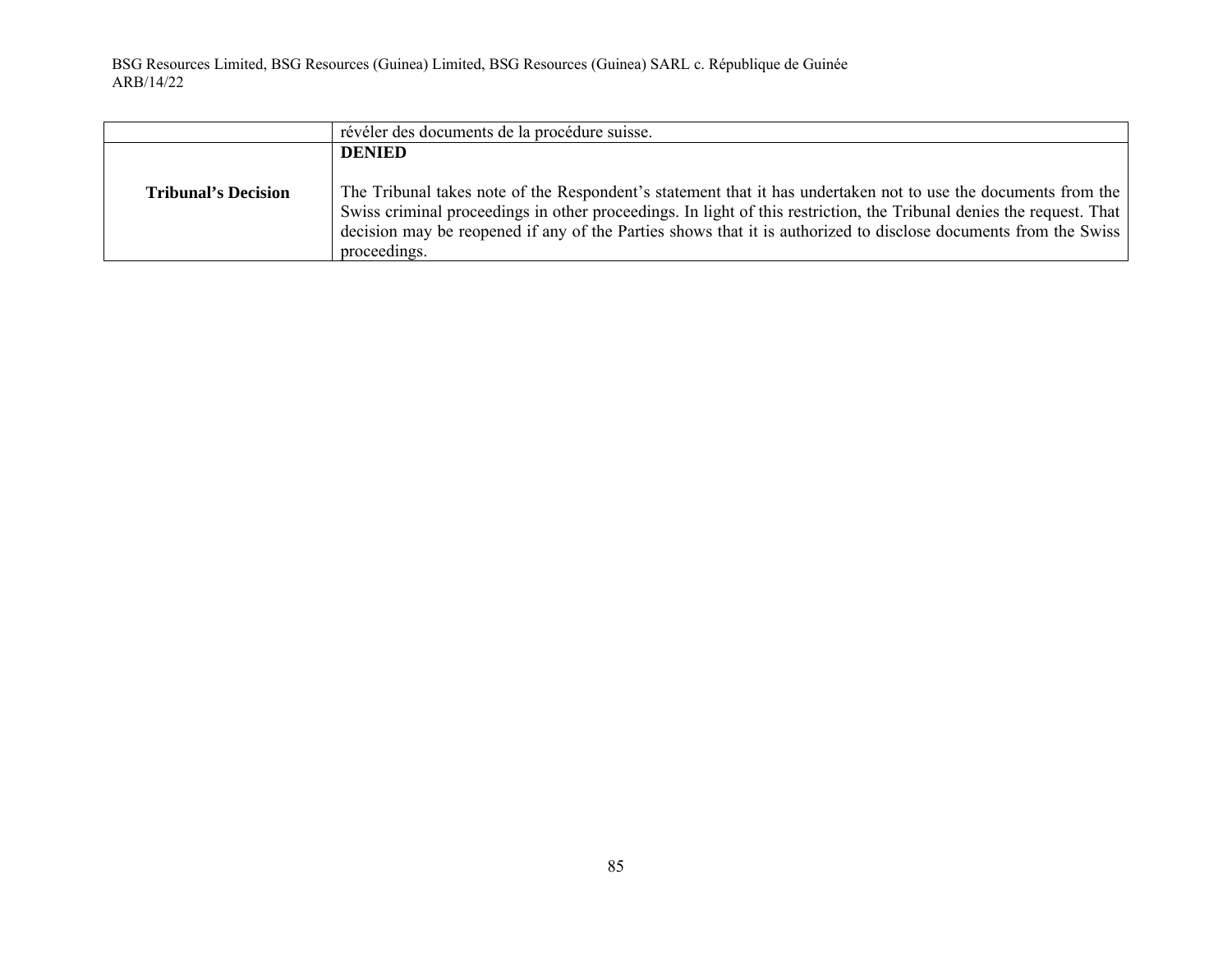| IX.<br><b>Autres Documents</b>                               |                                |                                                                                                                                                                                                                                                                                                                                                                                                                     |  |  |
|--------------------------------------------------------------|--------------------------------|---------------------------------------------------------------------------------------------------------------------------------------------------------------------------------------------------------------------------------------------------------------------------------------------------------------------------------------------------------------------------------------------------------------------|--|--|
|                                                              | Demande n° 32                  |                                                                                                                                                                                                                                                                                                                                                                                                                     |  |  |
| Document(s) ou<br>Catégories de<br><b>Documents Demandés</b> |                                | Tout Document relatif à l'obtention par les Sociétés BSGR ou par Frédéric Cilins des deux documents suivants :<br>a. le rapport du cabinet DLA Piper, et<br>le rapport du cabinet Heenan Blaikie.<br>$b_{\cdot}$<br>Any document relating to the obtaining of by the Company or by Frédéric Cilins of the following documents:<br>at. the report of the DLA Piper law firm, and<br>b. the report of Heenan Blaikie. |  |  |
| <b>Pertinence</b><br>selon la<br>Partie                      | Réf. aux<br><b>Soumissions</b> | Contre-Mémoire, §§ 560-561, 563 et 582.                                                                                                                                                                                                                                                                                                                                                                             |  |  |
| Requérante                                                   | <b>Commentaires</b>            | La République de Guinée a établi dans son Contre-Mémoire que M. Cilins et/ou les Sociétés BSGR se sont<br>procurés illégalement (i) le rapport rédigé par le cabinet Heenan Blaikie et (ii) le rapport rédigé par le cabinet<br>DLA Piper, nonobstant le caractère privé et confidentiel de ces rapports.                                                                                                           |  |  |
|                                                              |                                | Les Documents requis sont pertinents pour déterminer dans quelles circonstances, par quels moyens et à quelles<br>fins les Sociétés BSGR se sont procurées une copie de ces rapports.                                                                                                                                                                                                                               |  |  |
|                                                              |                                | The Republic of Guinea has established in its Counter-Memorial that Mr. Cilins and / or BSGR Societies have<br>illegally procured (i) the report by the Heenan Blaikie and (ii) the report by the firm DLA Piper, notwithstanding<br>the privacy and confidentiality of these reports.                                                                                                                              |  |  |
|                                                              |                                | The required documents are relevant to determine in what circumstances, by what means and for what purposes<br>BSGR Societies have procured a copy of these reports.                                                                                                                                                                                                                                                |  |  |
| <b>Objections aux</b><br><b>Documents</b><br><b>Demandés</b> |                                | The Claimants object to the requests on the basis of the following articles of the IBA Rules:<br>1. Article $3(3)(c)(ii)$ (the documents requested are not in possession, custody or control of the Party to                                                                                                                                                                                                        |  |  |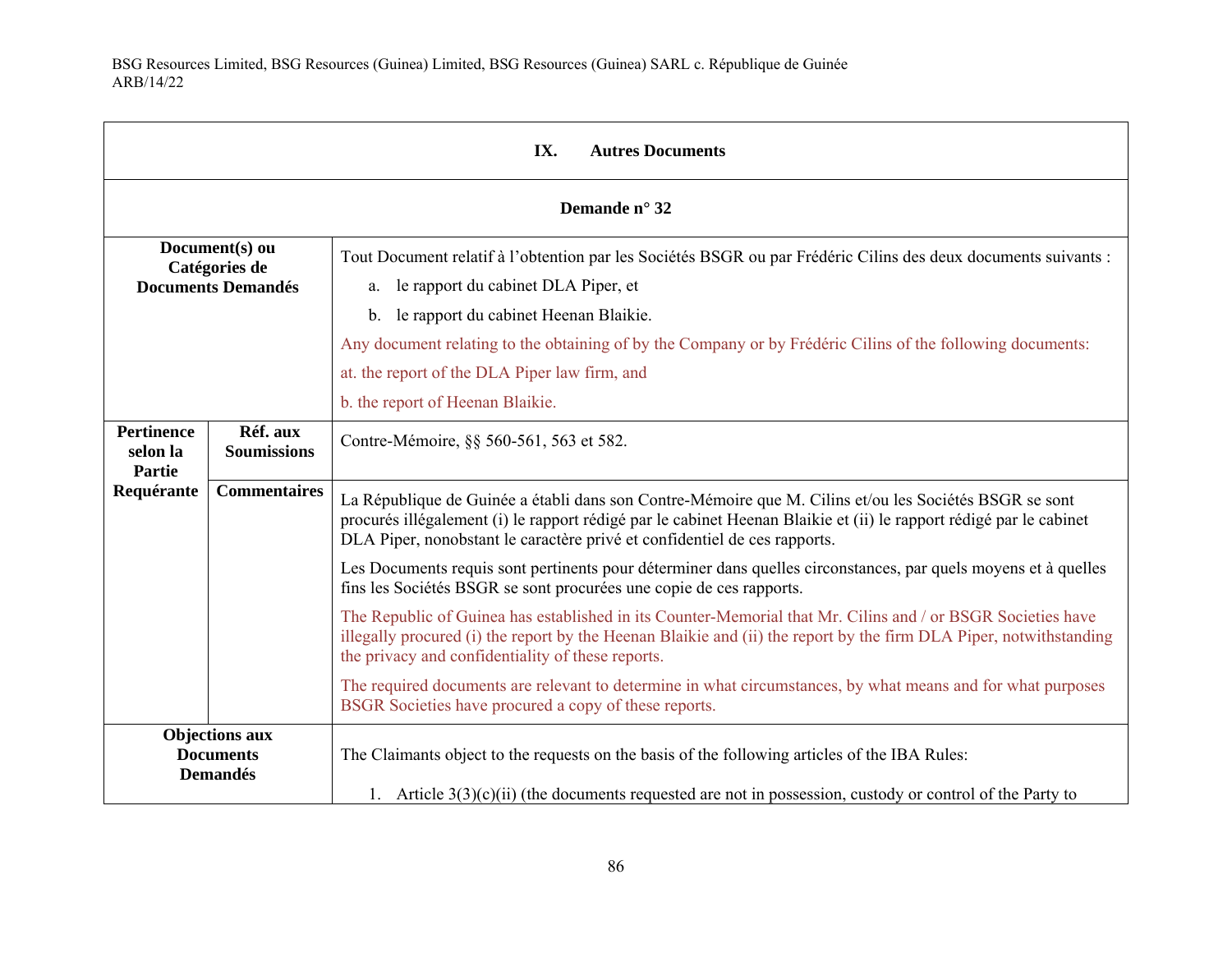|                                                                                                                                                                                                                                                                                                                                                                                                 | whom the request is addressed);<br>2. Article $3(3)(b)$ (the lack of a statement that the documents are material to the outcome of the case);                                                                                                                          |  |  |  |  |  |
|-------------------------------------------------------------------------------------------------------------------------------------------------------------------------------------------------------------------------------------------------------------------------------------------------------------------------------------------------------------------------------------------------|------------------------------------------------------------------------------------------------------------------------------------------------------------------------------------------------------------------------------------------------------------------------|--|--|--|--|--|
|                                                                                                                                                                                                                                                                                                                                                                                                 | 3. Article $9(2)(a)$ (lack of sufficient relevance to the case or materiality to its outcome);                                                                                                                                                                         |  |  |  |  |  |
|                                                                                                                                                                                                                                                                                                                                                                                                 | With respect to Respondent's request extending to the "BSGR Group of companies" Claimants rely on the<br>objections raised in its prior objections (see above objections $1 - 3$ ). Claimants are not in possession, custody or<br>control of the requested documents. |  |  |  |  |  |
|                                                                                                                                                                                                                                                                                                                                                                                                 | As explained Mr. Cilins is and was independent of BSGR, contrary to the erroneous impression given by<br>Respondent in its document production request, and documents held by Mr. Cilins are not within the possession,<br>custody or control of the Claimants.        |  |  |  |  |  |
| It is the Claimants' position that Respondent orchestrated the revocation of the Claimants' mining rights. The<br>Hennan Blaikie and the DLA Piper reports demonstrate that Respondent actively sought, as of 2011, just after the<br>election of President Condé, and prior to the establishing of the Technical Committee a way to justify the<br>revocation of the Claimants' mining rights. |                                                                                                                                                                                                                                                                        |  |  |  |  |  |
|                                                                                                                                                                                                                                                                                                                                                                                                 | Futhermore, Respondent has failed to demonstrate how the "obtaining" of the DLA Piper and Heenan Blaikie<br>report would be relevant and material to the outcome of this case.                                                                                         |  |  |  |  |  |
| Réponse aux Objections aux<br><b>Documents Demandés</b>                                                                                                                                                                                                                                                                                                                                         | Conformément aux articles 16.3 et 16.4 de l'Ordonnance de procédure n° 1, la Guinée s'abstient de répondre aux<br>objections des Sociétés BSGR et s'en remet à l'appréciation du Tribunal s'agissant de leur bien-fondé.                                               |  |  |  |  |  |
|                                                                                                                                                                                                                                                                                                                                                                                                 | <b>REJETÉE</b>                                                                                                                                                                                                                                                         |  |  |  |  |  |
| <b>Décision du Tribunal</b>                                                                                                                                                                                                                                                                                                                                                                     | Le Tribunal n'est pas convaincu de la pertinence <i>prima facie</i> des circonstances dans lesquelles les<br>Demanderesses ont obtenu ces deux rapports.                                                                                                               |  |  |  |  |  |
|                                                                                                                                                                                                                                                                                                                                                                                                 | <b>DENIED</b>                                                                                                                                                                                                                                                          |  |  |  |  |  |
| <b>Tribunal's Decision</b>                                                                                                                                                                                                                                                                                                                                                                      | The Tribunal is not convinced of the <i>prima facie</i> relevance of the circumstances in which the Claimants obtained<br>these two reports.                                                                                                                           |  |  |  |  |  |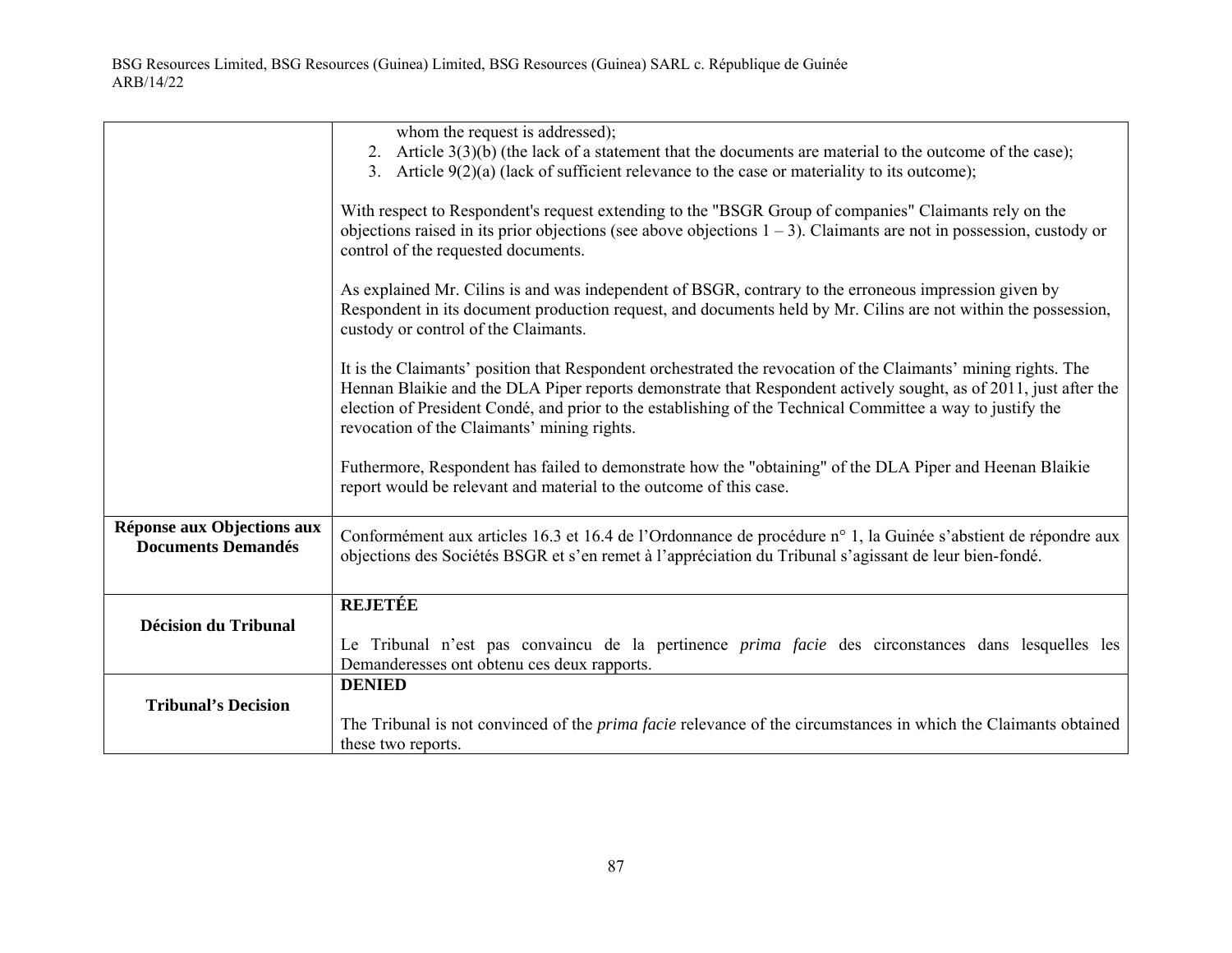| Demande n° 33                                                |                                |                                                                                                                                                                                                                                                                                                                                                                                                                                                                                                                                                                                                                                                                                                                                                                                           |  |  |  |
|--------------------------------------------------------------|--------------------------------|-------------------------------------------------------------------------------------------------------------------------------------------------------------------------------------------------------------------------------------------------------------------------------------------------------------------------------------------------------------------------------------------------------------------------------------------------------------------------------------------------------------------------------------------------------------------------------------------------------------------------------------------------------------------------------------------------------------------------------------------------------------------------------------------|--|--|--|
| Document(s) ou<br>Catégories de<br><b>Documents Demandés</b> |                                | Le rapport des enquêtes commanditées par le Ministre Thiam au sujet de :<br>a. l'obtention du Permis de Recherches des Blocs 1 et 2 par les Sociétés BSGR ; et<br>b. des allégations de corruption formulées par Rio Tinto contre BSGR (CWS-5, Attestation de M. Thiam, §<br>$19$ ; §§ 21-22; §§ 49-54).<br>The investigation report commissioned by the Minister Thiam about:<br>a. obtaining the Exploration Licence for Blocks 1 and 2 by BSGR companies; and<br>b. corruption allegations Rio Tinto BSGR (CWS-5, Statement of Mr. Thiam, $\S$ 19, $\S$ $\S$ 21-22; $\S$ $\S$ $\S$ 49-54).                                                                                                                                                                                             |  |  |  |
| <b>Pertinence</b><br>selon la<br>Partie<br>Requérante        | Réf. aux<br><b>Soumissions</b> | CWS-5, Attestation de Mahmoud Thiam,<br>§§ 19, 21-22 et 49-54.<br>Contre-Mémoire, §§ 356-357.                                                                                                                                                                                                                                                                                                                                                                                                                                                                                                                                                                                                                                                                                             |  |  |  |
|                                                              | <b>Commentaires</b>            | Le Ministre Thiam atteste avoir commandité une « enquête » sur les conditions d'obtention du Permis de<br>Recherches des Blocs 1 et 2 par les Sociétés BSGR et conclu à la légalité de cette obtention.<br>Les Documents requis sont pertinents pour établir si les enquêtes réalisées ont montré des irrégularités ou si elles<br>ont établi, au contraire, que la procédure avait été régulière.<br>The Minister Thiam certifies having ordered an "investigation" on the requirements for the Exploration Licence<br>Blocks 1 and 2 by BSGR companies and concluded the legality of this achievement.<br>The required documents are relevant to establish whether conducted surveys showed irregularities or if they have<br>established, however, that the procedure had been normal. |  |  |  |
| <b>Objections aux</b><br><b>Documents</b><br><b>Demandés</b> |                                | The Claimants object to the requests on the basis of the following articles of the IBA Rules:<br>1. Article $3(3)(c)(i)$ (lack of a statement that the requested documents are not in the possession, custody or<br>control of the requesting party or a statement why it would be unreasonable burdensome for the<br>requesting Party to produce such documents);<br>2. Article $3(3)(c)(ii)$ (the documents requested are not in possession, custody or control of the Party to<br>whom the request is addressed);                                                                                                                                                                                                                                                                      |  |  |  |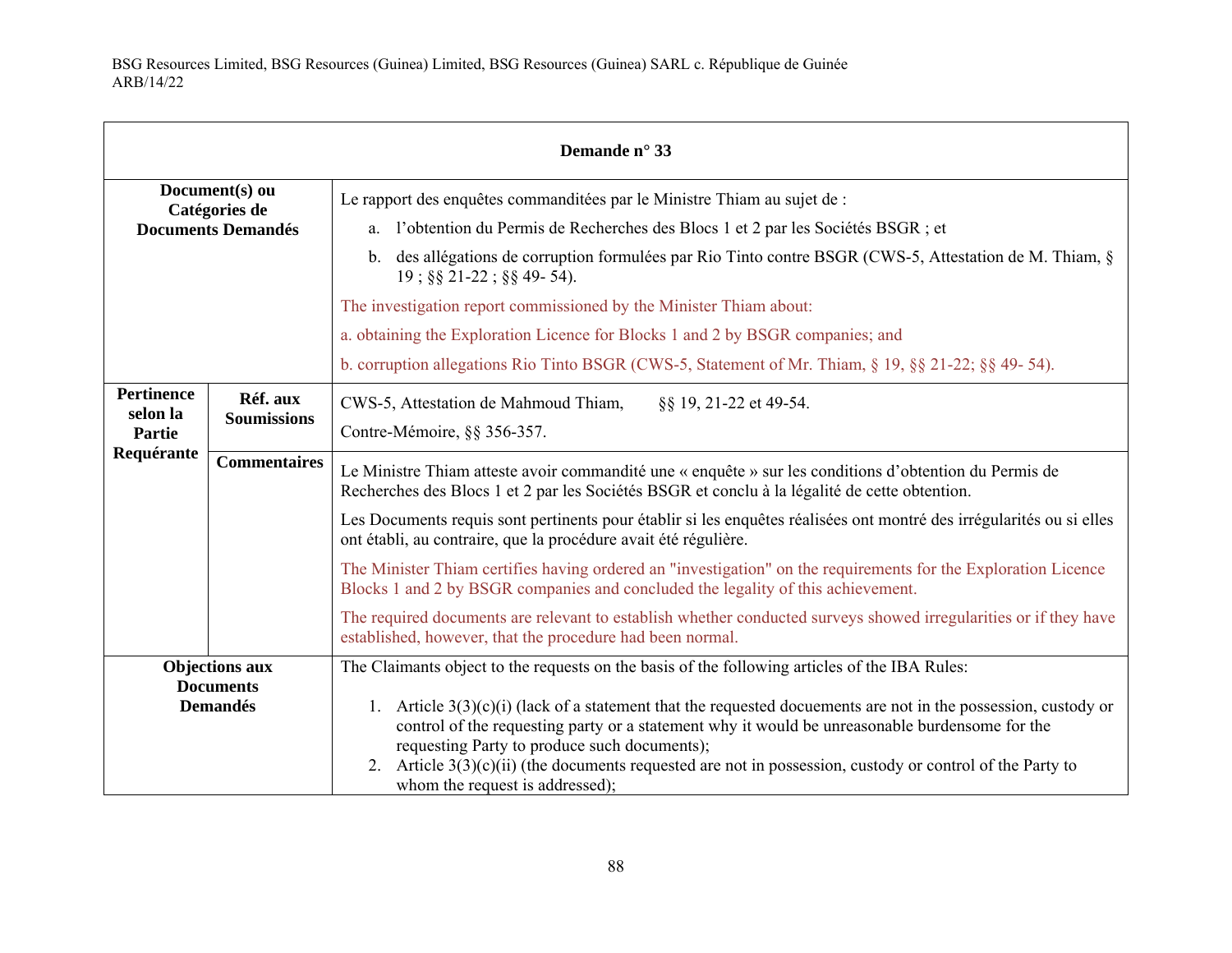|                                                         | 3. Article $3(3)(c)(ii)$ (the documents requested are not in possession, custody or control of the Party to<br>whom the request is addressed).                                                                                                                                                                                                                                                                                                                                                                                                                                                                                                                                                                                                                          |  |  |  |
|---------------------------------------------------------|-------------------------------------------------------------------------------------------------------------------------------------------------------------------------------------------------------------------------------------------------------------------------------------------------------------------------------------------------------------------------------------------------------------------------------------------------------------------------------------------------------------------------------------------------------------------------------------------------------------------------------------------------------------------------------------------------------------------------------------------------------------------------|--|--|--|
|                                                         | Minister Thiam is and has always been independent of the Claimants, contrary to the erroneous impression given<br>by Respondent. As the documents have been drafted during his time as minister of the Guinean government,<br>Respondent should be in the possession, custody and control of the requested documents. Respondent, however,<br>does not provide a statement that the requested documents are not in its possession, custody or control nor does it<br>provide any reasons why it would be unreasonable burdensome for the Respondent to produce such documents.<br>As these are governmental documents and Claimants did not have any access to those documents, the requested<br>documents are not in the possession, custody and control of Claimants. |  |  |  |
| Réponse aux Objections aux<br><b>Documents Demandés</b> | Conformément aux articles 16.3 et 16.4 de l'Ordonnance de procédure n° 1, la Guinée s'abstient de répondre aux<br>objections des Sociétés BSGR et s'en remet à l'appréciation du Tribunal s'agissant de leur bien-fondé.                                                                                                                                                                                                                                                                                                                                                                                                                                                                                                                                                |  |  |  |
|                                                         | Cependant, à toutes fins utiles, la Guinée confirme qu'elle n'est pas en possession des Documents demandés. Les<br>Sociétés BSGR ne sont d'ailleurs pas sans savoir que M. Thiam a quitté le gouvernement guinéen et est retourné<br>aux Etats-Unis avec l'ensemble de ses archives ministérielles, dont il a été ordonné de produire une partie dans le<br>cadre de la procédure contentieuse américaine initiée par Rio Tinto.                                                                                                                                                                                                                                                                                                                                        |  |  |  |
|                                                         | <b>REJETÉE</b>                                                                                                                                                                                                                                                                                                                                                                                                                                                                                                                                                                                                                                                                                                                                                          |  |  |  |
| Décision du Tribunal                                    | La Tribunal accepte la déclaration des Demanderesses selon laquelle les documents demandés ne sont pas en leur<br>possession, sous leur garde ou leur contrôle.                                                                                                                                                                                                                                                                                                                                                                                                                                                                                                                                                                                                         |  |  |  |
|                                                         | <b>DENIED</b>                                                                                                                                                                                                                                                                                                                                                                                                                                                                                                                                                                                                                                                                                                                                                           |  |  |  |
| <b>Tribunal's Decision</b>                              | The Tribunal accepts the Claimants' statement that the requested documents are not in their possession, custody<br>or control.                                                                                                                                                                                                                                                                                                                                                                                                                                                                                                                                                                                                                                          |  |  |  |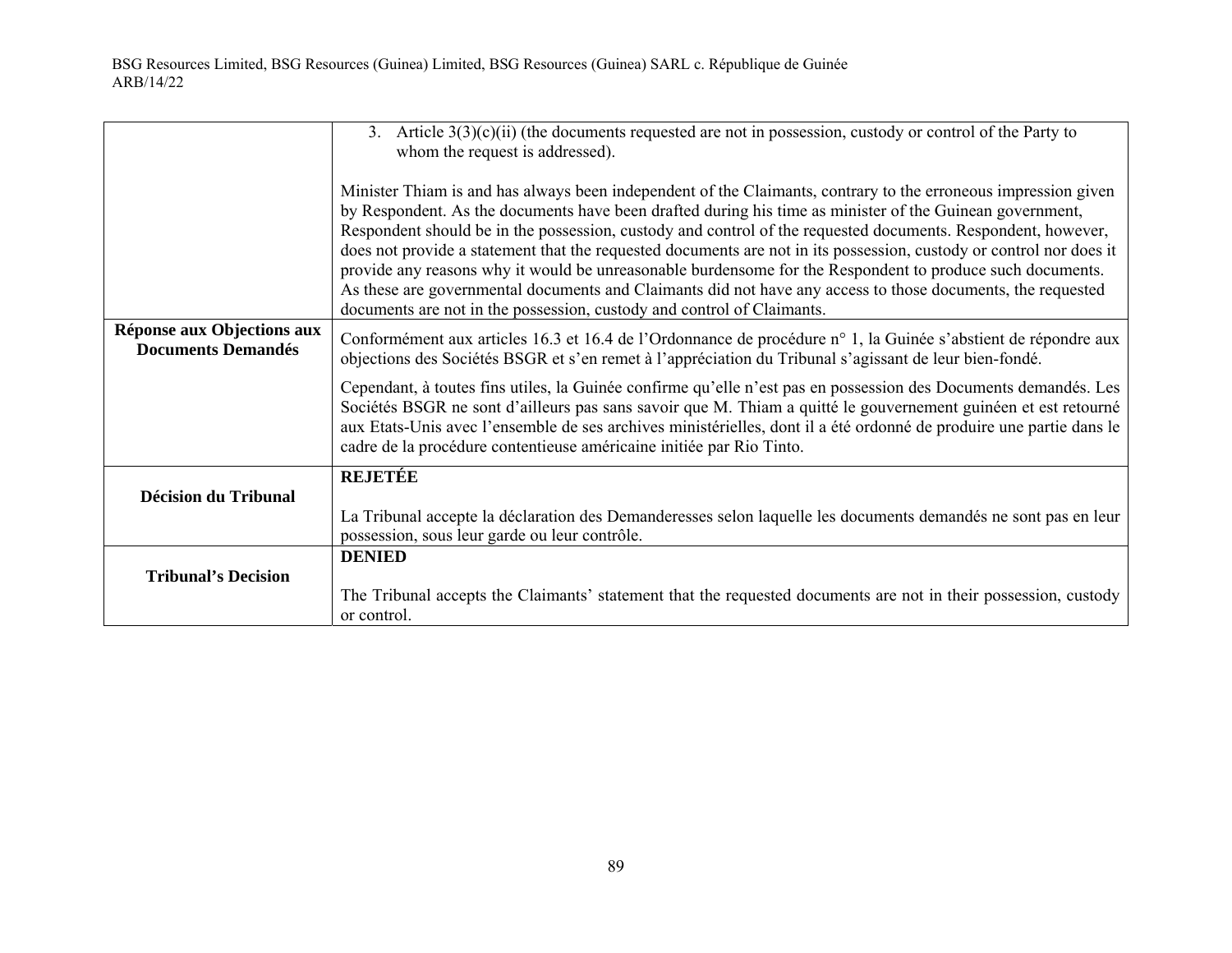| Demande n° 34                                                                                        |                     |                                                                                                                                                                                                             |  |
|------------------------------------------------------------------------------------------------------|---------------------|-------------------------------------------------------------------------------------------------------------------------------------------------------------------------------------------------------------|--|
| Document(s) ou<br>Catégories de<br><b>Documents Demandés</b>                                         |                     | L'enregistrement audio des conversations entre Asher Avidan et Walter Hennig (dont la retranscription a été<br>versée par les Sociétés BSGR sous les numéros de pièces C-107 à C-109).                      |  |
|                                                                                                      |                     | The audio recording of conversations between Asher Avidan and Walter Hennig (the transcript was provided by<br>BSGR Companies under part numbers C-107 to C-109).                                           |  |
| <b>Pertinence</b><br>Réf.<br>aux<br>la<br>selon<br><b>Soumissions</b><br><b>Partie</b><br>Requérante |                     | Pièces C-107 à C-109.                                                                                                                                                                                       |  |
|                                                                                                      | <b>Commentaires</b> | Les Sociétés BSGR ont versé une retranscription écrite de ces enregistrements sans produire l'enregistrement<br>audio, de sorte qu'il n'est pas possible de confirmer l'exactitude de ces retranscriptions. |  |
|                                                                                                      |                     | The BSGR Companies paid a written transcript of the recordings without producing audio recording, so it is not<br>possible to confirm the accuracy of the transcripts.                                      |  |
| <b>Objections aux</b><br><b>Documents</b><br><b>Demandés</b>                                         |                     | The Claimants have thus far been unable to locate the audio recording but will continue their efforts to locate the<br>document, and if successful, will produce the document falling within this request.  |  |
| Réponse aux<br><b>Objections aux</b><br><b>Documents</b><br><b>Demandés</b>                          |                     | La Guinée prend note de l'accord des Sociétés BSGR de poursuivre les recherches du Document demandé.                                                                                                        |  |
| <b>Décision du Tribunal</b>                                                                          |                     | PAS DE DÉCISION REQUISE                                                                                                                                                                                     |  |
| <b>Tribunal's Decision</b>                                                                           |                     | <b>NO DECISION REQUIRED</b>                                                                                                                                                                                 |  |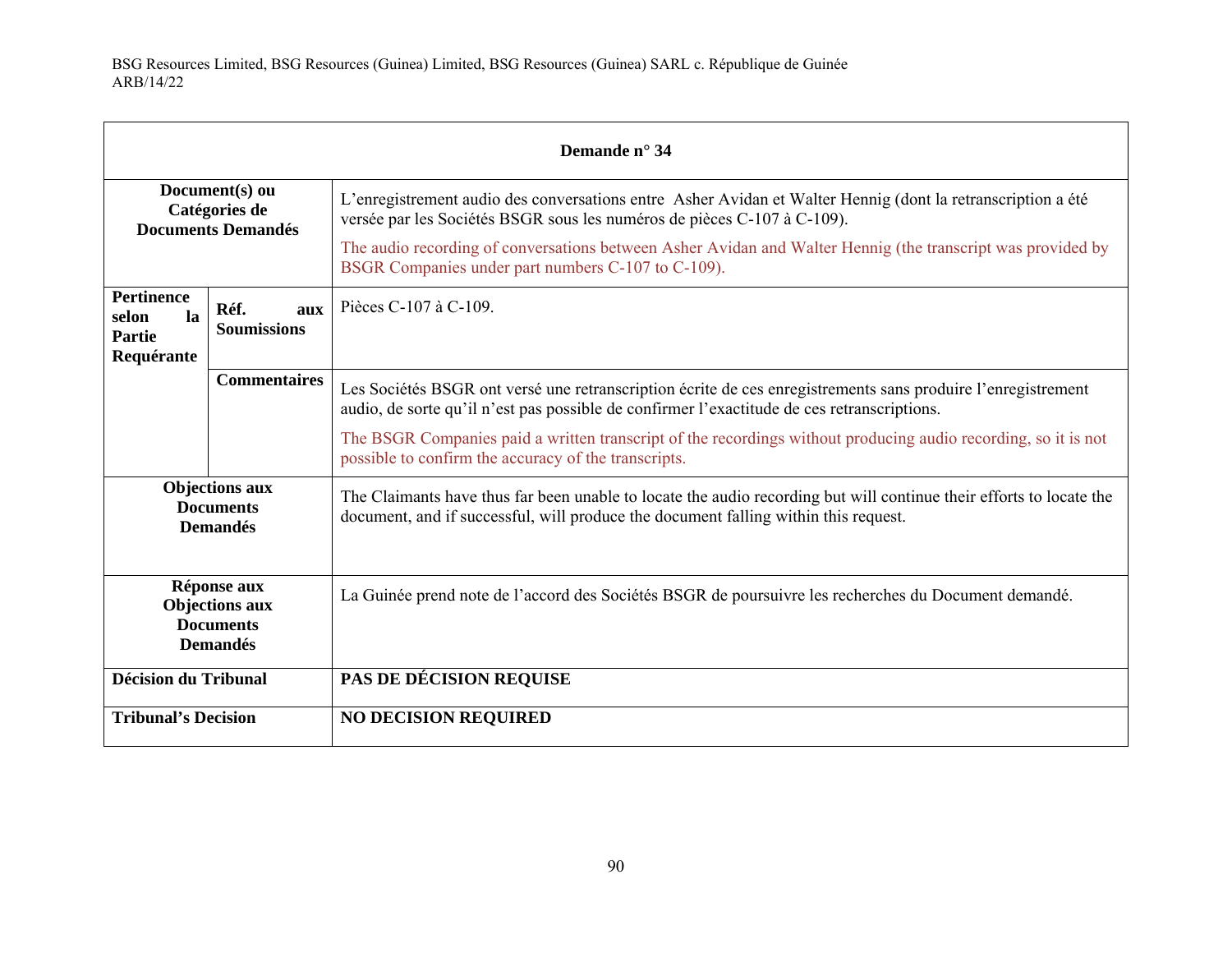| Demande n° 35                                                |                     |                                                                                                                                                                                                                                                                    |  |  |
|--------------------------------------------------------------|---------------------|--------------------------------------------------------------------------------------------------------------------------------------------------------------------------------------------------------------------------------------------------------------------|--|--|
| Document(s) ou<br>Catégories de<br><b>Documents Demandés</b> |                     | L'enregistrement audio de la conversation entre Mahmoud Thiam et Sammy Mebiame (dont la retranscription a<br>été versée par les Sociétés BSGR sous le numéro de pièce C-135).                                                                                      |  |  |
|                                                              |                     | The audio recording of the conversation between Mahmoud Thiam and Sammy Mebiame (the transcript was<br>provided by BSGR Companies under part number C-135).                                                                                                        |  |  |
| Pertinence<br>la<br>selon                                    | Réf.<br>aux         | Contre-Mémoire, §§ 321 et 842.                                                                                                                                                                                                                                     |  |  |
| Partie<br>Requérante                                         | <b>Soumissions</b>  | Pièce C-135.                                                                                                                                                                                                                                                       |  |  |
|                                                              | <b>Commentaires</b> | Les Sociétés BSGR ont versé une retranscription écrite de cet enregistrement sans produire l'enregistrement<br>audio, de sorte qu'il n'est pas possible de confirmer l'exactitude de cette retranscription.                                                        |  |  |
|                                                              |                     | Il est également probable que la retranscription corresponde à une traduction en anglais de la conversation qui<br>pourrait avoir eu lieu en français.                                                                                                             |  |  |
|                                                              |                     | The BSGR Companies paid a written transcript of that recording without producing audio recording, so it is not<br>possible to confirm the accuracy of the transcript.                                                                                              |  |  |
|                                                              |                     | It is also likely that the transcript corresponds to an English translation of the conversation could have taken place<br>in French.                                                                                                                               |  |  |
| <b>Objections aux</b><br><b>Documents</b><br><b>Demandés</b> |                     | The transcript exhibited at C-135 was obtained from the public media website Mediapart. The Claimants have<br>undertaken the relevant searches, but have only found an extract of an audio recording which it obtained from the<br>following public web addresses: |  |  |
|                                                              |                     | https://soundcloud.com/guineen/samuel-mebiame-les-affaires-et/recommended                                                                                                                                                                                          |  |  |
|                                                              |                     | https://www.mediapart.fr/journal/international/031013/guinee-corruption-putsch-et-eldorado-<br>minier?onglet=full                                                                                                                                                  |  |  |
|                                                              |                     |                                                                                                                                                                                                                                                                    |  |  |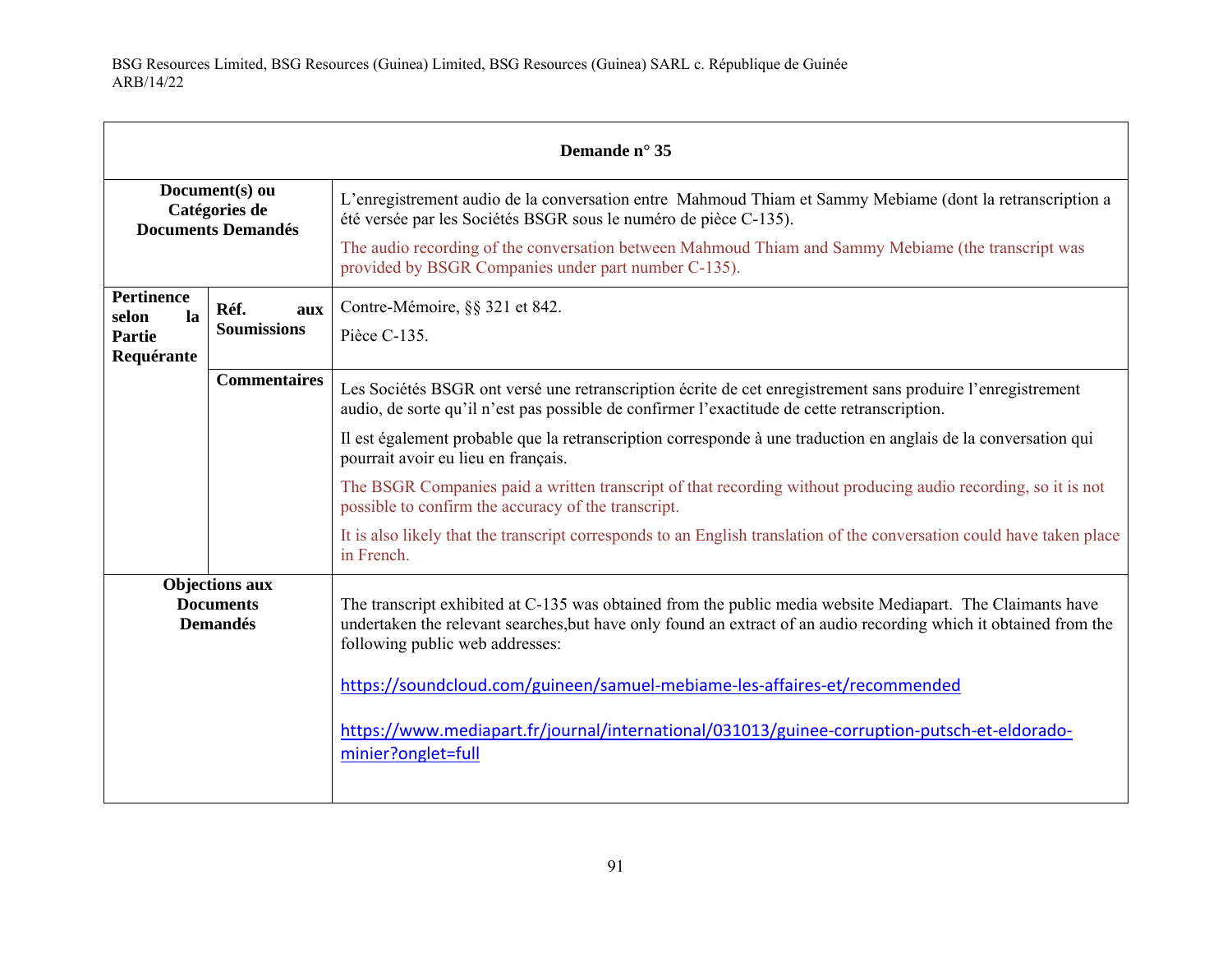| Réponse aux Objections aux<br><b>Documents Demandés</b> | La Guinée prend note de la réponse des Sociétés BSGR et de l'absence d'enregistrement audio authentifié ou<br>authentifiable de la conversation entre Mahmoud Thiam et Sammy Mebiame (dont elles ont versé une<br>retranscription à la présente procédure). |
|---------------------------------------------------------|-------------------------------------------------------------------------------------------------------------------------------------------------------------------------------------------------------------------------------------------------------------|
| <b>Décision du Tribunal</b>                             | <b>PAS DE DÉCISION REQUISE</b>                                                                                                                                                                                                                              |
| Décision du Tribunal                                    | <b>NO DECISION REQUIRED</b>                                                                                                                                                                                                                                 |